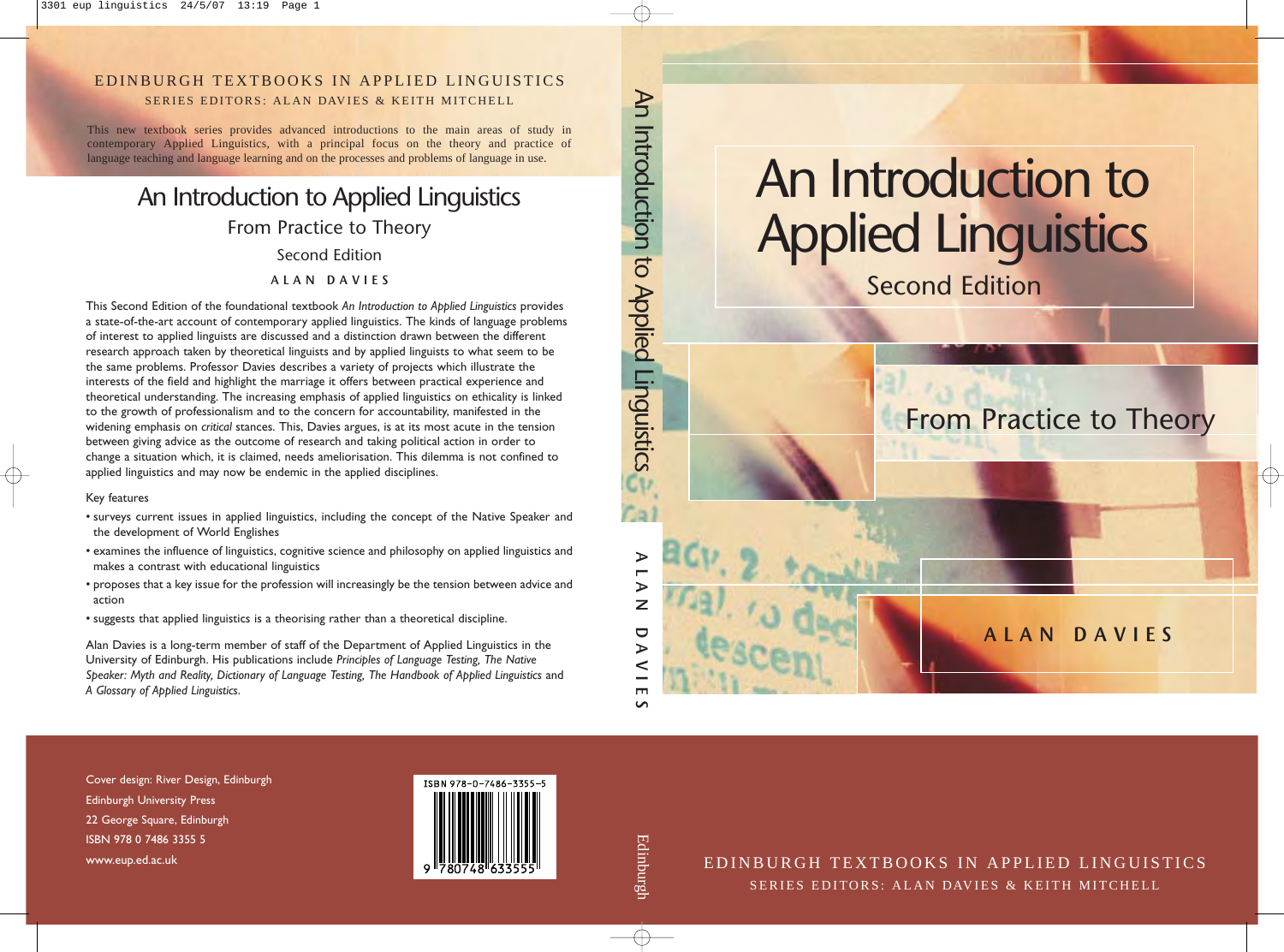#### *From reviews of the first edition*

'Alan Davies' introductory text forcefully re-echoes the famous Edinburgh series in applied linguistics, which he contributed to in a major way.' *Applied Linguistics*

'Every discipline coming of age needs to reflect on its origins, its history, its conflicts, in order to gain a better understanding of its identity and its long term objectives. Alan Davies, one of the founding fathers of applied linguistics, is the ideal person for this soul-searching exercise … *Introduction to Applied Linguistics* is obligatory reading for students and researchers in applied linguistics, for language professionals and for anyone interested in the link between linguistics and applied linguistics.' *Modern Language Review*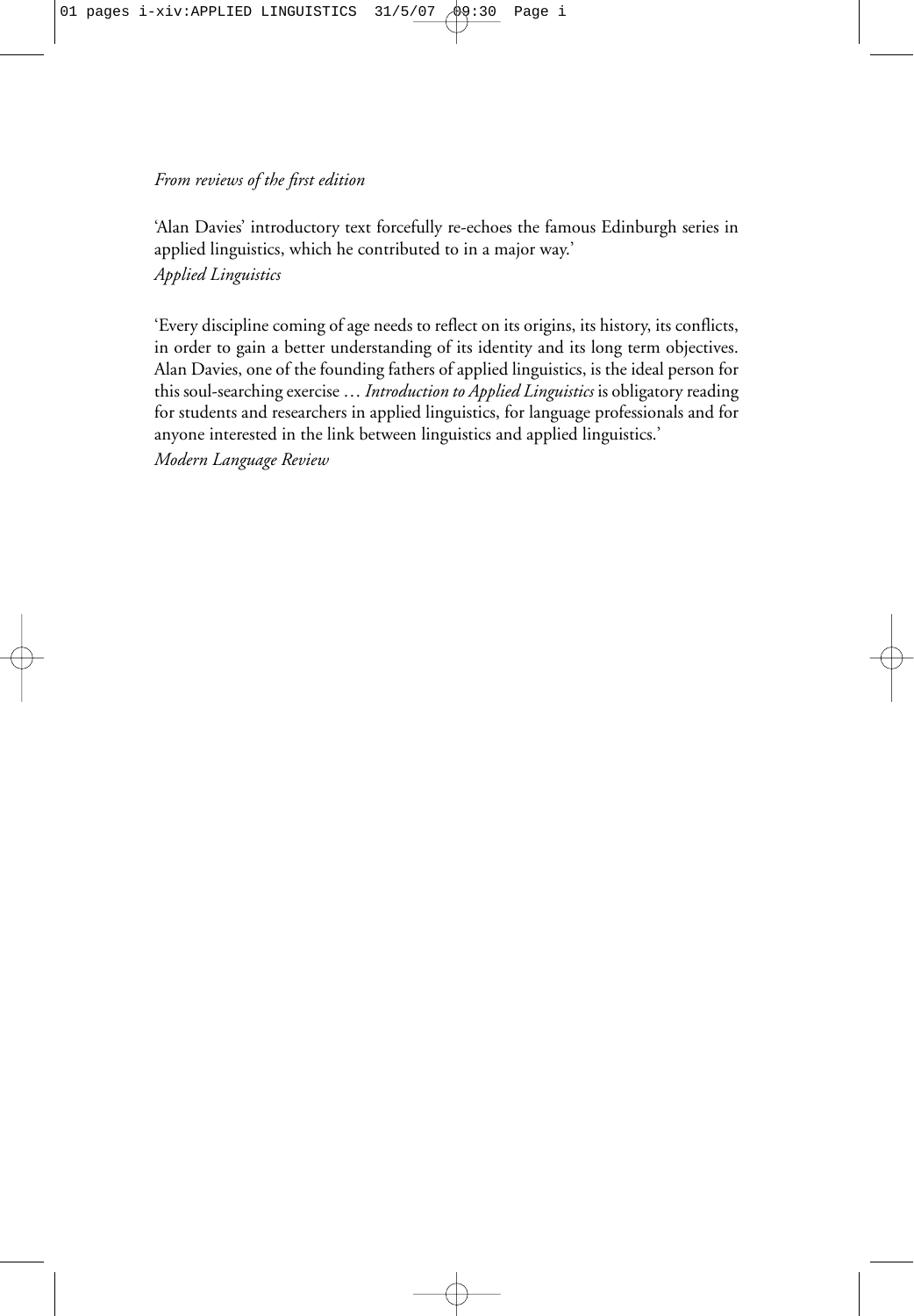''Tis of great use to the sailor to know the length of his line, though he cannot with it fathom all the depths of the ocean. 'Tis well he knows that it is long enough to reach the bottom, at such places as are necessary to direct his voyage, and caution him against running upon shoals that may ruin him. Our business here is not to know all things, but those which concern our conduct. If we can find out those measures whereby a rational creature, put in that state which man is in the world, may and ought to govern his opinions and actions depending thereon, we need not be troubled that some other things escape our knowledge.'

(John Locke, *An Essay Concerning Human Understanding*, 1695)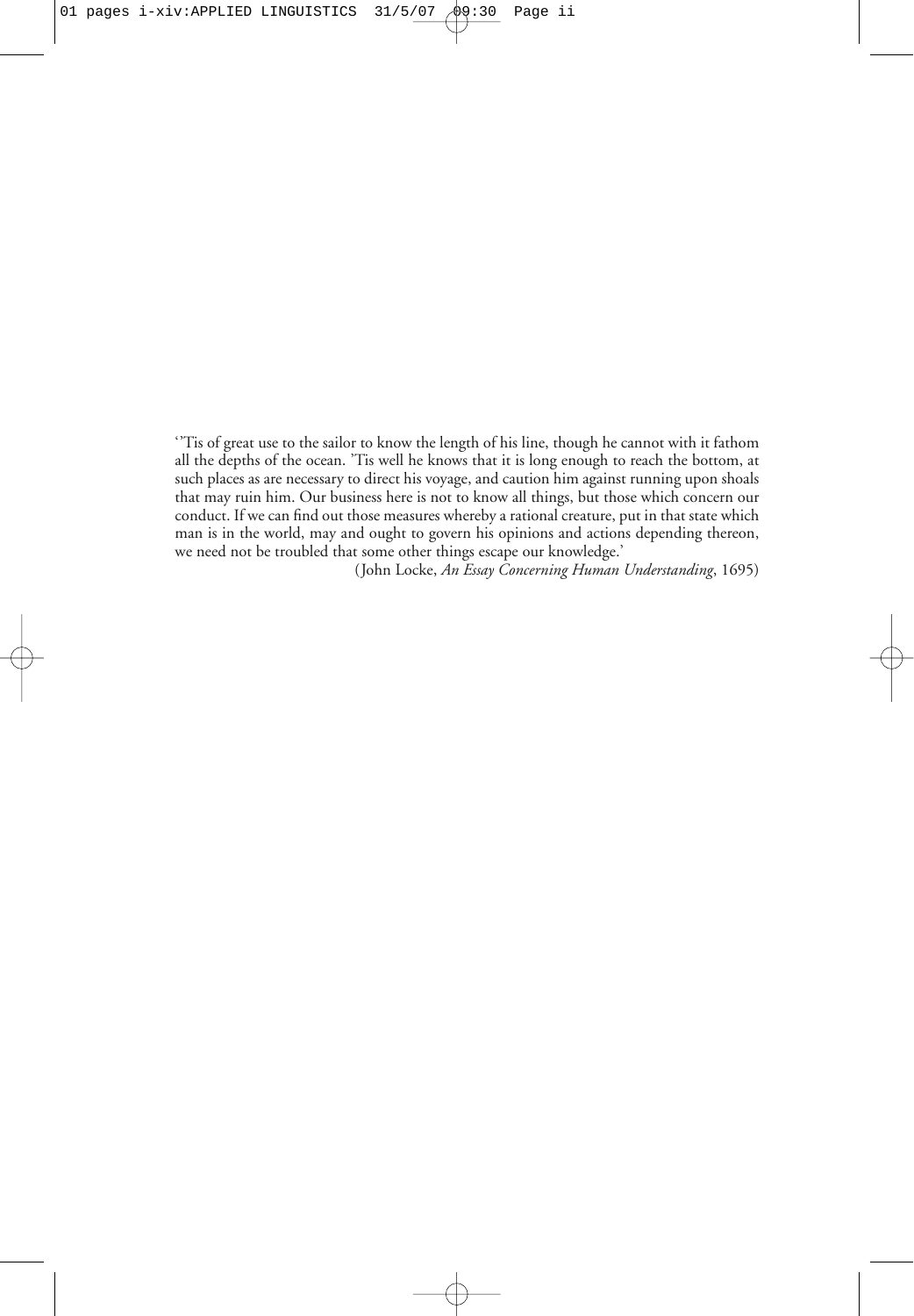Edinburgh Textbooks in Applied Linguistics Series Editors: Alan Davies and Keith Mitchell

## An Introduction to Applied **Linguistics**

From Practice to Theory

Second Edition

Alan Davies

Edinburgh University Press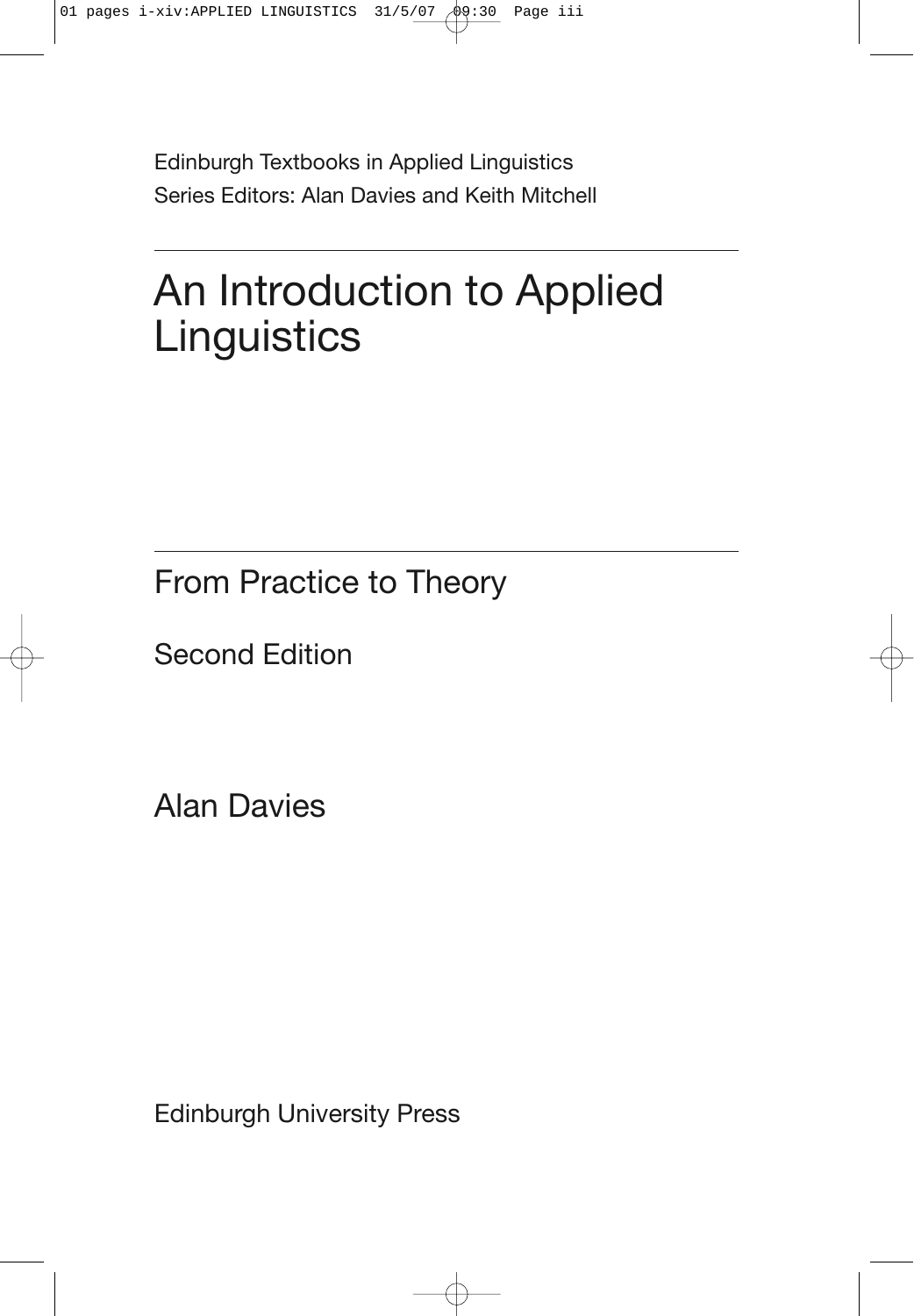Grateful acknowledgement is made for permission to reproduce material previously published elsewhere. Every effort has been made to trace the copyright holders, but if any have been inadvertently overlooked, the publisher will be pleased to make the necessary arrangements at the first opportunity.

© Alan Davies, 1999, 2007

Edinburgh University Press Ltd 22 George Square, Edinburgh

First edition published 1999 by Edinburgh University Press

Typeset in Garamond by Norman Tilley Graphics, Northampton, and printed and bound in Great Britain by Cromwell Press, Trowbridge, Wilts

A CIP record for this book is available from the British Library

ISBN 978 0 7486 3354 8 (hardback) ISBN 978 0 7486 3355 5 (paperback)

The right of Alan Davies to be identified as author of this work has been asserted in accordance with the Copyright, Designs and Patents Act 1988.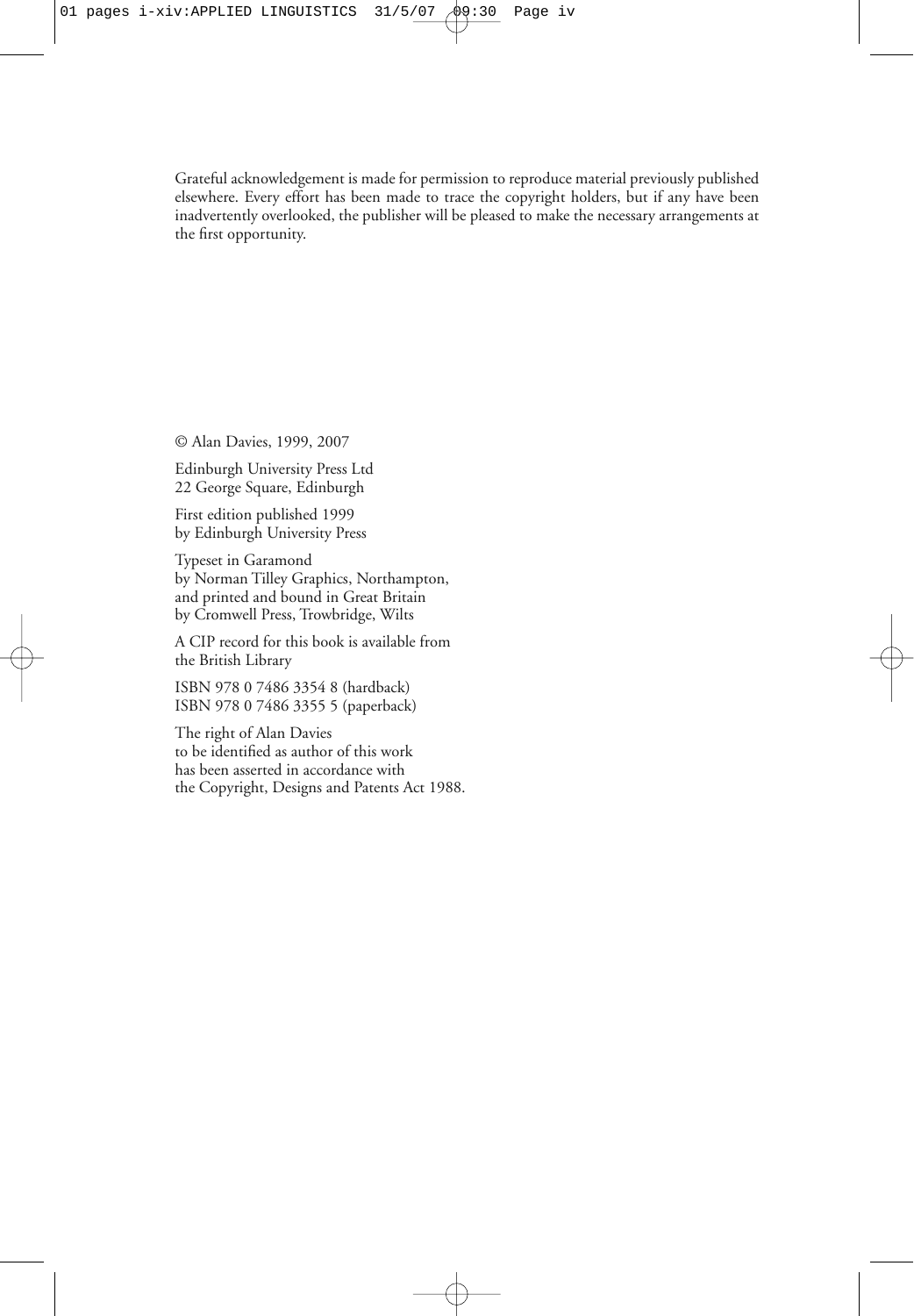## **Contents**

| Series Editors' Preface<br>Preface<br>ix<br>Acknowledgements<br>X<br>Abbreviations<br>X11<br>1 History and 'definitions'<br>1<br>2 Doing being applied linguists: the importance of experience<br>13<br>41<br>3 Language and language practices<br>4 Applied linguistics and language learning/teaching<br>63<br>5 Applied linguistics and language use<br>92<br>6 The professionalising of applied linguists<br>115<br>7 Applied linguistics: no 'bookish theoric'<br>133<br>149<br>8 The applied linguistics challenge<br>160<br>Glossary<br>Exercises<br>169<br>References<br>180<br>Index<br>194 |  |           |
|------------------------------------------------------------------------------------------------------------------------------------------------------------------------------------------------------------------------------------------------------------------------------------------------------------------------------------------------------------------------------------------------------------------------------------------------------------------------------------------------------------------------------------------------------------------------------------------------------|--|-----------|
|                                                                                                                                                                                                                                                                                                                                                                                                                                                                                                                                                                                                      |  | $\rm vii$ |
|                                                                                                                                                                                                                                                                                                                                                                                                                                                                                                                                                                                                      |  |           |
|                                                                                                                                                                                                                                                                                                                                                                                                                                                                                                                                                                                                      |  |           |
|                                                                                                                                                                                                                                                                                                                                                                                                                                                                                                                                                                                                      |  |           |
|                                                                                                                                                                                                                                                                                                                                                                                                                                                                                                                                                                                                      |  |           |
|                                                                                                                                                                                                                                                                                                                                                                                                                                                                                                                                                                                                      |  |           |
|                                                                                                                                                                                                                                                                                                                                                                                                                                                                                                                                                                                                      |  |           |
|                                                                                                                                                                                                                                                                                                                                                                                                                                                                                                                                                                                                      |  |           |
|                                                                                                                                                                                                                                                                                                                                                                                                                                                                                                                                                                                                      |  |           |
|                                                                                                                                                                                                                                                                                                                                                                                                                                                                                                                                                                                                      |  |           |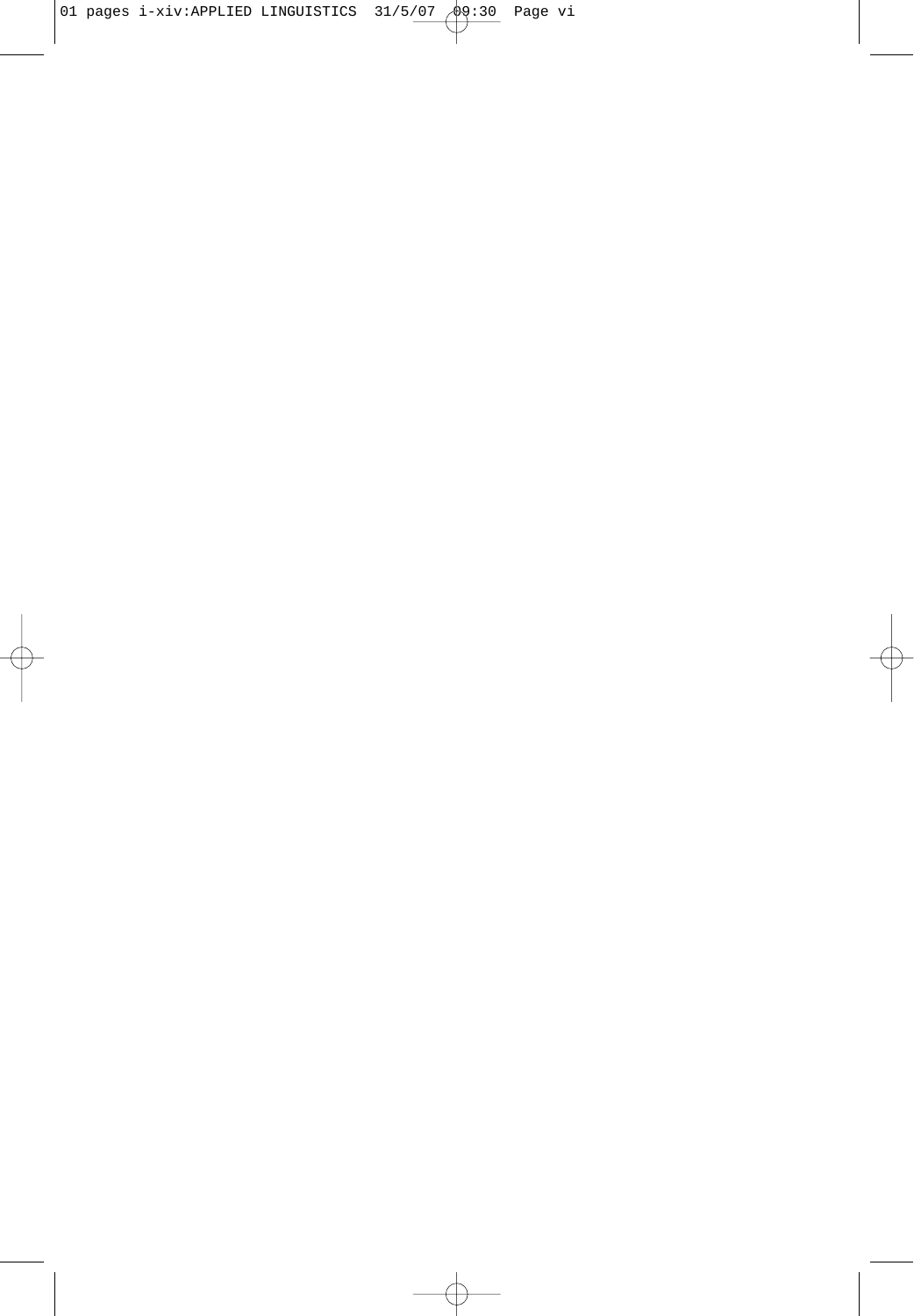## Series Editors' Preface

This series of single-author volumes published by Edinburgh University Press takes a contemporary view of applied linguistics. The intention is to make provision for the wide range of interests in contemporary applied linguistics which are provided for at the Master's level.

The expansion of Master's postgraduate courses in recent years has had two effects:

- 1. What began almost half a century ago as a wholly cross-disciplinary subject has found a measure of coherence so that now most training courses in Applied Linguistics have similar core content.
- 2. At the same time the range of specialisms has grown, as in any developing discipline. Training courses (and professional needs) vary in the extent to which these specialisms are included and taught.

Some volumes in the series will address the first development noted above, while the others will explore the second. It is hoped that the series as a whole will provide students beginning postgraduate courses in Applied Linguistics, as well as language teachers and other professionals wishing to become acquainted with the subject, with a sufficient introduction for them to develop their own thinking in applied linguistics and to build further into specialist areas of their own choosing.

The view taken of applied linguistics in the Edinburgh Textbooks in Applied Linguistics Series is that of a theorising approach to practical experience in the language professions, notably, but not exclusively, those concerned with language learning and teaching. It is concerned with the problems, the processes, the mechanisms and the purposes of language in use.

Like any other applied discipline, applied linguistics draws on theories from related disciplines with which it explores the professional experience of its practitioners and which in turn are themselves illuminated by that experience. This two-way relationship between theory and practice is what we mean by a theorising discipline.

The volumes in the series are all premised on this view of Applied Linguistics as a theorising discipline which is developing its own coherence. At the same time, in order to present as complete a contemporary view of applied linguistics as possible other approaches will occasionally be expressed.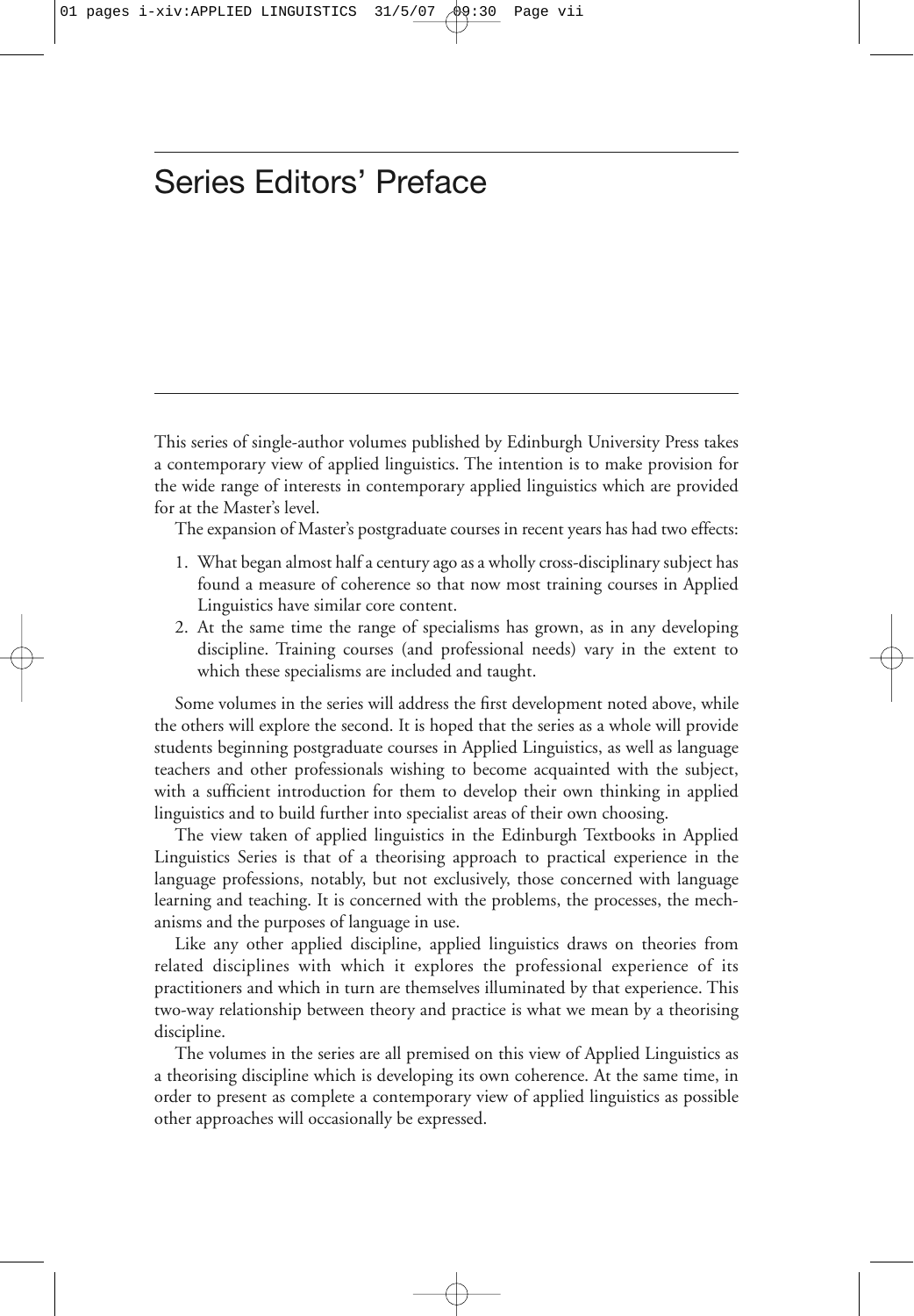Some twelve years from its first planning meeting, the Edinburgh Textbooks in Applied Linguistics (ETAL) Series reaches double figures with the publication of this volume by Alan Davies: *An Introduction to Applied Linguistics: from practice to theory*. It is hoped that the range of topics dealt with in these ten volumes (all listed on the inside cover) offers a helpful idea of the variety of contemporary applied linguistics concerns both in teaching and in research. The fact that Davies's volume is a second edition of the book that introduced the series in 1999 does not deny our claim for range and variety. Davies's volume has been brought up to date eight years on and contains two wholly new chapters (1 and 8). Furthermore, the need for a second edition attests to the continuing interest in the scholarly pursuit of applied linguistics and in the ETAL Series.

> Alan Davies W. Keith Mitchell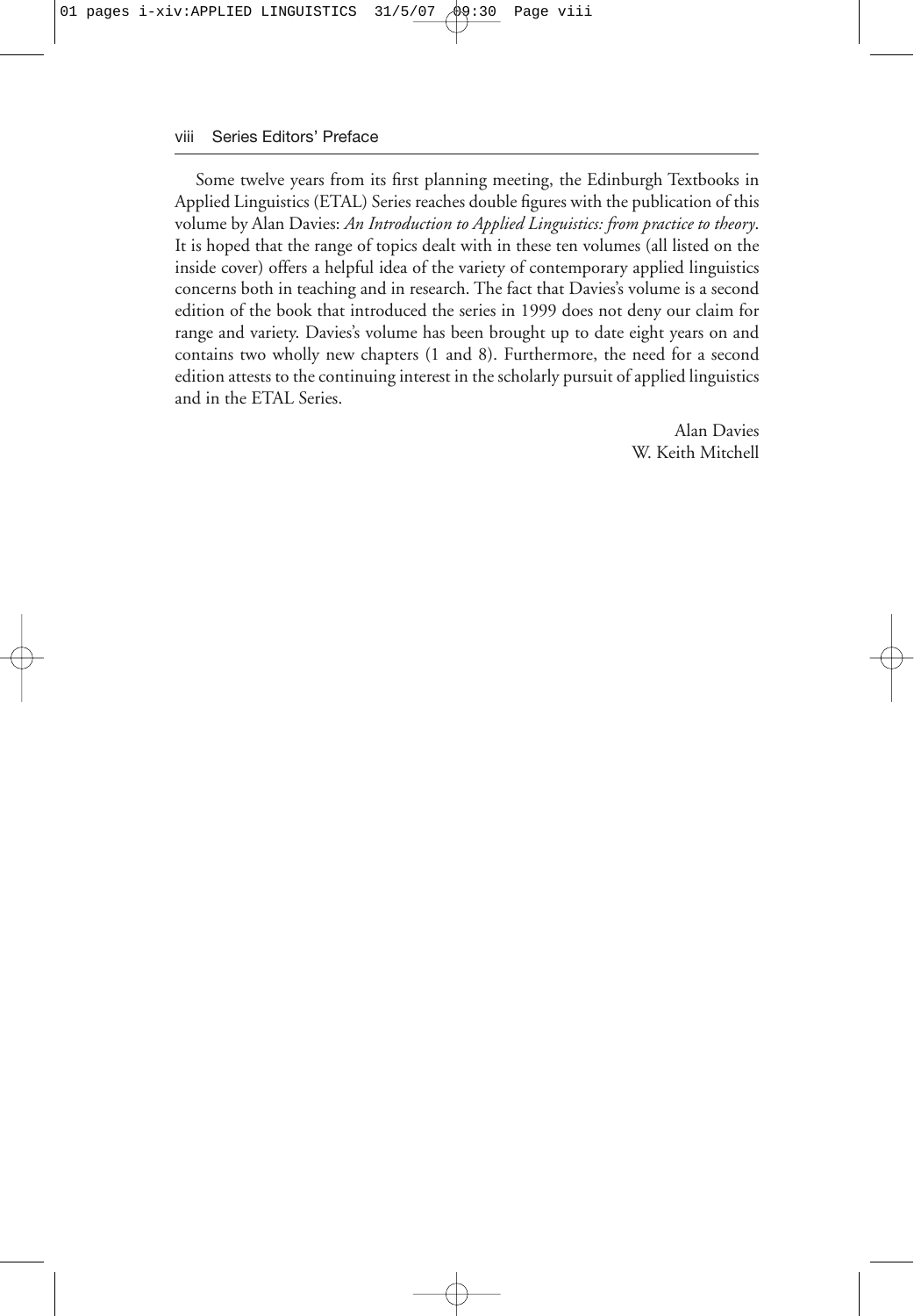## Preface

A generous review of the First Edition (Davies: 1999) of this book suggested that I had taken on 'an impossible task, that of simultaneously addressing both the concerns of disciplinary theorists and those of students. It would have been best to limit the audience to those "interested in reviewing arguments about the relationship between linguistics and applied linguistics. [That being so, the review continues] It is those with considerable professional and professionalizing experience … who can best appreciate and critically evaluate this very theory-driven exposition."'

I am persuaded by this argument and accept that the audience I had – and now have – in mind is my professional colleagues and graduate students. Indeed, it is that group we have continued to target in the eight volumes that followed in the Series after ETAL 1. I list them later in this chapter but point out here that the construct of each volume was never how to do applied linguistics but rather what it means to do it. In other words, I took for granted that, *pace* Alastair Pennycook (2004), serious applied linguistics is always critical, and therefore whether the area under discussion is literature, materials, politics, language planning etc., what applied linguistics must do is to take a critical approach to it, problematise it and in so doing abjure easy solutions and packaged remedies.

Since 1999 when the first edition of this book was published as the Introduction to the Series: Edinburgh Textbooks in Applied Linguistics Series, eight further volumes have appeared. Their publication means that we now have a broader definition of applied linguistics than was available ten years ago and their influence can be observed in the revisions to this volume. In particular I have accepted that the strong distinction I argued for in the first edition, between linguistics-applied and applied-linguistics, is not as necessary as it may once have been, and in this second edition I return to the more traditional distinction between (theoretical or general) linguistics and applied linguistics.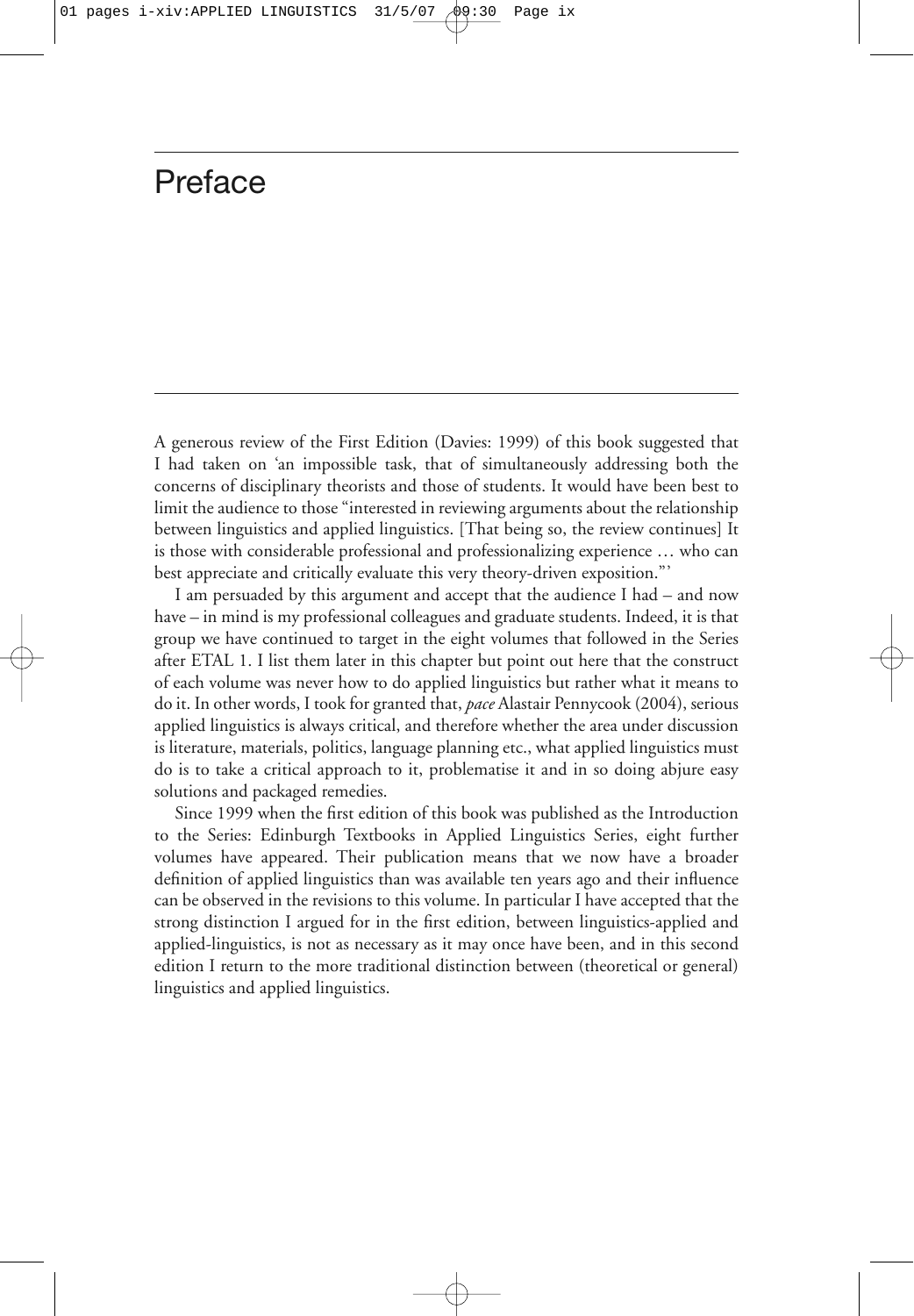### Acknowledgements

#### **AUTHOR'S ACKNOWLEDGEMENTS**

In addition to those colleagues and students mentioned in the Acknowledgments to the first edition, I wish to thank friends in the international language testing community for their collegiality, colleagues at the Hong Kong Polytechnic University where I was employed part-time over several years and those in the wider applied linguistics community who helped shape the *Handbook of Applied Linguistics* that Cathie Elder and I developed. I am particularly grateful to John Joseph for sharing his vision of applied linguistics with me and to the ETAL Series authors for expanding my understanding of applied linguistics. My thanks also to Keith Mitchell, co-editor of the ETAL Series, and to Sarah Edwards at Edinburgh University Press, for their constant support.

#### **AUTHOR'S ACKNOWLEDGEMENTS (FIRST EDITION)**

I am grateful to those colleagues and students with whom I have worked in the Department of Applied Linguistics at the University of Edinburgh since the early 1960s. For much of that period Applied Linguistics and Linguistics were together in one department, allowing me to reflect on the relationship between the two disciplines, an issue central to the argument of this volume. Towards the end of my career in Edinburgh I worked for some years in the University of Melbourne, as Director of the National Language and Literacy Institute of Australia Language Testing Research Centre. In Melbourne I found again the excitement of the early years in Edinburgh and I want to thank all those with whom I shared that experience.

At a recent Film Academy awards ceremony, the actor Kim Bassinger accepted her Oscar award with a very short speech of thanks. All she said was that she wanted to thank everyone she had ever met in her whole life. After nearly 40 years in applied linguistics, I think I know what she meant. But I do want to express my particular gratitude to several colleagues whose views on applied linguistics have influenced me: Pit Corder, Ron Asher, Henry Widdowson, Chris Brumfit, John Maher, Terry Quinn and Cathie Elder. But the views expressed in this volume are of course my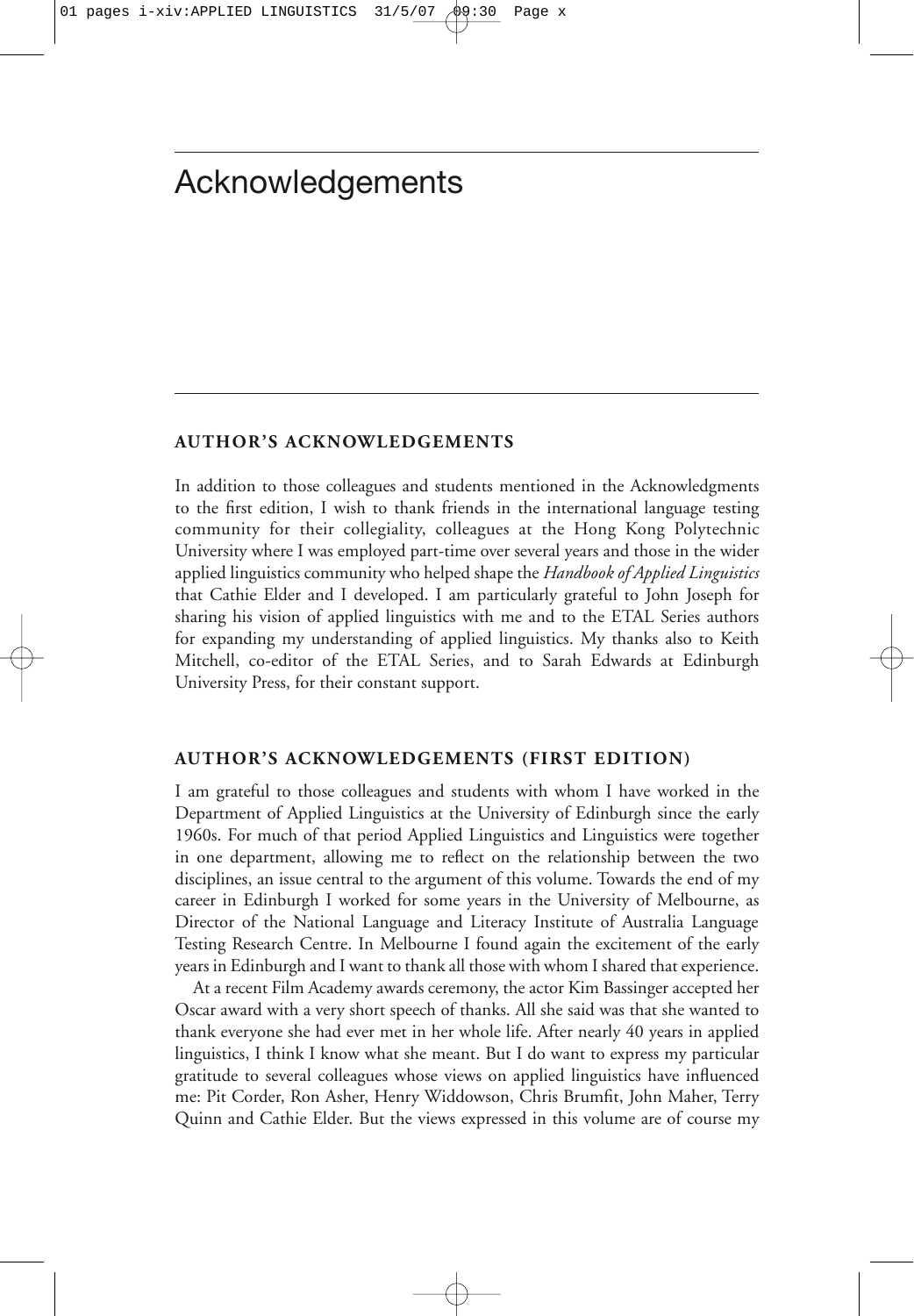own and for them I take full responsibility. I am grateful to my co-editor of this Series, Keith Mitchell, for a critical read of my manuscript and I want to thank Jackie Jones of Edinburgh University Press for her encouragement and support.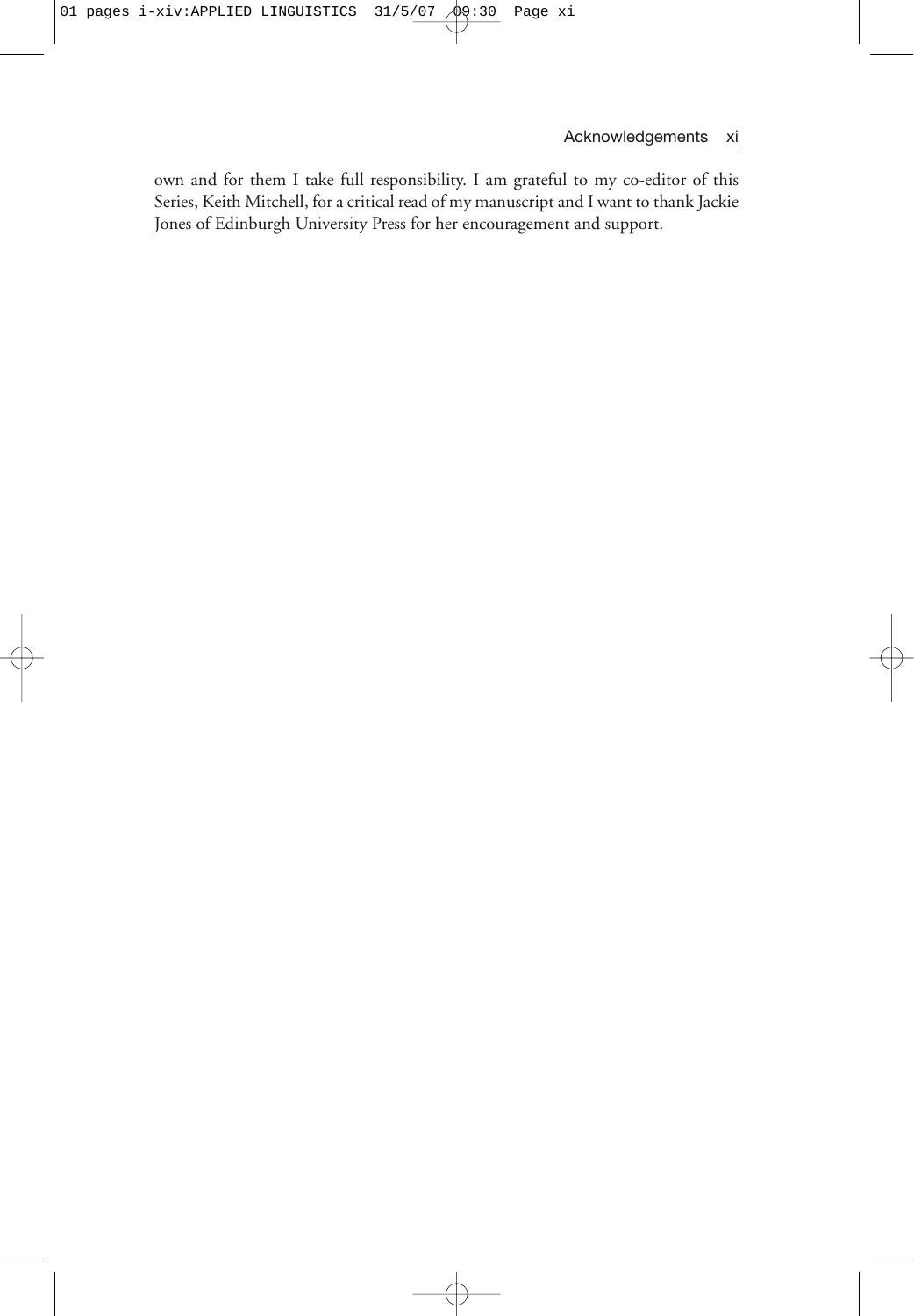## Abbreviations

| AAAL          | American Association of Applied Linguistics                        |
|---------------|--------------------------------------------------------------------|
| AILA          | Association de Linguistique Appliquée (International Association   |
|               | of Applied Linguistics)                                            |
| ALAA          | Applied Linguistics Association of Australia                       |
| BAAL          | British Association of Applied Linguistics                         |
| <b>CIEFL</b>  | Central Institute for English and Foreign Languages                |
| <b>CLA</b>    | Child Language Acquisition                                         |
| EFL           | English as a Foreign Language                                      |
| ELF (or ELiF) | English as a Lingua Franca                                         |
| <b>ELTS</b>   | English Language Testing System                                    |
| ESL           | English as a Second Language                                       |
| <b>ESP</b>    | <b>English for Specific Purposes</b>                               |
| <b>IATEFL</b> | International Association for the Teaching of English as a Foreign |
|               | Language                                                           |
| <b>IELTS</b>  | International English Language Testing Service                     |
| LOTE          | Language Other Than English                                        |
| <b>LSP</b>    | Languages for Specific Purposes                                    |
| SLA(R)        | Second Language Acquisition (Research)                             |
| <b>TESOL</b>  | Teachers of English to Speakers of Other Languages                 |
| <b>TOEFL</b>  | Test of English as a Foreign Language                              |
| <b>UCH</b>    | Unitary Competence Hypothesis                                      |
|               |                                                                    |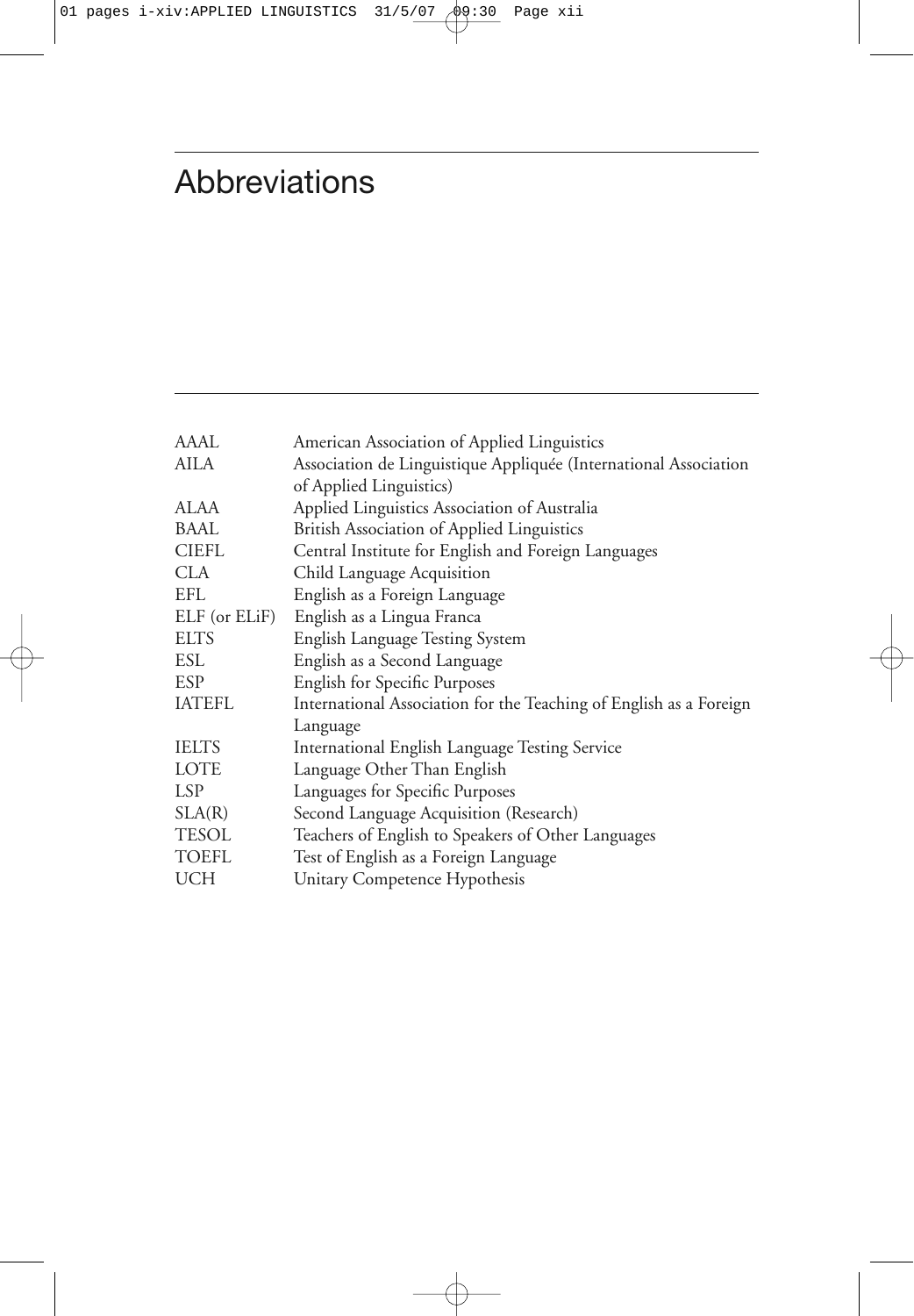For Cathie as before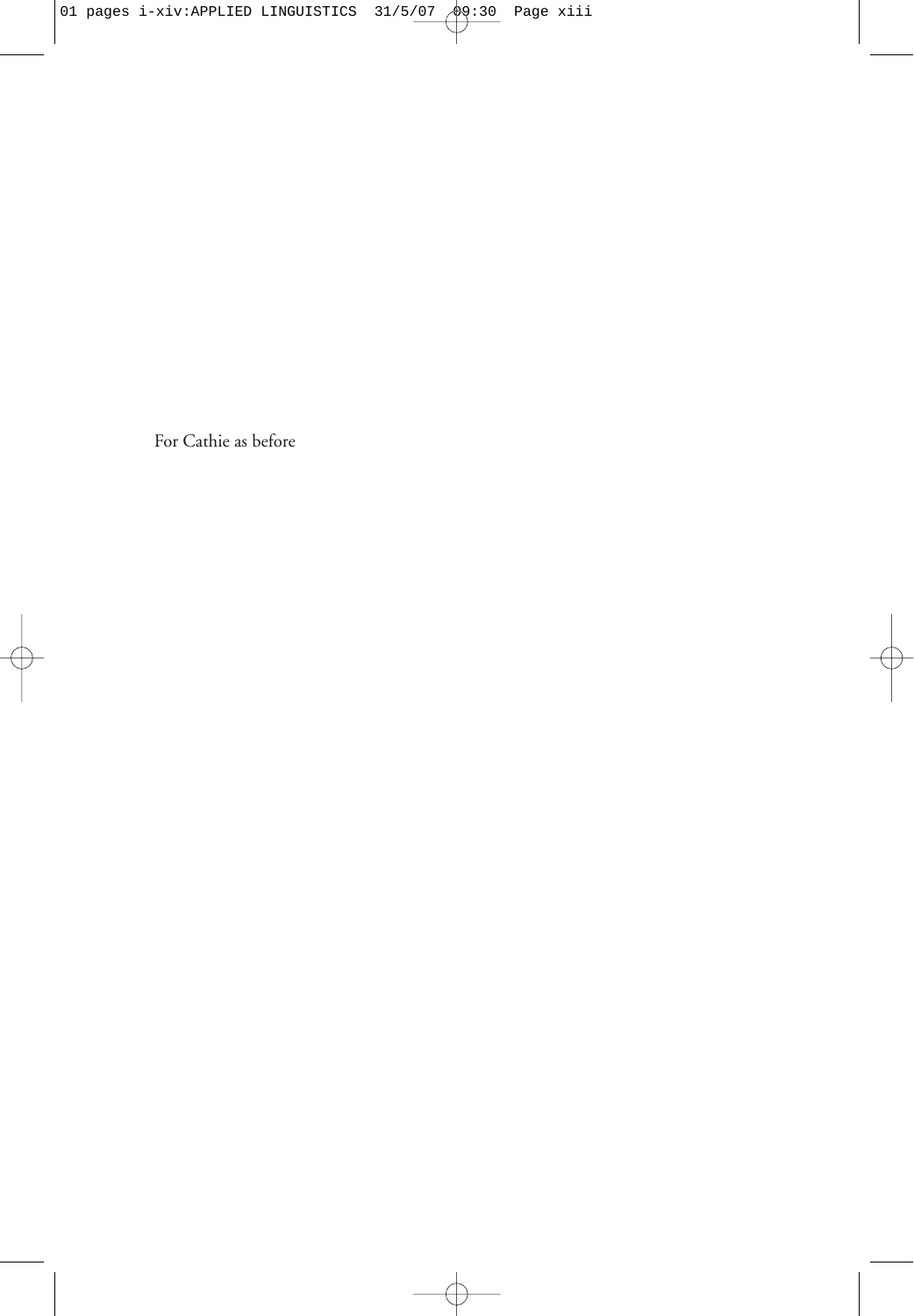#### Edinburgh Textbooks in Applied Linguistics

*Titles in the series include:*

*Teaching Literature in a Second Language* by Brian Parkinson and Helen Reid Thomas

*Materials Evaluation and Design for Language Teaching* by Ian McGrath

*The Social Turn in Second Language Acquisition* by David Block

*Language Assessment and Programme Evaluation* by Brian Lynch

*Linguistics and the Language of Translation* by Kirsten Malmkjaer

> *Pragmatic Stylistics* by Elizabeth Black

*Language Planning in Education* by Gibson Ferguson

> *Language and Politics* by John E. Joseph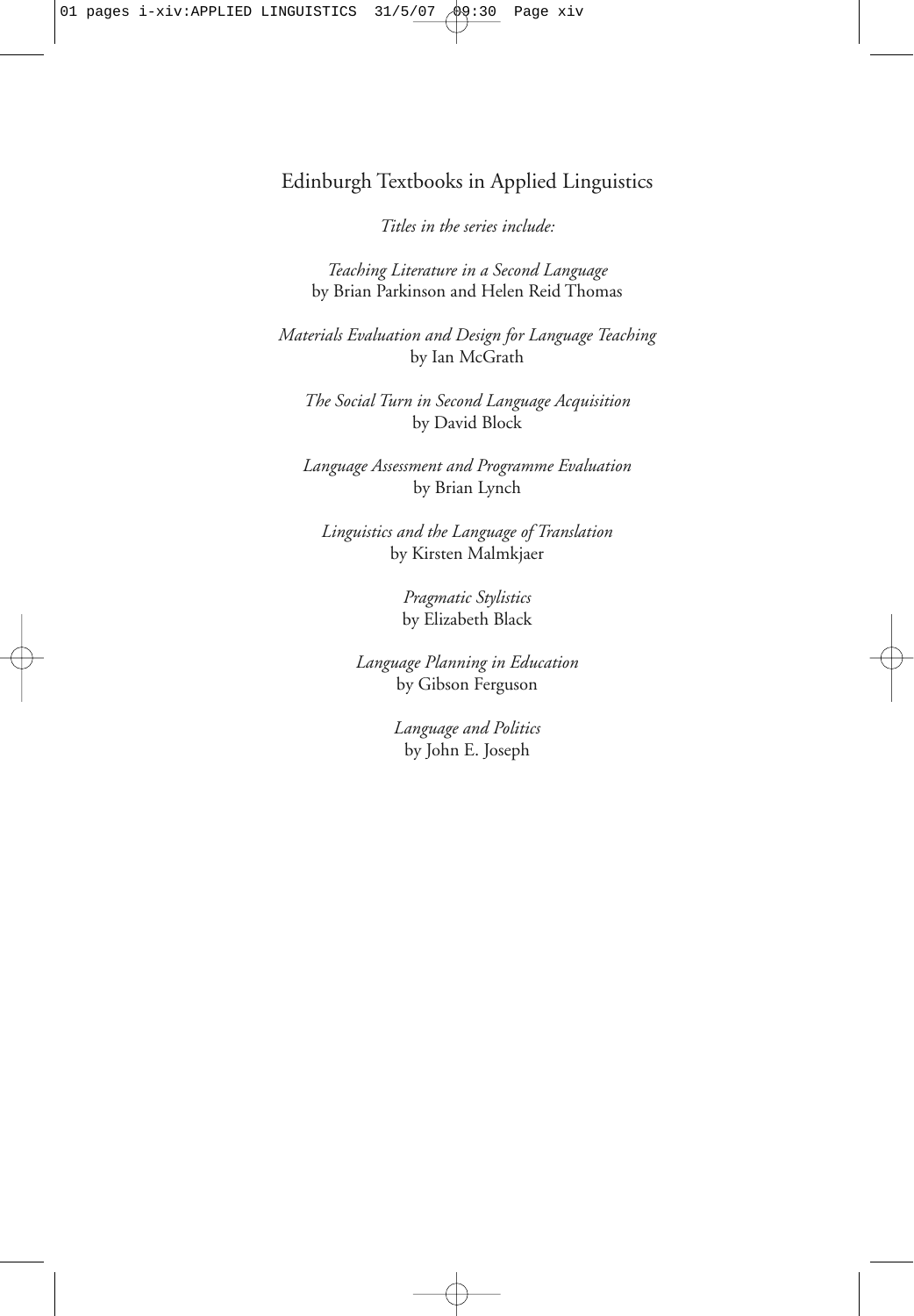## History and 'definitions'

'In Anna Karenina and Onegin not a single problem is solved but they satisfy you completely just because all the problems are correctly presented.'

> (Anton Chekov, letter to Alexei Suvorin, 27 October 1888, in L. Hellman (ed.), *Selected Letters of Anton Chekov*, 1955, translated by S. Lederer)

#### **1 DEFINITIONS**

Applied linguistics does not lend itself to an easy definition, perhaps because, as Vivian Cook remarks: 'Applied Linguistics means many things to many people' (Cook 2006). This absence of certainty is much bemoaned by those who practise applied linguistics but the lack of consensus can be found in other academic enterprises, especially those in the humanities and social sciences, where fragmentation is rife, sometimes acting as an escape from disagreement and entrenched epistemological disputes as to the nature of the enterprise. Applied linguistics has a further definitional problem because, if the nature of the enterprise is disputed, what agreement can there be as to what it is that is being applied? A mediation between theory and practice (Kaplan and Widdowson 1992: 76); a synthesis of research from a variety of disciplines, including linguistics (Hudson 1999); 'it presupposes linguistics … one cannot apply what one does not know' (Corder 1973: 7); it is 'understood as an open field, in which those inhabiting or passing through simply show a common commitment to the potential value of dialogue with people who are different' (Rampton 1997: 14). And taking up what some will regard as an extreme position: 'critical applied linguistics … opens up a whole new array of questions and concerns, issues such as identity, sexuality, access, ethics, disparity, difference, desire, or the reproduction of Otherness that have hitherto not been considered as concerns related to applied linguistics' (Pennycook 2004: 803–4).

What most introductions and collections try to do is to use applied linguistics concerns and activities in order to illustrate and then analyse what applied linguistics methods and purposes are (see for example van Els et al. 1984, Davies et al. 1999, Spolsky 1999, Schmitt 2002, Cook 2003, Davies and Elder 2004, Sealey and Carter 2004, Kaplan and Baldauf 2005). This is the approach by ostensive definition: if you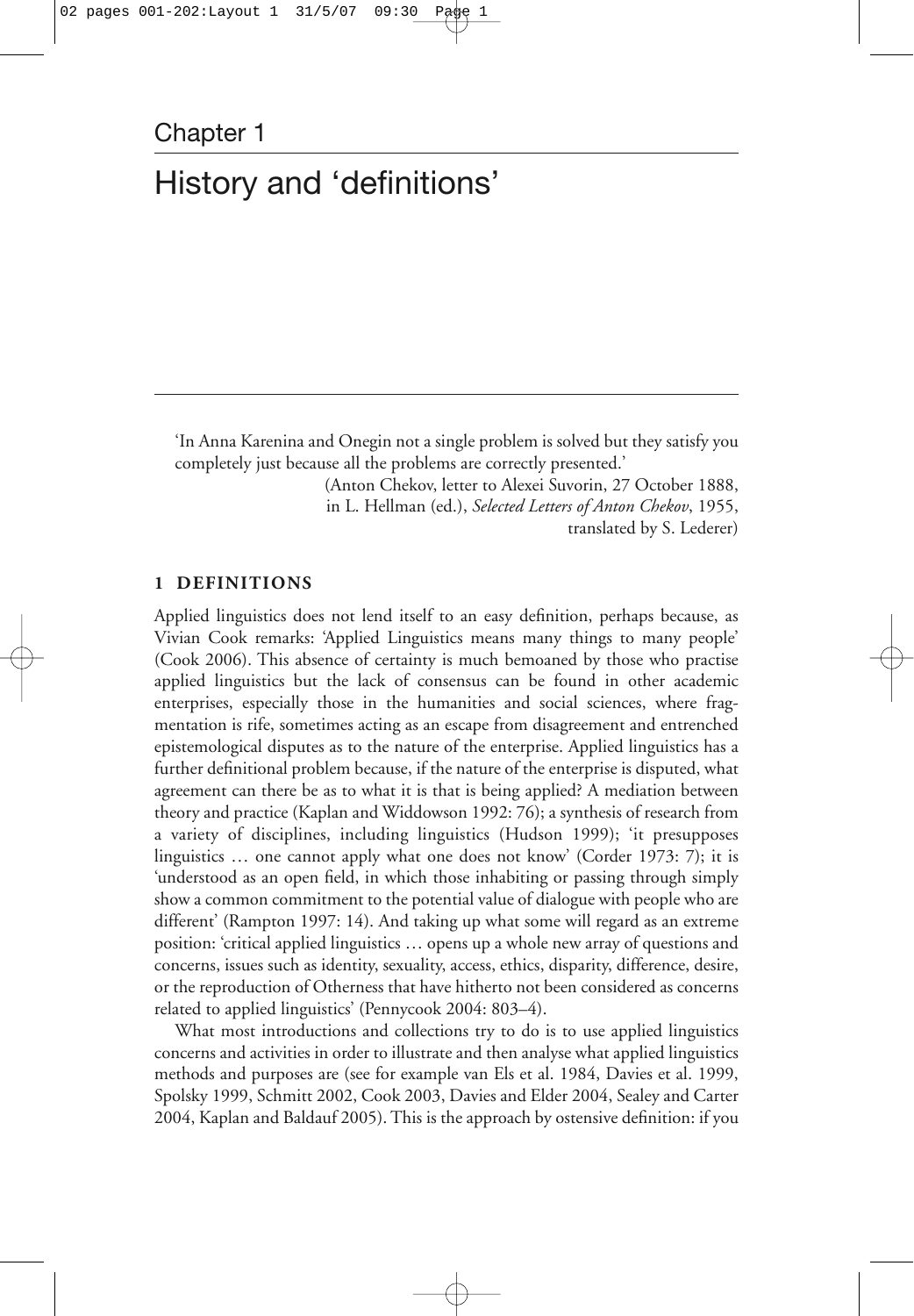want to know about applied linguistics, 'look around you' (as the inscription on Wren's memorial in St Paul's Cathedral exhorts). Extreme versions of this approach can be found in Rampton (1997), postgraduate courses which operate as *à la carte* and even the anti-arguments of Pennycook (2004). The trouble with such views is that they offer no help in constructing introductory syllabuses in applied linguistics for initiates and they lack clarity as to how a determination can be made on those initiates' success in demonstrating that they should be admitted to the profession. The ostensive view is defended by Spolsky:

the definition of a field can reasonably be explored by looking at the professionals involved in its study … Applied Linguistics [is now] a cover term for a sizeable group of semi-autonomous disciplines, each dividing its parentage and allegiances between the formal study of language and other relevant fields, and each working to develop its own methodologies and principles.

(Spolsky 2005: 36)

Robert Kaplan, founding editor of the *Annual Review of Applied Linguistics*, whose career has been spent championing applied linguistics and whose *Handbook* (Kaplan 2005) has been followed by a Festschrift (Bruthiaux et al. 2005), has long been concerned about the status of applied linguistics, convinced that what it had to offer was not always understood or valued. This was a way of speculating about the nature of applied linguistics.

Ostensive definitions are rejected by those who argue for a dictionary definition, who maintain that there is, indeed, an applied linguistics core which should be required of all those attempting the *rite du passage*. Widdowson, for example, argues strongly for the coherence of applied linguistics, dismissing as illogical the commonly held view that applied linguistics is a gallimaufry, a coming-together in an *ad hoc* way of different disciplines (Widdowson 2005). Cook agrees with Widdowson: 'the task of applied linguistics is to mediate' between linguistics and language use (Cook 2003: 20).

Guy Cook defines applied linguistics as 'the academic discipline concerned with the relation of knowledge about language to decision making in the real world' (ibid: 5). He recognises that 'the scope of applied linguistics remains rather vague' but attempts to delimit its main areas of concern as consisting of language and education; language, work and law; and language information and effect (ibid 7/8). Delimi tations of this kind are helpful, even if they remain contestable. What is important is that applied linguistics is protected from the sneer that because language is everywhere, applied linguistics is the science of everything. In the thirty-two contributions to the *Handbook of Applied Linguistics* (Davies and Elder 2004) we attempted to provide a wide coverage, ranging from an interest largely in language itself (for example language descriptions, lexicography) to a concern for interventions in institutional language use (for example language maintenance, language teacher education). In presenting the edited volume we offered an overall schema, accepting that while there probably is a cline from the most theoretical to the most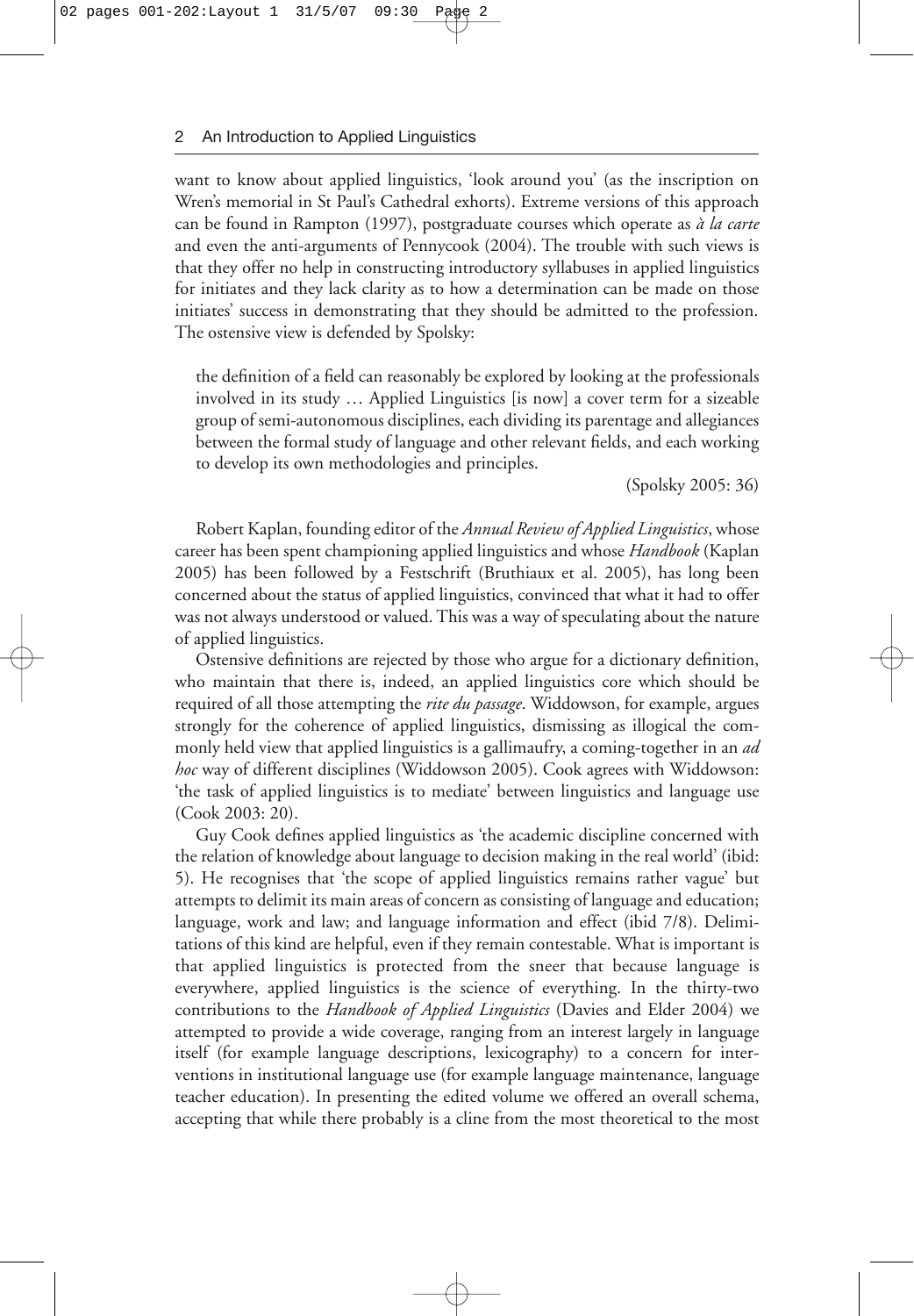practical, our initial plan to oppose linguistics applied with applied linguistics (Davies and Elder 2004) was not tenable.

Lexicography typically makes use of the ostensive approach in the sense that inclusion in a dictionary provides an incremental defining of the area. This is particularly the case with the glossary or encyclopedic type of dictionary which describes the key terminology in an area of interest (for example politics, biology, applied linguistics) and by doing so defines it. This is what I attempted in my *Glossary of Applied Linguistics* (Davies 2005a), which offers an account of the field but of course has all the weakness of being only one person's view.

#### **2 SOURCE AND TARGET**

The urgent question mark against applied linguistics is this: just what is its source, what exactly is being applied? If the interpretation of applied linguistics is very narrow so that what is being applied is only linguistics, then because linguistics, like other theoretical disciplines, deals with idealisations, it appears to have very little to say about the language-related problems in what we call the real world. If applied linguistics is interpreted very broadly, then it must concern itself with everything to do with language. Neither position is tenable. Linguistics, it seems, must play an important role in applied linguistics but by no means the only role. Applied linguistics must also draw on psychology, sociology, education, measurement theory and so on.

It may be that we shall gain a clearer picture of the nature of applied linguistics if we turn our attention away from the source (what applied linguistics draws on) to its target (what applied linguistics equips you to do). The target clearly cannot be anything and everything to do with language. Corder's solution (Corder 1973) was to focus on language teaching, widely interpreted and therefore including, for example, speech therapy, translation and language planning. Such narrowing of the target still makes sense today, which is why most of the entries in the *Glossary of Applied Linguistics* (Davies 2005a) have some connection with language teaching. My reasoning is that it remains true that many of those who study applied linguistics have been and will continue to be involved at some level in language teaching, which is, after all, the largest profession involved in language studies. This is not to say, once a language teacher always one: some, perhaps many, of those who engage with applied linguistics move on to research, administration and so on. But in preparing the *Glossary* I have found it helpful to provide myself with this constraint on what it is we claim as applied linguistics.

What that means is that, while I accept Brumfit's definition – 'A working definition of applied linguistics will then be the theoretical and empirical investigation of real-world problems in which language is a central issue' (Brumfit 1997b: 93) – I avoid the danger of the 'science of everything' position by targeting language teaching, at the same time recognising that the world of language learning and teaching is not an artificial world but one that must engage every day with Brumfit's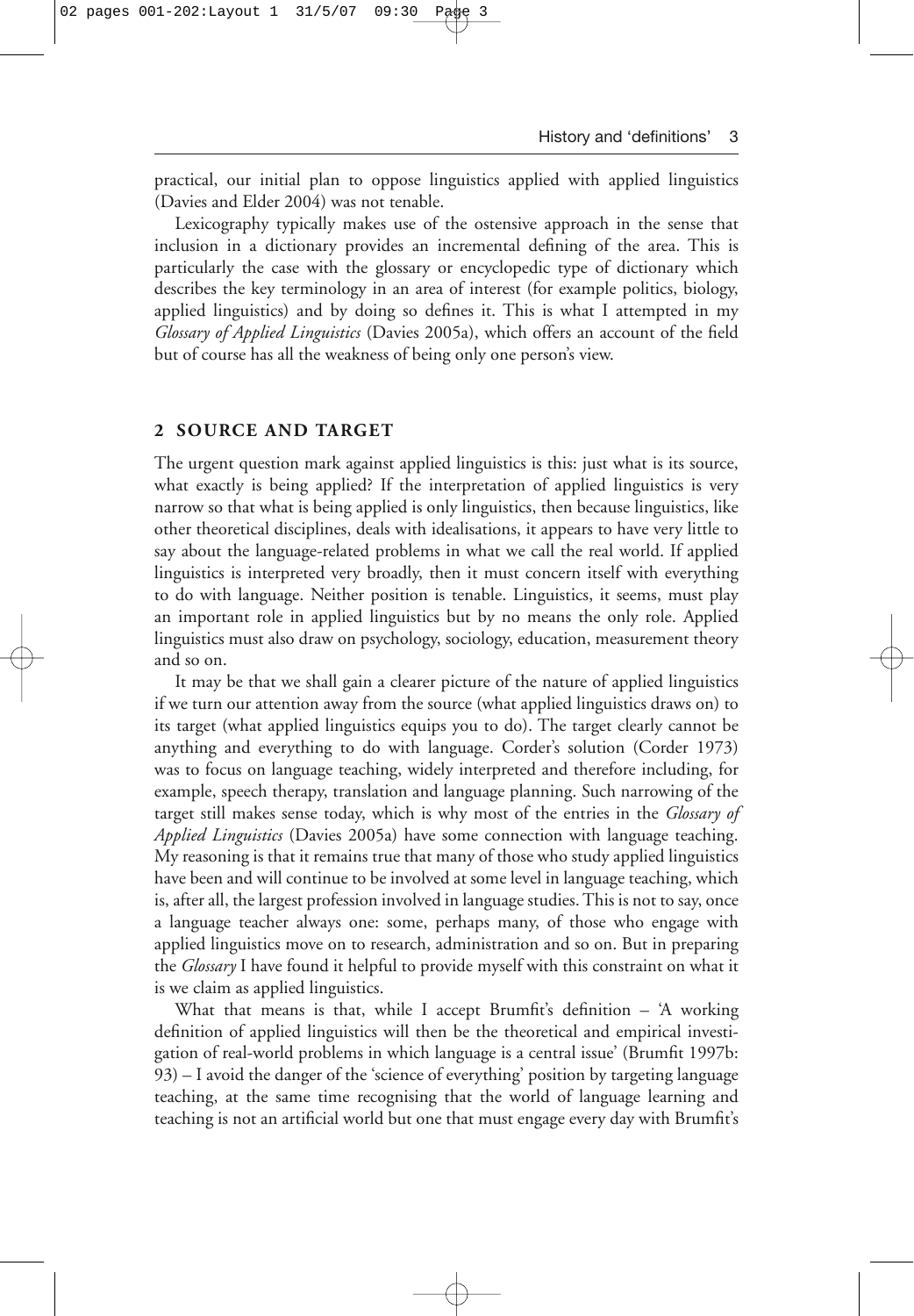real-world problems. These real-world problems involve success and failure, ability and disability, ethical, cultural and gender issues, technology and lack of resources, the difficult and the simple, and the child and the adult.

#### **3 LANGUAGE LEARNING**

The journal *Language Learning: A Journal of Applied Linguistics*, published from the University of Michigan, is an important chronicle of the development of applied linguistics over the past sixty years (Catford 1998). In a 1993 editorial the journal gave late recognition to the range of coverage beyond linguistics which applied linguistics embraced. Such recognition is significant. Coming out of the tradition of Charles Fries and Robert Lado at the University of Michigan, *Language Learning*, founded in 1948, was 'the first journal in the world to carry the term "applied linguistics" in its title' (*Language Learning* 1967:1). But by 'applied linguistics' what was meant was the application of linguistics.

In the 1990s, the journal seems to have finally accepted a more catholic view. The 1993 editors remark on 'the wide range of foundation theories and research methodologies now used to study language issues' (Cumming 1993) and they state that they intend to:

Encourage the submission of more manuscripts from (a) diverse disciplines, including applications of methods and theories from linguistics, psycholinguistics, cognitive science, ethnography, ethnomethodology, sociolinguistics, sociology, semiotics, educational inquiry and cultural or historical studies, to address (b) fundamental issues in language learning, such as multilingualism, language acquisition, second and foreign language education, literacy, culture, cognition, pragmatics and intergroup relations.

However, the official recognition of 'the wide range of foundation theories and research methodologies now used to study language issues' comes at a price. That price is the abandoning of the term 'applied linguistics' as a sub-heading in the journal's title. The explanation for this removal is that its replacement title, *Language Learning: A Journal of Research in Language Studies*, is now seen to be wider. What the editor appears to have meant by this change of title is to declare his interpretation of what applied linguistics is, knowing full well that the readers of the journal will understand 'a journal of research in language studies' as a functional interpretation of 'applied linguistics'.

Getting rid of the label 'applied linguistics' has been widely canvassed, on the grounds that it was the wrong term in the first place, introduced only to give academic respectability to degrees, courses and departments. Such was the view taken in the 1960s by the authors of the key text (Halliday, McIntosh and Strevens 1964). They recognised the oddity of the label 'applied linguistics' but seemed prepared to live with it. The label was, they opined, misleading. It was misleading because (at the time of writing) it excluded many activities of linguistics (for example, machine translation, sociolinguistics) as well as activities which had a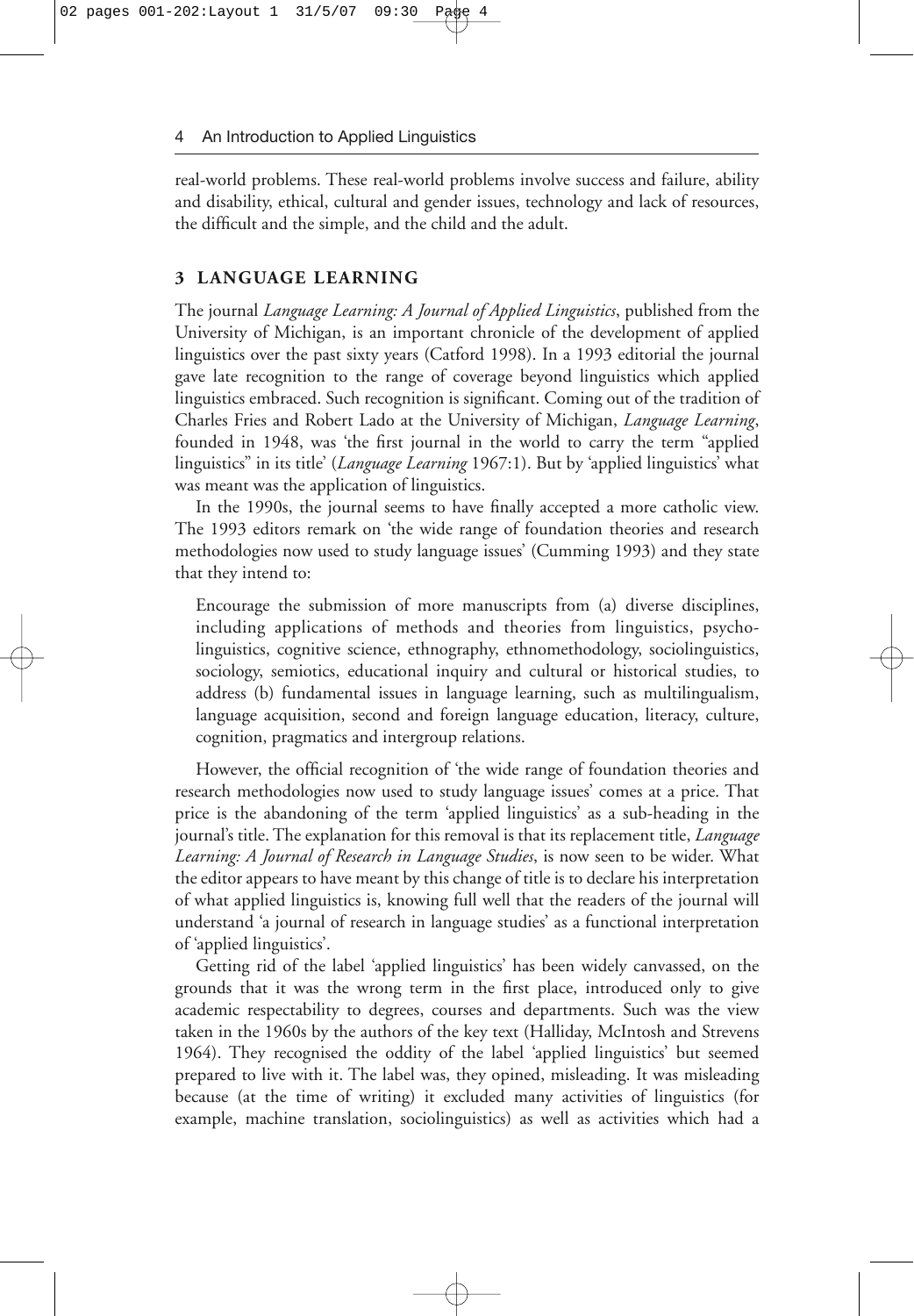bearing on language teaching (for example psychology, educational theory). They wrote: 'the aim of courses in applied linguistics, such as are now available, for example at Edinburgh, Leeds and London, is not to produce specialists in linguistics and phonetics … but to give a solid grounding in those aspects of these and other subjects which lie behind the language class' (ibid: 169).

In consequence, the label 'applied linguistics' was not used in the title of their book: *The Linguistics Sciences and Language Teaching*. Shades of the *Language Learning* unease about the term?

#### **4 RESTRICTING THE SCOPE**

*The Edinburgh Course in Applied Linguistics* (Allen and Corder 1973–5, Allen and Davies 1977) did not have as a subtitle: 'in language teaching'. It was taken for granted in the 1960s and 1970s that applied linguistics was about language teaching. That was Pit Corder's view (Corder 1973) and at the time it mattered. It mattered because after the Second World War the expansion of language teaching (especially of English) revealed that many teachers and trainers and supervisors of teachers lacked knowledge about language. That gap is what applied linguistics was set up to fill. Over the next fifty years it became more likely that those entering teaching had already studied aspects of linguistics. They no longer needed post-experience knowledge of language. Linguistics had become mainstream. That was its success. At the same time applied linguistics had also been successful. Its dedication to language teaching had been remarked in other areas of language use, especially institutional language use (Howatt 1984), leading to an explosion of applied linguistics training, methodology and, perhaps above all, labelling in those other areas. Thus in the Anniversary Issue of the ALAA Newsletter (January 2001: No. 44) we read of developments over the past twenty years which 'draw on a greater range of disciplines in our research' (Lewis 2001: 19): 'applied linguistics is trying to resolve languagebased problems that people encounter in the real world' (Grabe 2001: 25); 'Applied Linguistics … has undergone a significant broadening of its scope and now contributes its theoretical perspectives to a range of areas' (Baynham 2001: 26).

Of course, if the source of applied linguistics (the training, student curricula for beginners) is generally agreed, there is no reason in principle why applied linguistics should not take an interest in anything to do with language. That no doubt is the position taken by a publisher such as Mouton de Gruyter by devoting a forty-fivepage brochure to its applied linguistics list. Applied linguistics, according to this grouping, encompasses: Language Acquisition (L1 and L2), Psycho/Neurolinguistics, Language Teaching, Sociolinguistics, Humor Studies, Pragmatics, Discourse Analysis/Rhetorics, Text/Processing/Translation, Computational Linguistics – Machine Translation, Corpus Linguistics, Language Control/ Dialectology.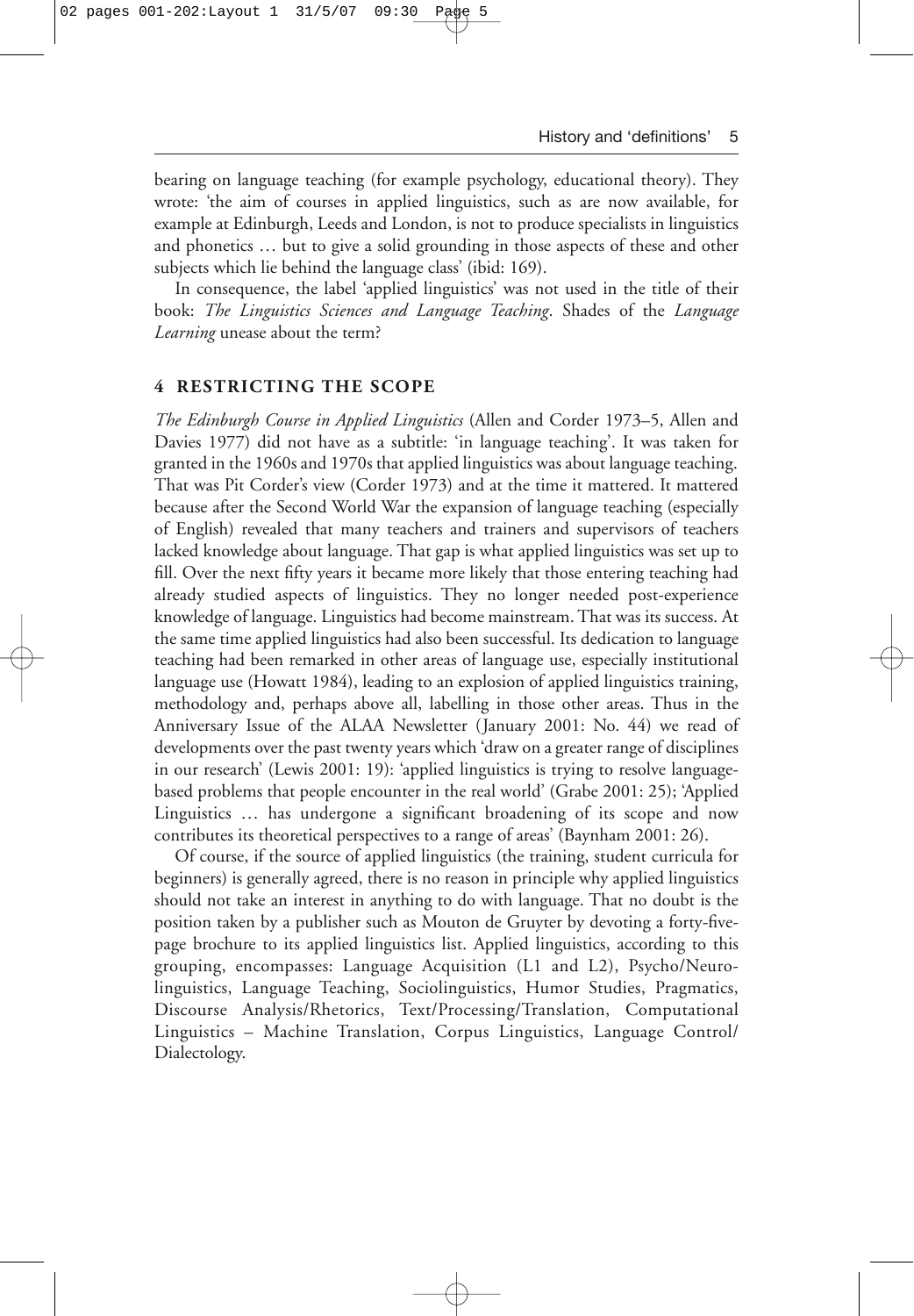#### **5 ETAL SERIES AND APPLIED LINGUISTICS CURRICULA**

Corder (1973) was well aware that in limiting the coverage of applied linguistics to language teaching he was open to criticism. To some extent his defence was the mirror image of the *Language Learning* change of name. There the rationale was that the input was too undefined and therefore it was sensible to remove the label of applied linguistics. Corder argues that it is the output or target that is without shape and therefore it makes sense to limit the area of concern to one main object, that of language teaching.

Spolsky (1978) has proposed a different solution, that is to limit the name of the output to Corder's area of concern and to call it 'educational linguistics', a proposal he has put into action in his *Concise Encylopedia of Educational Linguistics* (Spolsky 1999 and Spolsky and Hult in press and see Chapter 4 below).

There are voices insisting that applied linguistics should fulfil a role wider than language teaching (for example Kaplan 1980a). There is a seductive appeal in such a view, an appeal which slips all too easily into a science of everything position. M. Bloomfield appears to beckon to this:

This volume, then, concentrates on the human problems of language and tries to identify some of them and so indicate what is being done about them. The rise of ethnic consciousness and militancy as well as a general dissatisfaction with the 'way things are' have led to a new stress on what may be called applied linguistics and the social dialect problems … Problems of literacy, translation, bilingualism, language teaching, language and nationalism, the role of dialects and so forth have become urgent and some of our best minds have begun to turn towards these matters.

(M. Bloomfield 1975: xviii)

What Bloomfield is suggesting is no different from what others (for example Brumfit) have proposed but the magnitude of the responsibility he lays on applied linguistics makes the modest scope proposed by Corder quite appealing.

The extent to which applied linguists see themselves as agents of change is controversial (Pennycook 2001, Davies 2003b, Sealey and Carter 2004). As current concerns with the ethics of the human sciences remind us, there is a tension for social scientists between their role as objective students of society and as agents of change. Such an opposition was noted in the 1960s in the area of cultural anthropology. Commenting on the field, Margaret Mead wrote:

There is some difference at present between (a) those who would regard applied anthropology as a profession for which anthropologists, in addition to a theoretical education in some branch of anthropology, must be specially trained and within which professional standards should prevail; and (b) those who identify applied anthropology with a form of anthropological research which either continuously or at some point becomes part of and affects, the process of change which it studies. It must be stressed that either view involves a search for values, rooted in the discipline of anthropology, which can guide the applied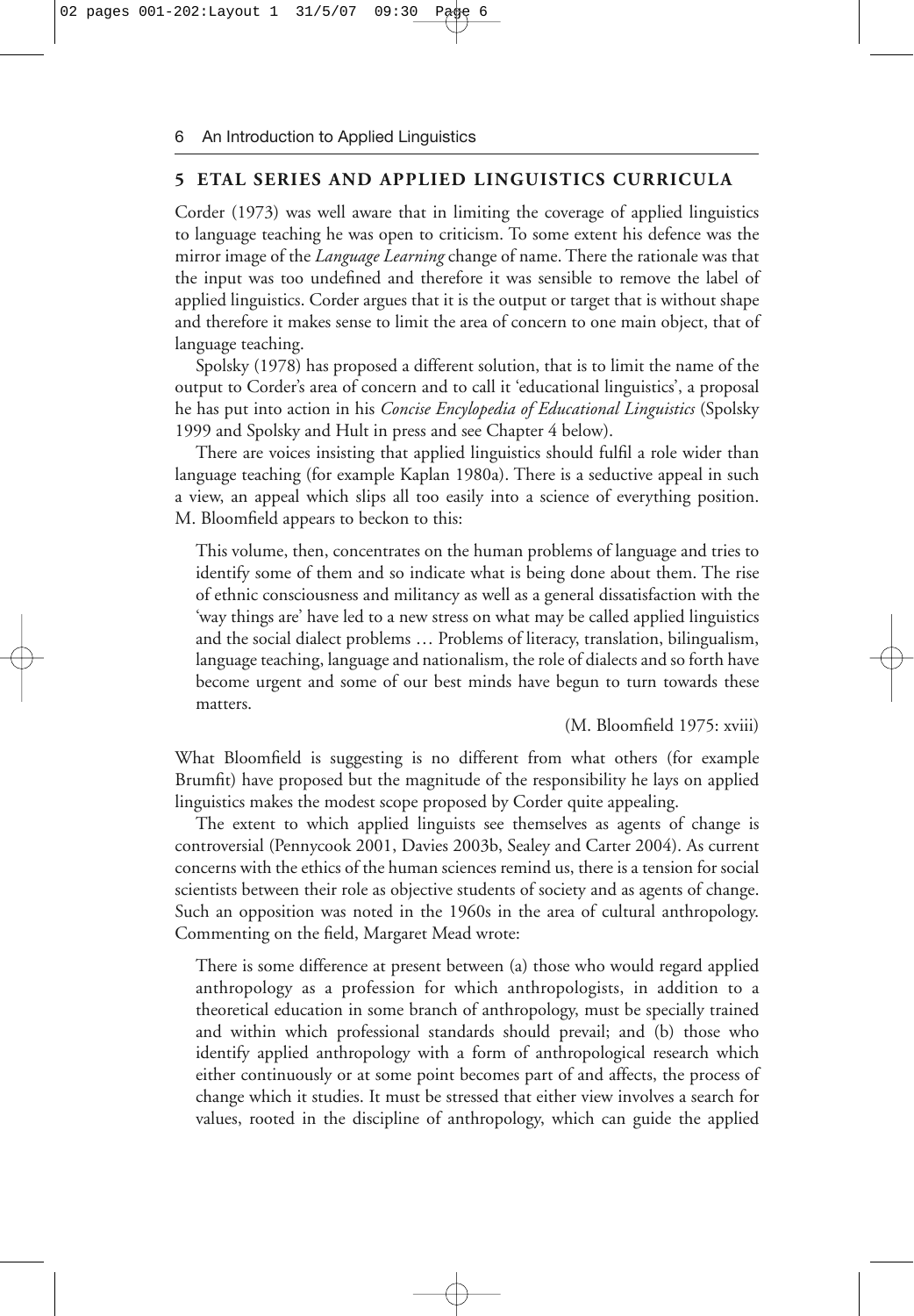anthropologist in any use of his knowledge at any level of interaction in human affairs.

(Mead 1964: 33)

The more involved with human affairs the scholar becomes, the more difficult it is, as Mead argues, to resist the second alternative, which means that scientific objectivity is no longer possible (Skutnabb-Kangas, Phillipson and Bannut 1994, Searle 1995). Like applied cultural anthropology, applied linguistics has also felt the tug of the particular and the urge to identify locally. We take up this dilemma in Chapter 2 and again in Chapter 7 where I discuss critical discourse analysis and critical applied linguistics.

A glossary, with all its limitations, is one way of defining the field. Another is to survey the volumes that have followed the first edition of this *Introduction to Applied Linguistics* in the series Edinburgh Textbooks in Applied Linguistics. Since 1999, when ETAL 1 was published, eight volumes have appeared. These are, in order of publication:

*Teaching Literature in a Second Language* (Brian Parkinson and Helen Reid Thomas) 2000

*Materials Evaluation and Design for Language Teaching* (Ian McGrath) 2002 *The Social Turn in Second Language Acquisition* (David Block) 2003 *Language Assessment and Programme Evaluation* (Brian Lynch) 2003 *Linguistics and the Language of Translation* (Kirsten Malmkjaer) 2005 *Pragmatic Stylistics* (Elizabeth Black) 2006 *Language Planning and Education* (Gibson Ferguson) 2006 *Language and Politics* (John Joseph) 2006

The idea throughout the series has been that an author should explore a problem area of language use in which applied linguistics can take an informed position, informed both by understanding of the context, widely interpreted, and of the language involved. In addition, we attempted to link specialisms as a way of examining our premise that there is a general field of applied linguistics which is not just an agglomeration of unconnected interests. Let us look briefly at the eight volumes.

In the Preface to *Teaching Literature in a Second Language,* the authors write:

Although the book contains practical ideas, the emphasis is on principles rather than on specific recipes or model lessons, and the aim is to inform teacher choice rather than promote a particular method.

(Parkinson and Reid Thomas 2000: ix)

In his *Materials Evaluation and Design for Language Teaching*, McGrath maintains:

Those with a responsibility for the development and administration of languagelearning programmes in either educational or workplace settings will need little persuading that materials evaluation and design, along with, for example, syllabus design, learner assessment and the study of classroom processes are centrally important applied-linguistic activities.

(McGrath 2002: 1)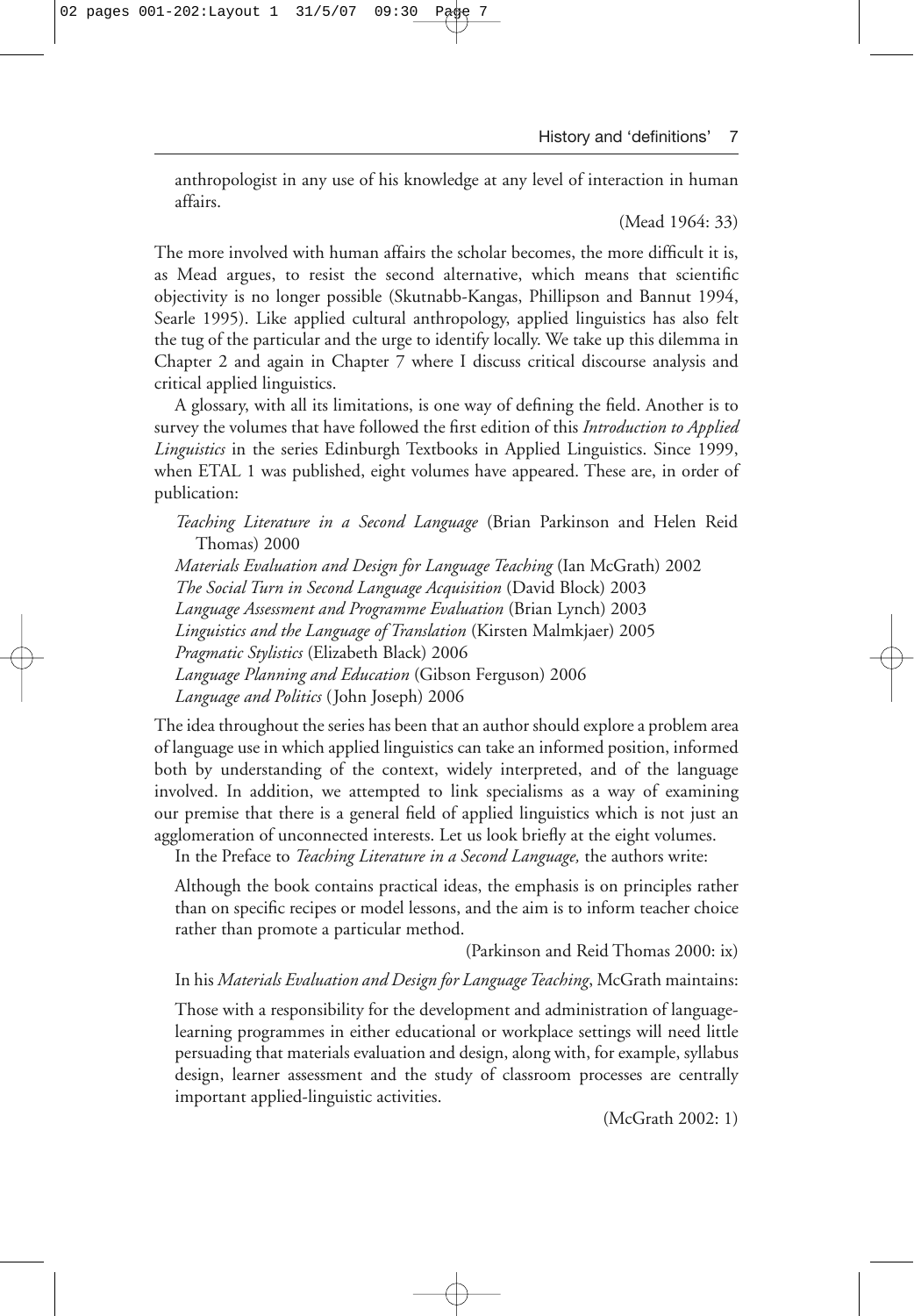In *The Social Turn in Second Language Acquisition*, Block sets out to:

explore the extent to which Second Language acquisition researchers … might adopt a more interdisciplinary and socially informed approach to their research [taking] a cue from recent debate about the present and future of applied linguistics.

(Block 2003: 1)

#### Lynch's purpose in *Language Assessment and Programme Evaluation* is to:

present the range of paradigms, perspectives, designs, purposes, methods, analyses and approaches to validity and ethics that commonly define language assessment and programme evaluation.

(Lynch 2003: vii)

#### Malmkjaer in *Linguistics and the Language of Translation* writes that the:

book is for students of translation, languages and linguistics who would like to enhance their understanding of the relationships between translation studies and linguistics – of how linguistics can be applied to the creation, description and constructive criticism of translation.

(Malmkjaer 2005: ix)

#### Black attempts to show in *Pragmatic Stylistics* that:

Applied Linguistics can make a contribution to the study of literature … The ways in which we interpret ordinary language use are relevant to the ways in which we interpret literary discourse – which is only the language of the time, written by people who are more adept at manipulating its nuances than most of us. But I shall try to show that we follow roughly the same procedures whether we are listening to a friend, reading a newspaper or reading a literary work.

(Black 2006: 1)

Ferguson maintains in *Language Planning and Education* that his book:

is approached from an applied linguistics perspective, meaning that educational concerns and the relationships of language planning to education feature prominently … [L]anguage planning/language policy is an interdisciplinary field with a very wide scope, geographically as well as conceptually.

(Ferguson 2006: ix)

#### In his *Language and Politics*, Joseph writes that:

in the last decade, applied linguistics has abandoned the structuralist view of language as a self-contained, neutral system, in favour of a conception of language as political from top to bottom. This book examines the consequences of that conceptual shift, as it draws together key topics including language choice, linguistic correctness, (self-) censorship and hate speech, the performance of ethnic and national identity in language, gender politics and 'powerful' language,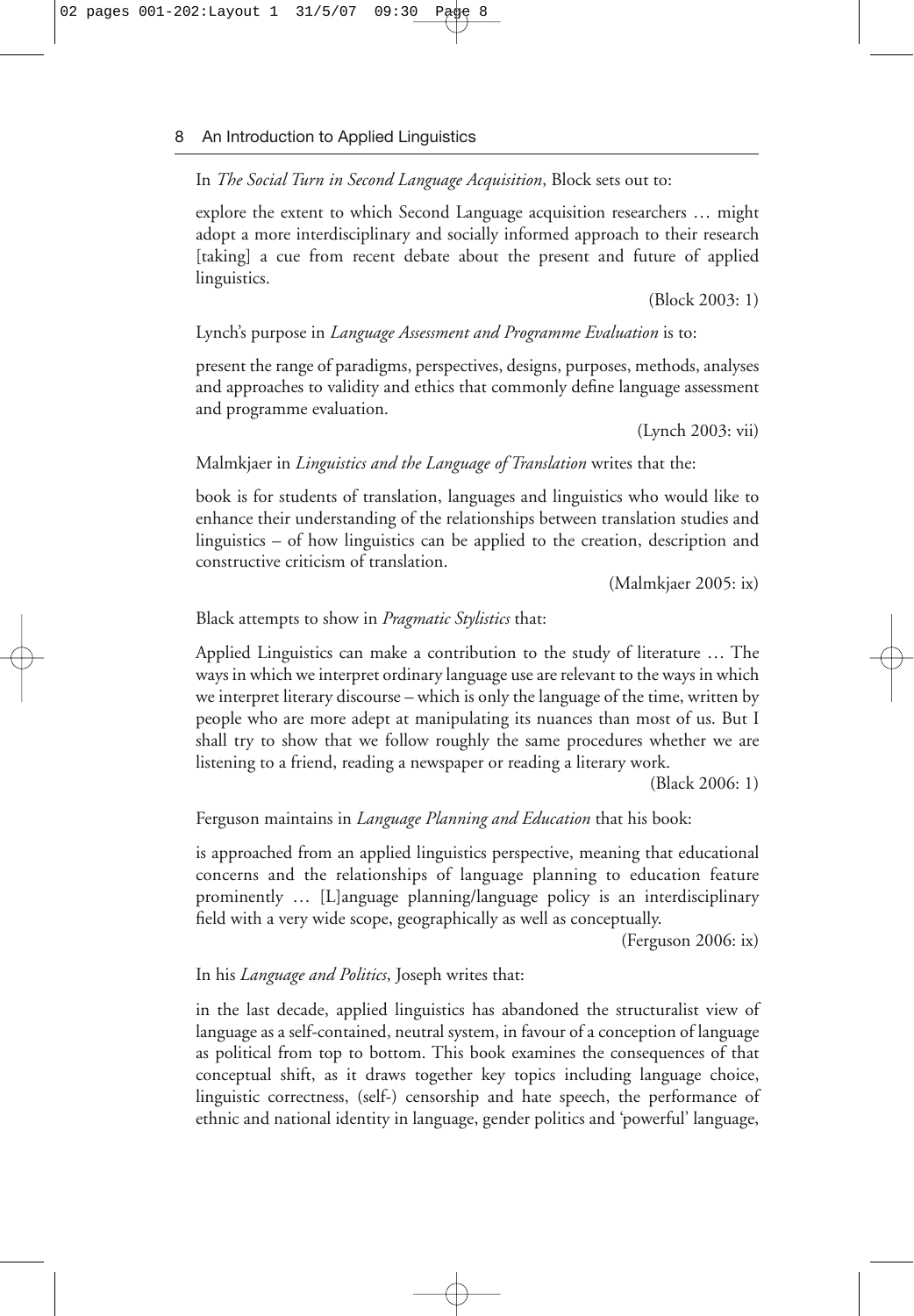rhetoric and propaganda, and changing conceptions of written language, driven in part by technological advances.

(Joseph 2006: ix)

The socialisation of both the child and the adult is an acculturation process: for the child, the initiating into the language and culture of the group, and for the adult, the introducing into the responsibilities of being an adult within his or her community. Independent actors engage in various domains, one of the most important being that of work. Much of the professionalising process is made up of acculturation into the shared knowledge and skills of the profession the initiate is entering. This is the case of applied linguistics and a clue to the requirements made of the neophyte can be found in the curricula of institutions offering qualifications in applied linguistics. What these show (the sample surveyed including institutions in Europe, the USA, Australia and Asia) is a degree of similarity. In the core curriculum, all institutions required a course in linguistic analysis, over half in research methods and again in sociolinguistics, and just under half in SLA and in psycholinguistics. The options on offer, of which students were expected to take one, two or three, ranged very widely, from statistics to translation. But in all cases, one core or one option in each institution had the term 'teaching' in its title (TESOL, Teacher Education and so on).

#### **6 APPLIED FIELDS**

The doubt as to its role and uncertainty as to its status that trouble applied linguistics, along with its uneasy relationship with linguistics (theoretical or general), may seem uniquely distressing to applied linguists but they are not uncommon among the applied disciplines. Of the lack of status there is no doubt. Even the utility of applied disciplines is called into account. The famous scientist T. H. Huxley (known as Darwin's Bulldog) asserted before the Cowper Commission of 1892 that 'the primary business of the universities is with pure knowledge and pure art – independent of all application to practice; with progress in culture not with increase in wealth' (Bibby 1956: 377).

It seems that 'applied' disciplines are still struggling for academic status. We see this in an array of applied disciplines, for example, mathematics, physics, philosophy, sociology, engineering and anthropology. In each case some criterion is appealed to as making the distinction between the pure and the applied. In mathematics it is proof. Pure mathematics, according to those who profess it, is what is proved. Applied physics is marked by technological or practical use. Applied sociology relates to the world of work outside academia. Applied engineering requires input from a range of disciplines outside engineering. Applied anthropology makes a similar point. It is defined as the elucidation of practical problems in, for example, the fields of public health, clinical medicine and psychiatry (Barnard and Spencer 1996: 359). It has its roots, Barnard and Spencer tell us, 'in work on behalf of colonial administrations but is now firmly established in contexts as diverse as development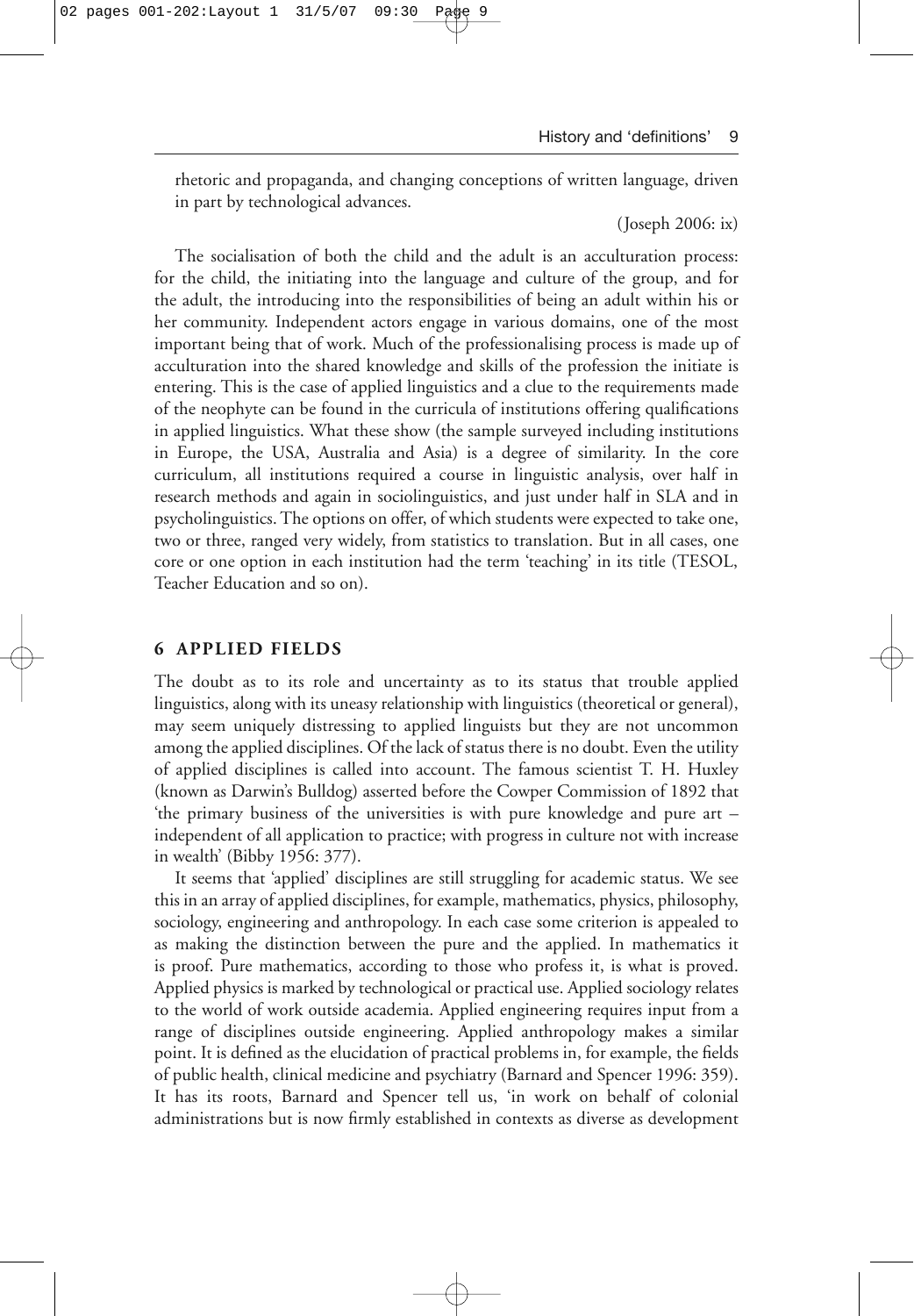agencies, health education and social work, as well as work for private sector corporations' (ibid: 595–6).

Both applied engineering and applied anthropology, then, make the case for their applied discipline in terms of the target. Whether these varied 'applied' targets have an influence on the training/education that is given is unclear but it seems reasonable to assume there is no differentiation, certainly not at the undergraduate level. The 'source', that is the training provided, is the same. Where there is differentiation is at the postgraduate level. A general undergraduate training/education is followed by a range of specialisms. This assumes that the different specialisms can all draw equally on the same preparation. To an extent, this explains the proliferation in British universities of taught one-year Master's degrees which can provide the variety of specialist inputs (including in applied linguistics).

Applied linguistics began life in the 1950s as a postgraduate qualification. Its initial target, largely language teaching, has always been practical, policy-oriented. Its preparation at postgraduate level has been multidisciplinary and, as in mathematics, there is a continuing tension between pure (general, theoretical) linguistics and applied linguistics. It does not expect its conclusions to be buttressed with certainty (and it is unclear whether theoretical linguistics or any other social science can expect that, either). For applied linguistics, there is no finality: the problems such as how to assess language proficiency, what is the optimum age to begin a second language, what distinguishes native and non-native speakers, how we can treat memory loss, these problems may find local and temporary solutions but the problems recur. No doubt, once again, the same may be said of theoretical linguistics: whether all grammars are fundamentally one grammar; what the relation is between the sign and the referent; answers are partial, never final – the problems remain.

For the other applied subjects we have mentioned, it appears that those wishing for an applied outcome are normally expected to have followed the general under graduate programme. This cannot be expected in applied linguistics, for two reason. First, because in spite of the availability of undergraduate courses in general or theoretical linguistics (or often just linguistics), it is normal to admit students to an applied linguistics postgraduate course without that training. A degree is required but often there is flexibility as to its area of study. The second reason, which probably impacts on the first, is the centrality to applied linguistics of the English language and of teaching English. The majority of entrants to an applied linguistics course will still have first-hand experience of TEFL and that means that students, both native and non-native English speakers, bring to their applied linguistics degree course their awareness and understanding of the English language and their proficiency in it. Nowadays, the insistence on previous practical language teaching experience may well be relaxed in the case of a student who has other relevant experience, in journalism, publishing, translating and so on. But in the majority of cases, experience of teaching English or another language or both is still the norm.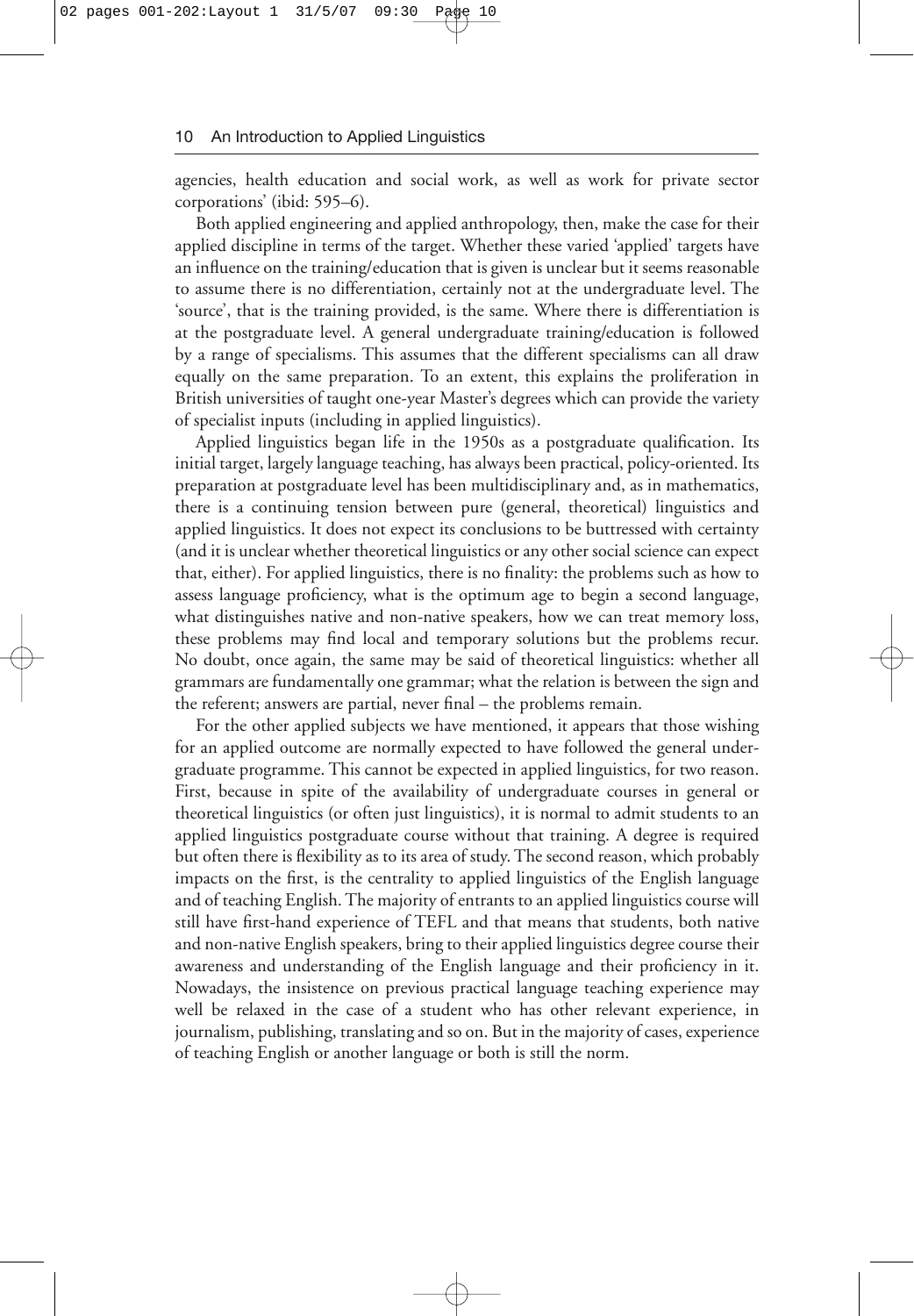#### **7 APPLIED LINGUISTICS THE UNMARKED FORM**

The influence of English on the development of applied linguistics cannot be exaggerated (Phillipson 1992). In the medieval university Latin played the same role. In order to develop an educated work-force for whom Latin then (as English now) was the lingua franca, training in Latin structure and in logic, discourse and trans lation was necessary. Hence the emphasis on grammar in the *trivium* (an analogue of which remains today in the Honours Moderations at Oxford University as the first part of the degree of *Literae Humaniores* or classics). Should we regard that type of interest as a form of applied linguistics? Would it perhaps be more accurate to see it as a precursor of linguistics?

If that is accepted, then we could extend the argument, first by suggesting that investigations (and teaching) are always prompted by socio-political and economic imperatives, which in the middle ages demanded the provision of an educated professional class of clerics and lawyers. That imperative, we might suggest, is what drives speculation ('pure research') rather than the other way round. Applied disciplines, it follows, develop in order to provide the necessary training in newly emerging technical and professional occupations.

This again suggests that the relation between theoretical linguistics and applied linguistics should place applied linguistics in the pole position. Applied linguistics can then be seen to be the driver, with linguistics following behind to respond to the practical questions applied linguistic raises, attempting to answer them and by doing so widening its range of coverage. Take second language acquisition, now firmly within theoretical linguistics but itself in origin a very practical study of error analysis in TEFL; or critical discourse analysis and other areas of stylistics or LSPs, now drawn into the wider study within sociolinguistics of language variation; or translation a seriously practical pursuit and now slowly becoming absorbed into comparative linguistics.

Of course, there are important and continuing distinctions between general or theoretical linguistics and applied linguistics. They may be summarised by:

- the immediate and the distant, with applied linguistics concerned with the former; and
- the need to expand to other disciplines because of the involvement of factors outside the scope of language. Applied linguistics is clearly multi-factorial in that in addition to linguistics, it draws on other disciplines, psychology, sociology, education, politics and so on. Ironically, as has become clear in the last period, linguistics also needs to do the same and cannot isolate itself from the daily uses of language.

#### **8 CONCLUSION**

In this chapter I have considered recent attempts to define applied linguistics, emphasising the importance of various ostensive methods of definition and comparing the lack of clarity about applied linguistics to that of other applied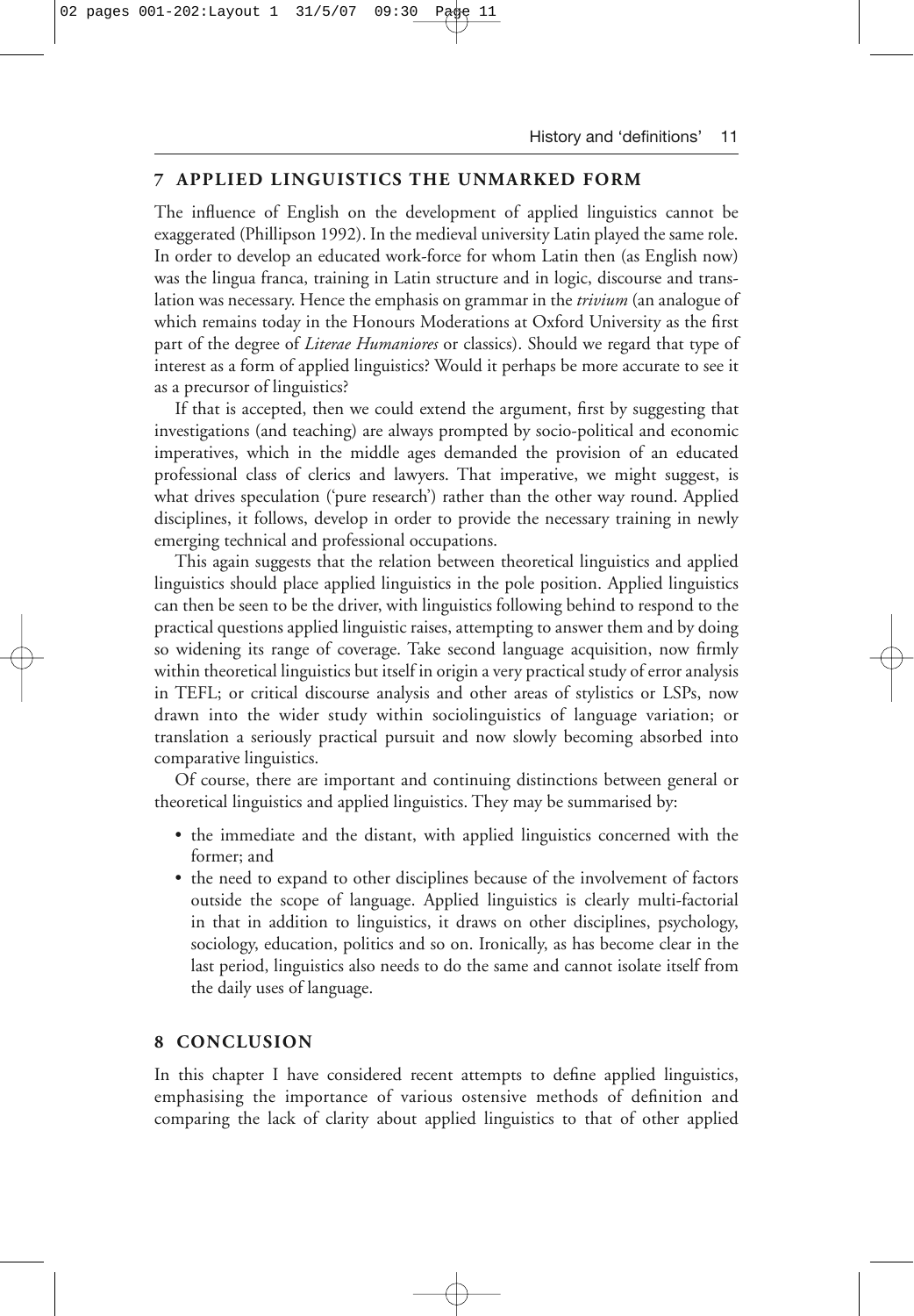disciplines. The chapter ends with the unorthodox suggestion that all linguistic study is basically applied linguistics, with applied linguistics seeking out and working on language problems which linguistics responds to by idealising and then analysing in terms of current linguistic theory.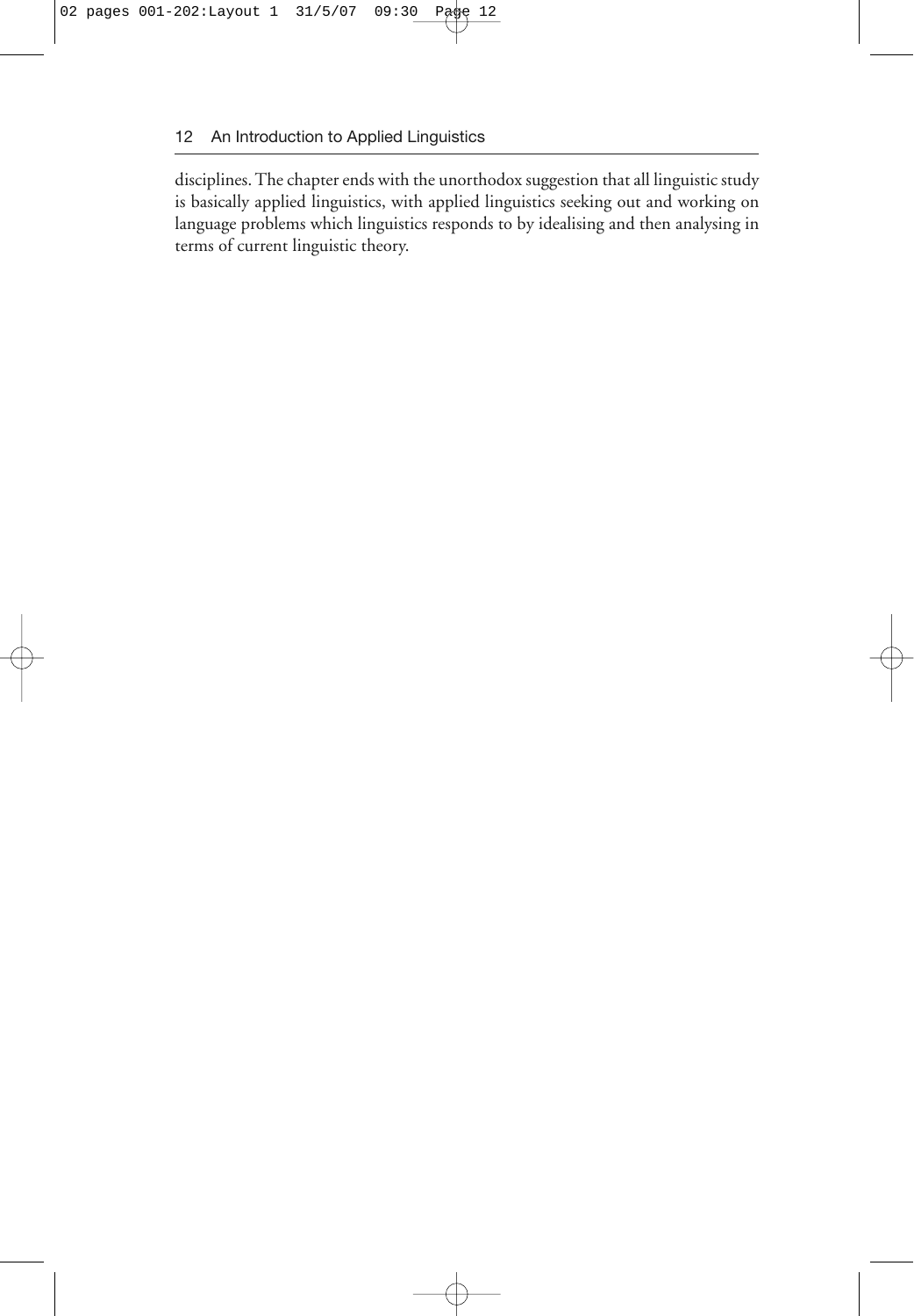## Doing being applied linguists: the importance of experience

'I wanted to live deep and suck out all the marrow of life … to drive life into a corner and reduce it to its lowest terms, and, if it proved to be mean, why then to get the whole and genuine meanness of it, and publish its meanness to the world; or if it were sublime, to know it by experience.'

> (H. D. Thoreau (1854), 'Where I lived and what I lived for', in *Walden*, published in *Writings* (1906), vol. 2, p. 101)

#### **1 INTRODUCTION**

Chapter 2 begins with a brief discussion of the importance of individual experience in applied linguistics and on its drawbacks. I then illustrate the variety of language problems addressed by applied linguists by reference to seven case studies. Finally, four pairs of study areas are described in order to illustrate the range of research and development work in applied linguistics.

#### **2 INDIVIDUAL EXPERIENCE**

In Chapter 2 I examine some applied linguists' work in order to gain an understanding of the problem-based need for applied linguistics, its purpose and the skills it draws on. I want to suggest that the skills that applied linguists bring to their work include their own reflection on their own experience of language problems. This of course is true of all professionals but is likely to be a stronger influence in a discipline which reifies language practices rather than, as linguistics does, language.

The importance of personal experience of institutional language problems becomes very clear in teaching applied linguistics. Those who have taught applied linguistics at both postgraduate and undergraduate levels will be aware how hard it is to give an undergraduate class the language-teaching (or other language professional) experience which they normally lack; as a result we may wonder whether applied linguistics is teachable at the undergraduate level. We often find that postexperience graduates meet us half way. They bring their own experience, their intuition about language problems and are ready for the courses we offer; they want to find their experience illuminated. Undergraduates do, of course, have experience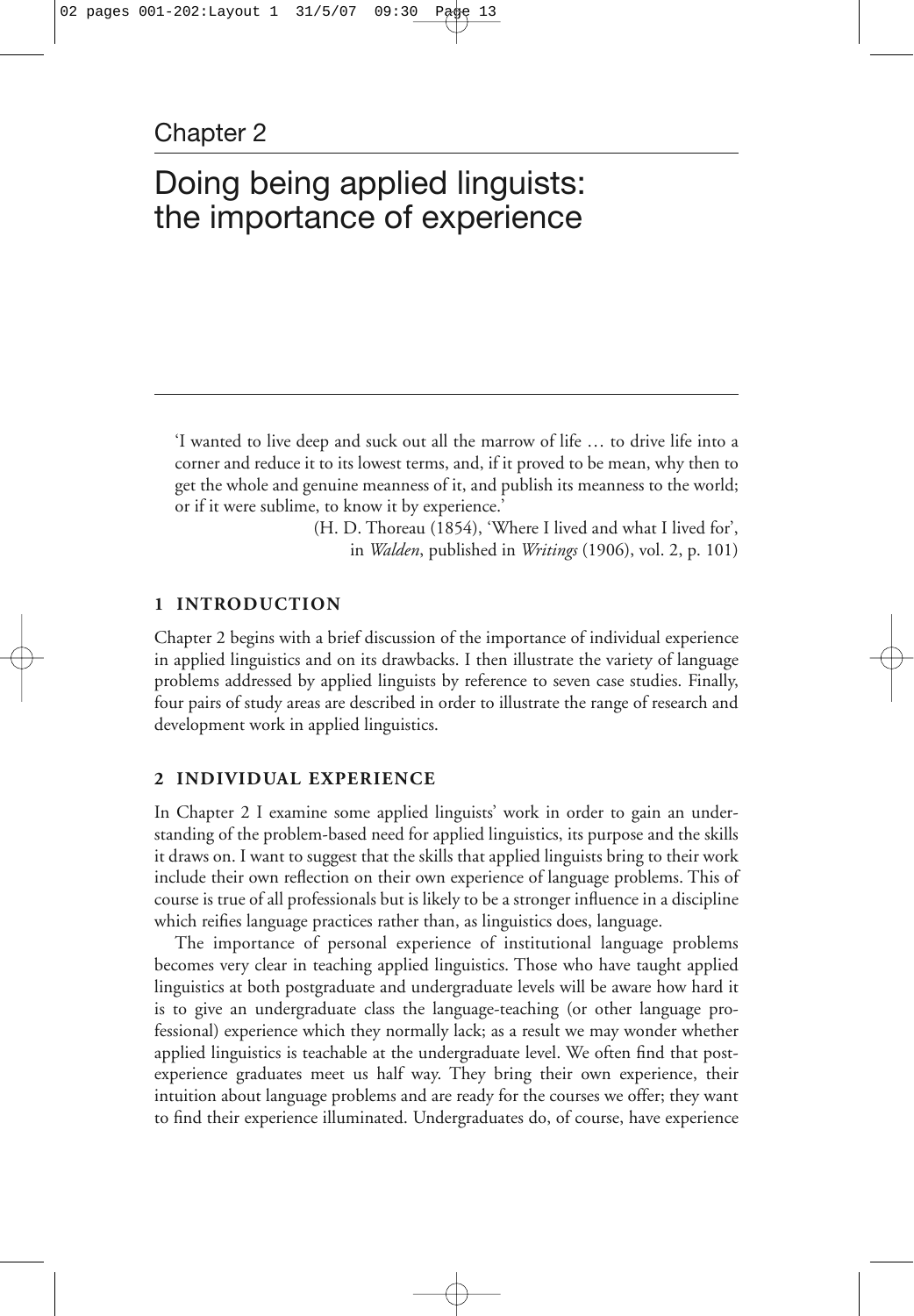of their own language learning, but they are unlikely to have reflected on that learn ing, to understand what it is that needs illuminating, they have not recognised the problems for which we may discuss explanations. No doubt the pragmatic answer to this pedagogic difficulty is to teach a very different applied linguistics at postgraduate and undergraduate levels, but the danger always is of providing examples and exercises (for example error analysis, comprehension questions and Labov-type markers) that are as unreal and idealised as any workbook in descriptive linguistics.

The link between reflective personal experience and instruction from others is the message of George Fox's account of his own spiritual quest. Fox, the founder of Quakerism, wrote in his journal:

Now after I had received that opening from the Lord that to be bred at Oxford or Cambridge was not sufficient to fit a man to be a Minister of Christ, I regarded the priests less and looked more after the dissenting people … I saw there was none among them all that could speak to my condition … I heard a voice which said, 'There is one, even Christ Jesus, that can speak to thy condition', and when I heard it my heart did leap for joy … Thus, when God doth work, who shall let it? And this I knew experimentally.

(Nickells 1975: 11)

The *Oxford English Dictionary* still allows 'experientially' (in the light of experience) as one of the meanings of 'experimentally'. Fox's point is that he is rejecting scholastic theology (or as we might say theory) in favour of personal experience. It is not statements about God, however systematic they may be, that matter but personal experience.

However, relying wholly on experience brings its own problems. First, personal inspiration can be dangerous: the purpose of the religious intermediary such as a priest is to provide a necessary check on enthusiasm and a correction to delusion and at the same time to offer a framework within which individual experience can be understood. This framework was provided in Fox's case by ensuring that there was always a group judgement to provide an interpretation of individual experience.

Second, even this community re-interpretation was eventually found wanting, in part no doubt because it could not cope with the inevitable tendencies towards populism and anomie. Some kind of theology was found to be necessary to explain and connect individual and community experiences.

Applied linguistics may seem a long way from Quakerism but the insistence on the necessity to begin with experience is the link. As we shall see, again like Quakerism, applied linguistics has found its own need for theorising. The insistence on function, the appeal to looking at what applied linguists do, at their actual experience rather than what they say they do, these are also close parallels. What do applied linguists do? That is the central theme of this chapter.

But first I want to consider the question in the light of my own experience. In 1962 I came back to the UK after a four-year period as an English teacher in a Kenyan secondary school, where English was the medium of instruction. I had gone there after some years teaching English in England and had had no training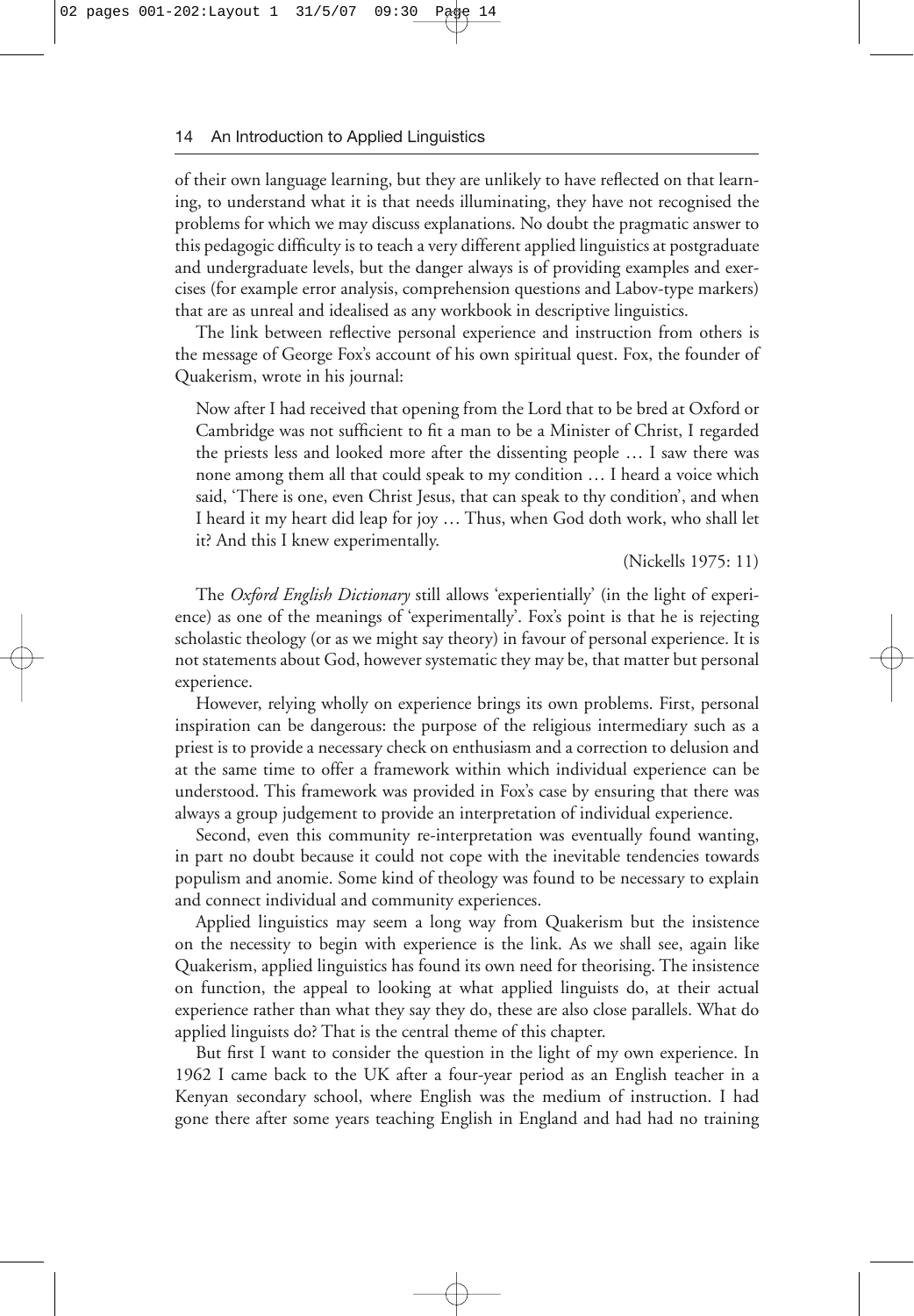whatsoever in teaching English as a Foreign/Second Language. My four years were disturbing and informing. They made me aware of language teaching and language learning and conscious of my own inadequacy. In particular, I observed that the African students I was teaching were weak in advanced reading techniques (as I later came to call them); they could not summarise, they could not understand moderately difficult texts; they could not write coherently; and above all they lacked awareness of the cultural background on which much of their reading depended.

Contrariwise, it seemed to me that the demands made on the students, their examinations, were unrealistic, though against the background I had come from and in the institutional context in which they studied, those demands were understandable. In essence, they were no different from those of the native speaker. The native speaker! That useful myth whose abilities we take for granted, ignoring the gap between our idealised model and the real-life variation that surrounds us (Davies 1991a, 2003). The examinations my students presented for were, I thought, unfair. (Later I would call them invalid.) It seemed that others thought the same since, during my stay in Kenya, Makerere University College (at the time the only university-level institution in East Africa) decided it would no longer require a pass in English language for entrance, on the observable grounds that many able students (passing well in science subjects, for example, all in the medium of English) were failing in the English language examination.

I came back to the UK looking for informed advice. At the time I might have said I wanted a solution to the problems I had met: problems of inadequacy in myself, in my students and in the system. I looked first in a university English department but soon found that they could not understand the problem I found it hard to articulate. A university education department was more helpful in putting me in the way of a partial solution by setting me the task of (and giving me the facilities for) constructing an English language test for one level of proficiency in English as a Second Language.

What I needed, I came to think, and still think, was not a solution to the problems of second-language teaching, but an explanation or (perhaps we should not avoid the word) a theory. Explanation is a torch-like term, we tend not to question it, though in real life we are aware of how infinitely regressive explanation can be. What I was looking for was some coherent view (or even views) on language and language development.

Shortly afterwards, I was appointed to the staff of the Department of Applied Linguistics in the University of Edinburgh. And no, I did not find solutions. Nor did I find *the* explanation, but I did find an atmosphere in which language was discussed in ways that I have found helpful. And I am not alone in this. My experience is not unlike that of many of the graduate students who come to Applied Linguistics courses every year with 'problems' to which they want solutions. What they find is that no solutions are provided but explanations are. What they also find among their teachers and fellow-students is a community they can identify with, which shares a common language in which they can make sense of their individual experience and which provides a discourse framework.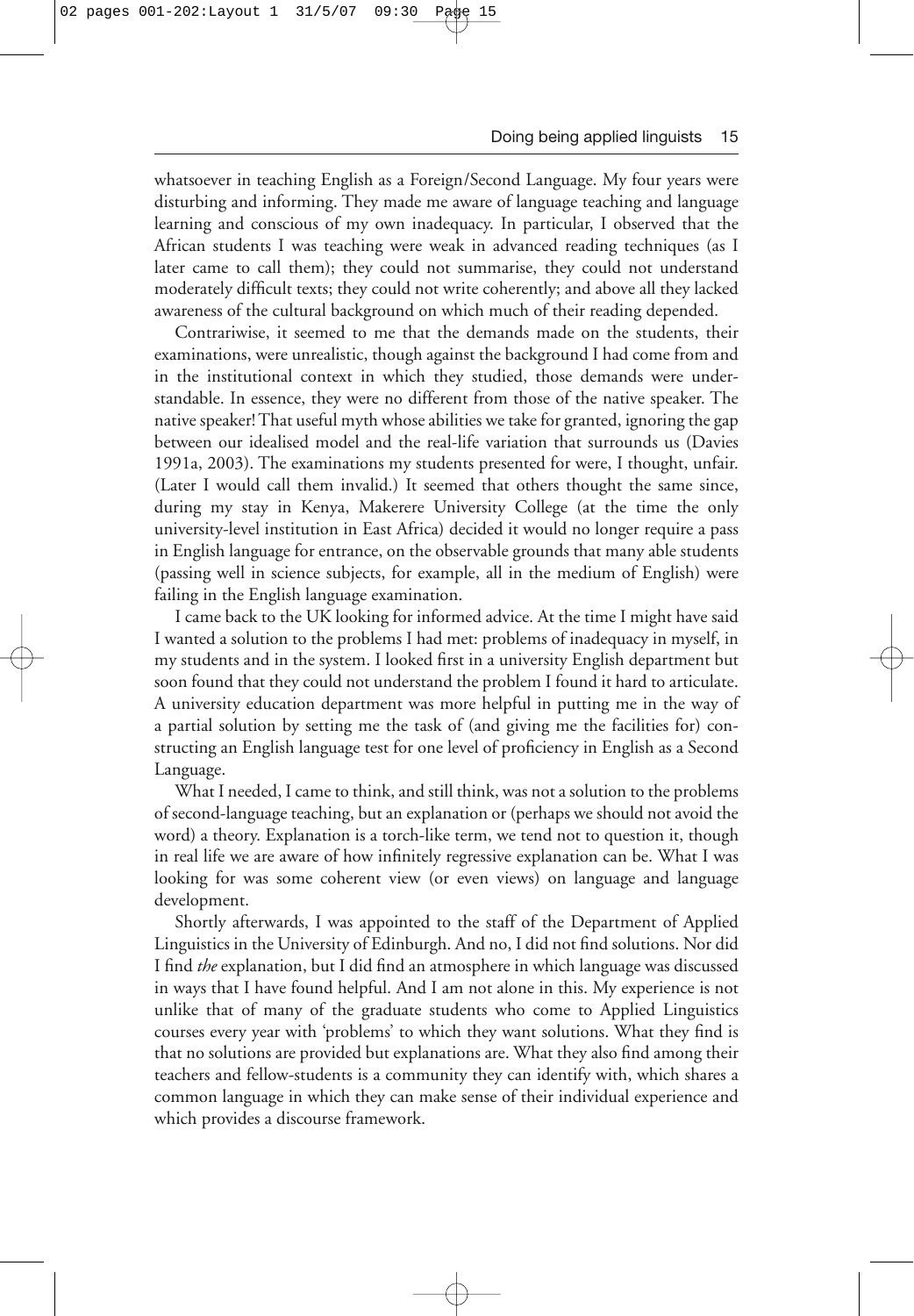What all kinds of useful explanation have in common is that they demand generalisation, that is that they must be applicable to similar events and causes. What those students have found is that language learning in Japan is not so different from language learning in Germany or in Manchester. This is both releasing personally and effective academically because it permits objectivity. And in its turn objectivity clears the way for the kind of theorising which illuminates experience and is changed by it.

#### **3 INSTITUTIONAL APPLIED LINGUISTICS**

Instead of trying to define applied linguistics, it is instructive to look at what is actually going on institutionally. Applied Linguistics defines itself by actions rather than by definitions. The International Association of Applied Linguistics (commonly referred to as AILA, the acronym of its French name, Association Internationale de Linguistique Appliquée), for example, constantly runs into this definition problem and equally constantly avoids it by refusing to be tied down. So what does AILA do? The former scientific commissions have been disbanded and succeeded by Research Networks. In 2007 these included:

- Applied linguistics and literacy in Africa and the Diaspora
- Content and language integrated learning
- Discourse analysis
- Language and migration
- Language in the media
- Language policy
- Learner autonomy in language learning
- Multilingualism at the workplace
- Multilingualism: acquisition and use
- Standard language education
- Task complexity
- Translating and interpreting

Of course not all these commissions are active, and of course a good deal is omitted. But this open-ended list is a better definition than any sentential definition. Its danger is that it leads to an anything linguistics, in which any kind of activity remotely connected with language can be brought under the applied linguistics umbrella. That is both otiose and unscholarly.

Some steady view then is necessary and this must surely now mean an appeal to theory. New academic disciplines, like new religions, may manage without a theoretical base: just as Fox and his early followers found their own experience adequate so did the founding applied linguists. But later applied linguists like later Quakers, removed from the original inspiration, need to theorise about their own experience.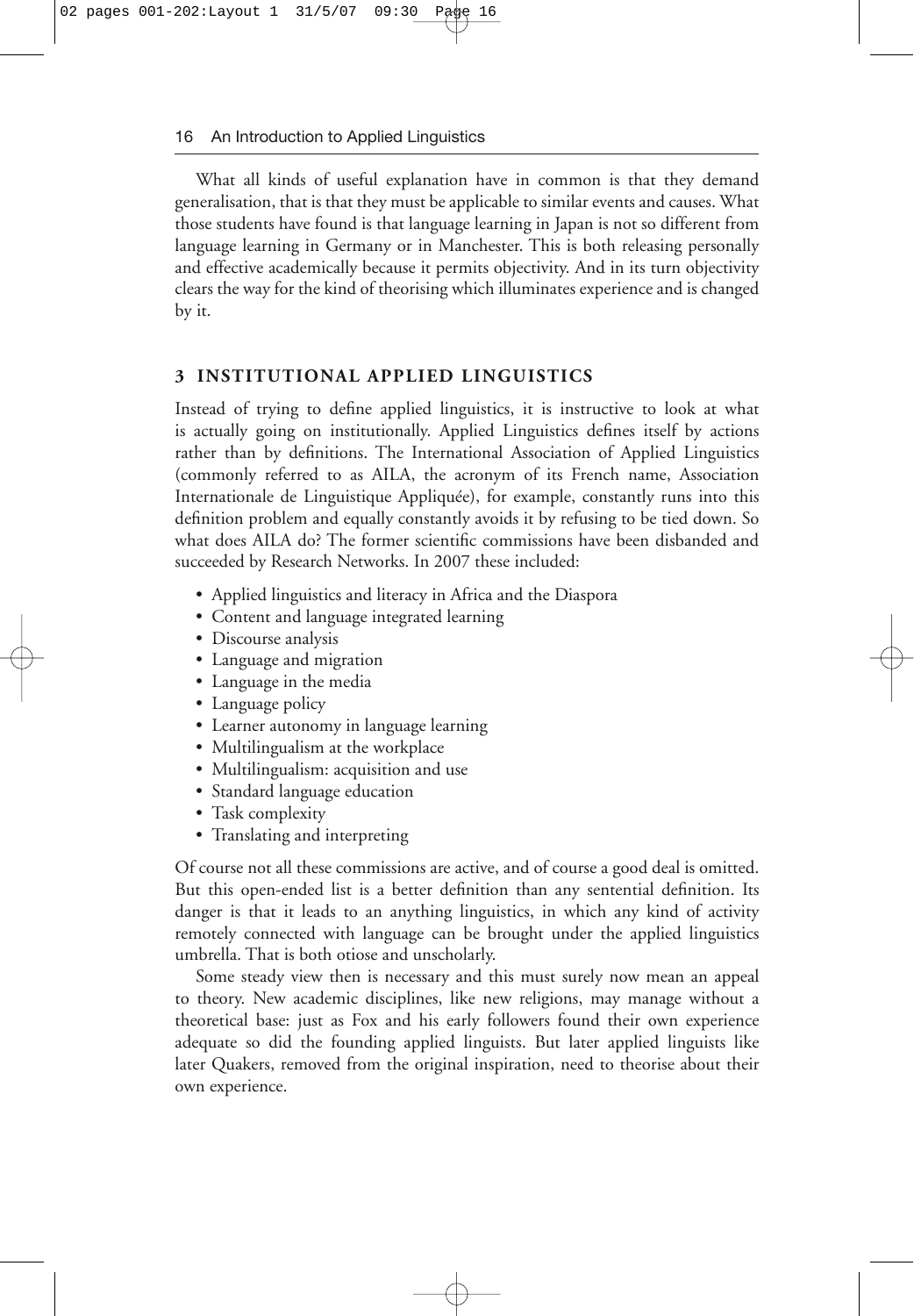#### **4 SEVEN CASE STUDIES**

I turn now to seven case studies so as to provide an illustration of the range of activities that applied linguists are involved in. They will serve as an indication of the extent to which we think of applied linguistics as a coherent discipline rather than as a collection of unconnected language projects. The examples I have chosen are:

- 1. language-programme evaluation;
- 2. literacy acquisition;
- 3. pedagogical grammar;
- 4. workplace communication;
- 5. language and identity;
- 6. assessing English as a lingua franca; and
- 7. critical pedagogy.

What these examples illustrate is that projects in applied linguistics typically present as 'problems' for which explanations are desired, explanations which allow the researcher and teacher to make sense. (This of course takes us very close to our earlier discussion about the eventual need for theory: theory in macrocosm becomes explanation in microcosm.)

The case study, 'critical pedagogy', offers a problem of a different kind in that it represents an alternative applied linguistics, known as critical applied linguistics (CAL). It does this in two ways, first by offering a critique of traditional applied linguistics (as represented, for example, in the first six case studies in this chapter); and second, by exemplifying one way of doing CAL, namely critical pedagogy. I shall suggest in Chapter 6 that CAL may represent an ethical response to traditional applied linguistics; then in Chapter 7 I look more closely at the origins of CAL and the claims it makes.

#### **4.1 Language-programme evaluation**

Accountability has traditionally been left to professionals to determine for themselves. It has been manifested through such stakeholder satisfaction criteria as client numbers, student successes on examinations and in employment, earnings and reputation. Such amorphous criteria are no longer acceptable. For the sake of the stakeholders and to make the participants better informed, as well as to improve the activity if repeated, language-programme evaluation is now widely practised. What it does is to determine to what extent the project/programme is meeting the original blue-print, to examine the changes brought about by the project/programme, and to question the extent to which this type of project is generalisable and should be generalisable. Was it worthwhile? Can we generalise to other situations?

In 1990 Jacob Tharu, of Hyderabad CIEFL, and I carried out an evaluation study of four projects in South India (Davies 1991b). The evaluation was concerned with externally funded English-language teaching (ELT) projects in tertiary institutions. The funding source was the British Government, through its Overseas Development Administration (ODA) and the British Council (BC) under the Key English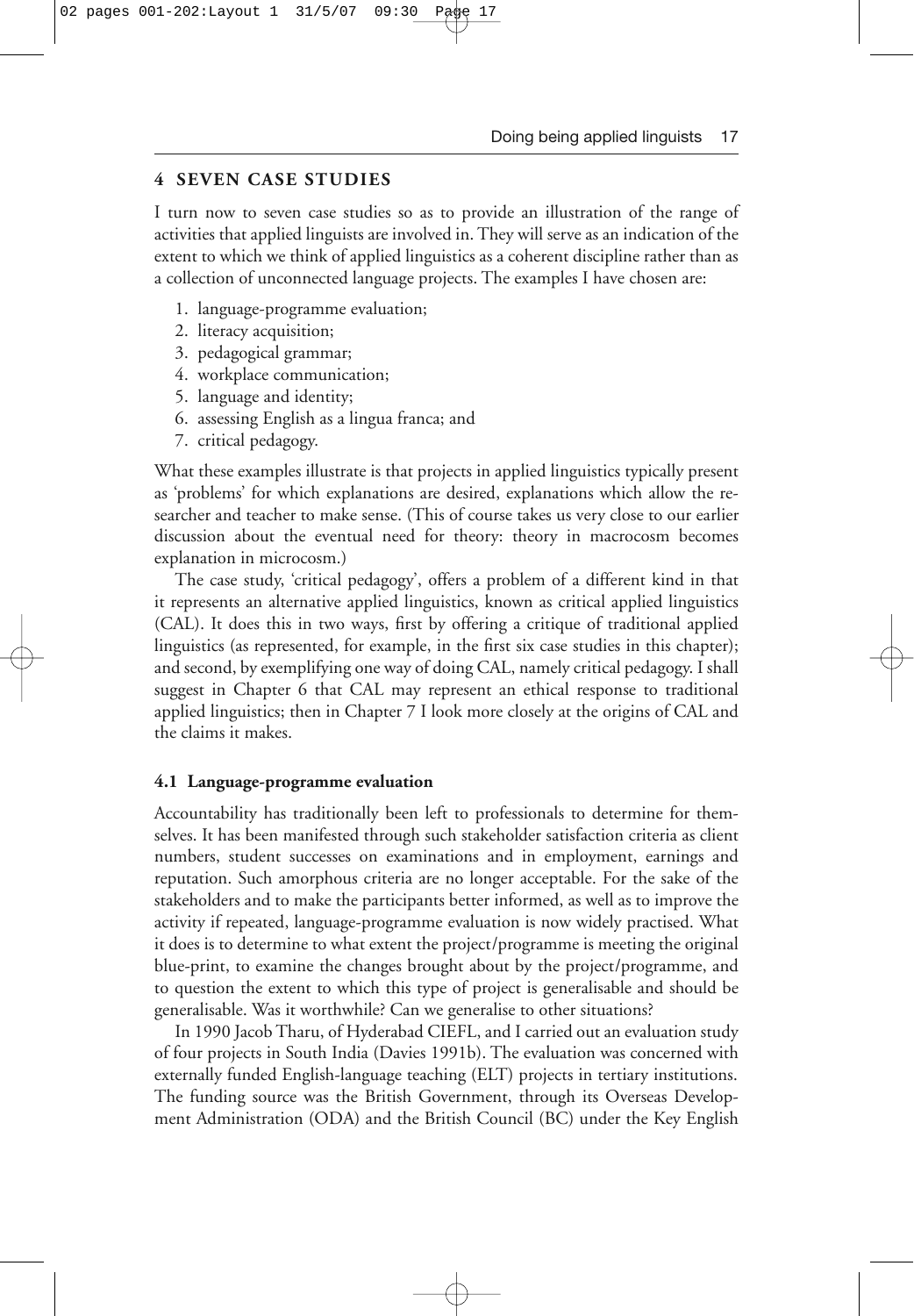Language Teaching (KELT) scheme. All four projects were (untypically for KELT) short term and made use of a two-way relationship between the (British) consultant's home institution and the Indian receiving institution, following a pattern of twoway visits over three to four years. The purpose of the evaluation was to determine what success such a project using short-term consultancies had had and to consider whether or not such a model could be applied in other developmental situations.

These four projects, institutionally separate from one another, were all concerned with curriculum change. Our terms of reference were as follows:

- 1. the overall design of the projects and their relevance to the Indian situation;
- 2. the effectiveness of the UK consultancies and of local input/support;
- 3. the appropriateness of materials produced and their usefulness to the target audience;
- 4. the extendibility of the ELT materials to other situations in India;
- 5. the changes that were brought about as a result of the project; and
- 6. the extent to which local expertise could take over and sustain the work of the project.

The four projects were based in:

Anna University, Madras (English Department) Kerala University, Trivandrum (Institute of English) Indian Institute of Science, Bangalore (Foreign Languages Section) Osmania University, Hyderabad (English Department and ELT Centre)

The range of undergraduate/postgraduate, compulsory/special, full-time/parttime, general/specific, large/small departments against an underlying policy of curriculum change compelled us to consider urgently the need to generalise beyond the context of any one setting.

What became clear early on was the difficulty of determining any single criterion of project success, thereby supporting views widely expressed in the literature (e.g. Brumfit 1983; Kennedy 1989; Weir and Roberts 1994; Baldauf and Kaplan 1998). Success in a project may be achieved in a variety of ways and depends on a combination of factors, such as context and personal interactions, not all of which are manipulable. For that reason we were less concerned with analysis of past achievement and more concerned with diagnosis of project experience so as to inform future policy.

We decided on four criteria for determining success of a project: product, teacher development, sustainability and extendibility. By product we meant some public expression of a project outcome. At its most informal such a public expression could be a circulated syllabus document; at its most formal a published textbook. What we looked for was some product indicative of project completion; we did not attempt to estimate the professional quality of the product.

Teacher development, the second criterion, is essential to the continuation of an institution. And while the language-teaching profession may be more concerned with research output, administrators are probably more well disposed to the pro-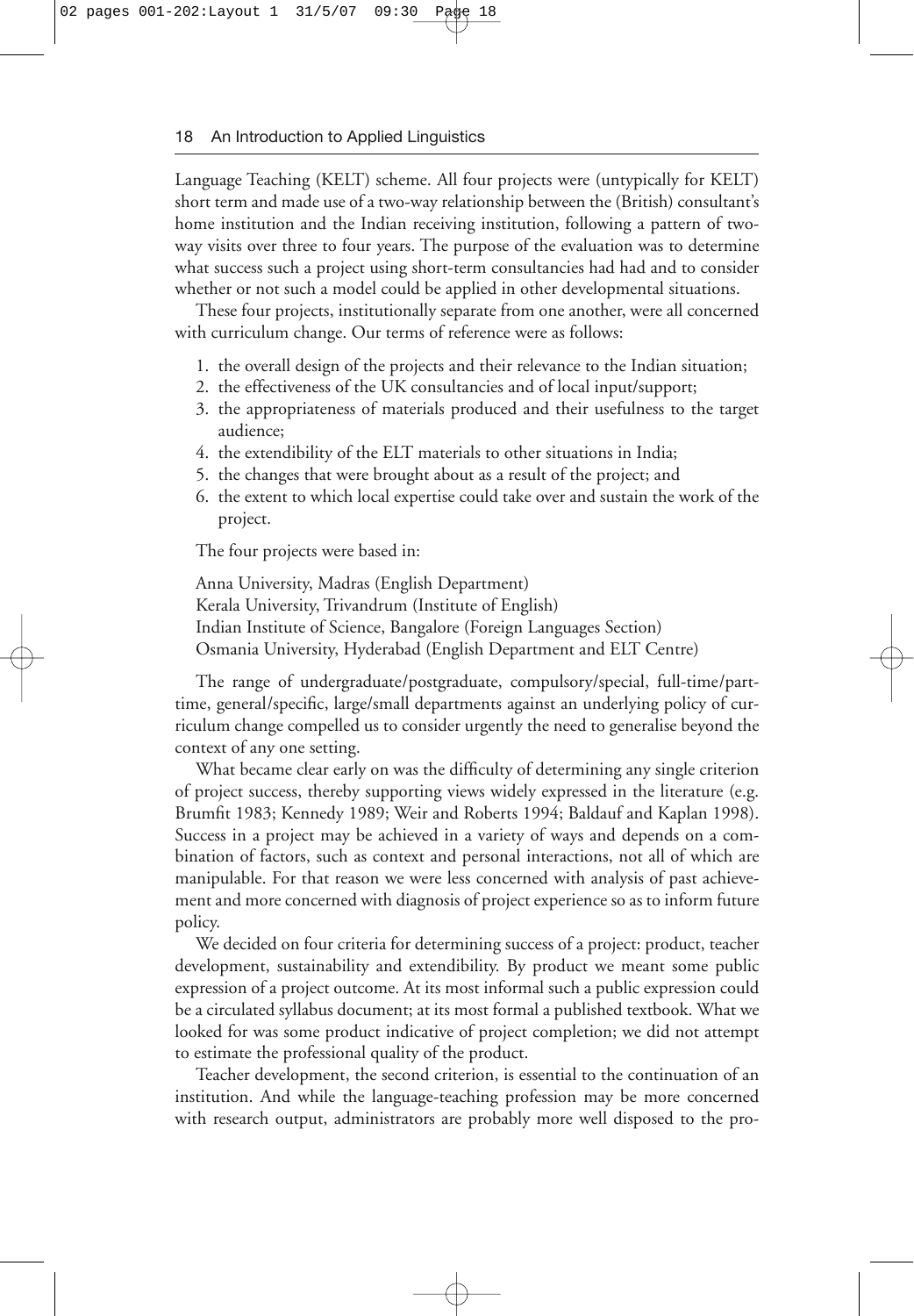fessionalism of their institution's teaching staff. We determined on a number of indicators to show professional development, such as recognition of the necessary link between materials and methodology, appointment as consultants to other institutions, stated intention to update their materials.

Sustainability has to do with the ability and willingness to continue without the support of the consultant. We decided on indicators such as: being responsive to the need to change aims while the project was still ongoing, team cohesion shown by a strong sense of professional interaction and a sense of ownership of the project.

Extendibility concerns the relevance of a project to other contexts and therefore is determined by indicators such as an understanding at a theoretical level among the project team members of why they did what they did in the project, an awareness by professionals in other institutions of the seriousness of the project, and a capacity by the project staff to continue as a research team and mount new projects on their own, not simply continue the existing project.

We considered that in addition to these four project outcomes it was also necessary to take account of a set of pre-conditions and of inputs during the life of the project. In this way we developed a model for project evaluation which would permit both generalisability across KELT activities (and no doubt others too) and at the same time allow for some measure of prediction of likely success based on the presence of the pre-conditions and the amount of input during the project.

Evaluation of language-teaching projects is a good example of the kind of activity applied linguists are called on to perform. What makes their contribution special, that is an applied-linguistics contribution, is in my view that they bring to the evalu ation a readiness to generalise through model-making, as I have tried to illustrate in this abbreviated account of the study Tharu and I carried out in South India in 1990.

#### **4.2 Literacy acquisition**

In addition to critical (and sometimes sceptical) comment on current received opinion on language learning and teaching issues, applied linguistics also contributes its careful reading of published results in these fields. The study that is now briefly described, the critical literature review of biliteracy illustrates the applied-linguistic contribution to the ongoing debate on literacy in education.

As part of a project investigating schooled literacy in the second language (in this case, English in Australia for speakers of other languages) a critical literature review from an applied linguistic perspective was commissioned (BIP 1997). Given the prevailing view among English as a Second Language (ESL) practitioners of the need to establish prior literacy in the first language (L1), it was important to sift the pub lished evidence carefully.

During the twentieth century, literacy has broadened its scope beyond reading and writing. The term 'multiple literacies' expresses one type of broadening by validating often unacknowledged skilled language practices. A plausible interpretation of the broadening to more and more domains is that literacy has extended its province from the apparently straightforward sense of learning the skills of reading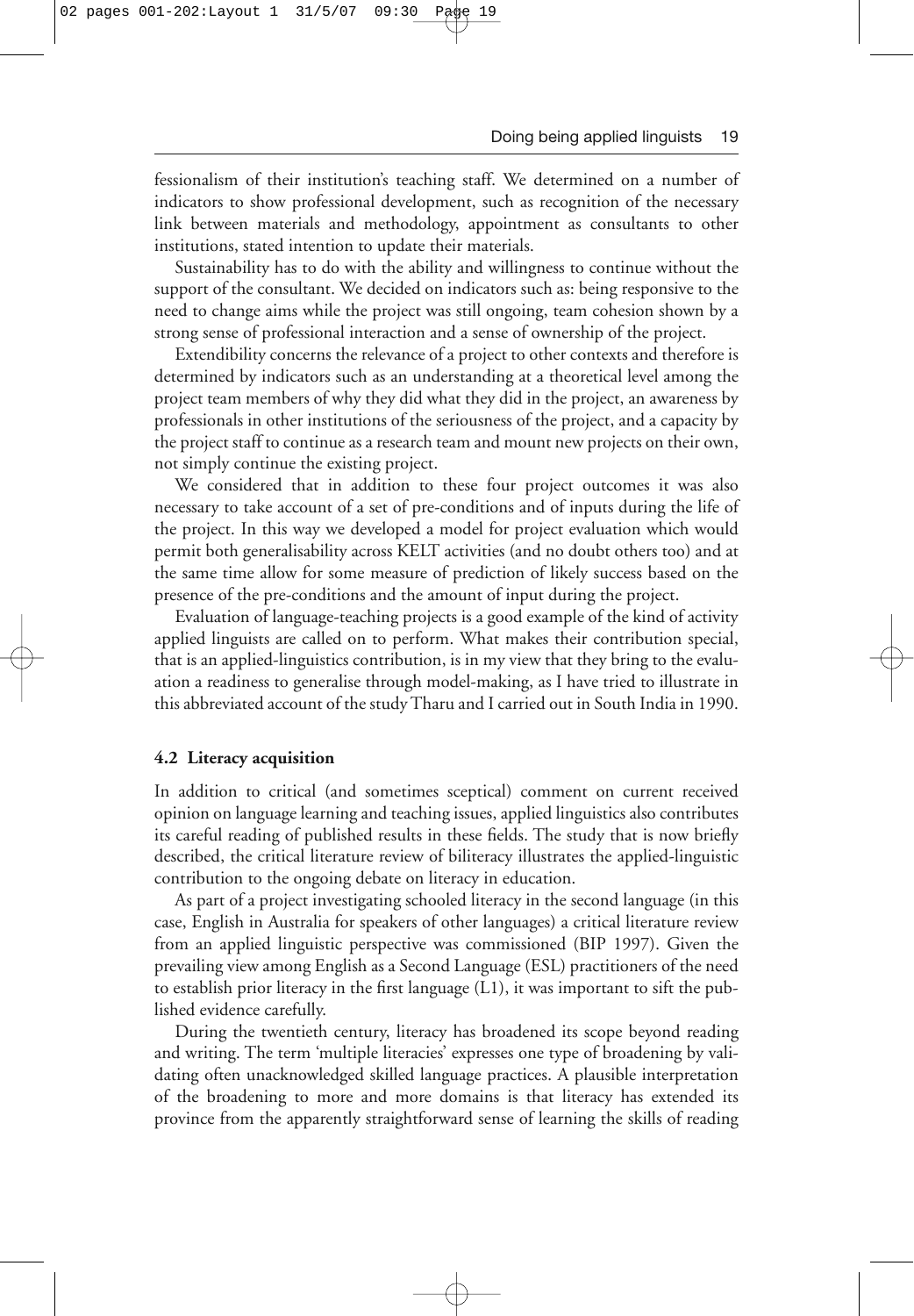and writing to the more all embracing sense of the demands of contemporary education. According to this interpretation, contemporary literacy and schooling are synonymous. What this means, of course, is that traditional ideas of schooling have also adapted so as to incorporate these wider demands. Surprisingly, therefore, literacy and schooling are still in step with one another. Just as schooling used to mean becoming literate in reading and writing, so present-day literacy means being schooled in multiple literacies.

Much of the discussion about becoming literate, both in the narrower sense of acquiring reading and writing skills, and in the broader sense of schooling, emphasises the 'rules of the game' aspect, that is seeing (and accepting) what it's for (where 'it' encompasses reading/writing and schooling).

An issue of concern in schools with multilingual populations is that of the role of the first language (L1), and particularly of L1 literacy, in the acquisition of secondlanguage (L2) literacy, that is of literacy in the school language. Applied linguists become involved with this type of literacy question in two ways, first in helping define literacy in such a way that it is possible to distinguish between the skills of reading and writing and the wider sense of 'reading the world' (Olson 1994), and second in clarifying what is meant by being literate in the traditional skills, that is at what point or cut-off a learner is not literate. In discussions of the relationship between the L1 and the L2, the consensus seems to be that since literacy skills transfer from L1 to L2, L1 literacy should be taught prior to, or simultaneously with, L2 literacy.

There is a weak version of this view and a strong version. The weak version states that for full L2 literacy development it is desirable that there should be prior adequate development in L1 literacy. The strong version goes further, claiming that unless there is an adequate base of L1 literacy there can be no L2 literacy development. Views such as these derive in part from the earlier work of Jim Cummins (1984).

Those taking up the strong position emphasise one of two values of prior L1 literacy: the first is that literacy in a second language is easier because learners know what literacy is from their first-language experience. The second value makes the knowledge argument, that proper cognitive development is possible only where literacy has been acquired in the L1.

There is of course a sceptical view. That is that what is needed to acquire literacy in an L2 such as English is more and better instruction in that L2, in this case English. The underlying argument here is that there is no general connection between L2 literacy and the L1 and that a case-by-case approach should be taken when considering policy. School success, it is pointed out, depends on a number of factors, including attitude to schooling. In the morass of individual variation the school turns out to be uniquely powerful. What this suggests is that the good school can make all the difference to the acquisition of literacy in an L2, while the bad school can jeopardise the L2 student's chances. No surprise there! Interestingly, of course, it places the responsibility for an L2 learner's success as much on the school as on the student's attainments in the L1.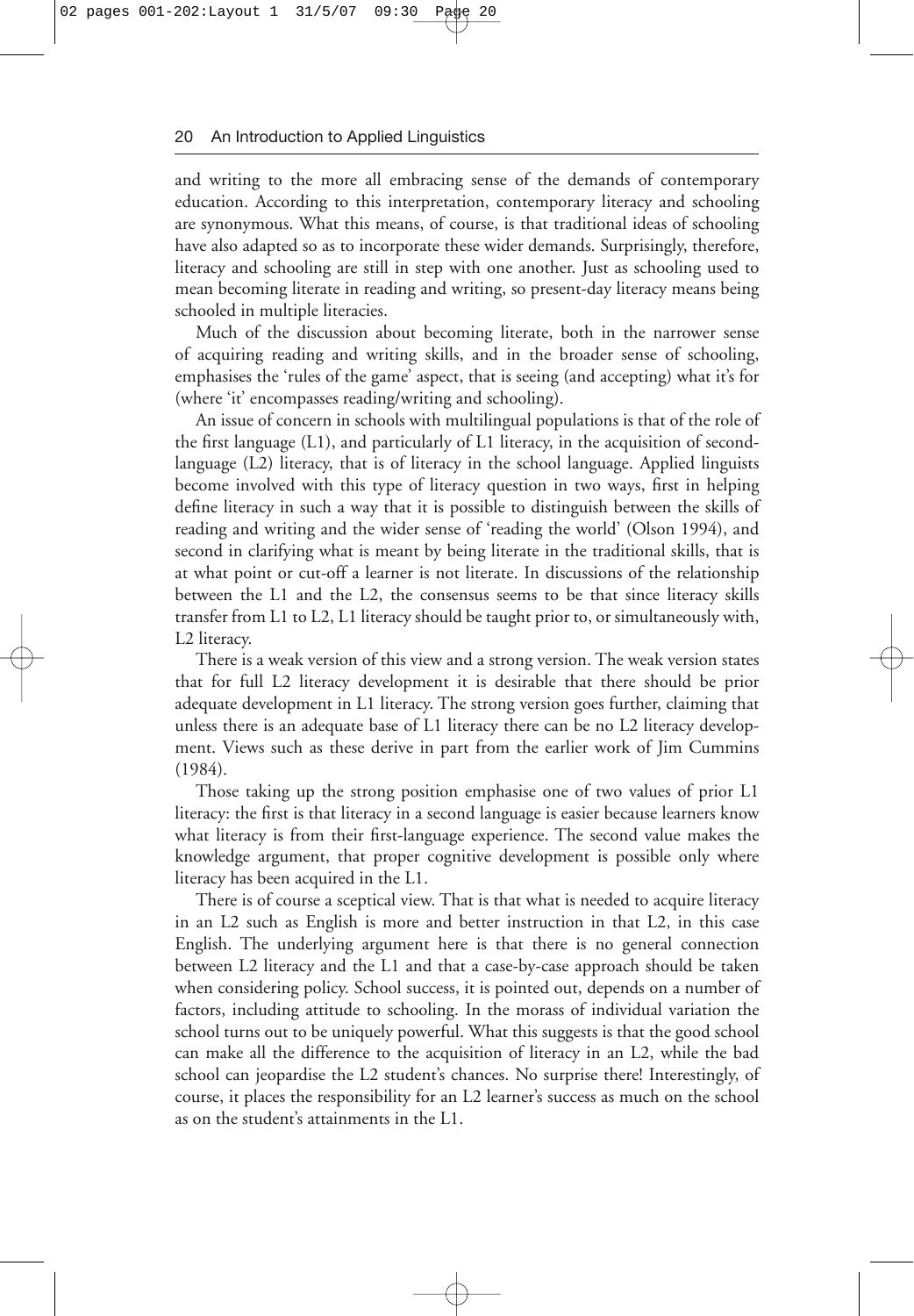If there is a moral to the study of schooling in a second language, it is that there is no homogeneity, *except for the school*. Languages differ, learners differ, contexts of learning differ, and the L1–L2 relationship differs. It is incumbent on researchers and teachers therefore to take account of previous learning and at the same time not to assume that all previous learning in the L1 is necessarily what matters most for subsequent learning in the L2.

The contribution of applied linguistics to a study of schooled literacy in a second language is to demystify the role of the first language and to examine carefully just what influence it has, motivationally, cognitively and linguistically.

#### **4.3 Pedagogical grammar**

A pedagogic (or pedagogical) grammar we can define as a grammatical description of a language which is intended for pedagogical purposes, such as language teaching, syllabus design, or the preparation of teaching materials. A pedagogic grammar might be based on:

- 1. a grammatical analysis and description of the language;
- 2. a particular grammatical theory; and
- 3. the study of the grammatical problems of learners or on a combination of approaches.

Pedagogical grammars can be distinguished from analytical grammars. A pedagogical grammar is a grammatical description of a language specifically designed as an aid to teaching that language, such as the grammar textbooks used in foreignlanguage classes or the grammar instruction offered to trainee teachers. An analytical grammar attempts to account formally and logically for the structure of a language without reference to pedagogy, sequencing, levels of difficulty, or ease of explanation.

Few analytical grammars are suitable for pedagogy but developments in generative grammar, including case grammar, generative semantic models of language and accounts of linguistic discourse, indicate a renewal of interest in language as it is actually used in human interaction. Such grammars are therefore much more relevant to language learning and language teaching because they are less abstract than previous generative grammars. However, even these less abstract, more communicative grammars are still not intended to be pedagogic in the sense in which we are using the term, since the purpose of a pedagogic arrangement for a grammar is to afford the students tightly controlled practice in writing sentences and thereby to locate the source of their own writing errors. The successful textbook employing a pedagogical grammar approach will ensure that the items and exercises are arranged so as to promote understanding of the ways in which different grammatical devices combine with context so as to allow the writer (and speaker) to express the variety of intended meanings.

A pedagogical grammar therefore needs to be distinguished both from an analytic grammar and from other types of textbook. It differs from an analytic grammar in terms of purpose, which is to teach the language rather than about the language.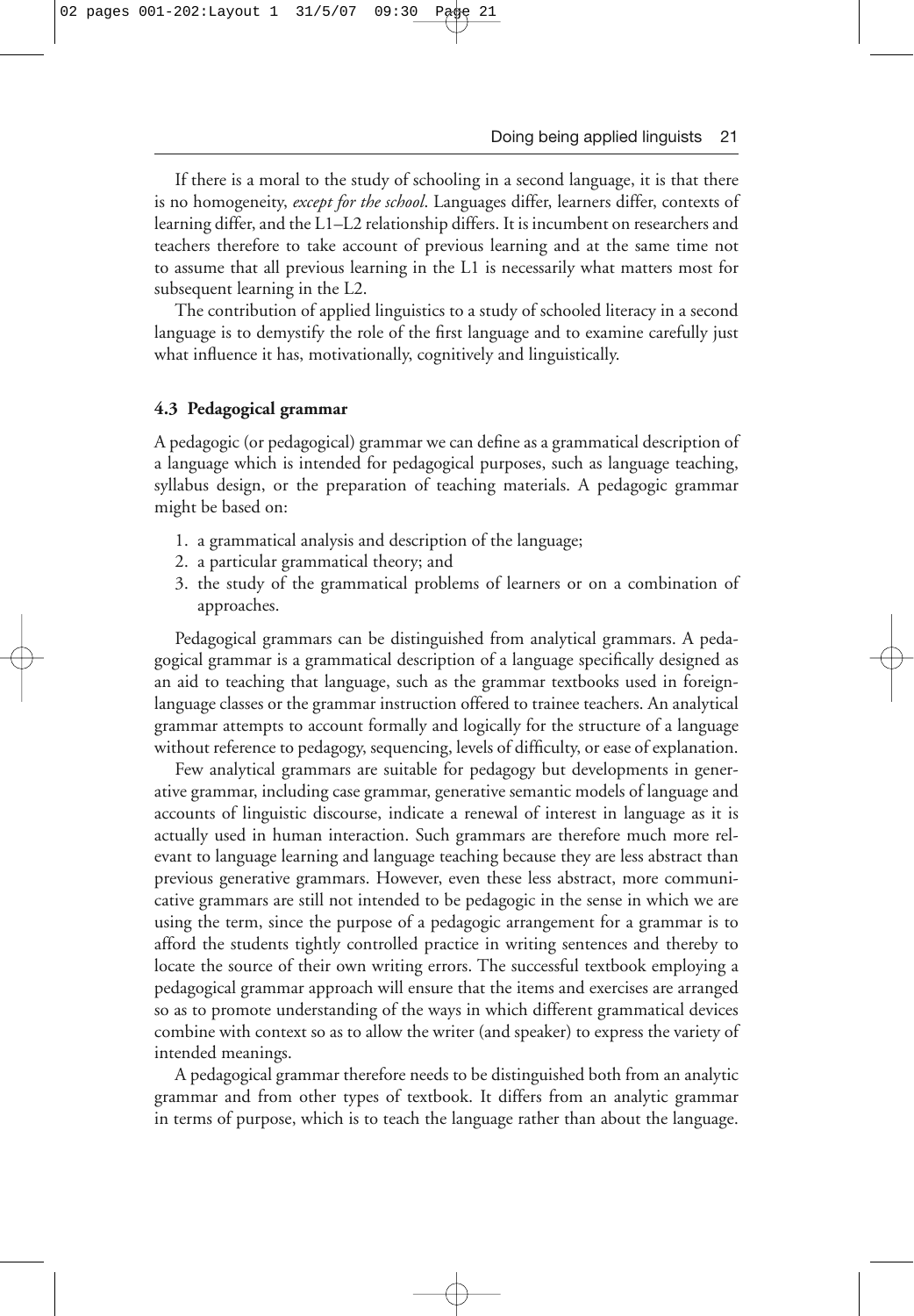It differs from other types of textbook in terms of organisation, in that it is arranged on pedagogical principles.

Using the technique of pedagogical grammar in response to a language problem facing him in designing communicative language teaching materials, Keith Mitchell (1990) describes his attempt to produce a description which anticipates learners' communicative needs 'by adopting meaning and use – semantics and pragmatics – rather than grammatical structure as its main principle of classification' (1990: 52).

Mitchell explains why Jespersen's analysis of the English comparative was in adequate (while praising him for his far-sighted approach to language teaching, anticipating communicative ideas sixty years before they became fashionable). In doing so he demonstrates why the classic analysis which claimed that the following two sentences are equivalent in meaning was wrong:

- 1. Mary is as tall as her father.
- 2. Mary and her father are identical in height.

Mitchell points out that they are not equivalent because (1) means that Mary is either equal to her father in height or taller, while (2) means only that she is equal to her father in height.

Mitchell's analysis ranges from the logic of comparative structure through seman tics and pragmatics to the lexicogrammatical possibilities inherent in the English language. In general terms his argument concerns the different ways in which the same concept may be expressed and at the same time the different but related concepts that are expressed in similar ways.

Mitchell concludes that:

'identity of degree', together with 'the average degree' and 'the ideal degree' are concepts that language users have not hitherto had much occasion to express, witness the relative grammatical and/or lexical complexity of the devices that have to be resorted to if one does want to express them. These can hardly be concepts that play any great part in the everyday categorization of human experience, otherwise speakers would have made it their business over the ages to ensure, as it were, that language provided a straightforward means for giving expression to them. It seems that when it comes to making comparisons quantifying properties of things in the world around us we tend to perceive these primarily in terms of differences, and even when we do perceive similarities we appear to like to leave room for the possibility of difference … It seems therefore that everyday language operates with a much looser and more ambivalent concept of 'equality' than does mathematics.

(1990: 70)

Let us remind ourselves of Mitchell's purpose in dealing with this language problem, namely the design of a communicative-pedagogical description of English which would meet the needs of the syllabus designer and the materials writer. What he has reported on is clearly a small part of a larger task. In other words the 'problem' of how to teach learners how to express comparisons in English is only a very small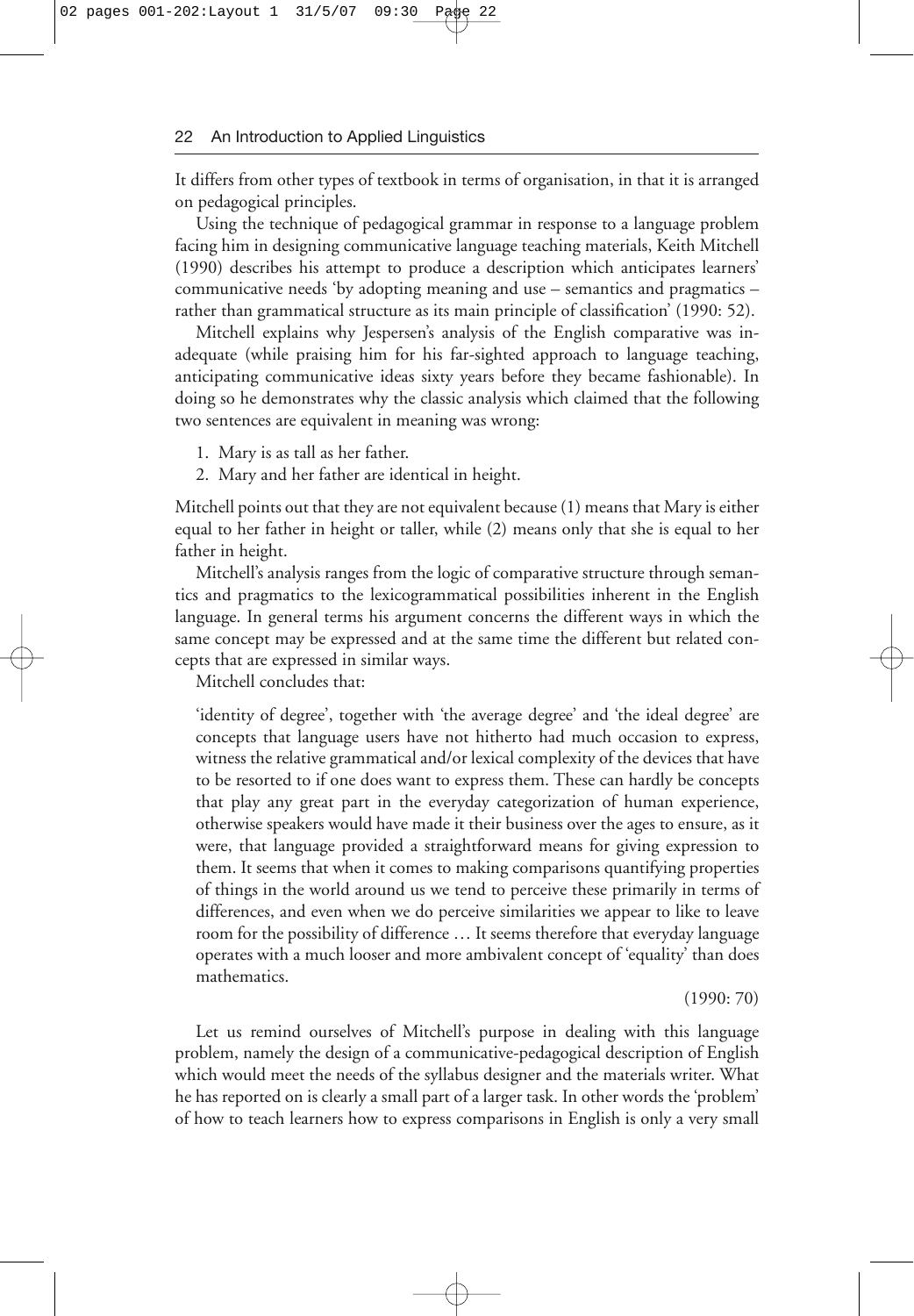part of the larger 'problem' of how to enable learners to access the resources of the English language.

But in this small-scale reporting what Mitchell succeeds in doing is to show how questions of this kind require the applied linguist to bring together recurring practical demands (how best to teach the language) with major theoretical issues (how the language deploys itself in order to permit meanings to be expressed). This particular engagement of theory and practice draws, it should be noted, more heavily on linguistic theory than my first two examples of programme evaluation and schooled literacy. The outcome of such an engagement is three-fold: it offers a resource to the syllabus designer and textbook writer; it informs our understanding of the ways in which pedagogy reflects learning and so assists with the theorising of applied linguistics; and it informs our understanding of the grammatical resource of the language and so has the potential to impact on linguistic theory itself.

#### **4.4 Workplace communication**

Away from education, the workplace is probably the major setting for necessary communication. Typically, it is the migrant for whom communication at work presents at the least misunderstandings and hostility and at the worst loss of job (or failure to obtain one). Those applied linguists who study communication in the workplace have a dual purpose: to extend our knowledge of language genre so as to add to the theoretical base of language variety; and to provide input to the design of language-teaching materials for use in training courses on workplace communication for migrants, or to provide advice for administrators about how to minimise miscommunication.

Those who work in settings which during the past twenty years have been the research sites for studies of workplace discourse include doctors, psychologists, commodity dealers and personnel managers. These studies have contributed to our understanding of institutional discourse and communicative relationships in the workplace. The problem for applied linguists who work in these settings is their tendency to underestimate the complexity of working with non-language professionals while avoiding being seen as both patronising and as irrelevant outsiders.

To be successful in these settings, applied linguistics needs 'a set of conceptual and analytic tools which are sensitive to the particular work contexts in which they work'. Developing these tools is possible only by interaction between applied linguists and field professionals, the ambition being to achieve the integration of theory with practice (Roberts et al. 1997).

The 1979 film *Crosstalk* (Gumperz et al. 1979) set out to analyse and remedy cross-cultural communication in the workplace, with particular reference to the experience of Asian migrants in the UK. The film and its accompanying training methods are based on the analysis of differential features in the English of Asian-born speakers of English and in the English of UK-born speakers of English. What this analysis shows is that there are distinct cultural conventions used to infer meaning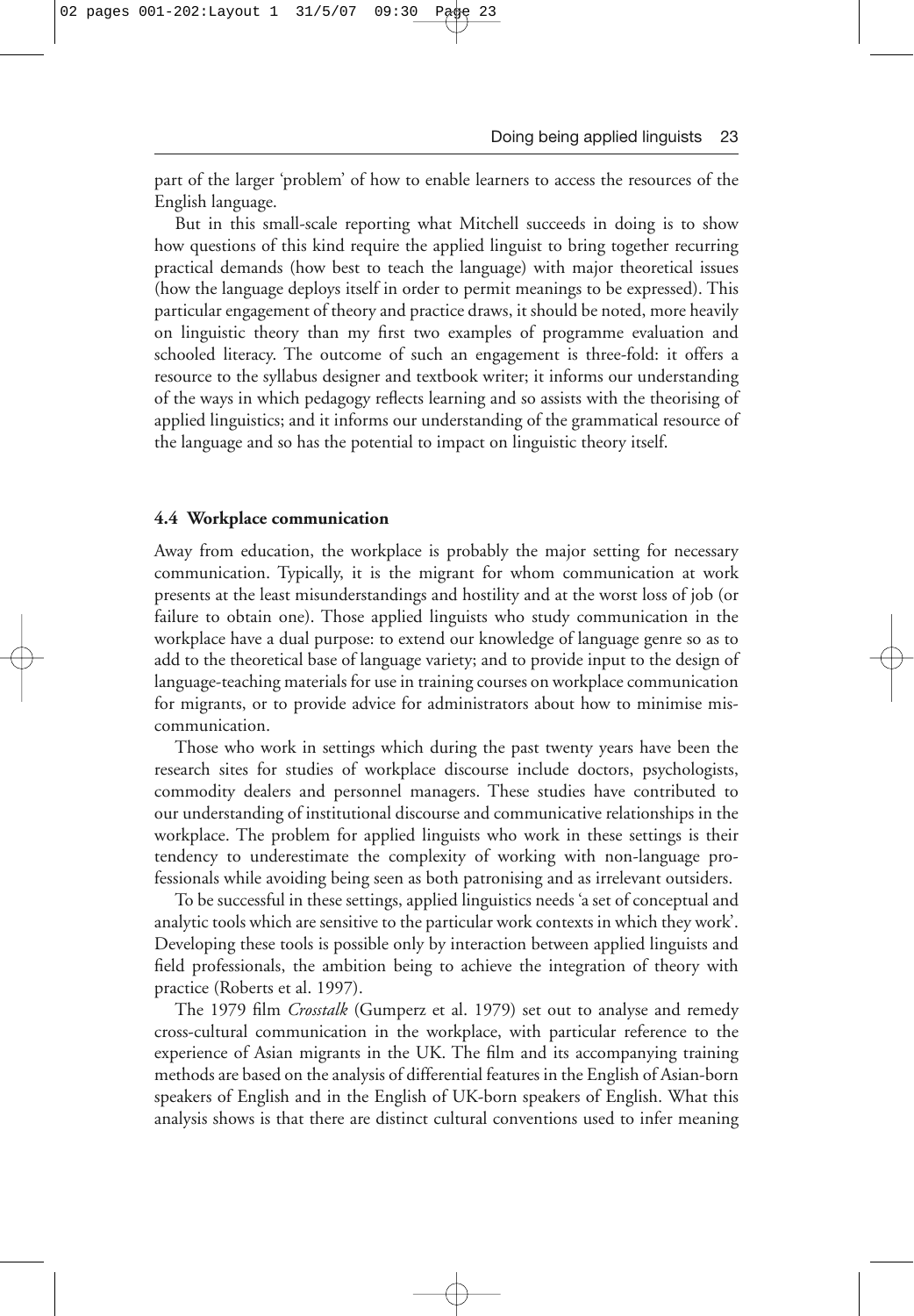and attitudes. Use of such features (on both sides) causes misunderstandings and break-downs of communication:

It is at the level of grasping the overall significance of what is being said and of drawing the correct inferences, that is of reading between the lines as to what is really intended, that the Asian-English system and the English-English [communication between two native speakers of British English] system of linguistic signals for information and attitude differ most.

(ibid 1979: 9–10)

For example English-English people are confused by Asian-English lack of stress patterns and by their wrong use of turn-taking, while Asian-English people are confused by apologetic or polite and repetitive uses of English and by their appearance of not listening to what is being said.

In for example a job interview in which an Asian is applying for a post as librarian in a college, a number of 'indirect' questions were raised with the candidate concerning his reasons for his interest in this particular job. The point of this type of question was to determine whether the candidate saw the post for which he was being interviewed as part of a strategy of careful career development. The candidate, however, interpreted all questions of this sort as direct rather than indirect and therefore as challenging his right to want a job at all. As a result he found this line of questioning insulting.

The professionals involved in the interview were officials of the college where the applicant sought employment. They were the Vice-Principal, the Head of Department and the Chief Administrative Officer. The film and materials are based on the combined analysis by these officials and the project applied linguists of the form and purpose of typical job interviews and the ways in which these are linguistically encoded.

#### **4.5 Language and identity**

In his *Language and Identity: National, Ethnic, Religious* John Joseph (2004a) attempts to show that language and identity:

are ultimately inseparable … Thinking about language and identity ought to improve our understanding of who we are in our own eyes and in other people's, and consequently it should deepen our comprehension of social interaction. Each of us, after all, is engaged with language in a lifelong project of constructing who we are, and who everyone is that we meet, or whose utterances we simply hear or read

(Joseph 2004a: 13, 14)

To illustrate his argument. Joseph offers two case studies, one of Hong Kong, the other of Lebanon. There he shows how the position of French has changed:

In the Ottoman period … anyone who knew French … was an educated Christian, and more specifically a Maronite or Roman Catholic. Anyone who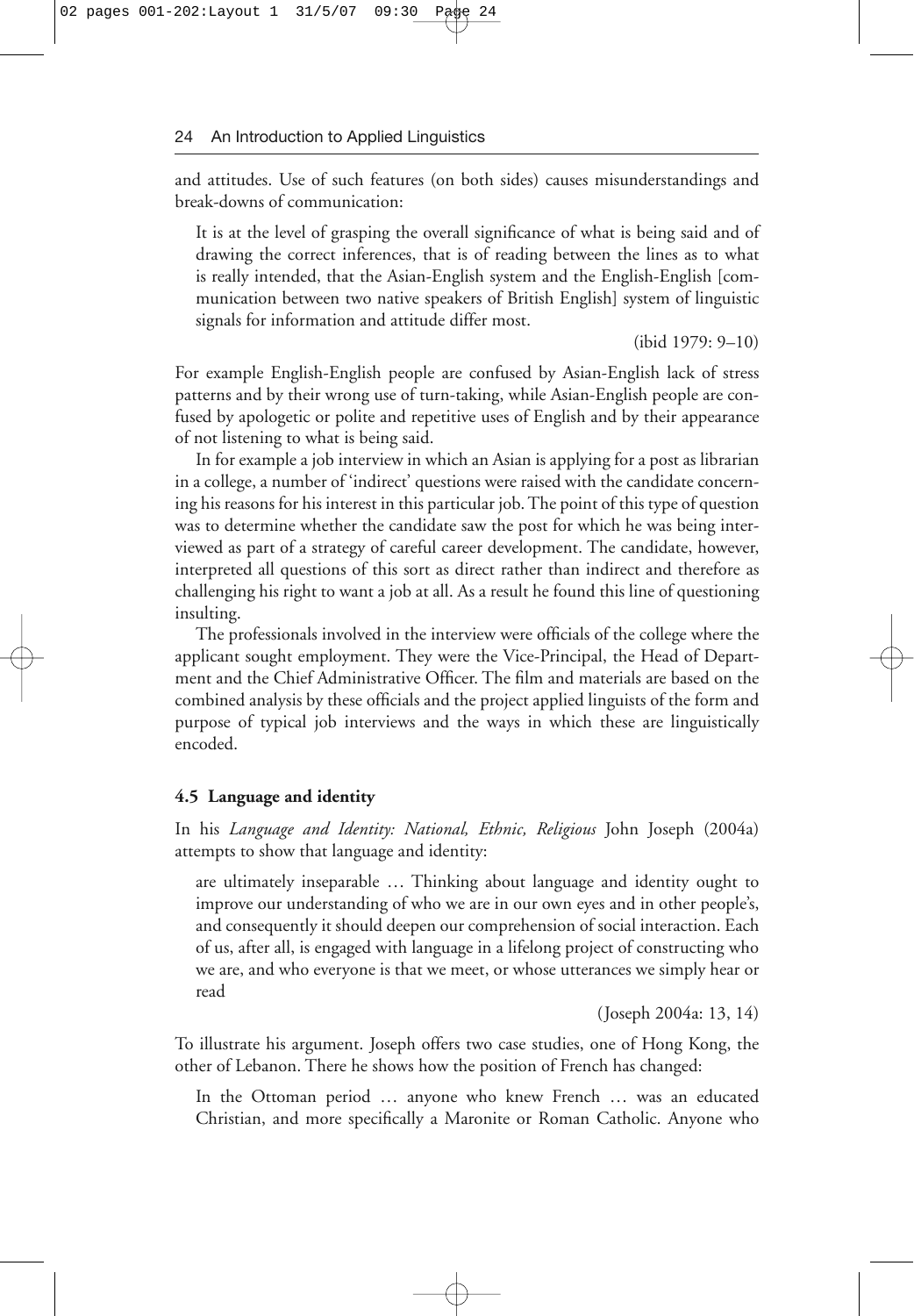knew English was likely to be an educated Muslim (probably Druze) or Orthodox Christian (probably Greek) … Under the French mandate … knowledge of French spread … [I]n the case of Muslim girls, it … quadrupled.

(ibid: 197–8)

Since the start of the civil war in the 1970s, the status of French has declined. Arabic asserted itself as the marker of Lebanese identity and this continued until about 2000 when the Israelis withdrew from southern Lebanon. The Syrians were also supposed to withdraw from the rest of Lebanon but did not do so. Maronites, who before 2000 had asserted that Arabic was the real language of Lebanon, now responded to the question: 'what language is spoken in Lebanon?' with the answer: 'French'. Maronite identity was no longer attached to Arabic solidarity across the Middle East. Beleaguered Christians now saw their identity as European not as Arab.

'Language,' concludes Joseph, 'in the sense of what a particular person says or writes … is central to individual identity. It inscribes the person within national and other corporate identities, including establishing the person's rank within the identity' (ibid: 225). Joseph qualifies Benedict Arnold's thesis of the 'imagined community'. Yes, Joseph maintains, national languages do shape individual identities but also 'national identities shape national languages' (ibid 13).

## **4.6 Assessing English as a lingua franca**

One of the by-products of the global spread of English in the second half of the twentieth century is the lingua franca phenomenon. Like other imperial languages before it, English has taken on the role of world language but the variety of English used widely among non-native speakers of English (NNS) is, claims Barbara Seidlhofer (2001), not English but English as a lingua franca (ELF). It is, she claims, a new international variety for which empirical evidence exits in the Vienna–Oxford corpus of ELF, that is English used among NNSs (in Europe) professionally rather than personally. Catherine Elder and I were invited to consider the possibilities of assessing such a code. Our contribution is now published (Elder and Davies 2006). We argued that the development of tests cannot take place while there is uncertainty as to the norms of ELF. And when ELF norms reach the point of being structurally stable enough for codification purposes and hence operationalisable in the form of language tests, they would then have the power to disenfranchise non-'standard' speakers of ELF, much as current tests of standard English do.

Our conclusion was not optimistic. We accepted the good intent of those involved with ELF but considered that 'what is currently a proposal for legitimization of non standardness and affirmation of NNS identity could risk becoming a new monolithic standard with all the attendant consequences for those lacking the command of the code'. Of course, if we accept Joseph's expansion to Arnold's 'imagined communities' (see 4.5 above) then the very existence of ELF as a NNS–NNS vehicle of communication demonstrates the possibility that a national language can shape national identity, in addition to the reverse process.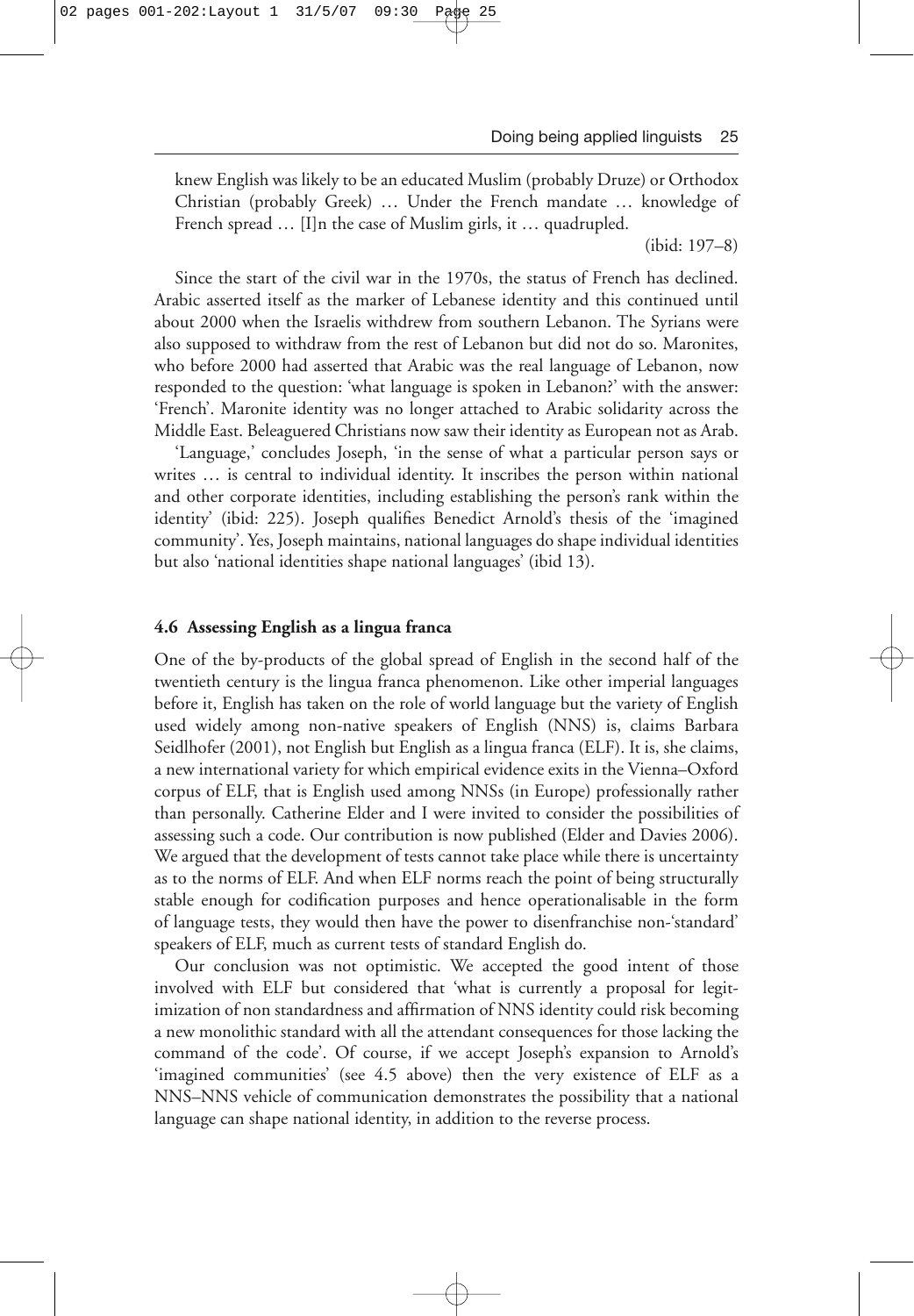For applied linguistics, the ELF project is further evidence for the importance of reducing emphasis in language tests on the linguistics code which can, after all, offer only partial explanations for the communicative phenomena we try hard to capture in our tests and further refinements in our understanding of the pragmatics of particular intercultural and cross-cultural encounters. Furthermore, it forces us to recognise that, when used in interaction, language is not an abstract construct but is embodied in people.

#### **4.7 Critical pedagogy**

This last example differs from those previously described in that it reports a general approach rather than a project grappling with a specific issue. The approach is indeed so general that it offers an alternative way of doing applied linguistics and in Chapter 6 we look at examples 1 to 6 from this alternative point of view. But in addition to permeating the whole field of applied linguistics, critical pedagogy (itself an aspect of critical applied linguistics) is a project in itself since it occupies space for both teachers and students of applied linguistics in their studying and in their research.

Critical pedagogy, and more generally critical applied linguistics, represents a kind of postmodern version of critical discourse analysis. As such it places the onus of action firmly on the subject, in this case the learner, student, reader. Alastair Penny cook (1994a) describes the approach in his Chapter 9 ('Towards a critical pedagogy for teaching English as a worldly language'). He takes as his point of departure: 'it is impossible to separate English from its many contexts and thus a key tenet of the discourse of English as an International Language – that it is possible to "just teach the language" – is equally untenable' (Pennycook 1994a: 295).

Pennycook is concerned to make clear that he is not proposing a prescriptive set of teaching practices; what he is doing is 'to lay out some general concerns in developing critical pedagogies of English' (ibid: 300). He recognises that his stance is ideological but points out that all education is political while usually pretending it is not: 'I would argue that all education is political, that all schools are sites of cultural politics' (ibid: 301).

Pennycook emphasises the importance of 'voice' which is used to refer to 'a contested space of language use as social practice … (it) suggests a pedagogy that starts with the concerns of the students, not in some vapid, humanist "student-centered" approach that requires students to express their "inner feelings", but rather through an exploration of students' histories and cultural locations, of the limitations and possibilities presented by languages and discourses … a critical practice in English language teaching must start with ways of critically exploring students' cultures, knowledges and histories in ways that are both challenging and at the same time affirming and supportive' (ibid: 311).

As a specific instance of the working out of critical pedagogy, Pennycook reports an experience when he was teaching English in China. He became aware that numbers of foreigners who purported to be teachers of English were in fact Christian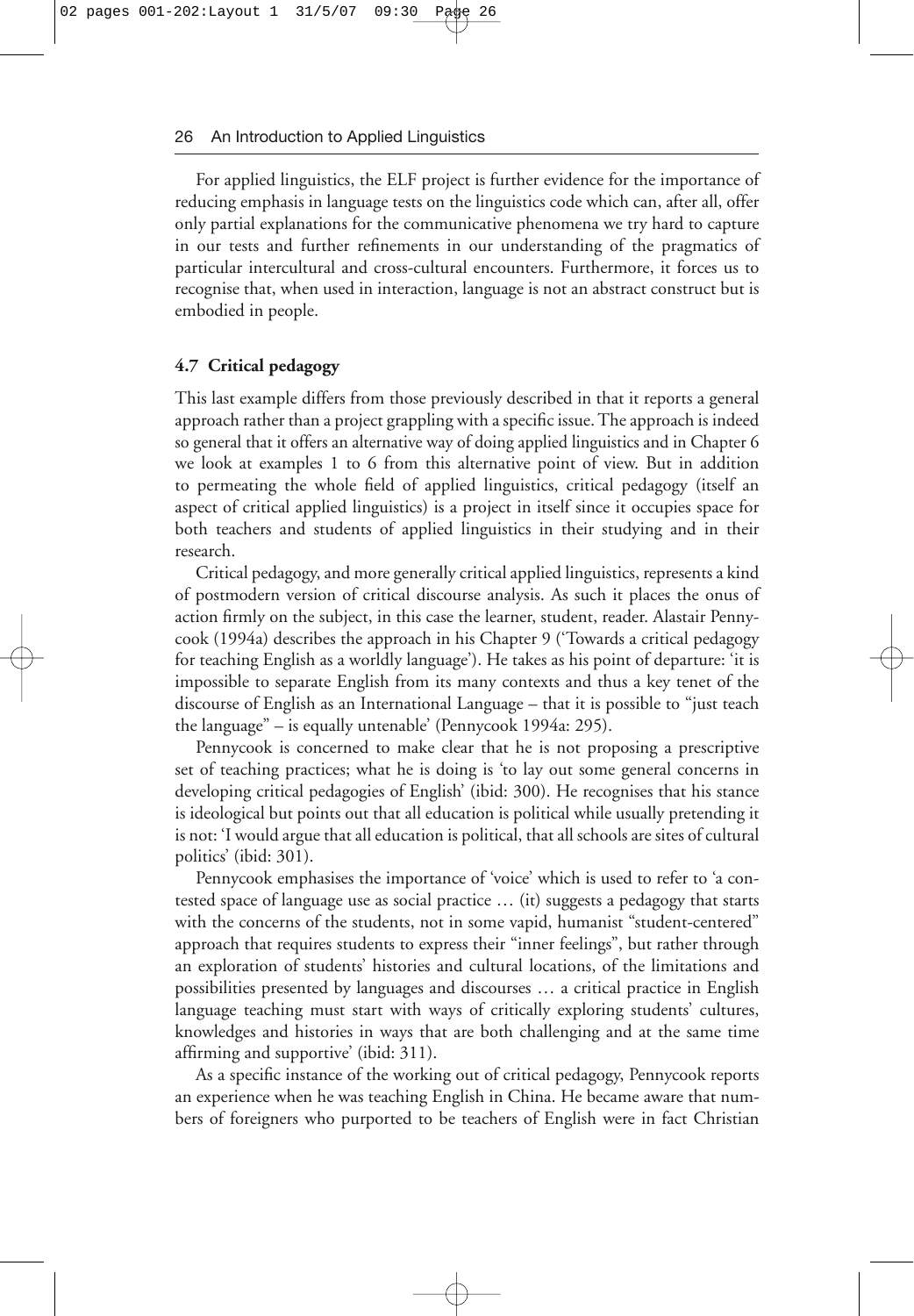missionaries. He decided that his students needed to be given the opportunity to consider this situation:

In a course on 'British and American culture', a course that had always previously consisted of lectures on the political and education systems, festivals and holidays of the United States and the UK, I decided to add a section on American fun damentalism to the curriculum … it was important to make available to my students alternative readings of the United States that drew links between fundamentalism and right-wing politics and showed how the vast expansion of English language learning was being used by those who sought only to 'convert' their students and preach their right-wing politics. The object here was to give my students ways of thinking about connections between the language they were so busily engaged in learning and other cultural and political complexes about modernity, Christianity ... anti-abortion campaigns ... Chinese population problems and family policies, freedom of speech, and so on.

(ibid: 313–14)

Pennycook is at pains to point out that this approach does not detract from his responsibilities to ensure his students' 'success' as normally defined. He sets out his creed:

I am suggesting that first, we need to make sure that students have access to those standard forms of the language linked to social and economic prestige; second, we need a good understanding of the status and possibilities presented by different standards; third, we need to focus on those parts of language that are significant in particular discourses; fourth, students need to be aware that those forms represent only one set of particular possibilities; and finally, students also need to be encouraged to find ways of using the language that they feel are expressive of their own needs and desires, to make their own readings of texts, to write, speak and listen in forms of the language that emerge as they strive to find representations of themselves and others that make sense to them, so that they can start to claim and negotiate a voice in English.

(ibid: 317–18)

It is important to note that unlike those who argue the case for linguicism (Phillipson 1992), Pennycook does not oppose the spread of English as long as it is approached critically: 'I believe that the spread of English, if dealt with critically, may offer chances for cultural renewal and exchange around the world' (Pennycook 1994a: 325).

# **5 DEVELOPMENT AND RESEARCH IN APPLIED LINGUISTICS**

Finally in this chapter I want to consider examples of research and development work in applied linguistics. I shall cite four representative study areas to illustrate how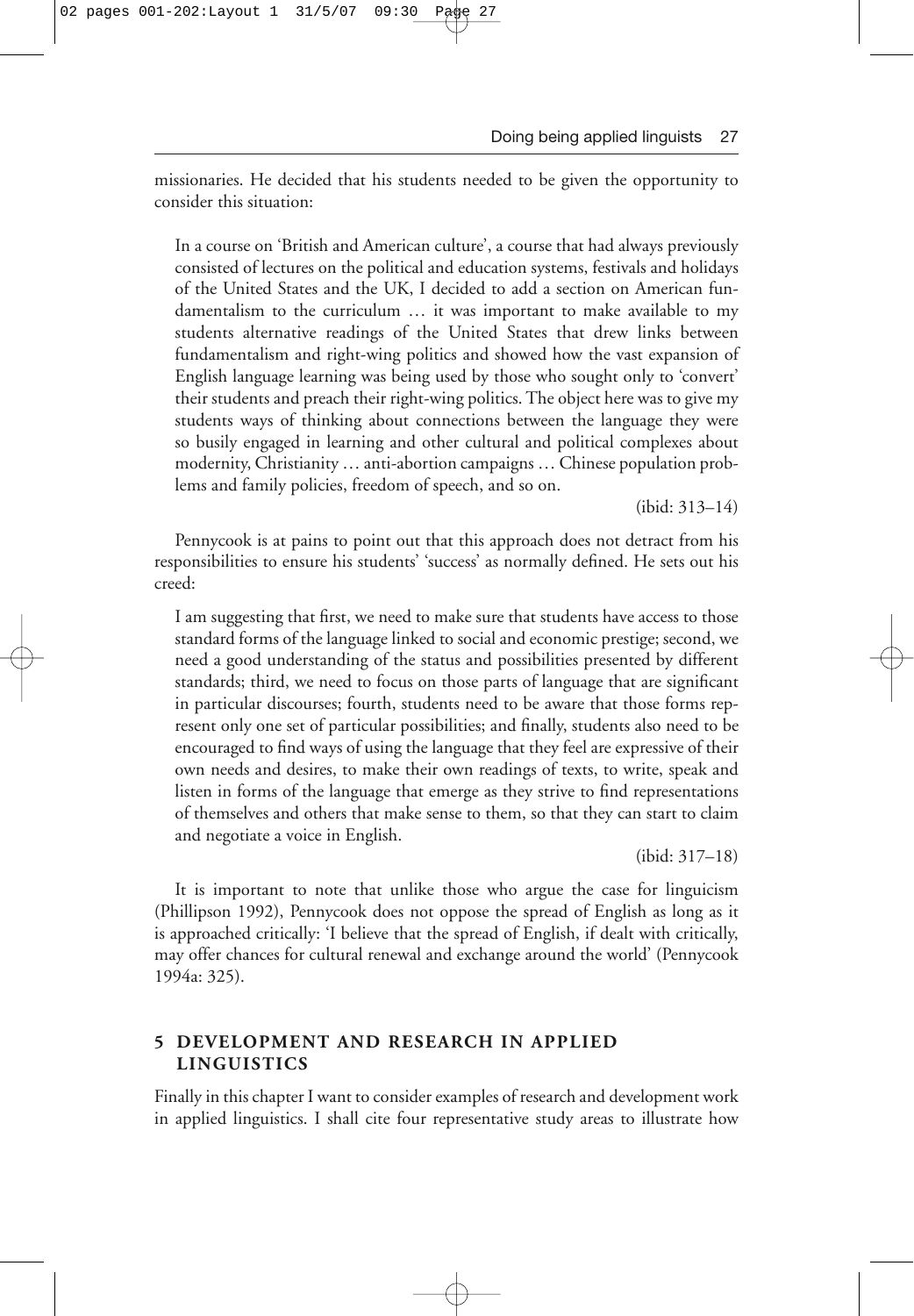applied linguists set about investigating the language 'problems' they encounter. In each case I shall discuss a developmental 'project' type approach and a research, investigative approach. These approaches are rarely easy to distinguish and they support one another, especially in an applied discipline. Nevertheless, the distinction is worth making if only because in some areas (for example second-language acquisition) the major thrust has been in research while in others (for example language planning) most work has been in development.

The four areas are language assessment, language planning, language-teaching curriculum and second language acquisition.

#### **5.1 Language assessment**

# *5.1.1 Development*

The project described here (Elder 1997) exemplifies the real problem approach at the heart of applied linguistics. We can represent the process thus:

- 1. there is a social problem which needs resolution;
- 2. an applied linguist is invited as consultant; and
- 3. a solution (not *the* solution) is proposed.

In this case the problem was in education, not, as is so often the case, in English as a foreign or second language, but in the teaching of so-called modern languages in an English-speaking country, in this case Australia. There these languages are known as LOTEs (languages other than English) and for historical and geographical reasons (Australia's immigration policies after the Second World War and its location in the Asian-Pacific region) schools offer a very wide range of languages. In the State of Victoria, for example, students have the choice (not of course in every school) of some thirty-six different languages at the school-leaving examination, known as the Victorian Certificate of Education (VCE).

Apart from English, the choice of subjects students may offer at VCE is open. Performance on the 'best four subjects' of the VCE is used for university selection. This is very competitive and operates on a points system, known as the Tertiary Entrance Requirement (TER). In order to encourage the learning/teaching of LOTEs, candidates offering a LOTE are given an extra 10 per cent. This of course makes the selection of as LOTE attractive, at least for those who are good at languages. And there's the problem. Those who are 'good at languages' include students who have started the LOTE in school from scratch and those with a background in the LOTE from home exposure. These so-called 'background' speakers include on the one hand students from Italian and Greek migrant families who may by now have been resident in Australia for several generations and who may still maintain some use of the language at home. They also include students who at the other extreme have recently arrived in Australia from, for example, Hong Kong, Taiwan, Vietnam or Lebanon, where they may have already received some (possibly all) of their education in the medium of the LOTE they are now offering at VCE.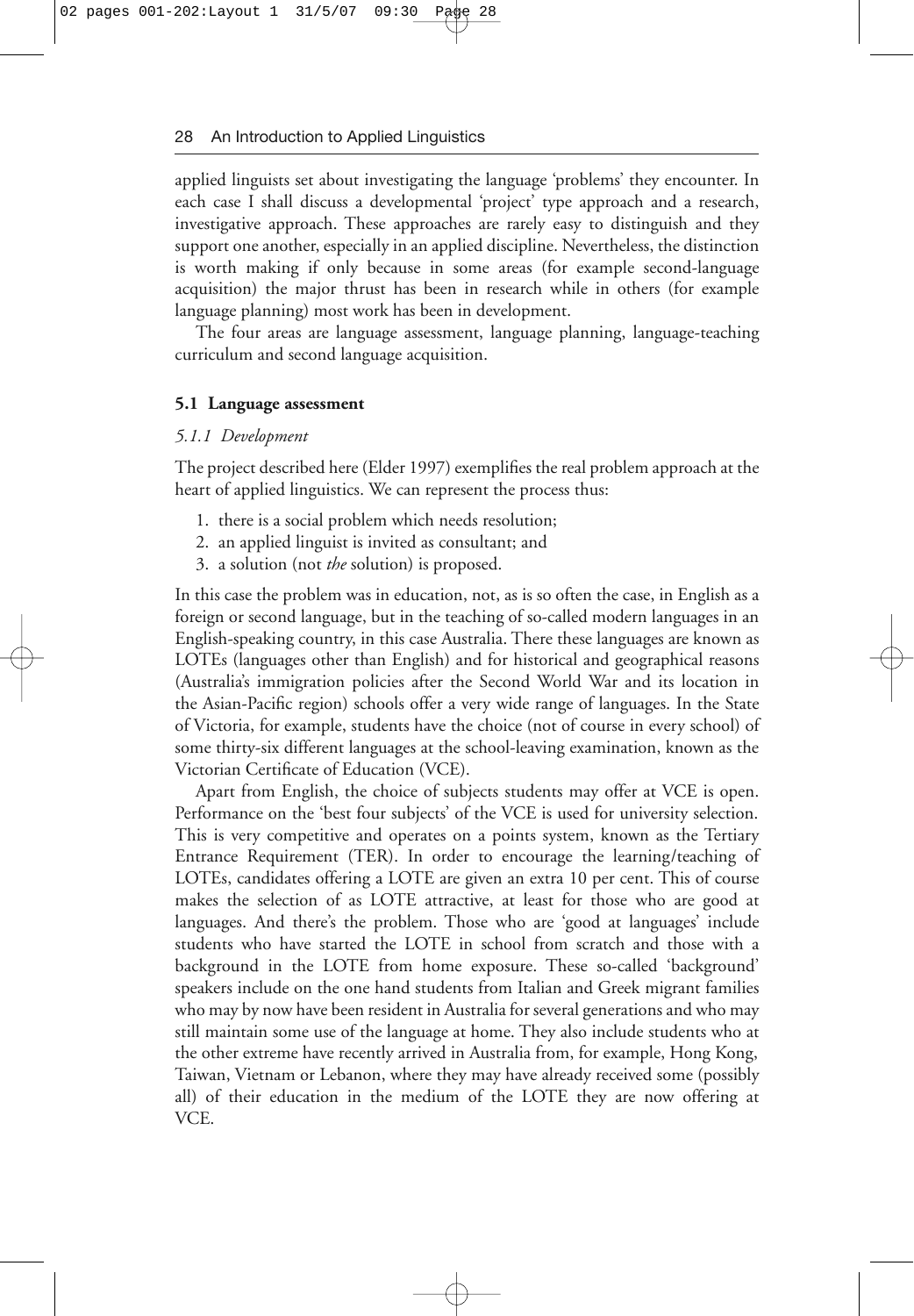Does this home use (home both in Australia and, for the more recent arrivals, previous home in the country of origin) give them an advantage over those students who are candidates for the same LOTE but who have no home use, no family connection with the language, other than perhaps a parent who also studied the same language when he or she was at school? The considered view of the authorities has been that this does constitute an advantage for the so-called background speakers. Such a view appears to make sense: if you have studied in Mandarin (for example) for a number of years, you are already literate in the written script, you are familiar with a large number of Chinese characters, then you would seem to have a serious advantage over your peers (who may well be in the same class as you at school) who have studied Chinese for perhaps six years, whose literacy is limited and whose spoken Chinese is still formulaic.

For this reason those who declare themselves (on the basis of a questionnaire) to be background speakers are penalised at the TER stage. This is in practice more complicated since it is not that their TER is changed but that the university admissions officers are permitted to boost the scores of those who are not background speakers.

This is obviously a language problem. The contribution of applied linguistics was first to determine a methodology for categorising background and non-background speakers. A questionnaire was designed, the results of which were used to separate learners into four categories; reliability of designation was assured by multiple ratings. The second contribution was, on the basis of these categories, to examine the test results for bias. It was decided that if the tests were fair then background speakers would have no special advantage. In the case of the Chinese students it was found that they did. The question then was whether or not it was legitimate for them to have this advantage. What emerged was that the results could be interpreted in different ways depending on the point of departure, psychometric, educational or socio-political. Psychometrically speaking the test was not fair and it was biased. Educationally the test was fair, on the grounds that the background speakers did know more. Socio-politically, the score adjustment procedure was very unfair since ethnic minorities who were already disadvantaged because their English in many cases was not native-like were now also being penalised for native-like LOTEs, of which they were background speakers.

Applied linguistics in this project needed skill in devising a methodology for collecting and analysing the data. It also needed knowledge of the bilingual LOTE setting and an ability, based on experience and knowledge, to bring together the different points of view, psychometric, educational and socio-political.

#### *5.1.2 Research*

The role of language-testing research as an activity of applied linguistics is to further our understanding of language learning and illuminate the still uncharted space of language use. I do not share the ambition of some applied linguists to map out language use so that it becomes more and more systematised with its own rules of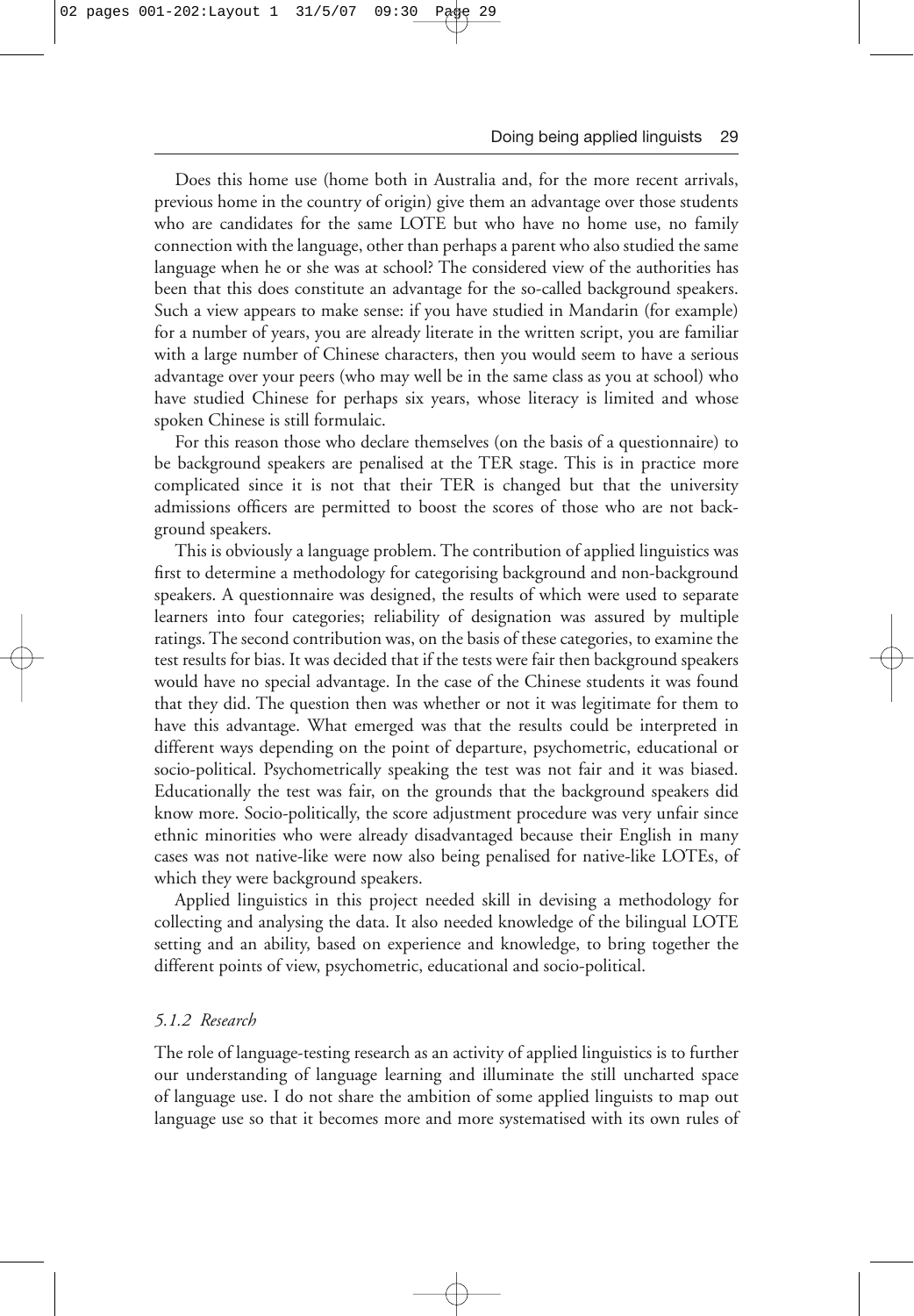use. After all if that is what were eventually to happen then language use would be more and more taken over by language form, yielding itself to control by the rules of linguistics. That could eventually lead to a situation in which all language behaviour and knowledge are rule-governed, with nothing left to chance or to spontaneity. Because I am sceptical of this ambition, I am content with smaller successes, offering partial and temporary understandings.

In the 1980s one of the key research issues in language assessment was that of the so-called unitary competence hypothesis (UCH), or general language factor. This hypothesis, advocated by among others John Oller (1983), stated that underlying all language abilities was one primary factor, the general language factor. There was, of course, a deliberate connection with the 'g' of intelligence tests. As it turned out this hypothesis was eventually agreed to be too powerful, as Oller himself recognised. Language ability was not unitary but binary or multifactorial. But if language was not unitary, did that mean that there were separate abilities (and separate knowledges) for different areas of language, known in various contexts as styles, registers, genres, specific purposes, varieties, or rhetorics? The question of the separation of language varieties, itself a special case of the larger language question of the discrete nature of dialects and languages, is basic both to much practical language activity and to our theoretical understanding of what makes up language use.

Language teaching and language assessment in recent years have concentrated much of their efforts on the teaching and assessment of languages for specific purposes (academic, professional, occupational, medical, legal, economic and so on). Such work on English, known as English for Specific Purposes (ESP) took a directly counter-position to that of the unitary competence hypothesis since it seemed impossible that both could be upheld. With the abandonment of the unitary com petence hypothesis then, it seemed that the ESP difference proposal must prevail. After all, are they not mirror-images of one another?

From an applied linguistics perspective this is not necessarily the case. It would indeed be possible for both to fail: no UCH and no ESP. If a multiplicity of language factors makes more sense of the evidence than does a unitary hypothesis, then it might also be the case that the multiplicity does not refer to specific purposes, all of which could be informed by one overriding purpose, but to (for example) more internal personal factors such as gender, age and motivation and less external social factors, such as professional academic and occupational purposes.

Research on the stability of specific purpose was initiated by Alderson and Urquhart (1985). Three studies were carried out, all studies used English proficiency tests but only in the third was the test the major investigation instrument:

Study 3 was conducted using parts of the British Council's ELTS [English Language Testing Service] test, which contains specialised study skills modules aimed at different content area groups, e.g. 'Medicine', 'Life Sciences'. A student sitting ELTS chooses whichever of these modules is appropriate to his course of studies … Three ELTS modules were used … namely Social Studies, Technology and General Academic.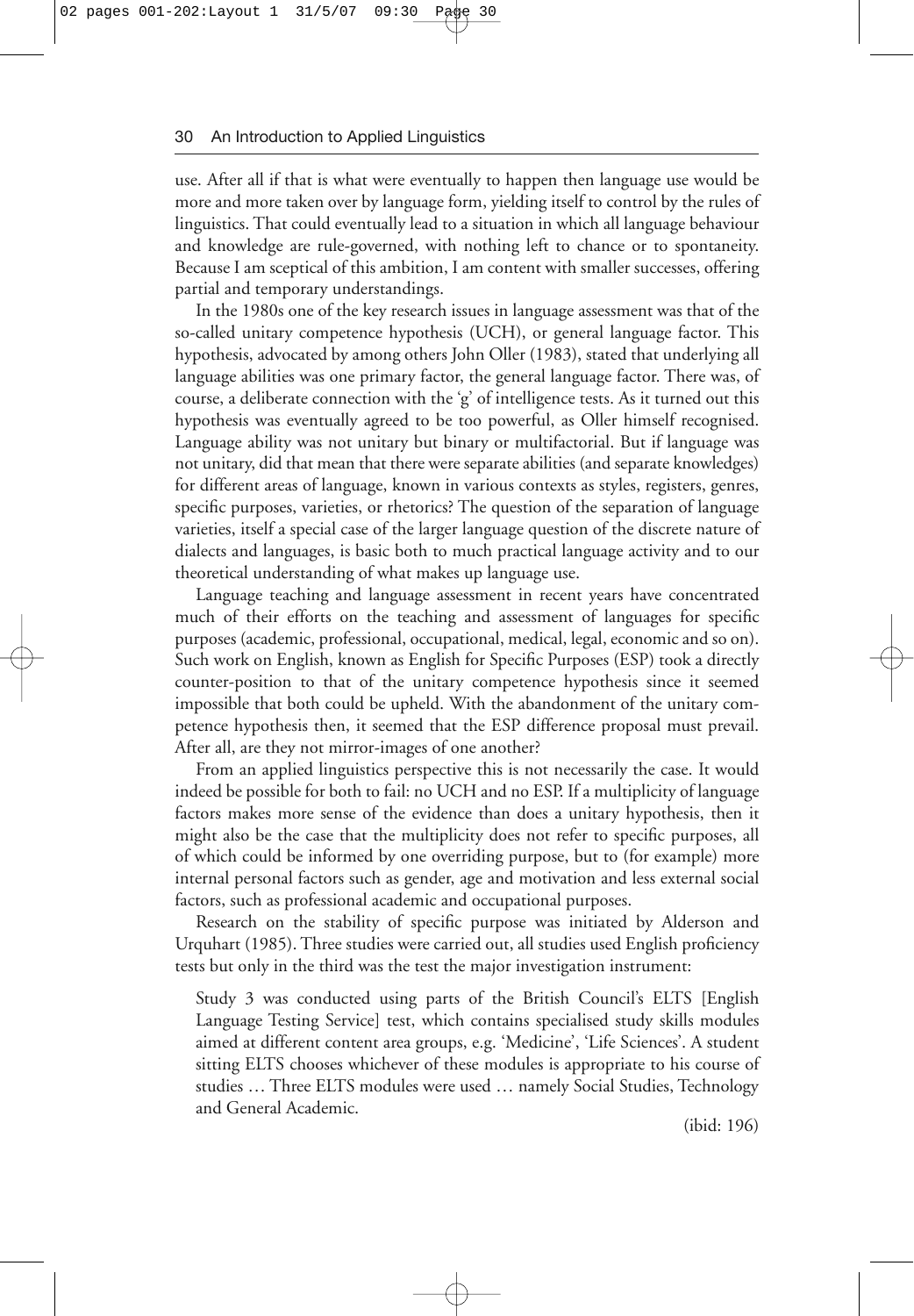Quite deliberately the design of the study was a test rather than an experiment. There were two reasons for this. The first was that the tests were being used in a functionally appropriate way and would be viewed by the candidates as tests rather than as experiments. Artificiality was therefore somewhat controlled. The second reason was that these ELTS tests are 'social facts'. They are (or were in the mid-1980s) used as part means of determining adequacy in English proficiency levels for overseas students seeking admission to UK universities. Whether or not they are in them selves adequate statements about distinct registers of English, they were used as if they were. What the researchers did was straightforward, as so often good research is. They administered the tests of different ESPs to different groups of candidates with different kinds of 'background knowledge' who would normally have taken one of the modules.

Drawing together their results from all three studies the researchers concluded that 'academic background can play an important role in test performance. However the effect has not been shown to be consistent … the studies have also shown the need to take account of other factors such as linguistic consistency' (ibid: 202).

But the most interesting conclusion they reach is the distinction they make between direct and overview questions with relation to accessing the content area under test. They report:

when these students were familiar with the content area, they were able to answer direct and overview questions with equal ease; when this familiarity with the content area was lacking they could still answer direct questions, but their ability to answer overview questions was greatly reduced.

(ibid: 202)

Although they do not say so the implication of this finding is that background knowledge matters: direct questions do not in themselves probe sufficiently into background knowledge whereas overview questions do. That is why in some of the comparisons they make there was no distinction on test results between groups who had background knowledge and those who did not, because what was at stake was a preponderance of direct questions.

This finding, properly muted though it is by the researchers, aware of the inadequacy of the tests themselves as valid representations of their content areas, does in fact match the earlier research finding we referred to, that is that the unitary competence hypothesis could not be supported. Similarly here what was indicated by this research was that there are indeed real differences between language varieties. The researchers carefully point to the need to distinguish between linguistic proficiency (which is the subject of their study) and linguistic competence. On the basis of their study (and perhaps too in the unitary competence research) what is estab lished is that there are different proficiencies not that there are different competences. As Alderson and Urquhart say: 'the part played … by linguistic competence … remains unknown' (1985).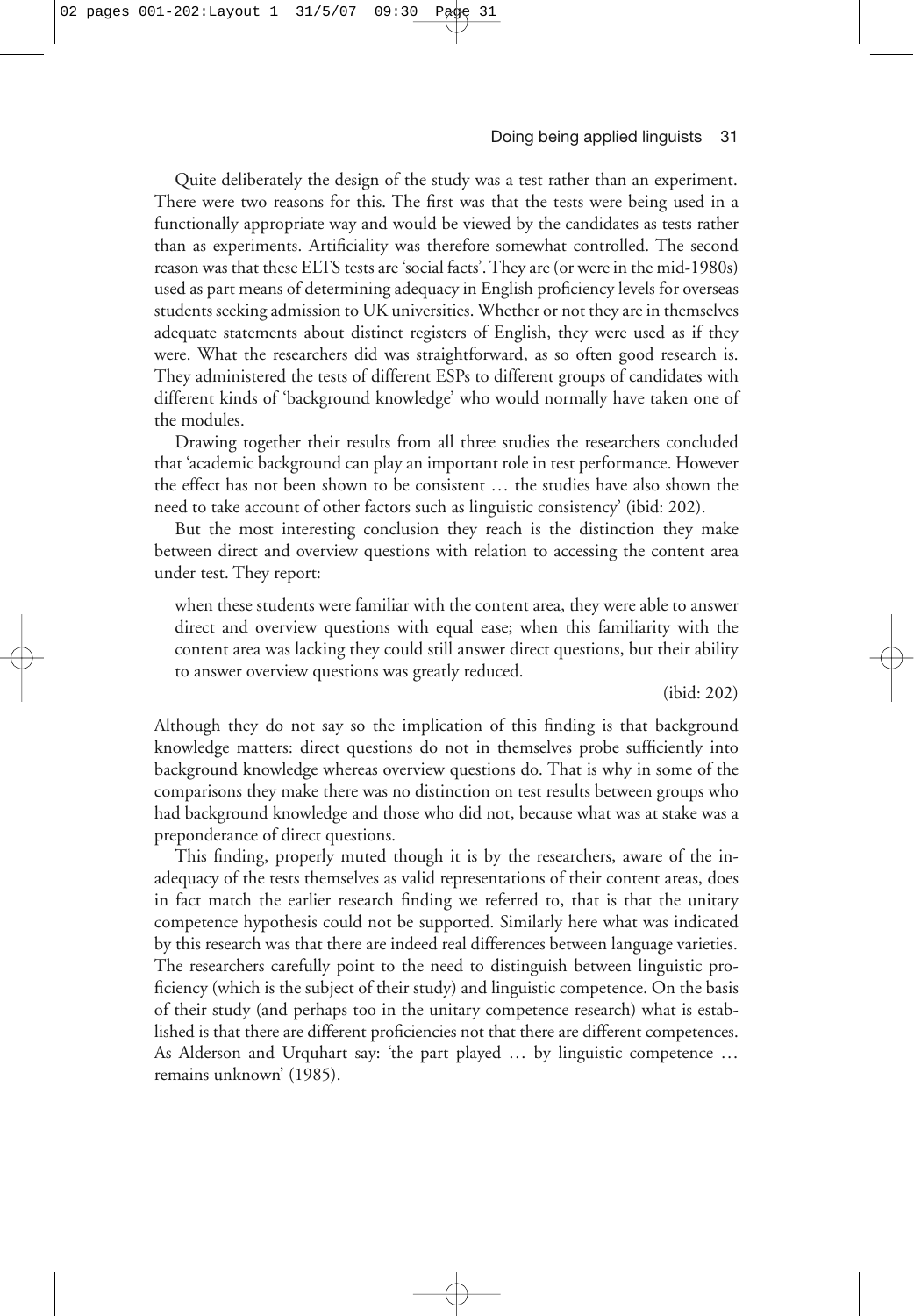# **5.2 Language planning**

#### *5.2.1 Development*

Natural resources (deposits such as oil and minerals, water, fertile land and fisheries) are at the disposal of states and subject to policies of various kinds. Populations are also resources, their abilities and, through education, their qualifications and skills. One such ability is the languages spoken in the community and those which the community wishes to promote. Whether the community has an explicit view of its language situation or not it will inevitably have a language policy which determines such matters as which language(s) are to be recognised as the official language(s) of the state, which languages are to be used as medium of instruction in schools, as the medium of broadcasting, in the legal system and so on. Official intervention by the state in some cases requires the institutionalising of a state body which oversees pre scriptive issues, bodies such as the Academie Française and the Malaysian National Languages Board. Even where there is no such official state body there will be some para-statal body (such as the BBC in the UK), publishing houses and newspapers that shape attitude and emphasise norms. Further there will be a policy, again explicit or not, indicating the official attitude towards minority languages used in the community and determining which languages are to be taught as foreign languages in schools. Such community (usually national) policies come under the general label of language planning.

The need for a national language plan is acute in newly formed communities which are faced with immediate decisions about which language(s) to select as the official state language. Newly independent states in the 1950s, 1960s and 1970s were faced with such a decision. In the main the majority chose to continue with the existing situation, which explains why so many former British colonies still use English as their official language, however many other languages may be current within their borders and however few nationals actually use English as their main means of communication. Inertia, continuation of their British connection, scarcity of re sources to provide the necessary materials (textbooks and other reading materials) in an indigenous language, unwillingness to compel a choice among the competitor indigenous languages for selection as the new official language, reasons such as these have tended to continue the language status quo.

While the need always exists for language planning on a small scale, such as which languages to offer in a school curriculum over the next period, it is rare, even in the newly emerging states mentioned above, to be given the opportunity to develop a national language plan. Such an opportunity did arise in Australia in the 1980s where Joe Lo Bianco was invited to develop a National Policy on Languages. Australia was not a newly emerging state, but, like Canada which had some years earlier produced its own national policy of bilingualism, Australia did need to come to terms with its new multi-racial (and multilingual) population, following the largescale immigration of the 1950s. At the same time it needed to adjust to its geoeconomic reality of being a 'European' country in the Asian-Pacific region. And very late in the day there was the abiding recognition of the injury to indigenous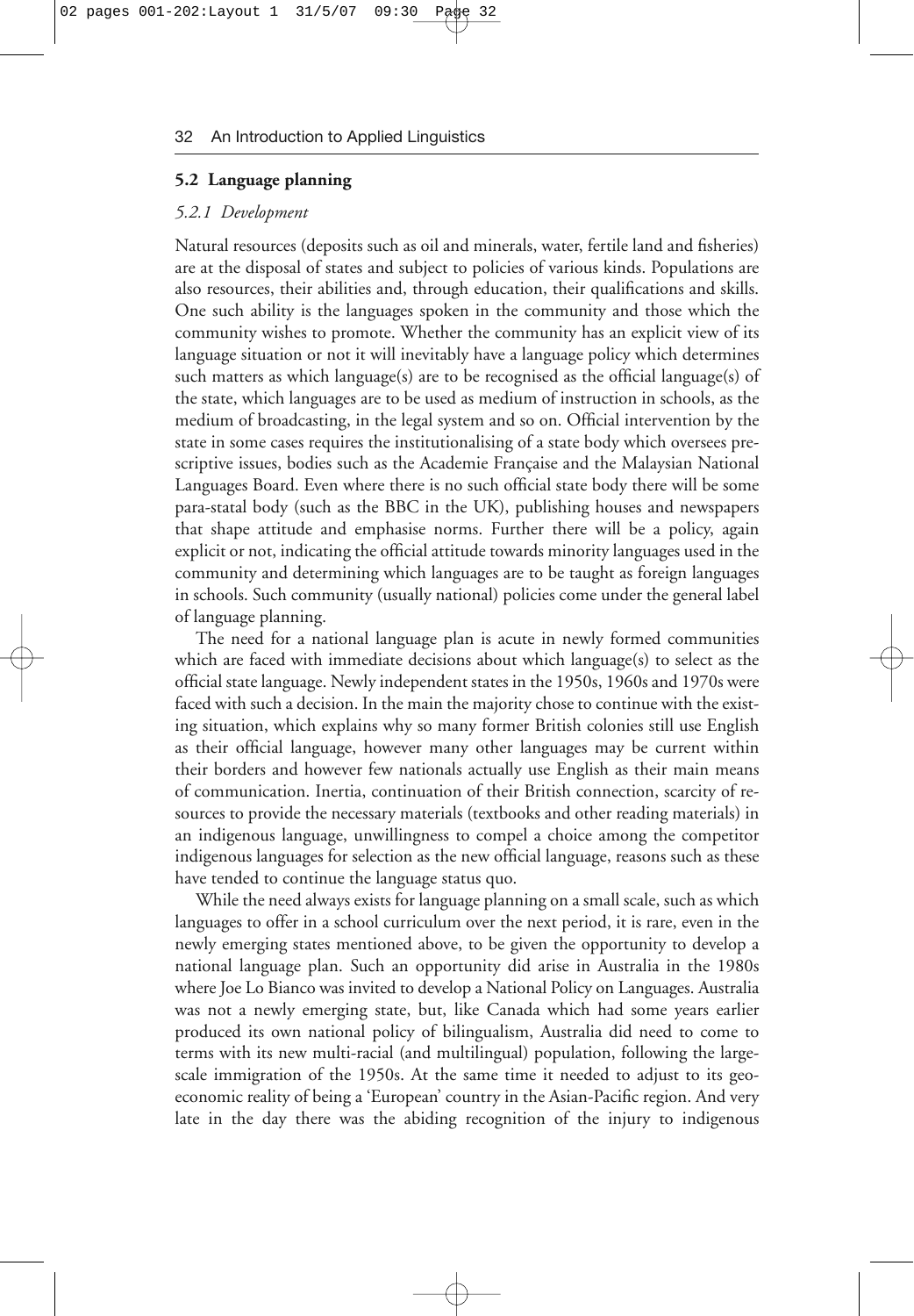communities whose languages were dying if not dead. What was needed, it was decided, was an informed view of the linguistic ecology of Australia which would allow practical and ethical decisions to be made. This is a classic applied linguistics problem since it required a balance of political, educational and linguistic under standing. Such a combination can be found in the report by Joe Lo Bianco published in 1987 *The National Policy on Languages*.

The activity of language policy formulation is, writes the author:

known as language planning when explicit statements and programs are made and enacted to respond to urgent problems of a linguistic nature. Choices and priorities need to be made and set since language pervades all of public and private life. The context means that the federal nature of Australia, consisting of at least eight governments, influences the type of language planning possible in Australia. Therefore it is necessary that broad statements with clear principles be enunciated so that the language problems which face the country as a whole can be tackled at the various relevant levels by the appropriate authorities.

(Lo Bianco 1987: 189)

The proposed policy is comprehensive and takes account of what are called the 'language problems which confront Australia'. These, summarised, are:

# **English:**

- inadequate past attempts to tackle illiteracy levels
- persistently high levels of inability to use/comprehend English among immigrants
- deficiencies in ESL for children

# **LOTEs:**

- lack of take-up, especially among boys
- lack of recognition and use of migrant L1s
- decline of aboriginal languages

Also mentioned are the demands of tourism and the needs of interpreting and translating. In both cases there is insufficient recognition of the needs and possible opportunities.

The National Policy on Languages has been very influential in Australia. It is probably the case that it would not have had the impact it has had without its over arching applied-linguistic vision.

# *5.2.2 Research*

The distinction between Development and Research is not easy to make, but there are differences. The essence of research is that it sets up a hypothesis (research question) which it attempts to investigate. What a development does, on the other hand, is to proceed on the basis of the best evidence available. The larger the enterprise, the more difficult it is to conduct research. The outcome of a research question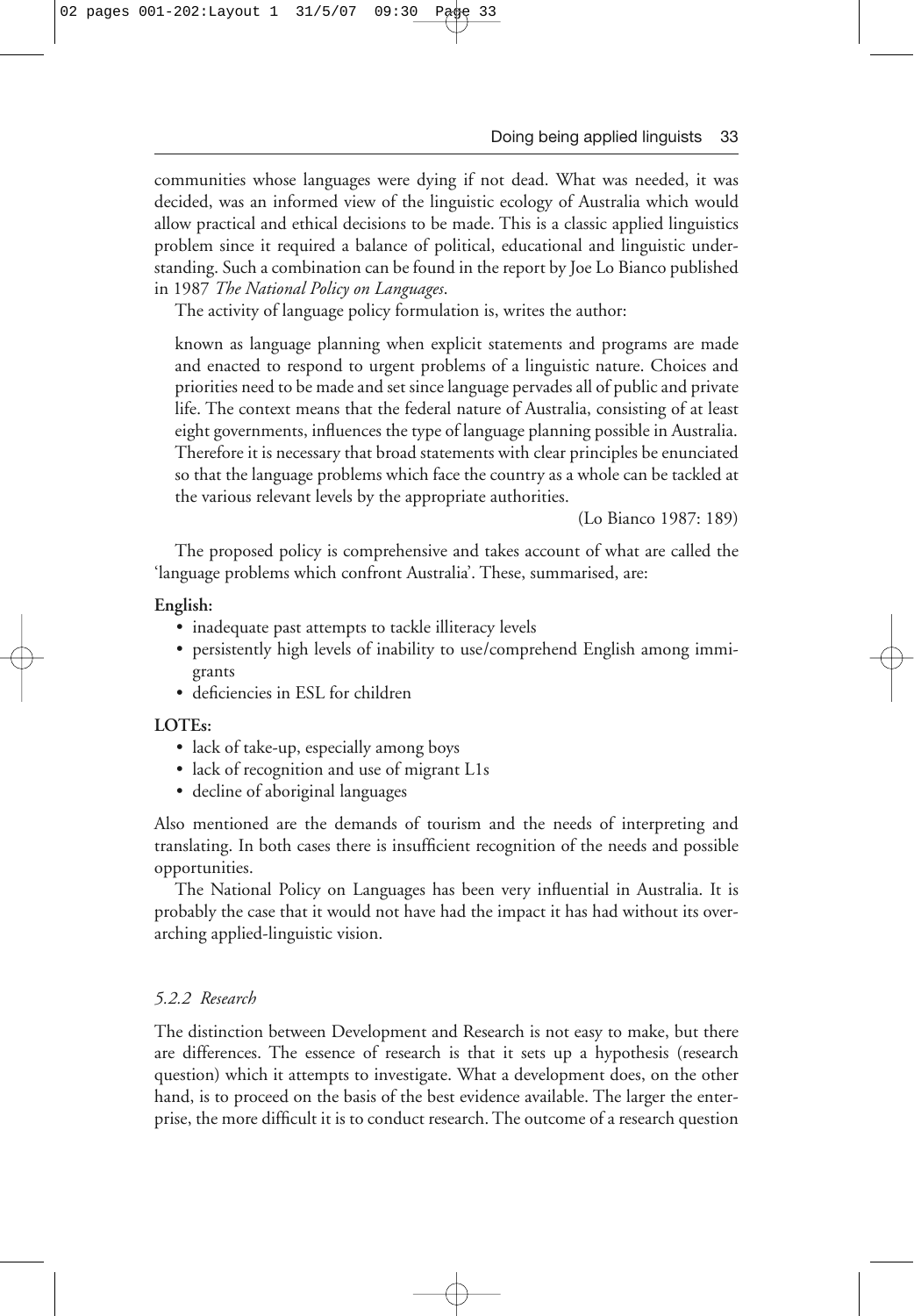can always be used to repeat the research in some revised mode. But if the enterprise is a national or semi-national plan/policy there is little likelihood that repetition will be possible. Development should of course draw on research findings and research outcomes but with national plans there is inevitably a dearth of relevant research. What can be done, as we saw with the Australian language policy, is to embed the thinking behind the plan in the nexus of considerations, all of which will have their own research to draw on.

Language planning – or language policy (Kachru 1981, Baldauf and Kaplan 1997, Ferguson 2006) – offers opportunities for research in applied linguistics, not so much in its careful reporting of plans, maintenance, survival, shift and so on but in its categorisation which permits methodical investigation. Ferguson's diglossia proposal (Ferguson 1959) and Stewart's functional language use idea (Stewart 1968) have been influential in language planning de velopment. Here I want to refer particularly to Einar Haugen's 1966 essay on the relation between dialect and standard language.

What Haugen succeeds in doing in this discussion is to explain both what standardisation means in terms of the language–society interface and at the same time to provide a methodology for determining the extent to which a language code has achieved the status of a standard language. Haugen offers a table which has been much used and now underpins much of applied linguistic thinking about standard languages; it has helped explain why standard languages are necessary (see Table 2.1).

| Table 2.1 |  | Aspects of Standardisation |  |
|-----------|--|----------------------------|--|
|-----------|--|----------------------------|--|

|          | Form         | Function    |  |
|----------|--------------|-------------|--|
| Society  | Selection    | Acceptance  |  |
| Language | Codification | Elaboration |  |

(Haugen 1966/1972: 110)

Haugen argues that all standard languages are dialects that have become accepted, given status. (We can of course also say that they are dialects in power, dialects with an army; but that is a negative view since it is equally true of other characteristics of societies, from politeness to dress to housing and education, status tends towards the more powerful.) This is why linguists say that all languages/dialects are equal: what is meant is that potentially they are; it does not mean that they are equal socially. (It is not wholly clear that they are equal even linguistically, certainly not in terms of, for example, technical vocabulary, as we see when comparing Standard English with an unwritten language at this point in time.)

How does a dialect become a standard language? Haugen charts its normal progress (and it is its generalisability which makes his categorisation of theoretical value):

The four aspects of language development … isolated as crucial features in taking the step from 'dialect' to 'language', from vernacular to standard, are as follows: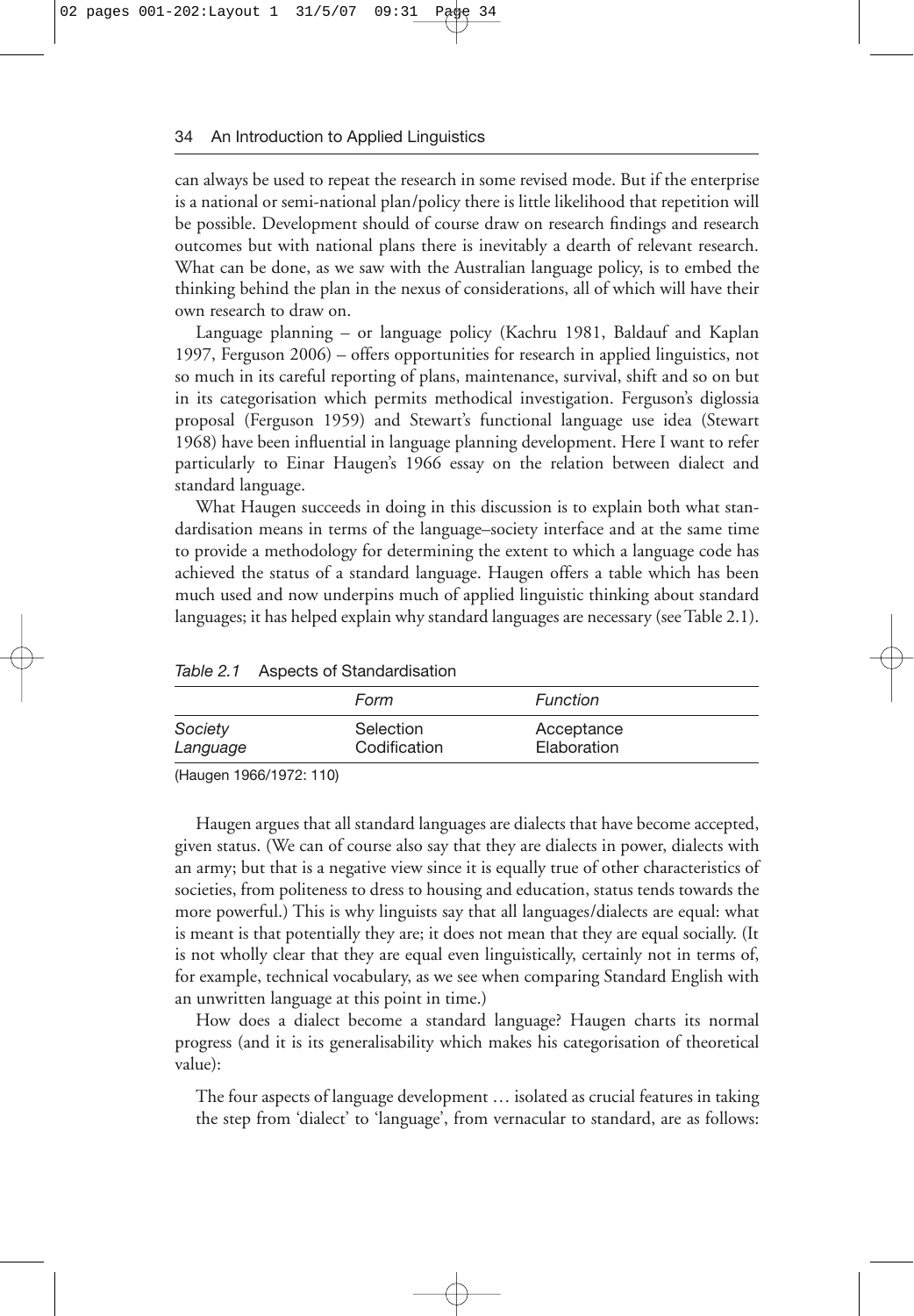(a) selection of norm, (b) codification of form, (c) elaboration of function, and (d) acceptance by the community. The first two refer primarily to the form, the last two to the function of language. The first and last are concerned with society, the second and third with language. They form a matrix within which it should be possible to discuss all the major problems of language and dialect in the life of a nation.

(Haugen 1966/1972: 110)

Haugen's terminology may need explanation:

- 1. Selection of form: one of the existing dialects is chosen for standardisation pur poses. The chosen dialect is likely to be the one spoken by the more powerful and better educated groups living in or near the capital.
- 2. Codification of form: the selected dialect is provided with a written grammar and a dictionary so that it can be used in official documents, taught in schools and learnt by foreigners.
- 3. Elaboration of function: where necessary, ways of talking and writing about technology and other developments needed for modern education and commerce will be developed by an academy or language bureau. In the first instance it may be necessary to borrow or invent vocabulary lists.
- 4. Acceptance by the community: neither codification nor elaboration will succeed unless the community agree that the right dialect has been selected.

The relevance of Haugen's work to applied linguistics is that it provides a method ology for examining language in use. It abstracts and theorises from actual language data, the dialect continuum, the existence of standard languages, the decisions by society as to which dialect to select for standardisation purposes. It is this actualisation which gives it its robustness and which makes it an applied linguistic endeavour. It is not linguistics alone, nor political science alone nor sociology alone. It is the bringing together of these viewpoints to focus on a language problem in society which allows us to call it applied linguistics.

# **5.3 Language-teaching curriculum**

#### *5.3.1 Development*

The term 'curriculum' is used in its widest sense to include purpose and objectives as well as content (or syllabus) and method (McGrath 2002). An explicit curriculum can be seen as a statement of the means by which a set of objectives is to be achieved and at the same time an operational definition of how we should understand those objectives. Thus an English for Specific Purposes (ESP) curriculum (Douglas 2000) will contain the content of a teaching programme, possible guidance on how to present that programme and at the same time represent by its instantiation what is meant by ESP.

The applied linguistics of curriculum studies may therefore be regarded as the language teaching specialism, which N. S. Prabhu sees as 'a matter of identifying,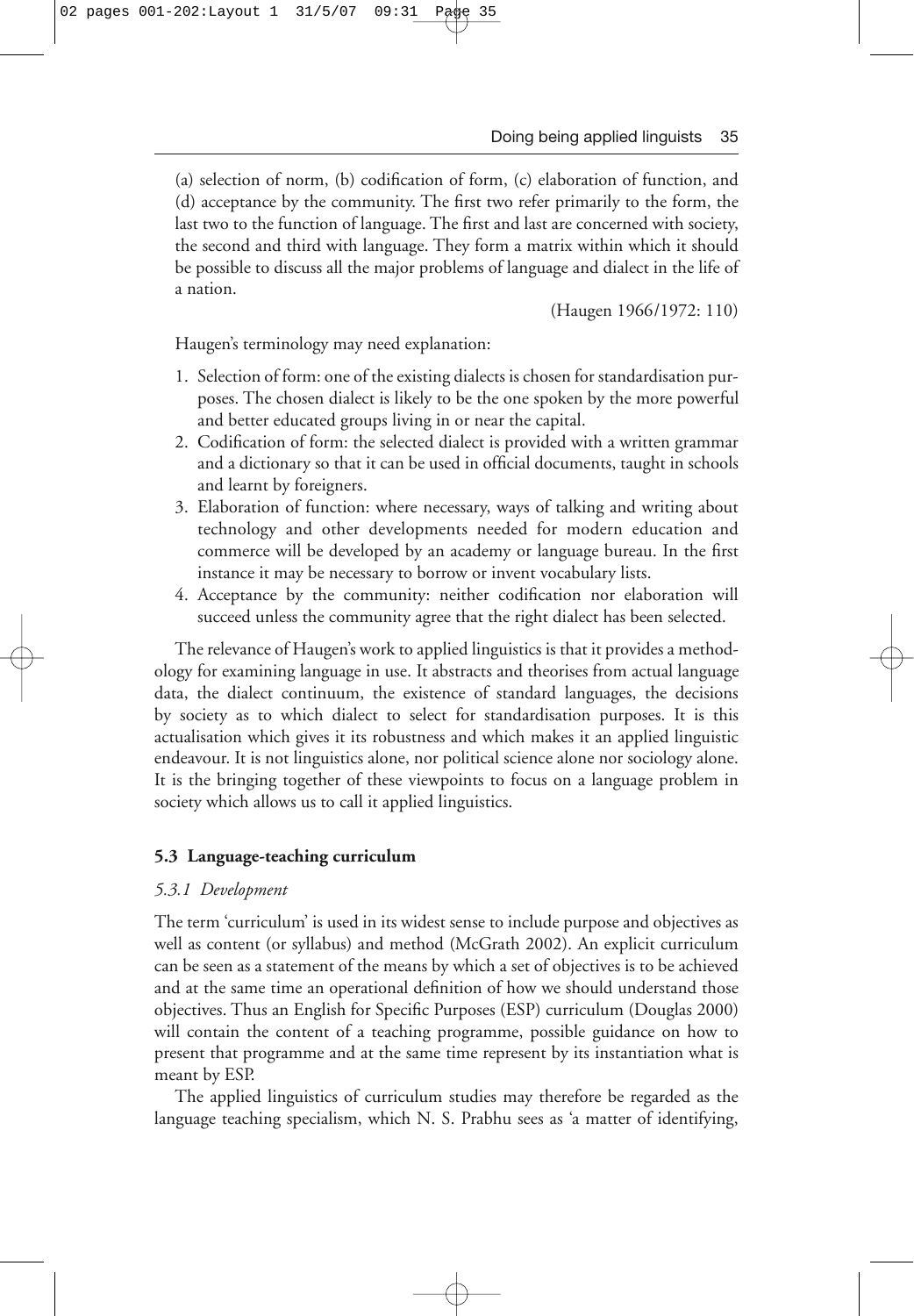developing, and articulating particular perceptions of teaching and learning on the one hand and seeking ways in which perceptions can be shared and sharpened through professional debate in the teaching community on the other' (1987: 107).

This definition is given in his account of the Communicational Teaching Project, which he directed in southern India in the late 1970s and early 1980s. It was not, Prabhu states 'an attempt to prove a teaching method through controlled experimentation … it should not be looked on as a field trial or pilot study leading to a largescale implementation' (ibid: 103). It was, he writes, 'essentially an attempt to develop a fresh perception of second language teaching and learning. It drew on a pedagogic intuition arising from earlier experience, and deliberately sought further sustained experience, both to test the strength of the intuition and to be able to articulate it in the form of principles and procedures' (ibid: 109).

The impetus for the project was a profound dissatisfaction with conventional (English) language teaching in India, which has since the 1960s been of the structuraldrill type (Prabhu uses the name Structural-Oral-Situational or SOS). This itself was an innovation on the earlier fashion of grammar–translation approaches. Since the SOS innovation was hard won, opposition to Prabhu's proposals for change was fierce. What he maintained was that 'the development of competence in a second language requires not systematization of language inputs or maximization of planned practice, but rather the creation of conditions in which learners engage in an effort to cope with communication' (ibid: 1).

Prabhu distinguishes sharply between his communicational competence and communicative competence (see below), which he regards as the ability to achieve social or situational appropriacy, as distinct from grammatical conformity. The focus of his project therefore was not on communicative competence but 'on grammatical competence itself, which was hypothesized to develop in the course of meaningfocused activity' (ibid).

The philosophy behind the project is that learners are meaning seekers. Grammar – competence – is best learnt through purposeful communication; the analogies used at various times are, first, the child learning his or her mother tongue where learning takes place through the search for meaning and not through formal instruction; and, second, the learner (first- or second-language learner) engaged on a content task such as a mathematics task. There, it was argued, the desire, the determination to solve the mathematics problem is so strong that learners will assist one another to negotiate their way to a solution. When tasks similar to a mathematics problem which use language but which are not language focused are presented then the challenge to find a solution will encourage language negotiation and hence language learning: learners 'when focused on communication … are able to deploy non-linguistic resources and, as a result, not only achieve some degree of communication but, in the process, some new resources, however small, in the target language' (ibid: 29).

In other words, language is best learnt when it is being used as a means not as an end. This is a very nativist view and as might be expected met with opposition. Researchers maintained that the project was not experimental, and educators contested that the project, which was publicised as an innovation, could not be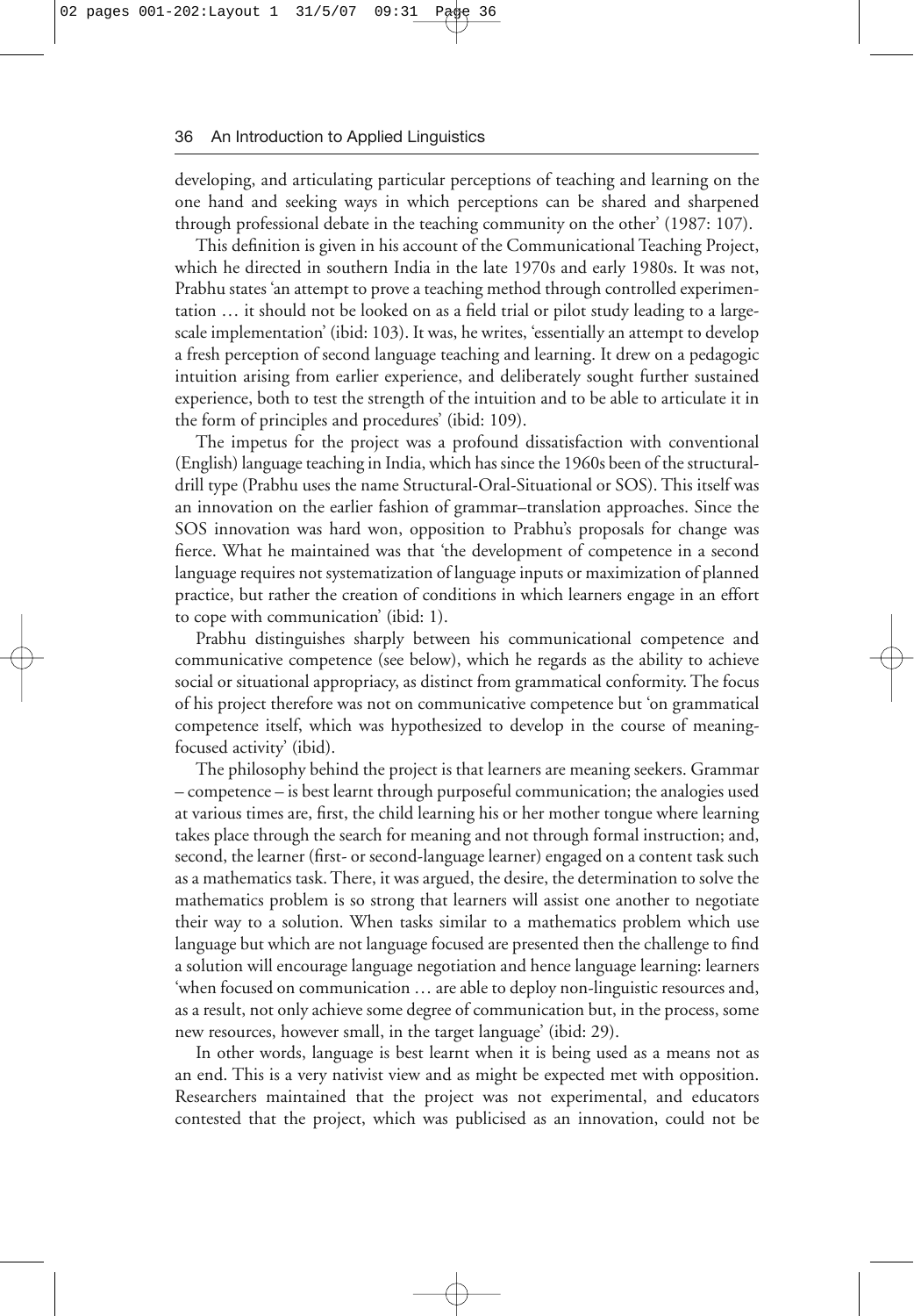generalised to other contexts in India because those involved in implementing the project were quite untypical of the majority of classroom teachers.

However, as we have seen, Prabhu always denied that his work was experimental or indeed that in itself it was generalisable. He was not interested in revolutionising English teaching in India. What he was interested in was to develop a fresh perception of second-language learning. He argues that 'pedagogic innovation … may be viewed as an act of renewing contact with innovation and re-interpreting experience through a fresh perception' (ibid: 109).

Not experimental, not available to the majority of classroom teachers: these are surely serious criticisms in spite of the disclaimers (Beretta 1990). Can a project that has so little claim to permanent effect legitimately be regarded as applied linguistics? If it is, is there a danger that critics will consider that applied linguistics is neither scientific nor relevant?

My response is that with the caveats Prabhu has offered, his work is of interest to applied linguistics because what it does is to elaborate our thinking about language learning. As such it will certainly not revolutionise language teaching in India but it may, as he very fairly observes, offer some insights, help us think again about our normal practice. It is likely that the role of applied linguistics in curriculum development is as much in offering new insights based, however distantly, on theoretical underpinnings from other disciplines as in offering ways of changing practice and method.

#### *5.3.2 Research*

Research in curriculum tends to be within one specific area, such as assessment, pedagogic grammar, background knowledge or genre comparison, rather than overall method or content or teaching. What has influenced curriculum have been speculative ideas, given the status of theoretical models and therefore at least potentially researchable. I think here of communicative competence (Canale and Swain 1980), notions and functions (Wilkins 1994), the graded levels of achievement movement and its associated unit credit scheme (Clark 1987). In all cases what is interesting is that they have each drawn on the fundamental idea of the centrality of interpersonal communication in language learning (and therefore teaching).

As a source for curriculum innovation as well as for research, communicative competence has been unparalleled since 1975. Its first in-depth discussion by Dell Hymes took place, it is well to remember, at a Research Planning Conference on Language Development among Disadvantaged Children and was a deliberate counterblast to what Hymes regards as the over-narrow emphasis given by Chomsky to linguistic competence:

The limitations of the perspective appear when the image of the unfolding, mastering, fluent child is set beside the real children in our schools. The theory must seem, if not irrelevant, then at best a doctrine of poignancy: poignant because of the difference between what one imagines and what one sees; poignant too because the theory, so powerful in its own realm, cannot on its terms cope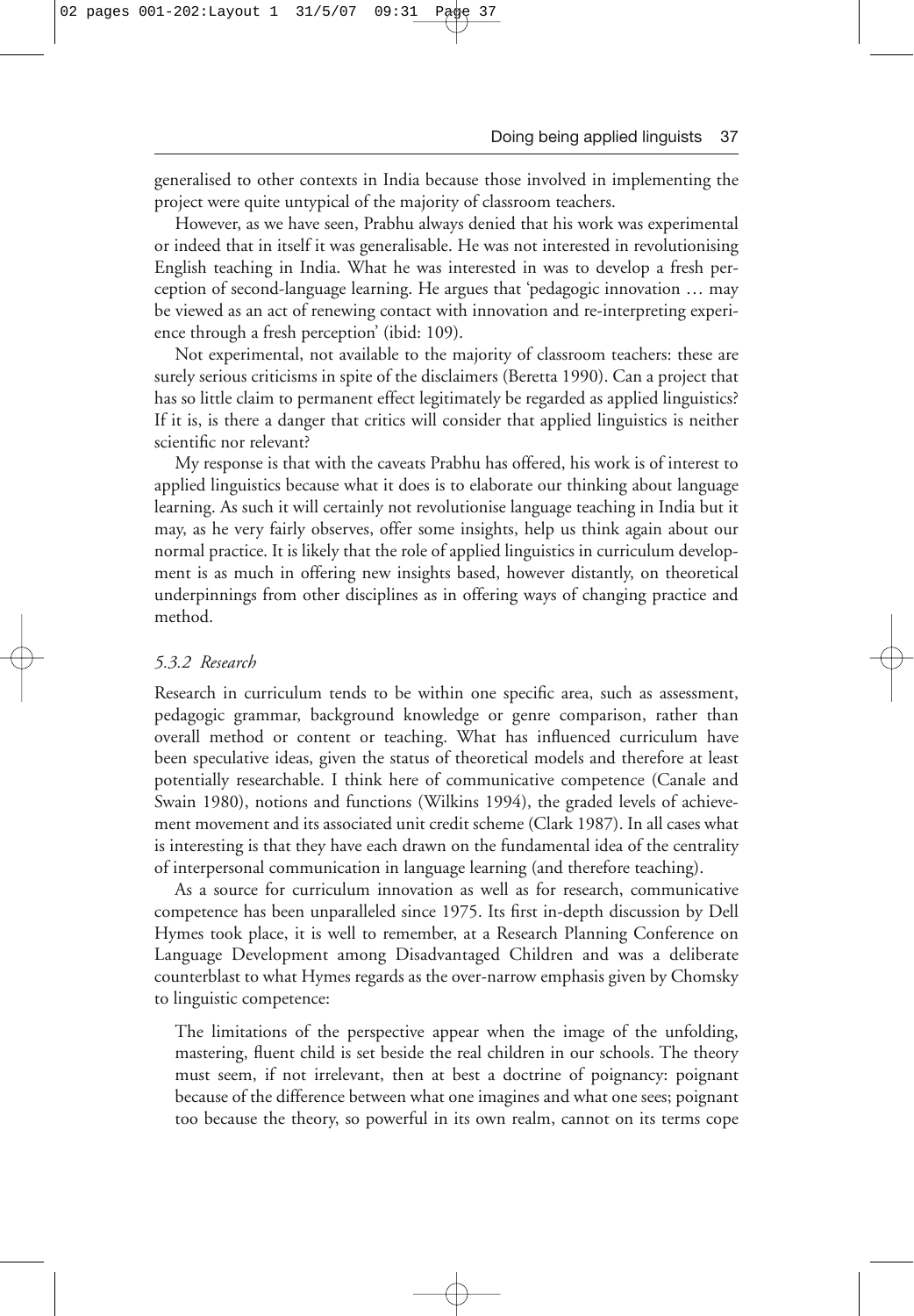with the difference. To cope with the realities of children as communicating beings requires a theory within which sociocultural factors have an explicit and constitutive role; and neither is the case.

(Hymes 1971)

Communicative competence is based on the notion of appropriacy, an attempt to build a model for 'the rules of language use without which grammar would be useless' (Pride and Holmes 1972: 278). Hymes's powerful insight combined with the trenchancy of his portrayal made possible major development and research in applied linguistics, akin to the Restricted and Elaborated Codes proposed by Basil Bernstein (1971) and the interlanguage hypothesis by Corder in the 1980s (Corder 1981). In sociolinguistics, in second-language acquisition, in curriculum design, in language assessment, the construct of communicative competence has been of major importance. Whether it has enabled us to do better (teach more effectively, for example) is another matter. But as an explanatory device, illuminating what is done and at the same time examining what it means, communicative competence is a good example of applied linguistics as explanation and as inspiration.

#### **5.4 Second-language acquisition**

#### *5.4.1 Development*

The example selected to illustrate development in second-language acquisition studies is that of the Lexical Frequency Profile, a measure of vocabulary in the writing of second-language learners. As Laufer and Nation (1995) point out: 'there has been interest in such measures for two reasons – they can be used to help distinguish some of the factors that affect the quality of a piece of writing, and they can be used to examine the relationship between vocabulary knowledge and vocabulary use' (ibid: 307 and see Laufer 2005).

The development of a computerised instrument can be seen as a response to the common need to evaluate the role of vocabulary in language learning. It is likely that the Laufer and Nation study builds upon the revival of interest in vocabulary among second-language teachers. This revival – interestingly – represents a return to a more traditional applied linguistics view of the importance of vocabulary as against the centrality of grammar. At the same time, what vocabulary control indicates is a concomitant awareness of genre, of those words that group together in a discrete domain.

The Lexical Frequency Profile uses a frequency list against which to match the vocabulary of the submitted written work. Profiles based on running texts of 200+ words have been shown to provide stable results. The measure is, it is claimed, valid and reliable. Furthermore, the computer program allows for different frequency lists to be used and it is therefore possible to produce a different profile for different proficiency levels; the authors propose two different measures, one for less and one for more proficient students.

The Lexical Frequency Profile appears to be a robust response to the need for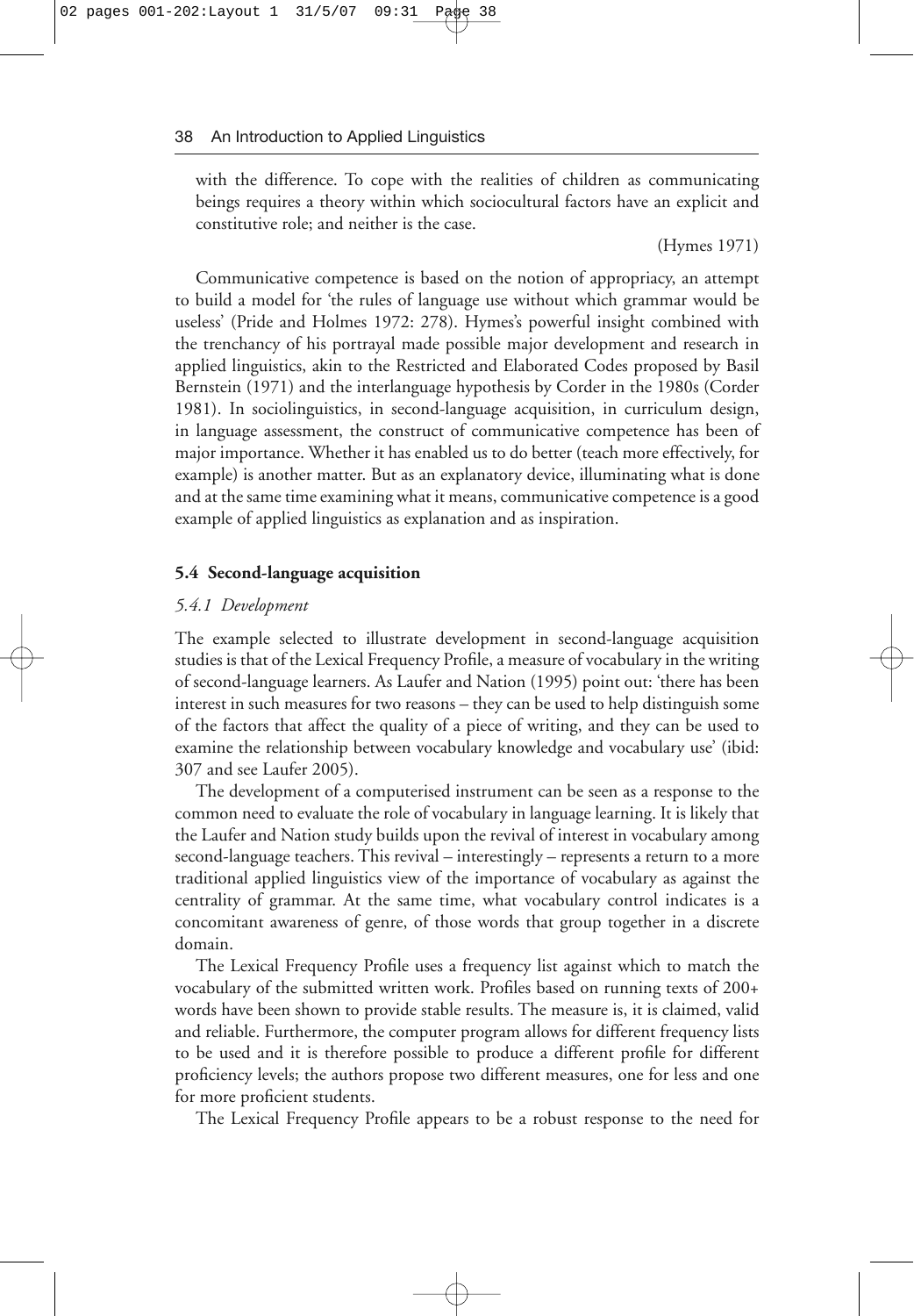quick, reliable and valid estimations of writing proficiency and at the same time a useful indicator of the role of vocabulary in language learning.

# *5.4.2 Research*

Second/foreign-language learning and teaching is expensive and it is also very often wasteful, in that many of those who embark on a course of instruction abandon it before they have reached some useful take-off point. Whether there is an optimum age to start learning a second/foreign language (see Chapter 4) is therefore of considerable practical importance. It is also of theoretical importance because it bears on the question of the critical or sensitive period (which takes place some time during puberty) for engaging with a new cognitive load. Furthermore, it relates to our understanding of what it means to be a native speaker (Davies 1991a, 2003). It is assumed that only those exposed to a language in early childhood are native speakers of that language. It is further assumed that if there is exposure to more than one language during early childhood, then it is equally possible to be a native speaker of more than one language. But later exposure, it is thought, cannot produce a native speaker.

There are, of course, serious problems in defining a native speaker so narrowly – for at least two reasons. The first is that there are indeed so-called exceptional learners who start learning a second language in later life and who do somehow attain nativelike mastery, in some cases so perfect that their provenance cannot be distinguished from that of a birthright native speaker. The second reason is that those birthright native members differ among themselves. Not only do they have different accents, they also have different grammars (Ross 1979), quite apart from their very different control over performance skills in the language: in writing, speaking and so on.

However, the sensitive period position has been difficult to counter for secondlanguage acquisition, even thought its legitimacy properly belongs to the acquisition of the first language. Birdsong (1992) has challenged the view that ultimate attain ment (native-speaker ability) is not possible for exceptional second-language learners. Bialystok (1997) has shown that on the basis of her experiments it is not only the exceptional learner who is capable of such attainment.

She accepts that 'the general success of younger learners in acquiring a second language is true' (ibid: 133) but points out that the evidence does not therefore mean that 'this advantage is the reflection of a sensitive period in learning' (ibid). She rejects the casuistry of those who wish to add qualifications to the claim that a second-language learner can become a native speaker: as she writes: 'there either is a maturational constraint on second language acquisition or there is not' (ibid: 134).

And she concludes that it is not in fact only the exceptional learner who can overcome the problems of reaching ultimate attainment after the sensitive period. Indeed, it is quite a normal feat: 'it is prudent to assume that successful secondlanguage acquisition remains a possibility for all those who have learnt a natural language in childhood and can organize their lives to recreate some of the social, educational and experiential advantages that children enjoy' (ibid: 134).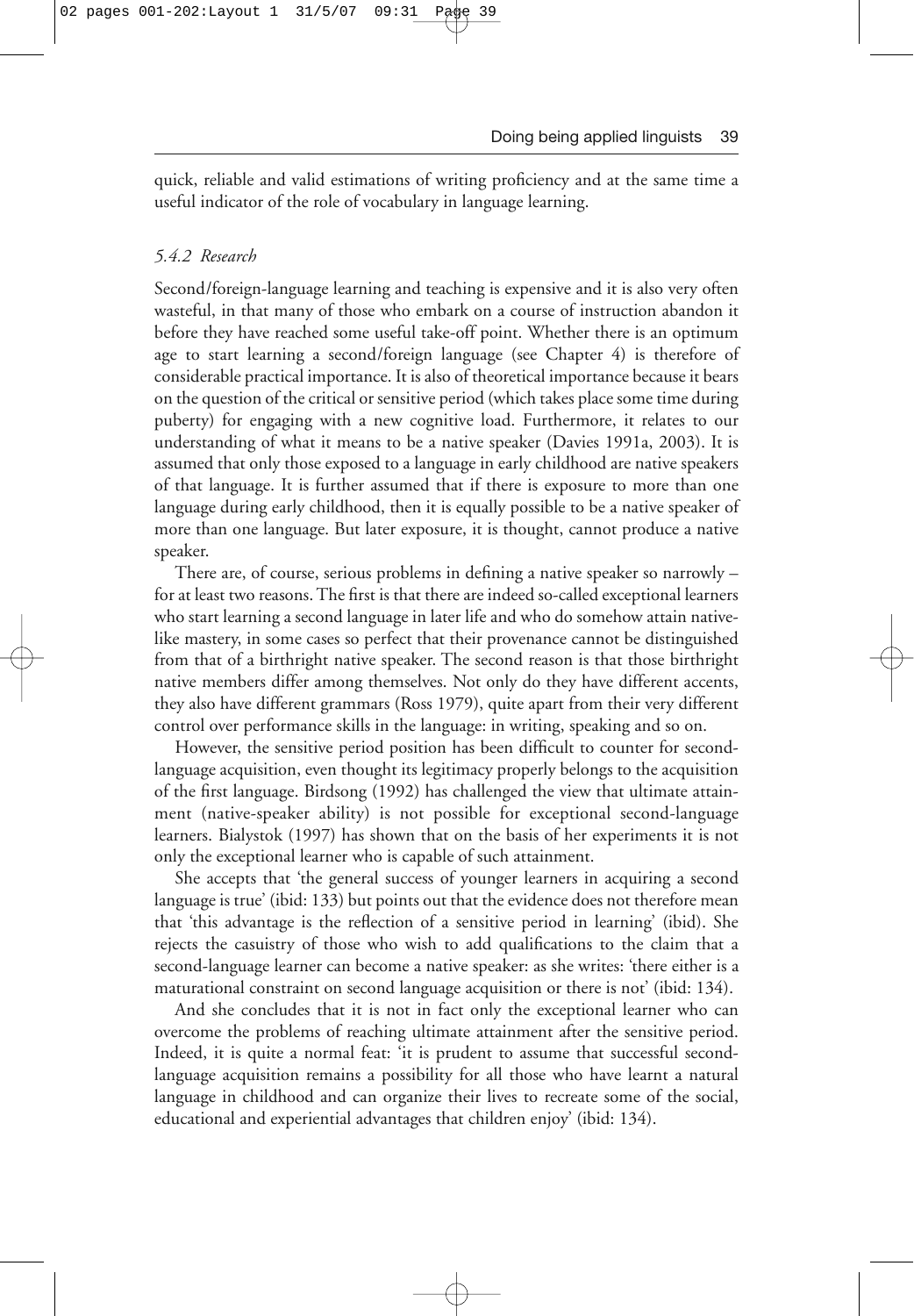Research such as Bialystok's is unlikely to have direct application to secondlanguage teaching. But that is of course not its purpose. And yet it belongs firmly within applied linguistics since it takes a problem of language in use (or several problems) such as what is the optimum age to start acquiring a second language, what sort of attainment can be expected of a learner, whether native-speaker attainment is possible, and so on. These are real problems and what research such as Bialystok's does is to investigate them, reflect on them and provide an explanatory framework that may be used for later developmental studies.

# **6 CONCLUSION**

In this chapter I have considered the kinds of language problems that applied linguistics addresses. I have also discussed the marriage in applied linguistics of practical experience and theoretical understanding, of developmental and of research directions. In Chapter 3 we explore further the relation between the work of linguists and applied linguists in relation to three areas of shared interest: language in situation, language and gender and clinical linguistics. We discuss the distinct triggers for their research questions as well as their investigative procedures and the skills and knowledge they each draw on.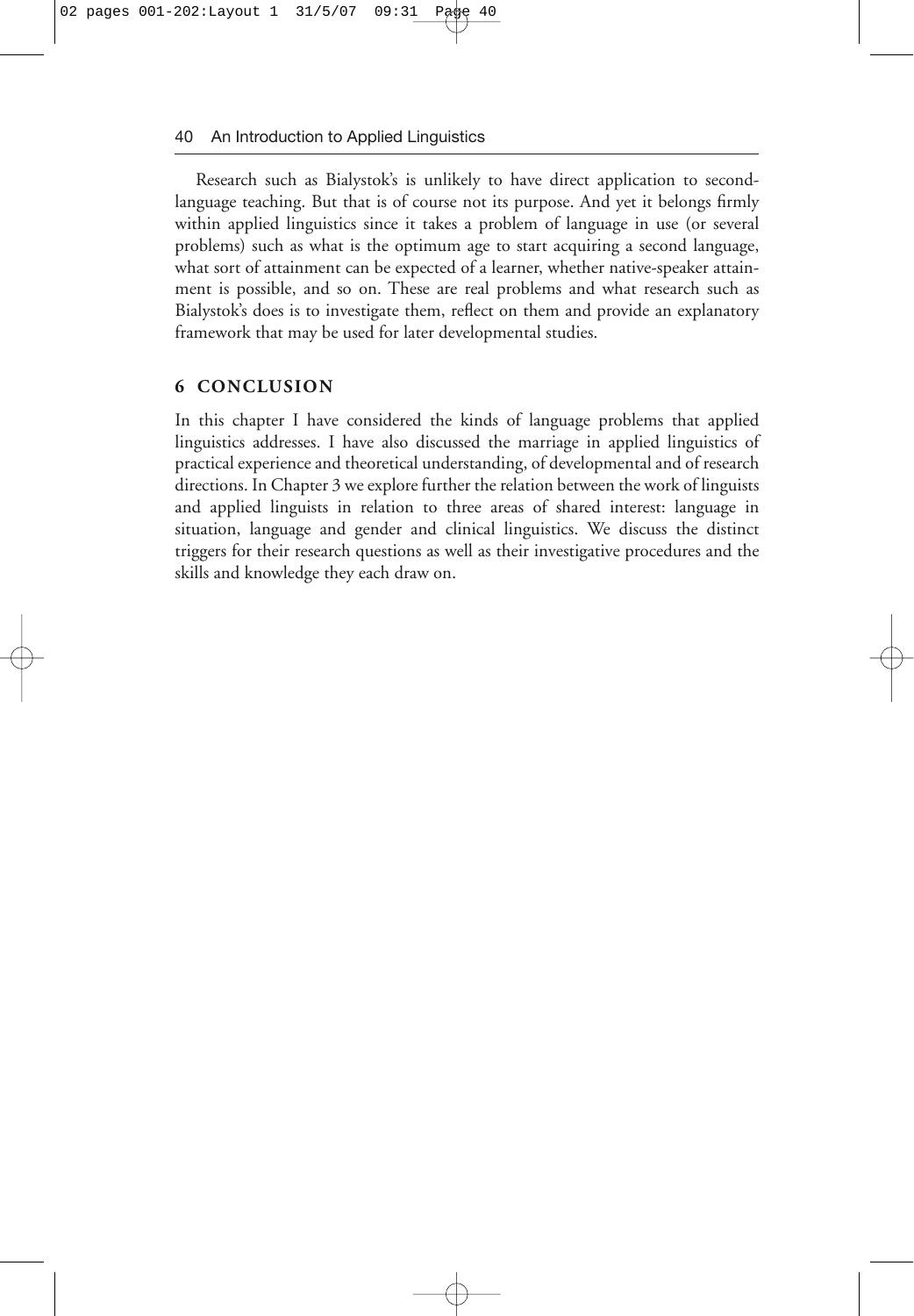# Language and language practices

'Two Voices are there, one is of the sea, One of the mountains; each a mighty Voice.' (W. Wordsworth, 'Thought of a Briton on the subjugation of Switzerland', 1807)

#### **1 INTRODUCTION**

The relation between linguistics and applied linguistics is explored in relation to areas of shared interest. To highlight the distinction, I first consider the very different approaches made by linguists and applied linguists to the way people use language, what is often referred to as the study of language in situation. I then explore in some detail two further areas, language and gender and clinical linguistics. An activity such as clinical linguistics or language and gender may be practised by both linguists doing their application and by applied linguists, and it is therefore important to consider the distinct triggers for their research questions (which, in the case of the applied linguist, are more likely to be institutional 'problems') as well as their investigative procedures, the skills and knowledge they each draw on.

It is a commonplace that there are different ways of looking at the same 'thing'. I am not here referring to the issue of epistemic relativism (the idea that all referents are socially constructed, that there is no thing-in-itself ), which we have raised in Chapter 2 and return to in Chapter 7. What I have in mind is that there can be different views of the same phenomenon; it is not that the phenomenon is thought not to exist or to be socially constructed in different ways but that it can be explained variously, depending on the vantage point you take up. For example suicide, the famous Durkheim phenomenon, has been of interest to both psychologists and sociologists (as well as of course to those working in other disciplines, penologists, medical researchers, theologians and so on): to the psychologist, suicide is of interest because it is, as Durkheim himself said, the most individual of all actions. And it is of interest to the sociologist because suicide is a social act, an act that denies all value to the society where it occurs. The fact that rates of suicide and trends in suicide are, as Durkheim showed, different across societies but stable within any one society emphasises its societal significance.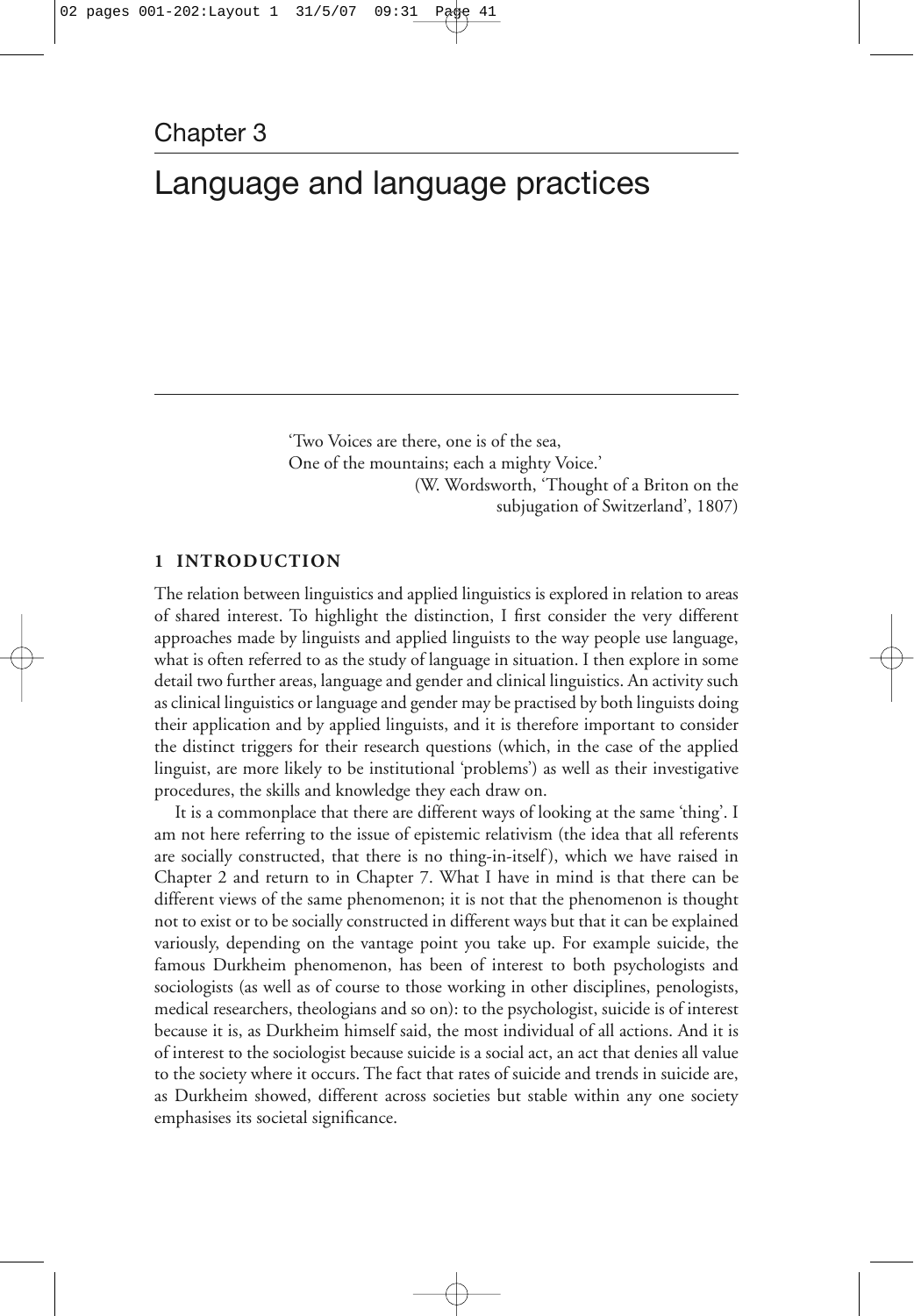We might say, therefore, that what distinguishes psychology and sociology (at least in part) is not that they are interested in different phenomena but that they have different ways of addressing and explaining the same phenomena. Much the same is true of history and political science or of physics and branches of engineering. And the different ways of addressing and explaining, what we have also called differing vantage points, have two faces, that is that both the looking towards the topic differs and the looking away differ. This is particularly the case when one of the viewers is practice oriented, as in engineering. Far more than in the psychology–sociology opposition, here the whole purpose of the activity, of looking towards the phenomenon, is dedicated to looking away, back to the engineering 'problem' that the engineer needs to solve.

Such multiple perspectives are common experience. The mother looks at her successful grown-up son and feels maternal pride; the girlfriend looking at the same person feels attraction; his employer is delighted that his confidence in the young man's abilities is being fulfilled; the sports coach sees unfulfilled athletic promise … and so on. These are all 'true' versions of the one person: what makes them different is the purpose and the stance of the person who is observing.

We find the same variation in attending to language. The literary critic and the grammarian may both look at the same historical text, the one seeing an early example of a poetic genre, the other the key to an unsolved problem in the grammar he or she is writing of that language. In the distinction we have drawn between linguistics and applied linguistics there is the same difference of viewpoint.

The linguist will experience a discussion among elders in an Australian aboriginal community, where only very few still speak the first language (L1), and will think of vocabulary lists and informants to help to write a grammar. The applied linguist, listening to the same discussion, will consider policy issues (should/can the language be maintained?) and whether to advocate a bilingual programme in the schools (English plus the local language) or an English-only programme. And if English whether to recommend some use of aboriginal English (Baugh 2002), the equivalent in Australia of North American ebonics (Green 2002).

# **2 LANGUAGE IN SITUATION**

Both the linguist and the applied linguist concern themselves with so-called language situations. By a language situation is meant an evaluation of the role of language in a social setting: thus language as a medium of instruction in Canada; the maintenance of Welsh since 1960; English spoken by males and females in a middle- and a working-class district of Melbourne; the role of Mandarin in Hong Kong since the Chinese take-over; the interpreting and translating policy of the European Union; the relation of language and religion in Indonesia. The approach of the two scholars is likely to be very different. What the linguist is concerned with, above all, is either the testing of a theory or the careful description of the detailed situation.

In a survey of the use of English in Melbourne, the purpose of the linguist's research and the subsequent report might be to demonstrate that the theoretical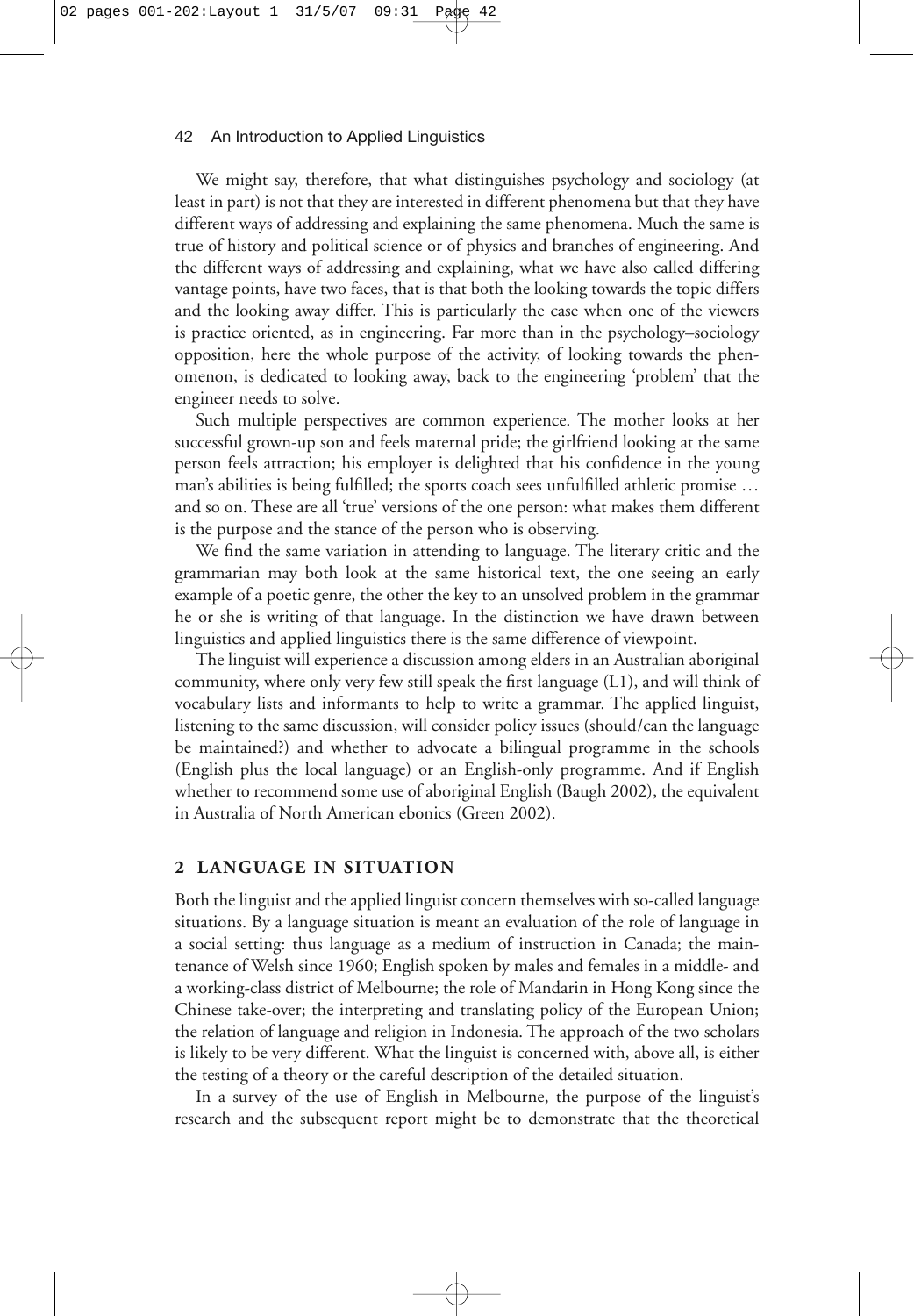approach of William Labov (1994) has once more been confirmed. In his sociolinguistic studies in the USA and those of his students and disciples all over the world the model followed has been that of the very stable yet dynamic social influence on language. In other words, middle and working class, males and females differ in their accent and in particular in very specific phonetic features and yet in all cases over time those accents change. But typically they change systematically so as to maintain the same social distinction among the groups. Just as groups dress differently, so they speak differently. That seems to be the point. The linguist's task is to collect the appropriate data needed to test the theory, the argument of course being that the more such studies are carried out and produce significant results, the stronger becomes the likelihood that the theory is well founded. Such studies are very like the kinds of research carried out in the physical and biological sciences, where younger researchers provide evidence of their successful apprenticeship by replicating the same or very similar studies by their elders.

What the linguist is doing in these types of study is applying a research instrument in an applied area, that is taking the theoretical linguistic model and placing it over a social setting. The question asked is does this setting support the theory. Now for the linguist this is not theoretical linguistics; it is twice removed since it involves nonlaboratory investigation and it takes into account social factors. This then to the linguist is an example of linguistics applied, a situation in which to apply linguistics.

A second example of the linguist operating in a language in situation type of research is with the census data. Social scientists are typically interested in decennial census data since they provide evidence of stability and change in society. For the linguist the chief interest is in the so-called language question, which in many settings asks such questions as: which language do you speak at home? It may also ask which languages you speak and/or write in other settings and which language you consider to be your mother tongue. Results of such language survey type questions are then collated to produce tables of frequency and incidence. One such collation of results is found in the work of E. Annamalai (1998).

What Annamalai does is to collect survey statistics of the numbers of mothertongue speakers in India and to relate those statistics to linguistic definitions of the various language groupings and families. His process of sifting reduces the number of 'mother-tongues' in India from the 4000+ reported names to a more manageable c. 200. He writes:

[T]he people of India have reported 1652 mother tongues (1961 Census) … The census abstracts these mother tongues … into languages on the basis of linguistic distinctiveness [concluding that] there are about 200 languages in India (Govt of India 1964). They belong to four language families, viz Indo-European (54 languages and 27% of the languages), Dravidian (20 and 10%), Austro-Asiatic (20 and 10%) and Sino-Tibetan (84 and 42%); the rest are foreign languages and unclassified languages (22 and 11%). They vary in population size from less than 25 (Andamanese) to more than 250 million (Hindi) as per the 1981 census.

Of these languages, 101 are tribal languages belonging to the above four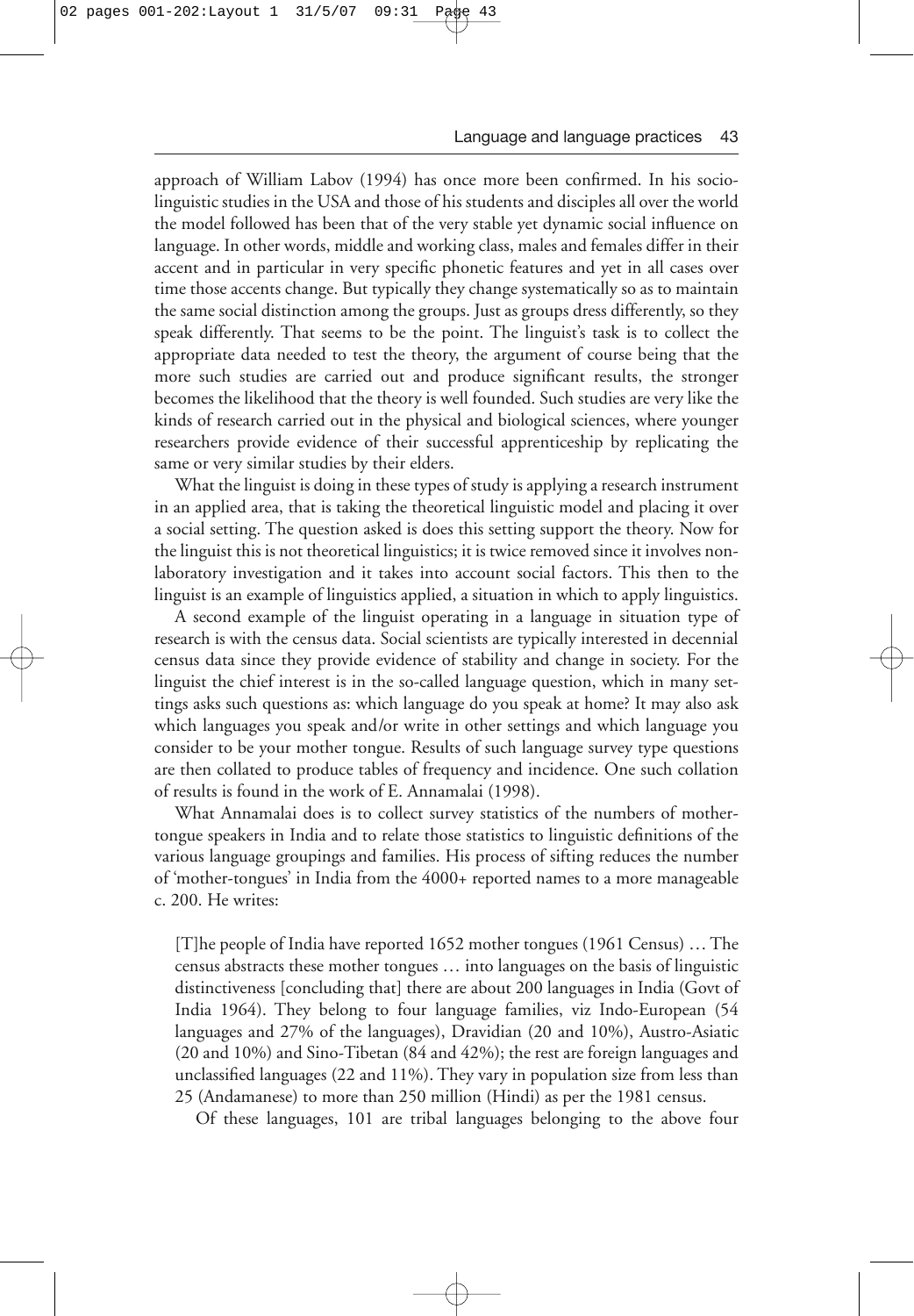families (Indo-European 1, Dravidian 9, Austro-Asiatic 19 and Sino-Tibetan 63, unclassified 9) (Govt of India 1964). It may be noted that all of the languages of the last two families are tribal and about half of the Dravidian languages are tribal. They vary in population size from 5 (Andamanese) to 3,130,829 (Santali) according to the 1961 census and in status from being a preliterate language to being a language of state level administration and college level education like Mizo (a Sino-Tibetan language) and Khasi (an Austro-Asiatic language). The number of tribal languages is an abstraction of 304 tribal mother tongues in 1961. There are 613 tribal communities (Govt of India: 1978) speaking these languages. But not all of them have a tribal language as mother tongue. Of the population of tribal communities (29.9 million in 1961 constituting 6.9% of the total population of India), only 57% speak a tribal language as mother tongue (i.e. 12.8 million). For 43% of the tribals, the mother tongue has shifted to a non-tribal language, which is largely the dominant language of the region (Annamalai 1994).

At the national level, no language is a majority language with speakers exceed ing 50% of the country's population and in that sense all languages in India are minority languages. At the state level, however, there are majority languages, whose population may vary from 96% (Kerala) to 63% (Manipur). 18 languages are listed in the Constitution for certain specific purposes, and independent of these specified purposes, they benefit most from the power and resources of the State. These 18 languages constitute 95.8% of the population in 1981. There is thus a collective majority (Annamalai 1994).

Now this is very clearly one type of application of linguistics in that it provides a description of a language situation based on an interaction between the classification of the linguist and the interpretation of the Census of India's officials, themselves it would appear influenced by the views of linguists. But the account goes further because it also attempts to interpret the data by concluding that there are no 'majority' languages in India. All languages enjoy 'minority' status at the national level and therefore 'there is a collective majority'. In other words the language situation in India represents a majority through minorities, a kind of multicultural ism of languages. Notice that this is an interpretation which is put bald on the record. There is no argument and even less no thesis. Nor does it take any account of the other influences on the language situation, in particular the political, the religious, the social class, the level of education, the influence of the media and so on. These are all part of the language situation of India and all have something to say about the definition of 'a language'. Annamalai uses the term 'language' as though it was a given. But that is not the case, even in linguistics. It is less so in sociolinguistics, where the definition of 'a language' is seen to be as much political as linguistic. The gross number of 1,652 (or 4,000), which is reduced first to 200 and then to 18, is strictly a political rather than a linguistic categorisation. But we are presented with these data as though the status of 'a language' was perfectly clear. Such linguistic classification is based on the 'language family' tradition of classification and assumes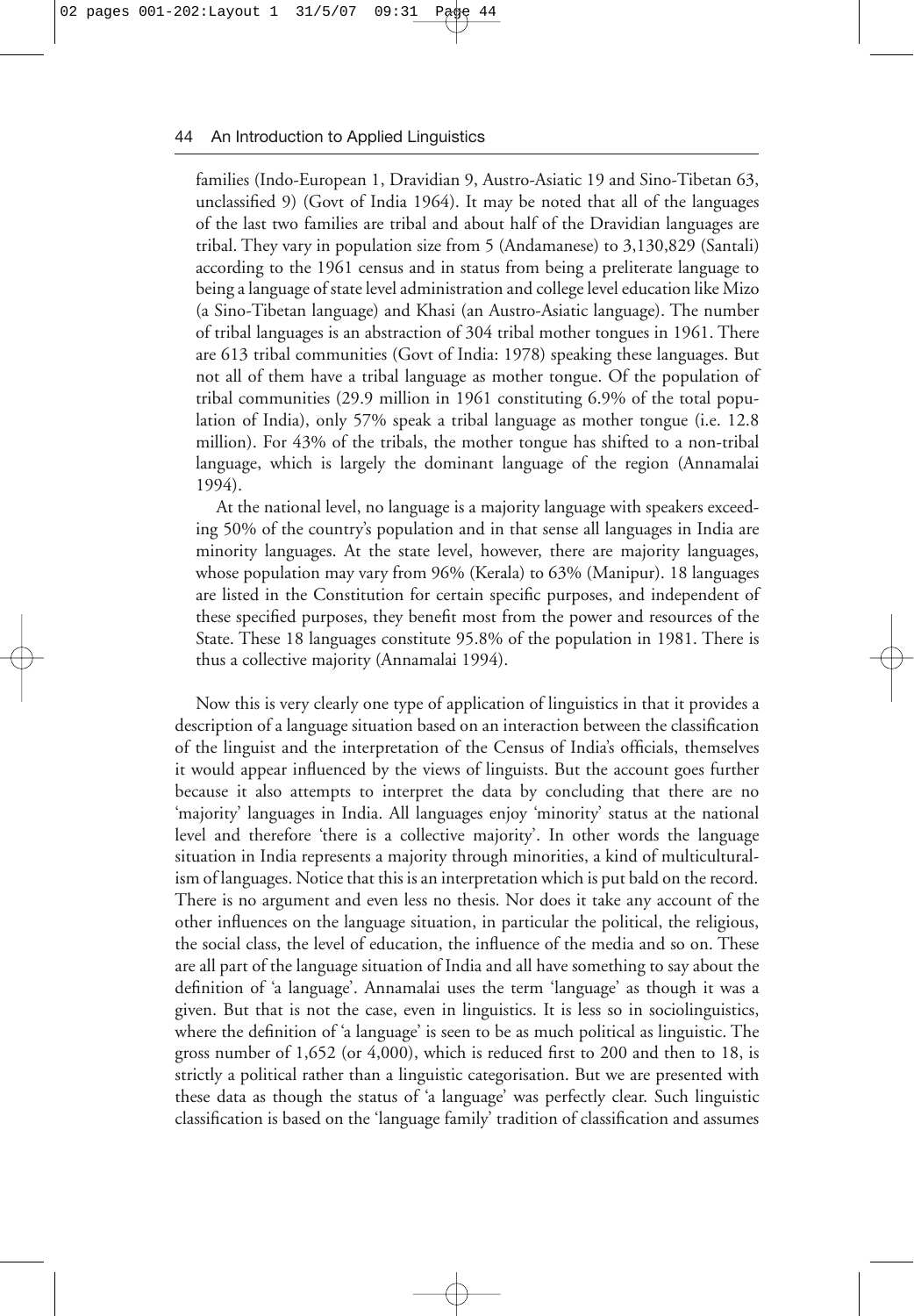that languages change over time by contact only with other languages, rather like the human genetic descent paradigm.

But this is only part of the story and while for the linguist such philological arguments are understandably sealed off from other factors, this surely cannot be the case for an applied linguistics account of a language situation which must take these other factors into consideration. Indeed it explains the applied linguist's reaction to such an account as that set out above: what relevance does this have for me?

Such a reaction is of course that of the applied linguist whose interests are also in language situations. For the applied linguist does not approach the language situation of India (or anywhere) with the intention of describing it in order to say what it looks like. That is not the applied linguist's interest. The applied linguistic interest is not descriptivist but it does have an analogy to the linguistic approach mentioned above, which asks how far this new set of data relates to (tests out) some supposedly overarching theory. Where the applied linguist starts is with a necessary question, necessary in the sense that it arises as a problem demanding action within the language situation. So what sort of question(s) is the applied linguist likely to pose with regard to the language situation of India?

Language situations do not exist in a vacuum or in a laboratory. They exist in nation-states and affect (and are affected by) all the institutions that exist within a modern state: administration, education, law, medicine, religion, business, commerce, media, tourism and hospitality, entertainment, sport and so on.

For the applied linguist working in India the questions have to do with the social facts of the situation:

- communication within and across these institutions
- access to a vehicular language by various groups
- the extent to which linguistic autonomy of the States restricts mobility
- the role of English in the creation and maintenance of an Indian elite
- the extent to which Hindi is increasingly dominant through its control over resources
- the gap between official language policy and the situation in rural and urban schools
- English as a symbolic rather than an instrumental policy

Thus the applied linguist's approach to the last issue (English as a symbolic rather than an instrumental policy) might be concerned with (at least) two problems:

- 1. Why is English taught so widely in India when its results are so unsatisfactory?
- 2. How can the teaching of English be improved?

With regard to the first question, the applied linguist would note that English is taught throughout India, mostly ineffectively. Also that increasingly in those States where Hindi is not the official language (in the southern States, for example) selection of the necessary three languages in the curriculum usually means the mother tongue, the State official language (e.g. Tamil) and then English. This seems to be a reaction to the Constitution requirement that every child should study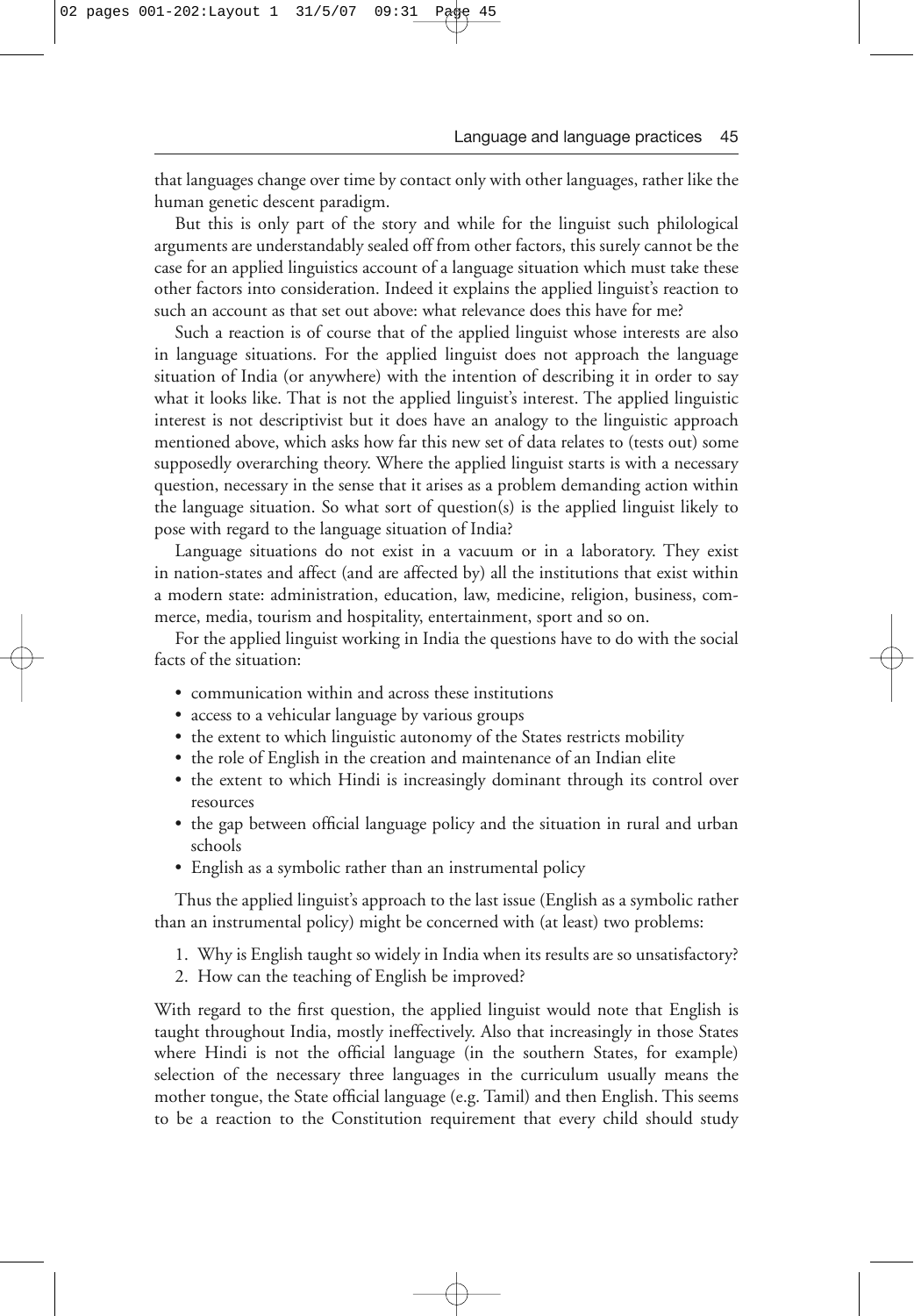English and Hindi (the two national languages of India) plus the local language. English is therefore the preferred language. And that in spite of its lack of success for learners. Why so? Is it the triumph of hope over experience (as Dr Johnson described second marriages)? Is it resistance to the spread of Hindi? And why are the results so bad? Is it some kind of inertia because in reality the majority of the needs of India institutionally are served by the substantial private educational sector in which typically the medium of instruction (not simply one of the second languages) is English?

With regard to the second question, the applied linguist would first collect empirical evidence that the teaching of English does indeed need improvement – of course what is meant here is substantial improvement since always and everywhere all teaching can be improved. Then on the reasonable assumption that the teaching of English is in need of considerable improvement (see the discussion of the previous question), various factors would need to be isolated. The teachers: who are they, what training have they received, how good is their proficiency in English, what is the status of the teacher in this society? Then the resources (including textbooks and so on), the curriculum, the assessment system, the attitudes towards learning English as opposed to (1) being seen to be studying it and (2) knowing it.

These then are the kinds of practical issues the applied linguist would pursue in relation to this question about the symbolic versus instrumental status of English in India. Similar approaches could be made to the other issues set out above which would interest the applied linguist (but not it seems the linguist) in relation to the language situation of India.

What I want to do now is to take the two more specialised examples, those of Language and Gender and of Clinical Linguistics and to examine in some detail what linguists and applied linguists find of interest in these topics, how their purposes differ, what kinds of techniques the two approaches use and what skills they draw on in their pursuit of these topics.

## **3 LANGUAGE AND GENDER**

There appears to be a permanent tension in all linguistic-driven studies of language between change and stability, between variation and stasis, between difference and sameness, the individual and the group. In general we can suggest that it is on the change aspect that the linguist focuses while the applied linguist is more concerned with the sameness aspect. Thus the linguist has traditionally been interested in the diachronic characteristic of language (much as the biologist is primarily concerned with species evolution), while the applied linguist takes greater account of the synchronic. Of course the linguist deals in grammatical rules and in lexical entries but these are always to be seen as somehow temporary, open to question and primarily belonging to one idiolect or another. This is why the effort to standardise a language is not a primary linguistic activity: when linguists concern themselves, as they do, with standardising (or language engineering as it has somewhat dismissively been called) then they shift into an applied mode. This is also the case for dictionary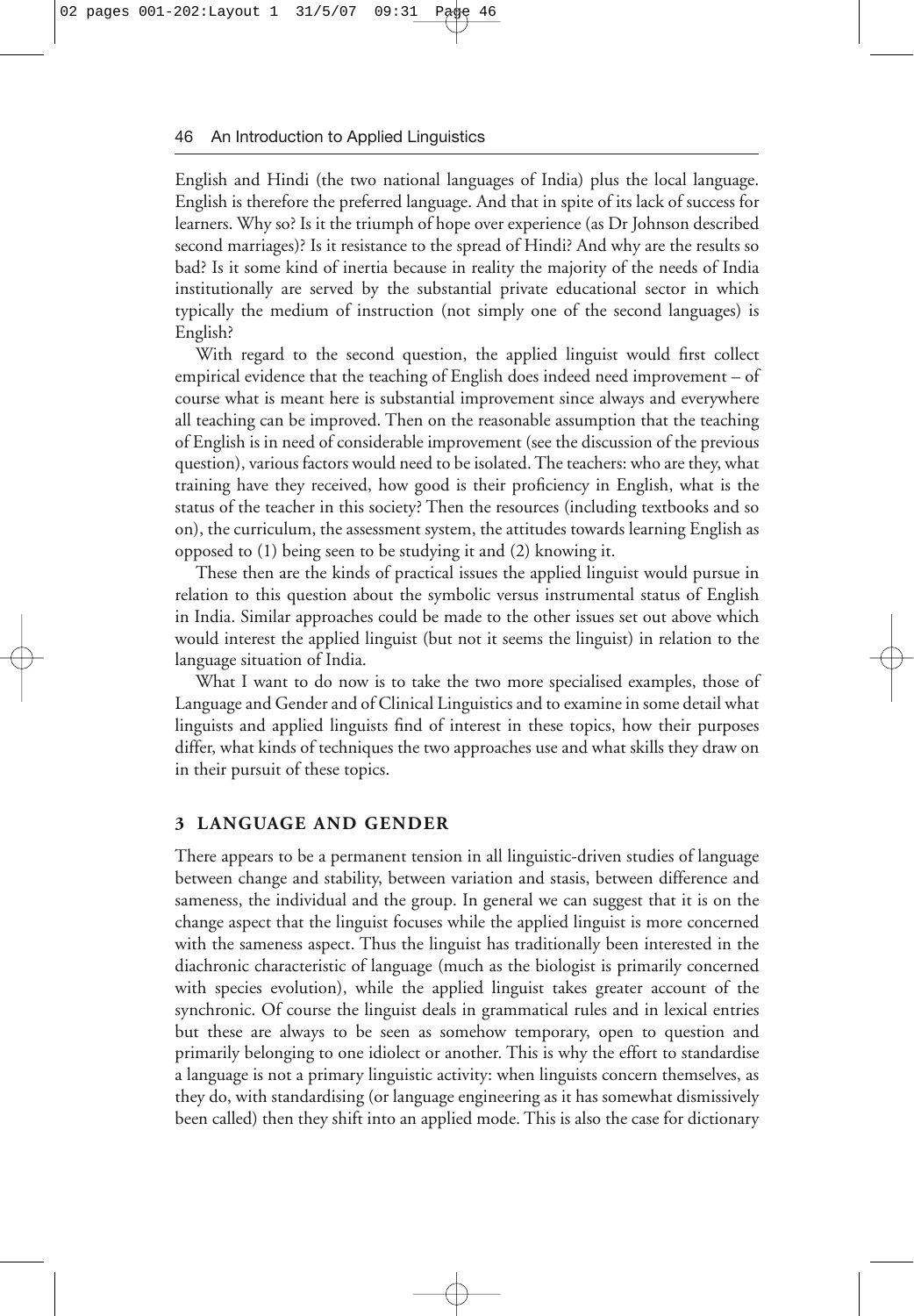writing, and even more clearly for language-teaching textbook writing. But for applied linguists these stabilising projects are the very stuff of their professional activity since they see their professional responsibility as that of providing more efficient uses of language by society, now.

This change–stability difference we see clearly in the extensive work on language and gender in recent years. We should note in passing that gender here does not refer to the traditional gender of grammatical analyses where it stood for a distinction many languages make among word classes. To some extent grammatical gender does coincide with biological sex, but only partially. A useful distinction contrasts male/female for sex with masculine/feminine for grammatical gender.

The distinction is sometimes made in sociolinguistics between the influence of society on language ('society in language') and the influence of language on society ('language in society'): by society in language is meant the systematic influence of social forces on language (e.g. a language variety unique to a social class such as the royal court or the adoption of a new phonetic or prosodic feature such as the high rise tone, which we discuss below); by language in society is meant the influence of language on various social institutions (e.g. language planning for education, the choices made by the media – newspapers, broadcasting, television, or the internet – or which languages to use in various settings), the role of language in religion (e.g. the connection between the written holy text and the spoken vernacular). And given the primary concern of linguistics in language-in-itself, which, we have argued, means language in flux, it is inevitable that of the two ways of relating language and society, the focus of the linguist's attention should be on the first, on the impact of society on language and on the ways in which social forces cause language to change. In the same way, the applied linguist's concern for stable states means that he or she is more likely to focus on the influence of language on society and on the extent to which that influence can be gauged and controlled so as to facilitate human interaction through language.

A similar reciprocal distinction may be made between gender in language and language in gender. (This is hardly surprising since the language–gender relationship is often treated as a subcategory of sociolinguistics.) Gender in language therefore is more the concern of the linguist, while language in gender more that of the applied linguist. As we shall see, their concerns are not discrete: linguists do become involved in applied work when, for example, they advocate the use of 'inclusive language' (on which more below). Similarly, the applied linguist may well, out of interest or as part of necessary ongoing research, get involved in the study of gender influence on language change over time, such as the feminisation of homosexual speech. But we should also recognise that if the applied linguist does become involved in such 'change' research, his or her purpose is not to address the linguist's central concern with language change; rather it is to provide support for some project which could be used to promote the separate status of homosexuals' speech, such as a dictionary or forensic tape models. While recognising the overlap, let us proceed by examining the two concerns at their polarities.

So far we have used 'gender' as though it was the normal term. But is it? Why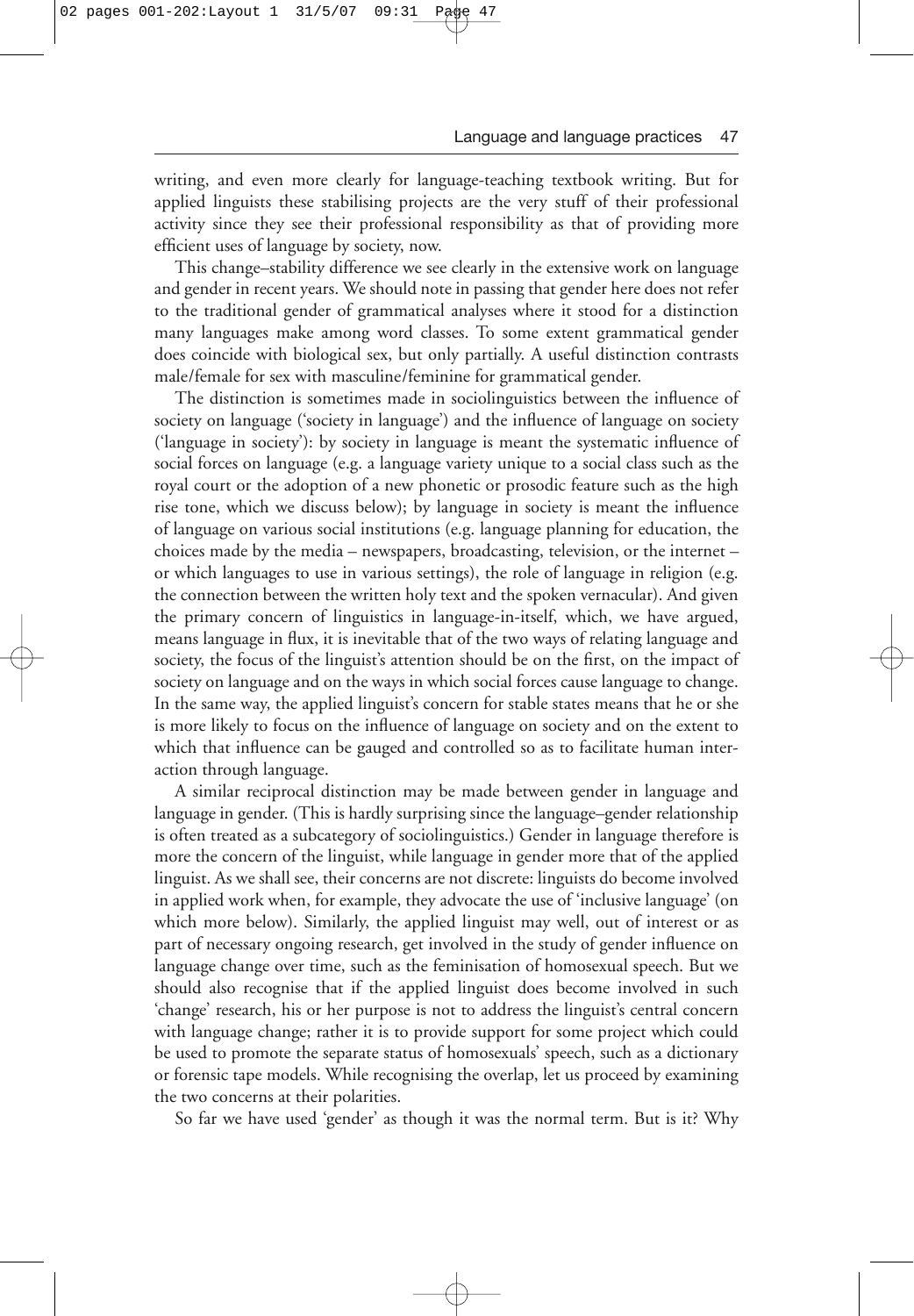gender rather than sex? For the linguist's interest in language-in-itself there is strictly no need to make the sex–gender distinction that is nowadays widely made, according to which sex is biological and gender is social, which is to say that, whatever the sex of an infant, the gender it grows into is attained through a process of socialisation. Since therefore gender is already a secondary influence, based first on biological sex and then on various social processes, the linguist is likely to see gender (in this sense of socialisation) as less important than the major sex distinction: what interests the linguist, we might suggest, is the maleness and the femaleness of language. Of course some biological males will be socialised as females and vice versa; of course the male–female distinction is never absolute; and equally of course linguists in their reporting may well refer to the distinction they are making as that of gender rather than that of sex because they, like all of us, prefer not to offend particular sensitivities. Whether it is called sex or gender in language, then, what are the kinds of areas that are of interest to the linguist?

# **3.1 High-rise intonation**

In recent years, attention has been drawn to the increasing use of a particular type of rising statement intonation in what are traditionally known to be falling-tone accents. This is the use of the 'high rising' contour … this usage … has certainly been a very noticeable feature of Australian and New Zealand English, at least since the 1960s, and its greater frequency in the latter country suggests that it may well have originated there.

(Crystal 1995: 249)

Why is it used? Why should a statement end with an intonation pattern which would normally be associated with the function of a question? Any explanation needs to take into account the descriptive findings of several recent linguistic studies. One such study found that women used it twice as much as men (but teenagers, the working class and ethnic minorities also used it frequently). The tone appears to be preferred by the less powerful members of society.

It acts as an (unconscious) expression of uncertainty and lack of confidence, perhaps even of subservience and deference … Explanations for its use vary but one influential view is that women have come to use the tone because of their subservience to men: other non-powerful groups have then followed on.

(ibid)

# **3.2 Leading change**

Women in the lead of language change is exactly what Labov (1966, 1994) claimed in his sociolinguistic results. It is what Chambers and Hardwick (1986, in Crystal 1995: 342) found in their study of changes affecting the diphthong /au/ in Vancouver and Toronto. The phonetic quality of the Canadian production of this diphthong (known as 'Canadian raising') has long been well known as a major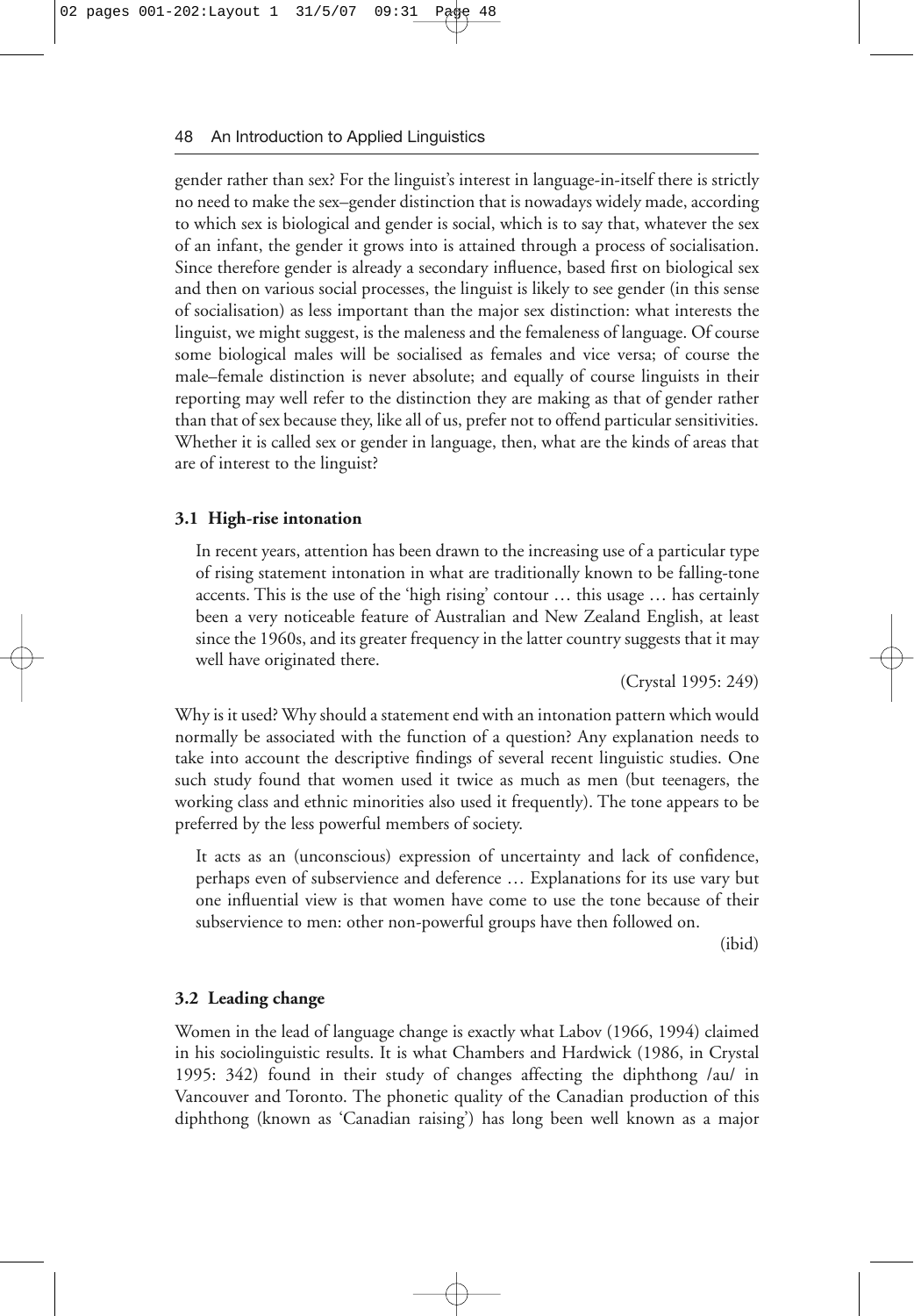distinction between Canadian and American spoken English. This distinction, according to Chambers and Hardwick, is now disappearing. They found that the distinctive feature of the vowel was often replaced by one whose quality was either further forward in the mouth or more open (non-raising) or both. The effect was to make the production of words such as ('house', 'about') more like versions of the diphthong used in the USA. But what is relevant for our purposes is that 'fronting correlates with sex in both cities, with women the leading innovators' (Crystal 1995: 342).

#### **3.3 Different language?**

We have referred above to social class differences in language (use). Similar differences have been reported with regard to gender differences whereby men's and women's speech differ. 'At one extreme,' comments Holmes (1991), 'the sexes use different languages, as reported for longhouse groups in the Amazon Basin, where language differences assist in maintaining exogamic divisions … At the other, sex differences involve fine phonetic discriminations and relative frequencies of occurrence, rather than absolute differences in women's and men's usage' (Holmes 1991: 207).

She notes that in societies where there is clear societal sex-role differentiation there are likely to be sex-exclusive linguistic differences, while in societies 'where sex roles overlap, it is more common to find sex-preferential differences' (ibid).

#### **3.4 Use of standard**

Many sociolinguists have reported the use by women of more standard (as opposed to vernacular) variants than men (e.g. in English the standard 'ing' as opposed to the vernacular 'in' as in talk*ing*/talk*in*). Indeed Trudgill (1983: 162) refers to this finding as 'the single most consistent finding to emerge from sociolinguistics over the past twenty years'. Explanations as to why this is so vary from women's social status being more dependent on appearance, to the vernacular having more masculine connotations. Both the explanations and the findings themselves have been challenged by feminist sociolinguists (Milroy 1987) and various other proposals put forward, such as the importance of social networks, of solidarity among women (and presumably men) and of variants (such as glottalisation) used predominantly to signal gender affiliation. What all these findings indicate is that sex (or gender) does indeed operate as a major trigger of social dialect choice. It is not necessary, it seems, to seek explanations in terms of power or even solidarity: what the findings reveal is that both men and women find ways of marking themselves as men and women in the ways that they use language. Furthermore, they continue to do so and therefore if the other sex catches up, as it were, by taking on the standard forms or the high rise tone or the fronting, then they move on to some other distinguishing marker of difference.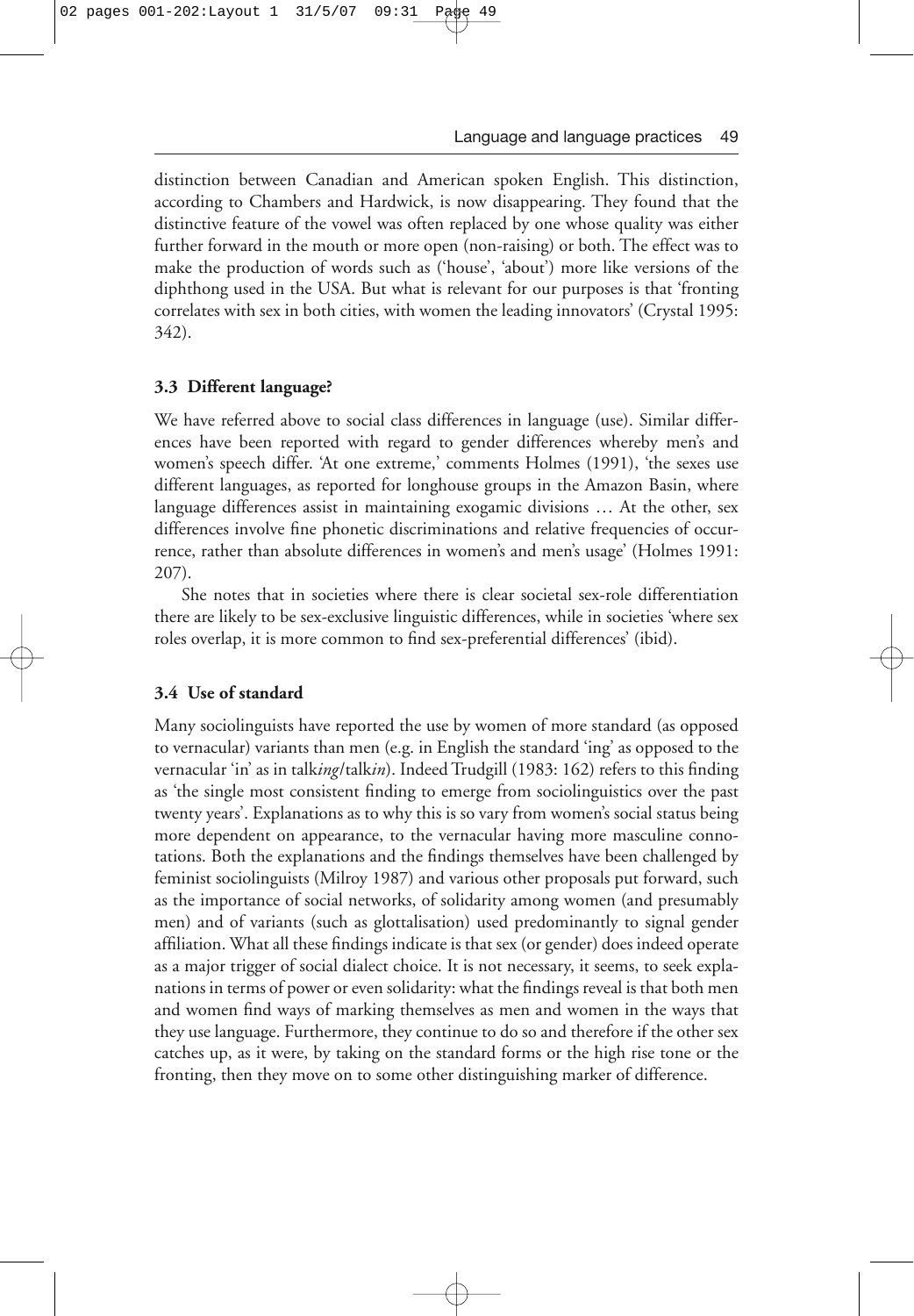# **3.5 Politeness**

Other markers of difference that linguists have researched include politeness features, which appear to be sex-exclusive in languages such as Japanese but possibly sexpreferential in English; conversational interaction where the finding that men are more combative and women more supportive tends to find approval; cross-cultural differences and attitudes to women's talk. Attitudes are, it is claimed, manipulable: the study of attitudes in social psychology and elsewhere tends to be at the meetingpoint between the more theoretical and the more applied. So it is here. An interest in language attitudes is one that linguists and applied linguists share. For linguists an interest in language attitudes can offer explanations for the type of female lead in language change to which we have referred. For the applied linguist the same interest can be used to explain success/failure in language learning.

# **3.6 Boys and girls**

A somewhat similar interest in sex differences (particularly in the earlier years) requires applied linguists to study language achievement by boys and girls – by language achievement here is meant second/foreign-language learning as well as schooled literacy in the mother tongue or L1, by which here we mean the school language, understood as the medium of instruction in all areas of the school work. Just as in the studies mentioned above, the common finding here is that females are ahead: girls do better than boys in all verbal areas of the school. The explanation typically offered is that girls are more verbal than boys, that this is hard-wired into the brain: indeed it is curious that the ubiquity of this explanation for what goes on in schools does not reach over into those other areas of male–female differences. I suggested that there was really no need for an explanation – that noting the differ ence was enough, but even so it is surprising that the explanation of achievement differences, the view that females are more verbal is not used to explain why females are more advanced in language change.

Applied linguists have certainly taken a keen interest in this school difference between boys and girls: and it must be stressed (and it is worth doing so because it acts as a distinguisher of the interest between linguists and applied linguists) that their reason for that interest is not that they are primarily interested in the language of boys and girls but that they are interested in how boys and girls use language so that they can take action to improve the teaching and learning of both groups or to facilitate intercommunication between boys and girls.

# **3.7 Language in gender**

We have used the word 'manipulable' in relation to the acting on language attitudes in order to try to change them and we have suggested that this intervention goes to the heart of the applied linguist's interest in language and gender. While the linguist is, as we have seen, concerned with the role of gender in language, the ways in which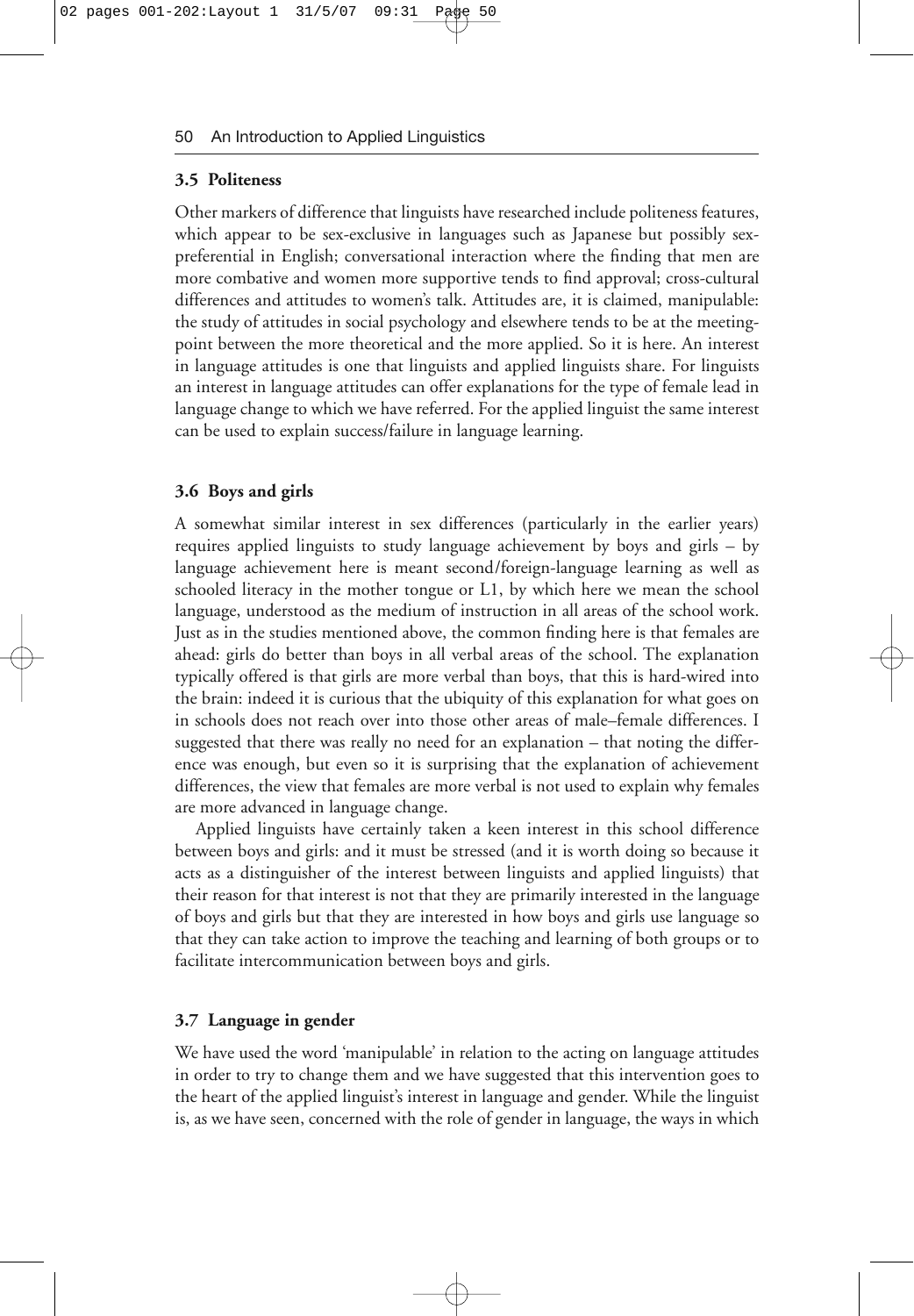gender (or indeed sex) affects both language structure and language use, the applied linguist's professional role as interventionist means that he or she is concerned with the language–gender relationship the other way round, with language in gender, paralleling the impact of language on society.

What impact does language have on gender? The most obvious answer is that it promotes and, above all perhaps, enshrines unequal power relations, including of course negative stereotyping of women. It should be pointed out that making such a direct causal link, when all that we can be sure of is that there is a correlation between language and power, is disputed. It is further disputed that changing the language will necessarily change the power imbalance. Language, it may be argued, is merely the messenger not the message. Nevertheless, there is recognition that being politically correct, which is what wishing to change the language of gender has been mocked for being, has the merit of compelling awareness of the power imbalance which the inertia of a fixed power relationship, enshrined in a fossilised terminology, hides from us all. The rationale is similar to that of exploring language attitudes with a view to changing them, a view which takes for granted that attitudes are malleable and can be changed so as to promote good intergroup relations. Similarly, while power in itself is notoriously hard currency, language can be changed through engineering: such change may do no more than create a temporary awareness of the inequalities, but it may possibly do more and help ameliorate them. Whether or not this is true, considerable effort has in recent years been directed at attempting to make the language more equal with the intention of redressing the gender–power relation.

#### **3.8 Sexism**

Some of the most important linguistic changes affecting English since the 1960s have arisen from the ways society has come to look differently at the practices and consequences of sexism … There is now a widespread awareness, which was lacking a generation ago, of the ways in which language covertly displays social attitudes towards men and women. The criticisms have been mainly directed at the biases built into English vocabulary and grammar which reflect a traditionally male-orientated view of the world and which have been interpreted as reinforcing the low status of women in society. All the main European languages have been affected, but English more than most, because of the early impact of the feminist movement in the USA.

(Crystal 1995: 368)

Bringing sexism in language into consciousness, at least among the educated, has not been difficult. No doubt Crystal is correct in suggesting that the feminist movement has spearheaded this development. The effect has been to encourage change by individuals who are sensitive to the issue and by organisations which wish to promote an ethical stance (or unkindly avoid litigation for sexual harassment). Implementing change, however, has not been easy.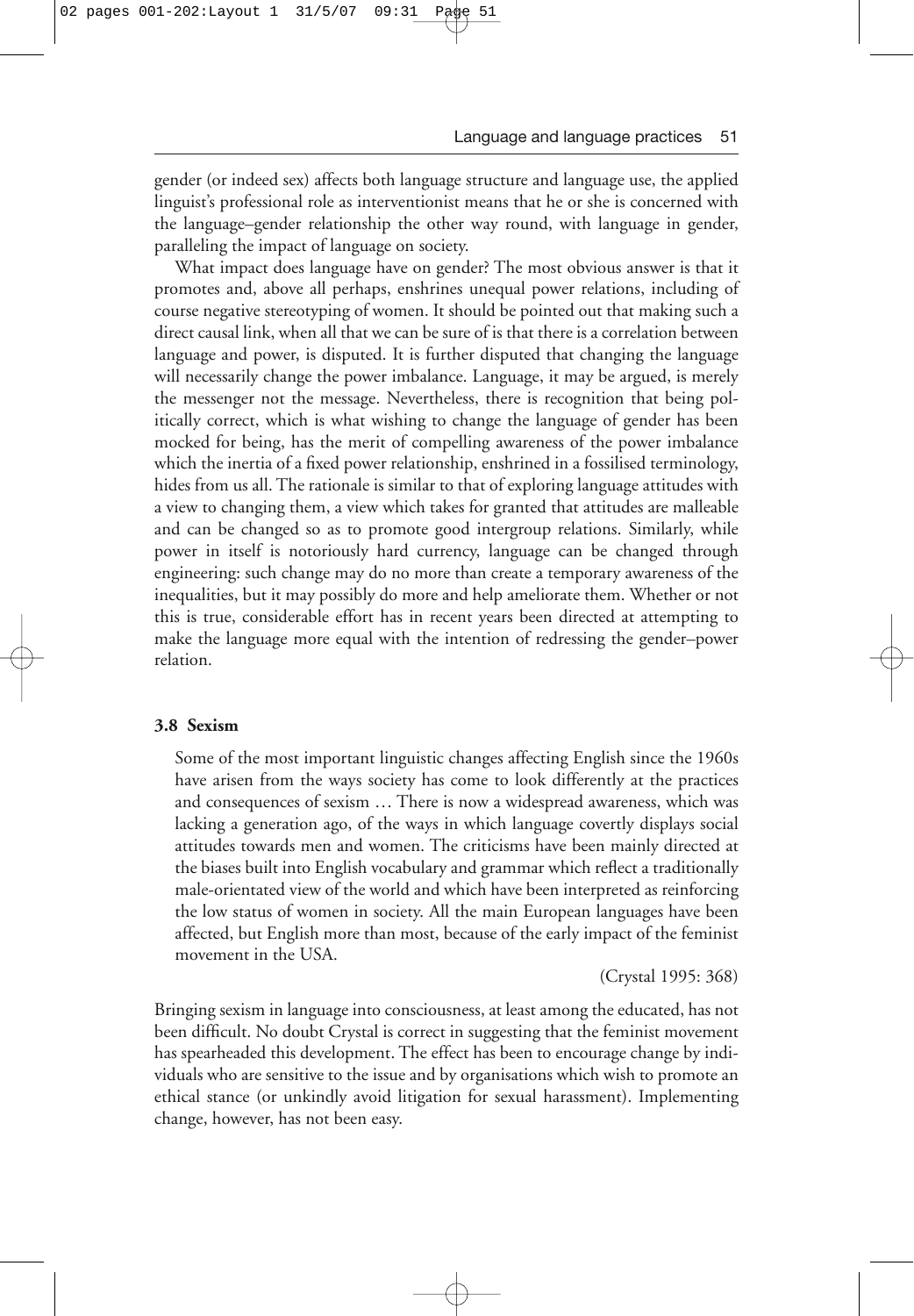In vocabulary, words of masculine gender which are commonly used to refer to people, both male and female, have been targeted. Thus, 'chairman' becomes 'chair person' or 'chair' and 'policeman' 'police officer'. Marital status for men is not marked linguistically: 'Mr' being neutral as to whether married or not. The introduction of 'Ms' for women (with some success) attempts to equalise in terms of address. Special vocabulary for women in professions where there is no need for gender distinctions is now disfavoured: thus 'actor' not 'actress', 'waiter' not 'waitress'. It is frequently pointed out that sexism is implicit in the unmarked status of the male form whereby morphological processes take that form as the base and add affixes ('-ess', '-ette', '-ine') to signal female. What is not in question is that languages typically contain far more terms to describe women than men, usually derogatorily, and that even when they are not at first derogatory they tend over time to acquire negative connotations (e.g. harlot, tart).

In grammar the focus of change has been on the third-person singular pronoun in English, which is always marked for gender. Holmes points out that

[E]xperiments exploring people's perceptions report that 'man' and 'he' are con sistently interpreted as referring to males, despite generic contexts. The problem arises when a pronoun is needed in combination with a sex-neutral noun (such as 'patient') or an indefinite pronoun (such as 'anybody'). Alternative solutions are to use a hybrid (e.g. 'he/she') or the plural ('their'). Thus the following solutions are among those found: all have their critics:

- 1. If a patient needs attention urgently, he should ring his bell.
- 2. If a patient needs attention urgently, he/she should ring his/her bell.
- 3. If a patient needs attention urgently, he or she should ring his or her bell.
- 4. If a patient needs attention urgently, they should ring their bell.
- 5. If patients need attention urgently, they should ring their bell.

(Holmes 1991: 214)

The long history of attempts to establish an epicene pronoun in English is well documented by Baron (1981) and there is some suggestion that preferred usage now is for 'they' as an alternative generic pronoun.

Discourse patterns also have been subject to scrutiny, with attention given to such inequalities as order of mention ('boys and girls', 'man and wife', 'I now pronounce you man and wife', 'Lords and Ladies', though 'Ladies and Gentlemen' is ignored as somehow slipping through the sexist net) and value of mention (e.g. 'the bomb was responsible for the deaths of seven people including one man'). Changes to existing texts are less common and no one seriously attempts to rebowdlerise Shakespeare. But those texts that claim a universal appeal, such as the Bible, the Prayer Book, have been carefully edited so as to offer a more inclusive language of mention and address (Doody 1980). We might speculate that such changes are in the direct line of the increasing vernacularisation of religious texts on the grounds that just as the early translations into German, English and so on were attempts to make congregations feel that they owned those texts in ways that they could not when they were only in Latin or Greek, so the further inclusivising takes account of the reality of many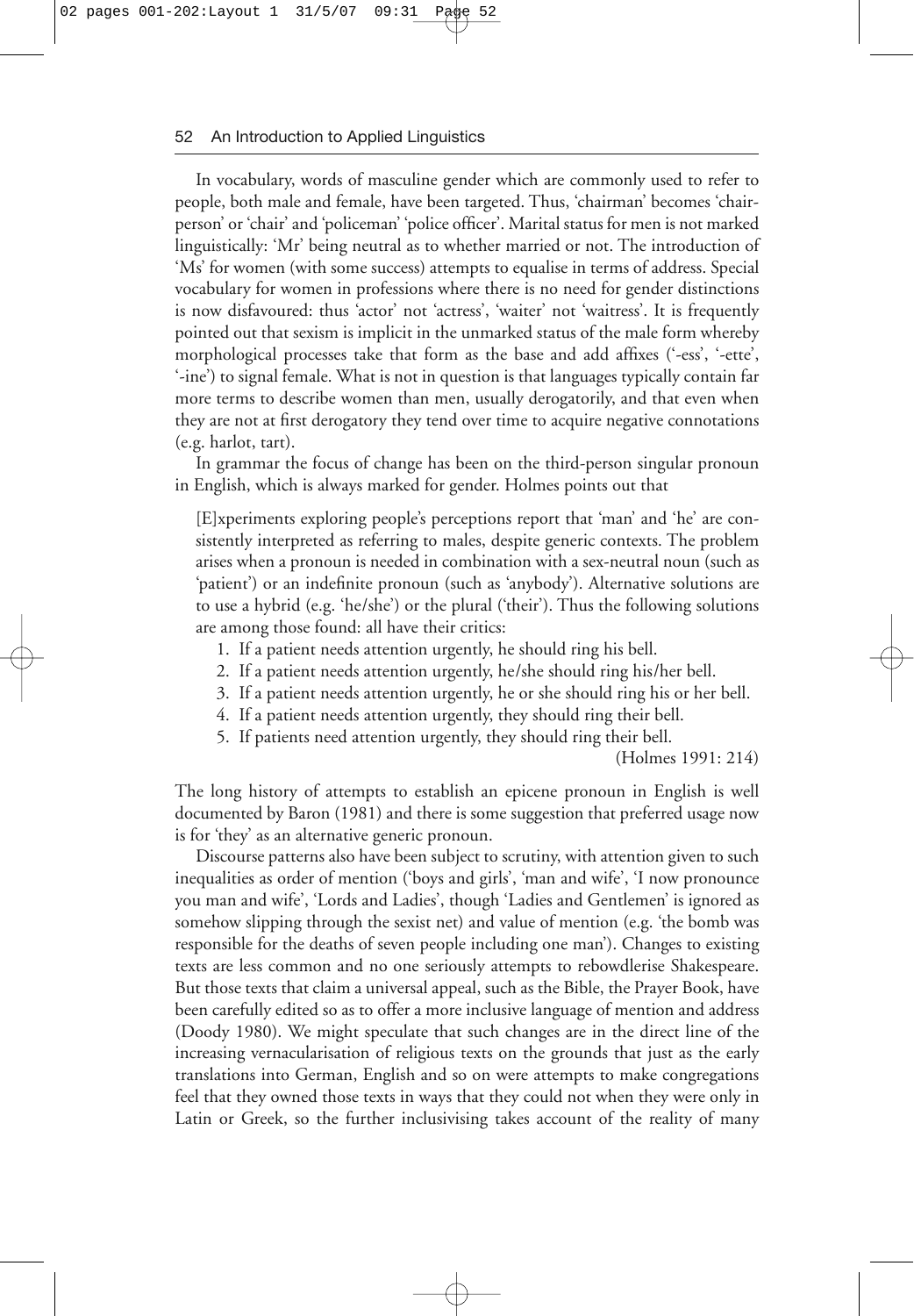congregations which are (in Christian churches) largely made up of women, who find themselves excluded by the traditional male-dominated language of the Bible.

Change, however incomplete, there certainly has been, and it has been remarkably quick. It has affected writing far more than speaking and in the written language it is likely to be permanent since publishing companies and other normative bodies now often insist on the avoidance of sexist language.

It may be that changes in English are easier than in languages (such as French) where there is greater morphological marking of grammatical gender. Even so, it is the case that in often very different ways all languages exhibit sexist language and the thrust of this language in gender movement has been to encourage first consciousness-raising and change where that is possible.

To what extent are applied linguists (rather than linguists) involved in these inter ventions? The answer is a great deal, first of all through participation in proposing and encouraging and explaining the changes (e.g. Cooper 1982; Holmes 1991; Cameron 1985), and second through offering a radical critique.

After all, what the applied linguist is able to do is to bring into consideration about language problems not only the linguistic view, or the feminist view but other views too, including what effect change may or may not have and to what extent change will be acceptable. The linguist's single-minded interest in language change and the effect that has on the internal structure of language means that he/she is more likely to assume that deliberate change, especially when it appears so desirable, will be effective and will change the structure permanently. The applied linguist on the other hand is more likely to be sceptical and to acknowledge that deliberate change has never been easy to bring about and that in any case even if the language changes, that does not necessarily change the power inequalities, which is the main thrust of the movement to rid language of its linguistic sexism.

A helpful guide to recent development can be found in Susan Ehrlich (2004). She stresses the 'importance of considering communicative settings and tasks as possible determinants of linguistic behaviour that has more typically, and perhaps too simplistically, been treated as the effect of speaker's gender' (Ehrlich 2004: 307). She quotes Cameron: 'Sociolinguistics says that how you act depends on who you are: critical theory says that who you are (and taken to be) depends on how you act' (Cameron 1995: 15–16).

A more recent treatment by Cameron can be found in Cameron 2005. The interaction between action and identity takes us back to Joseph's discussion (quoted in Chapter 2) of language and identity.

#### **3.9 The linguist and the applied linguist**

In spite of their main interest in gender-in-language, linguists also work at the other end on language-in-gender, where their theoretical concern with the change in language that is led by gender becomes a concern to intervene against the perceived injustice of linguistic sexism. Interestingly, and of course paradoxically, the act of intervention contravenes what we have suggested is their linguistic concern, that is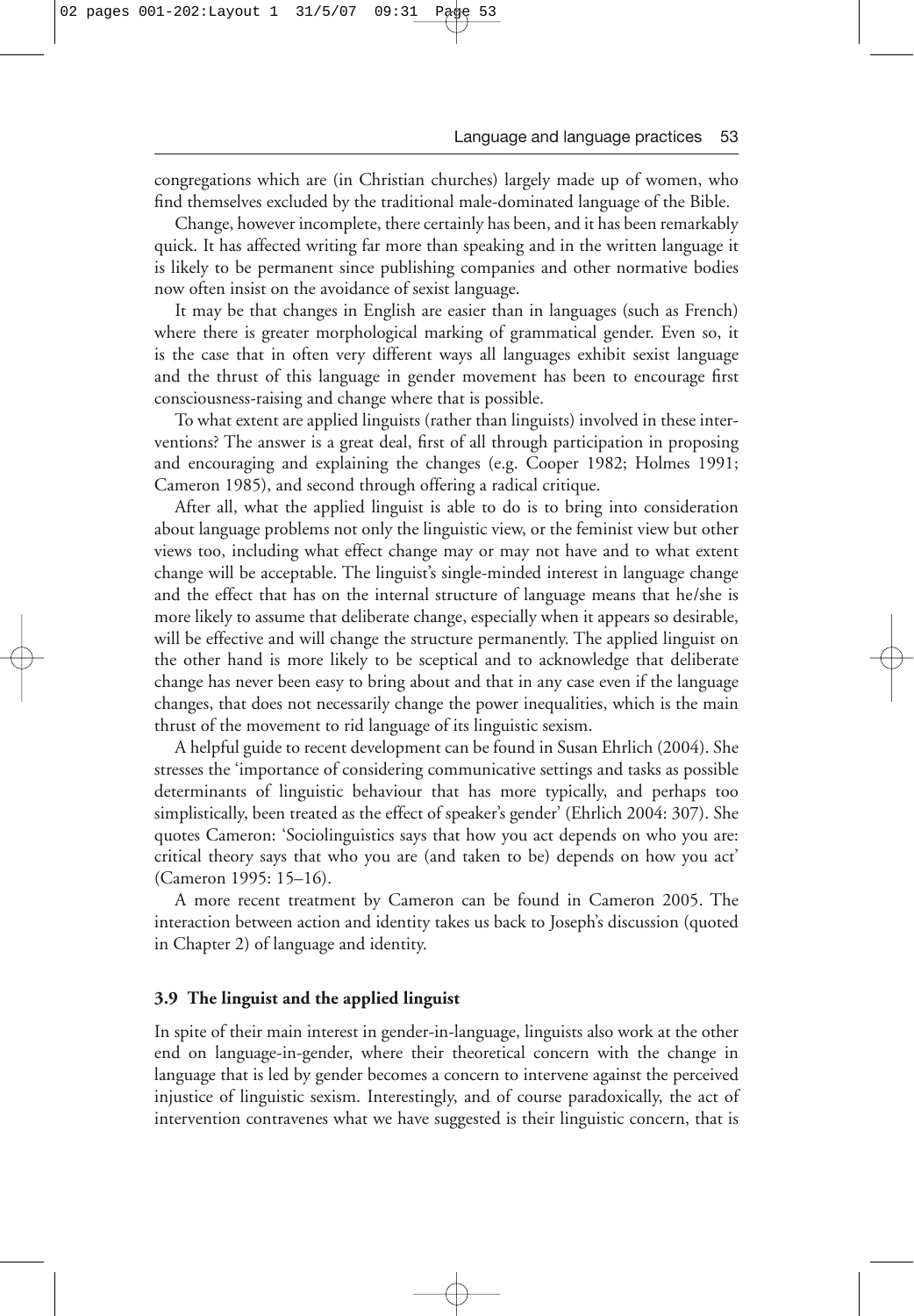with change. That is to say: if language is of its nature variable, over time and space, which might be called the linguistic creed, then any attempt to fix it, what Swift referred to as 'ascertaining', will necessarily fail. What must happen, surely, is that even those changes which are accepted very soon become overtaken by new nondeliberate changes, which may very well return the language in gender relation to the status quo, unless in the meantime those non-linguistic power relations themselves change and so render nugatory their operationalising in language.

The skills the two professional groups call on in these areas are not all that dissimilar; it would be surprising if they were since (as we have seen before) the linguist may also work at the applied end and the applied linguist may research the area of some aspect of gender in language – although, as we have seen, always with some ameliorative outcome in view. But at the poles the skills and techniques are different: the linguist will analyse, survey and interview. The applied linguist will test, observe and, above all, evaluate. But more than anything the applied linguist, unlike the linguist, will examine the language in gender situation in context and consider any proposed remedy in terms of the history of the area and of the effects on the stake holders' interest in the language of that situation. We might propose that the linguist operates deductively and the applied linguist inductively; while reminding ourselves that deduction and induction cannot stand alone; each requires the other.

## **4 CLINICAL LINGUISTICS**

The ultimate goal of clinical linguistics is to formulate hypotheses for the remediation of abnormal linguistic behaviour … clinical linguistics can help clinicians to make an informed judgment about 'what to teach next' and to monitor the outcome of an intervention, hypothesis, as treatment proceeds.

(Crystal 2001: 679)

The terms 'remediation' and 'teaching' suggest that clinical linguistics is very definitely applied work since it sets out to diagnose what problems there are in an individual's communication system and then attempts to provide appropriate remedies. The best-known practitioner is the speech therapist (or pathologist) who works with childhood speech defects (caused for example by a cleft palate) and with adult aphasias (caused by strokes and by road and other accidents). But there is more to it.

The speech therapist's work draws on descriptive work in language acquisition and language loss, including sophisticated speech synthesis using state of the art computer technology, on phonetic and grammatical accounts of deficit, what we might call (drawing on the analogy of pedagogical grammar) a deficit grammar, that is to say an algorithmic inventory drawn up to exemplify the areas of loss most likely to be experienced by the therapist's patients (e.g. the protocols of Anthony et al. (1971) and of Crystal et al. (1975/1976). The linguist's interest is, once again, primarily in change: to what extent is non-acquisition (as exemplified by the child with some speech impairment) systematic in that it relates regularly (but negatively)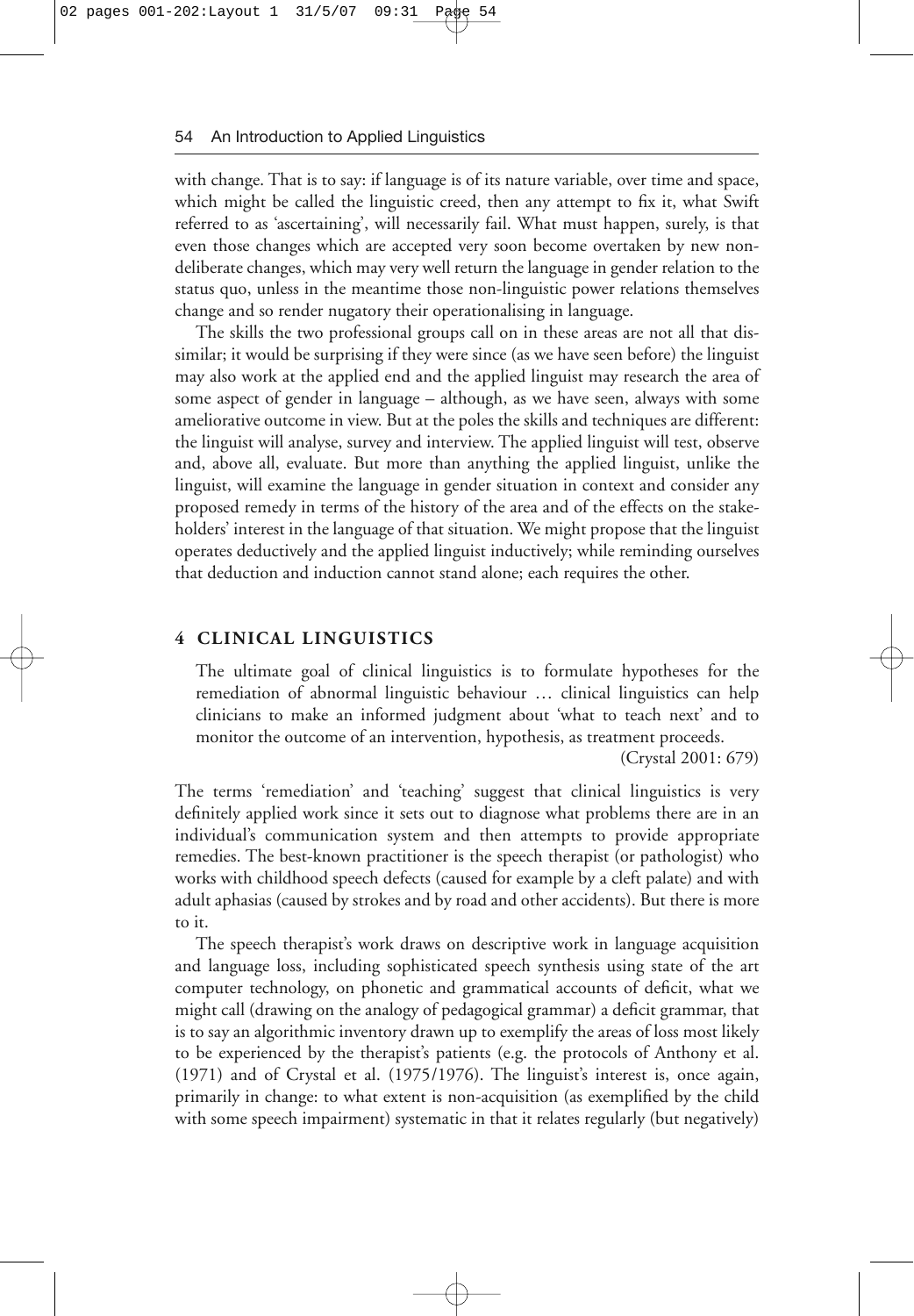to so-called normal acquisition. Similarly with loss (whether through age, illness or trauma): to what extent does loss mirror acquisition so that it is possible to establish a relationship between the two? While such research is of obvious applied interest since it would allow swifter and more precise diagnosis both of children's defects and of adults' traumas, it also is of profound concern to the linguist's understanding of what language is through knowing what it is not. The path is through changed states to failure of changed states to what it is that causes language to exist at any one time as a system and which enables it to change into another system.

Where does the applied linguist fit into clinical linguistics? If my premise is accepted, then what drives the applied linguist is an interest in achieving stable states and in improving (and ameliorating) communication. Thus the applied linguist will have two roles in clinical linguistics (and thus, of course, overlapping with but at the same time separate from the role of the linguist who becomes involved in applications here). The first role is that of the speech therapist him/herself. And the second is that of the trainer of speech therapists. Indeed the two go together, because once we accept that the applied linguist has a role in the training of speech therapists then the trained speech therapist becomes, by definition, an applied linguist.

#### **4.1 Language impairment**

Language impairment means the absence of some part of the language faculty: we say 'part' advisedly since the absence of the whole of the language faculty is probably found only in completely vegetative states. Impairment can occur at any age: the child may be born lacking some physical or mental attribute which prevents or slows the development of so-called normal language. At any age an individual may suffer loss of control of part of the language faculty through illness or accident. And some losses which occur throughout life following trauma of some kind occur regularly (though not universally) among the elderly, brought on by the normal process of ageing, which after all can be regarded as a form of trauma.

#### **4.2 Kinds of impairment**

Among young children the common impairments concern physical disabilities such as cleft palate, emotional states which cause stammering, and mental retardations which slow down normal speech acquisition. There are also special conditions such as dyslexia and dysarthria, which may or may not be altered states of consciousness, but clearly, whatever their cause, require intervention and treatment. Then there are the large-scale physical disabilities of the young (though also acquired, again through illness, in later life), disabilities such as blindness and deafness. Accidents (industrial, traffic and so on) and illness (e.g. stroke) bring about particular physical impairments in parts of the brain and so cause various types of aphasia. These aphasias may (but need not) affect whole language repertoires among bilinguals and multilinguals, in the sense that if, for example, speaking (or one component of speaking) is lost, then it is lost in every language of the repertoire. What the elderly – usually the very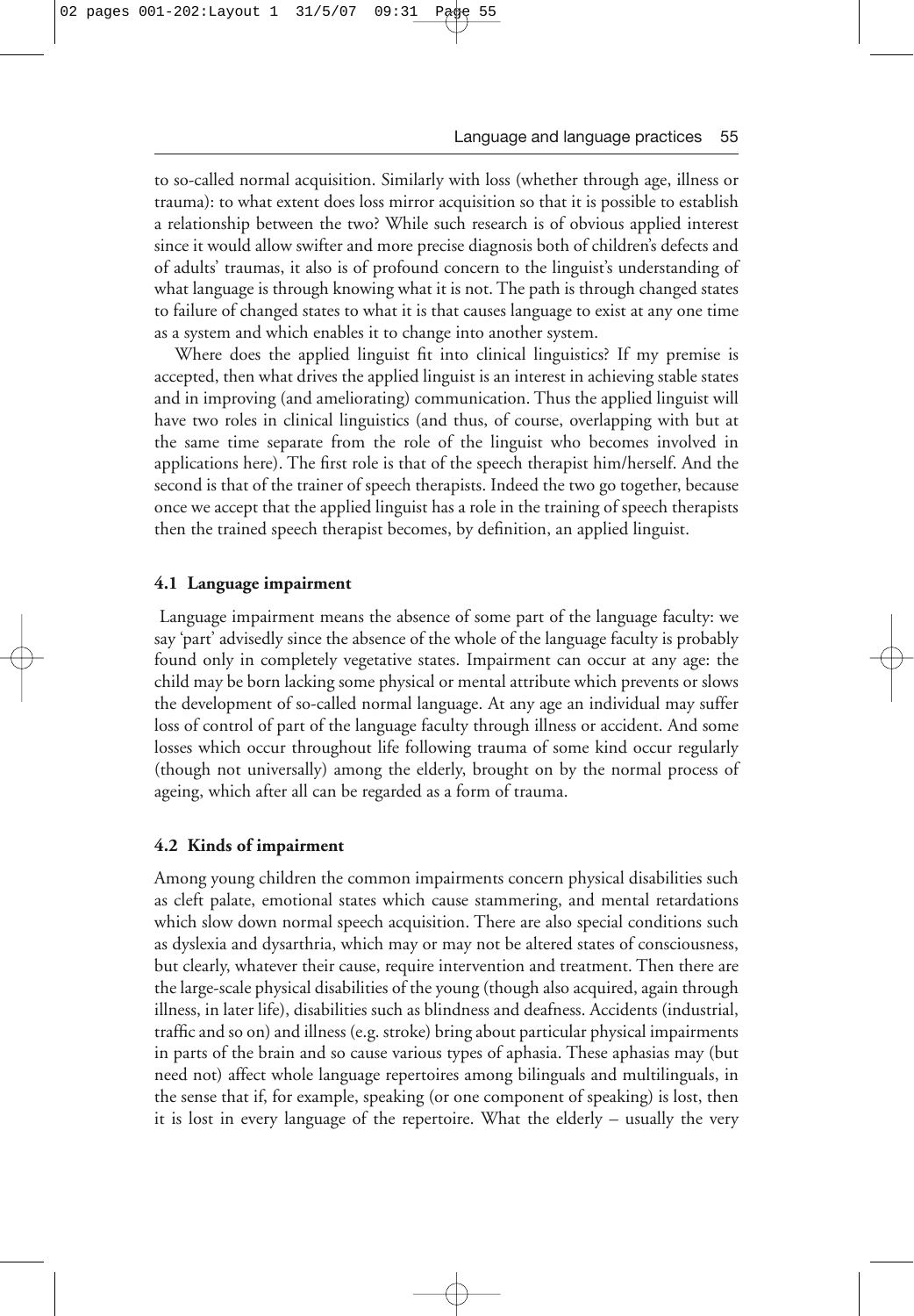elderly – may experience is loss through gradual attrition of the components of their language repertoire. Thus, they may lose the ability to nominate and to recall proper names. Such loss again typically affects the whole repertoire of bi- and multilinguals. But a further humiliation of the bilingual old is that they commonly regress to an earlier state so that later acquired languages among adult migrants, for example, are lost and only the language used in childhood remains. In all such cases what we observe is the application of the rule of Ribot: first in, last out.

#### **4.3 Linguistic analysis**

The linguist's interest in these altered states is precisely in their alteration: what is it that makes them different (what has changed) from the normal state? 'Before inter vention can take place,' writes Crystal, 'the specialist needs to have identified exactly what the nature of the disability is. This requires an analysis of those areas of language that are particularly affected – whether structural (in phonetics, phonology, graphology, grammar, lexicon, discourse) or functional (language in use) … Effective intervention presupposes the accurate identification of where the problems lie' (Crystal 1995: 434).

And in order to carry out the analysis of those areas of language that are particularly affected what the specialist needs is a comprehensive map of 'normal' language development and a diagnostic set of tools to employ in pinpointing accurate identification of where the problems lie. (Note that diagnostic instruments for the language impaired are mirror images of the proficiency and achievement tests used to chart normal development in language learning.)

'The target of intervention,' Crystal continues, 'is to bring the deficient language from where it is to where it ought to be. A knowledge of the stages of normal language acquisition … is therefore also a prerequisite of successful intervention.' And he concludes, 'The specialist needs to be aware of which teaching techniques and strategies are available and appropriate' (ibid).

Crystal has here identified three particular kinds of skill for the specialist: linguistic analysis, disability diagnosis and pedagogic know-how. The linguist's interest is clear in the first of these because of the major involvement of linguists with charting the process of language acquisition, originally in the L1 but increasingly now in the L2 as well. In the second area, diagnosis, we find the linguist's and the applied linguist's interests overlapping since for the linguist the development of diagnostic instruments is where they shift into an applied mode (but observe below who are the authors of such instruments) and for the applied linguist the construction of such instruments is central to what they consider to be their normal professional activity. And then in the third area, that of pedagogy and of remedial intervention, we are clearly in the area of the applied linguist and not of the linguist. At least that is the case of my claim that practising speech therapists are (like language teachers who have gone through courses in applied linguistics) applied linguists.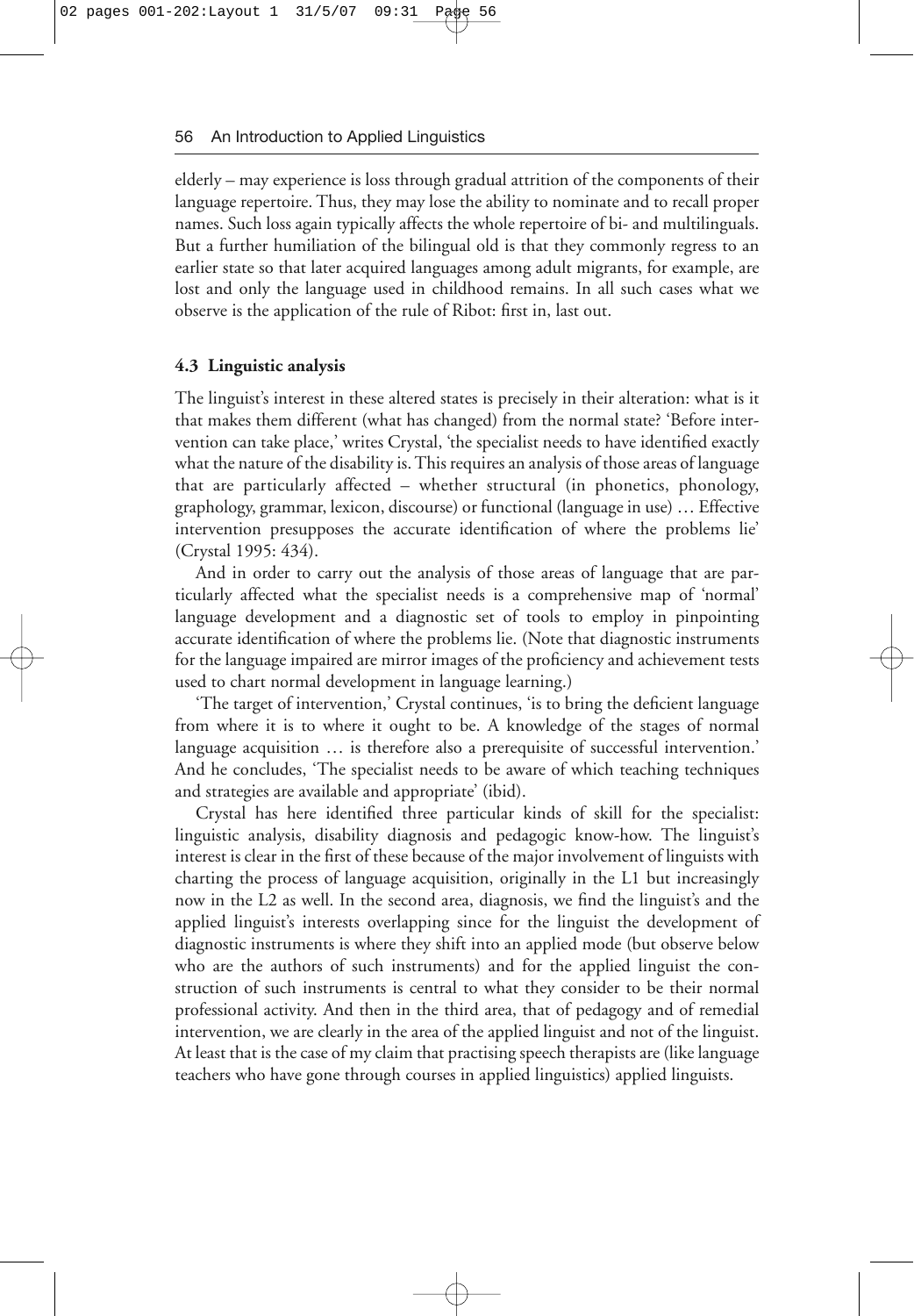#### **4.4 The language problem**

For the applied linguist, interested in clinical linguistics, the issue is: what is the problem? At its simplest the problem appears to be that there are in society individuals who are linguistically (or communicatively) impaired. This is 'a problem' because the prevailing view of society is that to treat the impaired (in school, the community, in work) as though they were not impaired would be socially unjust and (probably) inefficient. From an economic point of view such people are a nonreturnable cost which might be reduced if their impairments could be alleviated or remediated. Such people therefore need treatment and it is at that third of Crystal's stages that the applied linguist's action starts. But before the problem can be addressed, two further stages are required. The first is to determine who it is that needs the treatment. This is an issue that looms much larger for the applied linguist working in speech and language therapy services than it is for the applied linguist working in language teaching. Since the language teacher works with so-called normal children and adults the service offered is for all: of course there are situations in which selection is made, on the grounds for example of need, ability, aptitude and so on and in those circumstances assessment of some kind may be carried out. But for the therapist applied linguist it is always the case that a selection must be made in order to determine just who are in need of treatment: it is as though what the therapist operates is a negative correlative of what the teacher uses; his/her diagnosis is of the absence of ability while the teacher who is using selective measures operates on the basis of the presence of ability. Accurate selection of those in need of treatment is therefore necessary, and for that to be successful appropriate assessment instruments are needed. But even before such instruments can be produced there is a further more fundamental stage and that is the mapping of normal developmental stages. When the linguist moves into application in clinical linguistics what he/she does is to work from a chart of normal development. If the applied linguist needs to look behind treatment for the purposes of assessment, then it is likely he/she will operate with a chart bringing together normal and impaired development. This suggests that a clinical/deficit grammar resembles a pedagogical grammar.

## **4.5 The crucial difference?**

Is it then the case that the linguist moves from theory to description and then to application? Not of course in all cases, for individual linguists themselves take up different positions in their professional work along the line. The applied linguist, on the other hand, starts from the problem which requires practice of some kind and then in order to attack the problem moves back towards theory, taking in description and clinical methodology (including instrumental methodologies such as assessment procedures) along the way. Is this the crucial linguist–applied linguist distinction?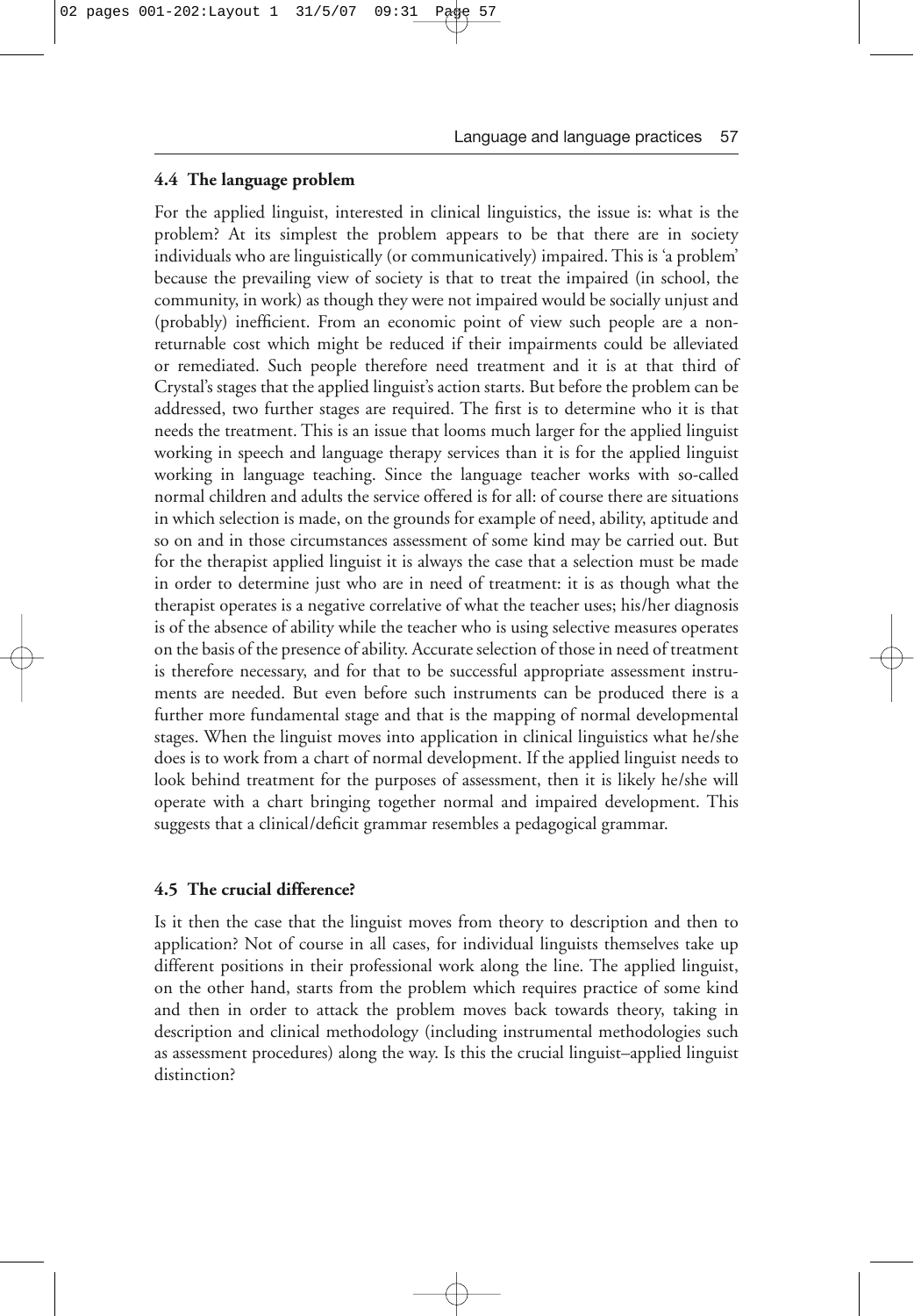## **4.6 Theoretical arguments**

Let us look at two areas of theoretical argument which are important to clinical linguistics. The first is the linguistic theory on which the analysis of language, to which Crystal refers above (structural and functional), is based. The linguist involving him/herself in clinical linguistics is likely to choose a theoretical model that allows for the kinds of application necessary, in other words it is likely to be a model that takes account of both structure and function and is less concerned with current disputes of theoretical concern simply because they prevent the kind of full descriptive apparatus (they pose too many doubts) that the application will need. Such a linguist is therefore likely to make use of a more traditional-type grammar or a functional grammar, which may not be up to date but will serve the purposes of clinical work.

The second type of theoretical interest is that of the study of aphasia:

Two main and opposing approaches were evident in the late 1800s and early 1900s and are still evident now. Indeed, they form the basis of ongoing discussion which continues up to the present day.

(Kerr 1993: 102)

The first was a physically based approach which held that different anatomical structures were responsible for particular language functions. These could, there fore, be selectively impaired by damage to discrete areas of the brain. The thrust of study was to determine where different language functions were located, in order to 'map functions on to anatomical structures and thus be able to predict localisation of lesion according to surface language symptomatology. Thus Broca (1865) and Wernicke (1874) mapped expressive and comprehension skills on to the third frontal convolution of the left hemisphere and the temporal convolution of the left hemisphere, respectively.

(ibid)

The opposing approach viewed aphasia symptomatology as indicative of a single underlying disorder of language, manifested in different ways in different patients … The rationale was the belief that aphasia symptomatology, however diverse, was an outward sign of one underlying deficit, which could vary in severity and be further complicated by additional sensory, motor or other impairment.

(ibid: 103)

Current theories of acquired language disorder include both traditional theories, and many remain strongly localisationalist. However, recently emerging disciplines such as cognitive neuropsychology and the study of functional communication attempt to enlarge our understanding of language impairment and its functional effects and show a move away from traditional theoretical frameworks. They reflect a rejection of the supremacy of neuroanatomy.

(ibid: 104)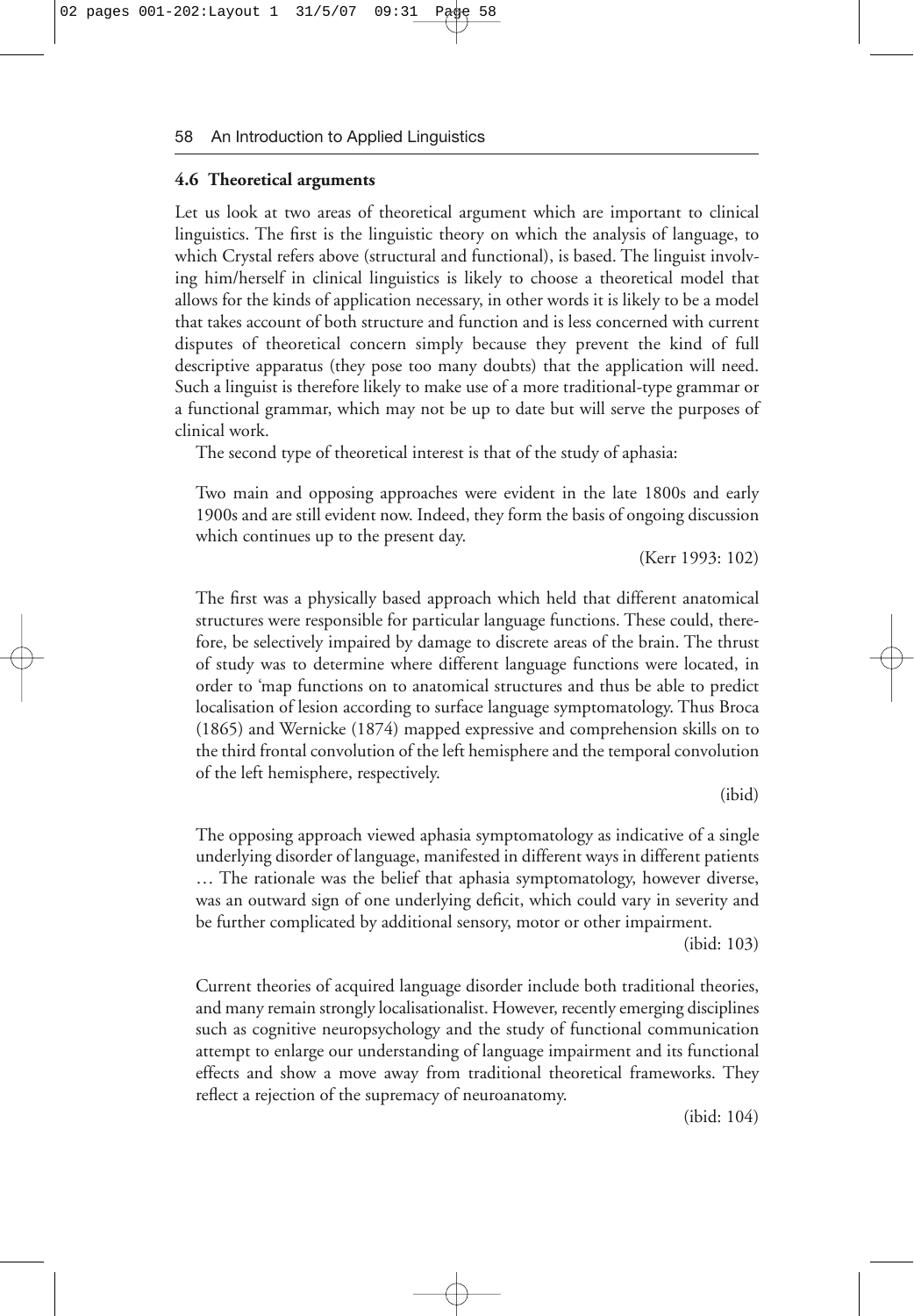What is striking here is not that theoretical discussion of aphasia continues to develop: it would be surprising if it did not; what is striking is how far apart these two areas of theoretical concern are. The first is clearly central to the linguist's professional interest; the second far removed. Indeed it is unlikely that the linguist will have much interest in aphasia unless he/she has already specialised in clinical linguistics. In practice it appears that some phoneticians have indeed done so but remarkably few grammarians. In other words those who do are already committed, in some sense, to an applied linguistic view of language.

For the applied linguist the situation is both more difficult and easier: more difficult because he/she may not have the linguistic theory at hand to apply; easier because for him/her both the linguistic and the aphasic must be understood but neither has priority over the other. The applied linguist therefore who gets involved in clinical linguistics is less likely than the linguist to be dominated in his/her thinking by any linguistic theory: theory then becomes the servant and not the master.

So if the linguist does make a linear approach to practice from theory, the applied linguist surveys the field from the position of practice and then takes account of any theory/description that has a bearing on language. This does not make applied linguistics non-theoretical but it does mean that it is not mono theoretical.

#### **4.7 Combined approach**

In 1999, the journal *Language Testing* published a special issue devoted to 'assessment in speech-language pathology. The editors introduced the issue by noting that speech-language pathology is a 'field in which the assessment of linguistics and communicative abilities is a regular and integral activity but one which to date has not figured highly in the pages of this journal' (Baker and Chenery 1999: 243). Their purpose in assembling the papers for this issue was to link the fields of speechlanguage pathology and language testing. Such an attempt is reminiscent of the bridging model which, I suggested, informed the development of the ETAL Series (see Chapter 2 above). Making such linkage is at the heart of applied linguistics; it informs and illuminates both specialisms and helps clarify what it means to be doing applied linguistics.

It is no surprise, then, that those who have produced the necessary instrumentation for diagnostic assessment are not in the main linguists (but see Crystal et al. 1975/1976) but applied linguists (including speech therapists who have been trained in applied linguistics), phoneticians, medics and engineers. Thus Anthony et al. (who produced the Edinburgh Articulation Test 1971) included an engineer, a medical doctor specialising in neuropediatrics and two speech therapists. Laver et al. (1981) who produced a normative Vocal Profiles Analysis scheme included a phonetician and two speech therapists. Wirz writes that current practice tends to favour approaches more from cognitive psychology (Byng and Coltheart 1986) than from medicine, which in the past was heavily dominated by the anatomical (and therefore localisation) view of impair ment. She characterises the development in the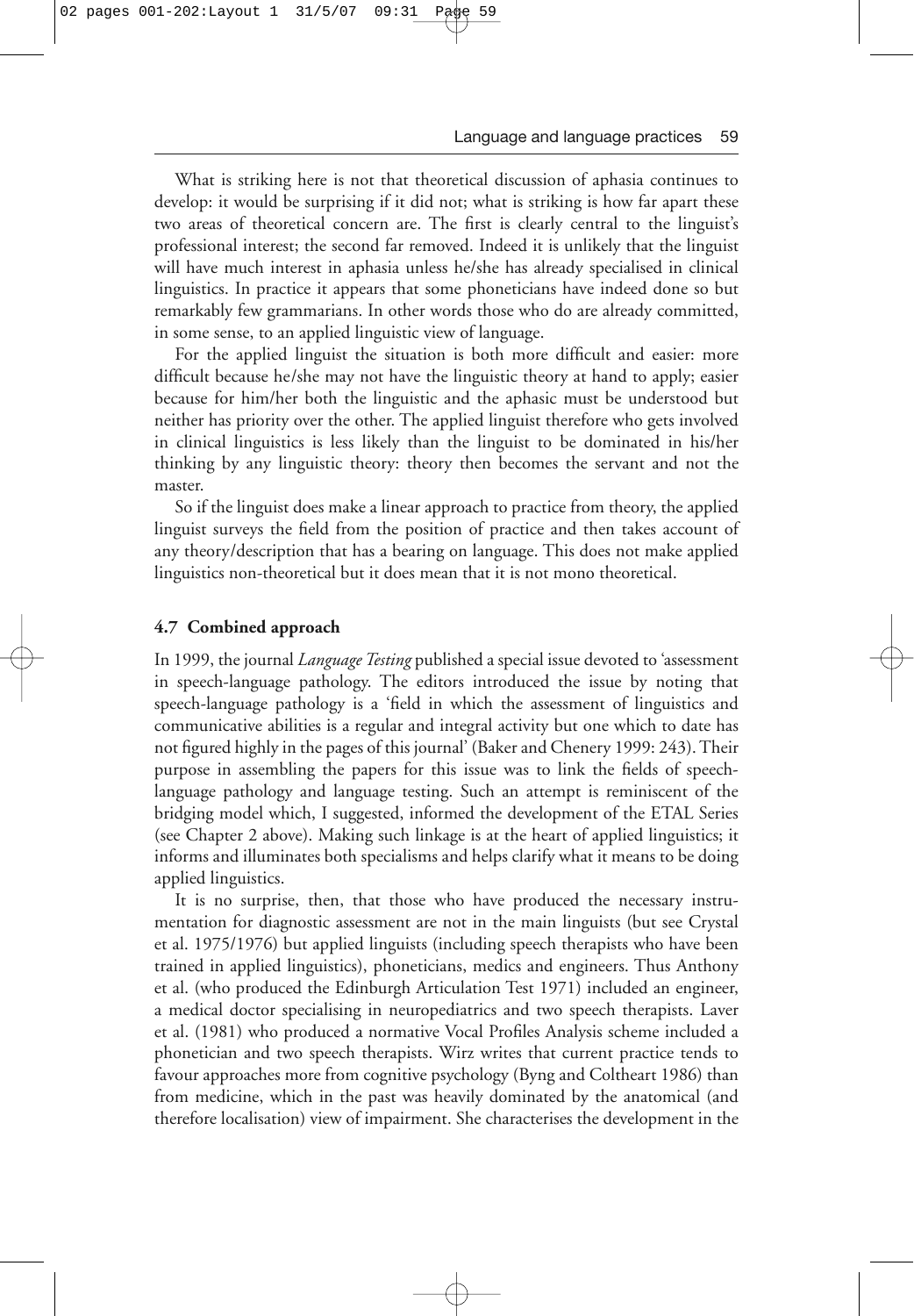twentieth century from individual diagnostic to comparative group assessment with a return to a greater (and better informed) study of the whole communicative person. In all of this linguistics plays a part, but a small part. We see in the training of clinical linguists such as speech therapists both a parallel with the development of applied linguistics in their need to draw on a wide variety of informing disciplines and in part an insight into the role of applied linguistics within speech therapy itself, since for many (but not all) practitioners, speech therapy is a branch of applied linguistics.

Wirz (1993) writes of 'the richness of variety that offers the speech and language therapist the challenge in any assessment undertaken' (Wirz 1993: 14). That richness of variety is also necessarily seen in the training the therapist receives. Crystal (1995: 434) writes of a 'broad-based course of study, including medical, psychological, social, educational and linguistic components, as well as the fostering of personal clinical and teaching skills'.

Courses can be broad-based in two ways: either by ranging widely across many subject areas (medicine, psychology, sociology, education and (applied) linguistics) or by taking for granted a wider than normal frame of reference to any one subject. Thus the applied linguistic approach to clinical linguistics is likely to consider im pairment as an aspect of loss, itself the negative inverse of positive language retention in the individual. The parallel type of loss in society is represented as language decay or language death (when a whole language dies through abandonment by its speakers, most commonly through death), while the parallel social retention is referred to as spread. All parameters may be regarded as aspects of language shift. Now placing shift as the superordinate means that applied linguistics has admitted its own interest in language change. But we should make two comments here. The first is that applied linguistics comes to this theoretical construct not from above but through the need to explain and understand different types of loss; and the second is that the applied linguist remains not fundamentally interested in shift in itself: what he/she is doing is attempting to understand it better in order to stabilise it, however momentarily, and so orient and remedy the impaired to that stable moment.

#### **4.8 Individual and social loss**

What this allows us to do is to link individual language loss with social loss, that is loss by groups, both L1 and L2. Those who lose their L1 do so usually through contact with some (politically) dominating language group. This may happen through in-migration (e.g. Celtic language speakers, Australian aborigines, American Indians) or by out-migration (e.g. Singaporean Chinese, Guyanan Indians). But of course it may also happen through disappearance of all L1 speakers, although this usually takes place not in isolation but in the context of the earlier example. In other words, it is not that the people themselves die out; their children and grandchildren survive, and may indeed multiply, but they have shifted language to that of the more politically powerful group (Irish to English in Ireland, Latvian to Russian in Latvia).

Why do speakers shift language, and does this have any bearing on the clinical linguist's concern with individual language attrition?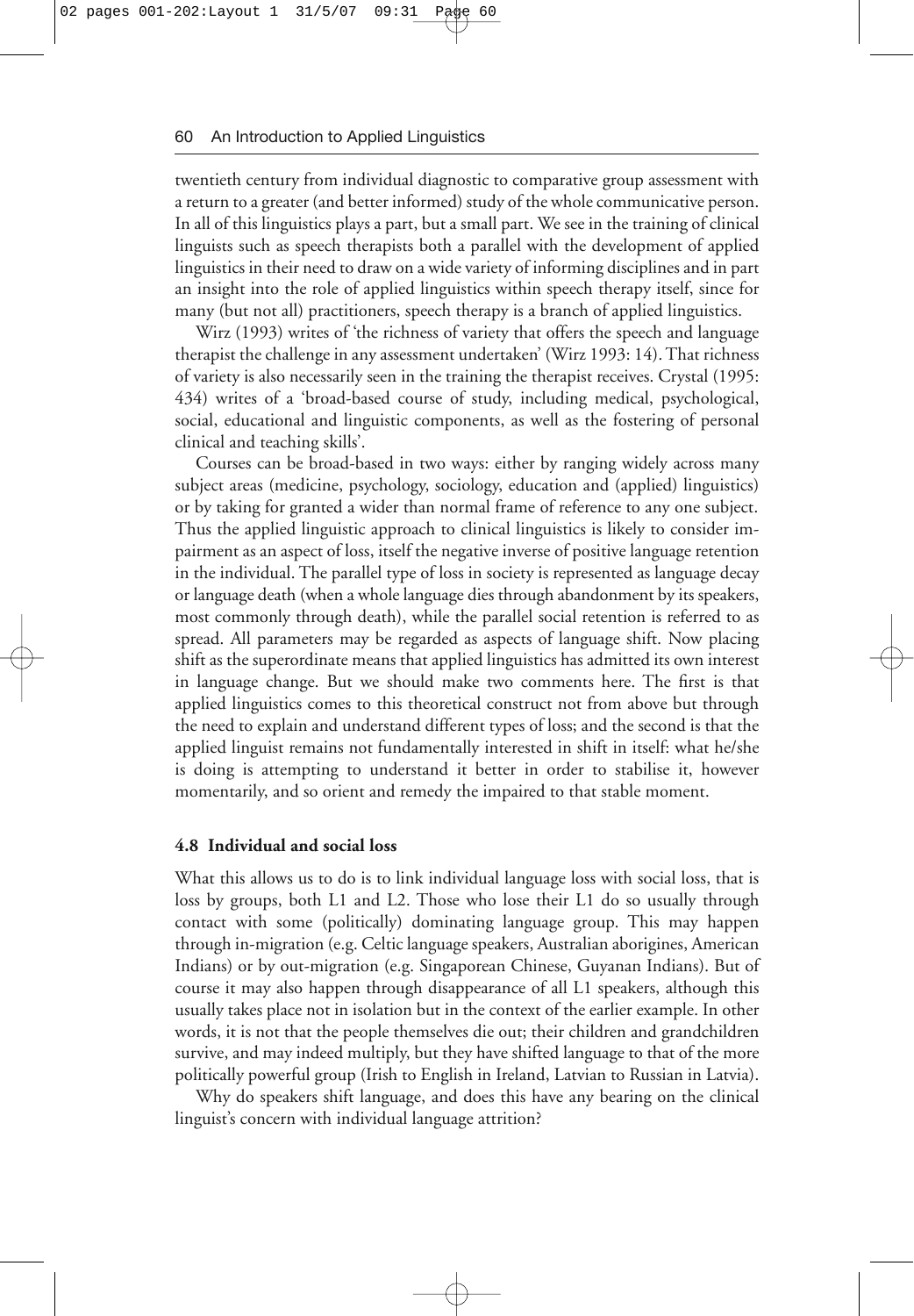Where there remains a rising generation who have the choice of continuing with the traditional language and shifting to the new, the unwelcome answer is expediency: the old is regarded by the young as lacking utility against the challenge of modernism, not having the prestige associated with consumerism and technology, having outmoded cultural values and so on. Of course there are always counterpositions whereby a strong challenge can be made to such a movement for change from traditional religion and culture (for example in Islam), But the opposition needs to be very strong indeed to have a more than marginal influence and it is difficult to think of any compelling force other than a fundamentalist religion which is strong enough to do so.

The reasons for social loss may not be informative about the reasons for individual impairment, although the attempt to look more carefully at the cover-all explanation of expediency and subject it to analysis does relate to the wider scope now attributed to clinical linguistics which 'may be said to encompass the functional effects of im pairment on communicative adequacy and social interaction, and includes the study of emotional factors and normal interaction' (Kerr 1993: 105).

But it is in the areas of just what is lost socially and individually through impairment that we do find common ground.

What is lost as language shifts is that the L1 becomes increasingly influenced by the L2. Thus there is the acculturation of proper names, whereby, for example, Chinese Christian children may be given Christian (that is Western) proper names; there is the loss of productive word formation so that borrowings (and even more new formations) are based not on the morphology of the L1 but on that of the L2; there is lexical loss leading to a lexical creep of L2 words into the L1; there is phonological loss such that new formations are given L2 phonological shape (Dorian 1981, Craig 2007, May 2005).

To what extent does this mirror loss in impairment? In loss brought on by old age in the L2, there is some similarity, in particular in the well-known area of naming, if only because there is somewhere else (the L1) to go, although of course it is in the reverse direction from language shift. However, both with the monolingual elderly and with those suffering from acquired language problems such as aphasia, there is typically nowhere else to resort to (even if the aphasic patient is bilingual since the impairment is not language specific) and so the damage is as much psychological as linguistic and treatment must adjust accordingly.

#### **5 CONCLUSION**

I have argued in this chapter that there appears to be a permanent tension in all linguistic studies of language between a focus on stability and a focus on change. To that end I have looked at three areas of common interest to both linguists and applied linguists: language in situation, language and gender, and clinical linguistics. Linguists and applied linguists work in all three areas and while their work can overlap (e.g. developing assessment instruments for speech therapists, encouraging more inclusive language to combat sexism in the area of language and gender) their orientation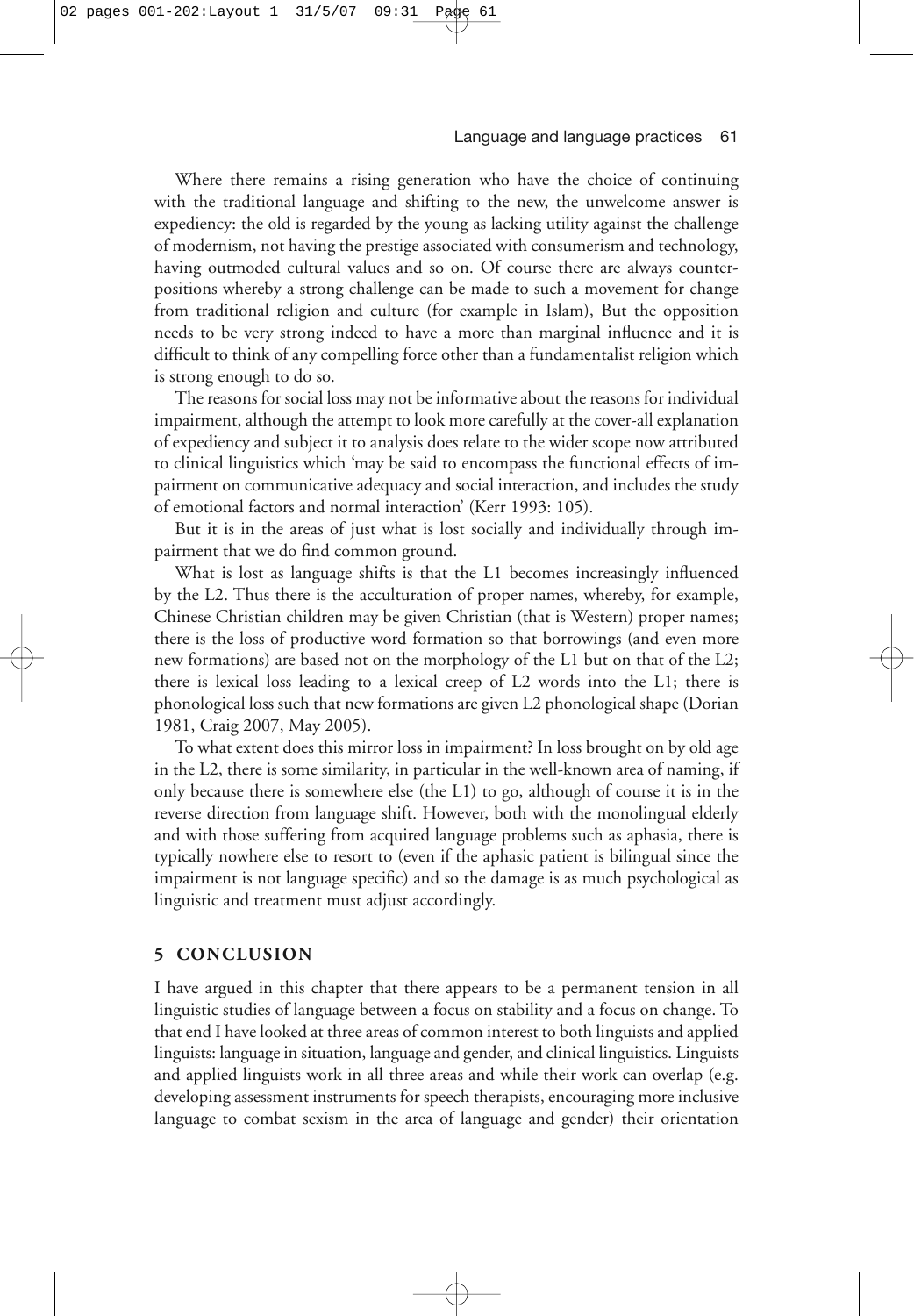is janus-like, looking in opposite directions, with language change as the linguistic agenda driving the linguist in search of evidence regarding linguistic theory, and language stability, the providing of more efficient means of communication in the society we live in now, motivating the applied linguist.

In Chapter 4 I focus on the major role of applied linguistics in language teaching, especially the teaching of second languages and therefore with language-teacher education. This role is seen by some as being the proper concern of applied linguistics.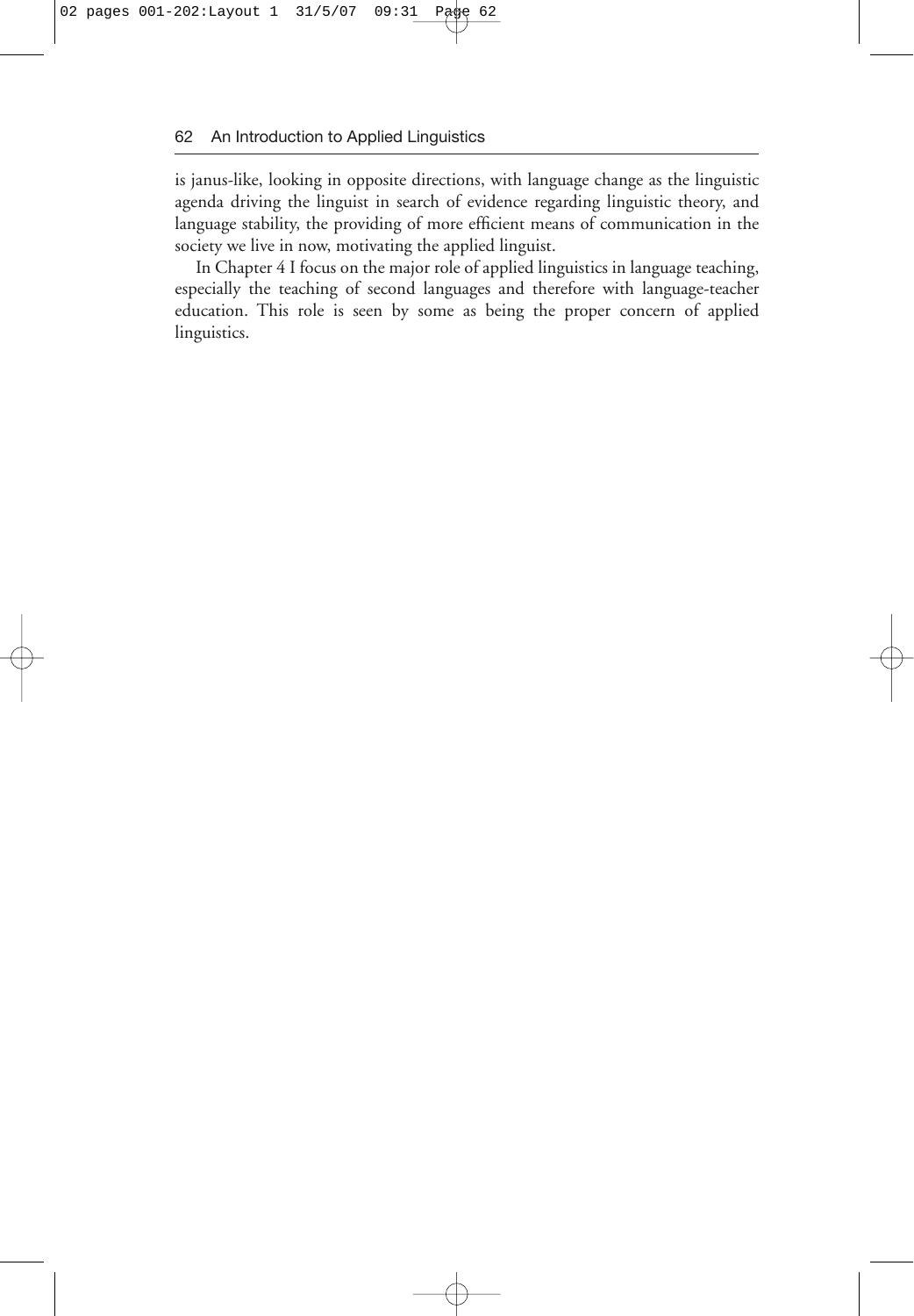# Applied linguistics and language learning/teaching

*Homines dum docent, discunt.* (Even when they teach, men learn.) (Seneca, *Epistula Morales*, 7/8)

### **1 INTRODUCTION**

In the last chapter I considered three areas of common interest to both linguists and applied linguists and attempted to distinguish the purposes and procedures of the two professions. I proposed that linguists and applied linguists typically look in opposite directions, with language change as the linguistic agenda driving the linguist in search of evidence regarding linguistic theory, while the applied linguist is motivated by the providing of more efficient means of communication in the society we live in. I turn next to the field of language teaching and learning: this is dominant in applied linguistics, in the sense that more applied linguists specialise in this field than in any other. There is a view, held by some linguists and applied linguists, that language teaching and language-teacher education are the only proper concerns of applied linguistics.

The chapter begins with a presentation of the arguments for and against confining applied linguistics to a concern with second-language teaching and learning. Then I take the examples of two 'problems' in the field, first the optimum age problem (which we have already raised in Chapter 2) and second an investigation into the validity of a large-scale English language proficiency test, the English Language Testing Service (ELTS) test, the predecessor of IELTS (see below), and in particular the construct used in the design of that test, that of English for specific purposes. These two 'problems' are considered from the point of view of a number of relevant factors, opening up a discussion on what it is that needs to be taken into account when the applied linguist is faced with a problem in language education. Finally, I consider the methodology used by the applied linguist in operating on a problem and to that end I take as examples four areas of importance in language teaching, second language acquisition, proficiency language testing, the teaching of languages for specific purposes and curriculum design.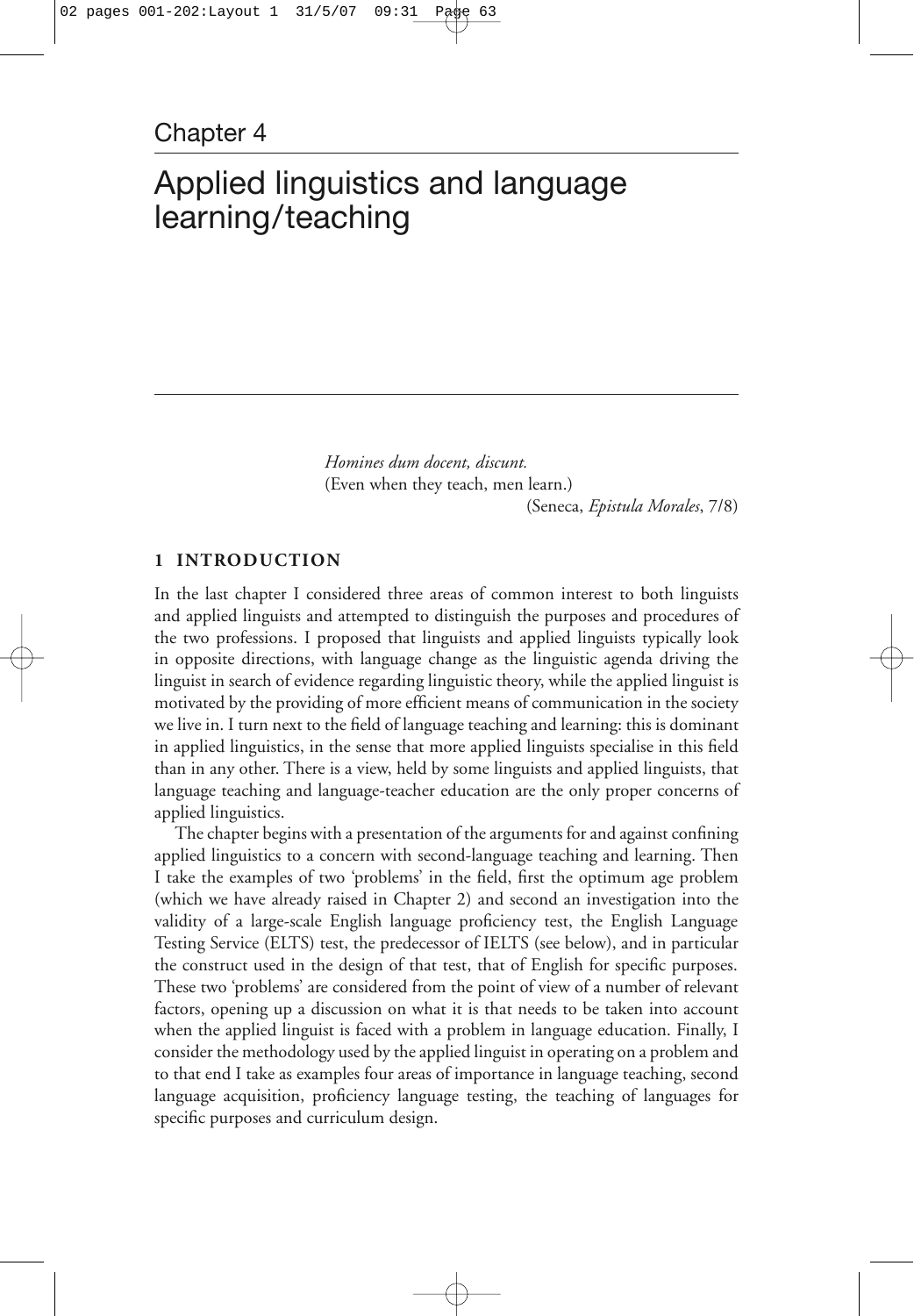# **2 CLAIMS**

In spite of the widening range of activities undertaken by applied linguistics and in spite of the general agreement about the reach of its provenance claimed in the Statutes of the International Association of Applied Linguistics:

L'Association a pour but de promouvoir les recherches dans les domaines de la linguistique appliquée, comme par exemple l'acquisition, l'enseignement, l'emploi et le traitement des langues, d'en diffuser les résultats et de promouvoir la coordination et la coopération interdisciplinaires et internationales dans ces domaines.

(Article 2 of the AILA Statutes 1964)

(The Association's purpose is to promote research in the areas of applied linguis tics, for example language learning, language teaching, language use and language planning, to publish the results of this research and to promote international and interdisciplinary cooperation in these areas.

(Article 2 of the AILA Statutes 1964)

and proudly asserted in Kaplan and Widdowson (1992):

the application of linguistic knowledge to real-world problems … whenever knowledge about language is used to solve a basic language-related problem, we may say that applied linguistics is being practiced. Applied is a technology which makes abstract ideas and research findings accessible and relevant to the real world; it mediates between theory and practice.

(ibid: 76)

and in Crystal (1992: 24), also opting for the more inclusive approach:

the use of linguistics theories, methods and findings in elucidating and solving problems to do with language which have arisen in other areas of experience. The domain of applied linguistics is extremely wide and includes foreign language learning and teaching, lexicography, style, forensic speech analysis and the theory of reading.

and in Wilkins (1994):

[T]he study of the uses that man makes of the language endowment and of the problems that he encounters in doing so is the subject matter of applied linguistics.

(Wilkins 1994: 162)

and unquestioningly in Cook and Kasper (2005) introducing the *Applied Linguistics* special issue 'Applied Linguistics and Real-World Issues', in which they 'took for granted the gradual move of applied linguistic enquiry in recent years into a variety of new areas' and commented that the five contributions in the special issue all:

testify to the widening scope, and exemplify how far both the discipline and the journal have moved beyond an earlier almost exclusive concern with only one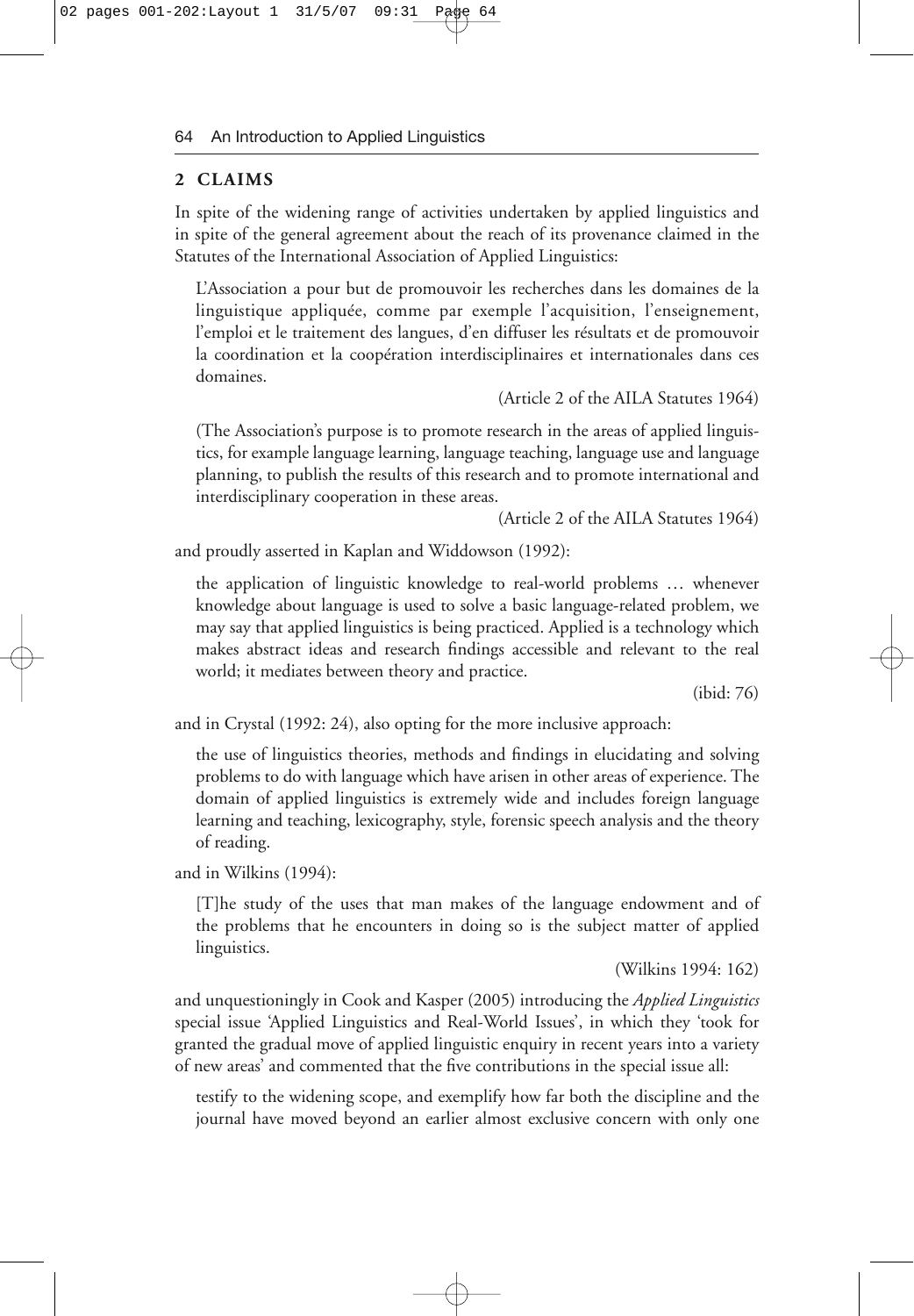real-world problem, how best to teach and learn languages.

(Cook and Kasper 2005: 479)

There remain the cautionary voices concerned to restrict its scope so that it does not appear that applied linguistics claims to be a theory of everything! For example:

[T]he majority of work in applied linguistics has been directly concerned with language teaching and learning.

(Strevens 1994: 81)

and Wilkins again (1994):

the field which has so far generated the greatest body of research and publication, namely that of language learning and teaching.

and again:

[I]n practice applied linguistics has developed so far as an enterprise principally dedicated to creating a better understanding of the processes of language, especially second language, learning.

(ibid:164)

(ibid: 163)

A position he welcomes on the grounds that otherwise: 'In its widest sense no coherent field of applied linguistics exists' (ibid: 163).

## **3 A PERSONAL ACCOUNT**

Alice Kaplan's 1993 evocative account of her own love story with learning and teaching French reminds us that not all language learning is doomed (see also Lee 1995, discussed in Chapter 8). Kaplan is blunt about the difficult task of being a language teacher: '[L]anguage teachers are always in search of the foolproof method that will work for any living language and will make people perfectly at home in their acquired tongue' (ibid: 130).

Kaplan has gone beyond the lure of method having seen its infinite regress:

I was told the story of language teaching when I was learning to become a teacher. Once upon the time, the story goes, all languages were taught like Greek and Latin. Learning was based on grammar rules and translation. You talked in your own language about the dead language you saw written down. Then in the late nineteenth century came the Direct Method, the ancestor of Berlitz. You spoke in class in the language you were trying to teach; you worked on pronunciation; you practiced grammar out loud.

(ibid)

Based on grammar rules and translation: the dead hand of linguistics has long weighed heavily: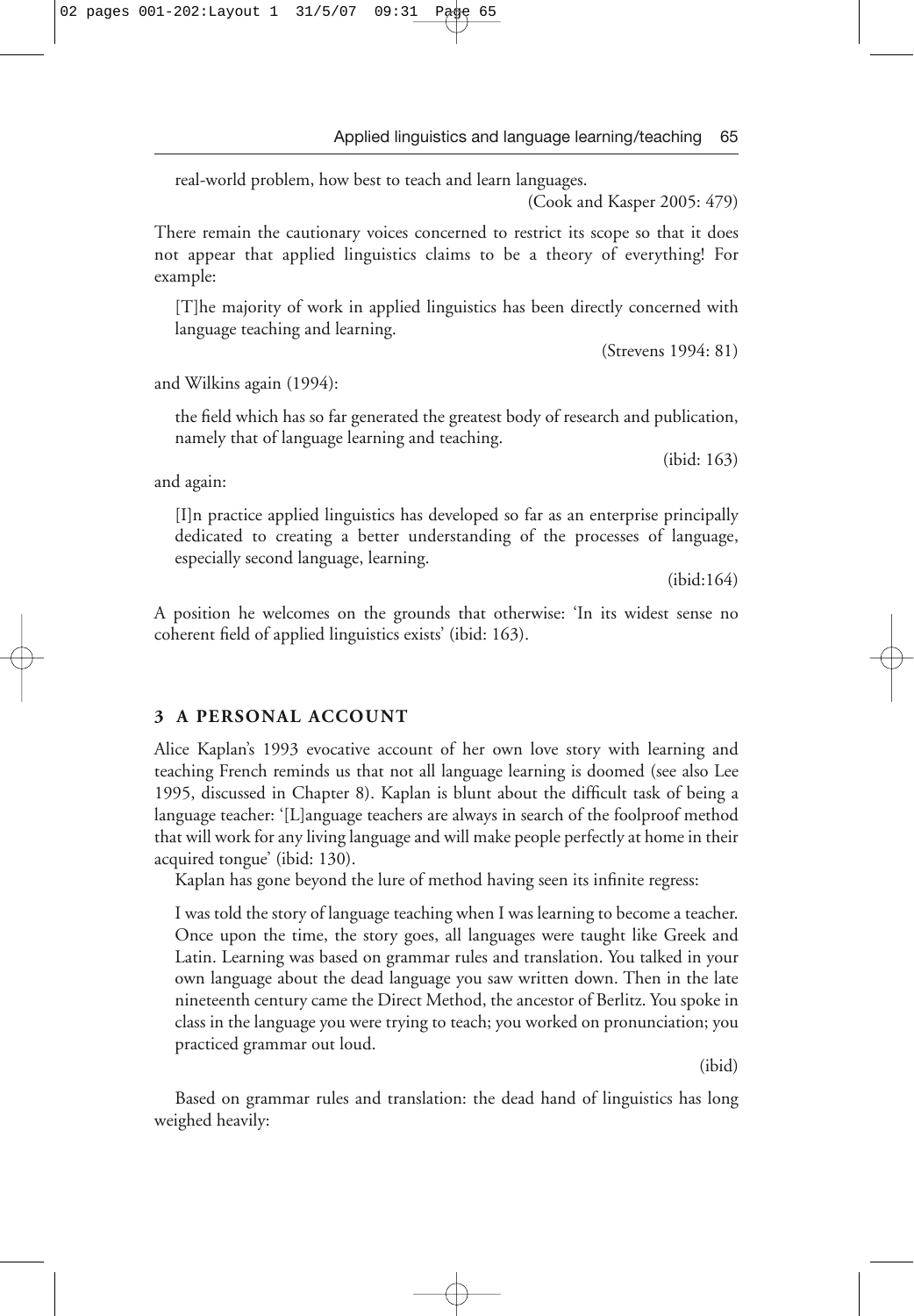From the forties on, people looked to linguistics to revolutionise language teaching: language classrooms would be 'labs' with scientific data and results; the emphasis would be on speaking, speaking like natives and learning like native speakers do. In the late 1950s, Noam Chomsky argued that children acquire language more or less automatically by the time they are five and whatever makes it happen can't be duplicated by adults – it has nothing to do with situation. Chomsky's insight did language teachers absolutely no good: they couldn't duplicate genetic processes, and they couldn't hope to reproduce childhood as a model for second-language learning.

(ibid: 130–1)

Given the ease with which new methods arise and are abandoned one after another, it is surprising how attracted language teachers are to new methods. The reason, Kaplan suggests is that: 'Language teaching methods make for a tale of enthusiasm and scepticism, hope and hope dashed. Every once in a while someone comes along and promises a new language method … Whatever the method, only desire can make a student learn a language, desire and necessity' (ibid: 131).

In spite of the extent of the activity and the attention given to training in method, the fact is, as Kaplan points out:

Language teaching is badly paid, little recognised, and much maligned. It is left up to native speakers for whom it is stupidly thought to be 'natural', therefore too easy to be of much value. PhDs want to move on from language teaching to the teaching of literature, and theories of literature. Language teaching is too elemental, too bare. You burn out, generating all that excitement about repetition, creating trust, listening, always listening. In literature class you can lean back in the seat and let the book speak for itself. In language class you are constantly moving, chasing after sound.

(Kaplan 1993: 139)

The history of language teaching is, indeed, the history of method. Like fashion in dress/clothes, method in language teaching emerges and disappears, and if one looks far enough it recycles itself after a decent interval. As staleness is to fashion so is failure to method. Since reliance on method alone must of necessity lead to failure, it is inevitable that all methods will be challenged by new or revived alternatives. As Kaplan recognises in the comment already quoted: 'language teachers are always in search of the foolproof method' (ibid: 130).

Language learning and language teaching are 'problems' because they are so often ineffectual. The temptation is always to seek new and therefore 'better' methods of teaching, better methods of learning. Such an unthought-through solution results from faulty diagnosis, which itself derives from a lack of objectivity. The informal foreign language learner who is not making progress is all too easily persuaded that what is needed is to change the methods of learning. And that is also true in formal instruction where the teacher becomes dispirited because the methods in use are not working. Again the solution is to change the method. And for a time the new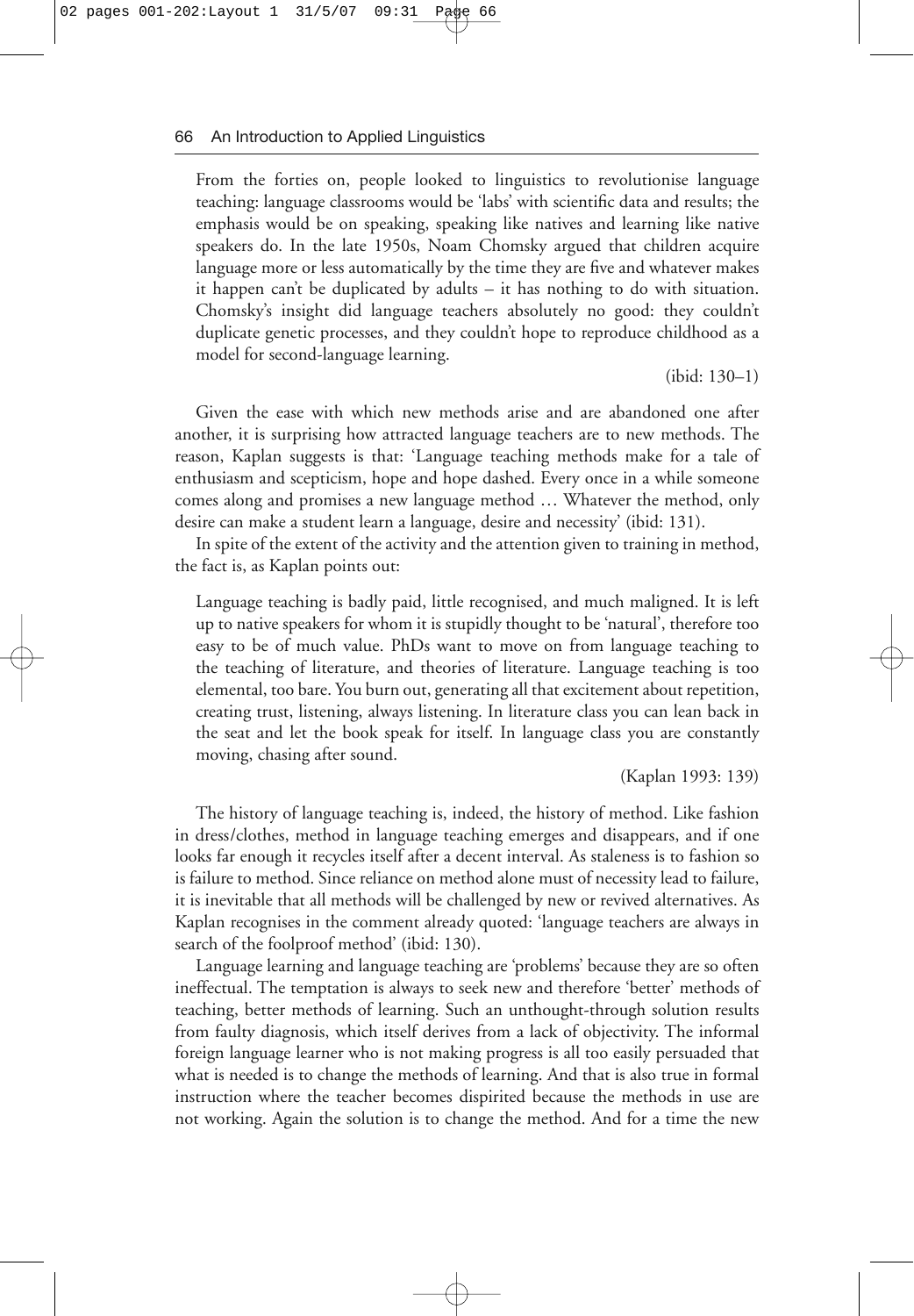methods such as direct, mim-mem, communicative, cognitive, technological (Stern 1983) work but then the novelty, the very method effect, begins to wear off and the learning, lacking the halo effect of newness, reverts to its customary lack of progress.

What applied linguistics offers, where its coherence (*pace* Wilkins 1994) lies is in its recognition that the question to ask is not how to improve the learning, but what is it that is not being improved, in other words what it is that is supposed to be being learned. The 'how to improve' question comes from a teacher training tradition where solutions are understandably method directed: what do I do in the classroom on Monday morning? and the answer so often is: learn a new method.

The how question also derives from an approach via linguistics (as Alice Kaplan pointedly notes), whereby the diagnosis has to do with the need for the teacher to understand more about linguistics and then the improvement will come from attention to methods, better use of the old or adoption of new. The reason for such naivety in linguistics is that to the linguist knowledge about language will of itself improve language learning while knowledge about language and skill in teaching and learning are unrelated. That is not the case with the applied linguist for whom knowledge about language and skill in teaching and learning are seamlessly linked, since learning and teaching are themselves aspects of knowing about language in the context of second-language acquisition and it is through understanding them better that improvement will come.

That knowledge is partly quite traditional; it is knowledge about *language* in itself, dealing here with language systems; then knowledge about *a language* (usually the one that will be or is the target of teaching), dealing here with language structure; and finally knowledge about language in its interactions, dealing here with acquisition, with cognition and with society.

What this means is that some of the content of a course in applied linguistics which will be of benefit to second language teachers (and by extension to secondlanguage learners) will offer linguistics. But it will not be the whole course (possibly 30 per cent), it will not be identical with courses given to graduate linguistics students and it will take into account in the provision of tasks, workshops, examples and so on, the professional activity of the majority of the students (language teaching). It is important at this stage that students perceive an applied linguistics course as vocationally driven and planned and that their own profession, for example language teaching, is not dismissed or trivialised as uninteresting or not worthwhile.

#### **4 APPLIED LINGUISTICS AND INSTITUTIONAL PROBLEMS**

In Chapter 3 we suggested that 'language problems' are the key to understanding applied linguistics. Many of these problems will manifest themselves in individual interactions (my failure to make myself understood when asking directions in a foreign language, your hasty judgement about your interlocutor's social status in the first few seconds of a telephone conversation, and so on) but the applied linguistics enterprise engages itself with such problems only when they are considered by society to be matters of institutional concern. The applied linguist is therefore called on to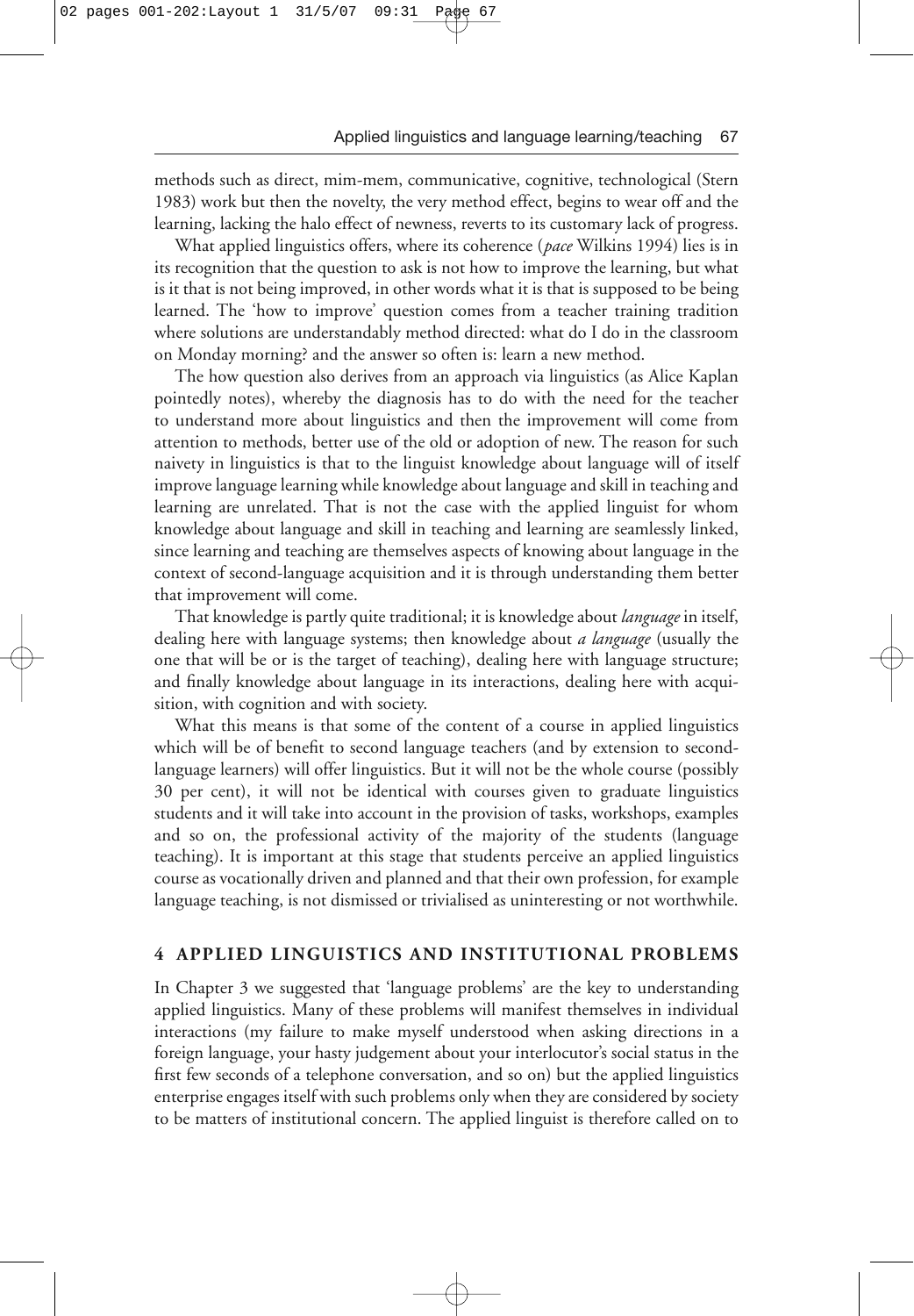intervene, to train, to explain and possibly to solve recurring problems in the school, the hospital, the workplace, the law court or the television studio.

Applied linguistics as an enterprise is therefore a research and development activity that sets out to make use of theoretical insights and collect empirical data which can be of use in dealing with institutional language problems. It is not primarily a form of social work with immediate access to individuals in the happenstance of their ongoing social communication, although its findings may of course be helpful to counsellors and teachers faced with these particular problems.

The starting-point is typically to be presented with an institutional language problem. The purpose of the activity is to provide relevant information which will help those involved understand the issues better; in some cases on the basis of the information it will be possible to offer a solution to the problem. More likely is an explanation of what is involved, setting out the choices available, along with their implications. In earlier chapters we have discussed some of these language problems and indicated certain of the choices that would face those interested in finding a solution. We have suggested that if they are to contribute to a solution, all choices must be fully informed by the local context.

We distinguish this problem-based view of applied linguistics from other views which begin from theory. The applied linguist is deliberately eclectic, drawing on any source of knowledge that may illuminate the language problem. Proceeding eclectically is legitimate because for the applied linguist language problems involve more than language. They involve (some or all of) these factors:

- the educational (including the psychometric or measurement)
- the social (and its interface with the linguistic, the sociolinguistic)
- the psychological (and its interface, the psycho-linguistic)
- the anthropological (for insights on cultural matters)
- the political
- the religious
- the economic
- the business
- the planning and policy aspect
- and, of course, the linguistic, including the phonetic.

We turn now to a consideration of two 'problems', that of the optimum age for starting to learn a foreign language and that of the validation of a language proficiency test so as to consider the factors that the applied linguist needs to take into account when faced with a language-learning problem.

# **5 OPTIMUM AGE**

First the age of starting a foreign language. What is the right age to start language learning? This is a question often asked by administrators, politicians, parents, as though there is one right answer. Is there – other things being equal? We can only attempt an answer when we have asked some preliminary questions, such as what is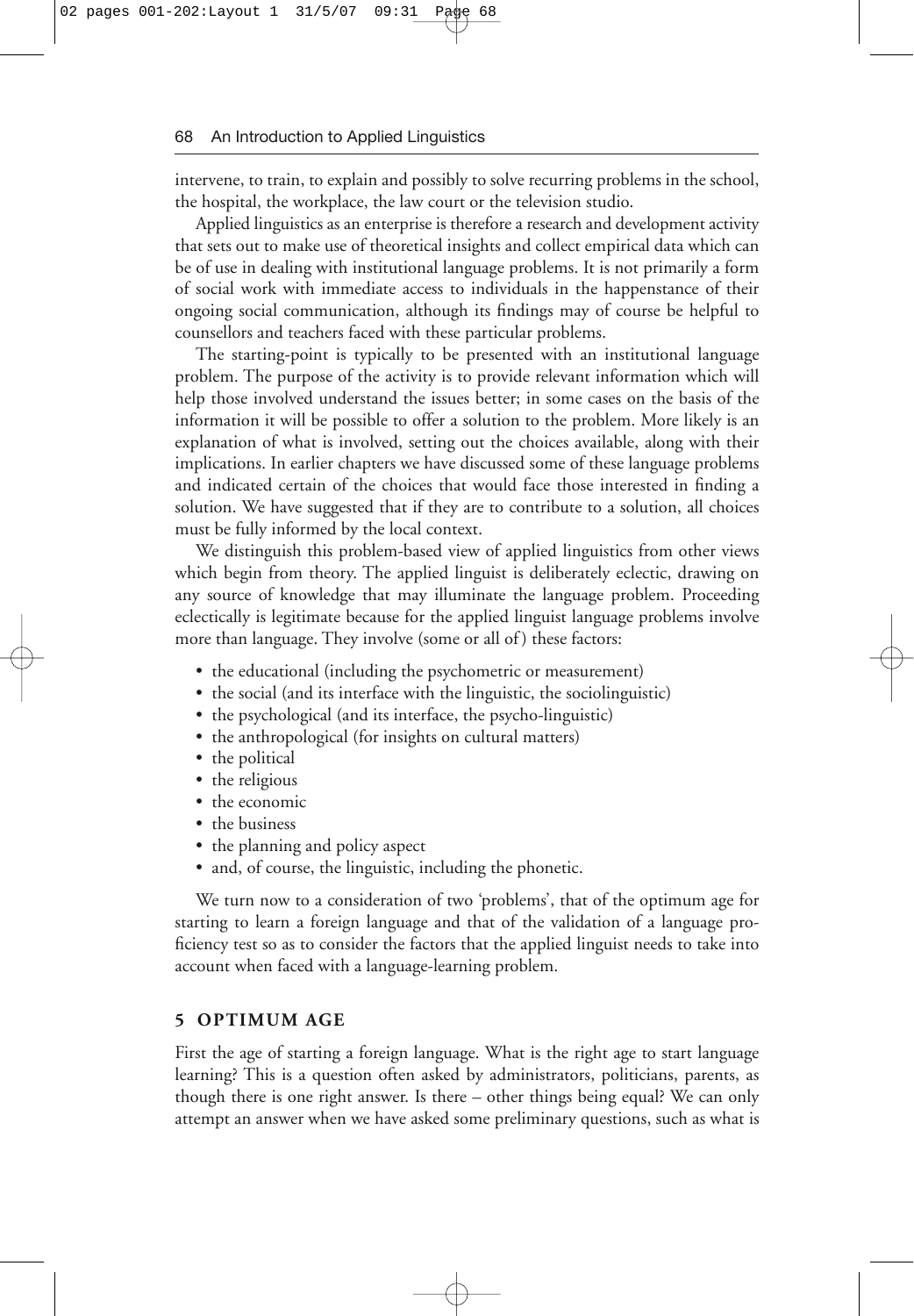the language learning for? Which students are to be involved? Is there one through system or are there several (for example primary, secondary, tertiary)? If there are several, do they interlock with one another? What method is envisaged, will it be foreign language instruction, content based, immersion, and if immersion, which version (see below)? Which language is being studied? Has the choice been made on the basis of its prestige or its distance from the students' home language, which may determine how difficult they find it? What prospects do successful language learners in this situation have of further study, use of the language(s), jobs and so on. What possibilities exist for visits to the target language country? How is success measured? Who are the teachers? Are they well trained, and how proficient are they in the target language?

One approach to the optimum age question has been the appeal to the sensitive age or critical period view: this view considers that developments in the brain at puberty change the way in which we learn. Before puberty we acquire languages (one or in a bilingual setting two or more) as native speakers. After puberty we learn in a more intellectual manner as second- or foreign-language speakers. This idea, based on the sensitive or critical period hypothesis, if true (and it has been difficult to refute), would support a universal optimum age for starting a second or foreign language, namely as early as possible, in order to allow for possible acquisition as a native speaker. (See the discussion in Chapter 2 of research by Bialystok.)

An early start for second- and foreign-language learning at school is not unusual. Foreign-language teaching in the elementary school in the USA, French in the UK primary school, languages other than English in the Australian primary school: these are well-known examples of the willingness among educational planners to (1) extend the length of explicit language learning and (2) take advantage of the greater plasticity of young children in automatising new skills and internalising new knowledge. Such aims are plausible. Why then the doubts and the reversals of policy such as the on–off programmes found in the UK? Why the doubt, among professional language educators as much as among administrators, that spending longer teaching a language and starting earlier are not necessarily beneficial? How could they not be?

Research into second-language learning suggests that there may be no optimum age since adults can learn as efficiently as children and indeed more quickly. What matters are local conditions. To illustrate the applied linguist's insistence on the need to take account of local conditions I refer to three very different contexts: an Australian private girls' school; the Nepal government school system; and French immersion in Canada.

#### **5.1 Presbyterian Ladies' College (PLC)**

This school, in Melbourne, is a large independent girls' school (N=1200) with both primary and secondary departments. It offers six languages at secondary (Years 7–12). One foreign language, French, is also offered in the primary school (Hill et al. 1997).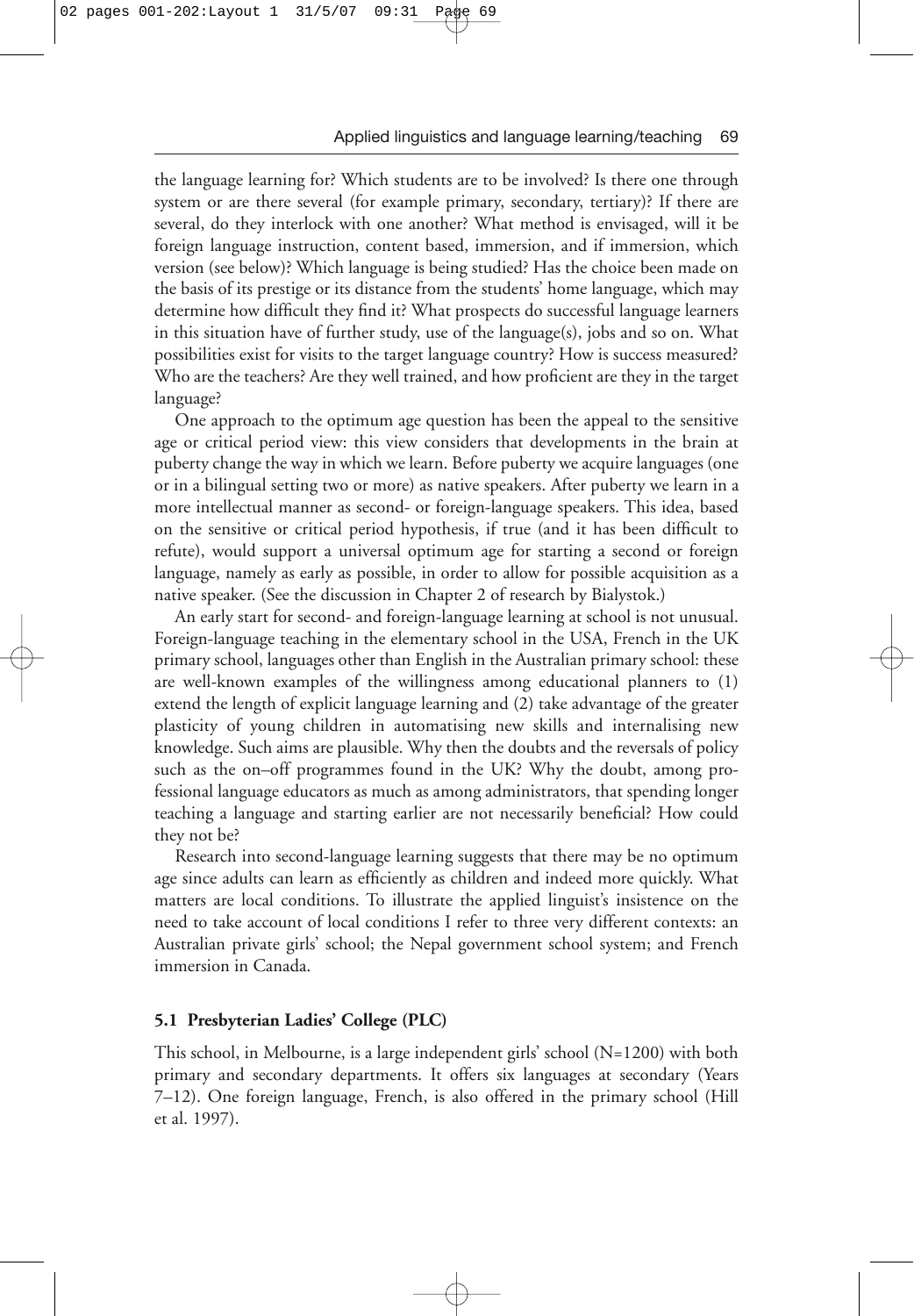Observations by the language teachers had indicated that after two years in the secondary school girls who had studied French in the primary school appeared to be performing at the same level in all four skills as those who had begun French in the secondary school. The only observed advantage for early starters was in pronunciation. Differences of course there were, but these appeared to be individual rather than group related.

The primary campus of PLC offers French from pre-Prep (three-year-olds) to Grade 6 and the senior campus both Beginners' French and Continuing French in Years 7 and 8 and then combines the two streams in Years 9–12.

The usual practice at PLC is to separate beginners from continuing learners in order to maintain and develop the advanced skills of the more experienced learners. As has been said, by the end of Year 8, in the view of the teachers, there is no longer any need to keep the two strands separate. Both use the same textbooks inYears 7–8; both start at the beginning of new texts in Year 7. It is, however, expected that the continuing learners will treat the earlier parts of the textbooks as revision and move faster than the beginners.

If the critical period hypothesis is correct, then we might expect those children who start French early (in the primary school) to be at an advantage when they reach the secondary school. They appear not to be. Teachers are sceptical (indeed second ary teachers are often sceptical of primary school language learning). They may be wrong to be sceptical but to the applied linguist their scepticism is one factor in the situation: it contributes to the 'language problem' as do the qualifications of teachers in the primary and secondary department, the teaching materials used in both, the measures used to determine progress and the aims of the French teaching programme in the primary and the secondary schools, whether they are in harmony or not. It is possible that what counts as doing well at French in the primary school (being communicative in the spoken language for example) differs from doing well in the secondary school (accuracy in the grammar of the written language, perhaps).

The situation of a private girls' school, with its own primary and secondary departments, where there is keenness to learn French and resources are ample is on the face of it an ideal setting for the critical period to operate. It appears not to. For the applied linguist this is a problem that invites explanation and that neatly combines theoretical interest and practical involvement.

#### **5.2 English teaching in Nepal**

Until the early 1960s English was widely available in the Nepal school system; the basic medium of instruction was Nepali but English was taught everywhere as a foreign language and there were private schools in which English was the medium of instruction. In the early 1970s Nepal withdrew from English for purposes of nation building (it should be noted that Nepali, the national language, is itself a colonising language, introduced only about 300 years ago). English medium schooling was forbidden. But English did not go away. In the 1980s the ban was lifted, to avoid the unfortunate situation whereby middle-class parents were procuring English for their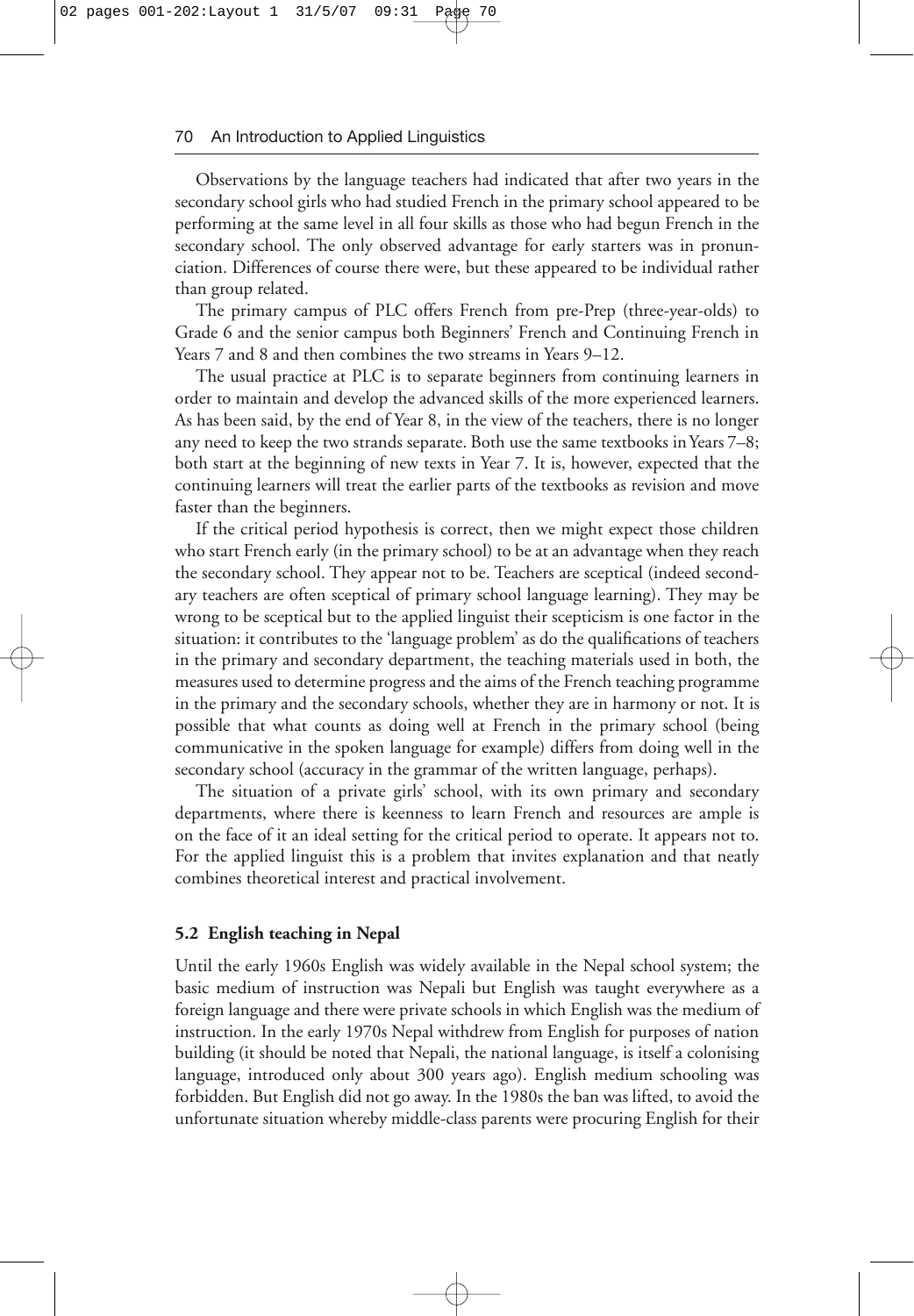children by sending them to English medium boarding schools in Darjeeling, itself a Nepali-speaking enclave in India. It was decided by government that to avoid this embarrassment English should be officially reintroduced. A Survey of English Teach ing by three applied linguists was commissioned in 1983. Its findings were disturbing (Davies et al. 1984, Davies 1987).

No school teacher in the sample studied possessed adequate English proficiency (by which was meant ability to read at an unsimplified level). For that reason, and in order to avoid the huge waste of time and resource devoted to English for the majority of children who drop out before they have gained any usable language skill, the Survey's recommendation was that English should begin in government schools as late as possible, well up in the secondary school.

However, there were, as the Survey team acknowledged, counter-arguments which were political rather than psychological, that is they were about the perceived role of English in Nepal rather than about the critical period. The Ministry of Education had to recognise the powerful local views on the need to entrench English early: one of the King's chief advisers stated that in his view English should start in the first year of primary school. The fact that there were no qualified teachers (and no prospect of any coming forward) was unimportant. The Ministry was of course well aware of its own government's acceptance of the local political imperative. In a situation where English represents modernity and the key to professional advancement, starting English in the secondary school would be seen as deliberately penalising the children of the majority, most of whom never reach secondary school (about 50 per cent of primary school entrants dropped out at the end of the first year). It was essential, so government officials argued, for English to start as early as possible, not primarily to teach English but to provide the appearance of equal opportunity.

Making decisions about English teaching in Nepal is more than a language problem. What the applied linguist is able to do is to clarify the choices and explain the parameters of those choices, what the implications are of starting English at different ages. In this local context (as in any other) there is no one general recipe (such as the critical period) that can be served up to determine the way forward.

#### **5.3 Immersion language teaching**

Over the last twenty years, immersion language teaching in Canada has been widely celebrated as a success story in bilingual education (Johnson and Swain 1997). What immersion means is the teaching of the second language as the medium of instruction. This use of the second language as medium is much older than the Canadian enterprise, and is still the practice in many colonial situations such as anglophone and francophone ex-colonies.

But it is important to examine carefully just what is claimed for this Canadian version of bilingual education. Its applied linguistic evaluators are very careful to make clear just what those claims are and just what constraints must be put on those claims (Swain and Lapkin 1982). These restrictions remind us that immersion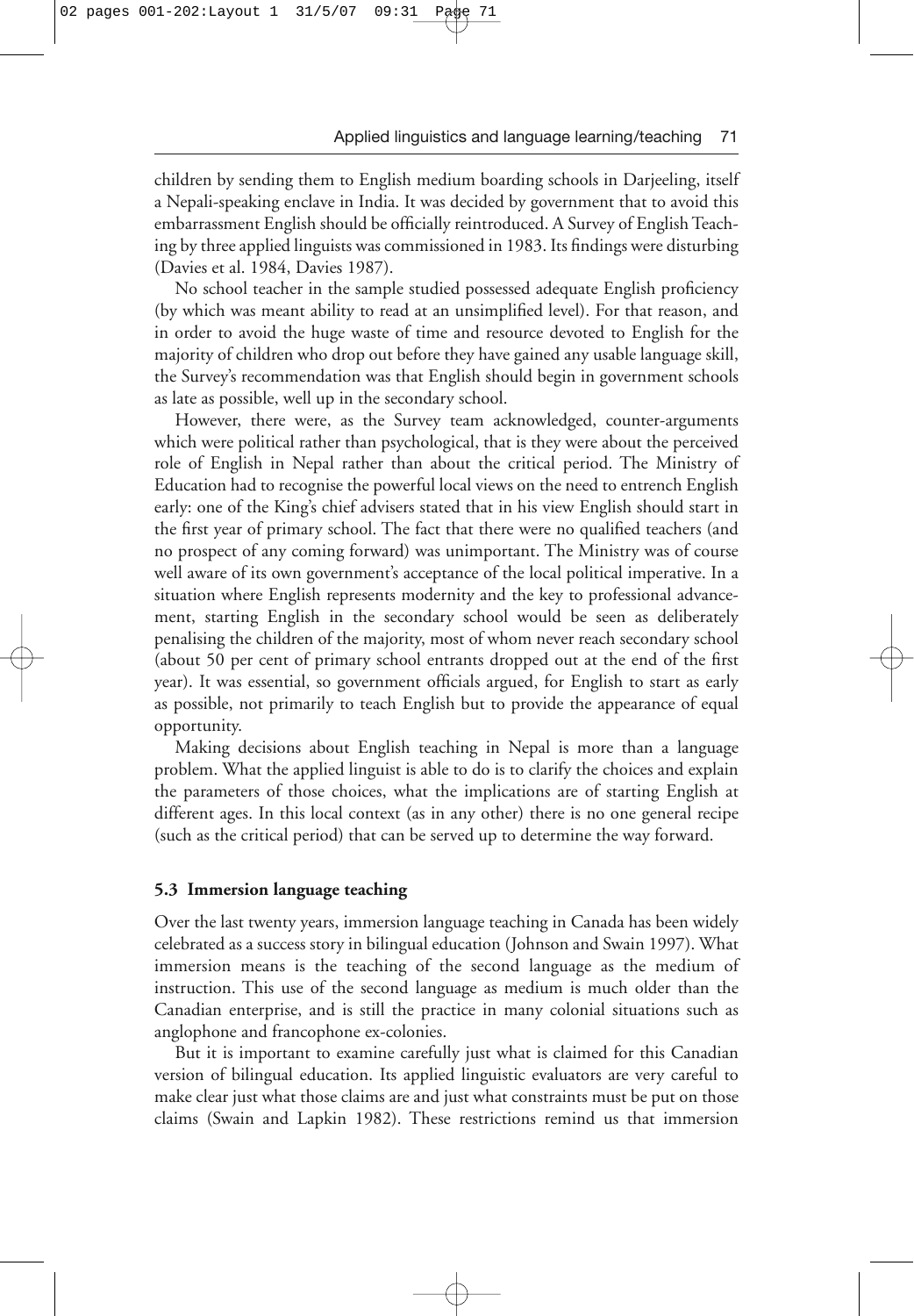education cannot easily be transferred to other situations where the same conditions do not pertain.

Canadian immersion programmes of various types (early total, early partial, late partial, beginning in Grade 8) have all been shown to be successful in terms of their objectives. But they require the presence of four factors:

- 1. The parents of the students need to be involved in establishing and ensuring the continuation of the immersion programme.
- 2. The immersion students (and their parents) must be members of the majority community in the local bilingual setting.
- 3. Both students and their parents must have a positive attitude towards the target language and its speakers.
- 4. The immersion programme must be optional.

In other words, immersion language teaching has worked well in Canada (primarily in Ontario) not only because it has offered the kind of resource-rich exposure to French that is not possible for English in Nepal, but also because the learners, like their parents, are members of the majority community of English speakers who desire to learn the language of the minority French-Canadian community. Transposing the immersion project to a country like Nepal would be hazardous. Once again we can observe that the role of applied linguistics is to describe and evaluate language problems within their own contexts.

# **5.4 Factors relevant to the optimum-age problem**

The range of factors taken into account was hinted at above in our discussion of the optimum age for starting a second/foreign language in an Australian secondary school. In relation to that school they include:

- 1. **the educational** The project described was school-based, and therefore sub ject to the relevant institutional constraints of what can be done in the school setting, including what kind of measurement was acceptable, tests, interviews and so on.
- 2. **the social and sociolinguistic** It was necessary to consider the status of the school, girls only, middle class, including a large proportion of migrant parents, independent and therefore not constrained by State regulations with regard to textbooks, hours of instruction, teacher qualifications, examinations, size of class, choice of target language, school resources available; attitudes of stakeholders to foreign language instruction, and especially to French which, in the Australian context, is seen as less instrumental than for example Indonesian or Japanese.
- 3. **the psychological and psycho-linguistic** At issue was the relevance of the sensitive or critical period, as well as the relevance of the age of starting a foreign language to the mode of learning; at issue also were findings from studies of second-language acquisition research.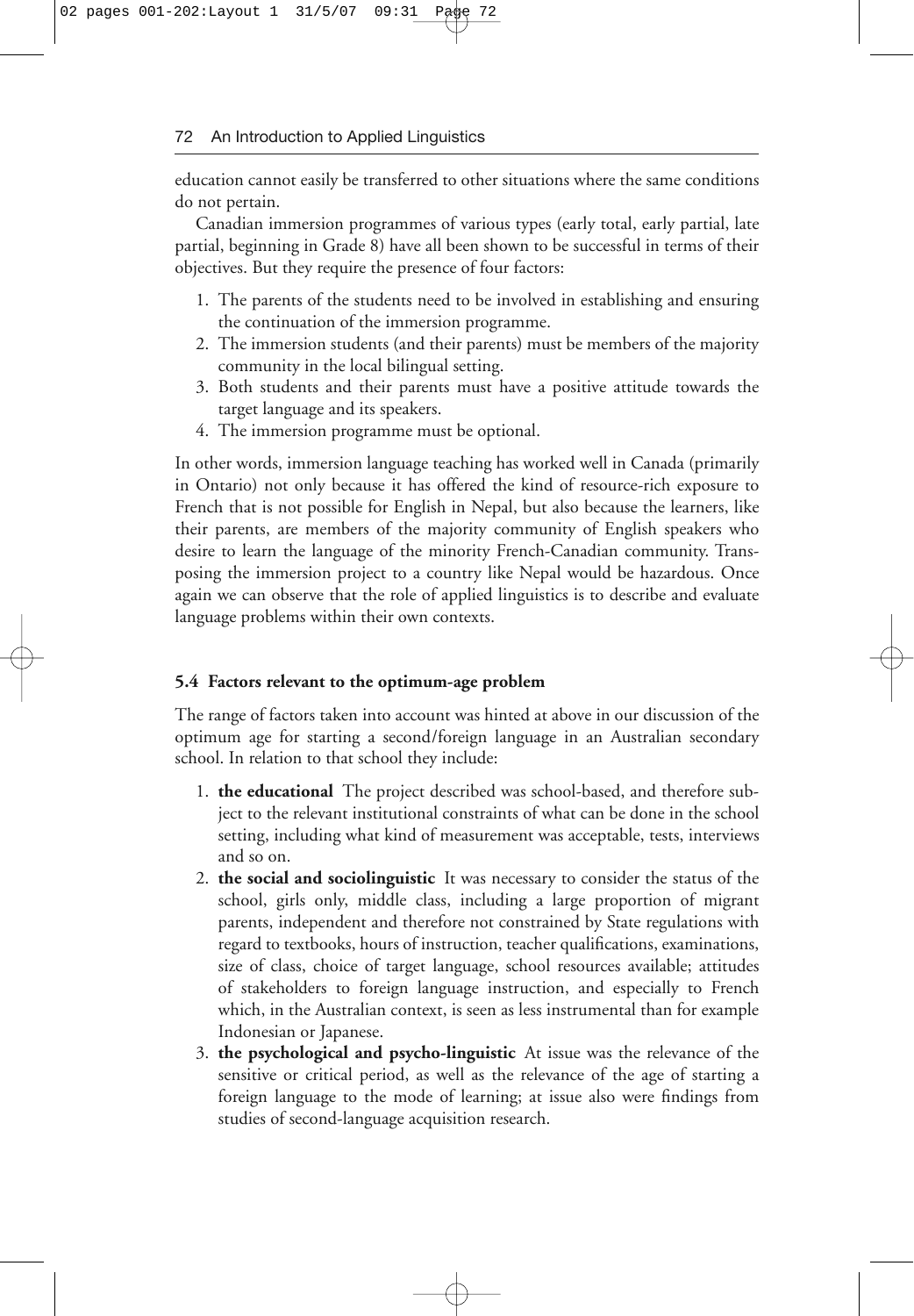- 4. **the anthropological and cultural** Two aspects here were particularly relevant, the issue of the language classrooms in the school under study as independent cultural communities and the need to investigate these communities using ethnographic techniques; and the role more generally of culture, in this case French culture, however interpreted, in supporting and facilitating the learning of the language.
- 5. **the political** Quite apart from its role in Australia as still the most prestigious foreign language taught in schools and therefore potentially advantaged as against other foreign languages, even those with large numbers of bilingual or 'background' speakers, French in Australia has in the last three years been under strain because of the French Government's insistence on carrying out controlled nuclear explosions on one of its last colonial territories in the South Pacific. As a result, some Australia-based French restaurants and other businesses suffered during this period. It was therefore relevant to investigate whether this negative attitude carried over into school French language learning.
- 6. **the religious** Unlike Italian, which has a largely Catholic client base and Hebrew, which is studied largely by Jews, French seems to be neutral with regard to religion.
- 7. **the economic** Given the current emphasis in education on marketing products for customers, it was necessary to investigate whether French was seen as instrumental, that is vocationally well placed, and what reasons children and their parents might have in choosing French rather than another language, since the school offered a choice of six languages in its secondary department.
- 8. **the business aspect** More relevant perhaps in a private language school which tailors its courses to the fluctuations in student demand and market share.
- 9. **the planning/policy aspect** Within the context of a national language policy, it was necessary to consider the school's overall curriculum in order to determine whether there was indeed a plan which incorporated work in the primary and secondary departments or whether the various components at the two levels had evolved unplanned. It seemed likely that the teachers who raised the problem in the first instance were convinced that there was no single plan which encompassed both primary and secondary departments; the question that needed addressing therefore was whether this was the case and to consider whether it was necessary to bring to bear techniques derived from the planning literature.
- 10. **the linguistic** Relevant here were the materials used to teach French in the primary and secondary departments as well as in the two streams, Beginners and Continuers in the first two years of the secondary department. It turned out that both streams used the same textbooks. Relevant also were the models of French, in particular whether native-speaking teachers (and which kinds of native speaker) were used at the two levels and in the two streams. It was also important to examine the judgements made of the children's spoken French by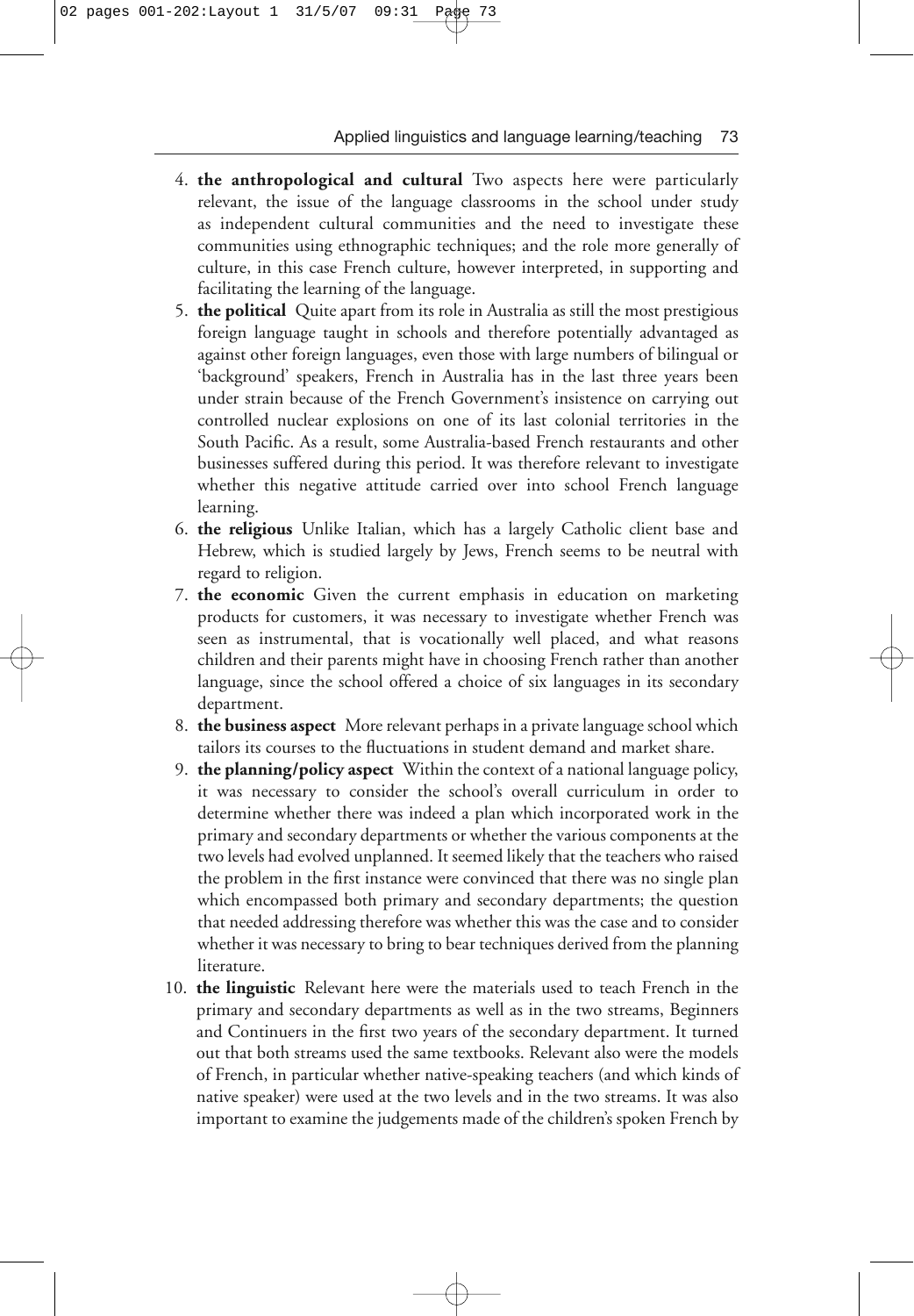their teachers, and whether similar judgements were being made at the primary and secondary levels.

#### **5.5 Doing applied linguistics: the process**

Taking into consideration so many factors, such wide-ranging eclecticism by the applied linguist is open to criticism on (1) the grounds of superficiality (trying to look at everything and as a result observing nothing very much), (2) the lack of a strong theoretical base, and (3) what may be the excessive demands on professional training. The criticism of its lack of a strong theoretical base was discussed in Chapter 3 and the issue of the demands on professional training will be considered in Chapter 6. These are all related matters but it is important to say something here about the criticism of superficiality.

What the superficiality criticism means is that if the attempt is made to take account of so much information, appealing to the various factors mentioned above, then the result must be the collection of too much data for sifting to take place and for the necessary priority ranking of the various pieces of information to enable a way forward to be planned.

But this is to ignore the way in which applied linguistics activities actually proceed. Yes, an analysis is made which takes account of the various factors we have mentioned; but then the first elimination takes place because not all factors will be thought to be relevant: as we saw with our example earlier in this chapter on the optimum age for starting French in a private girls' school in Australia, where the religious factor was discounted. Those factors which are seen to be of direct relevance are then investigated and data collected for analysis.

As in any applied profession (e.g. general medicine) the data are not necessarily collected or analysed by the same person: applied linguistics has its own specialisms which provide for professional expertise where necessary. Thus there are within applied linguistics those who specialise in pedagogic grammar, curriculum planning, applied sociolinguistics, programme evaluation, language testing, language-teacher training, second-language acquisition research, applied stylistics, language planning for education, computer-assisted language learning, language-teaching methodlogy, language in the workplace, languages for specific purposes, bilingualism, crosscultural communication, clinical applied linguistics, forensic language studies, and so on. In addition there are textbook writers, lexicographers, interpreting and translating specialists, as well as theoretical and descriptive linguists, whose advice and expertise may be called on.

# **6 FACTORS RELEVANT TO THE ELTS EVALUATION**

In this next section of this chapter, I examine in detail an applied linguistic project in the field of language testing so as to clarify further the factors taken into account, the sources of knowledge appealed to, the skills drawn on and the stages followed.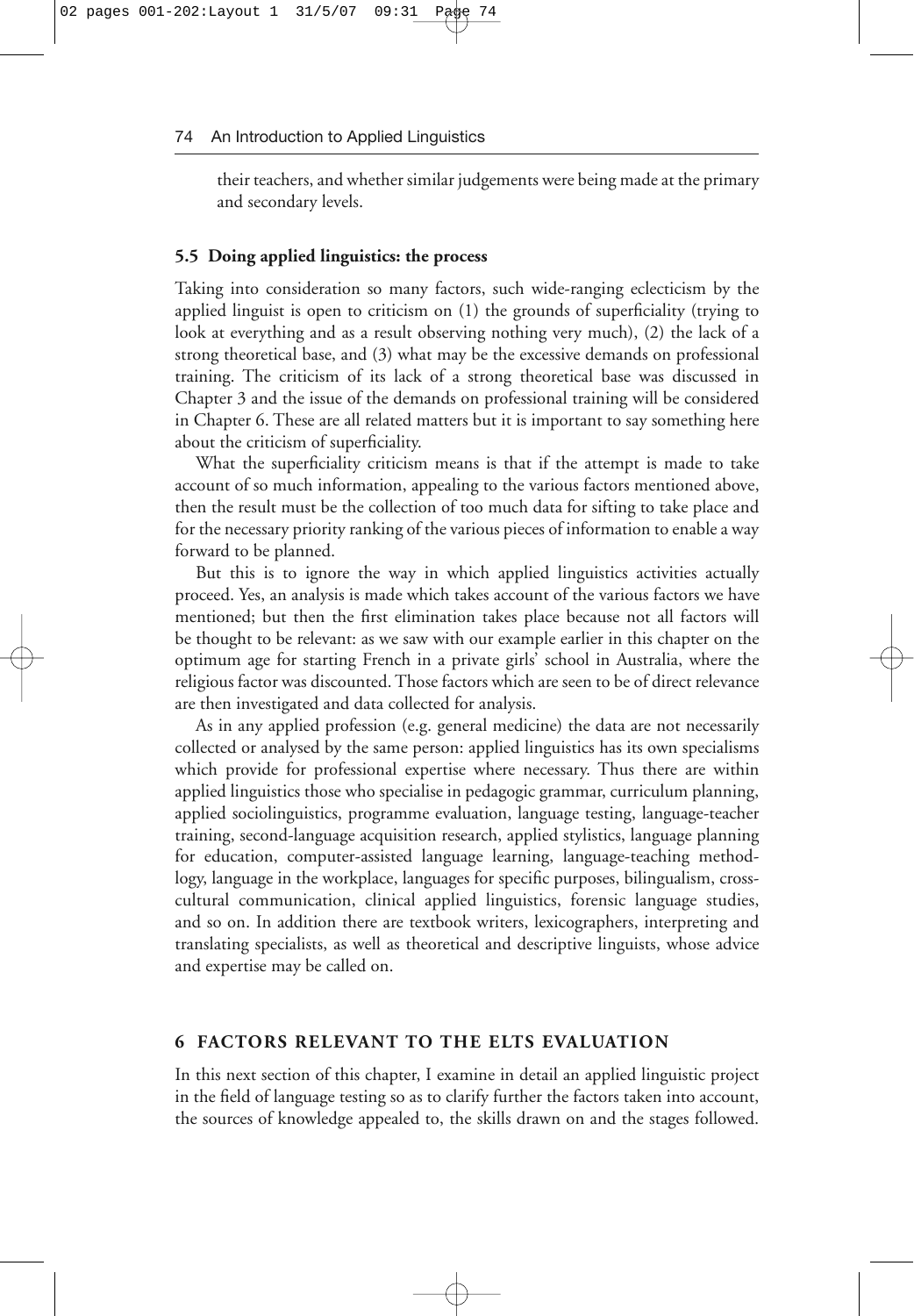Necessarily, this project has its own particular features and will therefore be typical only in some aspects of projects undertaken by applied linguists. Following this examination, and to conclude the chapter, I consider the methodology used by the applied linguist in operating on a problem and to that end I take as examples four areas of importance in language teaching, second-language acquisition, proficiency language testing, the teaching of languages for specific purposes and curriculum design.

#### **6.1 Background**

Language testing reaches into many if not most applied linguistic activities. Assessment is central to all institutional language activities where there is frequently appeal to a language standard or norm.

The language problem to which this testing project belongs is that of the educability of tertiary students in a non-native language medium. The students in question were overseas or foreign students aiming to study at British universities. The problem arose because a number of such students had been found part-way through their studies to have inadequate English to proceed to a satisfactory conclusion and so graduate at either the undergraduate or more usually the postgraduate level.

The organisation where this issue became an institutional language problem was the UK para-statal British Council, a non-governmental body entrusted with the task of allocating scholarships and so on to selected students in a variety of disciplines wishing to attend British universities. Subjective judgements by its officers as to whether a prospective student's English was adequate had been found to be unreliable. English proficiency tests had been commissioned, the first used until the late 1970s (Davies 1965) and the second operational in the early part of the 1980s. This second test, known as the English Language Testing System (ELTS) test, had been designed in response to the push from the communicative movement to communicative language teaching and in consequence communicative language testing, and had based itself on the need for specificity in advanced language assessment.

What in practice that meant was that those students wishing to study a life science, such as biology, would be tested on materials (in English) drawn in part from the life sciences area. Similarly, those students wishing to study engineering would be tested on materials drawn from the technology area. There were six of these specialist areas, enough it was thought to cover the needs of most prospective students. This ELTS test was used widely in the early 1980s, administered through the British Council in some eighty different countries. It was noticeable that the comparable American test (Test of English as a Foreign Language, or TOEFL), which had been in use unchanged since the mid-1960s, made no concession to ways in which different contexts influence language use.

By the mid-1980s it had come to be felt that ELTS was unnecessarily complicated. Its very specificity caused more problems than it solved since it was by no means clear to prospective candidates (or their teachers, British Council officials and so on) which special module of ELTS they should take since they might well be in the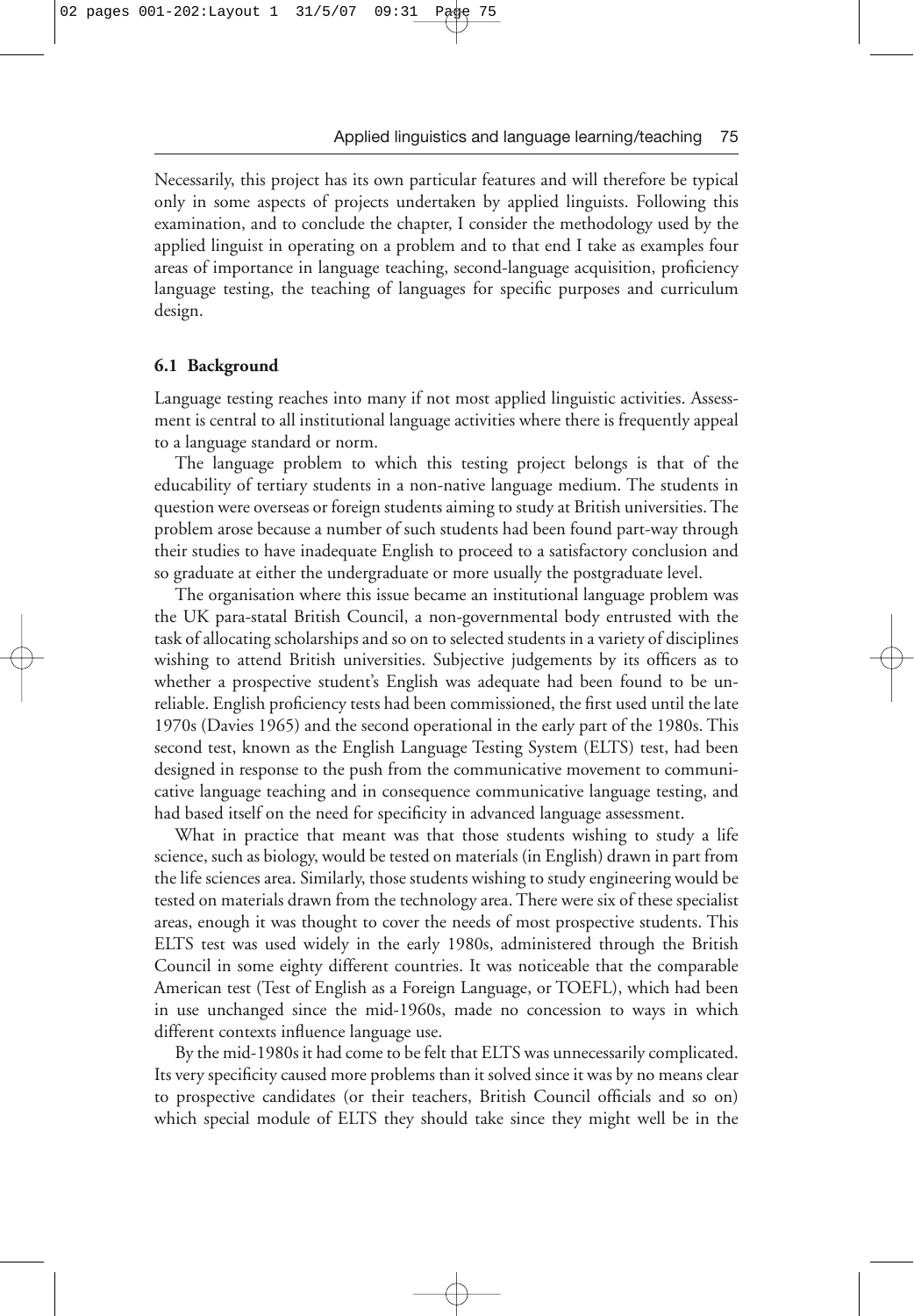process of moving from one specialism to another between the undergraduate and the graduate level: should they seek to be tested in the area of their previous study or in their future study area?

Again, the promise of specificity was open to complaint since in any one area (e.g. the life sciences) the range of topic and specialist language was so huge that what was clear to one biologist might well be opaque to another, making the text under test as difficult for him/her as for someone from, say, social studies. One consequence was that in order to avoid overspecialisation within the specialist area, test constructors aimed at generality, which inevitably made the texts they chose less and less specific. As a result the chosen texts could become so general as to lose all trace of the very specificity they were supposed to contain. Perhaps this meant that the whole notion of a specific test should be abandoned and a return made to the situation in which TOEFL (and the previous British Council test) had originated, that is a general test of English proficiency, the same test of 'academic' English for everyone (Alderson and Urquhart 1985, discussed in Chapter 2 above).

The language problem presented by the British Council to its applied linguistics consultants in the mid-1980s was what to do about the ELTS test. Should it remain in use as it was, should it be revised, should it be rewritten? An evaluation was needed, drawing on as wide a range of information as possible.

The detailed investigation of ELTS (Criper and Davies 1988 and see Davies 2006 for a recent overview) then carried out is described below; and in order to clarify its relevance to our discussion of the enterprise of applied linguistics, I record my discussion under the various heads or factors we have already noted.

#### *6.1.1 Educational (including the psychometric) factors*

ELTS was a proficiency test used in an educational setting, that is at entrance to a British university. The educational questions that needed investigation were: to what extent the test was being used at undergraduate and postgraduate levels, and for temporary attachment by senior academics; and whether it was suitable at these different levels; to what extent it was in use (and found suitable) in different faculties, and whether it was (as had been intended) being used differentially so that test scores deemed proficient in one faculty (or university) were rated not sufficiently proficient in any others. Again, many universities had provision for remedial English tuition for their foreign students; what was the extent of this provision and what use was made by those involved of the ELTS results? Both sensitivity to the ways in which tertiary institutions operated and an understanding of their role and complexity was called for in the project.

In addition, there were other skills that were required. One of these was the analysis of the ELTS test in terms of its relevance to the content of the specialist areas it purported to test. For example, what connection, if any, was there between the test materials in the life sciences module and the textbooks, lectures and so on in university departments of biology, bio-chemistry, botany and so on? And how far were these likely to be constant at the different levels, under- and postgraduate? For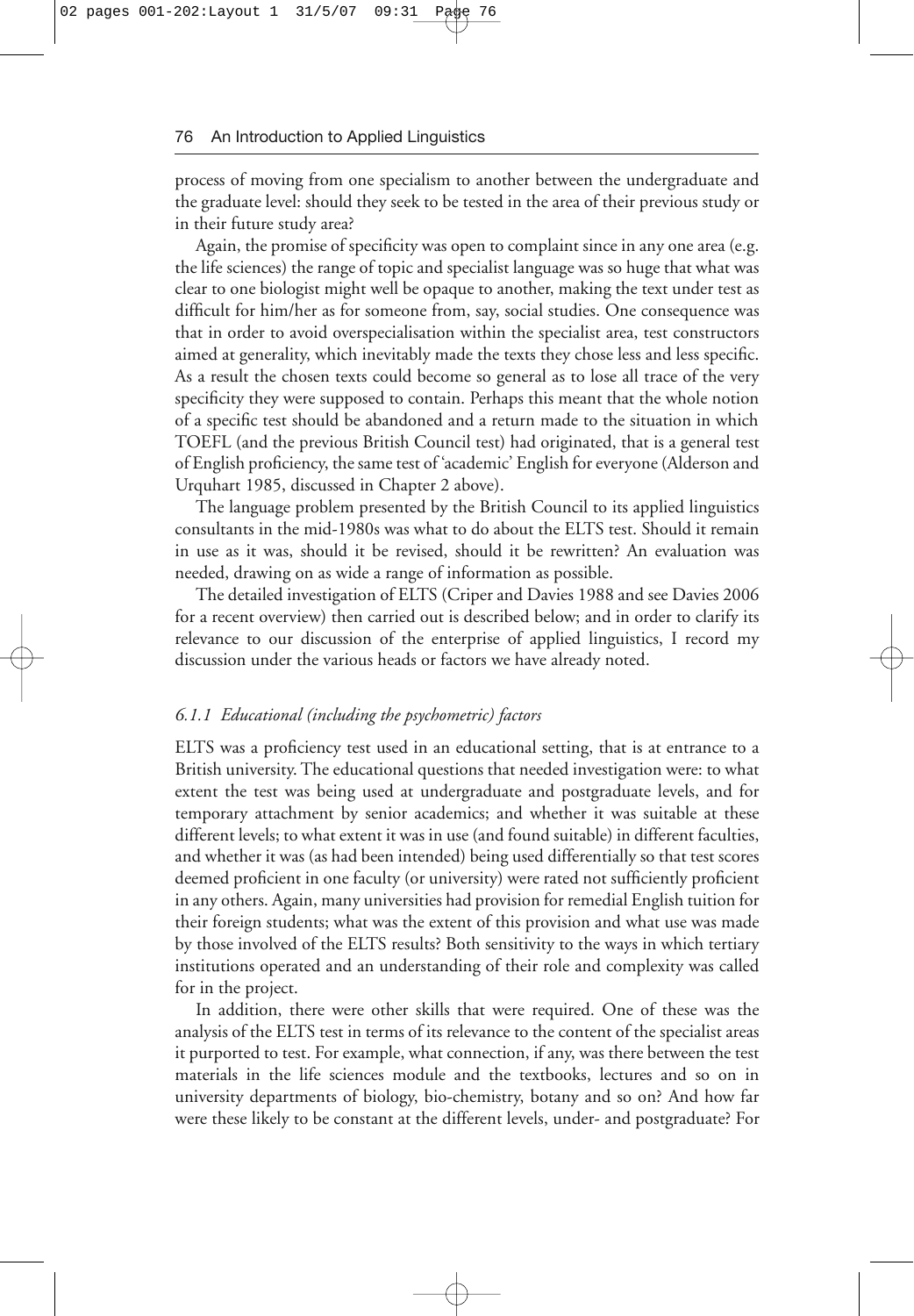analyses of this kind it was necessary to draw on the expertise of those skilled in teaching life sciences at the different levels. The applied linguist could not be expected to carry out the content analysis but he/she would expect to interpret the results.

Another essential skill, which appears to be unique to the testing area but in practice is relevant everywhere in applied linguistics research, is that of familiarity with measurement (the psychometric aspect of educational studies) and with elementary statistics, to which must also be added the skill of data entry and of statistical analysis by computer. Those applied linguists who are consulted about testing projects (as with this ELTS project) are likely to have all three skills, the psychometric, the statistical and computer literacy. If not, then they must call on colleagues or external consultants.

But for the purposes of understanding the working of any test these skills are all essential since they provide the necessary evidence about the test's workings, often called its validity and reliability. Using these skills it was possible to examine the extent to which ELTS gave its users the decisions they needed, in particular whether it enabled them to make the right choices of candidates, those with adequate English for their studies.

It was also important to investigate whether there was even-handedness across modules, so that one module (say the life sciences module) was no harder than any other (say the social studies module). If it was harder, then it was possible it was right that it should be, but this was a matter for empirical investigation: if the English of life sciences is truly more difficult than the English of social studies, then it is appropriate that the tests should mirror this distinction. If not, and one was in fact more difficult than the other, then we had established a case of irrelevant bias which should be corrected.

ELTS contained four parts, tests of the four skills: reading, writing, listening and speaking. The results offered a profile score (skill by skill) and a global score, combining the four skills. It was important to determine the extent to which the profile scores provided useful (and usable) information to the test users (university departments etc.). Here again what was needed was a statistical analysis across a wide range of candidates of the various scores and a survey (through interview, questionnaire etc.) of the actual use of these different modes of reporting to the institutions.

Since ELTS information was already being used in a large number of tertiary institutions, it was necessary to check how the information was being used. Were the so-called profile scores (separate scores for the four skills of reading, writing, listening and speaking) being used or were institutions interested only in the overall global score?

By the time of the evaluation teachers of English as a foreign language (EFL) were already beginning to consider the needs of those candidates intending to take the test. Inevitably, courses in EFL, both the more general and those specifically designed to provide pre-ELTS tuition, were taking account of what the test involved. The question for the evaluators was whether such washback from the test was beneficial in terms of its influence on EFL teaching or whether it was likely to exert a largely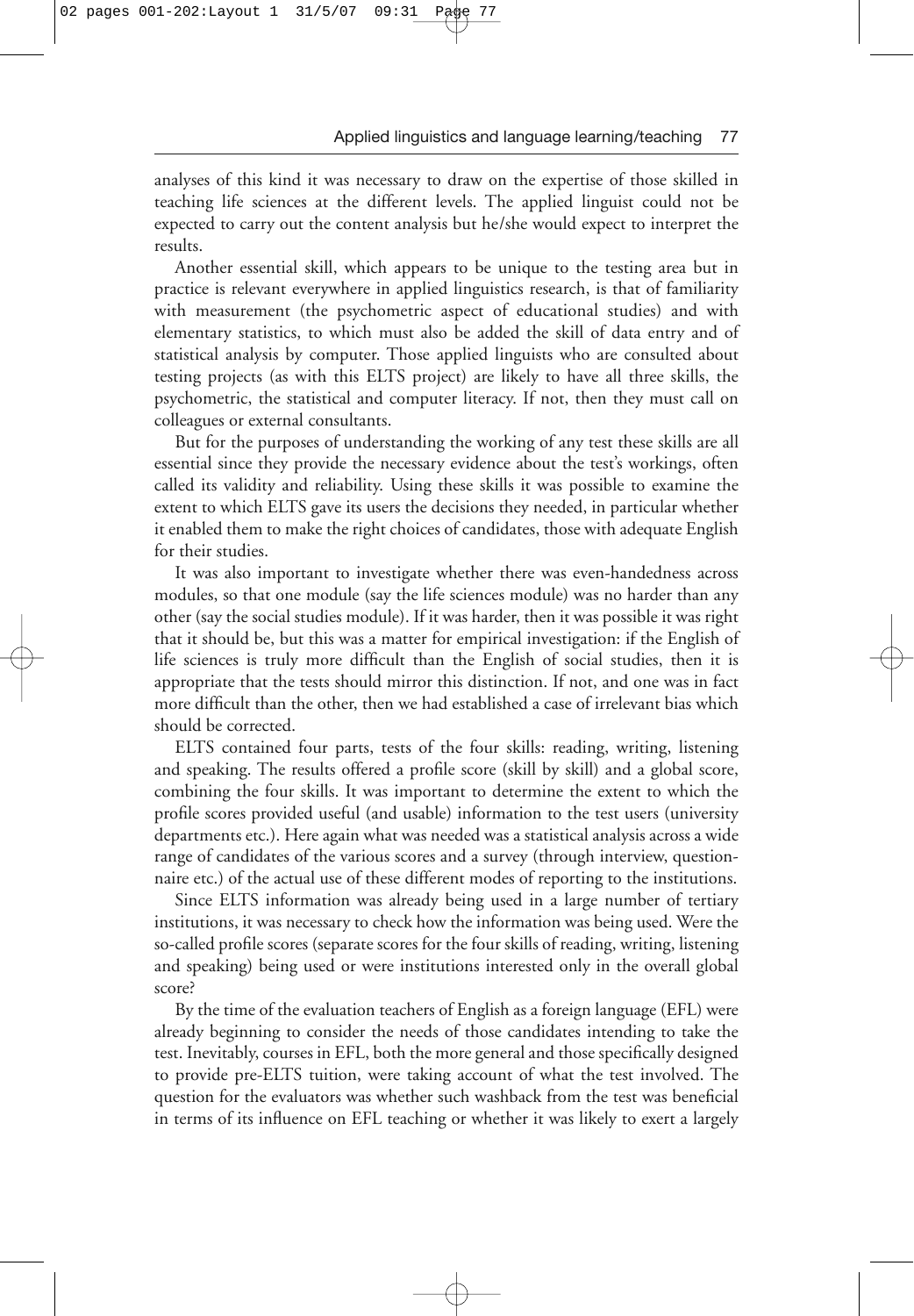negative influence, for example by overstressing the practice of multiple-choice test questions.

## *6.1.2 Social (and its interface with the linguistic and sociolinguistic) factors*

ELTS was predicated on a committed view of language variety, itself deriving from the more theoretical notions in sociology of role and status, and in sociolinguistics (or sociology of language) of the significance of situation in determining language use (situation being understood to include all aspects of setting, including the speakers and their relationships to one another), as well as the more practical com municative competence view that language learning (and therefore its assessment) should be communicative, by which was understood being appropriate to its purpose.

The theoretical and practical reasons for the design of ELTS appeared convincing at the time of its construction. But when it came to the evaluation it was necessary to look closely at the rationale for its design, and in particular at the validity of the notion of discrete language varieties. For this part of the investigation, again it was necessary to call on subject specialists but also to undertake an empirical investigation which compared performance on the same subject modules by students with different specialist backgrounds, and the opposite, different subject modules by students from the same specialist backgrounds.

It was also necessary to examine the claims of communicative competence and estimate the extent to which a test could ever be truly communicative, given the requirements of the communicative competence idea, that it be spontaneous and non-predictable.

Here too it was necessary to look at differential performance on ELTS by various groups (for example males and females, younger and older students) as well as by speakers from different language backgrounds. A continuing controversy (which we come back to under politics below) was whether those who could lay claim to an education in their own countries in English medium should be excused the test.

A related issue, which has become increasingly important, is whether international tests such as TOEFL, ELTS or its successor IELTS are biased against speakers of non-metropolitan varieties of English, such as Indian English (Davies, Hamp-Lyons and Kemp 2003).

#### *6.1.3 Psychological (and its interface, the psycholinguistic) factors*

Levels of proficiency beyond early and intermediate acquisition have not been prominent in second-language acquisition research as a topic worth pursuing. And yet studies of advanced writing, of vocabulary acquisition, of pragmatic interference and of discourse handling, these are all relevant to the study and the assessment of advanced proficiency. The ELTS evaluators needed to analyse how far the test designers had looked at these different areas of language studies and had incorporated these ideas in the ELTS test. What became clear during the study was how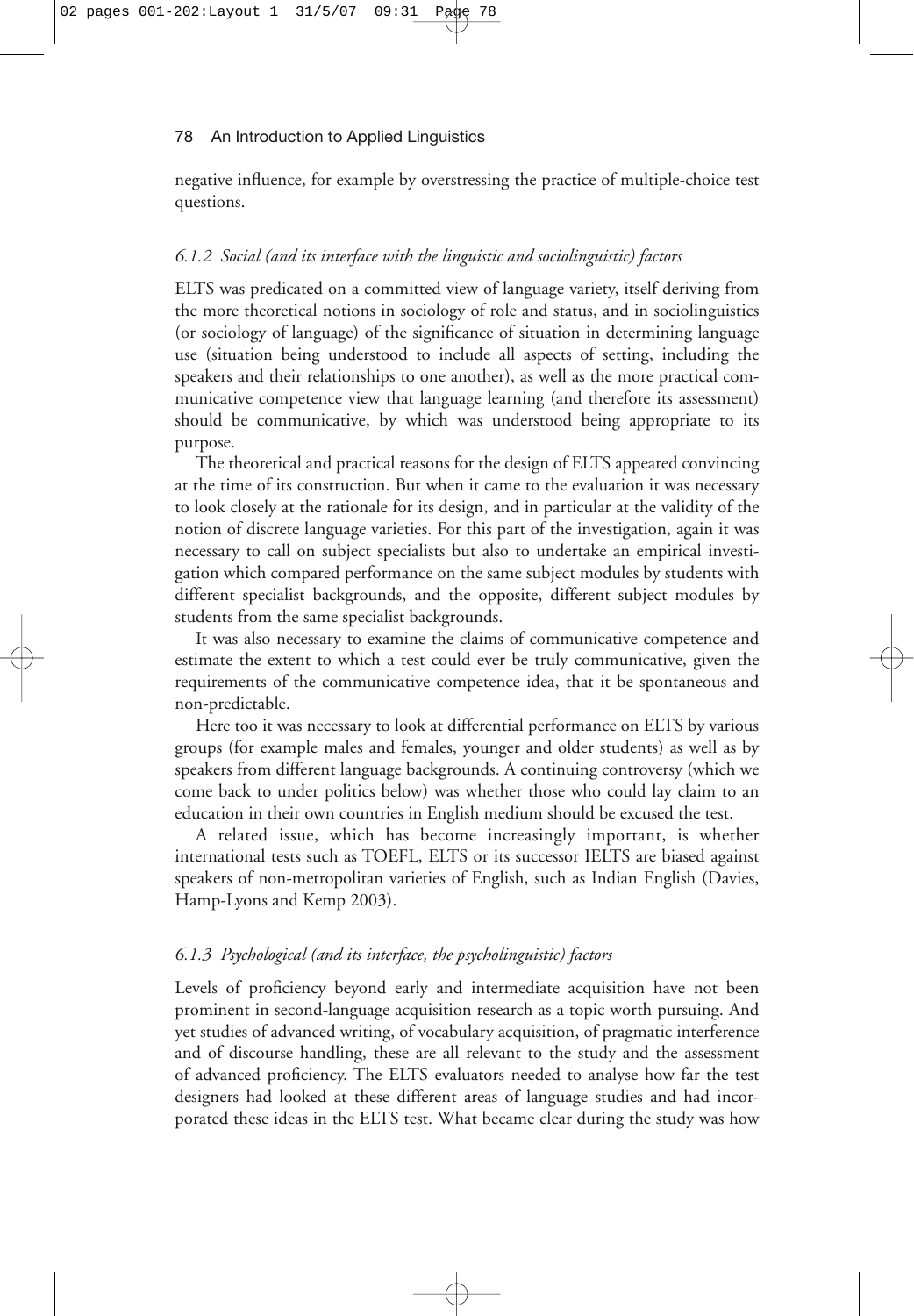little is known about levels of proficiency and what it is that distinguishes one level from another in terms of language function. It was also necessary to take note of how much English was used in different countries, the question being whether those from settings with poor resources should be tested separately, on the grounds that more important than the present proficiency of candidates from those settings was their aptitude for gaining future proficiency within a resource-rich environment, for example in a UK university.

#### *6.1.4 Anthropological factors (for insights on cultural matters)*

Since the ELTS test was being used throughout the world and therefore open to scrutiny across cultures it was important to examine whether any of its content could be thought offensive.

Medicine, for example, might be regarded as neutral in this regard since the whole point of overseas students attending medical courses in the UK was (presumably) to learn Western medicine. But in the West itself there is disagreement as to what should be studied and what is legitimate medical practice. There are severe differ ences of opinion among those involved in medicine about such topics as abortion and euthanasia. In some countries, mention of contraception is unacceptable and should probably be avoided in such a widely used test.

The attitude that if these students actually come to the UK to study they will not be able to escape from discussions about contraception as well as medical explanations of its uses and patients' enquiries about its efficacy, these are all true but not the point. Culture is context bound and what the test must try to achieve is a judicious balance between a valid sampling of what students in a particular discipline need to do once started on a UK university course and an avoidance of giving offence to the students and their home communities. This may be censorship but it is sensitive self-censorship since it recognises local norms and does not try to change them. If that is thought to be desirable, then the ELTS test is not its vehicle.

Another use of anthropological skills is in the exercise of ethnographic techniques in researching how students study in a foreign language medium and the extent to which they do so in distinct ways. Evidence from this type of study is confirmatory or not of the test scores and may show that what the test is testing is not exactly (perhaps not even remotely) what the students themselves know and are capable of. This is another approach to the issue of test validity.

#### *6.1.5 Political factors*

Political insights at the national level meant careful attention to issues such as test exemptions. It was always accepted that a student from, say, New Zealand would not be expected to sit the test on the grounds that New Zealand is an English-speaking country. But whether the same dispensation applied to countries such as the West Indies or India was an open question. And there were uncertainties too about blanket exemption for countries such as New Zealand, since it was always possible that a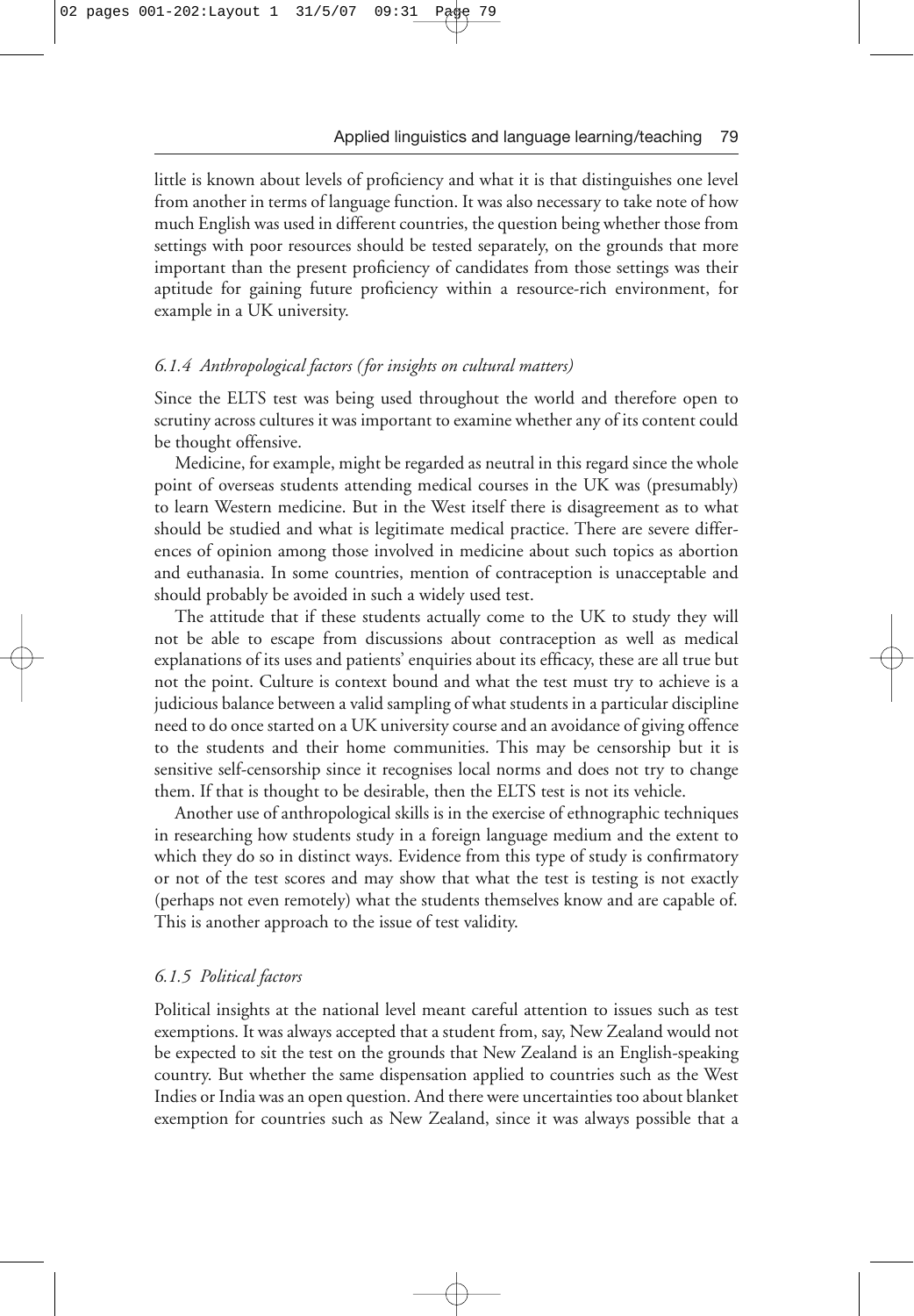candidate from New Zealand (with New Zealand citizenship) might have been educated in, say, Thailand and have used New Zealand only as a base for university applications.

It was necessary, therefore, to consider the question of exemption carefully and to recommend offering exemption not on the basis of nationality or provenance but on the basis of individual educational history. Given the complicated history of English medium education in the colonies and ex-colonies, this would not avoid all objections but it was probably fairer than country-wide exemptions. An issue that clearly needed addressing was whether all exemptions should be completely removed so that everyone not schooled in the UK should be required to take the test.

Political sensitivity was also necessary on the more local scale, that is in terms of the extent to which ELTS was in practice being used as a normative instrument. Those whose applications were processed by the British Council were in two large categories, British Council scholars whose admission depended on their satisfying the Council's own fairly strict guidelines, and other students who had gained admission to a British university direct and whose English was being tested by the British Council simply as an agent of the admitting university. The issue here was whether the admitting university had any serious interest in the level of English of its incoming students or whether it was ignoring the test results on the grounds that a student would be able to pick up adequate English once admitted. More crudely in such cases, it was not so much the English of an overseas student that mattered as the fees they paid. Fees increasingly dominated UK university activities through the 1980s and 1990s, as market forces became more and more important.

#### *6.1.6 Religious factors*

Religious considerations were relevant only in so far as the test raised the kind of religio-cultural concerns mentioned above in the section on the anthropological factor. If the test was to be acceptable across all religious settings it was important that it did not contain any material which might be offensive to one or other religious group. In addition to the obvious avoidance of references to the deity and to those closely associated it was also relevant to query any mention of those social issues which are considered taboo in some religious contexts, matters to do with sex and the family for example.

#### *6.1.7 Economic factors*

A cost-benefit analysis was necessary in order to determine whether the cost of the test outweighed its usefulness. The test was expected to pay for itself, candidates were charged a fee. But processing of the test in the receiving institutions was not paid for and there were administrative costs that needed to be taken into account and balanced against the costs of remedial English programmes in these institutions. The fundamental question was whether there was any benefit to institutions in selection based, in part, on present English proficiency; and this was influenced by the amount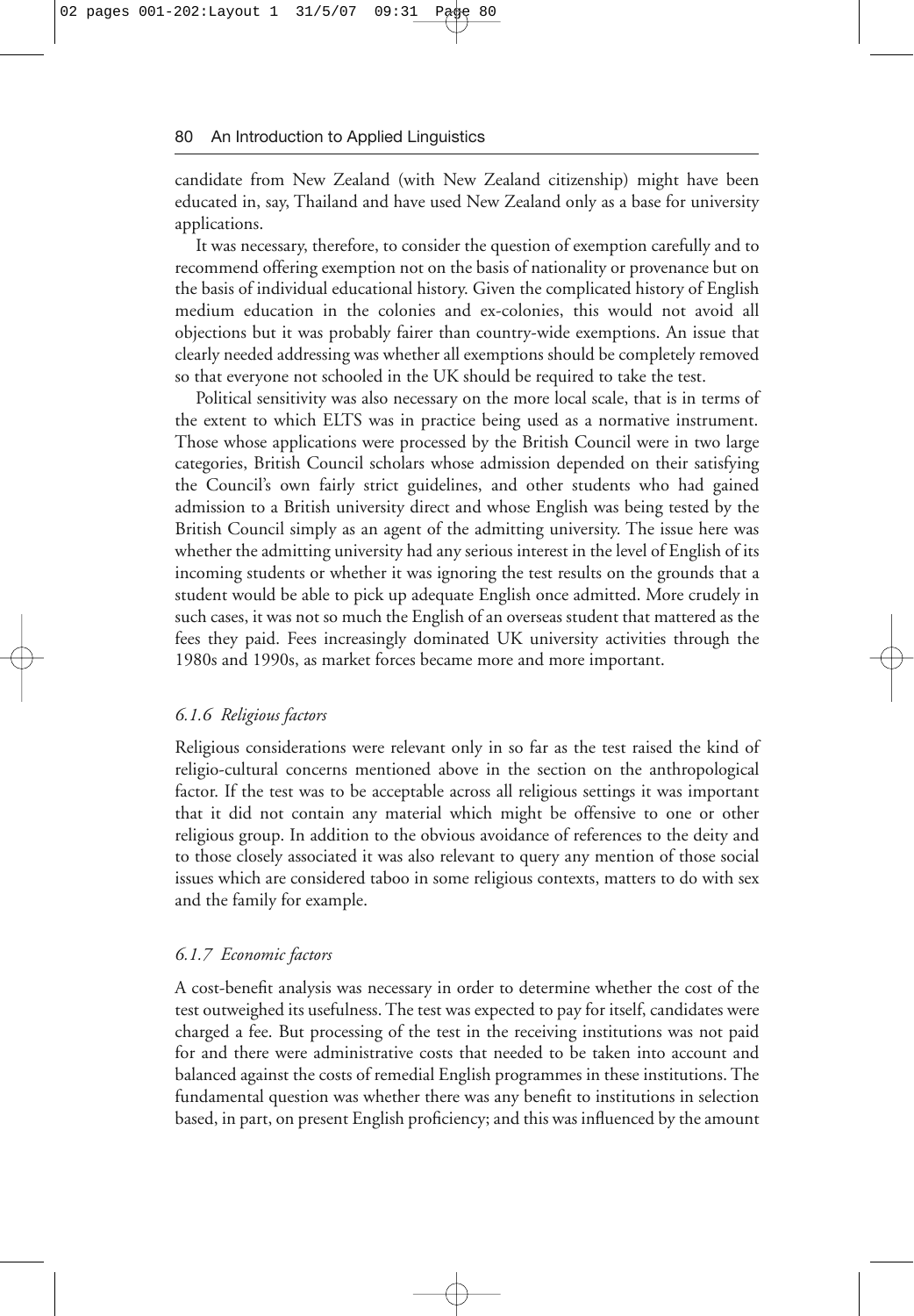of reliability that could be placed on the test results. Even if they were 100 per cent reliable, there would still be costs. But since no test has complete reliability, it became necessary to compute, in financial terms as far as possible, what contribution a flawed instrument made to the output of university overseas students. This is similar to the questions discussed in medical reports on the proportion of False Positives to False Negatives acceptable from the use of a new drug.

#### *6.1.8 Business factors*

This factor related closely to the previous one of economics. The ELTS test was developed at a time when government money was still available for the monitoring of overseas students. As this support was progessively withdrawn, it became clear that ELTS would have to operate more and more as a business operation which would sell its services to universities and other receiving institutions, as well as to test candidates. It was also to be hoped that a future development would expand the test's use to universities outside the UK. And indeed that was what did happen: the successor to ELTS, the International English Language Testing System (known as IELTS) is a joint British-Australian operation. (The original plan was that Canada would also participate, but that did not come about.)

## *6.1.9 Planning/policy (including the ethical) factors*

A number of issues to do with planning and policy have already been mentioned and will not be repeated. But there is an additional aspect which was emphasised in the evaluation, and that was the need to plan the integration of the proficiency test with the universities' remedial programmes, so as to ensure that those false positives who were admitted would be given proper attention. The evaluation of ELTS made clear that a one-off proficiency test, often administered months before a student arrived in the UK, was unsatisfactory and what was necessary was an integrated programme of assessment and teaching, the assessment becoming increasingly diagnostic so as to inform the remedial programmes. This type of integrated programme required resources and these it was difficult to argue for in a climate of reduced resources.

Here there was also the ethical factor to consider in that overseas students who were increasingly being charged larger and larger direct fees for tuition were not necessarily being given the kind of English support (including assessment) they could properly expect to receive. From the point of view of assessment, it has been interesting to observe how those involved in this field have in recent years become more and more concerned about the ethics of their activity. We shall come back to this issue in Chapter 6.

#### *6.1.10 Linguistic and phonetic factors*

We have already considered some of the linguistic aspects under educational and the sociology/sociolinguistic, above. But there is an even more central linguistic aspect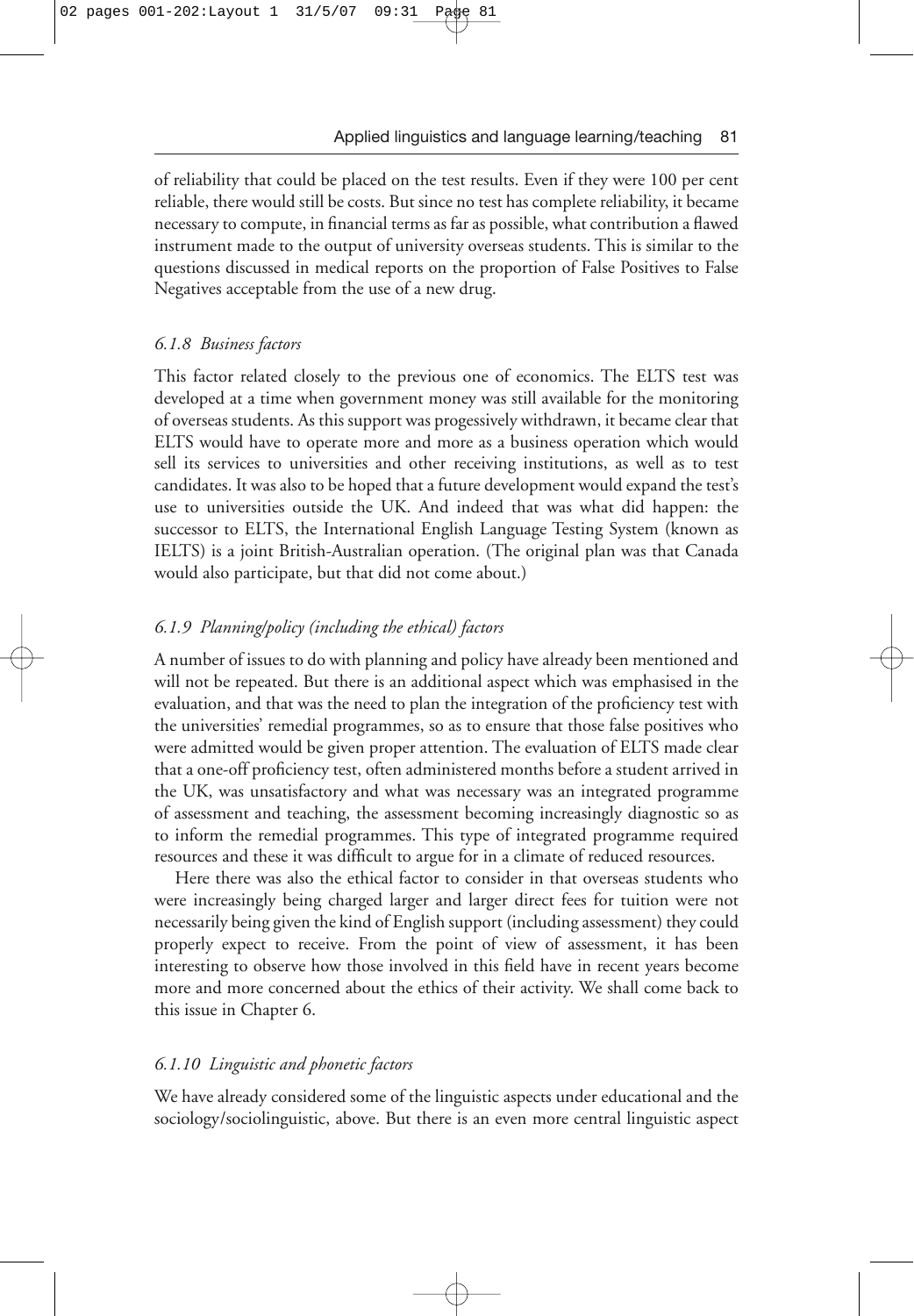and that is the issue of sampling. Like any proficiency test, ELTS is meant to represent the language: those whose results indicate satisfactory proficiency are deemed to possess enough English for their study. This is a very large assumption. No proficiency test is likely to take up more than, say, three hours of test time and yet that test is expected to predict whether a student can cope with a year or three years' study, including very complex spoken and written material.

It was also assumed in the non-specialist components of the ELTS test that a proficiency test should target language use in the community, on the reasonable grounds that a student who coped easily with English communication in life outside the university, interacting with other students, communicating in the local shops, solving accommodation problems, seeking medical attention, going to the cinema, managing an English-speaking daily life, would be more likely to succeed in his/her studies. These are all large demands from a test. What this means is that the samples of English use that are put into the test must be very carefully chosen on the basis of their normality and frequency within the language. Anything odd or idiosyncratic, or even jokey, is best omitted. Judgements of the samples in the ELTS test required careful analysis on the basis of linguistic knowledge of the English language, the kind of analysis that is necessary for selecting the materials contained in a pedagogic grammar.

In addition, judgements were necessary of the spoken component of the test. These in part related to the voices used for the listening sections and in part to the ways in which the students' own speaking was measured, how far the question of intelligibility was raised, and of course intelligibility to whom. Just as the touchstone for the written materials in the test was the standard language, so the question which raised itself with regard to the spoken components of ELTS was what sort of norms should be applied to the judgements made of the candidates' own speech. To this extent the language problem which led to the evaluation of ELTS was indeed a problem involving language as much as it involved the other factors to which we have drawn attention.

# **7 INVESTIGATING THE PROBLEMS: THE METHODOLOGY OF APPLIED LINGUISTICS**

Faced with such fundamental problems concerning language learning and teaching, problems such as how to plan for the optimum starting age for language teaching in a school or education system, problems such as how to assess language learning success most validly, and how to know whether or not this is being achieved, applied linguistics has developed a series of methodological approaches to the collection of relevant language data. Several of these have been referred to in earlier discussions. What I propose to do now is to consider four areas of applied linguistics that have very direct relevance to language learning and language teaching. What 'relevance' means here is that for the applied linguist these are areas that in different ways bring together the language, the learner and the context. The four areas all connect with what it is that is supposed to be being learned. The four areas are: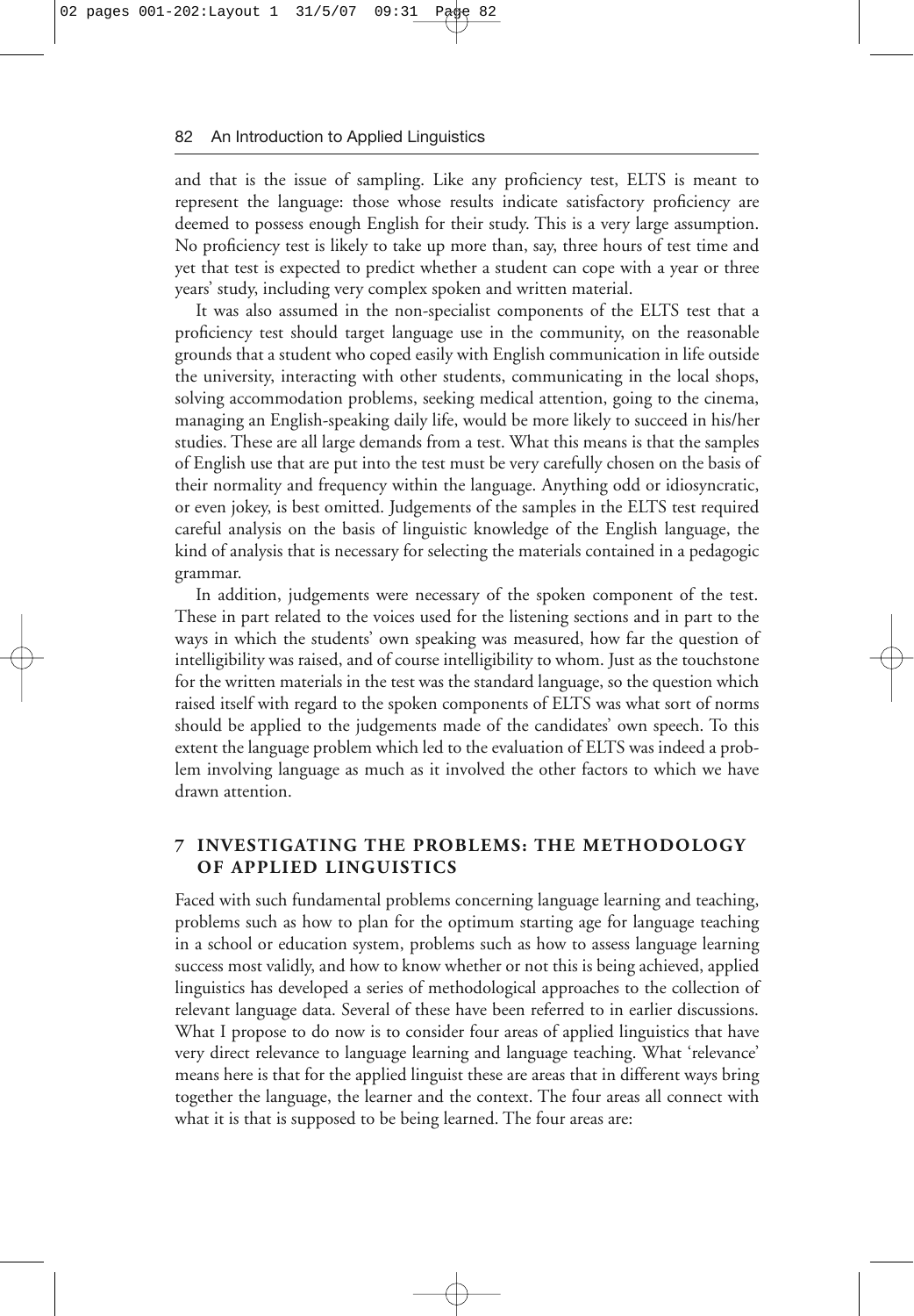- 1. Second-language acquisition research: what are the stages of second-language learning?
- 2. Language proficiency testing: what are the markers of successful language learning?
- 3. Teaching of LSP: what does the learner need to know?
- 4. Curriculum design: what does the teacher need to know?

In all four of these areas in which applied linguistics has particular relevance to language teaching and language learning, the thrust of applied linguistic activity is to extend our knowledge of what it is that the learner is learning: stages, markers, needs, or plans. But equally the ambition is to determine not only the linguistic evidence – if that were the case we would be concerned here with linguistics. Instead, in addition to the evidence from linguistics, the applied linguist is also and equally interested in the learning and the context. So it is second-language acquisition in context, language proficiency testing in context, teaching of language varieties in context, curriculum design in context.

Let us consider second-language acquisition (SLA) first. Here we are less concerned with the very specialised form of SLA research which has developed in the last decade and which moves one branch of SLA research towards a parallel study with Child Language Acquisition and therefore is less interested in context than the more traditional SLA research.

Similarly with language proficiency testing. Here again the linguistics temptation is to move the enterprise more and more towards a factorial and/or cognitive study of the mind and its language faculty (Oller 1998), while the applied linguistics concern is with the delineation of indicators of successful contextual language learning.

Again with the teaching of language varieties. Here the distinction is perhaps easier since where linguistics research is towards the separation of language varieties into discrete codes and/or texts. That is not what applied linguistics is interested in. For two reasons: first, because uncontextualised varieties are essentially uninteresting for a study of language in use; second, because second-language learning takes place in context and therefore it is crucial that for teaching purposes the context of their use should be highlighted.

Curriculum/syllabus design: such activity should for applied linguistics purposes be context sensitive. A completely generalised curriculum would be too abstract to be effective.

In all cases therefore the applied linguist attempts to bring together the language, the learner and the situation. That is the challenge and that is the value of applied linguistics to language teaching and language learning. But there is another aspect too and that is the role of the applied linguist as critic. Here I am not thinking so much of the critical applied linguistics that we sketched in Chapter 2 and return to in Chapter 7. Rather I am thinking more traditionally of the proper role of the academic which is always and everywhere to be sceptical.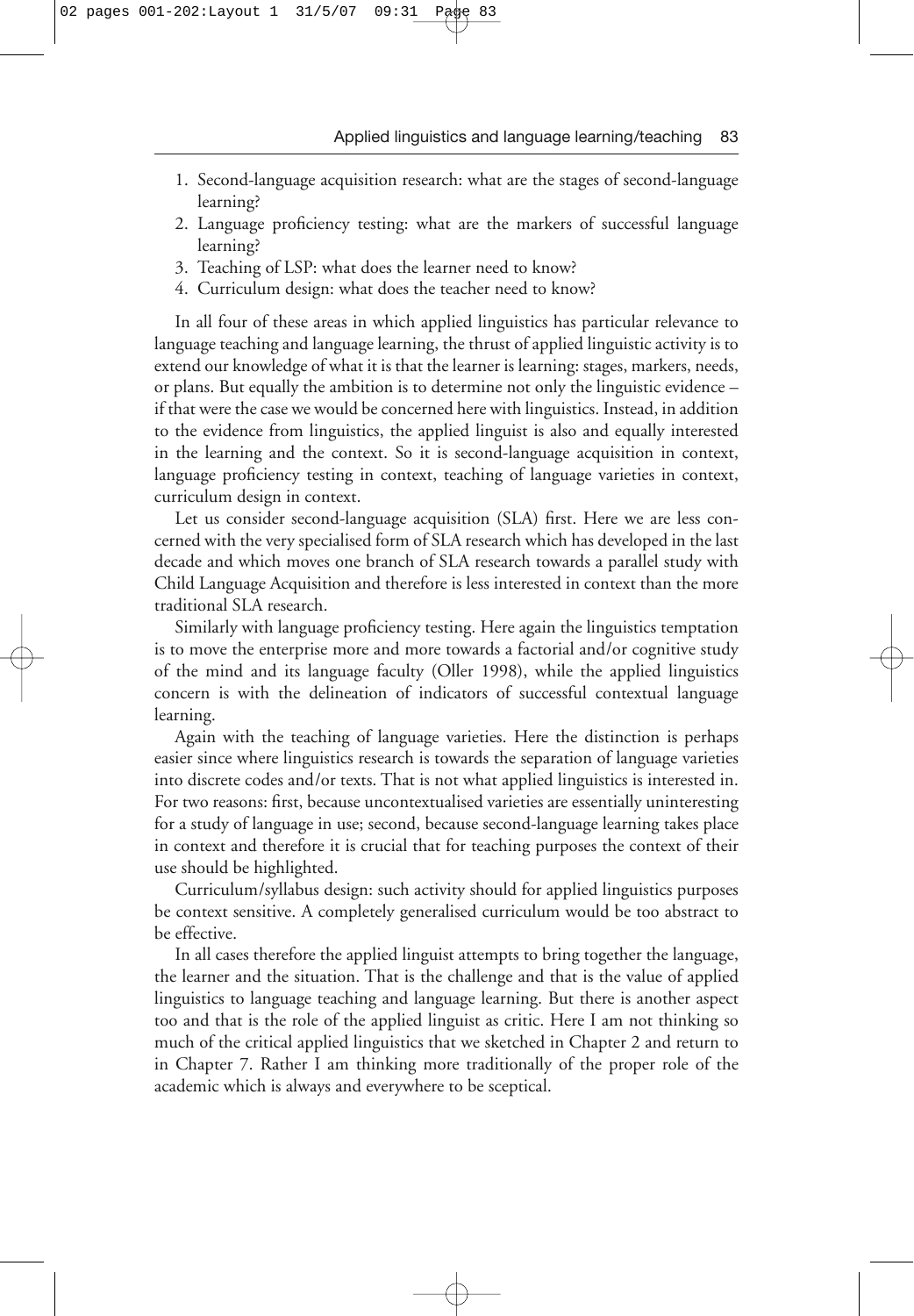#### **7.1 Second-language acquisition research**

Research into second-language acquisition began in a very traditional applied linguistics way by investigating the problem of learners' errors. All language teachers (and probably all language learners) are aware of the fact of error: an error is a gap (filled or unfilled) in a learner's knowledge of the target language. So much is obvious and always has been to language teachers who have sought explanations for error: is it linguistic, to be accounted for by contrastive analysis so that an error is a confusion of some kind between one or more component of the L1 and the L2 (the target language); or is it psychological, to be accounted for by learning theory of some kind?

The applied linguistics contribution has been (1) to put these two kinds of explanation together and (2) to look at the system of error without seeking causes (note that this is as we suggested in Chapter 3 the normal applied linguistic approach, looking at states and not at change over time and space). These together yield a synchronic explanation of second-language learning stages.

Starting then from a problem, what error means, SLA research has developed its study of the learner's language (or 'interlanguage') into the most abstract of appliedlinguistic projects (Birdsong 2004). So much so that applied linguists (not just language teachers) have begun to query what the current paradigm has to offer to the understanding and improvement of communication, which we have suggested is the overall aim of applied linguistics.

It may be that indeed SLA research has shifted from being an applied linguistic activity to being more of a linguistic one and that would explain the increasing research time given to investigating cognitive models based on L1 universal grammar theory. If this is the case then SLA research is no longer part of applied linguistics, and it may be that this is a natural process whereby language problems when studied can become formalised, a kind of colonisation by linguistics, a widening of its empire. Similar progression could be attributed to discourse and to stylistics: both concerned with problems of analysis of texts longer than the sentence and now in some measure both subsumed within a greater linguistics where they are on the applied side or at least in the no man's land between linguistics and applied linguistics. And more recently corpus linguistics seems to have taken the same route, since it is in some sense a linguistic formalisation of ideas about genre and different kinds of language text, as we see below in the discussion of the teaching of LSP.

#### **7.2 Language proficiency testing**

Testing is more a normal part of language teaching than of other curriculum subjects because the language teacher is concerned with skill as well as with knowledge. This means that there is more need for testing. Testing is further complicated by the unusual presence of a living criterion, the native speaker. In History, Physics and so on there is no equivalent, no body of persons who represent ultimate attainment. Of course there may be an individual, an Einstein or a Gibbon, whose scholarship is universally recognised as a model for us all; but even that is not really comparable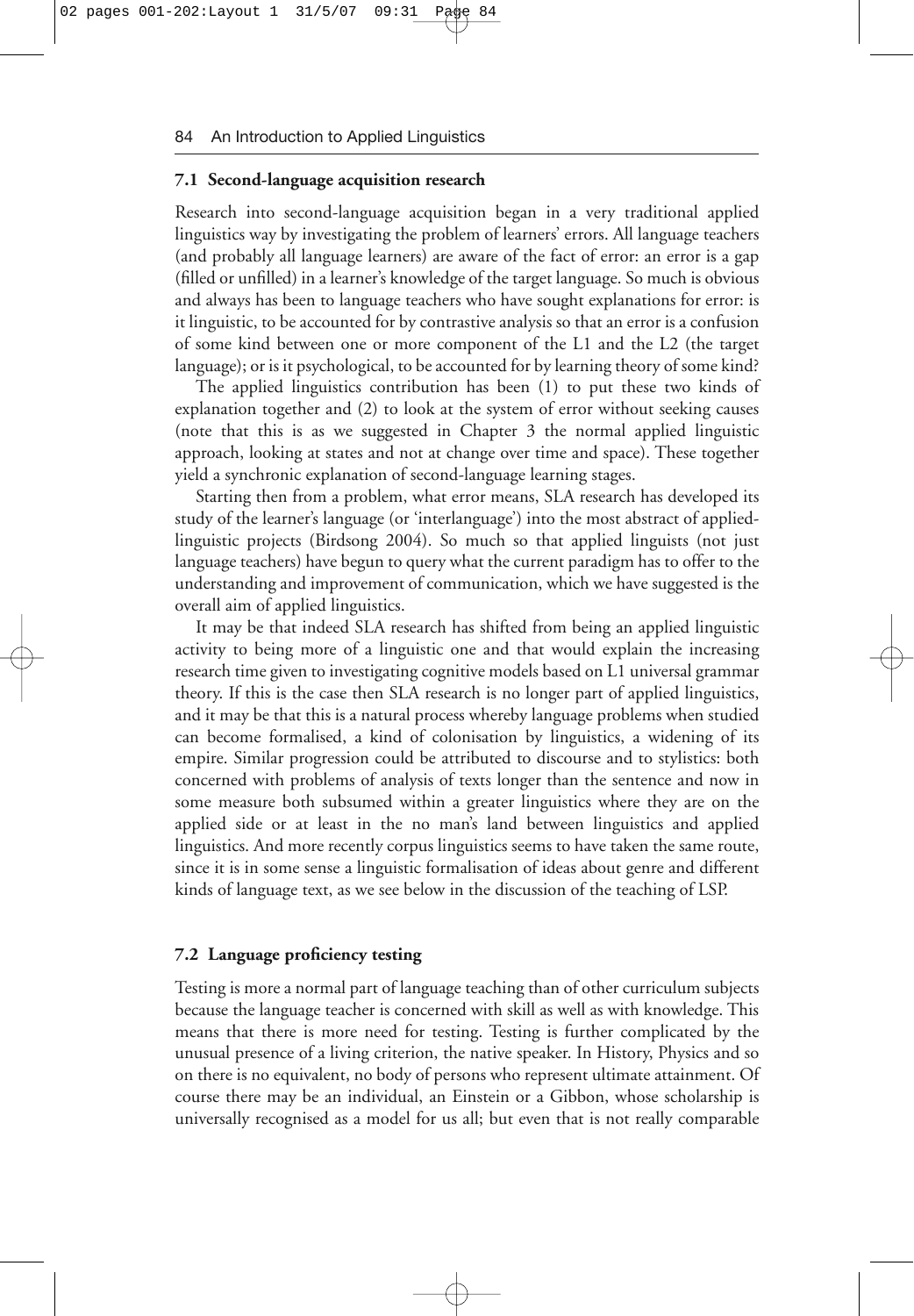because no course of instruction sets out to emulate such scholarship whereas in many language-teaching operations the goal is the native speaker, but increasingly testing comes under criticism as to *which* native speaker (see Davies, Hamp-Lyons and Kemp 2003).

What language proficiency testing is about is the setting of appropriate targets for varying levels and uses of language. Such tests aim to provide the rigours of test guidelines, while ensuring that the right kinds of language behaviour are included and in appropriate quantities. The applied linguistic interest in language proficiency testing is now central but that was not always the case. What has become clear over the last thirty years is the role of the test in encapsulating both what the learner needs to know for a particular purpose and what amount of that knowledge counts as success. This is a major contribution both to the practice of language learning and teaching, and to the theoretical understanding of language learning and language need.

Furthermore, language proficiency tests both model the native speaker and at the same time provide an alternative means of setting goals for learning. They operationalise language learning precisely by setting explicit goals, which is another way of stating that language tests make language learning accountable by establishing what it means to 'know' the language. They do this by sampling the relevant areas of language to be learned and guarantee that their sampling is correct through their documentation on reliability and validity. And here is the major distinction between tests of proficiency and tests of achievement (or attainment): tests of proficiency sample the language that is being learned; tests of achievement sample the teaching programme (syllabus, course, textbook etc.) that has already been agreed, a sample then of an existing sample.

We can distinguish six kinds of information that language testing provides. The first is in research in which language testing is used to provide hypotheses in relation to our understanding of language and language learning. The status and concept of language proficiency, the structure of language ability and the natural order of language acquisition have been much discussed by language testers using language testing techniques to produce data which furthers discussion. Such issues are primarily intended to add to our knowledge and understanding of language and language learning, though no doubt they also have an applied potential in languageteaching programmes.

The second use of language testing in experiments is a subset of the first use, in research. But there is an important difference. In the research use we are thinking of research into language testing; in the experimental use we are thinking of tests as criteria for language teaching experiments, for example in method comparison.

The third use, which is reflexive, and much discussed as a responsibility of testing, is used less than it could be, that is the washback effect on the syllabus of language testing (Clapham et al. 1997). The implications of test results and their meaning are employed as a critique of the syllabus and the teaching; while the testing structure, the content and method of the tests themselves influence the teaching. We are concerned here with teaching to the test, for it is always the pejorative aspect of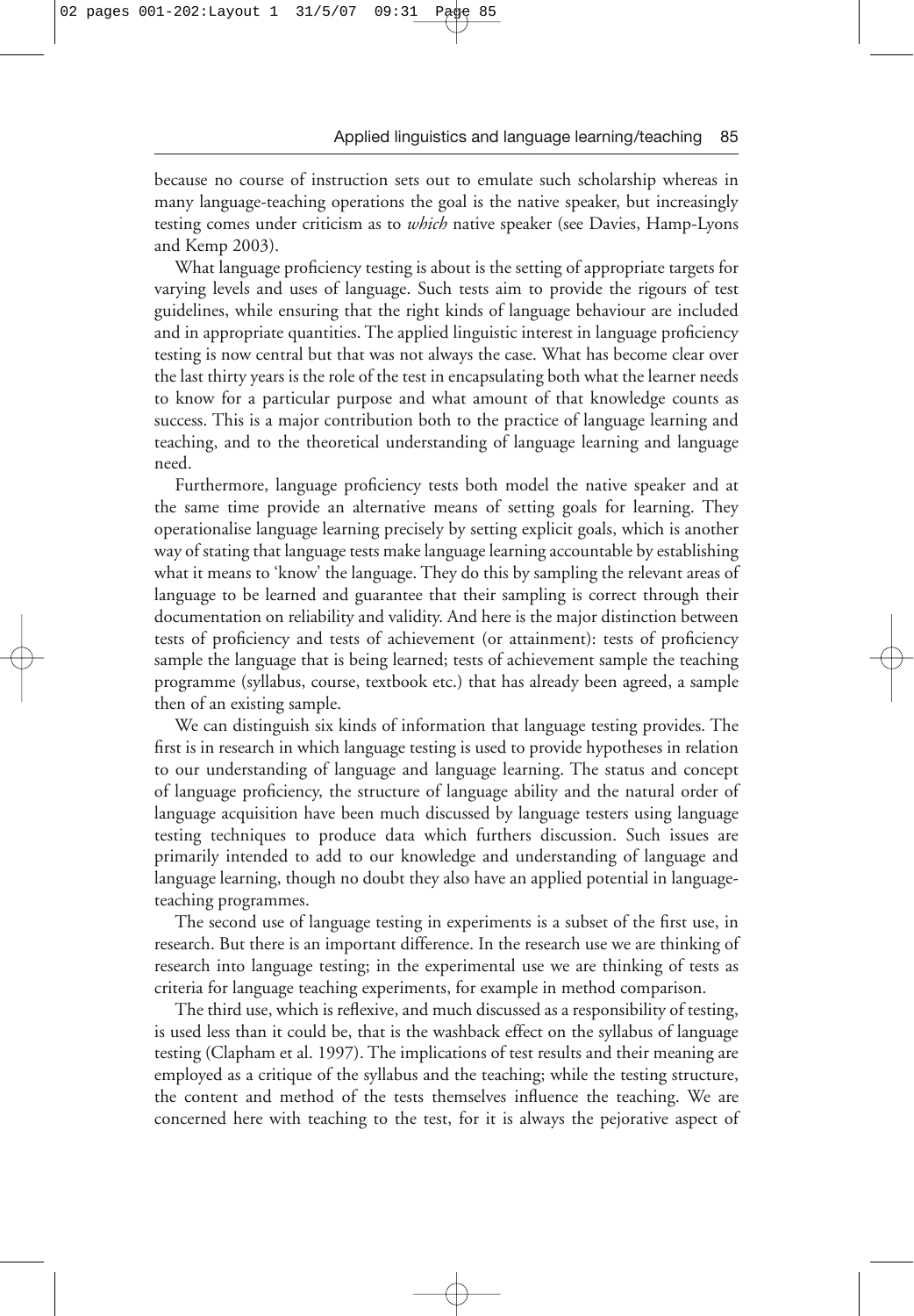washback that is implied, but we stress that there is a positive side to this. The implications are, first, that teaching is influenced by testing and, second, that testing has an important responsibility – to ensure that its influence is constructive.

The fourth use of language testing is measuring progress among learners, the most common type of test being the achievement test.

The fifth use is in selection of students on the basis of either previous learning or in terms of some more general language-learning ability or aptitude for the next stage of education or a particular vocation. What is of interest here is the interaction between use for progress and use for selection, that is to what extent a valid test of progress is in itself a valid test for selection purposes.

The sixth use is in relation to evaluation of courses, methods and materials. This is a special use of testing which must cope with the learner variable, distinguishing it from the evaluation of the materials, programme and so on.

Language assessment provides a triple message:

- 1. A message about skill, to what extent learners have reached adequate proficiency, however that is defined and the role of language tests in developing more specific and detailed indicators of adequate proficiencies.
- 2. A message about development, which appears at first sight only to be psycholinguistic since it seems to suggest a progress along a very clear and obvious path towards ultimate attainment. That obviousness is not true even of native speakers, who may have very different endpoints. Attached to this message about development for all language learners is an indication of the identity which the learner chooses (usually unconsciously). Information about development therefore provides an indication – through assessment – as to both the psycholinguistic and the sociolinguistic provenance of the learner.
- 3. A message about knowledge. Language users, both native speakers and nonnative speakers, distinguish themselves in terms of their awareness of language. This shows itself both in the range of acceptability judgements they are prepared to make and in the extent of their conscious metalinguistic reflecting upon language, which in turn demonstrates itself in knowledge about language and in areas of ludic creativity. Such a reification of language does seem to discriminate both among native speakers and among non-native speakers; it does, of course, have some bearing on our first message, that of skill, since there may well be an element of knowledge within skill which deter mines differential proficiency (Davies 1990: 11, Davies 2006).

# **7.3 The teaching of language for specific purposes (LSP)**

Richards et al. (1985) define LSP thus:

second or foreign languages used for particular purposes and restricted types of communication (e.g. for medical reports, scientific writing, air-traffic control) and which contain lexical, grammatical and other linguistic features which are different from ordinary language … In language teaching decisions must be made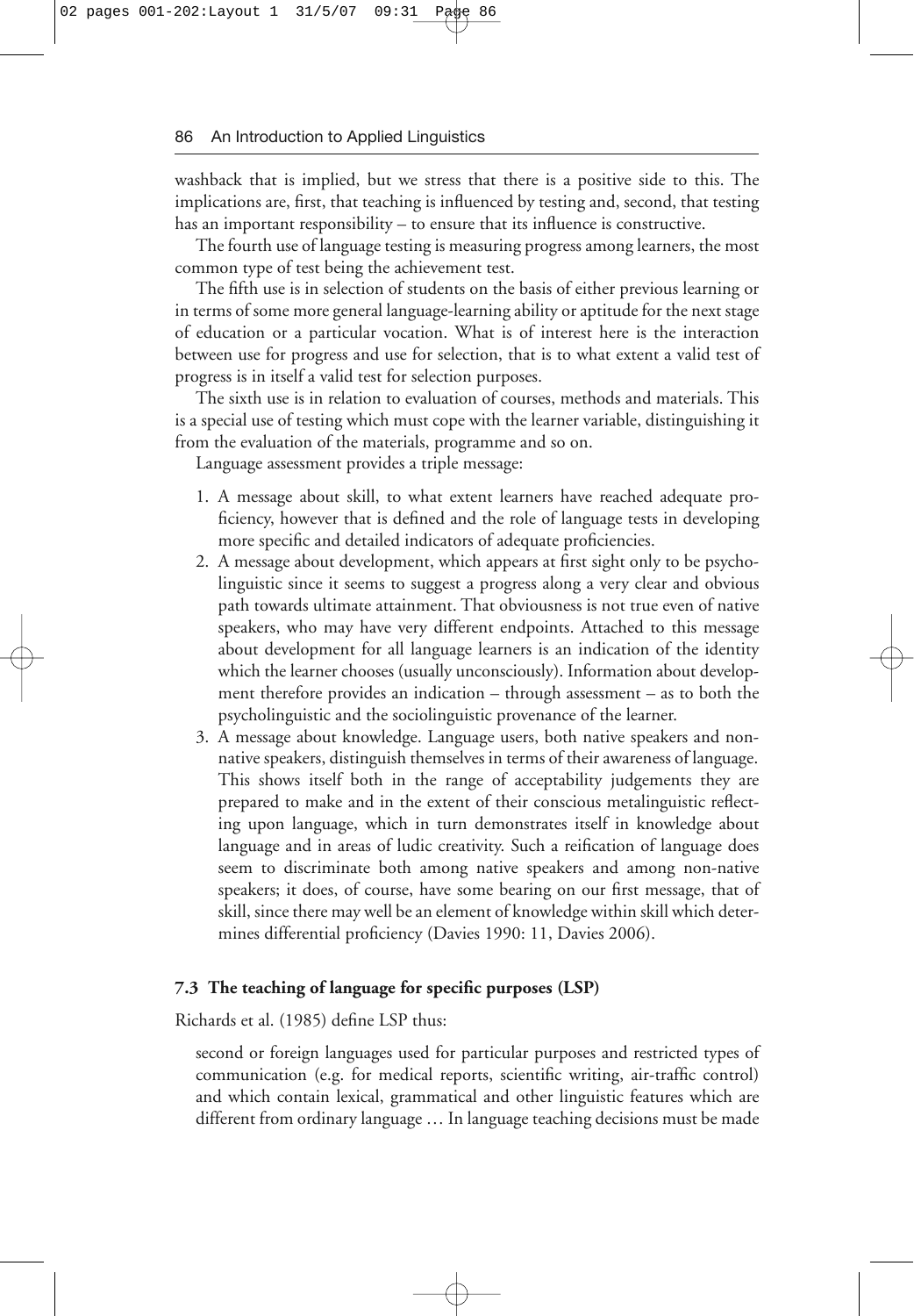as to whether a learner or groups of learners require a language for general purposes or for special purposes.

Such definitions are overbland. They take for granted the discreteness of LSPs and of registers. But except in the most restricted spheres (e.g. knitting patterns) where the LSP conforms to a kind of ritualised speech, there is no discreteness, there is always overlap. Here is an excerpt from an encyclopedic article on a branch of cognitive psychology:

Marr and Poggio (1979) implemented the same two constraints, of smoothness and uniqueness, in a quite different non-cooperative stereo algorithm that used multiple spatial frequency tuned channels and a coarse-to-fine matching strategy. The key idea here was to exploit the fact that only a few edge points, and hence only modest ambiguity problems, arise in very coarse channels. Matches obtained in these can then be used to guide matching in more finely tuned channels. Ambiguities in all channels are reduced almost to zero by suitable coupling of spatial frequency tuning to the disparity range allowed for matching. This requires that the high spatial frequency channels have very narrow disparity ranges, and that they therefore need to be 'put in the right place to look' if they are to find the correct matches. The algorithm does this by generating appropriate vergence eye movements driven by the coarser channels.

#### (Frisby 1990: 251)

Now I am an educated native speaker of English. But, like most people, I tend to read material that is already somewhat familiar. The content of this Cognitive Psychology topic (the computational theory of perception) is quite new to me and I find the excerpt above hard to process. Of course, it will be said, this excerpt of some ten lines is part of a larger whole and if I were to read the whole article with care then I would be in a stronger position to understand the quoted section. While this is no doubt true, its very obviousness underlines the problem facing the second-language learner who wishes to access this article. To propose that he/she read the whole article is one version of the advice that in order to understand a text in a subject area you need to understand the subject first, or in order to understand this excerpt you need first to read not just the article it is taken from but also the whole of the encyclopedia the article is taken from. This is the submersion version of advice! For of course if you are not already familiar with cognitive psychology then reading the encyclopedia will probably also require the understanding you don't yet have – remember you are a second-language learner of English. Catch 22 indeed!

In my case it is just possible that if I were to read the whole article and check the cross-references to other articles I might then be able to understand the quoted excerpt. And in practice when an excerpt of this kind is given to a second-language learner it will almost always be the case that the student in question will have already studied cognitive psychology, either in the L1 or in English and will therefore have the background knowledge in the subject needed to make sense of the explanation of the computational theory of perception, even if the actual information is entirely new. If all or most previous study of cognitive psychology has been in the L1 then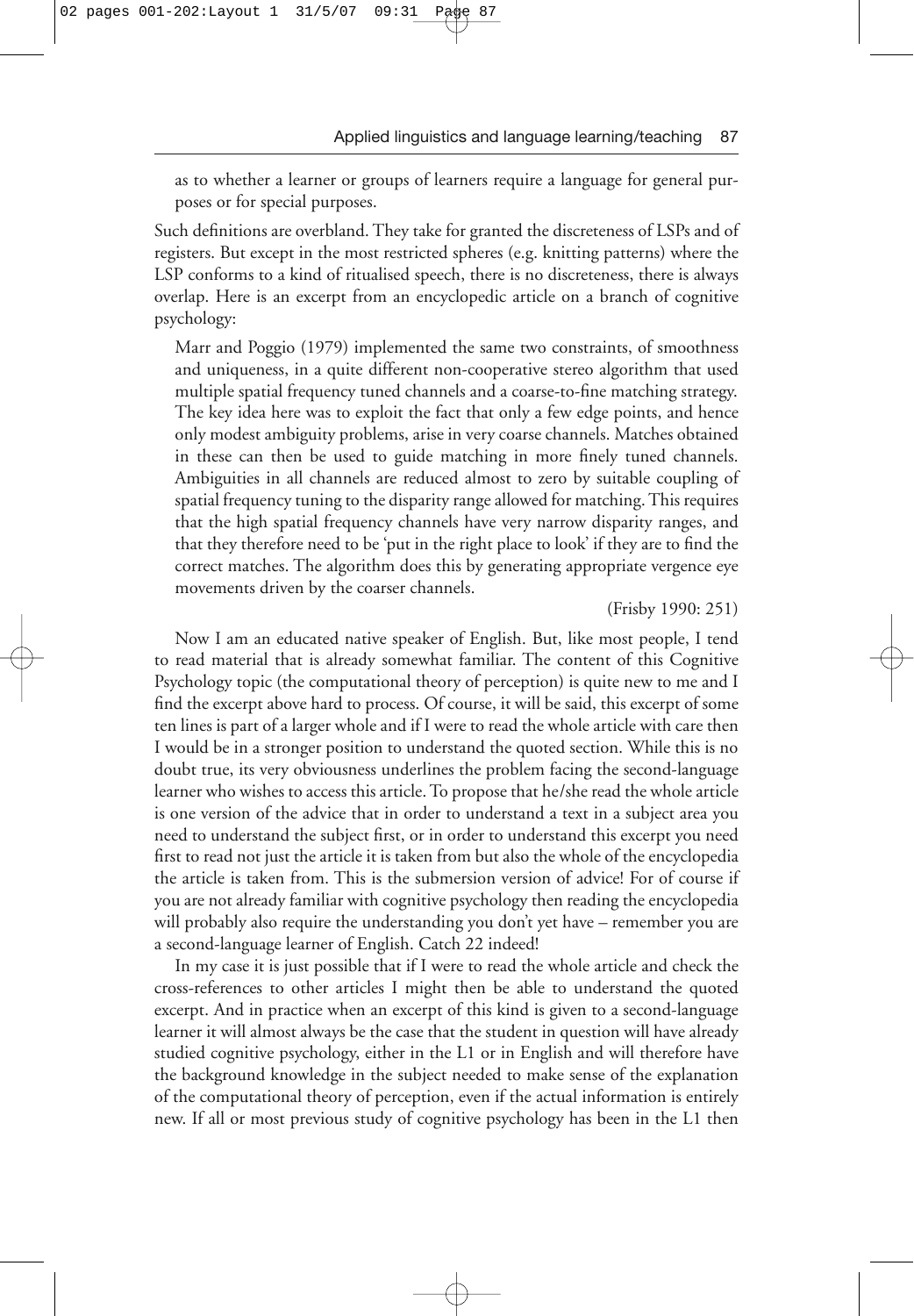there may be some language problems with the English of this entry that will need attention. But if the matching of the subject matter to the needs and interests of the learner has been done well then there will be an advantage in providing a text of this kind, either as part of the content of the psychology class or as an exercise in the English support class or possibly in both.

A more theoretical approach to LSP is advocated by Douglas (2000), quoting Chapelle: 'What is required is a theory of how the context of a particular situation, within a broader context of culture, constrains the linguistic choice a user can make' (Chapelle 1998: 15).

The basic assumption then behind programmes dedicated to teaching languages for specific purposes (LSP) is that language function, purpose, area and so on require the use of a special variety of the language; this was the argument we referred to in the discussion on language and gender in Chapter 3. Different domains of social life can be equated to different language varieties. The growth of LSP (ESP for English) over the last thirty years has been considerable but it is of course not new. German for Scientists/Chemists/Engineers was in vogue long before for non-Germanspeaking scientists who needed access to scientific materials written in German. What has changed is that English has taken over the former role of German in science and of just about every other language everywhere else. That is the first reason, the continuing of a tradition in a new medium. The second reason targets English: it represents a reaction against the literary materials widely used for the teaching of English as a foreign/second language.

The applied linguistics contribution to this activity has been two edged (Douglas 2004). On the one hand it provided the necessary skills in textual analysis, the writing or practice materials and of tests in LSP; it experimented with the evaluation of courses using LSP as against those which used non-specific language materials (e.g. general English). On the other hand it offered a sceptical commentary, criticising the lack of a clear model of variety which showed the differences between one variety and another. Furthermore it showed that the differences between one variety and another are likely to be in terms of frequency of the use of different features rather than in completely differential use. Of course there would always be certain vocabulary items that would be specific. But those who had background knowledge in the area would already be familiar with these terms or at least would acquire them very quickly.

A major contribution of applied linguistics to language learning and teaching studies has been to develop materials purposely written for the language teacher. This is the case of LSP, as we saw in Chapter 2, with pedagogical grammar. The role of applied linguistics is to mould a relevant content area for the needs of its target audience, in this case experienced language teachers (Howard and Brown 1997). It is a form of simplification, as all language-teaching materials are.

#### **7.4 Curriculum design**

Language teaching is not confined to the classroom: if it were then the idea that teaching is and should really be about method would have more force. But language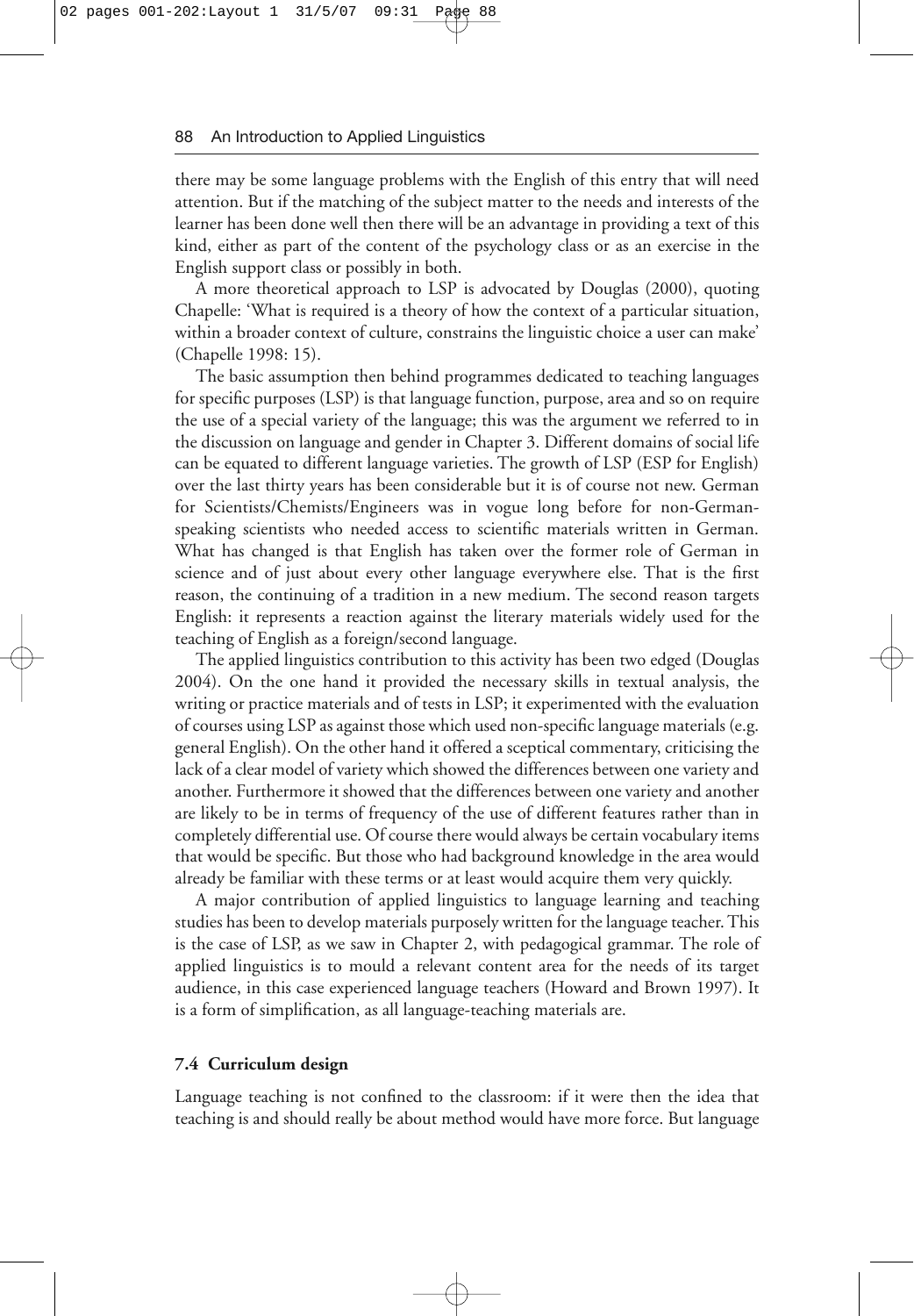teaching in reality also takes in the necessary education of the teacher, the preparation for the teaching, the follow-up from the teaching, the whole professional activity of the teacher, which means also the continuing education that keeps the teacher in touch with developments in the field (Richards and Rodgers 1986). Language-teaching responsibilities also take in the support systems to the teacher, the training of new teachers, the in-service education of teachers, the textbook writing, the assessment systems, the evaluation projects, the curriculum design and planning, and the research into language teaching. All of these are part of the wider understanding of language teaching and may of course be carried out by those who are also engaged in class teaching or may have been so in the past. What a curriculum provides for the language teacher is a plan, based on a view or philosophy of language and of learning (Ferguson 2006).

According to Richards, Platt and Platt (1985), curriculum design (also curriculum development) refers to: the study and development of the goals, content, implementation, and evaluation of an education system. In language teaching, curriculum development (also called syllabus design) includes:

- 1. the study of the purposes for which a learner needs a language (needs analysis);
- 2. the setting of objectives, and the development of a syllabus, teaching methods and materials; and
- 3. the evaluation of the effects of these procedures on the learner's language ability.

Nunan quotes Stenhouse with approval (Nunan 1990: 76):

The uniqueness of each classroom setting implies that any proposal – even at school level – needs to be tested and verified and adapted by each teacher in his own classroom. The ideal is that the curricular specification should feed a teacher's personal research and development programme through which he is increasing his understanding of his own work and hence bettering his teaching … It is not enough that teachers' work should be studied: they need to study it themselves.

(Stenhouse 1975: 143)

What Richards and Rodgers (1986) suggest is that while a curriculum often is the plan and the philosophy, a syllabus contains the details of the content to be taught and the methods to be used. Curriculum may of course encompass syllabus: 'Traditionally the term syllabus has been used to refer to the form in which linguistic content is specified in a course or method. Inevitably the term has been more closely associated with methods that are product centered rather than those that are process' (Richards and Rodgers 1986: 21).

At its most basic the applied linguistic contribution to curriculum design is to provide a plan which encompasses a sequenced series of teaching stages and goals, ensuring that the basic grammar, vocabulary and pragmatics are included in the time available. A useful (but not essential) addition would be to provide lesson materials that are both interesting and challenging, but this is not primarily the applied linguist's responsibility, unless he/she is also engaged as a textbook writer (McGrath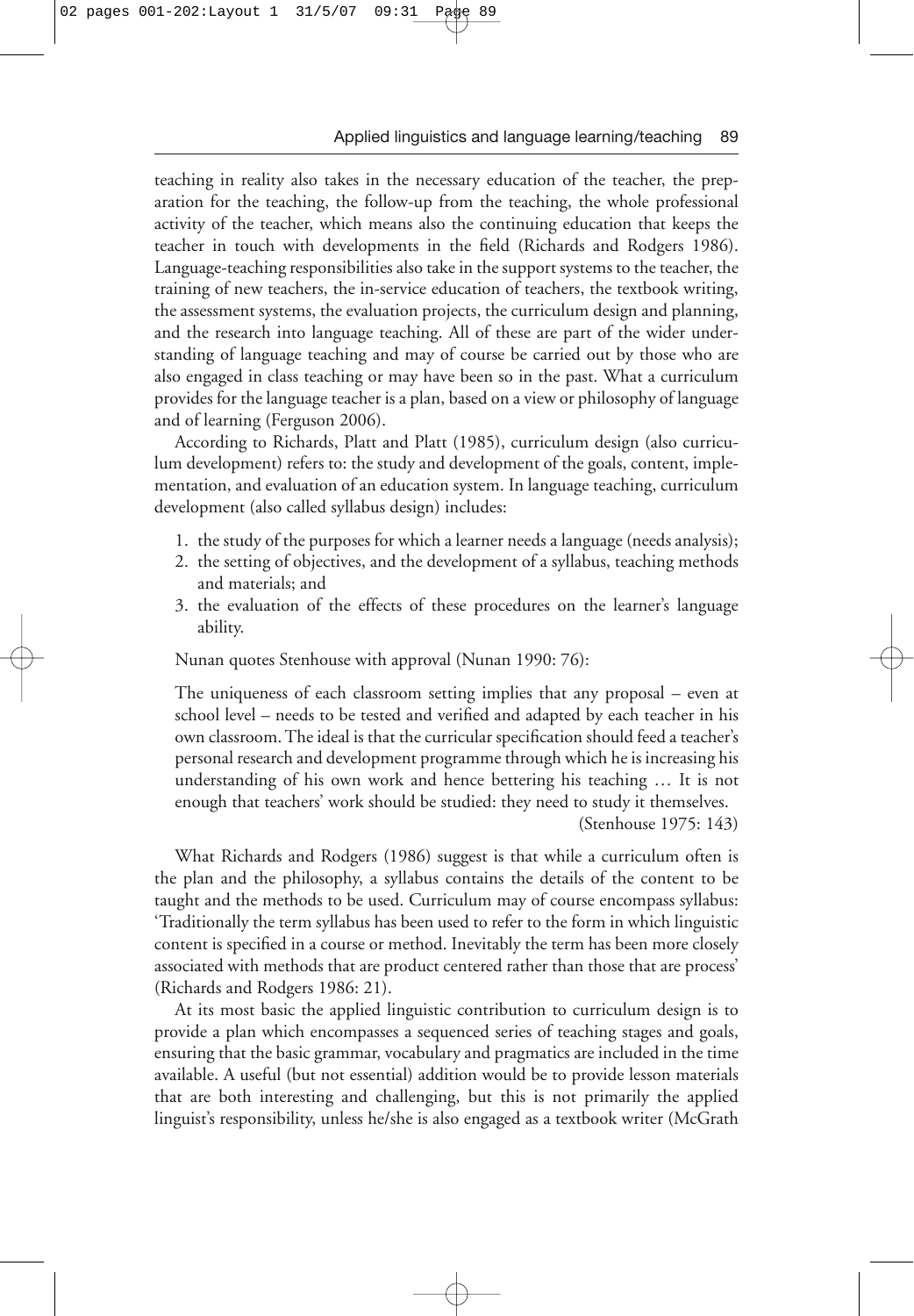2002). This aspect of the applied linguist's work matches the older formulation of methodics, which made central to the work of the language-teaching methodologist, the three-pronged task of selection, grading and sequencing. While it may be the case that all language features are equally difficult, it is the applied linguist's professional job to sequence them in such a way that progression (and inclusion of what has preceded) seems appropriate. And while scorn has been heaped on the proposal that such teaching materials should be 'teacher-proof', the underlying intention is laudable, given the very broad range of professional teaching ability and skills available in an educational system; given also the range of proficiency in the target language among those teachers.

#### **8 EDUCATIONAL LINGUISTICS**

Spolsky writes in his editor's Introduction to the 1999 Pergamon *Concise Encyclo pedia of Educational Linguistics* that educational linguistics was:

a term modelled on educational psychology and educational sociology. It describes the commingling of an academic discipline (linguistics) with a practical academic profession (education). While it maintains the higher status for the academic field through using it as the head of the noun clause, it rejects the notion that linguistics is just waiting to be applied, as a hammer is waiting for a nail to drive it in. Rather, the use of the term asserts the need for a careful consideration of the educational side as well, producing a responsible new field. [Its task] is to define the set of knowledge from the many and varied branches of the scientific study of language that may be relevant to formal or informal education … [T]he term also includes those branches of formal or informal education that have direct concern with the language and linguistic proficiency of learners.

(Spolsky 1999: 1)

If educational linguistics was modelled on educational psychology and educational sociology, applied linguistics, again according to Spolsky, was modelled on applied mathematics 'winning out in competition with the equally logical term "Language engineering" to cover a wide range of interests in practical applications of the knowledge that is being developed through the growth of the modern discipline of linguistics' (ibid).

The distinction Spolsky intends is between a discipline-in-waiting (the hammer, which is his view of applied linguistics) and the development of 'a responsible new field', that is educational linguistics. And yet when I examine the nearly 200 articles in his *Concise Encyclopedia* it is difficult to justify omitting them from an encyclopedia of applied linguistics. Educational linguistics, accordingly, appears to limit both the source (anything linguistic) and the target (various branches of language education).

Definitions of applied mathematics, (see Chapter 1) tend to the theory (pure maths)–practice (applied maths) distinction. It is difficult to understand Spolsky's view that applied linguistics is a hammer in waiting unless he means that educational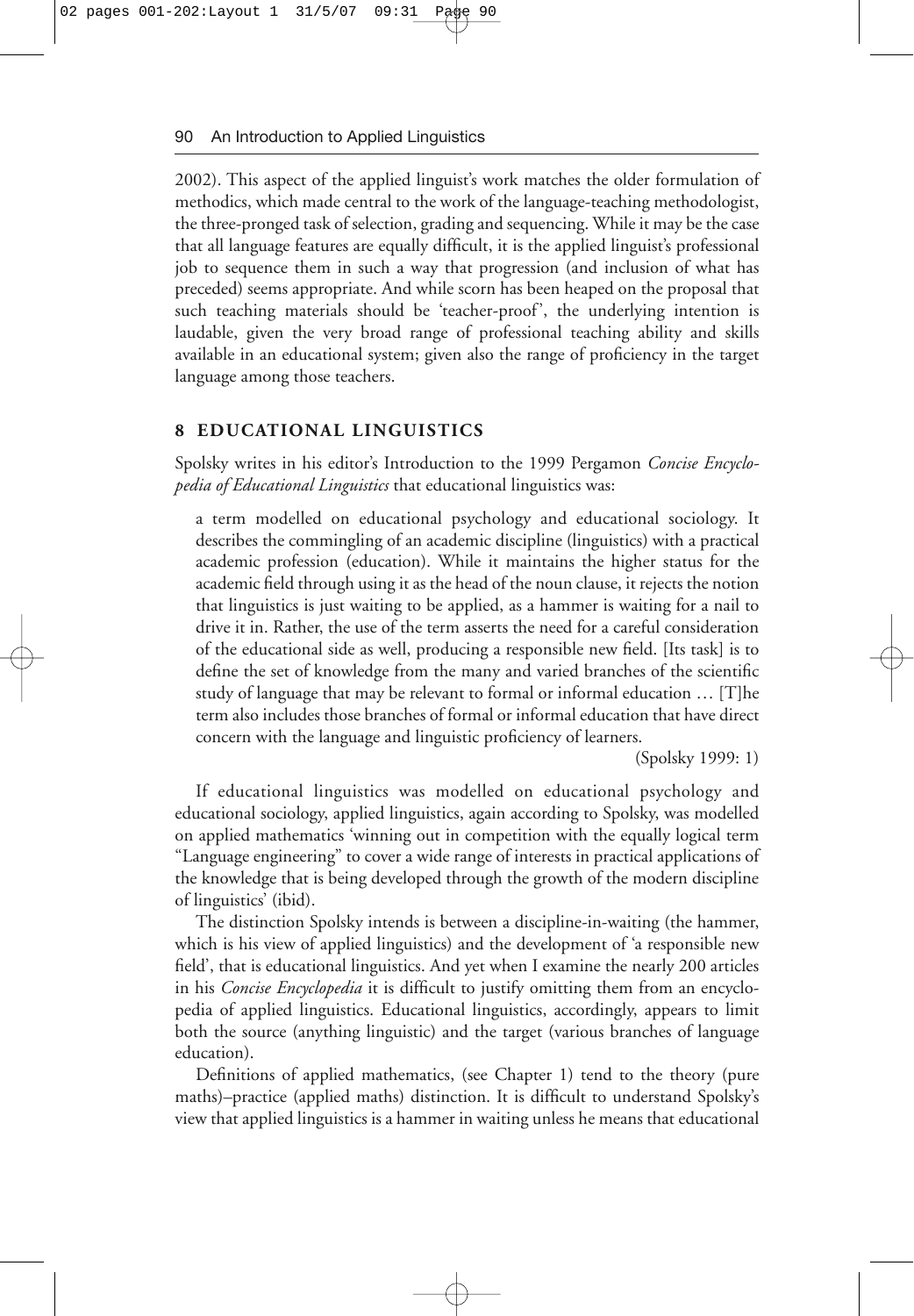linguistics has taken up the earlier definition of applied linguistics, that it is wholly about language teaching, largely in terms of source, entirely in terms of target. This is the position of Wilkins (1999) whose article on applied linguistics in the encyclopedia follows Spolsky on educational linguistics. That way, Wilkins tells us, lies coherence, although he accepts that just as coherence may be achieved by restricting the field to language teaching, a similar coherence could be achieved by examination of any other domain of applied linguistics enquiry (Wilkins 1999: 17). This seems to be the multiple variety view of applied linguistics which does not assume or expect an umbrella coherence. Which suggests that Spolsky and Wilkins are in agreement: educational linguistics is a reduced form of applied linguistics, held together as a discrete discipline 'by the type of language use that the study is directed to' (Wilkins 1999: 17).

The term educational linguistics was also used by Stubbs as the title of his 1986 book which, he tells us, 'has been influenced by Halliday's work on language in education' (Stubbs 1986: 2). While this approach has something in common with Spolsky's, they do not seem to be singing from the same hymn sheet. Educational linguistics to Stubbs appears to be a way of providing teachers with the education about language that will inform their practice, a very Hallidayan project.

### **9 CONCLUSION**

In this chapter I first considered the arguments for confining applied linguistics to a concern with second-language teaching and learning. Then I discussed two 'problems' in the language-teaching field: first, the optimum-age problem and, second, an investigation into the validity of a large-scale English-language proficiency test, the English Language Testing Service (ELTS) test. These two 'problems' were considered from the point of view of a number of relevant factors, opening up a discussion on what it is that needs to be taken into account when the applied linguist is faced with a language problem. I then considered the methodology used by the applied linguist in working with a problem, and to that end I took as examples four areas of importance in language teaching: second-language acquisition, proficiency language testing, the teaching of languages for specific purposes and curriculum design. The chief role of applied linguistics in the field of language teaching and learning is, as elsewhere, to ask the right questions about the enterprise under discussion in its own context and at the same time to ensure that in spite of its particularities, the enterprise is approached as an example of the general system of language teaching to which it belongs. Finally, I suggested that the term educational linguistics is best seen as a reduced version of applied linguistics.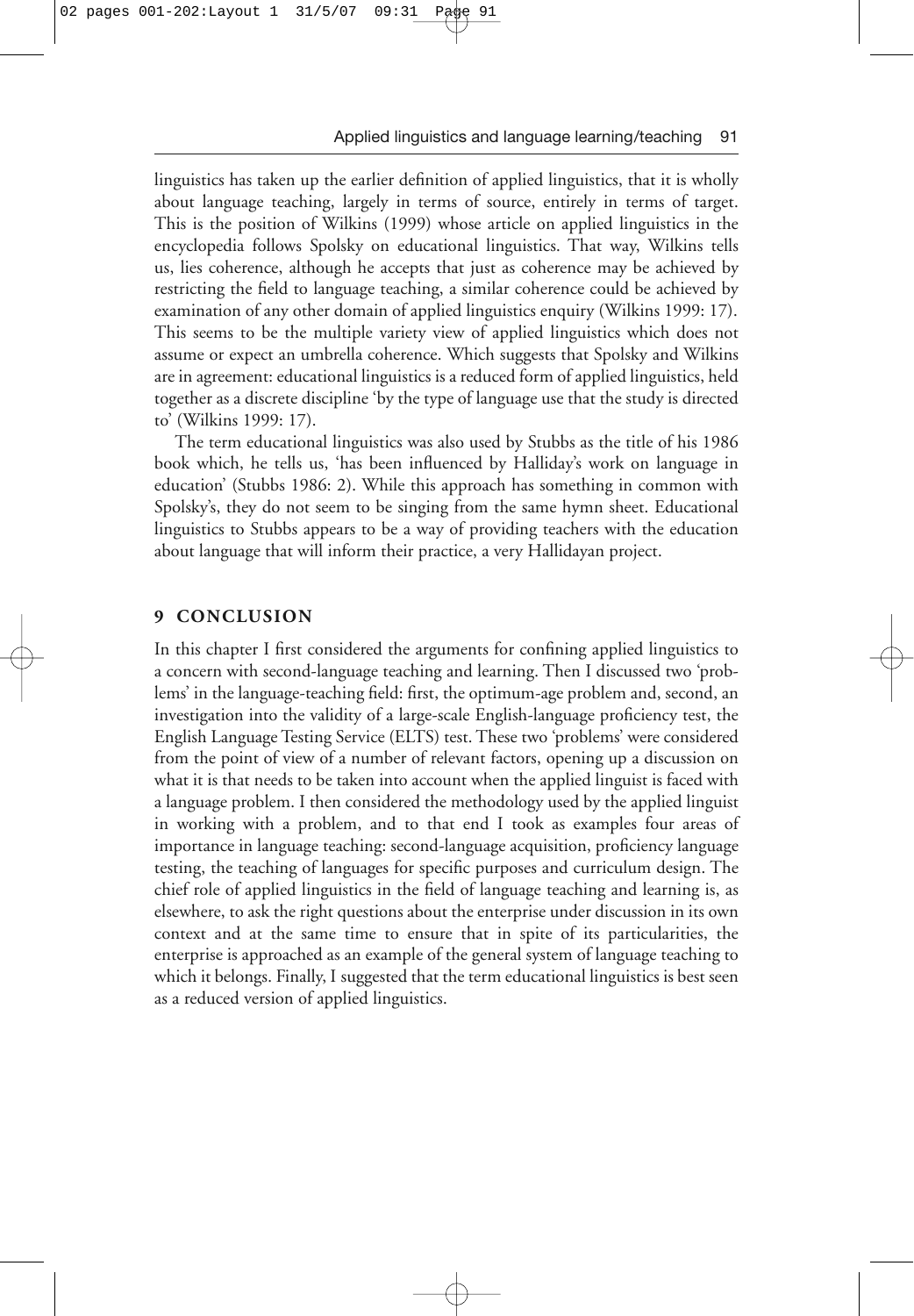# Applied linguistics and language use

'Language is only the instrument of science and words are but the signs of ideas.' (Samuel Johnson, Preface to the *Dictionary of the English Language*, 1755)

## **1 INTRODUCTION**

This chapter is parallel to Chapter 4, where we examined the role of applied linguistics in language teaching and learning. We move on in Chapter 5 to survey areas outside institutional language learning: correctness, forensic linguistics, applied stylistics, lexicography and artificial languages (or language treatment). The role of applied linguistics is to recognise that these problems often cause deep passions and may need to be viewed as issues in which language plays only a part. The examples chosen for discussion are: language correctness because of public fear and outrage at what is perceived to be a decline in standards; forensic linguistics in order to determine the authenticity of oral and written texts for both defence and prosecution purposes; applied stylistics on the grounds of the need to teach literature to foreign learners; lexicography which determines what to include and what to exclude in dictionaries for home and school; and language treatment (the creation of artificial languages) because of the central interest there in communication across frontiers.

As in Chapter 4, we propose here that the chief role of applied linguistics is to ask the right questions about the context in which a language problem is embedded and then to generalise to other contexts where the same problem can be shown after analysis to exist. In that way a systematic approach to language problems can be made which will both explain and at the same time provide a set of options for action.

#### **2 PROBLEMS**

Language matters so much in our everyday thinking, our learning outside school, our communicating with one another that it inevitably arouses passions and creates problems. Applied linguistics exists to try to explain the passions and suggest sol utions to the problems. To some extent, as we shall see, the passions and the problems are connected so that explanation of the passion is itself part solution of the problem.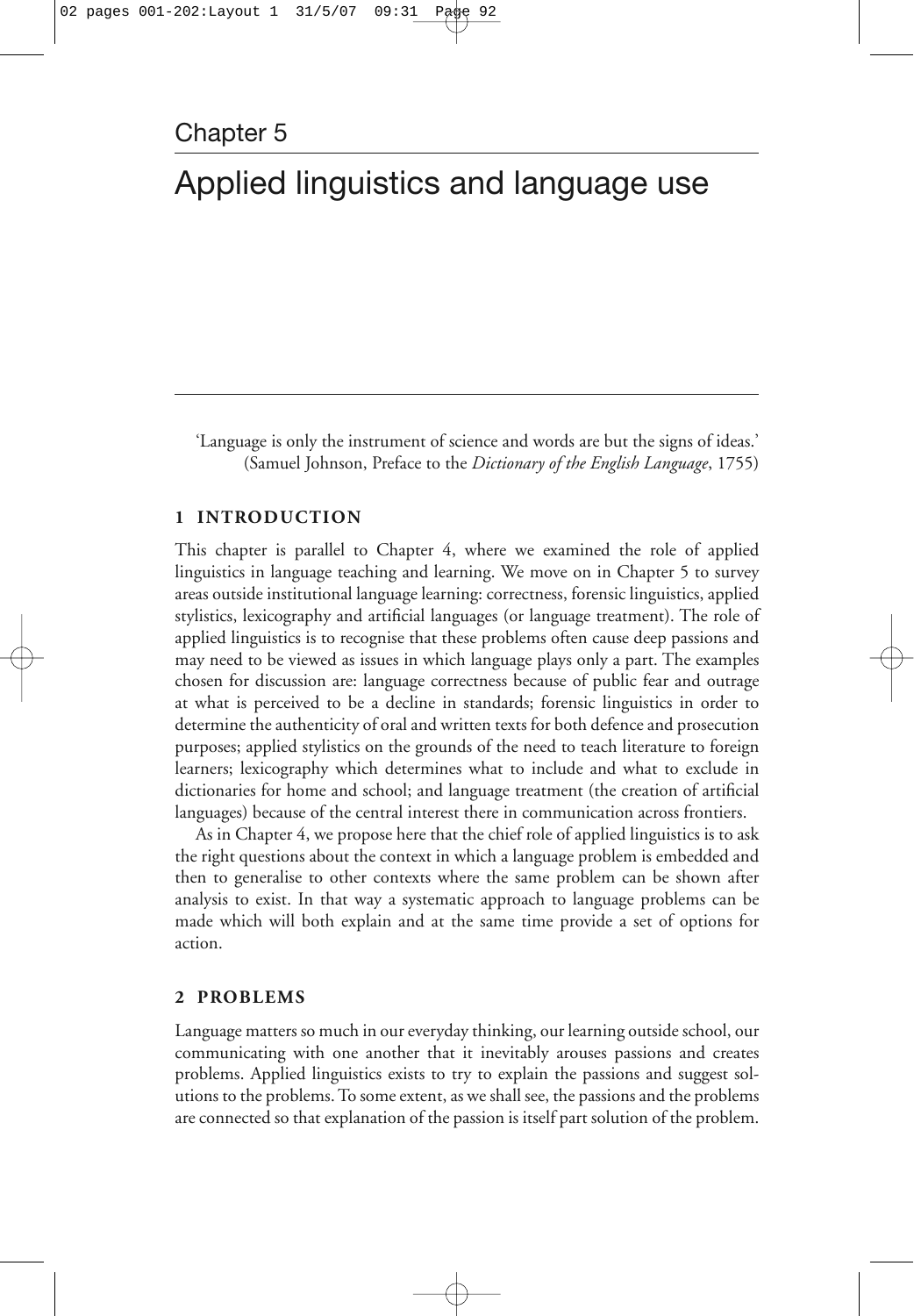What are some of these problems? There are problems of language use, the wellknown ones of what it means to be correct (and whether it matters), of whether some accents are better than others, of the language disadvantages some children face at school because of their social class or ethnicity, of understanding instructions on domestic appliances and on official documents (such as tax forms). And then there are the lesser known problems of institutionalised misunderstandings such as police transcripts, doctor–patient communication, the language–content relation among subject specialists (e.g. chemical engineers, information scientists), and authenticity in simultaneous interpreting.

In each case what we have is what appears at first sight to be a straightforward language problem. That of course is true, but that is not all there is. In the first place the problems are about language and its users or its context; in the second place, they often concern our feelings about ourselves, our insecurity and our identity, our children and their future, our attitudes to others, including our prejudices, our view of truth and of community.

The role of applied linguistics is to recognise that these problems (often) cause deep passions and need to be viewed as more than language issues. Thus debates about the teaching of reading are often presented as a polarity (for mother-tongue speakers) between the phonic method (sounding out the letters) and the whole word (or whole-language) method and (for second/foreign-language learners) between the use of simplified reading materials and authentic reading materials. Which is right? Why do these debates arouse such passions? Are the opposing views in the event incommensurable?

The well-known problems of language usage may be similarly deconstructed. The notion of correctness, of using correct English/French and so on arouses strong feelings, especially among those who contribute to the letter columns of newspapers. For them (as indeed for all prescriptivists) the problem is one of simple error that language use is always right or wrong. And yet a more engaged analysis, an approach from applied linguistics, will ask questions about the currency of alternative forms and about the role of language change. Such an analysis may suggest that the appeal to correctness may be a vain attempt to restore a form or a meaning which is already lost or disappearing (such as 'It's I' now lost to 'It's me', or 'uninterested' now replaced by 'disinterested', or 'different from' now losing ground to 'different to').

Just as errors, both of grammar and of word choice, are condemned as simply wrong by those who wish to uphold standards, so some accents of English (e.g. Birmingham, Broad Australian) are stigmatised as ugly and uneducated. There are, of course, no intrinsic grounds for such stigmatising, any more than there are for racial prejudice. Those who see accent prejudice as solely a language problem are inclined to wax indignant, to maintain that all accents are equal (forgetting perhaps the continuation of the *Animal Farm* motto: but some are more equal than others). For them, therefore, there is no problem: society has the duty to behave differently and overcome its prejudices. The applied linguist, however, is likely to recognise that it is indeed a problem and that it extends beyond language, reflecting social and political (and possibly ethnic) values. Accent stigmatising is *par excellence* a socially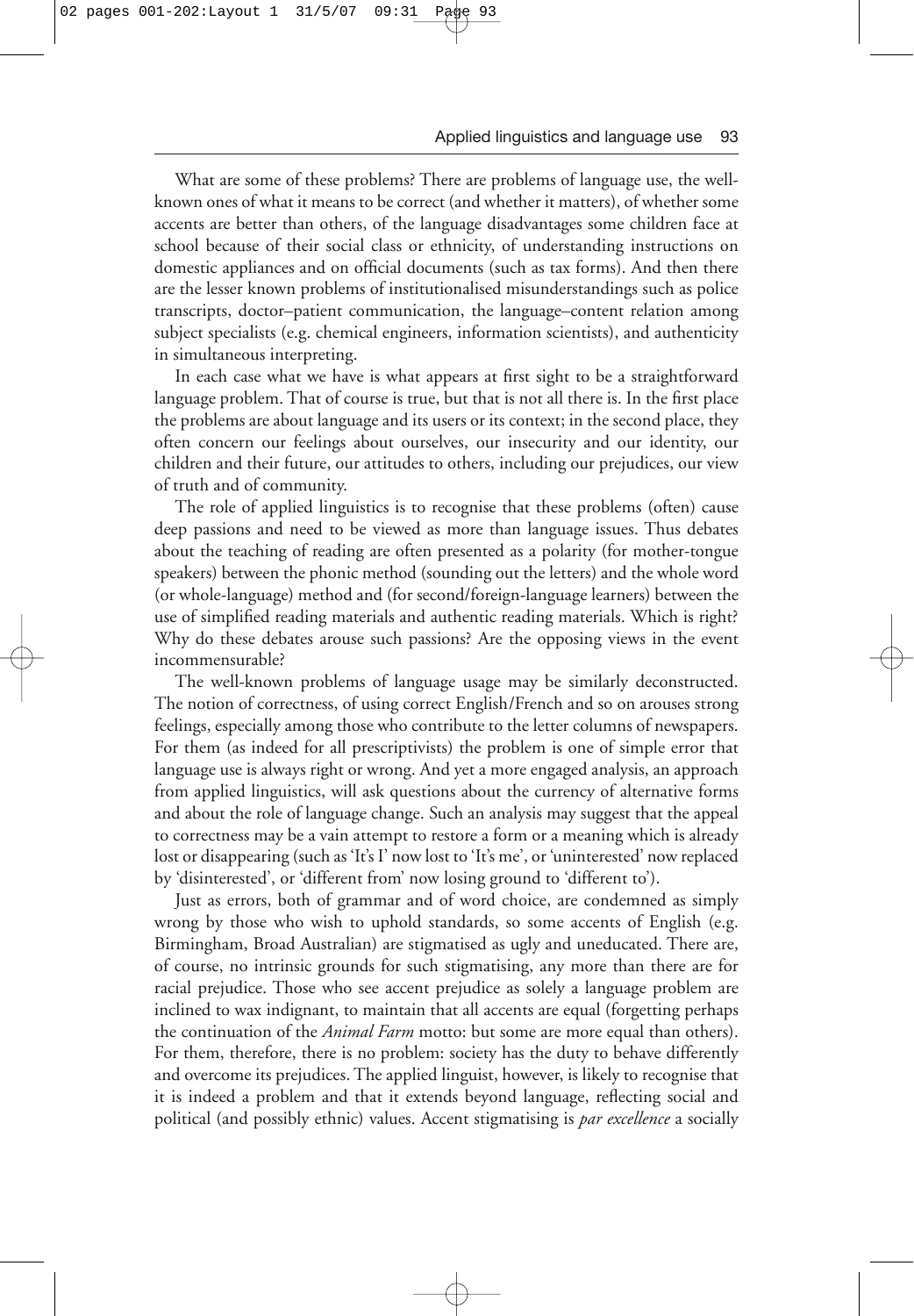embedded language problem. Maintaining that it is a real problem, that some accents are more valued socially than others, does not mean approval any more than it lays claim to a solution. In attempting to make sense of language problems, by contextualising them, applied linguistics does not necessarily solve but it does hope to explain.

The accent problem parallels the educational code problem whereby workingclass children (we might extend the involvement to ethnic-minority children) are said to be disadvantaged educationally because the code of communication they use at home is different from the school code, which is largely verbal and is close to the code of the middle-class home. As such the middle-class child has little gap between home and school, while the working-class child has a chasm. The model in which Basil Bernstein (1971) put forward this proposal in the 1970s was heavily attacked from two quarters: first, because these 'codes' were not describable linguistically and, second, because the proposal appeared to attack the language of the working class. And yet the model appealed greatly to teachers, since it offered an explanation of why working-class children often performed less well at school. In consequence, Bernstein's model of restricted (working-class) and elaborated (middle-class) codes became common knowledge in educational circles, especially among teachers of English.

In fact, Bernstein had never claimed that his model was primarily about language: for him language was only part of the communication code, which also involves context and social role and sense of self. Indeed, what he was proposing was a kind of applied linguistic model while what he was mistakenly attacked for was for appearing to be talking only about language. Or perhaps there were other reasons for the attacks, since similar proposals in the USA (by, e.g., Brice Heath 1983) have not been so pilloried.

Problems with instructions and information (on machinery and appliances, on official forms) are of two kinds: inadequate translations from the maker's language into the user's language and inadequate conceptualisation of the nature of instruction and of the need to make the language of instructions accessible to all readers, whose literacy skills will vary hugely. Consider this advice from a telephone directory: 'HYPHENS: Names which contain a hyphen are treated as two words and are sorted according to the first name. The second name is treated as initials. This does not apply to hyphenated names which begin with a prefix.'

Examples follow:

A-Grade Machines Afnan G. Agar L. F. Agar-Lyons B. Agar P. M. AGRA Products Alfonso M.

Some of the examples have hyphens, some don't; there are no obvious prefixes. Given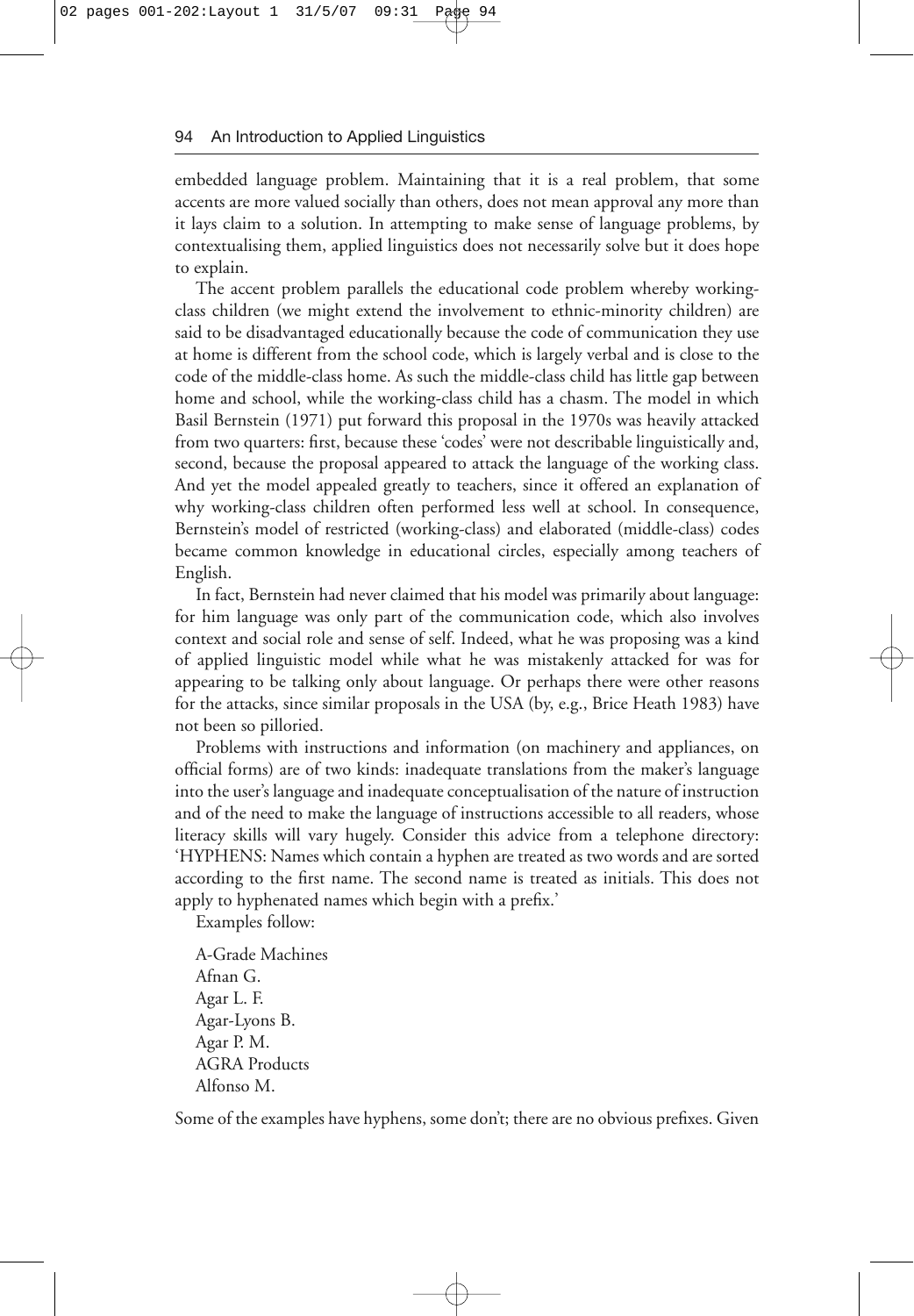the mass audience for whom local telephone directories are intended, this advice is somewhat opaque.

Organisations such as the Plain English Movement offer a kind of applied linguistic approach to such problems, proposing ways (both verbal and non-verbal) in which the language may be simplified and the reader's attention engaged.

Institutionalised misunderstandings may not be so well known but for those affected they can be overwhelming. One such problem concerns the interaction between the police and members of the public who are involved in some way in police investigations, both witnesses and accused. The taking of a statement by the police (analogous to the taking of a clinical history of a patient by a doctor) gives considerable scope for error, ranging from complete fabrication of what was supposedly said to a biased interpretation of what was meant by the interlocutor to a genuine misunderstanding. Such errors need not be deliberate, even though they sometimes are. More likely perhaps is the situation in which the police are convinced of the guilt of an accused and therefore find themselves impelled to an interpretation of what was said which could lead to a conviction. In the days before tape recordings of statements were mandatory, the room for error between what was said and what was actually written down was wide. The written statement was signed by the accused, of course, but even then error was possible: the accused might be only partially literate, the transcript could be altered later.

Once again for the applied linguist the language problem involves a context which needs to be taken full account of: the police and the accused are locked into a com municating system which means that what is said is less important than what is expected. An applied linguistic analysis of the encounter will take account of more than the verbal exchanges. It may suggest that on the basis of the transcript there are different interpretations of what was actually said and also that one side's interpretation of what was meant is not the only interpretation (see the discussion of forensic linguistics later in this chapter).

Doctor–patient communication has a similar tendency to error. The extreme case is where the doctor and the patient (or the patient's relative) interact in different languages (although this gap may be bridged by an interpreter). But in the case where both appear to share the same language we have resonances both of the code disjunction between middle and working classes mentioned earlier and of the specialist register of medicine, which may well be alien to many patients whatever their social class. The problem for the doctor (as with the police investigator) is that one part of examining a patient is done by talking. The room for misunderstanding between a figure of authority and a client is considerable, as is the room for wrong diagnosis, based on a misunderstanding or an inadequacy of what is said and a conviction that the doctor 'knows' what is wrong.

What the applied linguist can do here is to underline the importance of paying more attention to what the patient says (recommending interpreter services where necessary) and explaining to those involved in medical training that there is typically a disjunction between what is said by the patient and what is meant. In the case of medical language what this means is that it is possible (and probably necessary) for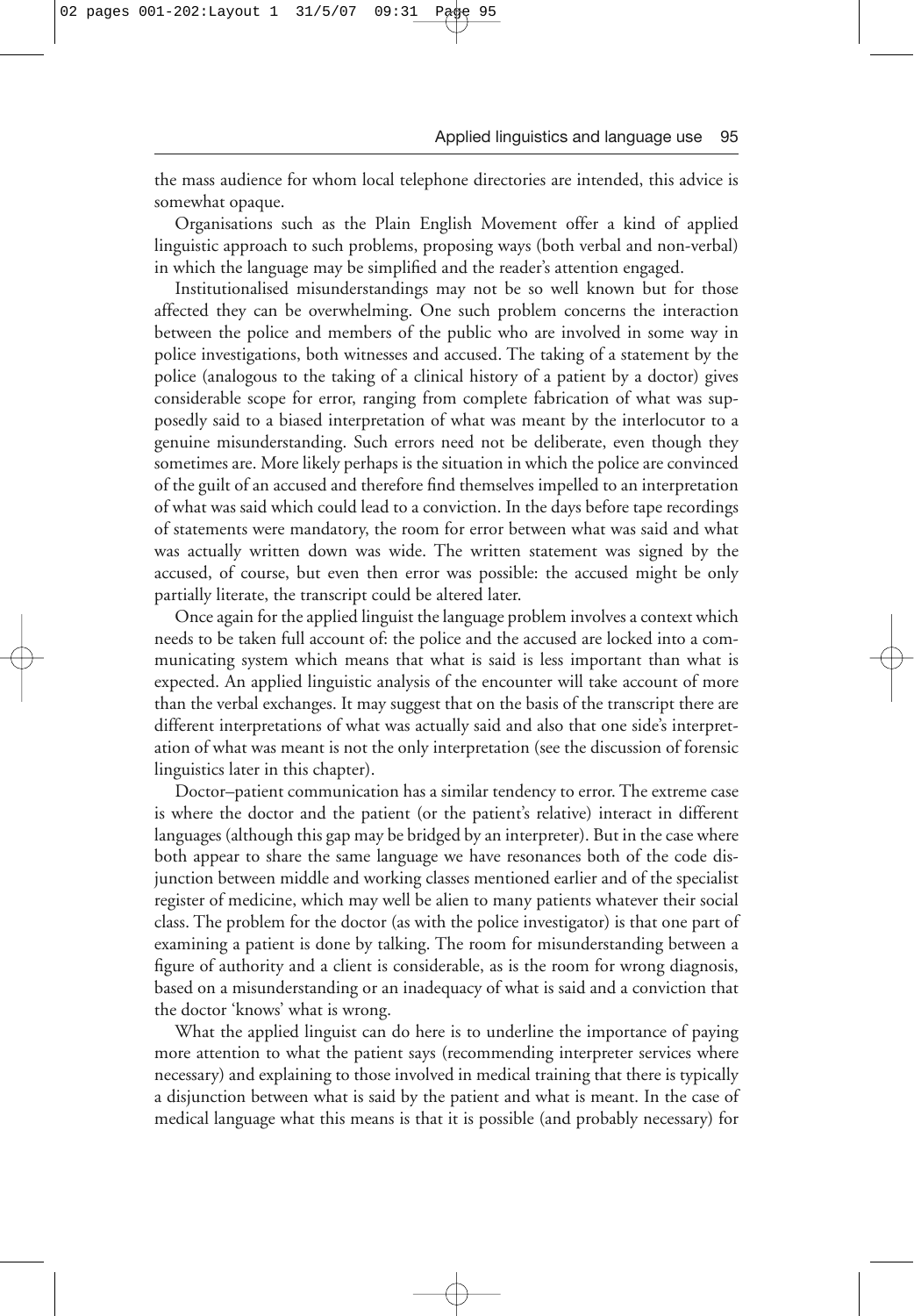doctors to put their meanings into simpler language. It also indicates that medical meanings and content can be put over in different ways according to the audience.

In the case of specialist scientists, such as the chemical engineer or information scientist, problems frequently arise in graduate studies where the student has only partial proficiency in the language of instruction (usually English). The solution which concentrates on the language is simple: learn more English. But for the applied linguist there are other considerations, such as whether the demands of the institution in regard to English are valid demands, whether the student needs to be proficient in written English in areas other than those of his/her specialism, whether the apparent problem concerns language use outside the institution rather than having inadequate English for the course itself. Analyses of this kind are likely both to indicate what, if anything, is needed and at the same time explain why, in many cases, students' English does not appear to improve.

A criticism of simultaneous interpreters is that they range widely from the speaker's meaning. As a straightforward language problem, the solution is obvious: provide better interpreters. But it is worthwhile asking ourselves what is expected of simultaneous interpreters and then what 'better interpreters' would do. Much simul taneous work takes place at international conferences interpreting speeches made by delegates. Such speeches are of two kinds: the first is the set speech where there is normally a written transcript (already translated) which acts as the authentic account of what was said. The second is the impromptu speech: here there is normally no written transcript (although one may be made available later). What matters here is not that the interpreter takes account of all that is said; surely what matters is that the main point is transmitted. All good simultaneous interpreters will provide that. That is what matters: all else in simultaneous interpreting is show and symbol, making public the value to themselves and to the groups they represent of the delegates' own languages. Once again we need to view the 'language' problem in the context of the international meeting, where what is paramount is the amour-propre of all delegates: simultaneous interpreting offers that display, getting it right is less important than getting the gist across. The applied linguist is conscious of this language embedding, and while sympathetic to the need for an accurate rendition, is also alert to what is practical and to what is needful.

Language problems in the institutionalised settings of school, work (including the office, the hospital, the factory), conferences, the media and so on, are very rarely problems only of language. In many cases they involve individuals and groups who have problems in interacting with one another and in making decisions about policy. These problems may manifest themselves in language but their origins are only partly there. Of course this does not mean that in explaining and attempting solutions we ignore language. It may be that intervening on the language is the quickest way to bring about change. But no intervention will be successful that does not take account of the context in which the language problem is embedded.

We discussed in Chapter 3 how in practice we can distinguish between Linguistics and Applied Linguistics. Linguistics, we might suggest, looks through a telescope holding the large end to the eye, focusing solely on language to the exclusion of all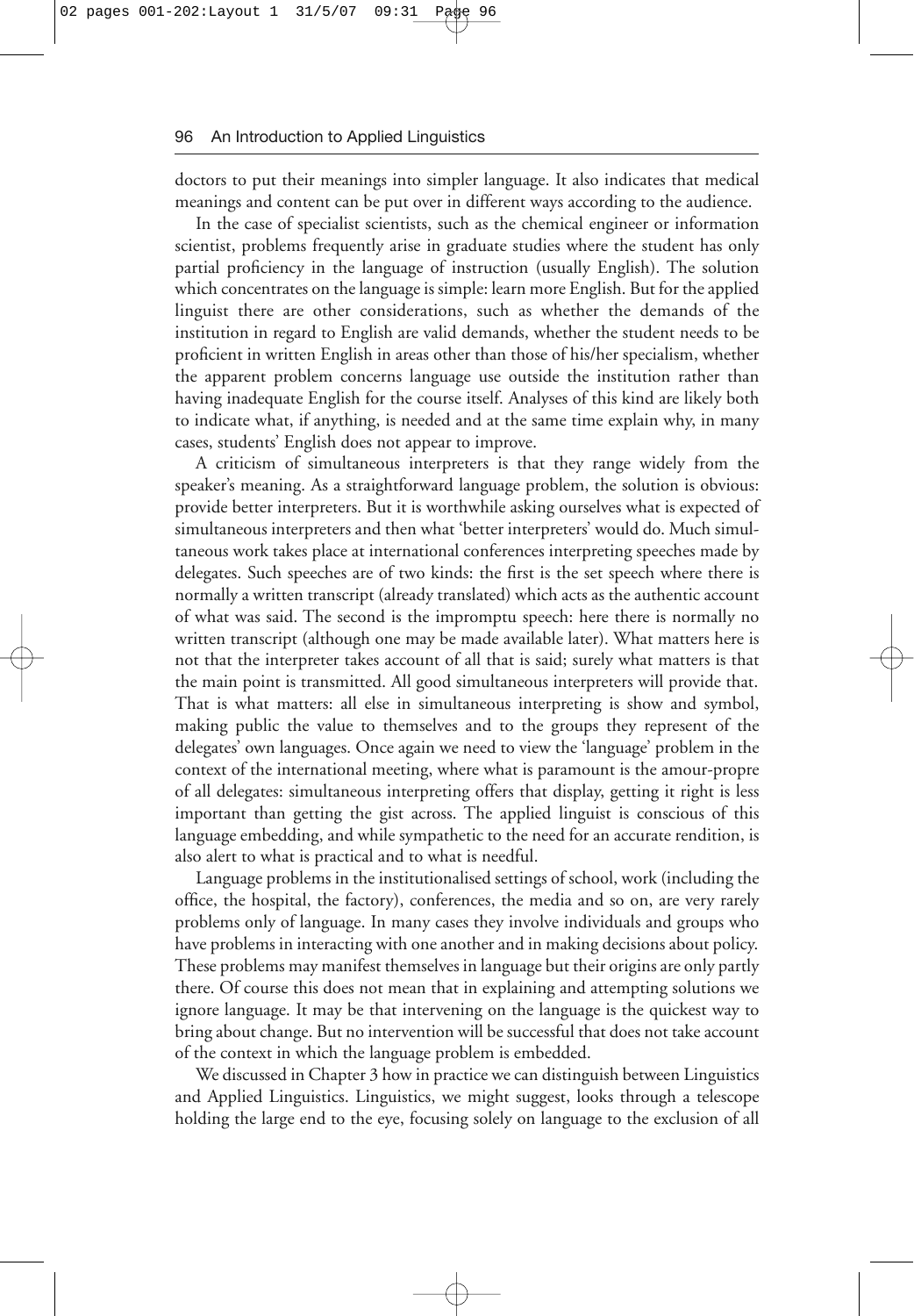else: language problems are seen as wholly linguistic problems. Applied Linguistics looks through a telescope with the small end to the eye, and so views language as part of the whole. The linguistic view is the laboratory view, the applied view is the real world view.

# **3 LANGUAGE CORRECTNESS AS AN APPLIED LINGUISTICS PROBLEM**

Being correct for the user of English means conforming to the rules and conventions of Standard English. The learner of English as a second or foreign language must first master the rules; thereafter he/she too must cope with the conventions (or norms) which are the basis of English instruction at school for the first-language user. Guides on how to be correct or, more usually, how not to be incorrect, abound, as do morality-type injunctions on the need to maintain correctness. They range in target from the prescriptivist alarms of letter writers to newspapers about stereotyped points of grammar (is 'none' singular or plural? is 'whom' a dying inflected form? do we write 'try to' or 'try and'? is it wrong to split an infinitive?) to the pedagogic approaches of textbook writers, whose interest is very much in the canons of the grammar and vocabulary of the contemporary standard language. They range also from the manuals on clear thinking and rhetoric (and their equivalent modern textbooks on communication studies) to the sociolinguistic interest in linguistic class markers and feminist observations on the need for an inclusive language which encourages its users to be non-discriminatory.

Let us look at some examples of concerns in these various areas and then consider the ways in which these are of interest to the applied linguist.

## **3.1 Old shibboleths**

Complainants about slippage in Standard English sometimes use as evidence the increasing loss of differentiation between two apparent alternatives, for example 'disinterested/uninterested'; 'try to/try and'; and 'owing to/due to'. In the last example 'owing' is considered to be normally adjectival but functions as a compound preposition in a sentence such as: 'Owing to the bad weather we were delayed.' Traditionally prescriptivists have made the point that in this adverbial use 'due' cannot be substituted for 'owing'. It is therefore acceptable to write: 'the delay was due to the bad weather' but not: 'due to the bad weather we were delayed'.

And yet, as Peters (1995) remarks, this prepositional use of 'due to' is not new and there is therefore no need to perpetuate the shibboleth against 'due to'. Here Peters helpfully reminds us of two fundamental points: first that a standard language changes over time and no power can stop it: what may have once been a necessary distinction between 'owing to' and 'due to' is no longer valid. The second point paradoxically states that at any one point in time it is necessary for those whose job it is to prescribe (teachers, textbook writers, syllabus planners, newspaper editors and so on) to do just that, prescribe what is acceptable and what is not. How they do that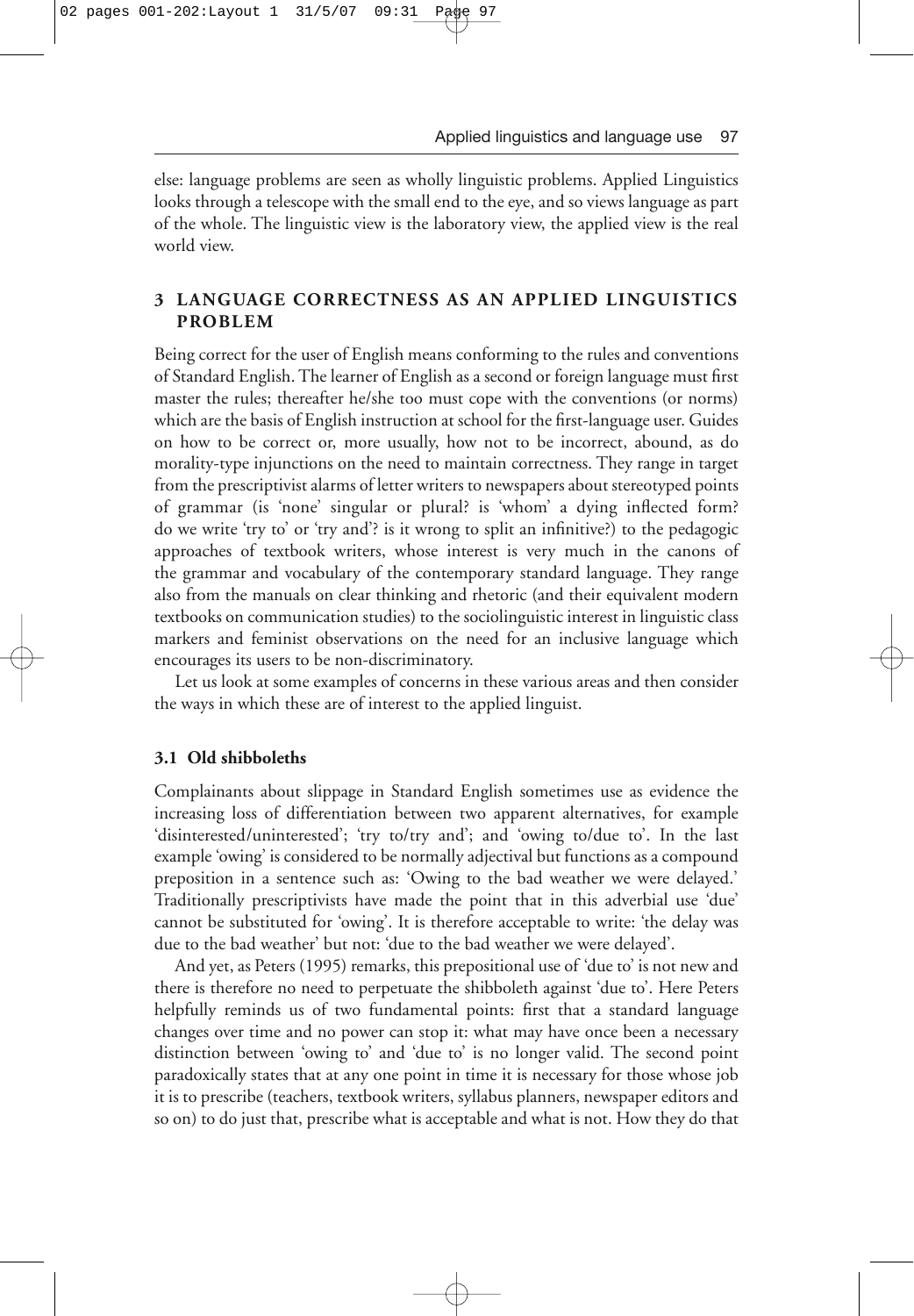is to use their own judgement, recognising that there will always be differences of opinion. It is understandable therefore why those whose job it is to arbitrate in these matters tend to be conservative. At the same time those with good sense recognise that constructions which may be considered as wrong by many people now may well be regarded as quite acceptable in the next generation.

It matters that we are sensitive to the way others feel about language use. For example, some people feel strongly that prepositions should not end sentences. But perhaps, as Bishop amusingly reminds us, we should not be too serious about it:

> I lately lost a preposition; It hid, I thought, beneath my chair And angrily I cried, 'Perdition! Up from out of in under there.'

Correctness is my vade mecum, And straggling phrases I abhor, And yet I wondered, 'What should he come Up from out of in under there?'

(Morris Bishop, 'The Lost Preposition')

## **3.2 Effective writing**

Another demonstration of correct English is said to be effective writing, which displays clear thinking. Writing a coherent text longer than a sentence is one of the hardest of all the skills schools set out to teach. The role of the applied linguist here is to take on the second of Peters' tasks and act prescriptively by explaining what is wrong with early written drafts and in what ways to make the draft clearer.

Given the difficulty of constructing a good piece of writing, it is not surprising that even well-known writers can fail to achieve the clarity they desire. Here is a short piece which opens the Preface to H. G. Wells' *The Common Sense of War and Peace*, 1940, which it is not difficult to find fault with:

For the greater part of my life I have given most of my working time to the problem of the human future, studying the possibility of a world-wide reorganization of human society, that might avert the menace of defeat and extinction that hangs over our species. This has been my leading pre-occupation since I published *The Time Machine* in 1893. I have never thought, much less have I asserted, that progress was inevitable, though numerous people thought to fancy that about me.

The passage seems to have been hurriedly dictated, and not afterwards revised. Wells does not trouble to define the meanings of his words, confident that most of his readers will have read at least one or two of his important works and be able to make the definitions for themselves.

Here are some critical comments which are quoted as examples of applied linguistics at its most interventionist. They are followed by a proposed redraft of the passage: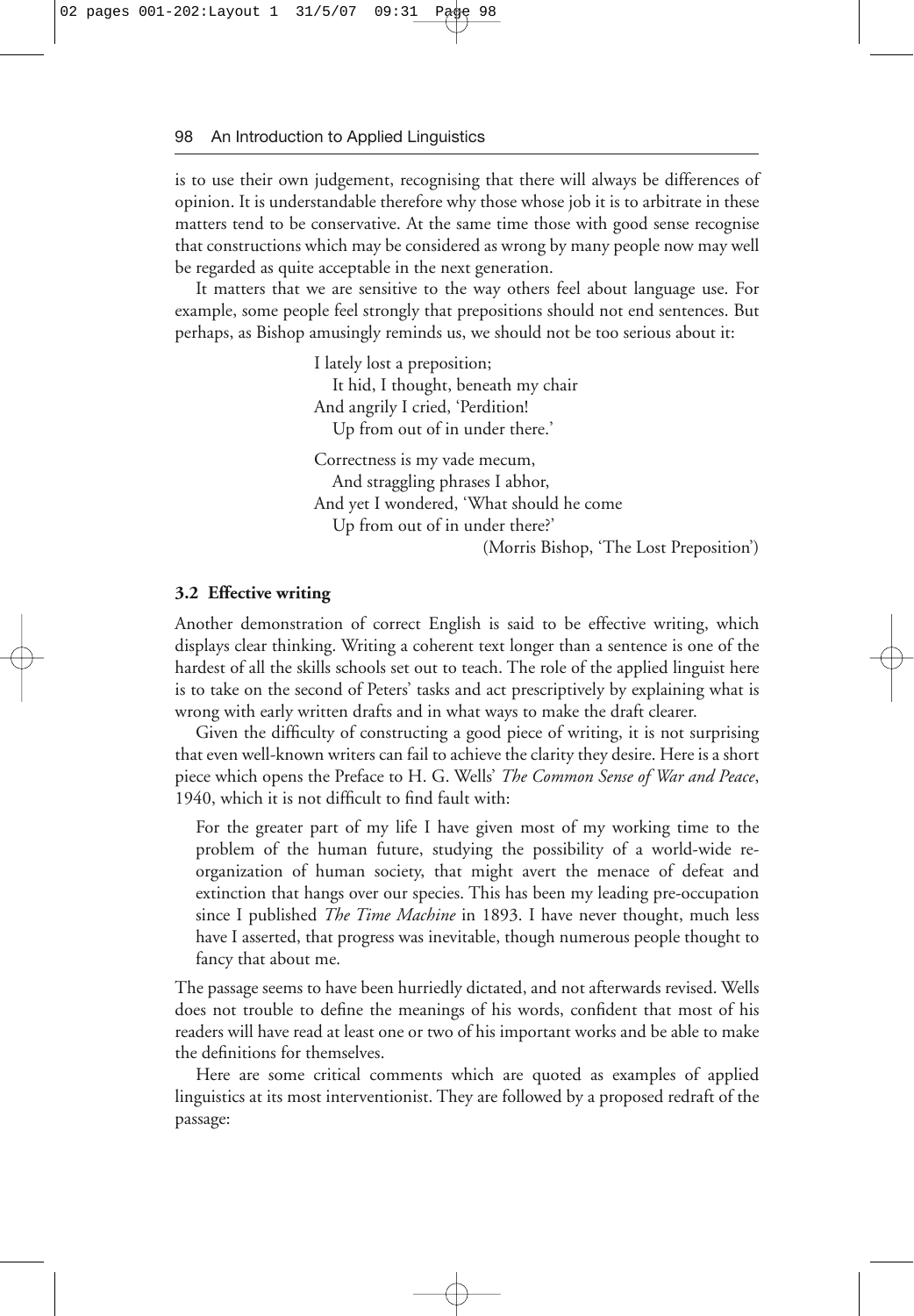- 1. 'the problem of the human future' (Comment: Wells gives no clue as to whether he is speaking in terms of a few months, a few generations, or millions of years.)
- 2. 'that might avert the menace of defeat and extinction that hangs over our species'

(Comment: does this mean that individual men and women might become physically immortal?)

- 3. 'the menace of defeat and extinction' (Comment: a menace of defeat by what? Flood, fire, disease, exhaustion of food and fuel supplies, moral degeneration? The concept 'extinction' contains 'defeat', which could have been omitted.)
- 4. 'my leading pre-occupation since I published *The Time Machine*.' (Comment: any pre-occupation is a leading one; the 'pre-' in the word denotes priority.)
- 5. 'I have never thought, much less have I asserted' (Comment: how much is less than never? He means: 'I have never asserted, nor even thought.')

# *Redraft*

Ever since 1892, when I began to write *The Time Machine*, the two chief subjects of my literary studies have been the process of moral and physical degeneration that now threatens to make man extinct in a few hundred years, and the various theories of world-wide social reorganization that have been designed to arrest this process. Many people fancy me to have asserted, at some time or other, that nothing can prevent the beneficent progress of civilization from continuing indefinitely. They are wrong.

This redraft is taken from Graves and Hodge (1943: 211–14), from which the above comments are also taken. And since in one sense making a text 'more correct' is to redraft it so as to make it better, more effective in its context, then perhaps we should accept that 'correct English is simply good English and incorrect, bad' (Warburg 1966: 87). After all, for the applied linguist, being correct matters, not only for the sake of clarity but also because language is embedded in social life.

# **3.3 Social class markers**

When parents say of their teenage children that they don't understand their language, what they probably mean is that young people use somewhat different vocabulary; also perhaps that the topics they talk about are not those current among their parents' generation. This difference is an example of the general case that different groups mark their speech in ways that distinguish it from that of others, sometimes in grammar, more often in vocabulary and most of all in pronunciation. At the same time these different groups share the same common language, which allows them to communicate readily with one another, but in subtly different ways, recognised by everyone, salient socially not linguistically.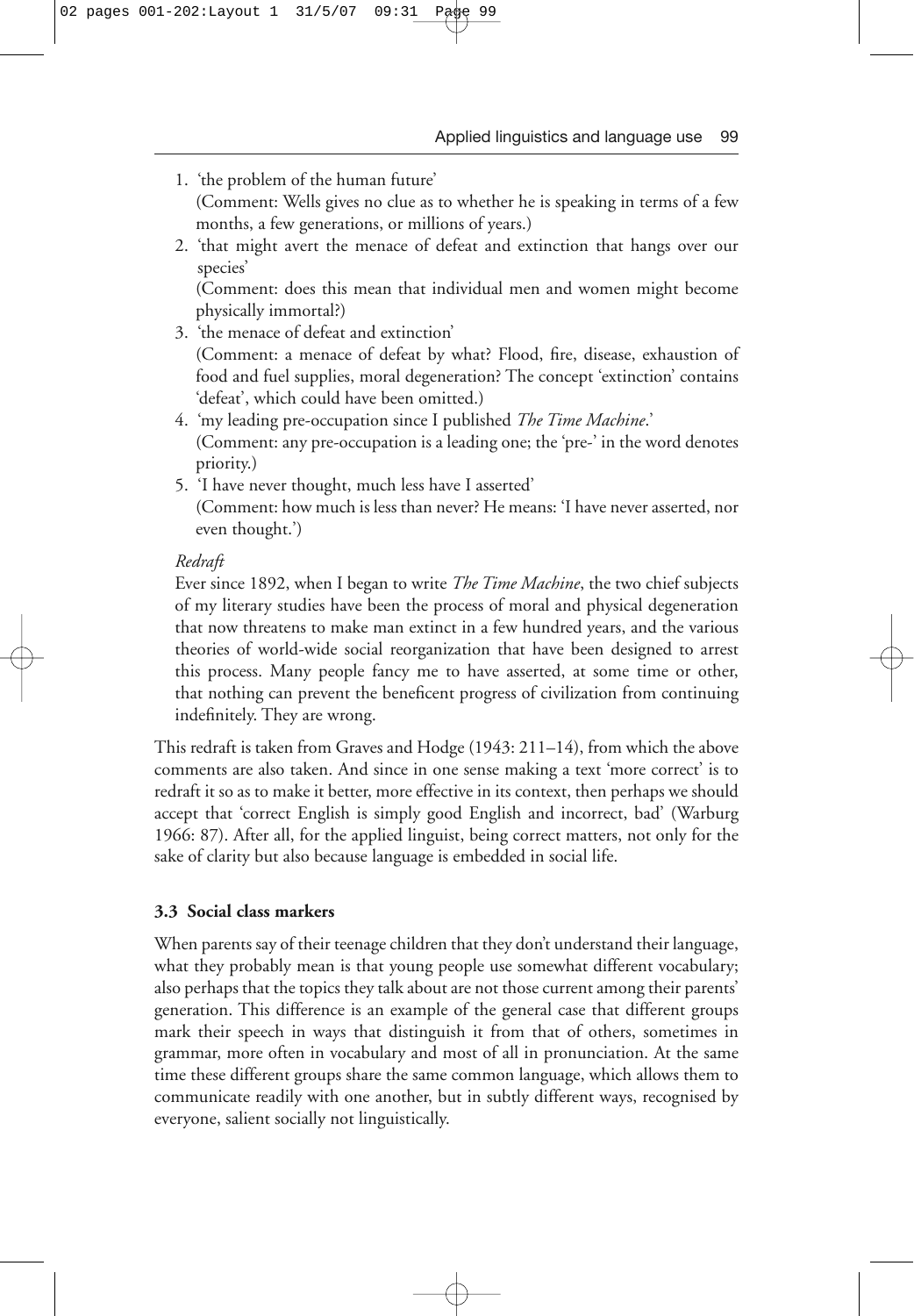One of these group distinctions is that of the linguistic markers of social class, which in English has been satirised as marking the U(pper)–non-U(pper) distinction. Examples from Ross (1978) include:

| bicycle or bike | $(U)$ : | cycle      | $(non-U)$ |
|-----------------|---------|------------|-----------|
| present         | (U):    | gift       | $(non-U)$ |
| expensive       | (U):    | costly     | $(non-U)$ |
| what?           | (U):    | pardon     | $(non-U)$ |
| money           | (U):    | lolly      | $(non-U)$ |
| sofa            | (U):    | settee     | $(non-U)$ |
| writing-paper   | $(U)$ : | note-paper | $(non-U)$ |

Does it makes any sense to regard the U usages as more correct than the non-U? This is indeed what Ross suggests. He uses the terms 'upper class (abbreviated U), correct, proper, legitimate, appropriate ... to designate usages of the upper class; their antonyms (non-U, not proper, not legitimate etc.) to designate usages which are not upper class' (ibid: 91).

Surely these examples are so unimportant that the argument must be fatuous. But that of course is Ross's point, that these variants are linguistically trivial and therefore do not hinder communication across the class divide but at the same time mark the social distinction very clearly. Ross calls them 'philologically trivial and, apparently, almost all of a very ephemeral nature' (ibid: 104). Socially, however, they are not at all trivial because, if Ross's argument is to be accepted, the non-U speaker can never convincingly become a U speaker. The non-U speaker may learn to use U usages but always too late since new ones emerge to maintain the social difference.

This is not, however, the case with the use of non-discriminatory language, since the campaigns in its favour take for granted that it is possible to become nondiscriminatory language users. In so doing, we are also choosing what may be regarded as more 'correct'.

#### **3.4 Non-discriminatory language**

Non-discriminatory language attempts to be neutral as to group membership. Its neutrality distinguishes it from discriminatory language, which is defined in a booklet issued by the Equal Opportunities Unit of the University of Melbourne as: 'that which creates or reinforces a hierarchy of difference between people … includ ing sex and gender, race, ethnicity, class, sexuality, age, political or religious beliefs and physical, intellectual or psychiatric disability' (EOU 1998: 5).

The purpose of the booklet is to 'expose how language can be used in discriminatory ways' (ibid: 4). It discusses topics such as false generics ('man' used to mean both men and women), compounds with 'man' that can be perceived as exclusive (e.g. 'manmade', 'manpower'), the use of clichés and stock phrases that may reinforce invisibility of the out-groups (e.g. 'man in the street', 'man of letters/ science'), occupational titles which convey assumed gender or class norms (e.g. 'cleaning lady', 'groundsman'), paternalism whereby less powerful groups are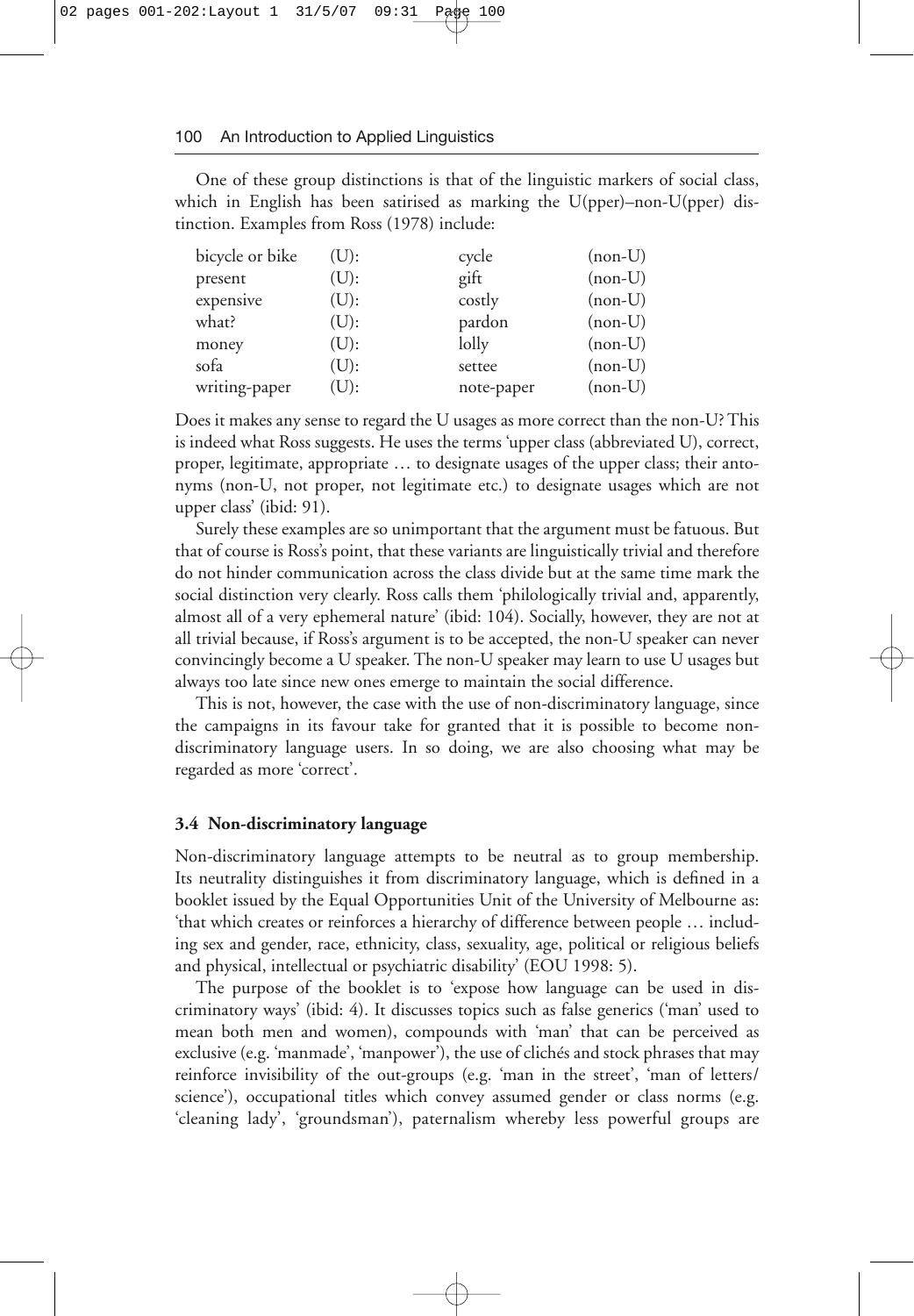infantilised (e.g. 'waitress', 'comedienne'), discriminatory humour (e.g. ethnic and racial jokes), quoting discriminatory material (here the commentary suggests the use of 'sic' to draw attention to the fact that the discriminatory words are a quotation).

The lists of U/non-U terms are intended as statements of fact. Non-U speakers are not supposed to see them as accusations, although that is probably how they do see them. The campaign for non-discriminatory language use goes further, further even than the pedagogic guides whose mission it is to prescribe Standard English. The EOU booklet is proscribing rather than prescribing.

#### **3.5 Correctness and the applied linguist**

The triviality of the U/NonU debate obscures the more serious issue of the importance of norms (Bartsch 1988). We may find prescription and moralising about language use distasteful but what the astonishing commercial success of a guide to 'correct' punctuation such as Truss (2003) indicates is that because language changes, users need guidance on how to speak and above all write in their own daily usage. Again, we may baulk at the arrogance of self-appointed moralists, such as those who funded the Society for Pure English in 1913 under the chairmanship of the poet Robert Bridges. Its prospectus proposed:

that a few men of letters, supported by the scientific alliance of the best linguistic authorities, should form a group or free association, and agree upon a modest and practical scheme for informing popular taste on sound principles, for guiding educational authorities, and for introducing into practice certain slight modifications and advantageous changes.

(Smith 1919: 6)

And yet what such initiatives also show is that the language is very much alive: the anxiety about what is correct is evidence of that. It does not really matter whether the moralisers' advice is taken or not: what does matter is that the language as it changes contains choices. Without such choices, a language is in decline. In his account of the correctness issue, Crystal gives the very sensible advice: 'If you go around thinking that English usage doesn't matter at all – that "anything goes" – you'll quickly get into trouble. Likewise, if you go around thinking that the whole of English is a minefield – that "nothing goes". The reality is in between' (Crystal 1984: 117).

The correctness issue presents itself as a language problem to the applied linguist in two ways. First, as an issue which, as we have seen, is constantly drawn to the attention of students in particular and of the public more generally. The applied linguist has a professional responsibility to take a serious interest in all aspects of the issue, including public concern. Second, the applied linguist, in person or in writing, is properly called on for guidance about the choices of usage students, and indeed all of us, must make. Is the response again to be that these decisions are unimportant because the matter seems so often apparently trivial?

The theoretical linguist's view is that these are not linguistic questions but either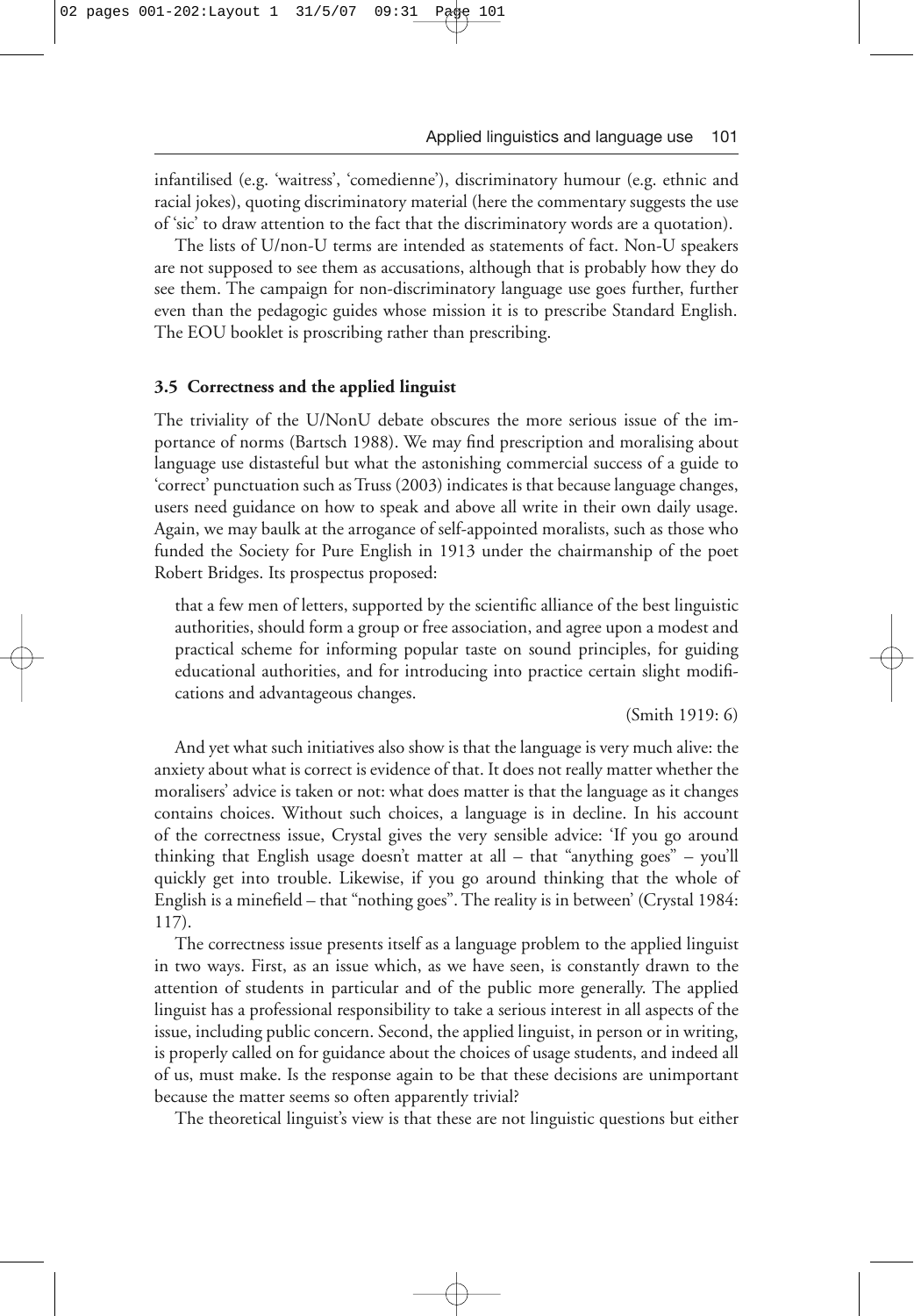unimportant 'performance' errors or social ones and in both cases outside their concern. But for the applied linguist they are very much questions that belong within applied linguistics and to them the applied linguist has three responses.

The first is theoretical and has to do with what people's concern for correctness means, and the answer of the applied linguist is, somewhat unexpectedly, that it represents just how systematic is speakers' use of a language. It invites the applied linguist to: 'address the major question: why does language exhibit such a great degree of regularity?' (Taylor 1990). Such a view necessarily widens the more restricted linguistic concept of language, suggesting ways in which applied linguistics may support and improve the somewhat impoverished abstraction of language which today acts as the focus of linguistic attention.

The second response follows on from the first in that it recognises that for the applied linguist these pre- and pro-scriptive views are themselves all part of the correctness problem and that to dismiss them as irrelevant or uninformed or indeed trivial is to turn away from the real use of language to the laboratory. The applied linguist may be sceptical about the stern calls for a non-discriminatory language use, on the grounds that language engineering is often ineffectual, but he/she does recognise that the motivation to ameliorate the wrongs of society is genuine and is part of the current politico-linguistic context. Discriminatory and nondiscriminatory choices need to be presented by the applied linguist as options avail able to language users and attention drawn to the implications of one or other choice.

Third, the applied linguist must be more than objectively critical (and sceptical) in the sense of making informed assessments of the correctness issue. As a teacher and trainer of teachers he/she must also take sides and legislate for students and others as to which language choices are at this point in time more or less standard. In doing so he/she may be wrong, of course, but that is to recognise that even the informed are themselves caught up in time's linguistic turn.

What is significant about my choice of these three factors is the acceptance by applied linguists of the need to act as a bridge between their language expertise and the skills and knowledge in the specialist area in which resides the language problem they are addressing.

# **4 SOME FACTORS IN FORENSIC LINGUISTICS**

Forensic linguistics has been defined as the stylistic analysis of statements made to the police by those accused of criminal activity.

## **4.1 Example 1**

In 1991 two applied linguists were invited to act as expert witnesses in the Country Court of Victoria in Australia in a case involving an accused person of non-Englishspeaking background who had been charged with assaulting a police officer (Jensen 1991). At a preliminary hearing the counsel for the defence attempted to establish that the accused should have had the assistance of an interpreter at the time of his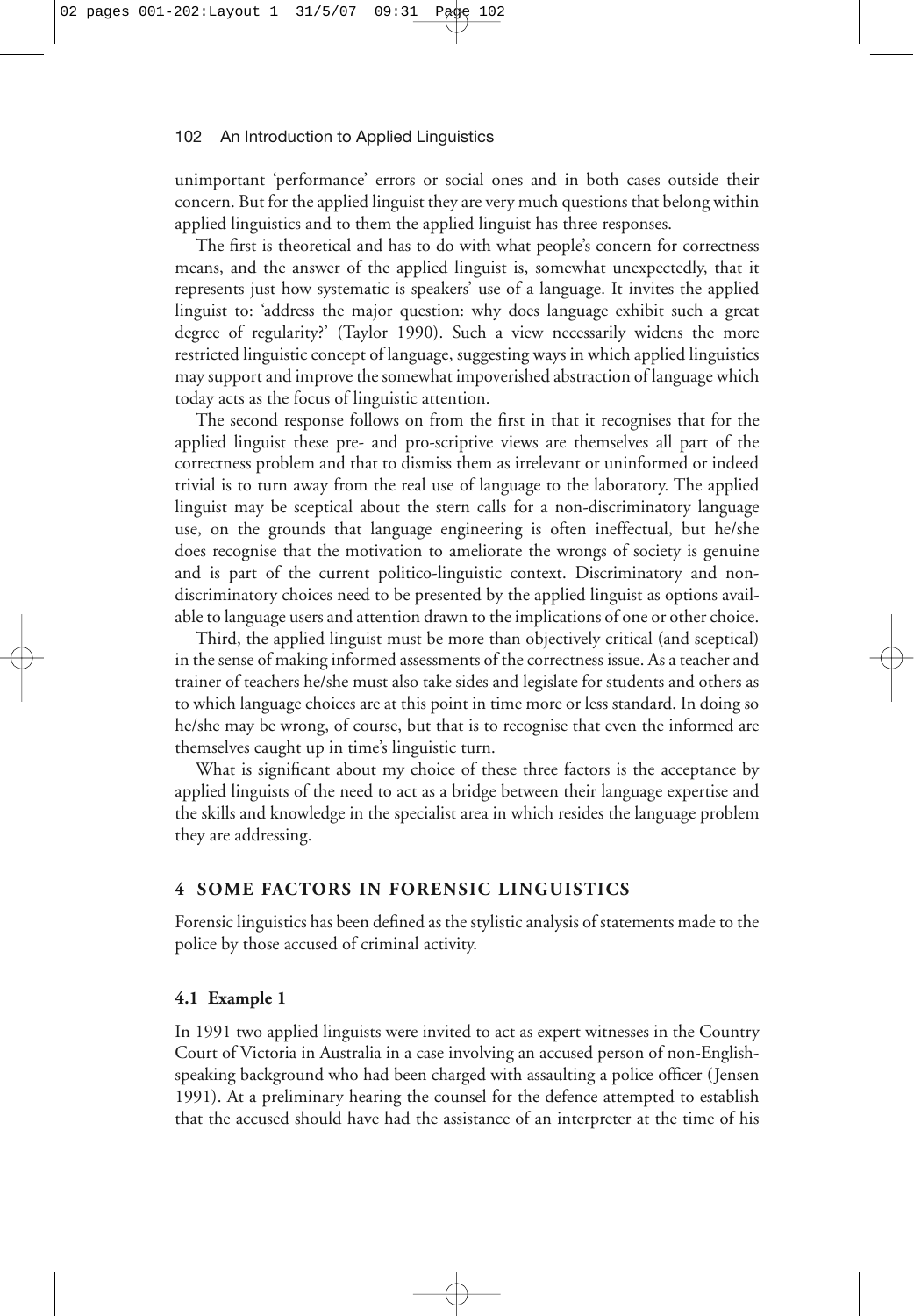arrest and police interview. The police record of interview contained a detailed confession of guilt, and was thus a key item of evidence in the case for the prosecution. If this item of evidence could be shown to have been unfairly obtained (and separately, obtained under duress) it would be excluded from evidence before the jury and result in the accused being acquitted. This in fact is what happened.

I want to look now at this example in the light of the relevant factors.

# *4.1.1 Educational*

During evidence in court it was necessary for the two applied linguistics witnesses to convince the prosecuting counsel (and the judge) that their educational qualifications were such that they could be accepted as expert witnesses in their field.

# *4.1.2 Specialist professional knowledge*

The applied linguist who works on languages for specific purposes (e.g. English for chemical engineers, Japanese for tourist guides, German for musicology) must seek advice on the content of those disciplines from specialists in these fields. Similarly, with forensic linguistics, the applied linguist needs advice about the workings of the law, insofar as they affect the way in which evidence is to be given. Such advice will of course be given by the relevant specialist, in this case the lawyer for the defence or prosecution, depending on which side the applied linguist is appearing for. In addition, if the case concerns an area with its own specialism (financial probity, perhaps, or aircraft parts), the applied linguist will need information from specialists in these areas on how to interpret the content of the transcripts which he/she is analysing stylistically.

## *4.1.3 Linguistic and phonetic*

Since the applied linguist is called on to support one or other counsel as an expert witness rather than as the chief investigator in forensic language problems, it is likely to be the linguistic and phonetic factors that he/she must concentrate on. What is typically at issue here is whether it is probable that the accused said or wrote what he/she is recorded as having said or written. Such assessment requires careful judgement of the accused's level of English proficiency as well as a thorough stylistic analysis of the transcripts so as to infer whether someone at the proficiency level of the accused was likely to have made those statements and whether the transcript showed consistency of proficiency. In the case in question the applied linguists' evidence was accepted and the accused acquitted.

## *4.1.4 Professional expertise*

Equally interesting was the need for the two applied linguists to establish that their professional field could itself be regarded as a distinct area of scholarly expertise.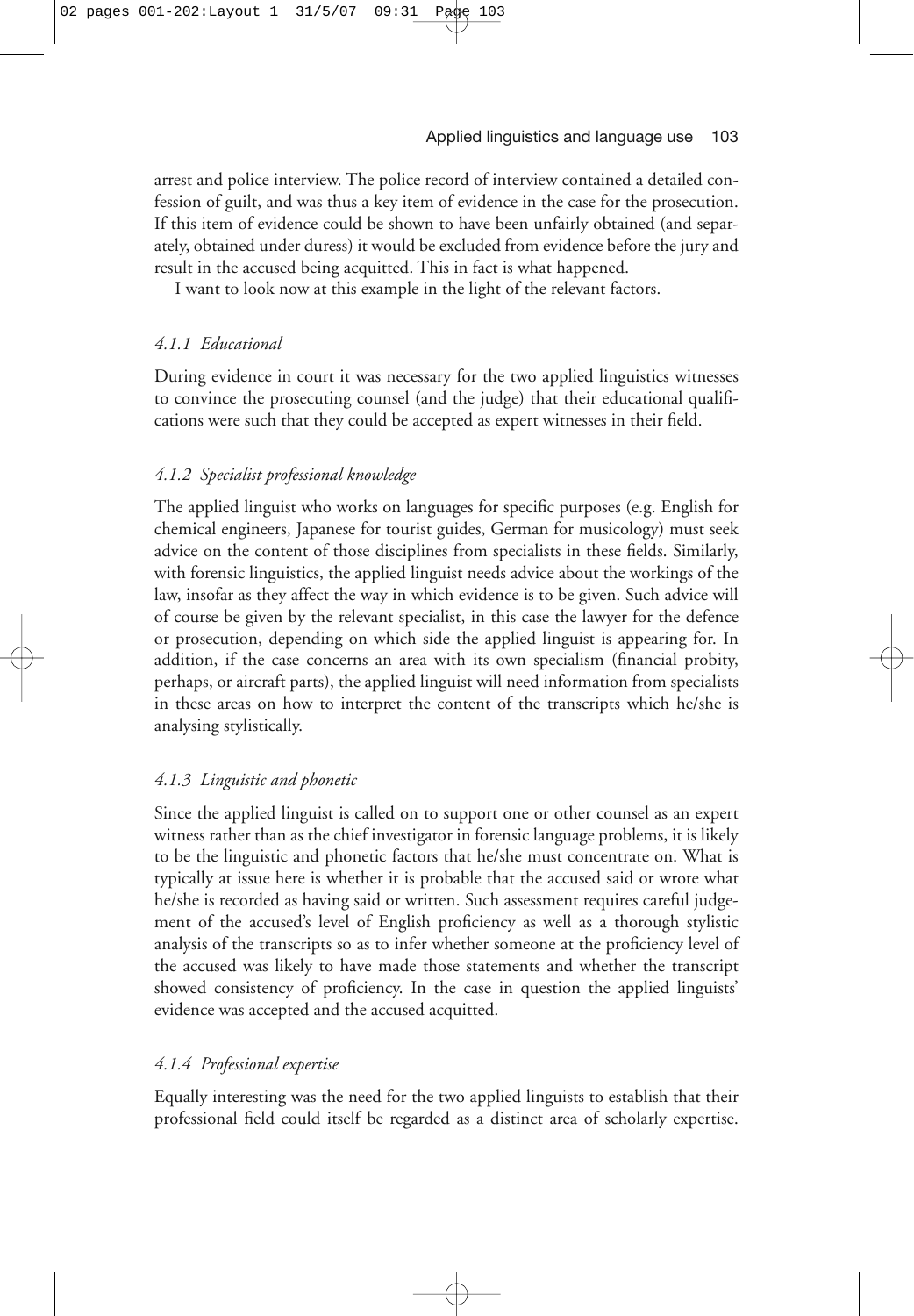Unless this was established to the satisfaction of the court, their evidence could not be heard, on the grounds that experts are permitted to offer opinions only on matters which the average person of good common sense (e.g. a jury member) is incapable of assessing (the so-called rule of common knowledge).

# **4.2 Example 2**

When the applied linguist acts as consultant in a police case, the task set is often to compare different versions of what purport to be texts from the same person. These may be different accounts by the police and by the accused of the events in question; they may be two texts which may or may not have been produced by the same person, one perhaps written and the other perhaps spoken. What the applied linguist is called on for is to provide expert evidence on an individual's speech behaviour where this is relevant to the crime of which he/she is accused.

John Gibbons reports on an Australian case in which he was involved:

The man involved immigrated from Lebanon in adulthood and spoke a limited amount of English as a second language. He was arrested by police and charged in relation to an alleged drug deal in his house which involved friends and relatives. He was interviewed by police and the interview was recorded in typed form – the police record of interview (PRI). When the case came to trial I was contacted by the man's defence to check the fidelity of the PRI. In order to obtain comparison data I recorded two interviews with him and transcribed them – the Transcript. Soon after, a third description of events was obtained by his counsel using the services of an interpreter – the Statement.

(Gibbons 1995: 175–6)

Gibbons was able to show that the PRI and the Transcript were sufficiently differ ent for the defence to be able to question the veracity of the PRI:

There are two characteristics that differentiate these accounts. In the Transcript the speaker's limited proficiency in English means that he has difficulty in linking clauses, so he presents them in a string, and depends on the listener to construct their relationships. To add the linkages found in the PRI risks misrepresenting the relationships between ideas. The other noticeable difference lies in the frequent repetitions in the Transcript, for example 'I never seen him in my home' is repeated three times, and 'No visitor' is given in addition. This appears highly redundant, but it is of course a common form of emphasis, particularly among second language speakers; and indeed repetition is a codified form of emphasis in some languages. So, similarly, this omission risks misrepresentation … a related difference between the Transcript and the PRI is that the PRI is entirely lacking in affect or rhetorical effects. By comparison the Transcript is more vivid.

(ibid: 183)

Gibbons points also to the clarity and dignity of the speaker when interviewed in his first language through an interpreter. All in all there is good reason to query the PRI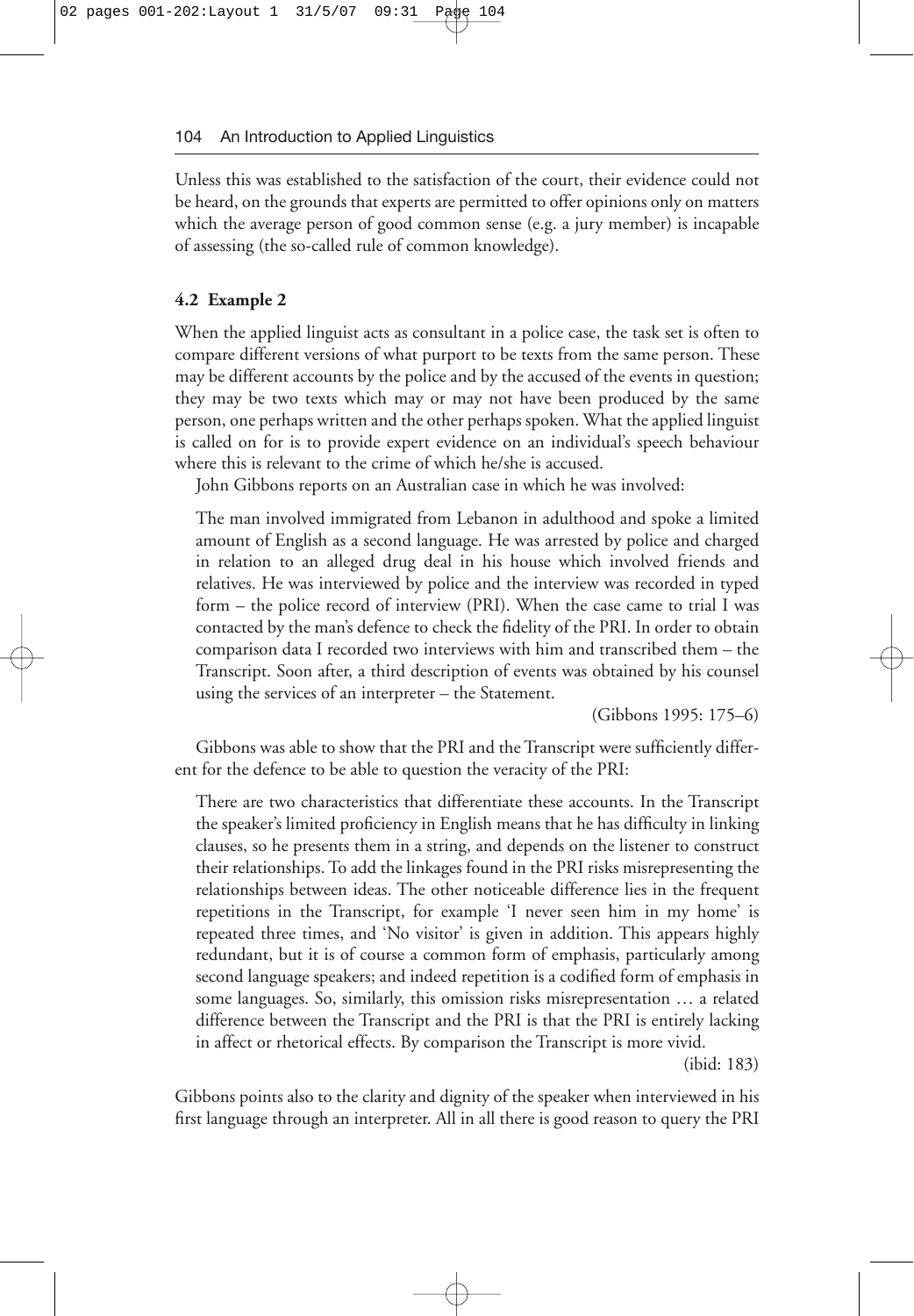as being a doctored version by the police of the accused's account of what happened. He concludes: 'allowing second language speakers to communicate their version of events is not a simple matter … there is a risk of misrepresentation if their words are not accurately transcribed'.

The police force with which Gibbons was working (New South Wales) have been influenced by advice such as his and have introduced videorecording of statements. Gibbons hopes that they will also accept the need for interpreters, difficult though it may be to arrange, 'to reveal a second language speaker's full and accurate account of events (as well as giving a more accurate impression of their intellectual maturity)' (ibid: 183–4).

Gibbons concludes his chapter on 'Language and the Law' (2004) thus:

Language and the law (sometimes also known as Forensic Linguistics) is an important and fast developing area of applied linguistic concerns. All the issues discussed here are of major significance to those involved, whether they are people who cannot understand the legislation impacting on their lives, witnesses whose testimony is distorted by linguistic pressure tactics, minorities whose language cannot be used or who are subject to group vilification, or the guilty or innocent convicted by language evidence. All these areas are open to examination and action by applied linguists.

(Gibbons 2004: 300)

## **5 APPLIED SYLISTICS**

'Stylistics occupies the middle ground between linguistics and literature.' (Widdowson 1975: 117)

That may very well be the case but it does not resolve the ambiguity basic to all stylistic endeavour, which is whether its purpose is (in both literary and non-literary texts) to examine and describe the ways of working that the texts exemplify; or whether in addition it is to add to our understanding of the meaning of those texts. Freeman (1970: 14) fudges the issue: 'modern linguistics can make substantive factual and theoretical contributions to our understanding of the poetic process'.

It may be that contemporary approaches to the reading and to the criticism of literature avoids commitment on either of these options. Since there is no one meaning in any literary text and since the reader is free to interpret in an individual and unique way, then that freedom of interpretation will not be constrained by increasing his/her understanding of the poetic process. What this also does is to steer between those opposing views of literature, the one that literature is a particular use of the ordinary language for purposes of imagination and heightened sensibility; the other that literature makes us of a language variety which bears no relation to socalled ordinary language. The question the stylistician addresses is not whether this text is in English or in some special English code which deserves its own grammar. The question addressed is how does the writer gain the effects that this text seems to produce?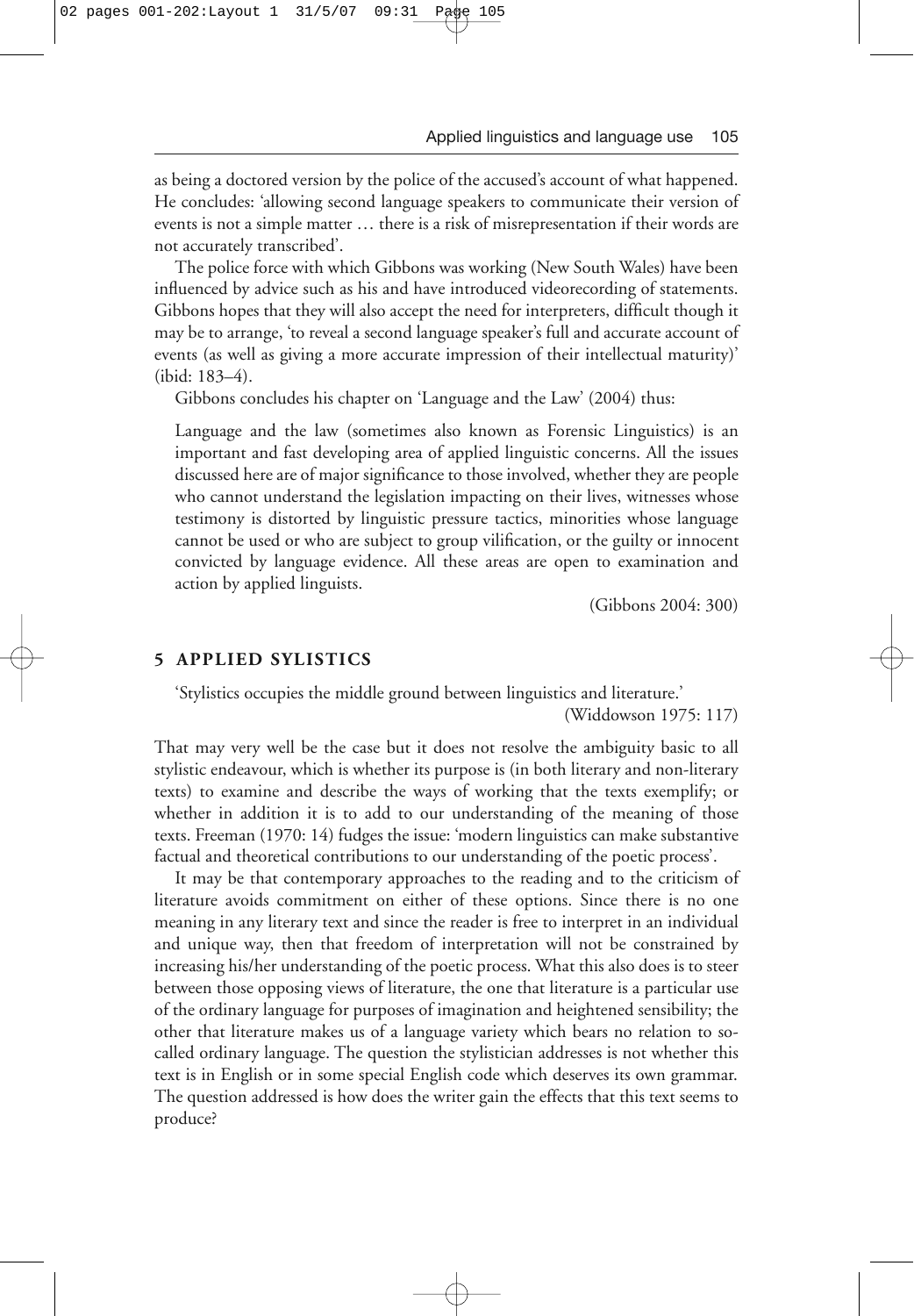The interest in linguistics by scholars in literature and other disciplines can be illustrated by Levi-Strauss's announcement in his inaugural lecture at the Collège de France in 1961 that he saw anthropology as part of semiology. This was part of what might be called the Saussurean turn, which summarises the attraction for the propositions put forward by Saussure in his Cours de Linguistique Générale. A more recent but equally influential writer, Stanley Fish, has developed a theory of reading or of reading literature which is liberating from the traditional views of literature as some special almost magical type of language which could only be approached in some recondite hermeneutic way. Fish makes it clear that reading literature is precisely that: it is about how to read a genre and not about cherishing a set of literary objects; furthermore that the reader's response is what needs explaining. Culler makes the point:

If one claims that the qualities of literary works can be identified only in the structure of the reader's response, then literary theory has a crucial and explanatory task; it must account for responses by investigating the conventions and norms which enable responses and interpretations to be as they are. No longer need one maintain, in the face of the evidence, that the language of poetry is objectively different from the language of prose. The same sentence can have different meanings in poetry and prose because there are conventions that lead one to respond to it differently.

(Culler 1981: 123)

Recent treatments of stylistics have moved on from the study of the form of linguistic utterances to a wider interest in pragmatics or, as it is sometimes called, pragmastylistics. Such an approach is no longer confined to the treatment of speech acts as though they were our sole pragmatic indicators. What it does is to attempt to provide 'a framework for explaining the relations between linguistic form and pragmatic interpretation and how the style of a communication varies as the speaker aids the hearer to identify the thought behind an utterance, and the implicit interchanges with the explicit' (Hickey 1990: 9).

Hickey (1990: 9) proposes that 'the very concept of style assumes a special significance in the area of creative literature, for that is where it finds its "highest" expressions. How a reader responds to a literary work may, in fact, be the very test of its "texture" or even its value, and such response constitutes the subjective aspect of style … while the linguistic surface of the text, being the stimulus of any response, represents the objective side of the same phenomenon' (ibid: 157).

The necessary emphasis on reader response makes sense when the readers are all highly educated native speakers of the language of the text. But in the majority of cases in which applied linguistics interests itself, most of the readers are either unwilling readers or have both inadequate target language proficiency and limited cultural knowledge on which literary texts typically draw. And since the purpose of a course in applied stylistics is not primarily to foster literary appreciation or even an interest in literature for its own sake (such aims may be pursued elsewhere in a general course of applied linguistics), it becomes necessary for the teaching to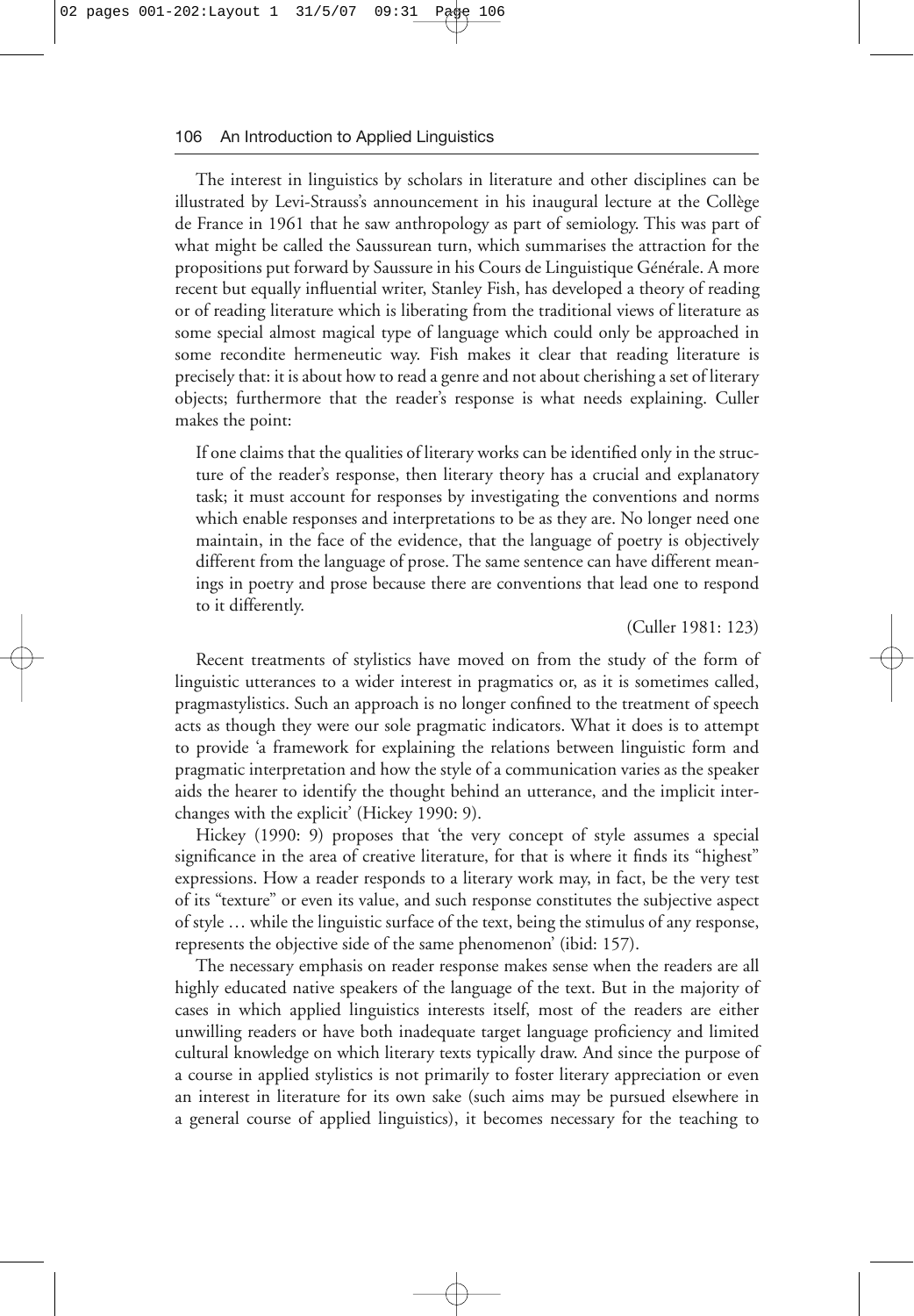provide both the information that will be lacking to the second-language reader and also to find ways of simulating the interaction with the text by the student which the ideal reader would give. To this end various methodologies of presentation have been worked out, of which Enkvist and Leppiniemi's (1990) is one. Their conclusion (drawn from one of their protocols) that the reader should 'use your imagination to create your own world of a poem' (ibid: 205) fits very nicely my own view of the role of stylistics in an applied linguistics course, or what we should now really call applied stylistics: the aim is not, it must be repeated, to appreciate literary texts, it is not even to provide readings of literary texts; rather it is to show how a linguistic approach to the language of literature can be fruitful in meshing with the responses of the (typical) reader. In other words it provides an extension to the student's skills of reading. Providing the means to enable the development of these skills itself requires a high degree of skill which does not in itself depend on the institution of an education system. In other words applied stylistics (which can be equally well be applied to non-literary texts) can be used in journalism as well as in textbooks, in advertising as well as in simplified readers. As Cook reminds us, what stylistics emphasises are 'patterns of formal features and deviations from normal use. Literary stylistics … has closely scrutinised the linguistic idiosyncracies of particular texts, and speculated upon the connection between linguistic choices and effects upon the reader' (1998: 205). Applied linguistics scrutinises and speculates, but its primary contribution to stylistics appears to lie in the analysis and then in the design of specialised reading materials.

In her discussion of literary stylistics, Black maintains that:

an applied linguistics perspective adds a dimension to the reading of literature; it reminds us that it is rooted in ordinary discourse and situations. It also shows how it differs from them. The co-operative principle shows us how we relate to each other, and suggests the ground rules we use in interpreting discourse; these are clearly relevant to conversation (as first intended by Grice), and also help to illuminate literary texts. It is very hard to think that maxims we use in ordinary interactions would be suspended when we begin to read.

(Black 2006: 157)

## **6 LEXICOGRAPHY**

'Neither is a dictionary a bad book to read. There is no cant in it, no excess of Explanation, and it is full of suggestion. The raw material of possible poems And histories.'

(Ralph Waldo Emerson, 'Dictionary Poem')

As always, preparation for an activity provides an insight into the nature of that activity. So what sort of training does a lexicographer need? Alain Rey suggests that the lexicographer needs theoretical knowledge that includes (but is more than) linguistics: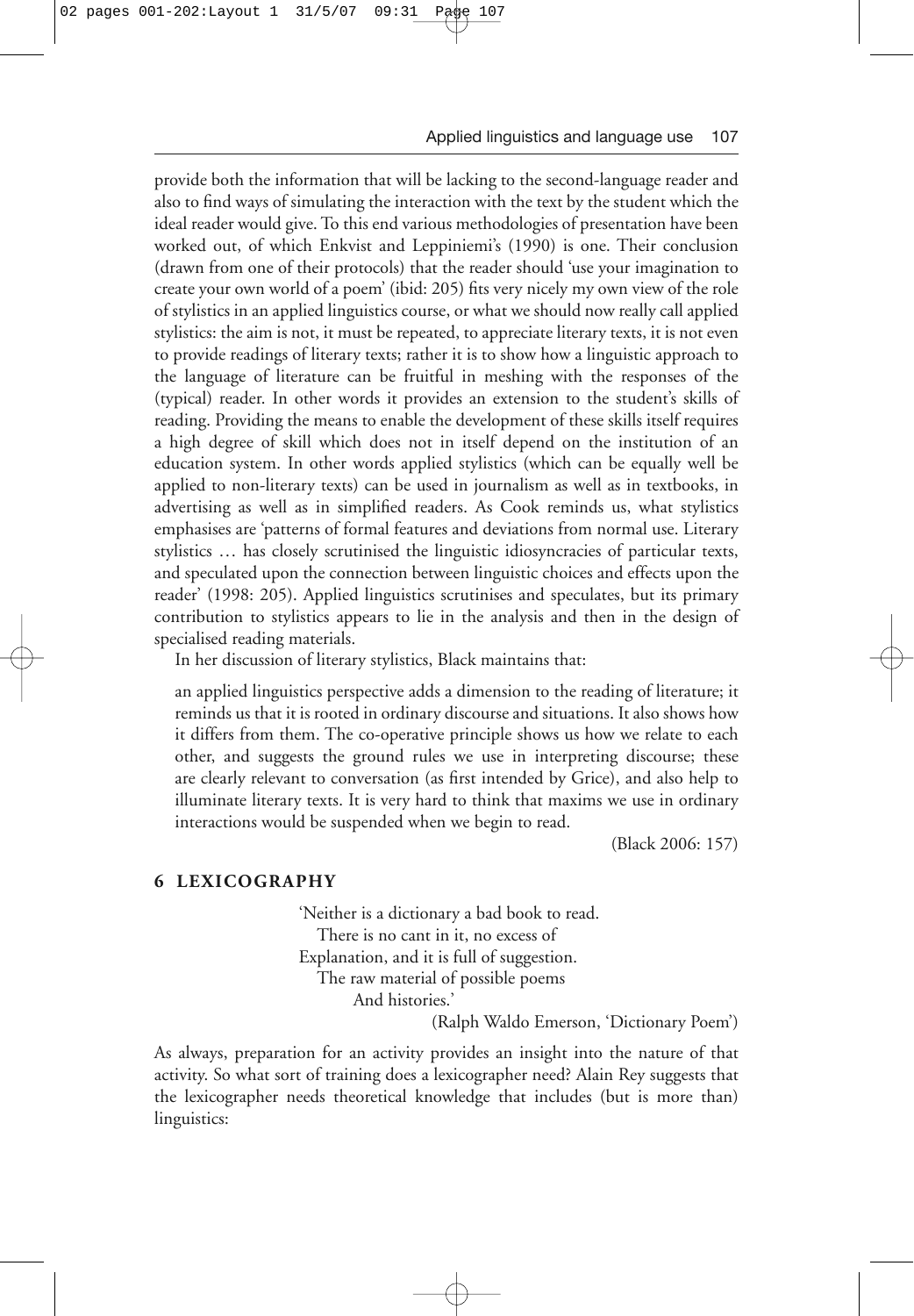For would-be lexicographers, learning linguistics boils down to choices. Each topic in linguistics has more or less importance according to the types of dictionaries involved, the intention of the authors, and above all the target: learners, native or non-native speakers, children or grown-ups etc. Lexicography has often been called a branch of applied linguistics, which I take to be an oversimplified view, since much knowledge other than linguistics is involved. What is really needed is 'applied linguistics for lexicography'. It has to be defined and promoted as a didactic domain, along with applied rhetorics, applied ethnology, applied literary studies, etc. … for the benefit of lexicography. Such a domain would centre on semantics (not only lexical) and morphology, but it would not leave out syntax, phonetics and/or phonemics. It would be close to sociolinguistics and anthropology, and would include part of terminology, LSP and documentary content analysis.

(Rey 1984: 95)

What is interesting to us is, first, that identification with (followed by rejection from) applied linguistics and then, second, the appeal to a quite narrow view of linguistics. What emerges is that Rey's view of applied linguistics for would-be lexicographers is in the tradition of the application of linguistics: learn up on semantics, syntax morphology, phonetics and phonemics (or phonology).

We shall be looking at the training of applied linguists in Chapter 6. As I explain there, it is my view that there is a common core of knowledge and skill that all applied linguists need and thereafter they may specialise in one or more areas of interest. That seems to me what Rey is basically saying, that there is a central aspect of lexicography which is applied linguistics, a normative intervention on language in use. As such it is not primarily of interest to theoretical linguistics, which is not, as we have seen, concerned with language in use. The problem with Rey's formulation is that he emphasises a linguistic content without recognising that that content must be shaped for the needs of the applied linguist, who in this case is the lexicographer in embryo. His 'applied linguistics for lexicography' therefore becomes applied linguistics which lexicographers need. As do language testers, language teachers, language planners, speech therapists and so on. They will all need the further specialist input peculiar to their own vocation, just as lexicographers do.

Rey does have an insight into the importance of a carefully designed applied linguistics which is not linguistics applied:

In my own experience of more than twenty-five years of dictionary editing, many good or excellent theoreticians and scholars in linguistics proved unable to cope with such specific tasks as:

- analysing the sub-classes of occurrences of a word or lexical unit in a given corpus that would provide a lexicographically satisfactory structure;
	- 1. writing good definitions
	- 2. choosing the right examples from a corpus

I was often puzzled by such problems and discovered slowly that good linguists may well ignore everything relevant to producing a text about words, idioms and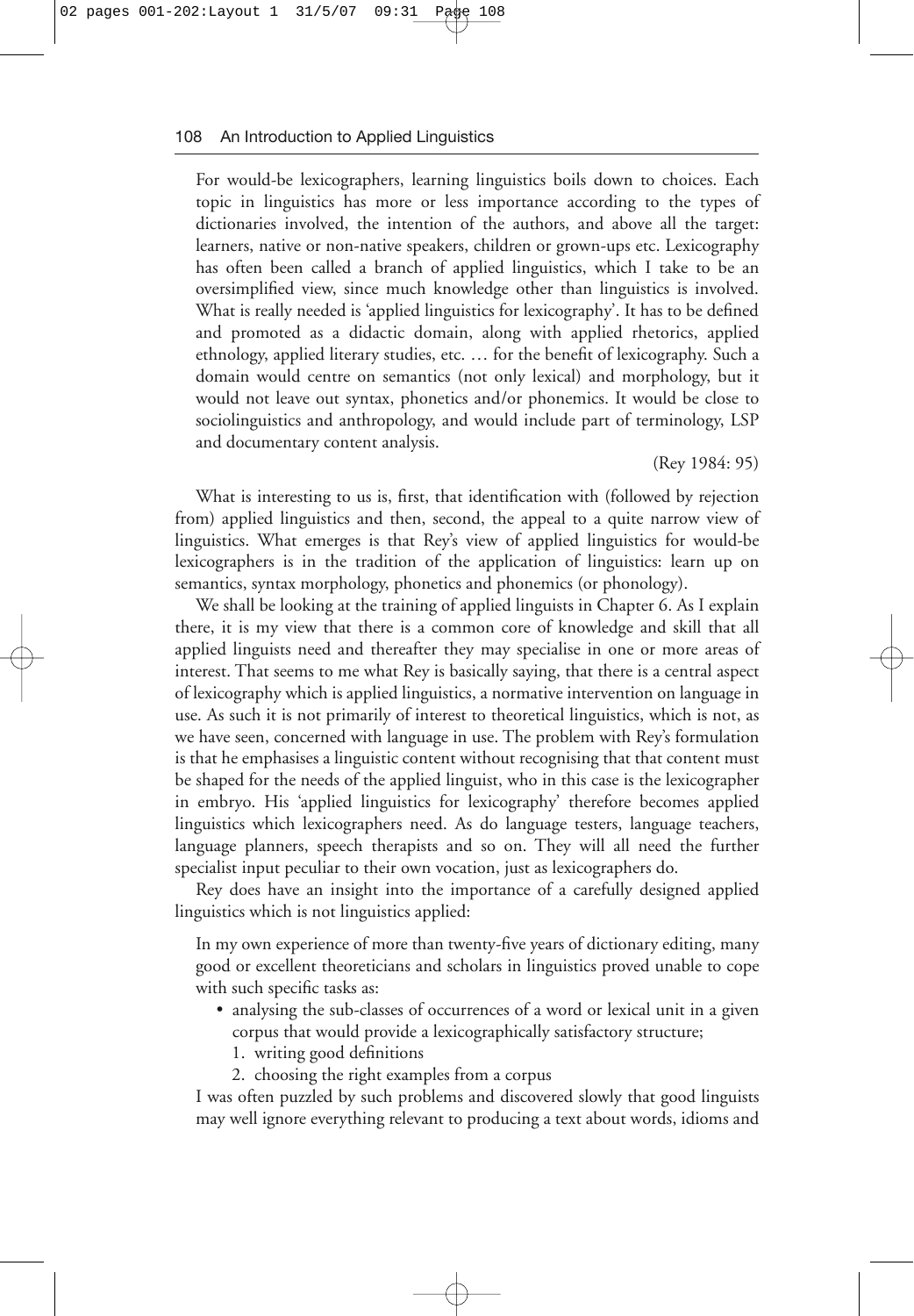phrases that was supposed to be used by, and useful to, somebody besides their fellow linguists.

(ibid: 95)

Rey continues with the necessary professional skills and these need not delay us here. What is relevant is his insistence on the need of the lexicographer for an expanded conception of linguistics, involving 'epistemology … technology, anthropology, the history of culture, the theory of literature (etc.) as the occasion might require' (ibid: 97).

Such an expanded view of the linguistics necessary to the lexicographer matches our own view of applied linguistics, whether we call it an expanded linguistics or not. Our argument here is that after a course at the graduate level in applied linguistics the successful student has covered all the applied linguistics needed for the profession of lexicography. Of course the personal skills and the professional skills that Rey refers to are extra.

Lexicographers compile dictionaries. But what is a dictionary? The word is used so widely that it may seem that the only agreed definition that encompasses all uses of the term is that it refers to a set of presentations about words. There are many definitions; one that has achieved some respect is that of C. C. Berg: 'a dictionary is a systematically arranged list of socialized linguistic forms compiled from the speech habits of a given speech-community and commented on by the author in such a way that the qualified reader understands the meaning of each separate form, and is informed of the relevant facts concerning the functions of that form in its community' (Berg quoted in Green 1996: 22).

Further definitions examine the characteristics which make a reference book a dictionary. J. Rey-Debove offers the following criteria:

- a list of separate graphic statements
- a book designed for consultation
- a book with two structures (word-list and contents)
- a book in which items are classed by form or content
- a repository of information that is linguistic in nature
- a repository of information that is explicitly didactic
- a source of information about signs
- a place where the word-list corresponds to a pre-determined set and is structured if not exhaustive

Such technical definitions make clear just how complex is the task of the lexicographer and what sorts of knowledge and skills are necessary. But such a complex list necessarily has many holes, in that many collections that not only are labelled dictionaries but are referred to by that apellation do not conform in all characteristics. And what the list does not include is the crucial problem of selection. As we have seen, this is the necessary challenge to the curriculum designer and mutatis mutandi to the language tester (Davies et al. 1999). It is always the case that in any intervention on language which aims to capture its characteristics for whatever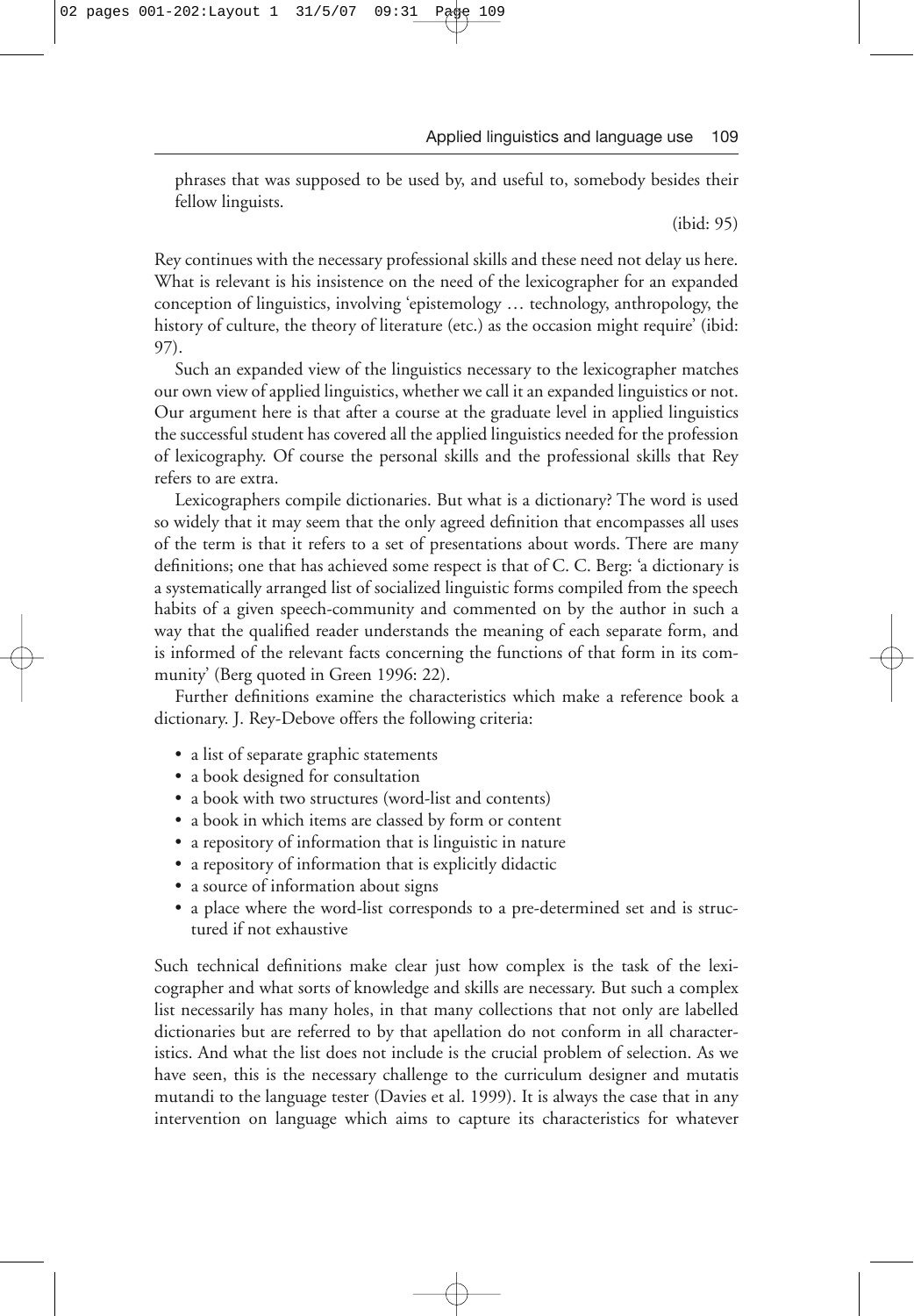purpose (teaching, testing, listing its vocabulary) a selection must be made since the whole of the language can never be captured. (Indeed what does 'the whole of the language' mean? Given the dynamic of change there is never at any point in time when the whole of the language is available to be captured, except in the case of a language that is long dead.)

Selection of items for a dictionary brings into sharp focus the problem and eventually the impossibility of distinguishing the descriptive and the prescriptive. As we have just seen, all description inevitably involves some measure of prescription. No English dictionary claims to do more than sample the 4 million words of English: the second edition of the *Oxford English Dictionary* and Webster's third edition each contains less than 500,000 words. 'For the most part what to leave out will not be in contention. There are, for example, more than 6 million registered chemical com pounds: the great majority of these will not be selected. But there are seriously contentious areas such as the obscenities, those taboo words for sexual and excretory activities, and their inclusion arouses anger and must now be treated with care or relegated to specialist dictionaries of slang even though such reticence is a fairly modern phenomenon' (Green 1996: 24).

Their targets may change over time (thus the conservative outrage at the changes in the third edition of Webster have been replaced by current ultra-liberal demands, notably of the politically correct variety in relation to terms of racist and gender abuse, insisting that that terms such as 'nigger' and 'Jew' should be excluded. For the applied linguist there is need to balance the reality of actual language use and at the same time to be sensitive to the attitudes towards that use since attitudes are part of that context of use. As Green writes:

[T]he lexicographer is in an invidious position. Damned if he (or she) does and damned if he (or she) doesn't. The role of the dictionary-maker is to reflect the language, which in turn is a reflection of the culture in which it exists. If the culture in part is racist, sexist and in other ways politically incorrect, then so too in part must the dictionaries be. The best they can offer is some parenthetical declaration that a given word or phrase, in a given definition or usage, is so. Otherwise, if they start censoring out such material, of what real worth can they be considered.

(1996: 379–80)

Selection in a different sense can be an indication of the extent of separation of a language variety from its origins. Thus the first dictionary of American English appeared in 1828 (Noah Webster) and the first of Australian English in 1981. There are dictionaries of New Zealand, Canadian, South-African English, Caribbean English, Singaporean English, Indian English but not of German English, Mexican English and so on. At least if there are, then they are essentially lists of local terms. It appears that a dictionary is a symbol of separation. Which explains why there is no German or Mexican since their separation is otherwise declared.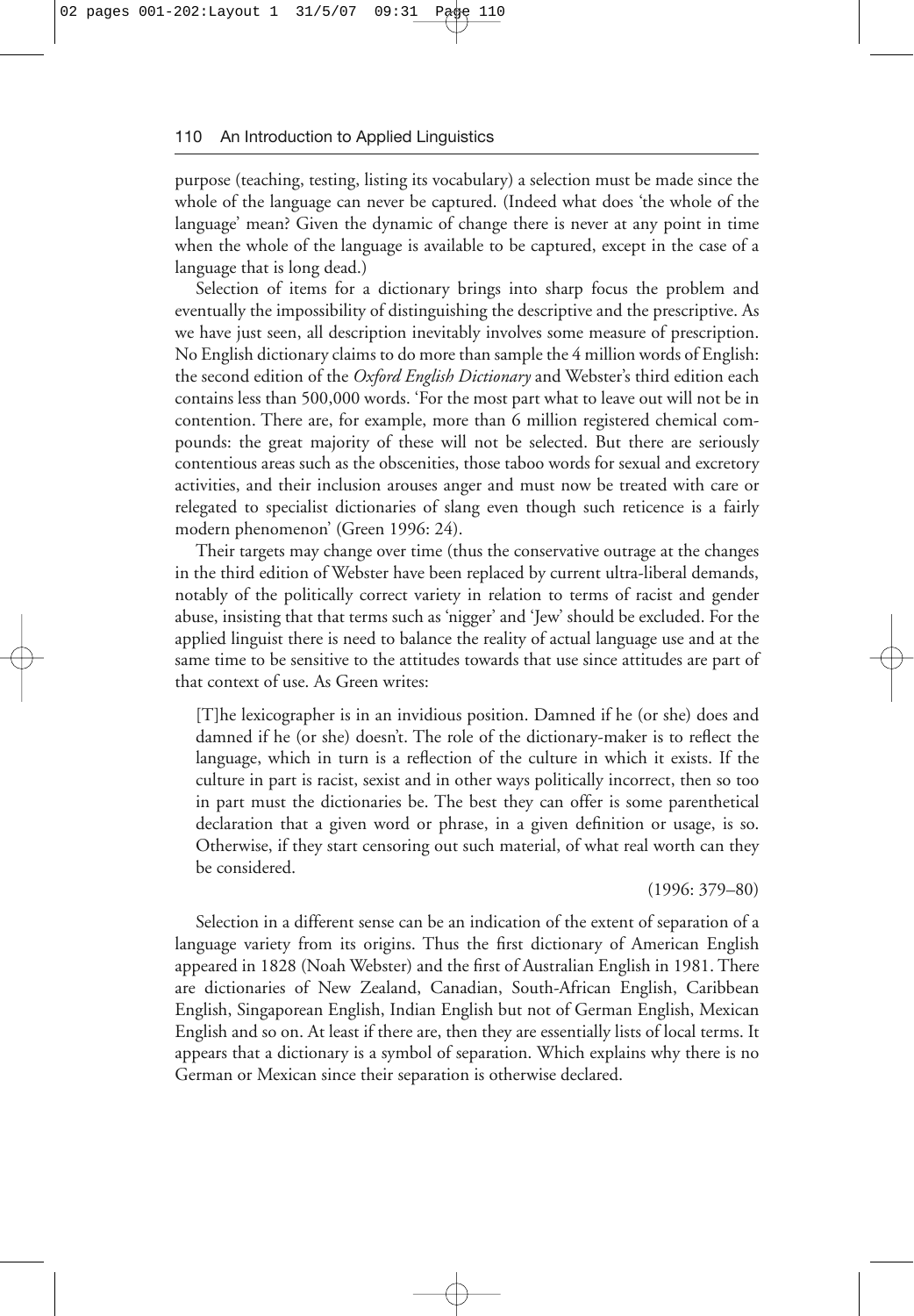# **7 LANGUAGE TREATMENT (***TRAITEMENT DE LANGUES* **/ARTIFICIAL LANGUAGES)**

'If you are to go to the trouble of learning a language you need to feel that you will get a return for your toil this very year. A man may plant an orchard and wait six years for his apples; but six months is long enough to wait for verbs and prepositions to bear fruit.'

(I. A. Richards 1943: 155)

Utopianism, that millennial belief in the perfectibility of human language so that communication is facilitated, logic encouraged and language learning made readily (and easily) accessible to all is an old story. When there is a natural language which has become the language of wider discourse through imperial success (Latin until the seventeenth century, English in the twentieth century), the appeal of the problemfree invention or modification diminishes. But in the seventeenth century when Latin went into decline in the West, the search for an improved international language increased.

Artificial languages have two major advantages over natural languages: they are not the property of any state who claim priority of possession since it is their mother tongue; and they can be constructed on a logical basis. If an artificial language is composed entirely of invented elements (and therefore known as an *a prior*i artificial language), it is more likely that it will fulfil the logical criterion (since it can be designed as if it were some kind of mathematics); if it is based in part on elements of grammar and vocabulary from one or more natural languages, it is known as an *a posteriori* artificial language. The *a posteriori* variety may be less strong on logic (and therefore not meet the second criterion of an artificial language) but its part dependency on natural languages gives it the right feel for learning and perhaps for development. Many artificial languages have combined features that are both *a priori* and *a posteriori*.

The most successful artificial languages are Volapuk, Esperanto and Interlingua. Schleyer's Volapuk combined *a priori* and *a posteriori* elements: the vocabulary was largely taken from European languages, mainly English, modified so as to make it easier to learn by 'old people, children and Chinese': thus 'red' became 'led' and 'rose' 'lol'.

Here is the beginning of the Lord's Prayer in Volapuk:

O Fat obas, kel binol in suls, paisaludomoz nem ola.

In spite of the modifications, Volapuk (the name modified from the English for 'world' and 'speech') proved too difficult to learn and was overtaken by Esperanto, also created in the 1870s. Esperanto was more deliberately *a posteriori*, based on the Romance languages, with smaller roles for other European languages. Esperanto has been very successful, with some 10 million speakers world wide. Zamenhof, the inventor of Esperanto, in very near all cases used existing Romance vocabulary and yet made the rules sufficiently flexible that the language could incorporate new words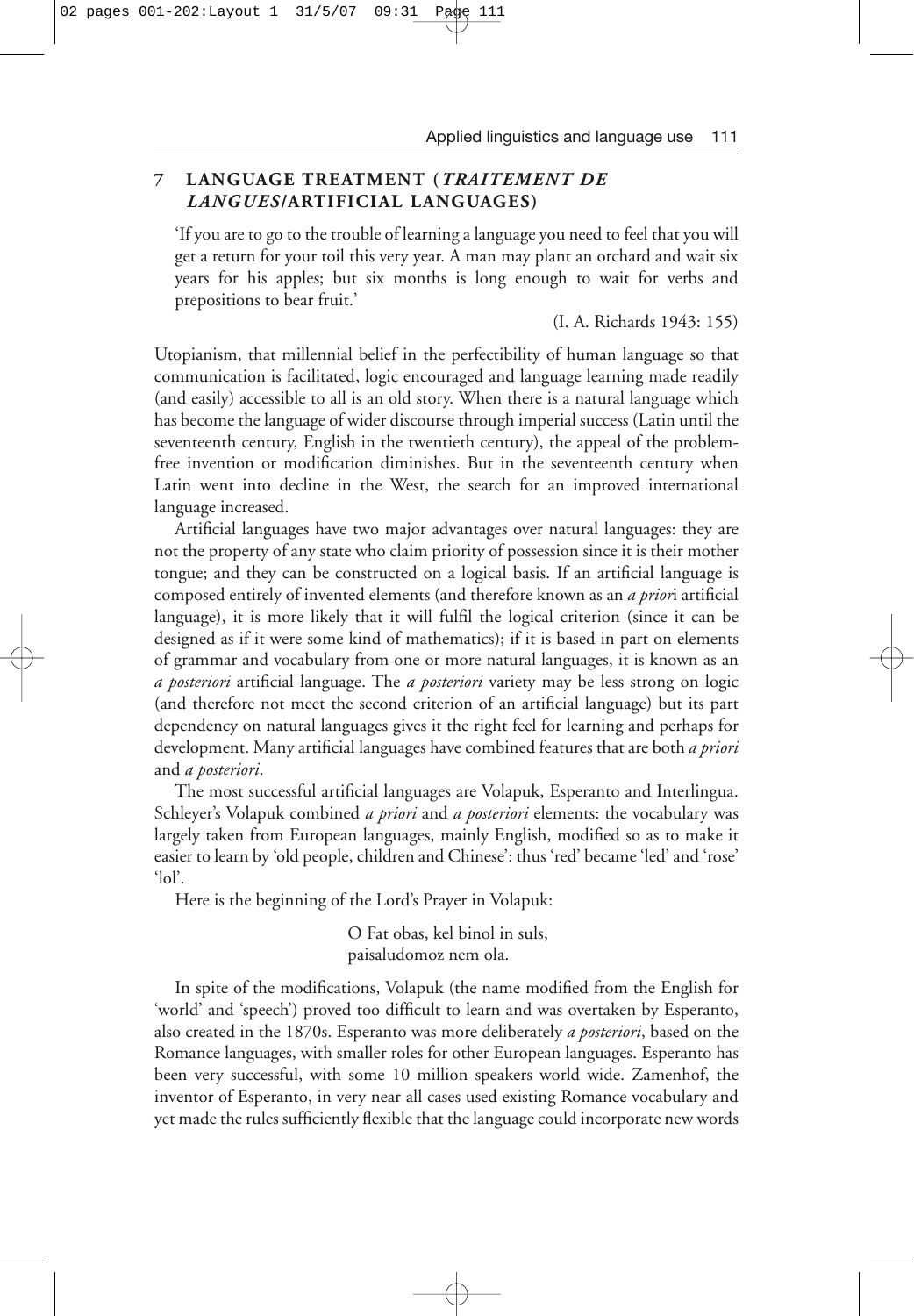to meet new needs. As such, Esperantists do have some justification when they call it a living language. Whether they are also justified in their view that Esperanto provides the solution to the world's communication needs is questionable. Their claim is based on the following factors:

- 1. Esperanto has been shown to be capable of written and spoken development in a number of fields, in science and literature.
- 2. The language can be quickly learnt, no doubt because it cleverly combines features of a natural language with the logic of a constructed one.
- 3. It is internationally acceptable. The merit of this argument is less obvious and it seems likely that Esperanto remains less acceptable to speakers of non-European languages. There is a view that Esperanto is slowly changing its base as non-European speakers learn it and introduce their own vocabulary. But there is an irony there: if Esperanto does change in ways such as this, it could render it less easy to learn in the future by Romance speakers.
- 4. It has survived for 100 years and gained considerable support. But again, that support is not in any sense mass support. Those who have learnt the language and use it tend to be those who are interested in Esperanto rather than in international communication.

Interlingua takes the Esperanto idea a stage further in that it contains very little *a priori* elements. The alternative name for Interlingua, *Latino sine flexione* (Latin without inflexions), makes clear that the language is Romance in grammar (without gender and without inflexions), and Romance and/or English in vocabulary.

Gode, who developed Interlingua in the 1950s, was never interested in the replacement by Interlingua of any natural language. Rather, he saw it as a useful addition. He intended it to be used for science and technology and above all for translations, abstracts and summaries, for largely passive use. Once again, as with Esperanto, the ambition to make international communication easier is unreal precisely because the language favours those who themselves have a Romance back ground and at the same time does not offer the abundant advantages (not only for passive reading of science and technology abstracts) that learning a natural 'international' language (such as English) must offer.

Volapuk, Esperanto and Interlingua are all artificial languages in that they all make use of some *a priori*elements and they combine several natural languages rather than being based on one only. Modified languages differ from artificial ones in that they have no *a priori* elements and they are indeed based on one natural language. The best example is Basic English (C. K. Ogden 1937). Like Interlingua, the purpose of Basic English was to promote mainly technical communication: hence its name B(ritish) A(merican) S(cientific) I(nternational) C(ommunication). It consists of 850 English words, 'selected to cover everyday needs … the working principle is that all words not on this list can be replaced by words that are … The simplification of the vocabulary is achieved at the expense of a more complex grammar and a greater reliance on idiomatic construction' (Crystal 1995: 356).

Basic English was found to be easy to learn to read but difficult to write in with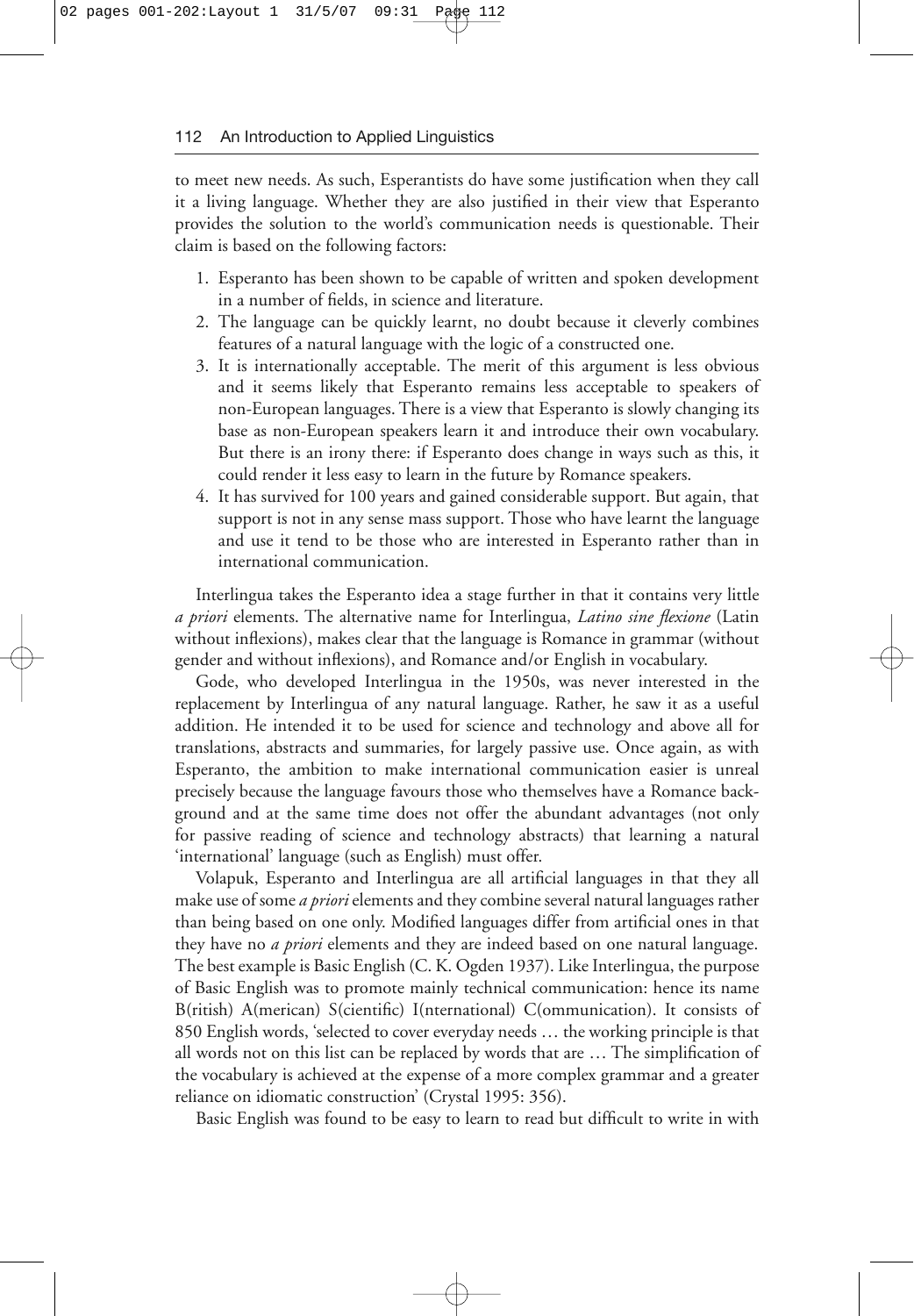any facility, perhaps because it was fundamentally a means of vocabulary selection and control, leaving the learner (especially the non-English-speaking learner) to grapple with the complexities of circumlocution. It has been remarked that Ogden simplified the vocabulary at the expense of the grammar. Furthermore its claim to contain only 850 words was flawed in that those 850 were head words, which meant that there were in fact very many more which were based on those head words.

Applied linguistics has shown little interest in artificial and modified languages, unless we are to claim that Zamenhof, Gode, Ogden and the other inventors were themselves applied linguists. In the sense that they have made use of linguistic principles for an extra-linguistic purpose, in this case wider communication, they certainly have a claim to being applied linguists. But it would seem that their approach to applied linguistics is from the linguistic end, that they are being linguists applied rather than applied linguists. And it is indeed the case that the artificial languages, notably Esperanto, have attracted support from linguists on the grounds that they can meet certain of the criteria we have already discussed and furthermore actually look natural. Modified languages, on the other hand, seem more likely to appeal to non-linguists, rather than to linguists, who take exception to all forms of simplification. Hence their appeal to politicians such as Churchill and Roosevelt, both of course first-language speakers of English.

But the applied linguist has shown little or no interest. Why is that? Large maintains:

The very number of artificial languages invented indicates a deeply-felt need, at least among the linguistically inclined, to impose order and rationality on the haphazard instruments which have evolved for human communication. Points of syntax are disputed endlessly, yet there is very little debate about the way in which the international auxiliary or the world language would actually be chosen and implemented. Perhaps this is not very surprising: it is a shame to sully the intellectual discussion of language with the grubby facts of political reality. If supporters of an international language are to win credibility, however, reality, no matter how unpleasant, must be confronted.

(Large 1983: 157–8)

And since the focus of the applied linguist is on language in context, he/she is likely to regard artificial languages with a jaundiced eye. In Chapter 4 (section 4) we made the basic argument that for the applied linguist, language problems involve more than language, listing the factors that must be taken into account.

Confronted by this list of factors that must be taken into account we can wonder that artificial languages were ever considered viable. We have quoted Large on the political aspect but an equally strong case against artificial languages can be made on the other grounds, for example educational (providing the necessary resources for teaching and learning), sociolinguistic (natural languages provide a major source of identity for their speakers: it is difficult to see how this can transfer to an artificial language, which has as one of its purposes the denial of local identity), psychological (how motivated will people be to learn a language that, at least at present, has very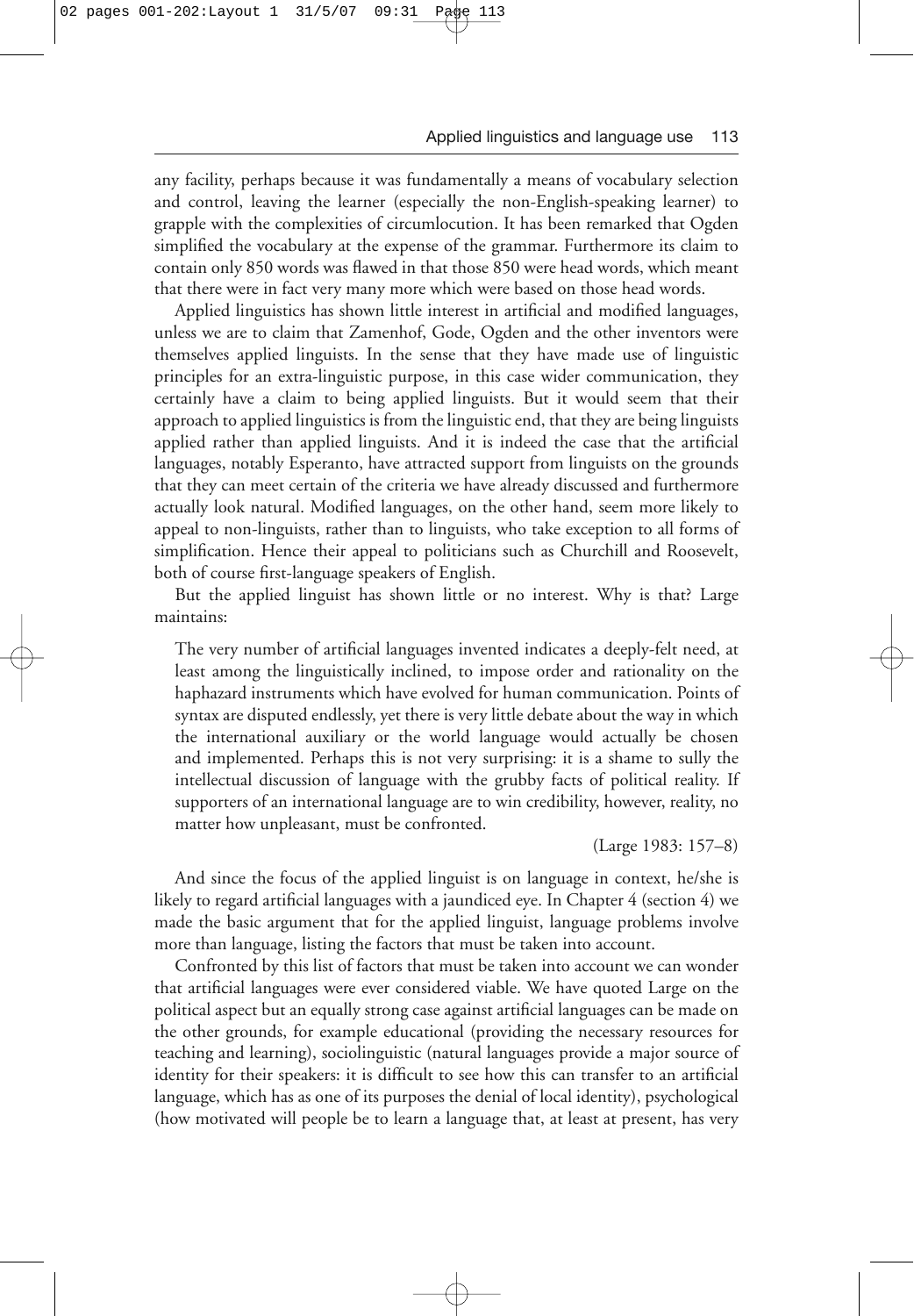little to offer, not many speakers, no films, no pop songs, few books and so on), cultural (natural languages are culture bearing but how can an artificial language fulfil this function until it too becomes a natural language and then prone to all the problems that artificial languages seek to avoid).

Crystal (1987) is not optimistic about take up for artificial languages, even on semantic grounds where he points to the lack of semantic matching across languages: 'Speakers of different languages may translate their mother-tongue words into an artificial language, but this does not necessarily mean that they understand each another any better. The figurative, idiomatic and connotative uses of words will differ: for example, American and Soviet attitudes to a word like capitalism will not alter simply because both sides agree to use the same artificial language label' (Crystal 1987: 355).

As we shall see in Chapter 7, the applied linguist has been accused of being seduced by power, of furthering the spread of dominant languages and not giving sufficient support to the declining languages of minority groups. That may or may not be the case: for many applied linguists it seems perfectly possible to support language spread as a means of furthering wider communication as much among the minorities as elsewhere and at the same time to offer support and expertise to the speakers of declining languages in their attempts to survive. But above all the applied linguist is likely to take a realistic view of the situation; and in the case of language treatment, if the factors we have suggested he/she must take into account are relevant, then it is likely that projects to develop artificial languages and modified languages such as Basic English will be regarded as both flawed and irrelevant to the solution of language problems.

## **8 CONCLUSION**

In the last three chapters we have exemplified the work of applied linguistics, first (in Chapter 3) as distinct from that of linguistics; second (in Chapter 4) in the fields of language teaching and learning; and third (in Chapter 5) in other areas of language use. We turn in Chapters 6 and 7 to more general considerations. In Chapter 6 we discuss the professionalising of applied linguistics, while in Chapter 7 we query how far current philosophical developments in the humanities and social sciences have affected applied linguistics and in particular how influential socio-cultural theory and the various 'critical' stances (e.g. critical applied linguistics, critical discourse analysis) are. Chapter 8, specially written for this Second Edition, takes stock of applied linguistics in the first decade of the twentieth century and ends by ranging back over the earlier chapters.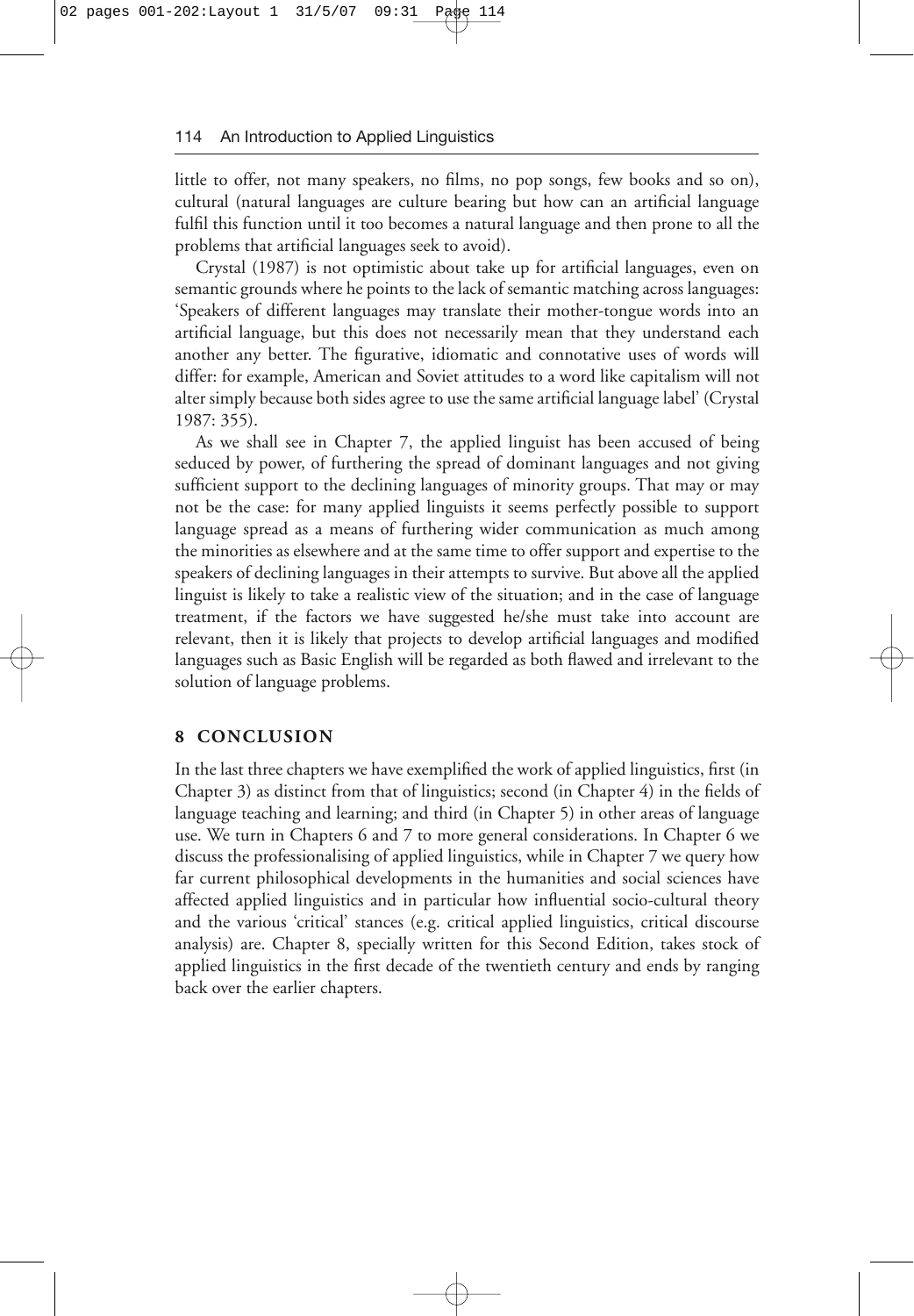# The professionalising of applied linguists

'Let me recite what history teaches, history teaches.' (Gertrude Stein, 'If I Told Him (A Completed Portrait of Picasso)')

# **1 INTRODUCTION**

Now that we have exemplified the work and methods of applied linguistics, ranging widely across the kinds of language problems addressed by the discipline, we turn in the next chapters to two fundamental questions, that of the status of the profession and that of the philosophical foundation of the subject. First, then, in this chapter we discuss the extent to which applied linguistics can be regarded as a distinct profession, its growth from early beginnings after the Second World War, its institutional organisation, its provision of training and education for new members and its concern with professional ethics.

# **2 THE GROWTH OF APPLIED LINGUISTICS**

## **2.1 The flight to the professions**

Applied linguistics has not escaped the so-called flight to the professions that has been on the increase since the 1960s. In academia it has been seized on by those disciplines for which there are direct vocational opportunities outside the academy. Like other applied disciplines such as social work and business studies, applied linguistics has been largely taken up by those who are already working in the field. For that reason the entry has been at the postgraduate level and also for that reason those seeking qualifications in applied linguistics are not typically seeking a career change so much as career enhancement, perhaps by moving into a more developmental or research or management area but still broadly within applied linguistics.

The beginnings of applied linguistics in the UK can be traced back to the 1950s.

# **2.2 Applied linguistics in Edinburgh**

In an unpublished paper (1974) Pit Corder noted that: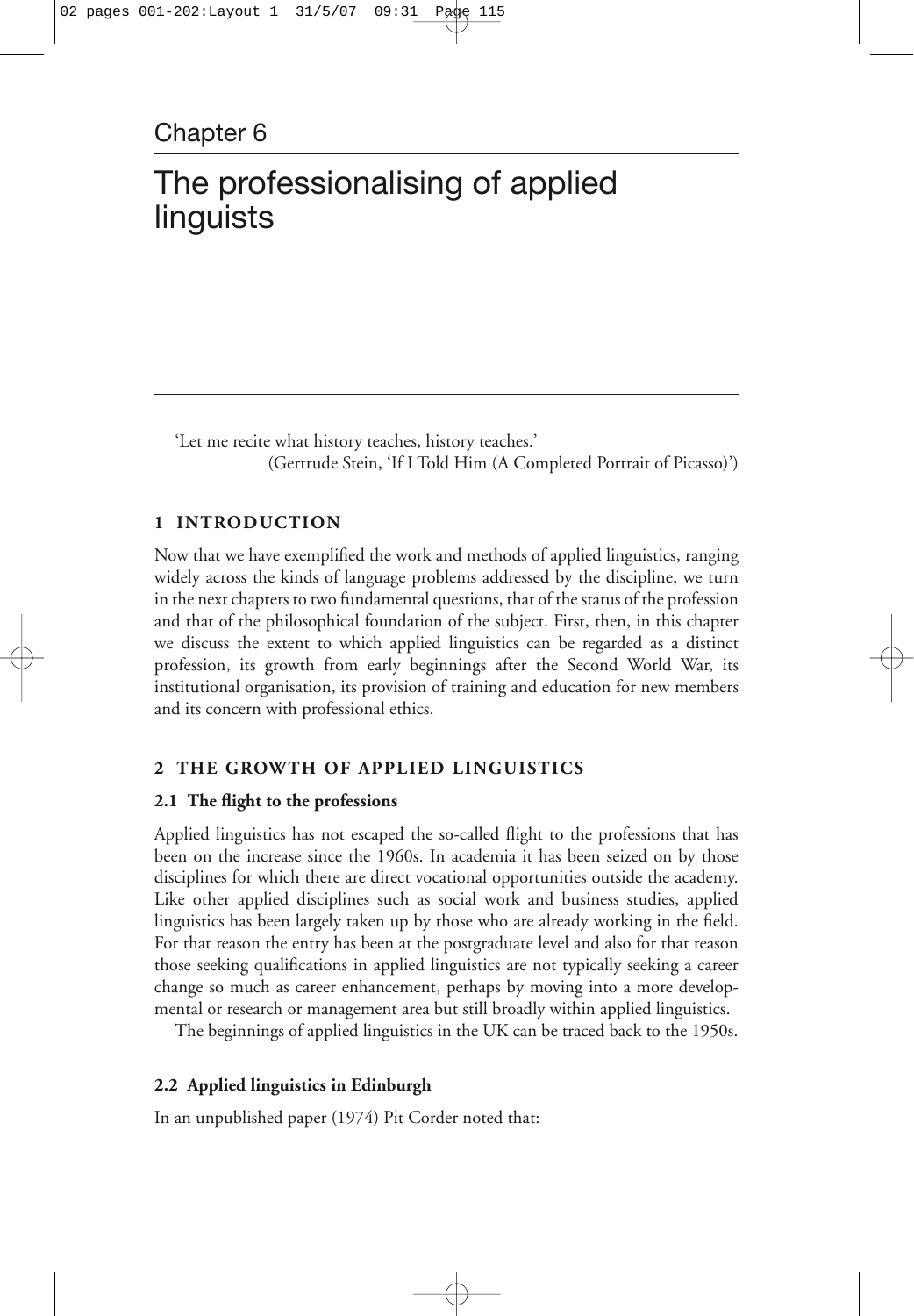The British Council had, ever since the war, together with the Foreign Office, been much concerned with the quality and organisation of the teaching of English as a second language in overseas countries. It had become gradually apparent to them that there was a level of knowledge and expertise in the development of teaching programmes and materials and in the preparation of English teachers for which no adequate training programmes existed in British universities. Clearly, a component in this knowledge and expertise was linguistic. Linguistics was known to be well-established in Edinburgh at the post-graduate level. Consequently, approaches were made by the British Council and the Foreign Office to the Principal of the University to explore the possibility of the University providing facilities for advanced training and research into the teaching of English as a second language.

After discussion of possible names for the new unit, such as:

- 1. Centre for the Advanced Theory and Practice of Teaching English as a Second Language, and
- 2. Centre for Advanced Research and Instruction on the Teaching of English as a Foreign Language

it was decided to use the name: 'School of Applied Linguistics' with the subtitle 'Research and Training in the Teaching of English as a Second Language'.

The first Director of the new School, Ian Catford (1959), later commented:

For some years now, the term 'Applied Linguistics' has been gaining currency. The Michigan periodical *Language Learning* has carried the sub-title 'A Journal of Applied Linguistics' since its inception in 1948. In 1954 one of the Georgetown Monographs on Languages and Linguistics appeared with the title 'Applied Linguistics in Language Teaching', and the term has appeared in a number of other publications. More significantly, perhaps, 'Applied Linguistics' was the title of a Section of the 8th International Congress of Linguists at Oslo in 1957. In this context of the growing acceptance of the term 'Applied Linguistics' it is not surprising that it should have received academic recognition with the opening, in October 1957, of the School of Applied Linguistics in the University of Edinburgh.

Three other universities in the UK (Bangor, Leeds and London, University College) joined Edinburgh in the early 1960s in developing applied linguistics (not always with the same title), as did Reading and Essex later. For the most part, the primary object was to provide experienced overseas teachers, particularly those who were actively concerned with the control of English-teaching policy and the training of teachers, with an intensive training in the disciplines which were thought to be relevant to language teaching, and in methods of research in this field. Delivering that training meant regularly renewing the input (the source) while remaining faith ful to the needs of language teaching, the output or target in this field.

With the passage of time since 1957 there have been changes in applied-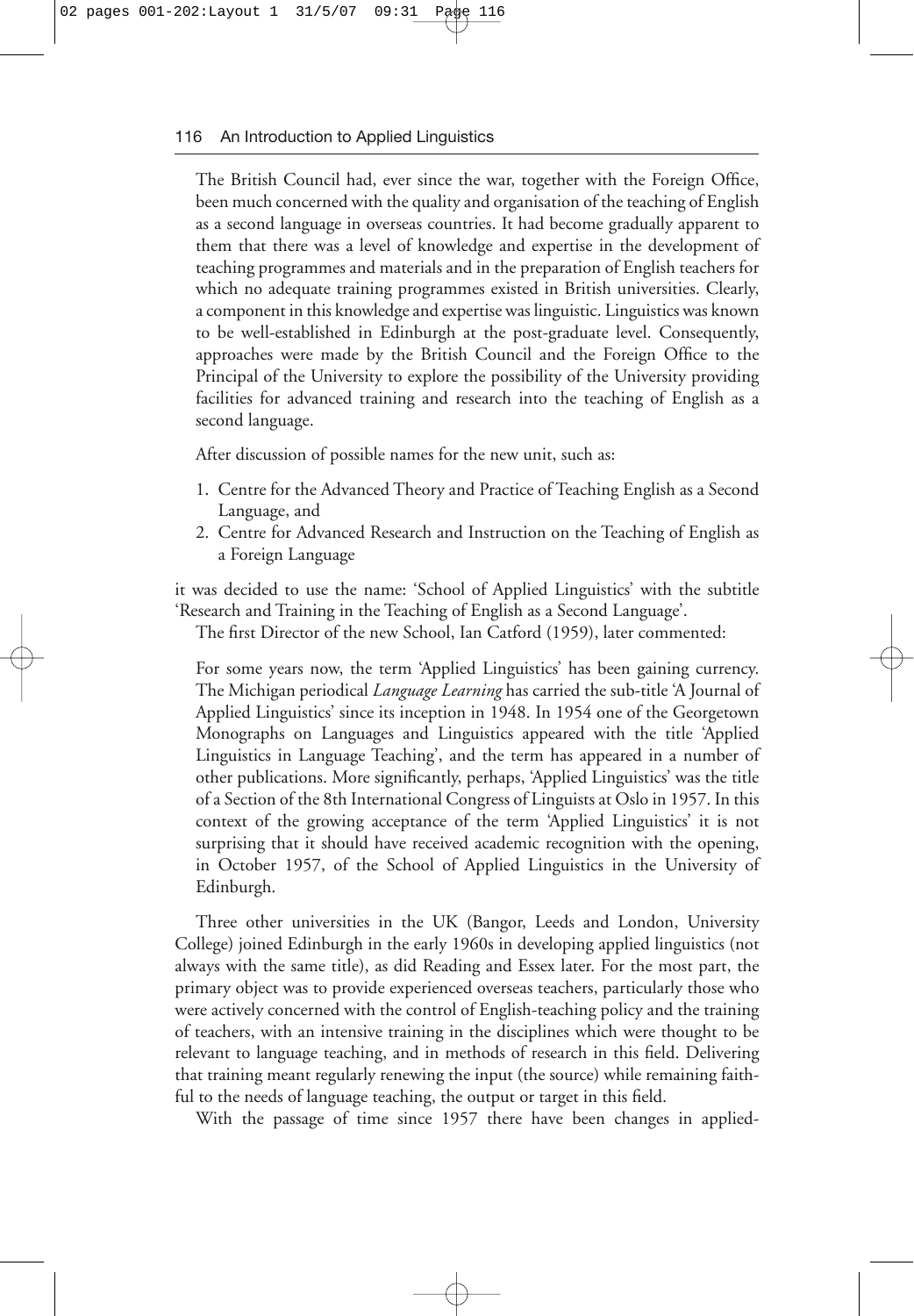linguistics programmes. First, there has been a re-evaluation of what is meant by 'training' and a growing understanding that training is meaningless unless it is broader, more conceptual, an education rather than a training. Second, there have been important changes in the disciplines which are thought to be relevant to language teaching, for example more linguistics and less phonetics; psychology has become psycholinguistics and sociolinguistics has become a major component. During the same period more recent cross-disciplines have emerged, subjects such as second-language acquisition, discourse analysis and language proficiency testing.

### **2.3 Source and target**

The central debate in applied linguistics has always been about the tension between the source (linguistics alone or a consortium of disciplines bearing on language studies) and the target (teaching English to speakers of other languages (TESOL) or a wider concern with language in the world). What Edinburgh succeeded in doing was to maintain a steady gaze at both ends, both the source as consortium and the object as TESOL. A lack of balance at one end can mean that the source becomes too narrow. Emphasising the source at the expense of the target is likely to divert applied linguistics towards greater control by linguistics.

Equally, overemphasis on the target can mean a possessive concern with the hereand-now, with attempting to solve the problems of the local situation and with a momentum towards practical solutions and away from theoretical underpinnings. Overemphasis on the target is likely to take applied linguistics into mainstream academic education.

#### **2.4 The importance of speculation**

Balancing source and target is very much in the tradition of the eighteenth-century Enlightenment, which was of such importance in the development of academic, vocational and technical education. The ideas of analysis, of toleration, of openness to ideas free of the restraints of religious conformity, and of improvement, all these optimistic and humanist projects are found in the excitements of the Enlighten ment. It was after all the Age of Revolutions, and yet people retained a sense of responsibility.

Broadie writes of 'a concept of the interrelation between the three disciplines of ethics, economics and engineering. Solutions to engineering problems have immediate economic consequences which themselves have to be judged in terms of ethical criteria. The three form a system of thought, a unity of disciplines' (1997: 19).

And within the ranks of the Enlightenment there raged the age-old battle between realists and nominalists (or perhaps more accurately conceptualists). For David Hume 'nature is in large measure a product of our own imaginative activity. We make the world we live in' (Broadie 1997: 19), while Thomas Reid espoused a kind of naive realism, what came to be called the Philosophy of Common Sense: sensations were not mere ideas or subjective impressions but carried with them the belief in corre -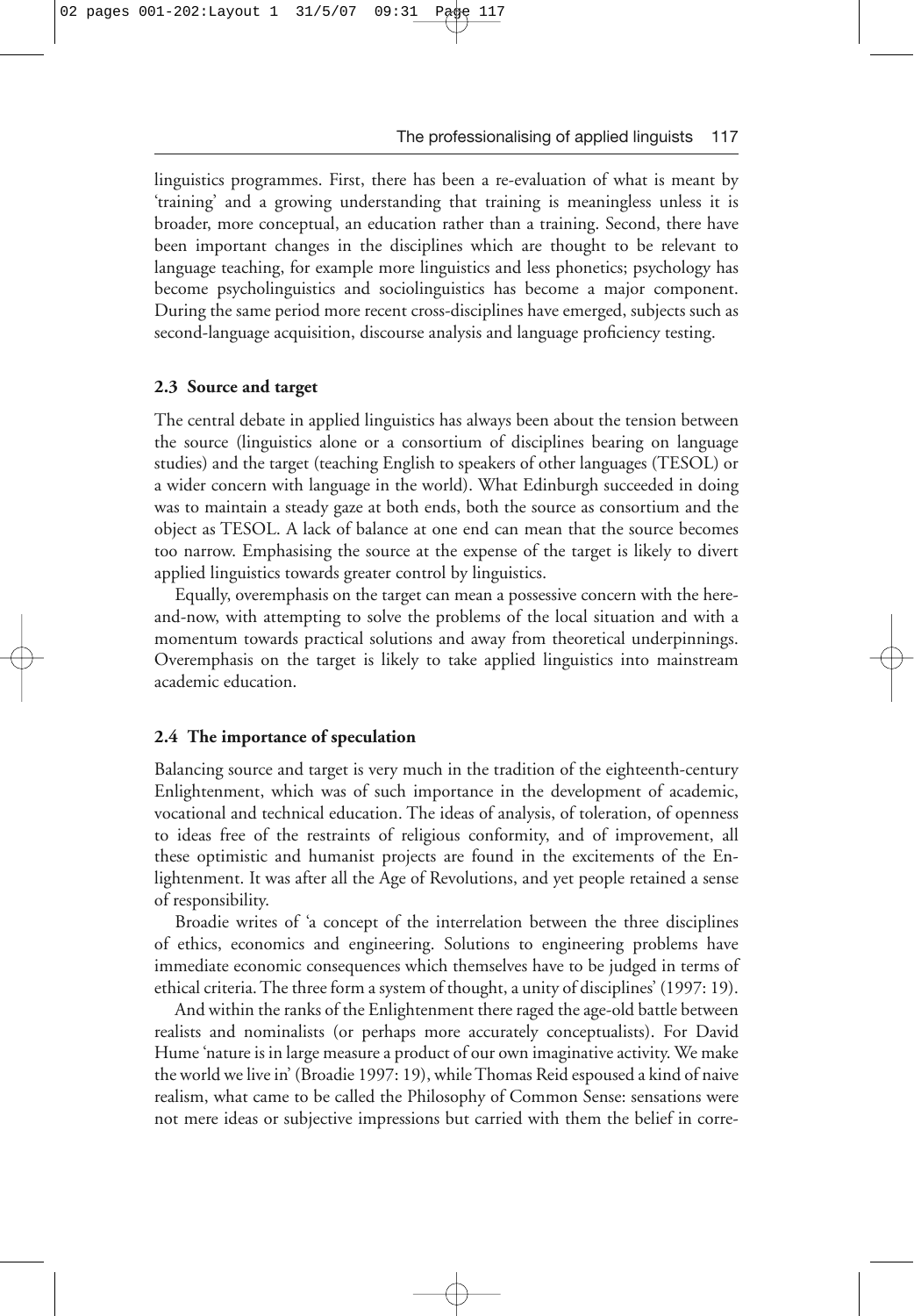sponding qualities as belonging to external objects. Reid insisted that such beliefs belong to the common sense and reason of mankind and in matters of common sense the learned and the unlearned, the philosopher and the day-labourer are upon a level. Echoes here perhaps of today's ethnomethodology and perhaps too of the extreme relativism of some postmodernists, which we consider in some detail in Chapter 7.

Also very much in the Enlightenment tradition was the importance given to speculation, which is now often contrasted with empiricism. From the *OED* sense of 'contemplation, consideration or profound study of some subject' and 'conclusion reached by abstract or hypothetical reasoning' speculation has come to be used in somewhat disparaging ways, often preceded by 'mere', 'bare' or 'pure', implying conjecture or surmise. This of course quite apart from its more operatic senses of 'action or practice of buying and selling goods, lands, stocks and shares etc in order to profit by the rise or fall in the market value as distinct from regular trading or investment; engagement in any business enterprise or transaction of a venturesome or risky nature, but offering the chance of great or unusual gain'. Alas! try as they may no applied-linguistic speculator has, as far as I am aware, yet reached great or unusual gain!

It turns out that speculation and empiricism should not in fact be in conflict. What contradicts empiricism is rationalism. While 'empiricism' attracts the comment: 'reason cannot of its own provide us with knowledge of reality without reference to sense experience and the use of our sense organs' (Angeles 1981: 75), rationalism has this one: 'reality is knowable ... independently of observation, experience and the use of empirical methods; reason is the principal organ of knowledge and science is basically a rationally conceived deductive system only indirectly concerned with sense experience' (ibid: 236).

It would be convenient to agree that speculation combines the two senses of (random) conjecture and of reasoning attaching to some explanatory theory, while empiricism means the use of experimental methods to validate a theory. However, what seems to have happened is that empirical has appropriated to itself the package of the scientific methods, theory *plus* controlled enquiry, while speculation has increasingly been marginalised to the armchair, the haphazard and the guess.

Happily, speculation is not just a snapper-up of unconsidered trifles. In the same definition of speculative philosophy, we read: 'in the non-pejorative sense: philosophy which constructs a synthesis of knowledge from many fields (the sciences, the arts, religion, ethics, social sciences) and theorizes (reflects) about such things as its significance to humankind, and about what it indicates about reality as a whole' (Angeles 1981: 272). We should remember this noble description next time applied linguistics is labelled 'mere' speculation!

## **2.5 Conclusions**

Since the 1950s applied linguistics has spread widely. There are now some thirty-five national affiliates of AILA, and applied linguistics is taught as an academic discipline throughout the world. As Brumfit remarks it is now very varied, ranging from an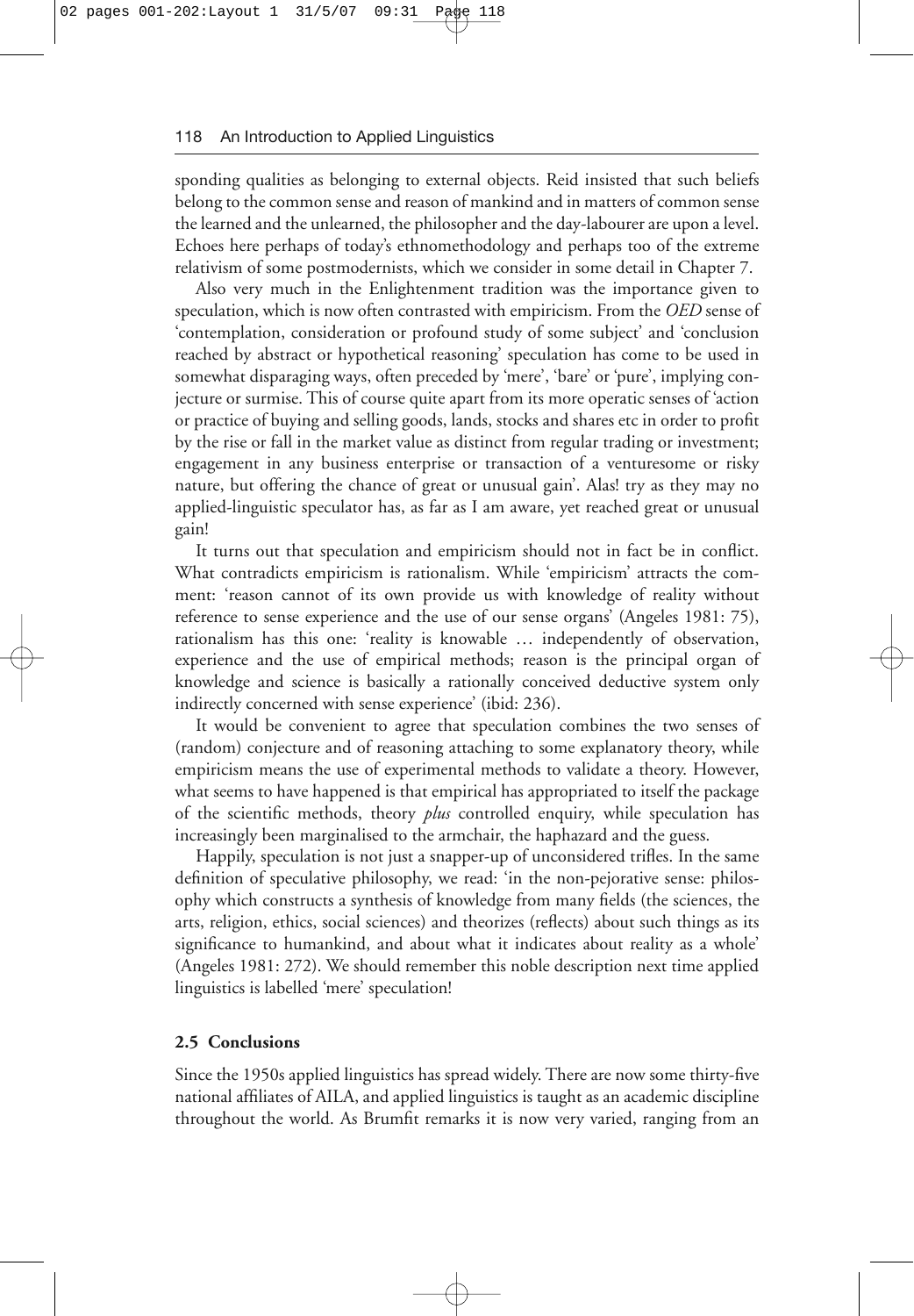engagement with the isms of critical analysis and postmodernisms (gender, development, multiculturalism, poverty and racism), to a general deconstruction of existing paternalist universalisms, to the focusing on one linguistic theory and, its opposite, to the emphasis on contrastive analysis and a concern with teaching methodology.

The professionalising of applied linguistics in this period has inevitably raised the issue of coherence. Should we expect graduates in applied linguistics from different universities to have followed the same courses? The answer is surely no for content but yes for concept. The three basic concepts are: language use, language learning and investigating (or researching) the using and the learning. These concepts are where coherence lies (see Chapter 1).

Successful development of the profession of applied linguistics is closely linked to its insistence on maintaining a balance between source and target. Given the absence in applied linguistics of sanctions (nobody can be prevented from claiming to be an applied linguist, however unqualified and unprincipled), applied linguists offer one another the support and the scrutiny of an 'ethical milieu' (Homan 1991). The tension between theory and practice in applied linguistics, between complexifying and simplifying has always existed. Tensions, of course, suggest that balance is to be found somewhere between. The attraction of applied linguistics is precisely that it is a theorising activity, moving from practice to theory, janus-like, offering a framework for explanation and a blueprint for action.

## **3 THE PROFESSION OF APPLIED LINGUISTICS**

#### **3. 1 A general need**

A new profession develops to meet a general need. At first the trainers will be mem bers of existing professions, but gradually ad-hoc training will be set up; this will move on to part- and then full-time training courses, at first of short duration and then year-long initiations and finally three- or four-year apprenticeships that we know as Ph.D. programmes. And in due course the professional institutions that these neophytes set up will come to take responsibility for the approval of new training programmes, while the responsibility for teaching the new appliedlinguistics students becomes the responsibility of those who have now emerged from the newly set up degree programmes.

#### **3.2 Institutional applied linguistics**

The main international body in the field is AILA, the International Association of Applied Linguistics.

The first academic journals of international standing to devote themselves explicitly to applied linguistics appear to have been in North America, the journal *Language Learning* (1948), and in Europe the *International Review of Applied Linguistics* (*IRAL* 1963). Other internationally recognised journals have since appeared, notably the *TESOL Quarterly* (1966), the official academic publication of the US-based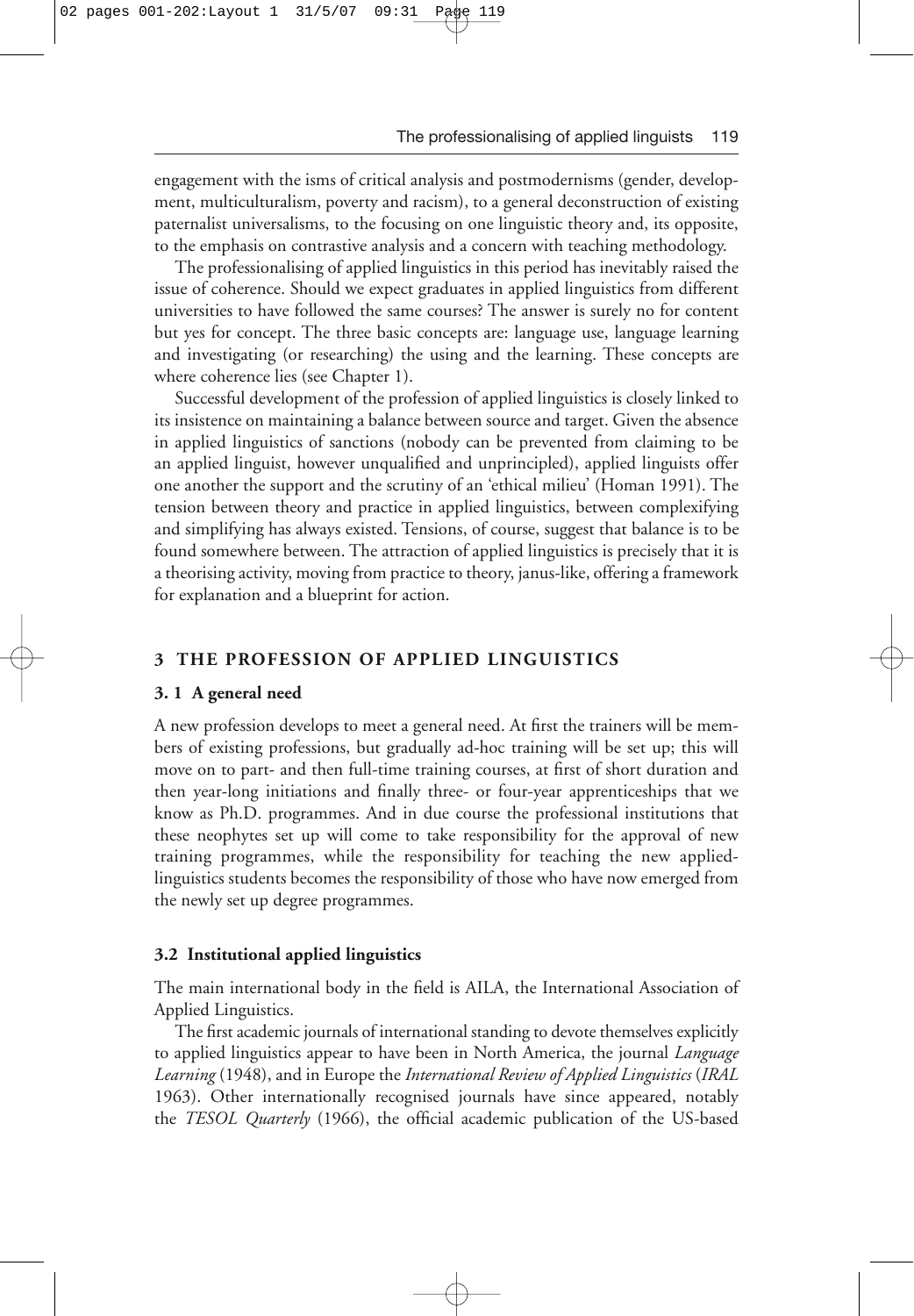association of Teachers of English to Speakers of Other Languages, and *System* (1973), and, most recently, but probably most authoritatively, *Applied Linguistics* itself (1980), under joint British and North-American editorship, sponsored by the British and American Associations for Applied Linguistics (BAAL and AAAL), and published in cooperation with the International Association of Applied Linguistics (AILA). Since 1981 *Annnual Review of Applied Linguistics* has appeared, published by Cambridge University Press. The major abstracting journal in the field is *Language Teaching*, published quarterly by Cambridge University Press, and carrying a substantial 'state of the art' review in each issue (Johnson and Johnson 1998: 10).

We should add:

*Australian Review of Applied Linguistics* (1980) *Hong Kong Journal of Applied Linguistics* (1996) *International Journal of Applied Linguistics* (1991) *Issues in Applied Linguistics* (1990) *Journal of Applied Linguistics* (2004)

There are, in addition, important journals in sub-areas of applied linguistics, for example:

*Discourse and Society* (1990) *English for Specific Purposes* (1980) *English Language Teaching Journal* (1946) *Journal of Multilingual and Multicultural Development* (1980) *Language and Education* (1986) *Language and Literature* (1992) *Language Assessment Quarterly* (2004) *Language Teaching* (1968) *Language Testing* (1984) *Language, Culture and Communication* (1988) *Second Language Research* (1985) *Studies in Second Language Acquisition* (1978) *System* (1972) *World Englishes* (1982)

## **3.3 Defining a profession**

The definition of a profession appears to be straightforward. In Webster's Third Dictionary (1994), the definition of profession is:

a calling requiring specialised knowledge and often long and intensive preparation, including instruction in skills and methods as well as in the scientific, historical and scholarly principles underlying such skills and methods, maintaining by force of organisation or concerted opinion high standards of achieve ment and conduct, and committing its members to continued study and to a kind of work which has for its prime purpose the rendering of a public service.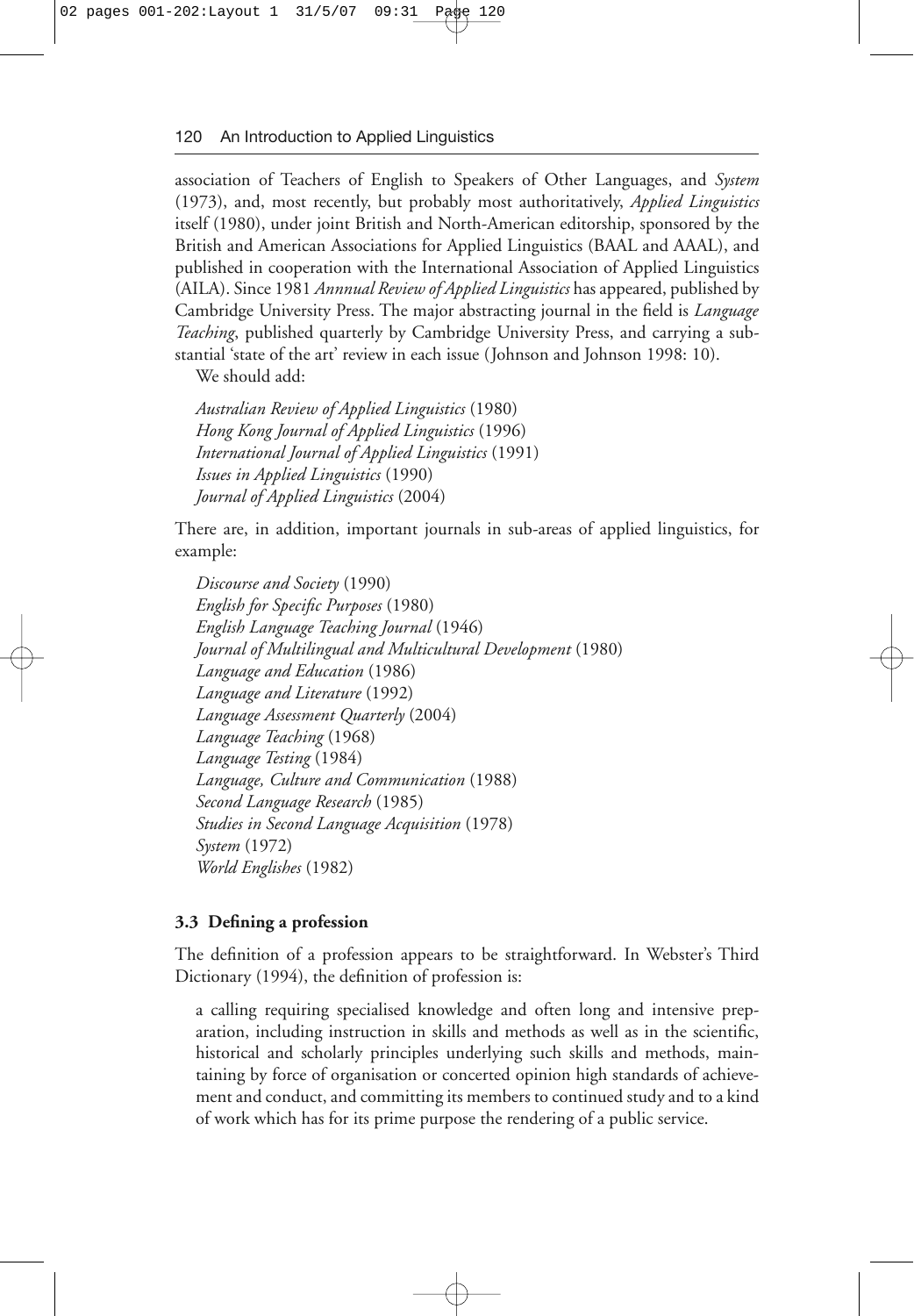What has happened this century is a flight into professionalism, a result of the rising proportion of occupations that have required a high standard of education. Many of these occupations have aspired to professional status. In the first half of the last century the number of males in professional employment in the UK increased five-fold (from 1 to 5 per cent). The criteria for professional status can be short-listed (by Wilensky 1964, for example) or long-listed (Musgrave 1965). On the basis of the short-list (full-time, a training system, a professional association, a code of ethics), applied linguistics makes the cut. The issue is less clear on the long-list: knowledge base, conditions of service, public recognition, all yes; control of entry, controlling professional association, code of professional conduct, all are queries.

### **3.4 Need for reflection**

We can distinguish perhaps between a profession and a trade union in terms of knowledge and what the teacher-education literature calls theory. Accounts all emphasise the need for the professional of reflection, of being aware. Educationists such as Wallace (1991, 1998), Woodward (1991) emphasise the need to operationalise this awareness through action research, whereby all teaching is a means of reflecting on theory, fusing the one into the other. This is not a new idea: Michael Young's *Innovation and Research in Education* (1965) argued for making education a continuing experiment. In applied linguistics much of the teaching at Master's level can be thought of as innovative, as a form of action research, encouraging reflection.

Where does the reflection, the ability to reflect, come from? Is it innate, to be overeasily labelled as a matter of personality and therefore not our responsibility, or can it be taught? In my view it is teachable. The bringing together of the how to reflect and the what to reflect on is, I suggest, exactly what applied linguistics is about. It is after all a commonplace among those who teach applied linguistics that new students (with or without language-teaching experience) begin their courses by not seeing why applied linguistics asks the questions it does ask and end their courses by asking those very questions themselves through their projects, and their dissertations and their seminars.

#### **3.5 Strong and weak professions**

'Strong' professions (for example medicine, law) establish their own regulatory bodies which control entry. 'Weak' professions (such as applied linguistics) lack such sanctions. Hence the importance of the 'ethical milieu'. But weak professions can establish a professional association (with regularised membership, an office, officers, publications and so on); to become 'strong' professions they also need to reach agreement on recognised qualifications licensing members to practise as professionals, control (through licensing) on entry to the profession and therefore on standards and behaviour. This control is difficult to achieve and probably requires legal support. Unlike medicine or law (or indeed psychology) there is no restriction on who can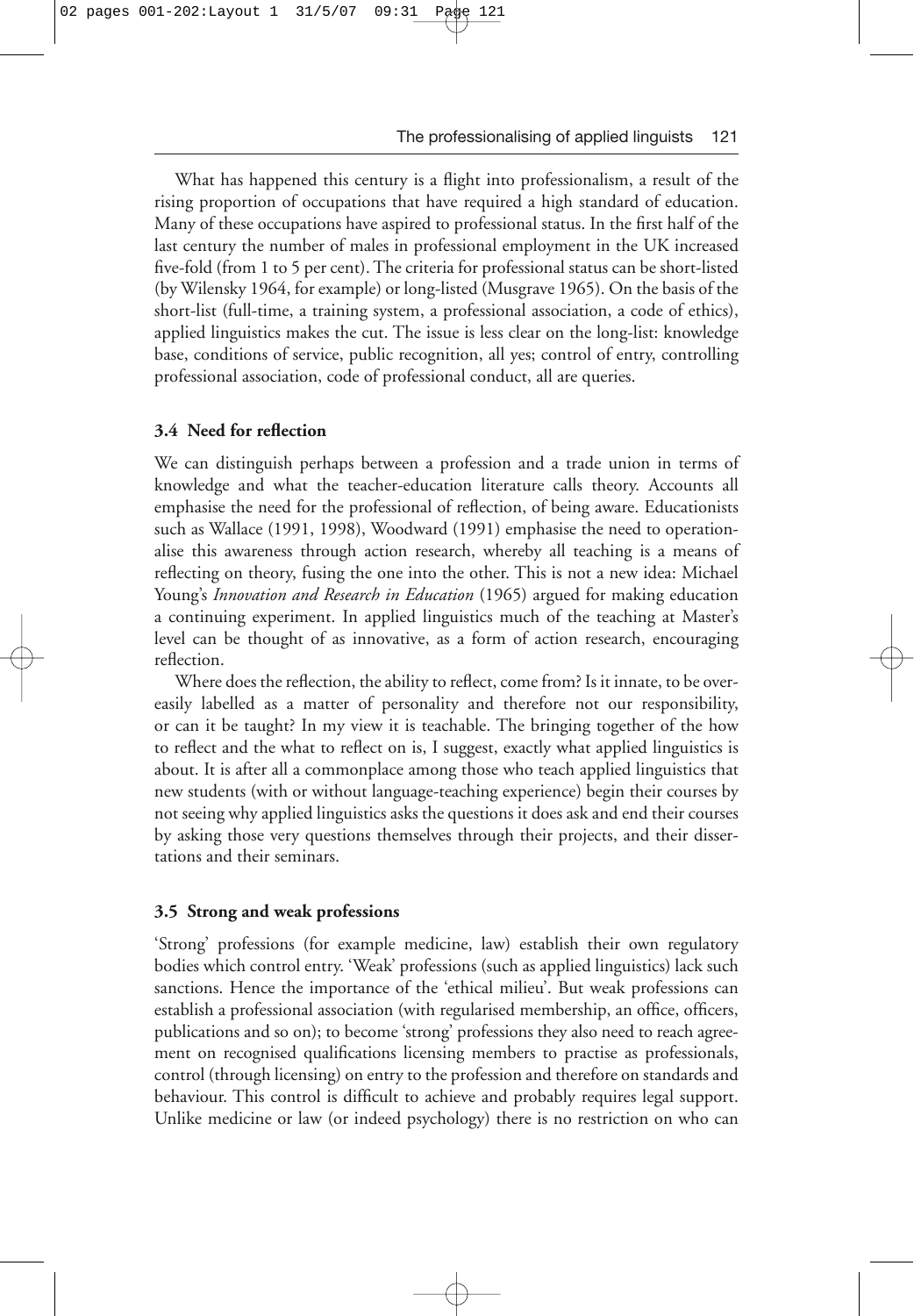practise as an applied linguist. However, in the absence of external sanctions informal control can be exercised through the 'ethical milieu'. Through formalised training programmes leading to degrees and certificates, through internal discussion, confer ences such as the triennial AILA Congress and annual meetings of the national associations, through regular publications of *Applied Linguistics* and the other general and specialised journals in the field, through agreement, as far as possible, on what is required to become a professional applied linguist.

Weak professions may compensate themselves for their lack of sanctions by condemning the power exercised by traditional professions. This is the point made by Marshall, who maintains there is an ideological aspect to professionalism:

Recent sociological work has tended to view professionalisation as the establishment of effective interest group control over clients, with socially constructed problems as a means of exercising 'power' in society. This approach treats professional ethics as an ideology, rather than an orientation necessarily adhered to or meaningful in practice. Entry and knowledge controls function as a form of status exclusion from privileged and remunerative employment. In this respect, professional organisations make an interesting comparison with trade unions, for although formal professional ethics preclude collective bargaining and industrial conflict, in practice many associations have found themselves becoming more and more unionate, whilst many unions practise quasi-professional job-entry control. (1994: 419)

## **4 ETHICS IN APPLIED LINGUISTICS**

#### **4.1 Current concern**

In this last section of the chapter I refer to the recent upsurge in interest in professional ethics and consider its impact on the profession of applied linguistics.

Ethics, the study of how we are to live, of right and wrong, also known as moral philosophy, has been called 'the emperor of the social sciences' (Scriven 1991: 134). But it is only in the 1990s that the emperor has been reclothed. Coady and Bloch refer to the current 'obsession with ethics … not the ethics of private individuals so much as the ethical behaviour of groups, whether these groups are professions, businesses, government or non-government organisations' (1996: 1).

There is another reason for this current 'obsession' with ethics, which is its neglect in the first part of the twentieth century. That period, writes Singer (1986), 'was aberrant … due to the influence of logical positivism, with its implication that ethical statements were nothing more than the evincing of emotions' (Singer 1995: 42–3).

Linguistic philosophy, concerned as it was with meaning rather than knowledge, queried the whole basis of ethics, maintaining that ethical statements were essentially circular. 'Ethics, as I conceive it, is the logical study of the language of morals' (Hare 1952: v).

The critical turn in the last decades has made the quest for meaning equally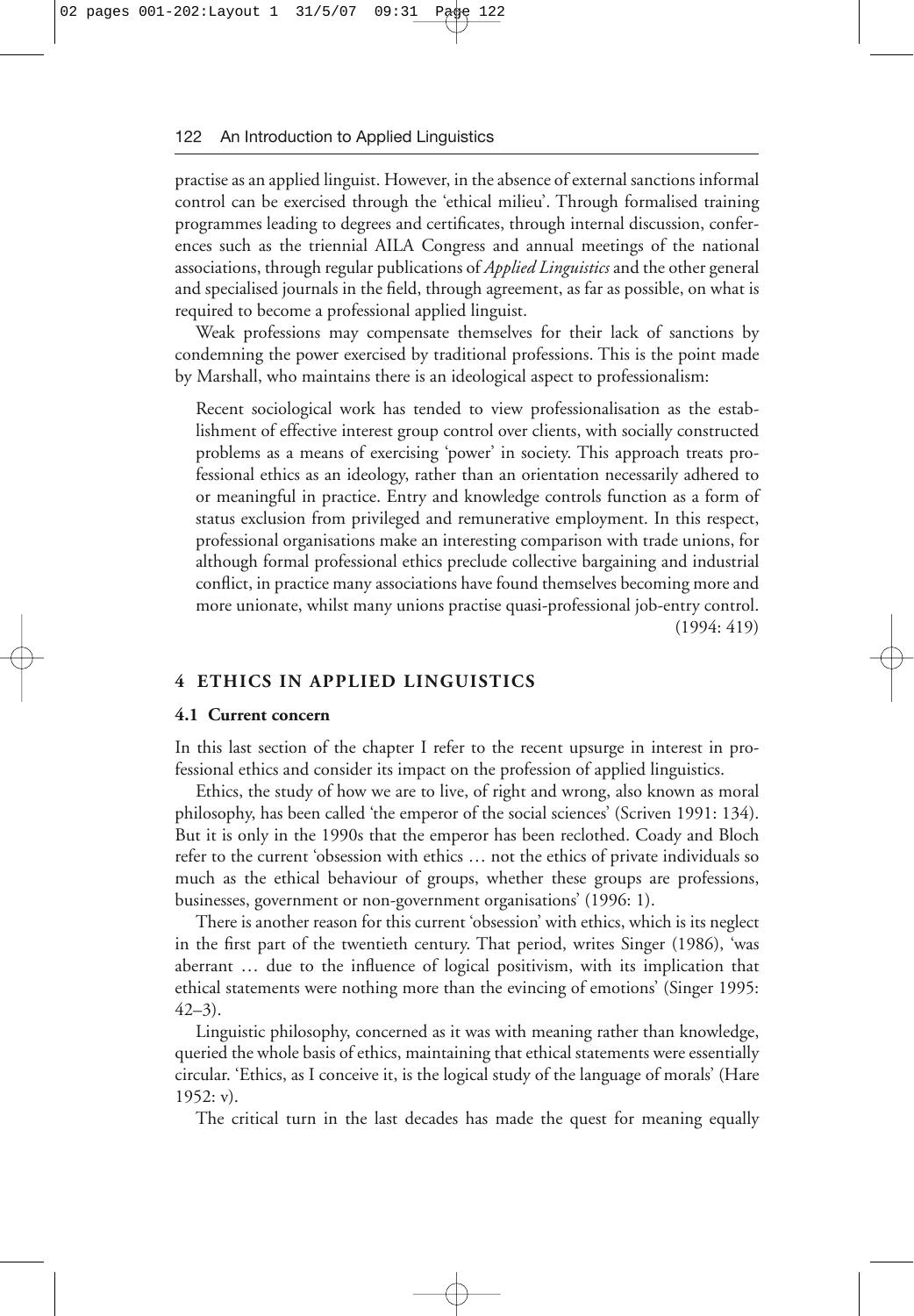problematic and in a paradoxical way has prompted the search for fragments of knowledge as bulwarks against the emptiness that postmodernism threatens. Docherty discusses the 'basis of an ethical demand in the postmodern', admitting that 'there is no escape from the necessity of judging in any specific case. Yet' he agonises 'we have no grounds upon which to base our judging' (1993: 26).

Hence, no doubt, the currrent search for ethical guidance as to what may be expected in group behaviour. This search is reflexive in that it seeks to provide some small certainty for the group and at the same time it helps to define an identity for the group.

Rawls refers to two (equal) principles of justice:

[F]irst each person engaged in an institution or affected by it has an equal right to the most extensive liberty compatible with a like liberty for all; and second, inequalities as defined by the institutional structure or fostered by it are arbitrary unless it is reasonable to expect that they will work out to everyone's advantage and provided that the positions and offices to which they attach or from which they may be gained are open to all.

(1967: 221)

And so one of the chief roles for ethics is to balance these two principles, the individual and the social. This requires thought and imagination as much as lawmaking, offering: 'a way of conceptualising difference which renders it compatible with equality, but also, and crucially, does not simply increase social differentiation' (Mendus 1992: 414).

The danger, of course, is that in our attempts to be fair we end up by destroying completely the social, making all morality individual and therefore never ever achieving fairness anyway. Indeed, Osborne, lamenting the influence on philosophy of post-structuralism and feminism, suggests that we are left only with 'personal ethics or the search for small forms of valid knowledge' (1992: 181).

This is a counsel of despair, but Jackson (1996) shows a way of avoiding such a solipsist trap. Discussing codes of practice she points out that morality is never absolute. For example, codes of health and safety require appropriate protection of employees. At the same time, in all such cases there is a clause (either implicit or explicit) which limits employers' responsibility to 'within reason'. Otherwise, their duty would be impossible to fulfil.

Without the recognition of the 'within reason' limitation, we are likely to exaggerate the demands of morality and to assume wrongly that you cannot get on in business or carry out your profession unless you are prepared to cast aside or com promise principles. This is not so. Morality as typically encoded in codes of practice constrains action within reason.

#### **4.2 Professional morality in applied linguistics**

Ethics has a clear role in institutional settings where there is concern to declare and to limit individual rights and responsibilities. This applies particularly to professions.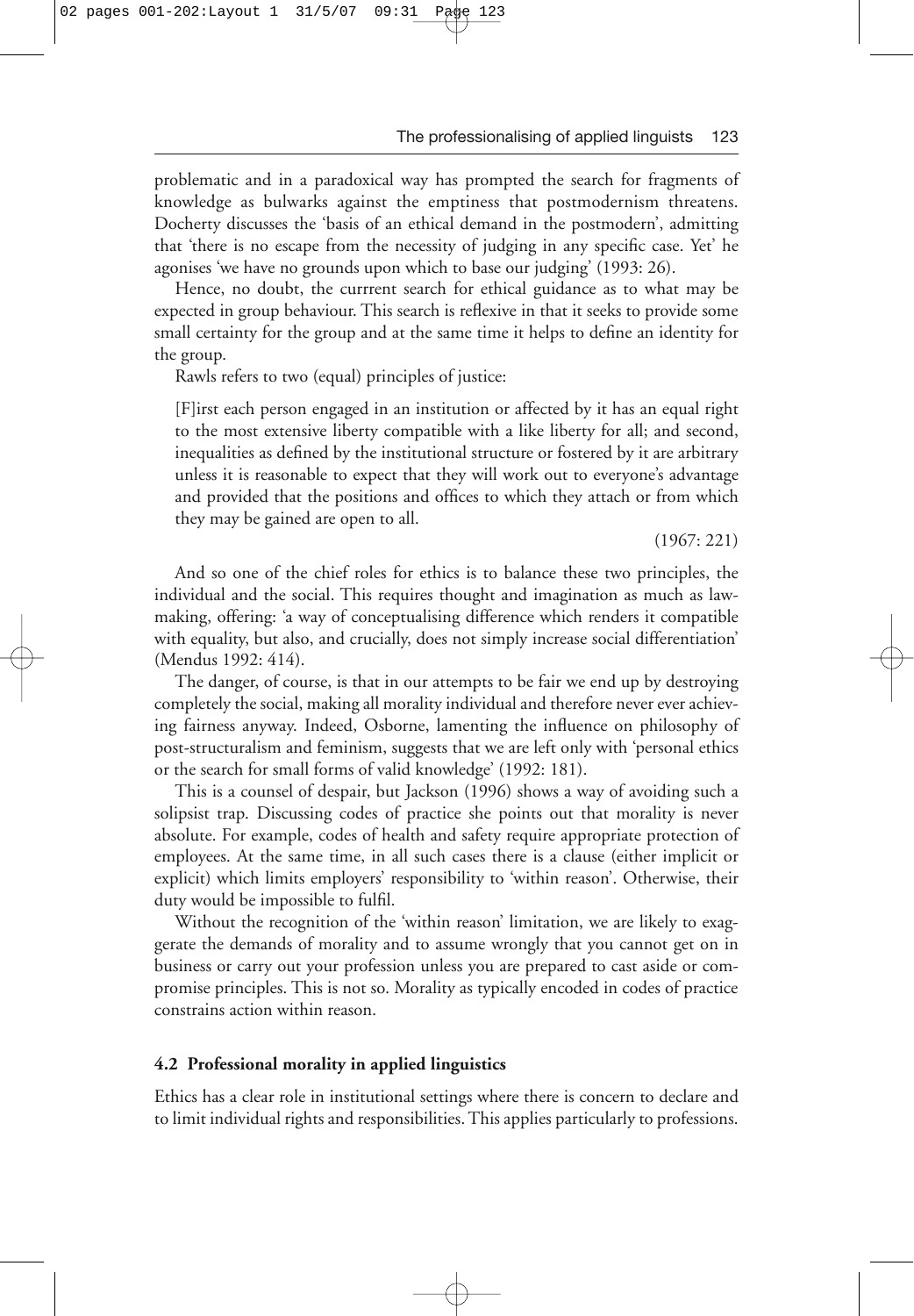House offers this definition: 'Ethics are the rules or standards of right conduct or practice, especially the standards of a profession' (1990: 91).

These rules are often encoded in a Code of Practice or Code of Ethics. The British Association for Applied Linguistics, which celebrated its thirtieth anniversary in 1997, issued a document for discussion in 1994 entitled 'Draft Recommendations on Good Practice in Applied Linguistics'. Good practice in applied linguistics, the document makes clear, is based on the acknowledgement of responsibilities to a variety of stakeholders, including the subject of applied linguistics itself:

Most of this document is organised around the different work relationships that applied linguists engage in, and within these, it offers a checklist of important issues, cross-referencing to other guidelines where these may be of value. This document isn't designed as a set of criteria for professional accreditation in applied linguistics, and it doesn't provide any recipes for professional decision-making. In a changing climate of teaching and research, its suggestions are intended to help applied linguists to maintain high standards and to respond flexibly to new opportunities, acting in the spirit of good equal opportunities practice and showing due respect to all participants, to the values of truth, fairness and open democracy, and to the integrity of applied linguistics as a body of knowledge and a mode of inquiry.

(BAAL 1994: 2)

The stakeholders are those with whom applied linguists have work relationships. They include colleagues, students, the public, researchers, informants and sponsors. The recommendations are quite admirable and, in want of anything more enforceable, necessary. But they do have something of the unrealistic about them. Thus:

Contracts with sponsors raise issues that are too numerous and too complex to be treated adequately in the present document. These include: the composition of steering committees; lines of communication; the ownership of data and findings; publication rights; contract termination. Applied linguists need to be careful about the terms on which they accept contracts for investigation, as well as being very clear about the amount of autonomy which they will be able to exercise … Before signing a contract, applied linguists would be well-advised to seek expert advice, and to refer to the detailed suggestions in, for example, CVCP 1992, Sponsored University Research; Recommendations and guidance on contract issues.

(ibid: 13)

The harsh reality is that in these days of contract research, of over-production and resource shrinkage, it is difficult in many cases to turn down a contract for a project on the grounds of principle alone, on the abstraction of ethics which, however admirable, is unenforceable in the profession as a whole. But we should not give up. 'You must go on. I can't go on, I'll go on' Beckett (1959: 418) wrote. The fact of probable non observance of a code of conduct is not grounds for its abandoning. These are early days for applied linguistics, the professional esprit de corps takes time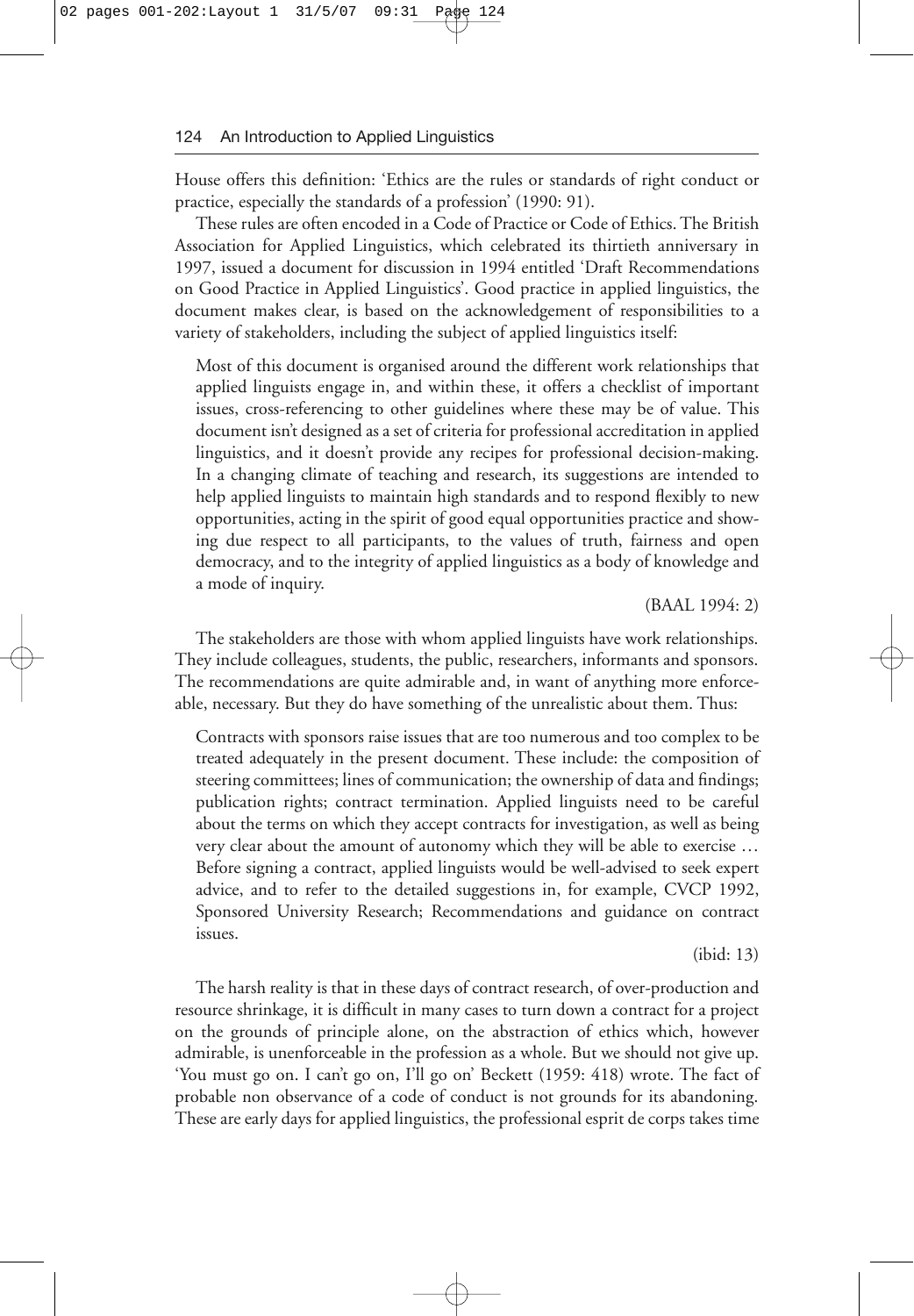to build and in the meantime the sense of the ethical milieu slowly develops.

Koehn (1994) considers that what characterises a profession is that it serves clients rather than makes a customer-type contract. The profession's moral authority is established by its unconditional concern for the client's good, by its willingness to act when needed, by its willingness to sustain its service, by its certified competence, by its preparedness to demonstrate its accountability, by its discretion on behalf of its clients and by its self-monitoring. Professions make a public statement that dedicates their agents to a position of public trust, and it is notable that it is the agent (the member of the profession) who is bound not the client. In a contract, on the other hand, the obligation lies equally on both parties. What the professional offers is service or duty, to be professional, to act professionally rather than to be successful, since success cannot be guaranteed.

The relativisation of all knowledge(s) within postmodernism inevitably bears heavily on education. Those areas of education in which language is both means and end, whether in the teaching of the first or the second/foreign language, have become notable sites for struggle, since what is seen to be at stake is socialisation into a culture as well as the shaping of modes of cognitive development. It is not surprising there fore that in applied linguistics there is both the yearning for an ethics and at the same time a mistrust of what may be regarded as the imposition of a universal ethics.

#### **4.3 Limits on ethics**

Group ethics must aim at balance: not too much (the 'within reason' limitation) but not too little. What is at issue here is the danger of an incestuous concern with the protection of members of the profession by avoiding and covering over complaints and offences to avoid litigation. Educational linguistics does not in general have the life and death risks that medicine does, but all professional activity involving language provides for potential complaints and legal action because of the intrusive nature of the activity and its normative role.

Safeguards for professional practitioners, in applied linguistics as much as in medicine, are necessary but it is important that the safeguards are also applicable to stakeholders other than the professionals themselves. Otherwise they become not safeguards but fortresses.

Coady and Bloch note that the current obsession with group ethics has produced a proliferation of written statements setting out what the group intends. 'One reaction of these groups to the challenges of government and to the cynicism of clients and taxpayers is to proclaim their ethical standards through establishing or reestablishing codes of ethics' (1996: 1). It may be that our concern with codes represents a kind of false consciousness with regard to professionalism, a kind of flag of convenience to justify the public and professional claims of an activity in relation to society at large. Hence the doubts about the value of codes. It may therefore be more important to look at less formal statements about an activity, such as the training and the socialising of apprentices. Atkinson writes of practical job training in clinical medicine as 'doctrinal conversion' and of 'passing through the mirror'. And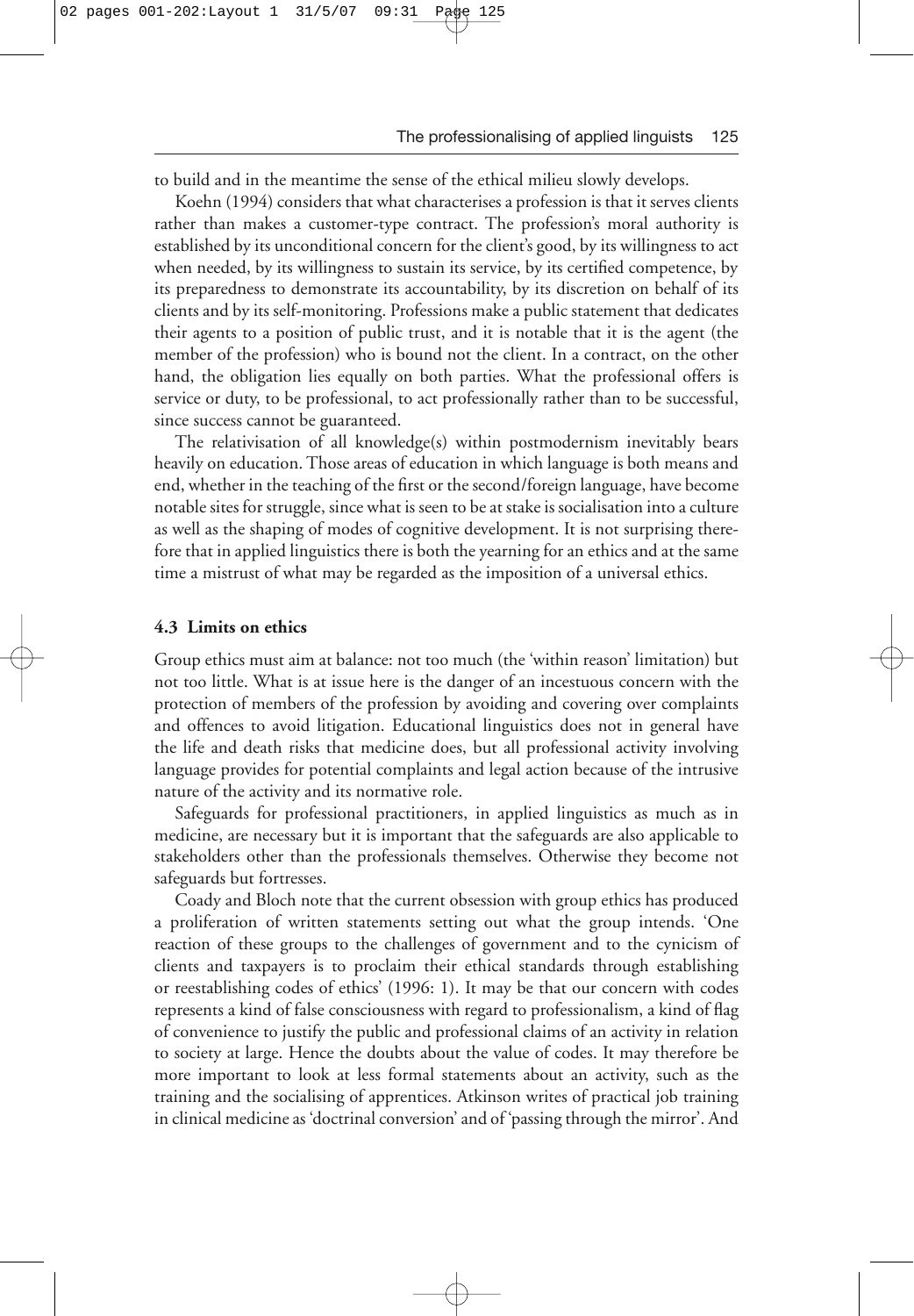he comments that 'most studies of professional socialisation have tended to concentrate on how the novice comes to take on the appropriate perspectives and understandings, behaviour and values which characterise their newly-gained occu pational culture' (Atkinson 1981: 19–20).

## **4.4 Judging project ethics**

I return now to the seven examples of applied linguistics I discussed in the first part of Chapter 2 and consider then from the standpoint of applied linguistics ethics. We also consider them from the point of view of critical applied linguistics (CAL), asking ourselves to what extent CAL is a politically correct substitute for ethics.

What might be the role of professional ethics in the seven exemplar projects we described in the first part of Chapter 2? They were language-programme evaluation in South India; a second-language literacy study; pedagogical grammar; workplace communication; language and identity; assessing ELF; and critical pedagogy. I now examine those projects in terms of their ethical responsibilities to the various stakeholders discussed in the BAAL (1994) document. I do not, of course, intend to be critical of the applied linguists involved in these projects and will not be investigating whether or not they addressed the ethical issues raised here. The point I make is that there are ethical issues to be addressed; it is professionally important that they be addressed.

## *4.4.1 Language-programme evaluation in South India*

The BAAL document contains this advice: 'When working away from one's own locality, it is important to consider the interests of local scholars and researchers. In locations away from the UK, matters such as the disparity of resources or access to publications may need to be handled with sensitivity. The status of "visiting expert" can also be problematic, although seeking the active involvement of local applied linguists may help to avoid this' (BAAL 1994: 2.5). Questions would need to be asked about the ethical neutrality of the South India project, with respect to the possible bias of the visiting experts, both the British and the Indian; and about the involvement of the programme sponsor (the British Overseas Development Administration through the British Council) in the evaluation.

## *4.4.2 Second-language literacy study*

This project was part of a much larger investigation into second-language literacy which researched the issue both historically and empirically. It became clear during the project that there was uncertainty among the team members as to their ethical and professional obligations, in relation to both quantity of work to be done, in terms of the share of the funding available and in terms of their final publication responsibilities. The BAAL document draws attention to this matter: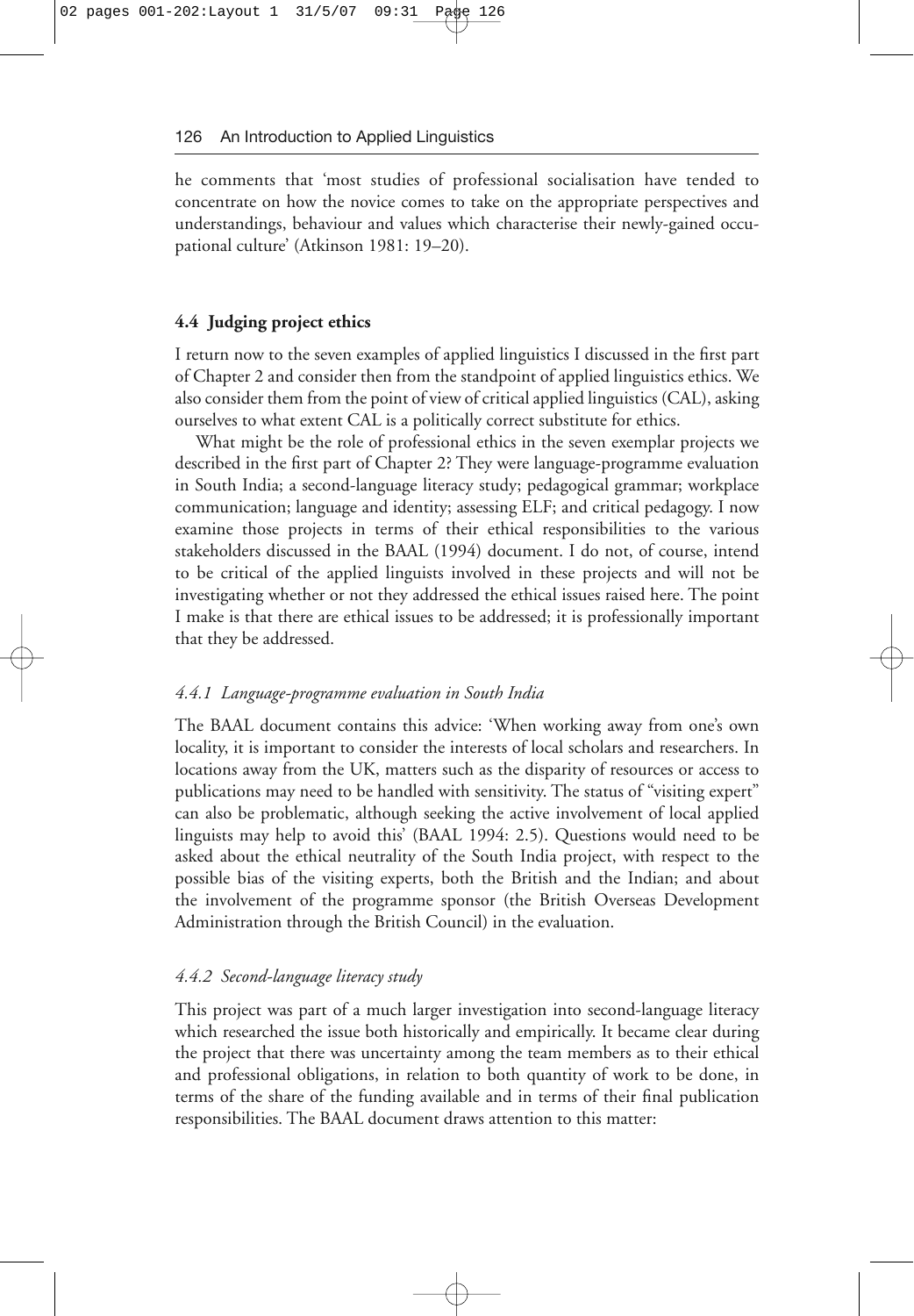[W]hen working in collaborative or team research with other researchers, research assistants, clerical staff or students, applied linguists should make everyone's ethical and professional obligations clear. Care should be taken to clarify the roles, rights and obligations of team members in relation to: the division of labour and responsibilities; access and rights in data and fieldnotes; access to travel and conference expenses; publications; co-authorship in publication.

(ibid: 2.4)

Probing of the ethical aspects also reveals that the authors of the critical survey may not have not considered the more basic question of why this project had been funded in the first place and to what extent an interventionist approach to secondlanguage literacy represents an unwelcome intrusion.

## *4.4.3 Pedagogical grammar*

The BAAL document contains this passage: 'It is important to take account of equal opportunities issues, to be alert to issues arising from inequalities of power between teachers and students, and to ensure that students are treated on the basis of their abilities and potential, regardless of their gender, "race", religion, sexual orientation, physical disability, family circumstances or other irrelevant factors' (ibid: 3).

This pedagogical grammar project could be regarded as unfairly advantaging English native speakers since the grammatical distinctions made call on nativespeaker intuitions. The question is whether native speakers can be regarded as unfairly privileged (Davies 2003).

## *4.4.4 Workplace communication*

The report on the project explains that it is based on an analysis of 'recordings of genuine examples of … conversations and meetings … to find out how each side interprets what has happened in the conversation' (Gumperz et al. 1979: 9). The ethical question to the forefront in this type of project has to be concerned with the roles and rights of the informants used by the researchers, those whose discourse was recorded and then analysed for use in the Crosstalk materials. The document advises: 'Applied linguists should respect the rights, interests, sensitivities, and privacy of their informants. It is important to try to anticipate any harmful effects or disruptions to informants' lives and environment, and to avoid any stress, undue intrusion and real or perceived exploitation. Researchers have a responsibility to be sensitive to cultural, religious, gender, age and other differences' (BAAL 1994: 6.1). Questions would need to be asked about the care taken to ensure that the informants used in this project were properly, that is ethically treated.

#### *4.4.5 Language and identity*

The Lebanese study involved, in part, observation of and conversation with members of the author's family. The BAAL document contains this advice: 'The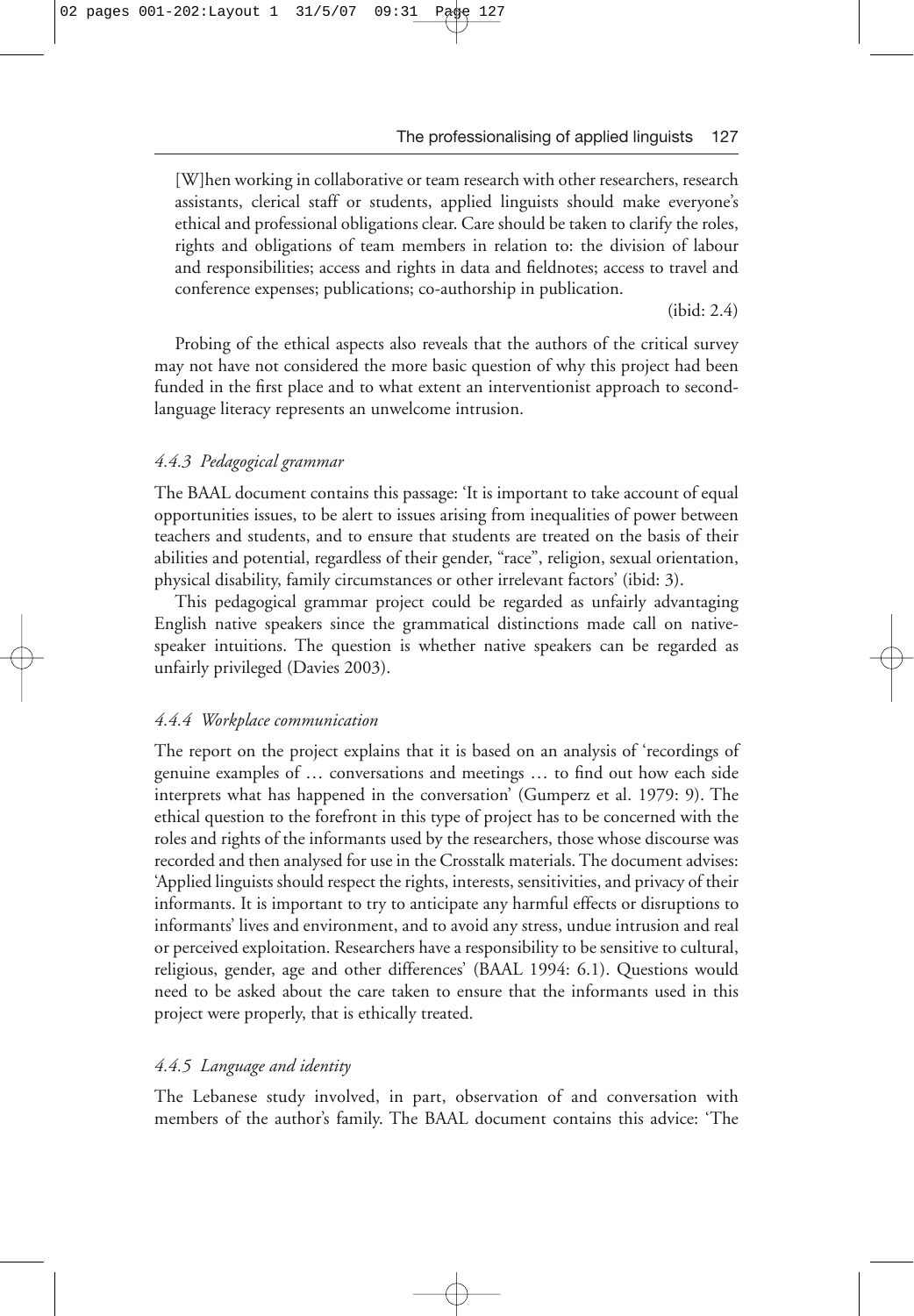applied linguist … should take steps to avoid uncritically partisan alignment with any one interest group … all participants should have the right to comment on the fairness, relevance and accuracy of project reports' (BAAL 1994: 6.7). The report of the project (Joseph 2004a) does not tell us whether comments were solicited from the author's Lebanese relatives on his findings.

# *4.4.6 Assessing English as a lingua franca*

The purpose of this project was to examine the feasibility of English as a lingua franca assessment. The BAAL document states: 'Assessment methods should be developed that take account of students' differing backgrounds and academic needs' (BAAL 1994: 3.4). Given the purpose of the project it would seem that it did conform to the guidelines, precisely because it concluded that at present there is no ELF population on which to base the test.

# *4.4.7 Critical pedagogy*

The BAAL document states under the section dealing with responsibilities to the public:

Awareness of the impact of one's work: in setting up research, consideration should be given to conflicting interests. In principle, greater access to well-founded information should serve rather than threaten the interests of society. But it is necessary to consider the effects of research on all groups within society, including those that are not directly involved. Information can be misconstrued or misused. Applied linguists should try to anticipate likely misinterpretations, and the damage they might cause, and counteract them when they occur.

(ibid: 4.1)

In his advocacy of 'critical pedagogy' the researcher in this project makes the following comment: 'Broadly speaking, then, critical pedagogy aims to change both schooling and society, to the mutual benefit of both' (Pennycook 1994a: 297). Questions would need to be asked here regarding the outcome of such research towards students, given that attention appears to have moved away from language and culture, and their interaction, towards politics: 'critical pedagogy takes schools as cultural and political arenas where different cultural, ideological and social forms are constantly in struggle' (ibid: 297).

# **4.5 A CAL view: ethics again?**

Critical applied linguistics (CAL) brings into applied linguistics a postmodern view of knowledge and of the ways in which it is socially constructed (see Chapter 7). CAL rejects all grand theories of language in use such as the inevitability of English as a world language, proffering 'scepticism towards all metanarratives' (Lyotard 1984). It outs traditional applied linguistics as an enterprise which is hegemonic and has never been neutral (Rampton 1997: 20).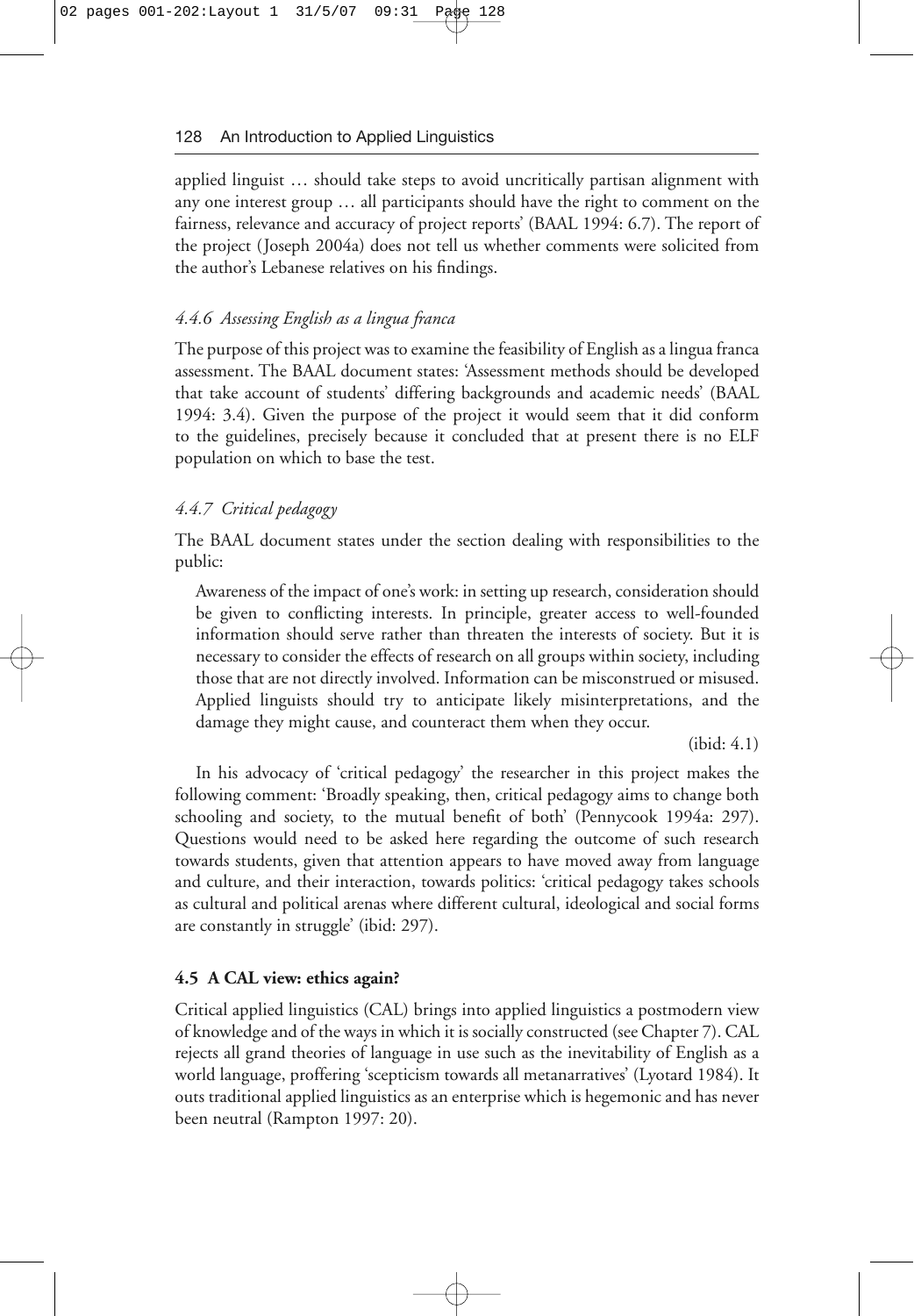Such critiques have of course long been expressed by traditional applied linguists, most vividly by those who position themselves ideologically as neo-Marxists. But, at its most sophisticated, CAL, while accepting the role that larger social and economic and political systems play in power relations, argues that their impact on everyday experience cannot so easily be predicted (Pennycook 1994b).

We now re-examine the first six of these projects from the point of view of critical applied linguistics. The seventh, as a product of CAL, is not discussed here. What might be the approach of CAL to the six exemplar projects we have described in this chapter?

#### *4.5.1 Language-programme evaluation in South India*

A CAL analysis of this project might begin with questions related to the extent of the involvement of all stakeholders in the evaluation, noting, for example, that students were not involved and that in all cases the final arbiters were two external judges, both of whom had all the credentials of neo-colonial attitudes. Next, the four college activities would be considered, and it would be pointed out that the compulsory link to a British funding body, reinforced by the involvement of British institutions (in cluding the British Council and British, or British-controlled, publishers) removed all aspects of choice from local players. And finally the need for English language, which these projects were supposedly satisfying, would itself be shown to be questionable, in that it was a constructed need, or could so be interpreted; that there were other options (e.g. English not tied to a British–English model and to UK resources, Tamil, Hindi) that the acceptance of the funding structure did not permit.

Perhaps the severest criticism would be reserved for the two evaluators. In addition to the doubts mentioned above about their allegiances, it would also be noted that they took no responsibility for querying the guidelines of their evaluation brief and as such themselves contributed to the continuation of the power structure within which these Indian colleges, their students and staff, were locked into a client role. In short the CAL position would be that since the fundamental neo-colonial relationship was ethically wrong, no tinkering with the surface features would produce any results of interest or value.

## *4.5.2 Second-language literacy study*

To an extent CAL takes an individualist approach to the solution of language problems. With regard to the bilingual literacy project CAL would therefore maintain that judgements based on group performance are uninteresting and that there can be no exception to the principles of individual rights and individual access. As such, there would be strong support for the provision of first-language literacy as a means of ensuring cognitive growth and as a bridge to the acquisition of literacy in the second language. The doubts expressed by the project's applied linguists would therefore be dismissed as once again hegemonic, reflecting a patronising view as to the role and superior efficacy of a language such as English.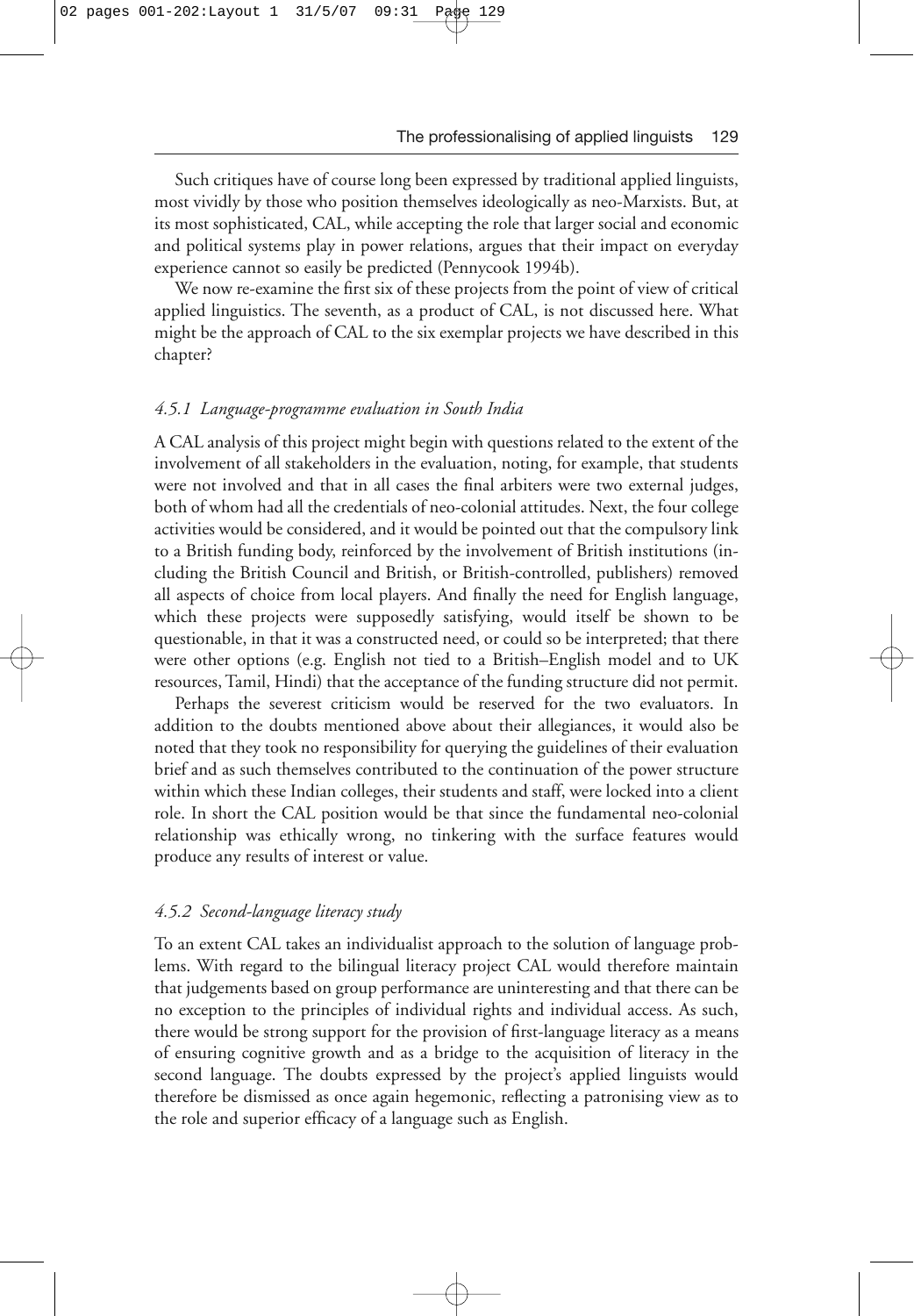As can be seen, in the cases of the examples of the language-programme evaluation and the second-language literacy study, CAL would offer what might be regarded as an idealistic ethical view, taking no account either of the availability of resources or of the social facts of for example the position in the world (in India, or in Australia) of English. And so in spite of its claims to be socially concerned, CAL appears to be individually oriented. This puts a question mark against its role within applied linguistics as it has been practised, since that practice has always been socially aware, context sensitive, attempting to bring together what is known about language and local realities. CAL looks much more like the abstraction we expect in theoretical linguistics. But of course the bottom line of CAL is that it does raise the fundamental question within applied linguistics, which is whether its traditional practice has in fact been misguided.

## *4.5.3 Pedagogical grammar*

The practice of providing in a pedagogical grammar 'tightly controlled practice in writing sentences' would be derided by CAL as making discourse (or grammar) part of language rather than looking 'at how meanings are a product of social and cultural relationships and then (turns) to see how these may be realised in language' (Penny cook 1994b: 116).

Unless, therefore, Mitchell's (1990) use of the sentences:

- 1. Mary is as tall as her father.
- 2. Mary and her father are identical in height.

is deliberately intended to make the familiar unfamiliar by locating 'the context of language use, the speakers and their intentions in a wider social, cultural, and political context', then the CAL conclusion would be that pedadogical grammar is simply giving instruction in how sentences can be put together.

Is this fair? Mitchell's appeal to logical, semantic and pragmatic meanings as well as lexicogrammatical resources suggests that in his view pedagogical grammars are offering explanations as to why things are said, not just how things are said. Whether he is correct or not, there is of course a further somewhat obvious point to make against so strong a CAL position and this is that the sole purpose of pedagogical grammars can be claimed to be to set out the how: the why is quite deliberately left for other areas of language teaching.

## *4.5.4 Workplace communication*

The CAL requirement to make 'the familiar unfamiliar by locating the context of language use, the speakers and their intentions in a wider social, cultural, and political context' would at first blush suggest that the work described under workplace communication meets the CAL criteria. Gumperz et al. is based on an analysis of 'recordings of genuine examples of … conversations and meetings … to find out how each side interprets what has happened in the conversation' (1979: 9).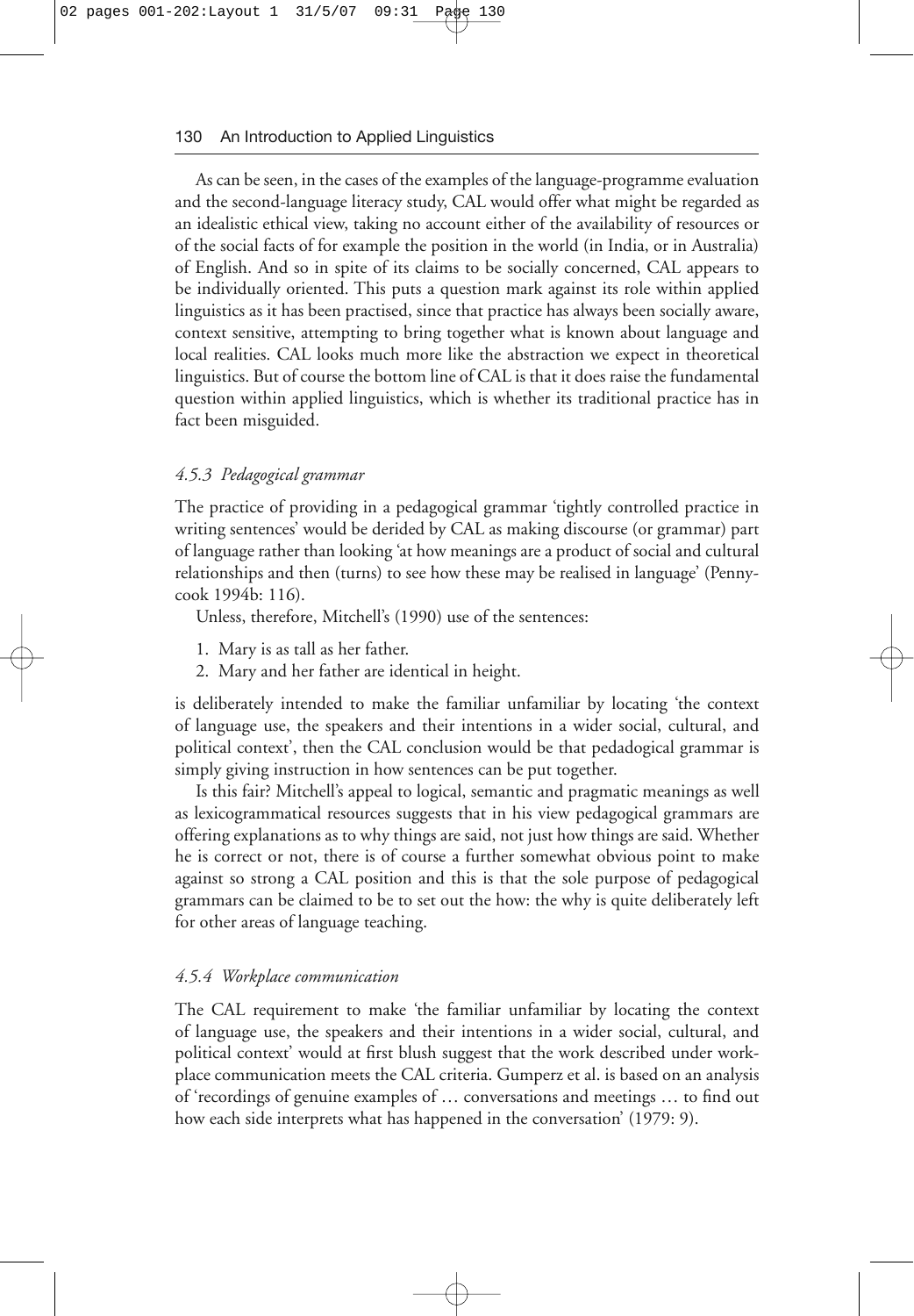This does seem to meet the CAL requirement. The film and its accompanying material are intended to facilitate advice and teaching in workplace communication skills. They are based on real conversations and interviews, such as the college librarian interview, and take account of feedback from both sides of their interpretations and of what they thought went wrong in terms of inferencing.

It appears that this approach may meet the kind of awareness that Pennycook is looking for. Indeed, perhaps because workplace communication has always been heavily influenced by critical discourse analysis, of all four examples discussed this one is the nearest as it stands to the aims of CAL.

Can we ignore the assumed stipulation that the interview quoted must be held in English, on the grounds that the candidate is likely to be fully fluent in his variety of English? But this is precisely the point: his variety of English! What is lacking – and what CAL might point to – is that in terms of the wider social, cultural and political context, not only are such Asian migrants disadvantaged, but no account is taken of differential communicative competences. What is needed surely is that the Interview Board contain at least one member who is a speaker of the Asian English spoken by the candidate.

And yet, even here, on its own home ground, doesn't CAL go a little far? As we saw with the second-language literacy study, CAL appears to make claims on the basis of individual requirements. How possible is flexibility for an interview panel which needs consistency across candidates, not all of whom are likely to speak the candidate's variety of English? Furthermore, the post under interview presumably needs someone who can fully control the varieties of English in use in the college library. It is unlikely that in the context of a London borough, the composition of the student body would contain only speakers of the candidate's variety of Asian English. It therefore seems not unfair that the interview panel should, even in directly, make judgements about the candidate's control over their variety of English which they, not unreasonably, take for granted?

#### **4.5.5 Language and identity**

A CAL response to this project would probably query the neutrality of the observer and analyst and conclude that any judgements he would make would necessarily be imbued with a colonialist prejudice. And in the context of a Muslim–Christian confrontation the writer could be taken to task even further for his conclusion that: 'language … is central to individual identity' (Joseph 2004a: 225). The question would be: where does that leave other markers, other ideologies such as religion?

But surely, such cavilling is unfair. It denies the possibility of all outsiders engaging in ethnographic-type research (Geerz 1997) and it ignores the nice balance the author achieves between academic detachment and family piety.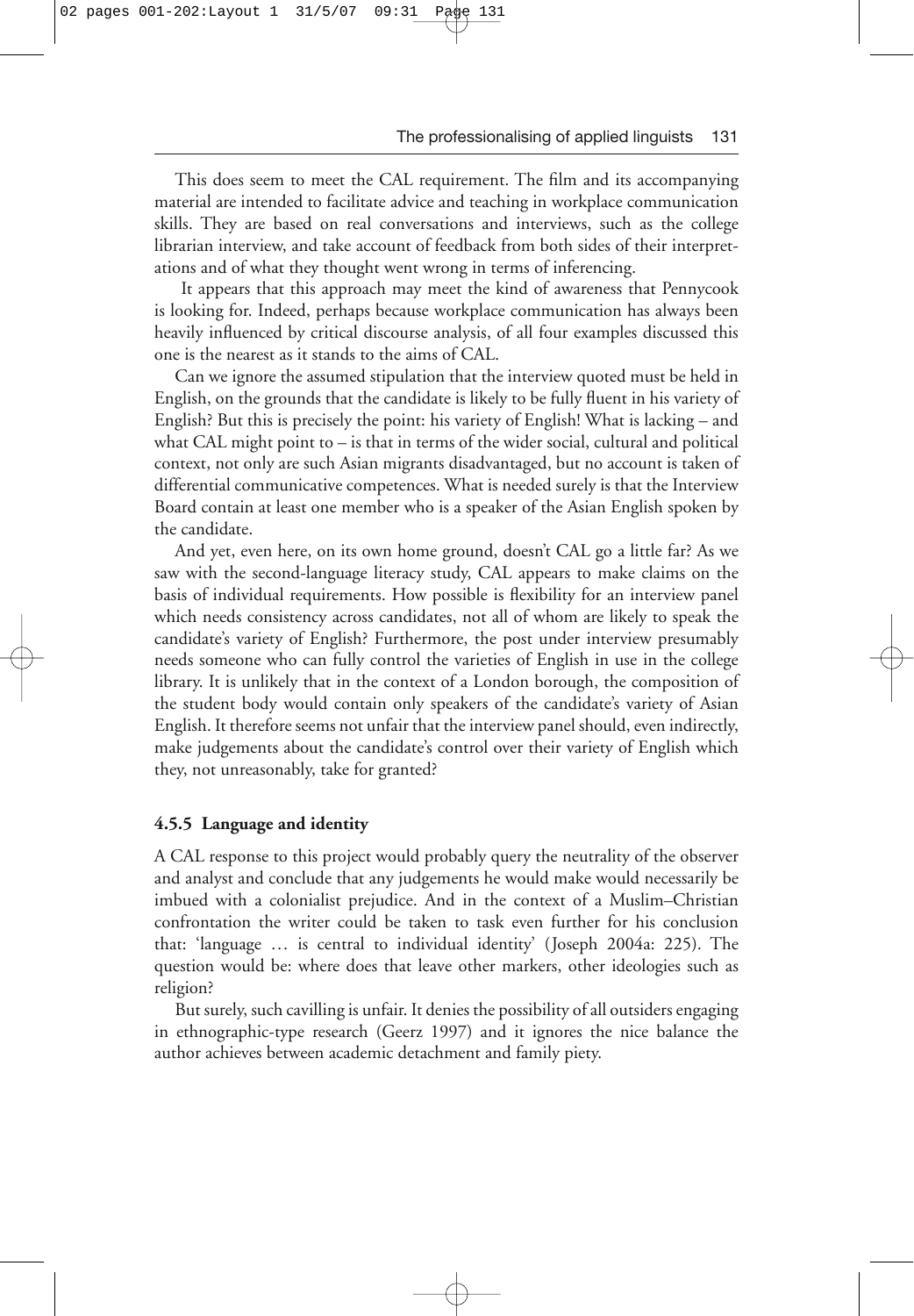## **4.5.6 Assessing English as a lingua franca**

CAL would be very critical of this project, on its own terms, pointing out that it clearly does not conform to the BAAL requirements, that 'assessment methods should be developed to take account of students' differing background and academic needs' (BAAL 1994: 3.4). ELF speakers, the argument would continue, do indeed have different needs and to pretend they don't make a homogeneous group is to fail to take ethical responsibility. But a counter is possible. Once again, is the CAL position not to defend individual requirements? And, to repeat what I wrote in 4.5.2 above, this 'puts a question mark against its (CAL's) role within applied linguistics'. Thus far, all assessment has to be group based in order to reveal just how different individuals are: no group, no individual.

## **5 CONCLUSION**

In this chapter I have examined the institutionalising of applied linguistics as a distinct profession. We move, in Chapter 7, to a consideration of the postmodern and critical influences on applied linguistics.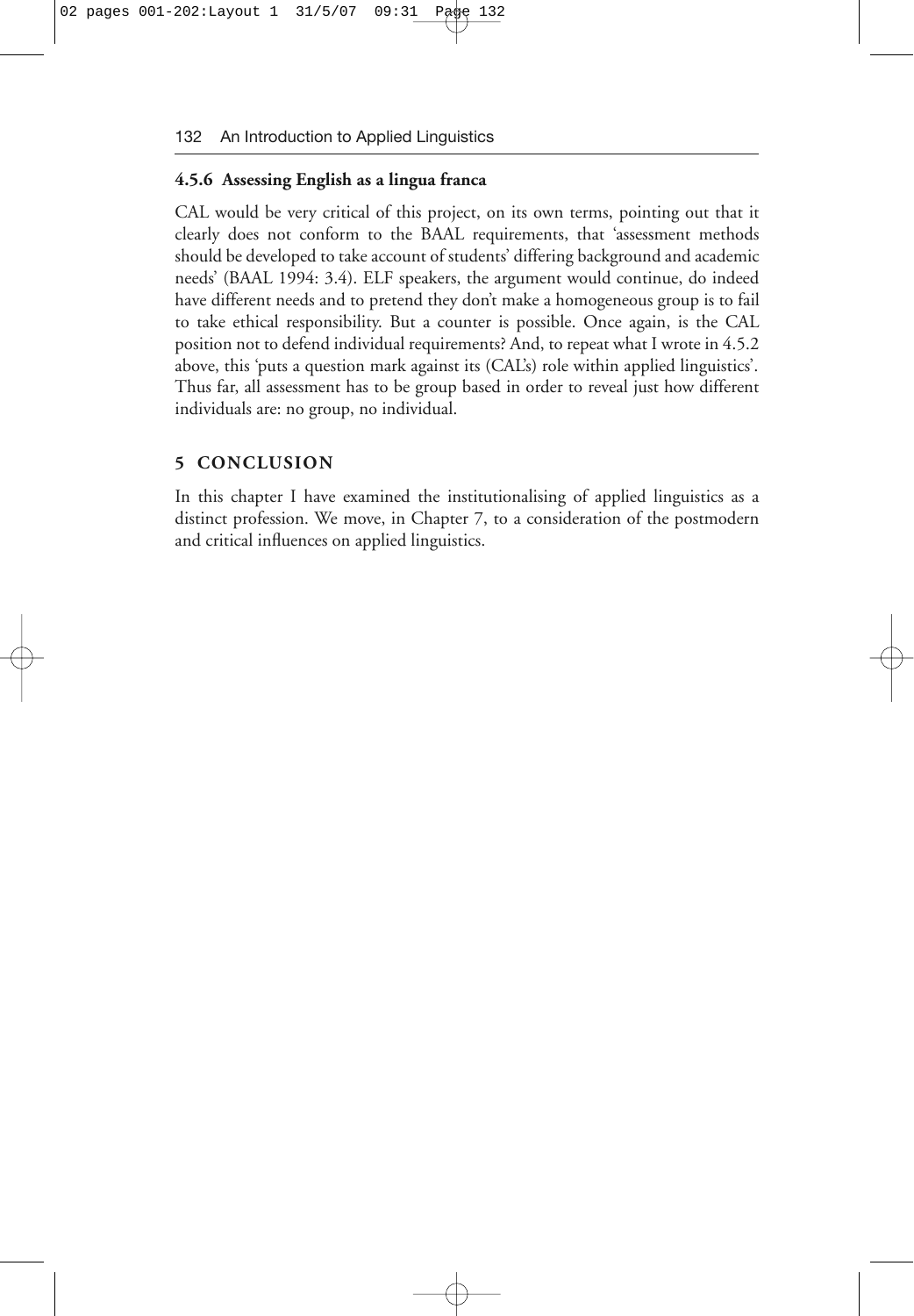# Applied linguistics: no 'bookish theoric'

'… the bookish theoric,

… mere prattle, without practice,

Is all his soldiership.'

(William Shakespeare, *Othello*: I, i, 24–7)

## **1 INTRODUCTION**

In Chapter 7 I query how far current philosophical developments in the humanities and social sciences have affected applied linguistics and in particular how influential the various 'critical' stances (for example, critical applied linguistics and critical discourse analysis) are.

## **2 WHAT IS POSTMODERNISM?**

The term postmodernism refers to the contemporary sense of scepticism felt by scholars in the humanities and social sciences with regard to progress, in the validity of knowledge and science and generally in universal explanations and the optimism of the Enlightenment: 'we begin to see a shift in emphasis away from what we could call scientific knowledge towards what should properly be considered as a form of narrative knowledge' (Docherty 1993: 25).

Those professing ideas associated with postmodernism speak of rejecting the grand meta narratives of modernity, such as liberalism, Marxism, democracy and the Industrial Revolution, and a championing of the local, the relative and the contingent. It rejects the totalising idea of reason on the grounds that there is no unique reason, only reasons (Lyotard 1984). This emphasis on cultural relativity has established itself in the soft rather than in the hard sciences, above all in literary and cultural studies, which in some academic settings have merged into an over-arching study of contemporary cultural manifestations, especially film and media. In continental Europe (largely France, Germany and Italy) the influence has also reached into philosophy, in part because the 'intellectual' there has always enjoyed greater stature than in the UK (Matthews 1996: 206). Furthermore, the concentration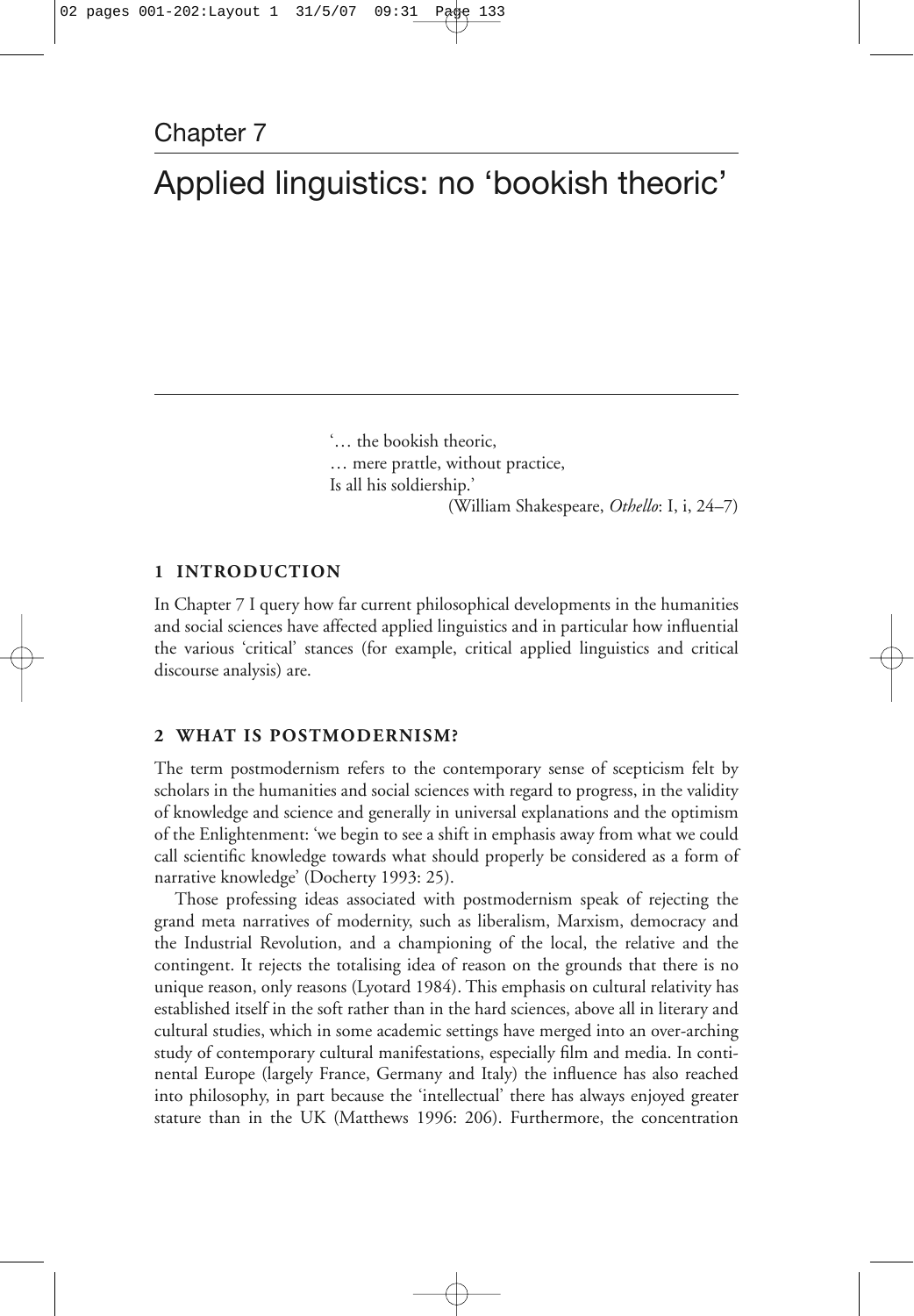in the UK on linguistic philosophy in the mid-twentieth century was unique to English-speaking countries, leaving continental philosophy to pursue its post-Hegelian interests in the larger questions of knowledge and purpose.

This reflexive concern with the meaning and methodology of the study that one is engaged in, a kind of decentring or reflective awareness (Donaldson 1978), the socalled 'critical turn' in the social sciences and the humanities, has inevitably affected applied linguistics. The increasing influence there of critical applied linguistics, itself a manifestation of the postmodern surge in the 1970s and 1980s may now be on the wane, but its origins and its meaning demand our close attention.

Postmodernism encompasses post-structuralism, itself a reaction against the paradigm shift of structuralism which brought the Enlightenment up to date for the midtwentieth century. Structuralism rejected the emphasis on the subjective of 'modern' grand theories such as existentialism and psychoanalysis in favour of the objective patterning in social life that derives from the work of Saussure and Levi-Strauss. This patterning was found in fields such as: 'anthropology, linguistics and philosophy, [which] needed to focus on the super-individual structures of language, ritual and kinship which make the individual what he or she is. Simply put, it is not the self that creates culture, but culture that creates the self' (Cahoone 1996: 5).

Linguistics, both general and applied was influenced by this scientific claim of structuralism, as seen in Bloomfield's appeal to linguists to 'wait on science' and in institutional titles such as Reading University's Department of Linguistic Sciences; and the landmark volume of Halliday et al. (1964).

In its turn structuralism was rejected by post-structuralism which castigated the scientific aspirations of structuralism as pretensions. The problem with poststructuralism's rejection was that of the baby and the bath water. It was one thing to reject what was seen to be the pretensions of a scientific linguistics intent on finding out 'the truth'; it was a very different matter to move on from that to abandon the methods of rational enquiry that linguistics and other social disciplines had developed, on the ostensible grounds that if there was no truth to be found then there really was no appropriate methodology for pursuing the study. This is both a counsel of despair and at the same time an unfortunate linking of the pessimism that is endemic to postmodernism to the age-old clash between nominalism and realism (see below).

Docherty, who is no opponent of postmodernism, points to the basic premise of all scholarly observation and critical study: that the outcome will permit generalisation. If there is no appropriate methodology to carry out the observation and the critical study then how is it possible to judge any event or act: 'how can one legitimise an "event" of judging? With respect to what can one validate what must effectively be a singular act?' (1993: 25). To this Docherty has no answer except to say that an answer must be found: 'it is here that the real political burden and trajectory of the postmodern is to be found: the search for a just politics, or the search for just a politics' (ibid: 26–7).

In his article, 'Towards a postmodern pedagogy' (1991/96), Giroux offers nine suggestive principles for a critical pedagogy. In these principles we have a connection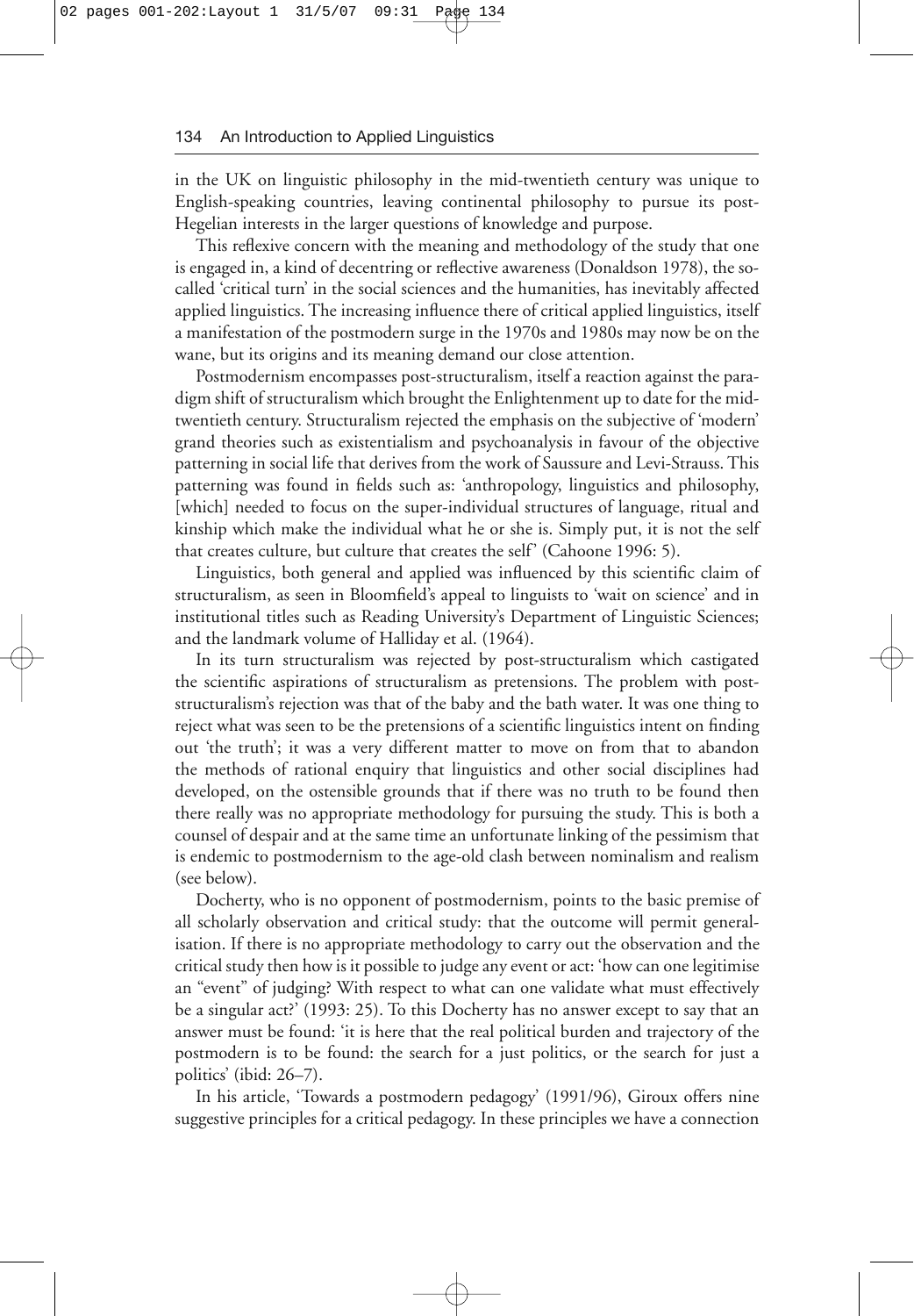between postmodernism and the critical turn. The thrust of these principles is to emphasise the need to challenge existing norms, to value difference, and to regard teachers as transformative individuals; they are 'cultural workers engaged in the production of ideologies and social practices' (Cahoone: 1996: 695).

This helpfully takes us on to the postmodern turn as it has affected applied linguistics in the version that has come to be known as critical applied linguistics (CAL). Docherty notes:

[T]here is hardly a single field of intellectual endeavour which has not been touched by the 'spectre' of 'the postmodern'. It leaves its traces in every cultural discipline from architecture to zoology, taking in on the way biology, forestry, geography, history, law, literature and the arts in general, medicine, politics, philosophy, sexuality, and so on.

(1993: 1)

Unsurprisingly, therefore, applied linguistics in its CAL version has also felt the spectre of the postmodern. It has felt the spectre particularly in the importance it ascribes to experience, as attested by Giroux's acknowledgement of bell hooks' views on the primacy of experience. This takes us back to earlier in this book (Chapter 2) where, referring to the Religious Society of Friends (Quakers), we discussed the experiential approach that has to a large extent characterised applied linguistics in its UK applied-linguistics empiricist version. In other words, it encourages us to view the CAL version of applied linguistics as unlimited reflection on experience, unchecked and unvalidated by its own professional community.

## **3 CHANGE IN APPLIED LINGUISTICS PRACTICE**

Applied linguistics as practised in the 1960s is recorded in the widely praised volume by S. P. Corder (*Introducing Applied Linguistics*, 1973). We can consider the view of applied linguistics set out in that volume as essentially modernist (or structuralist). Changes have inevitably taken place since the Corder book appeared and therefore the question we address is whether those changes can in any sense be regarded as post-structuralist or postmodernist. We might speculate that it would be surprising if that were not the case, since the involvement of applied linguistics in both the humanities and the social sciences has exposed it to the zeitgeist.

Corder divides his book into three parts:

- 1. Language and Language Learning
- 2. Linguistics and Language Teaching
- 3. The Techniques of Applied Linguistics

As we have seen, he writes: 'I am enough of a purist to believe that "applied linguistics" presupposes "linguistics"; that one cannot apply what one does not possess' (Corder 1973: 7).

Corder's orientation in applied linguistics is, as we saw in Chapter 1, that of a linguist interested in application. It is not surprising therefore that half the book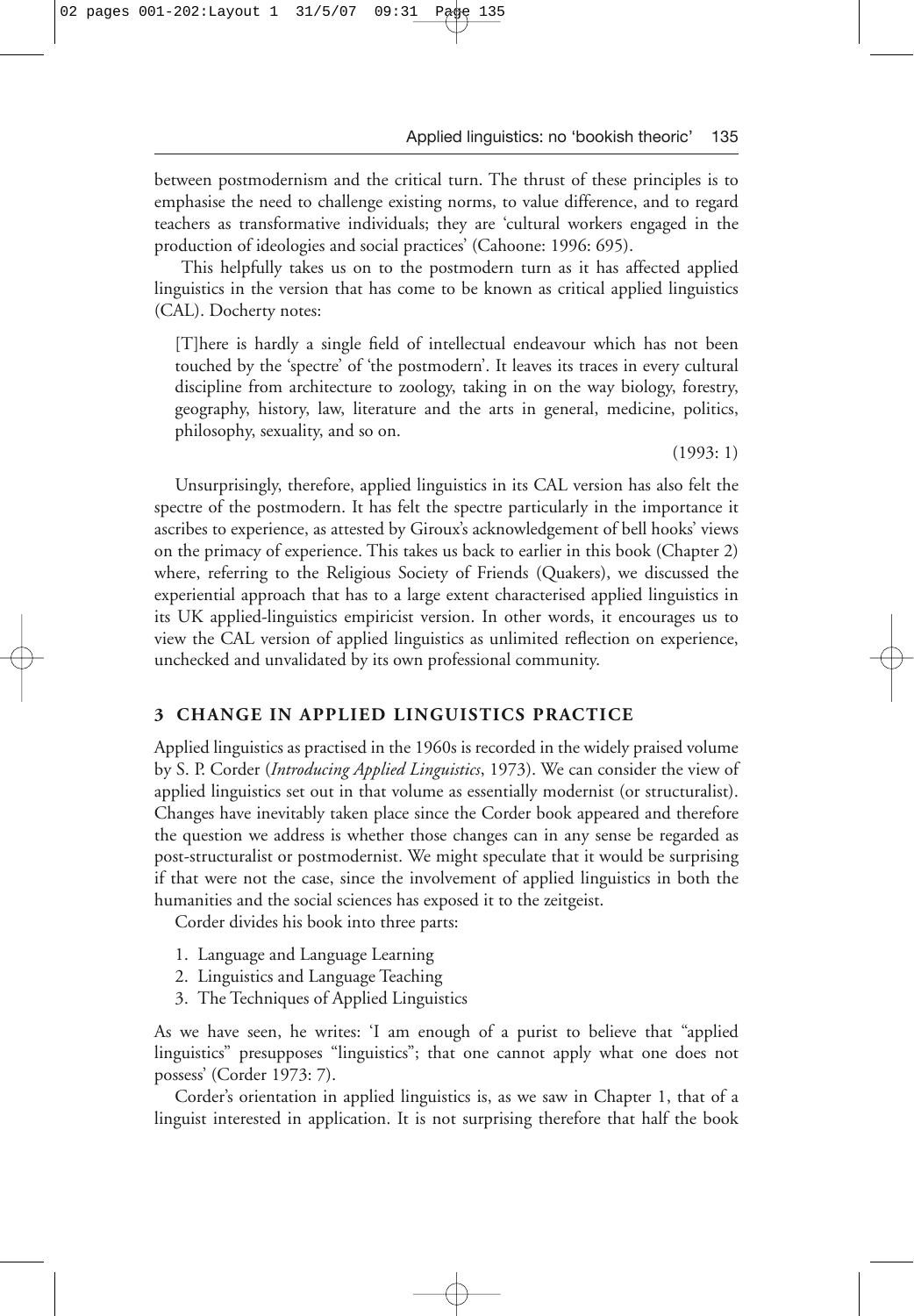(Parts 1 and 2) deals with language from a linguistic point of view. The subsections here are:

Part 1 Views of language Functions of language The variability of language Language as a symbolic system Part 2 Linguistics and language teaching Psycholinguistics and language teaching Applied linguistics and language teaching The description of languages: a primary application of linguistic theory

While Part 1 provides a linguistic view of language, Part 2 offers a linguistic approach to language teaching. Part 3 then examines the practice of applied linguistics, now that the linguistic scene has been set, making it possible to apply what one knows rather than what one does not.

In comparing Corder's view of applied linguistics with what has happened since his book appeared, it is on his Part 3, where he is concerned with the practice of applied linguistics, that our comparison should focus. While leaving a discussion of the theorising (in particular the approach of so-called critical applied linguistics) to the last part of this chapter, we recognise that such a distinction between theory and practice is difficult to support. For those who profess a critical applied linguistics approach to the subject, what they do is as much practice as it is theory. Nevertheless, to facilitate discussion, we will maintain the fiction that practice and theory are separate.

Corder's Part 3: 'The Techniques of Applied Linguistics' contains the following subsections:

Comparison of varieties Contrastive linguistic studies The study of learners' language: error analysis The structure of the syllabus Pedagogic grammars Evaluation, validation and tests

The first three of these he tells us concern selection; it would appear that the next two deal with grading or sequencing and the last one is a free-standing discussion of monitoring the outcomes of the other five chapters. To an extent, therefore, this division by Corder represents an older model, that of language-teaching methodology (Mackey 1965) or methodics, the division of language-teaching studies into three parts: selection, gradation and presentation. Here we miss out on the last part which Corder presumably regards as not properly part of applied linguistics, more the concern of language-teacher education.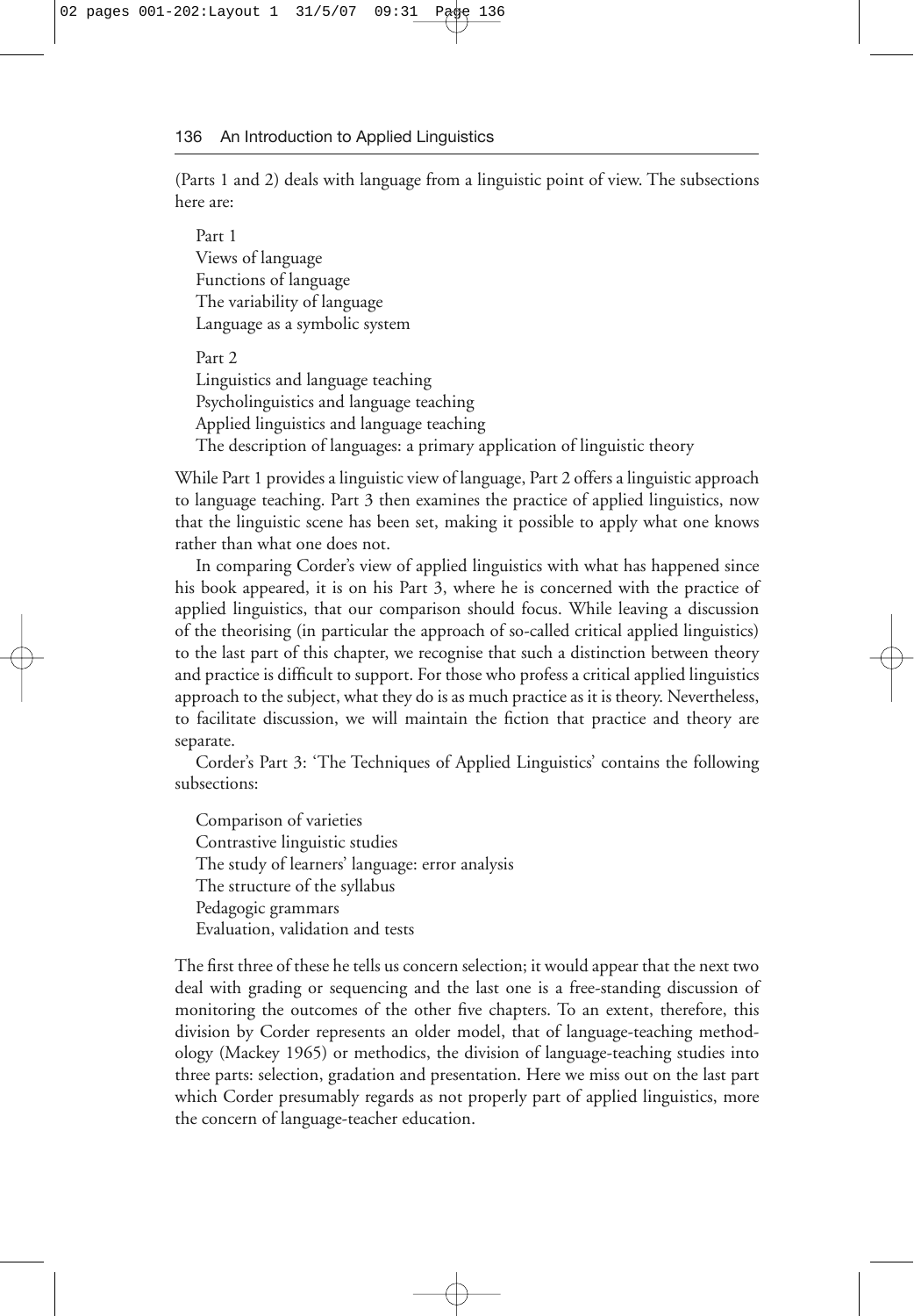Varieties, contrastive analysis, error analysis, syllabus development, pedagogical grammars and testing: that was the practice of applied linguistics in the 1960s. When we compare the 1960s and the 2000s there are two differences. The first is the expected one that these areas have developed over time: the comparison of varieties has branched into world Englishes, stylistics, discourse analysis, gendered language and so on. Contrastive linguistic studies and the study of learners' language (error analysis) have moved on apace, at first contrastive studies being revitalised by the study of learners' language to become the current study of second-language acquisition, itself also heavily influenced by developments in linguistic grammars. Syllabus studies have become curriculum studies, widening their brief and thereby taking far more of the context in which language teaching takes place into account. Pedagogical grammars might well now be called a pedagogical approach to grammar, while evaluation, validation and tests may well be termed assessment or even perhaps classroom-based assessment.

The second difference concerns what was glaringly missing in the list of chapters in the Corder book. It contained no single chapter with sociolinguistics in its title. This omission seems grave in view of the take-over of applied linguistics by the social turn since 1975. The same is not true of linguistics in its Chomskyan canon, where the quest is still very much in the realist tradition for the truth of language in itself or in the head, with no appeal to context. There are many linguists who do not share this view of linguistics and who consider that a linguistics without the social dimension is a contradiction. But in applied linguistics the social aspect dominates, and it does do for two reasons. The first reason is that it has been accepted that the social is essential to all understanding of language in use, that in the specific case of language teaching all formal language learning must take account of the context in which that learning takes place and furthermore that the context determines and affects that learning, hence the imposing on to linguistic competence of the superseding communicative competence.

The second reason (and this is not wholly unrelated to the influence of the social) is that there is noticeable now a loss of confidence in the techniques offered by Corder and widely used in the 1960s and 1970s (and indeed 1980s) as general statements of how to proceed. Discourse studies is a good example of that loss of confidence since what it does with exemplary success is to discuss how to analyse and read *a text* rather than how to analyse and read *texts*. Where have we heard this before? Isn't it reminiscent of Lyotard: there is no one unique reason, there are only reasons?

What this suggests is that Corder, and that era of applied linguistics, were indeed 'modern' and 'structuralist', and that in its subsequent practice applied linguistics has become less concerned with over-all solutions. As with the development of communicative competence in part, this has been influenced by the lack of success in using applied linguistics to improve language teaching in any direct way. What it also shows is that applied linguistics is really concerned with approaches and questions and not with solutions. As it actually has always been. What has changed is that this has perhaps become more explicitly marked in the practice.

'The context determines and affects the learning' – that comment helps explain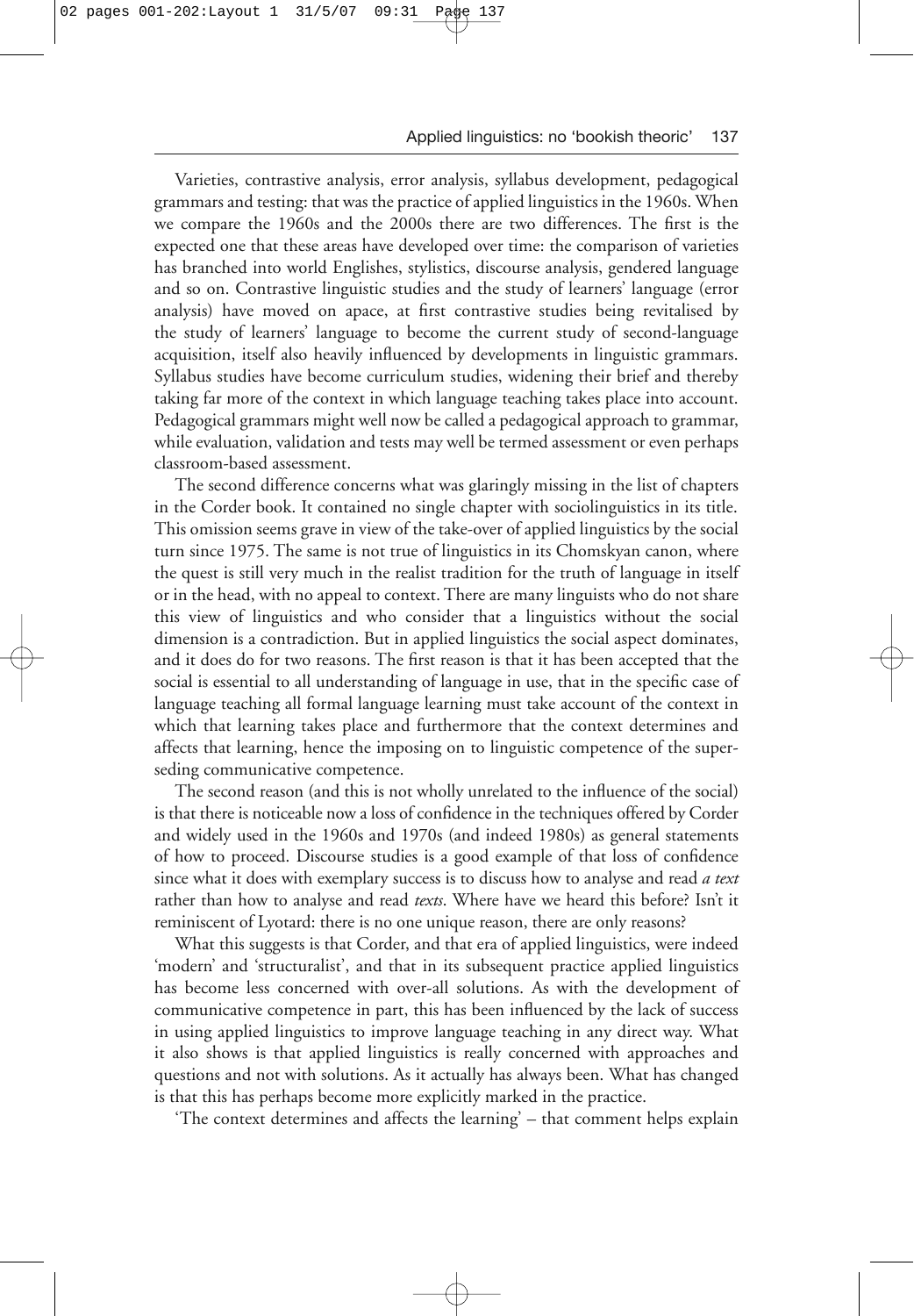the phenomenon World English(es). This expression, Bolton writes, 'is capable of a range of meanings and interpretations' (Bolton 2004: 367). More widely, it refers to the global use of English, and is sometimes referred to as international English(es). More narrowly, 'the term is used to specifically refer to the "New Englishes" found in the Caribbean and in West Africa and East Africa, societies such as Nigeria and Kenya, and to such Asian Englishes as Hong Kong English, Indian English, Malaysian English, Singaporean English and Philippine English' (ibid).

There is a third sense of the term, associated particularly with the scholar Braj Kachru and the journal *World Englishes* with which he has been closely associated for over twenty years, and is informed by an explicit political concern, well stated by Kachru and Smith in their 1985 editorial: 'The language now belongs to those who use it as their first language, and to those who use it as an additional language, whether in its standardised form or in its localised form' (Kachru and Smith 1985: 210).

For the applied linguist, such a claim raises the issue of what it means to be a native speaker (see the discussion in Chapter 8) and how far 'localised forms' which are, presumably, not standardised, can be owned by those who use them. In other words, if Indian English, Kenyan English and so on are not standardised (as are Australian English, Canadian English etc.) then what distinguishes them from a combination of British standard English and some vocabulary differences? These are central applied linguistic issues because they reach into syllabus, textbook, proficiency test and teacher education (which model is expected?) as well as issues of identity and discrimination (see Davies, Hamp-Lyons and Kemp 2003). What distinguishes the growth of World Englishes from earlier spread of English is that this expansion is of English as a second language. The question for applied linguistics is what norms World Englishes speakers observe and, by implication, how far language spread requires native speakers.

## **4 THE NEW CRITIQUE OF APPLIED LINGUISTICS**

#### **4.1 Changes**

Changes in applied-linguistics practice there have been, but in our view these can be accounted for by appealing to a move from a more linguistic to a more applied model. This has meant bringing the social aspect of language in use into a central position and to an extent downgrading the linguistic and the psycholinguistic. But there has also been a major change in the rhetoric used to discuss applied linguistics and this has spilled over, as we saw earlier, into practice.

## **4.2 Emergence of a theory**

Corder took an essentially modernist view, that applied linguistics needed theory to explain the practical (and of course the empirical). He himself appeared content early on with an explanatory theory based in linguistics but his own development led him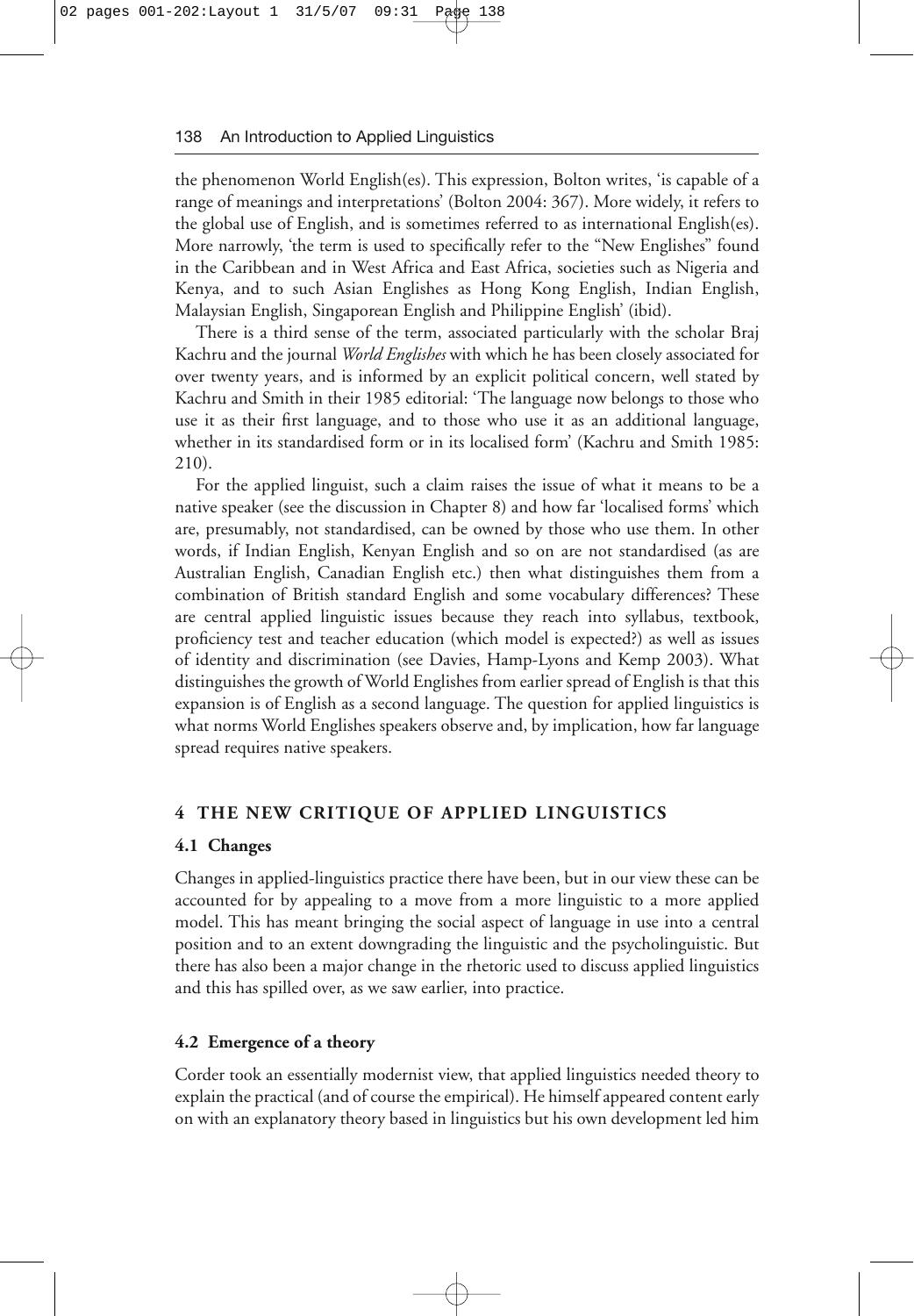to seek a theory of practice. A theory has indeed emerged since Corder's retirement in the early 1980s, a theory deriving from post-structuralism and postmodernism, the theory calling itself variously 'theory', 'critical theory', 'critical discourse analysis' and 'critical applied linguistics'. We have referred to this theory in Chapters 2 and 6 above. Here we offer a critique of that theory, making clear that in our view it is an inadequate theory to explain and support applied linguistics practice. (For discussion of socio-cultural theory see Chapter 8.)

#### **4.3 Rise of relativism**

We have maintained that opposition to the realist pursuit of the unique truth does not of necessity end up in the kind of unthinking and impotent relativism that we find, for example in Peim (1993) in his consideration of the value of critical theory to the teacher of English as a mother tongue:

The implications of post-structuralist, sociological and sociolinguistic theory throw into doubt all the language practice of (the discipline) English, including all those practices associated with creativity, with self-expression, as well as those that emphasize social aspects of language, like correctness or appropriateness, for example … The realization of a general field of language and textuality systematically excluded from English represents greatly extended possibilities … I'm proposing here … that this more inclusive field be addressed, a field of language and textuality, in which questions of power and ideology, for example, could not be ignored … To reconstruct English in this way means addressing … issues of race, class and gender, issues in relation to culture and democracy, concerning among other things, language differences and power, what it means to be literate.

(Peim 1993: 8–9)

It is tempting to wonder how it is that the iconoclasm that has led postmodernism to overthrow all grand theories seems to lead to the setting up of alternatives in their place: race, class, gender, culture, democracy and, above all, power. But what is even more puzzling about Peim's project is what it actually means for language teachers: are they to abandon all skill training? Are all lessons to be concerned with discussions of power? Or are we dealing with the criteria for selection of texts for learners so that they necessarily focus on these 'grand issues'?

A more helpful advocate of the relative position can be found in Block (1996). Block argues, in a characteristic postmodern way against grand theory, in his case the single theory of second-language acquisition research, advocated, he maintains, by Long (1990), Beretta and Crookes (1993). But he is not opposed to the role of a theoretical approach: 'why do we think in applied linguistics that we have to act "scientific" where "scientific" is understood as what is done in physical sciences? We study language acquisition, a phenomenon which is extremely sensitive to changes of context and, this being the case, I propose … that we evaluate theories in relation to context and purpose' (Block 1996: 77).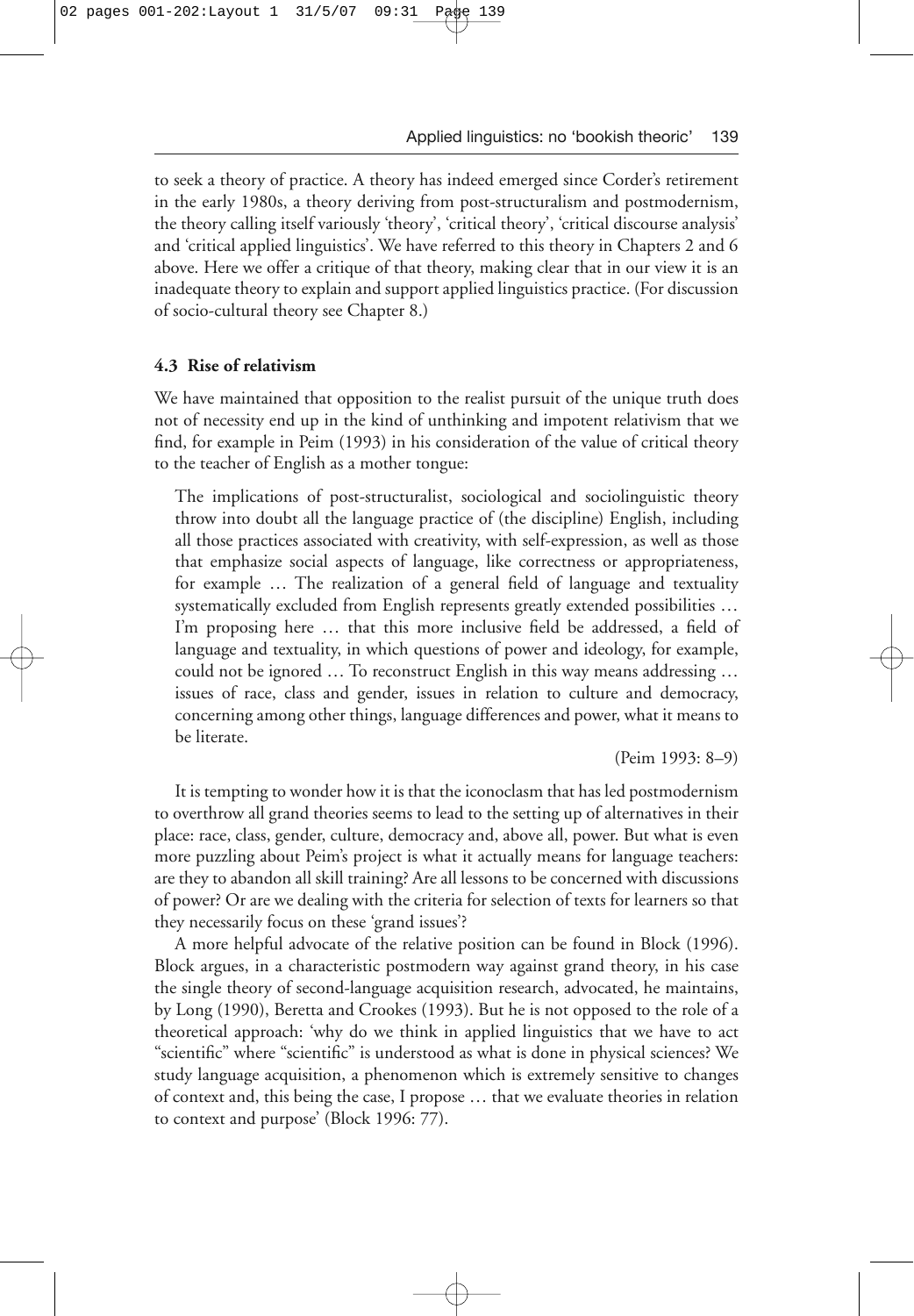Critiques of the colonial and the imperial such as we find in the post-colonial views of Kachru (1985) and the post-imperial of Phillipson (1992) can be identified as both modernist and postmodernist. They are postmodernist because they stand up for the rights of the marginalised, whom they wish to empower: to that extent they decry the hegemonising juggernauts of the colonial and the imperial with relation to their totalising influence on English.

And yet they are also modern in that they both offer a single explanation for the phenomenon, in the case of the post-colonial effect on English, the explanation of world Englishes, itself a development of the wider theory of varieties. In the case of the post-imperial, English is charged with the crime of (English) linguistic imperialism, of devaluing and then destroying local languages and so by definition local cultures; we can account for this hypothesis in terms of the one grand theory of linguicism which brooks no argument (Skutnabb-Kangas and Phillipson 1997). Such an approach to theorising applied linguistics resembles a rather simplistic Marxism (see below). It provides an explanation but there is no obvious way in which it can be upheld; it cannot obviously be subjected to the classical Popperian method of disproof, and as such makes the mistake not of failing to explain but of overexplaining, of being for a theory too powerful, so that it explains everything every where. For such a claim to stand up we need a higher standard of proof, such as is found in the natural sciences.

#### **4.4 Critical discourse analysis**

The critique of applied linguistics most often associated with Marxism is that by Fairclough (1989), who has written extensively on critical discourse analysis (CDA). 'Critical' we can now see has to do with theorising and so by 'critical' here is meant using discourse analysis techniques to provide a political critique of the social context – from a Marxist viewpoint. Feminist writings about applied linguistics take a similar approach but from a feminist position.

Fairclough defines what he calls critical language study thus:

Critical is used in the special sense of aiming to show up connections which may be hidden from people – such as the connections between language, power and ideology … critical language study analyses social interactions in a way which focuses upon their linguistic elements, and which sets out to show up their generally hidden determinants in the system of social relationships, as well as hidden effects they may have upon that system.

(Fairclough 1989: 5)

He is candid about his own starting-point and about his own political purpose:

I write as a socialist with a genuinely low opinion of the social relationships in my society and a commitment to the emancipation of the people who are oppressed by them. This does not, I hope, mean that I am writing political propaganda. The scientific investigation of social matters is perfectly compatible with committed and 'opinionated' investigators (there are no others!) and being committed does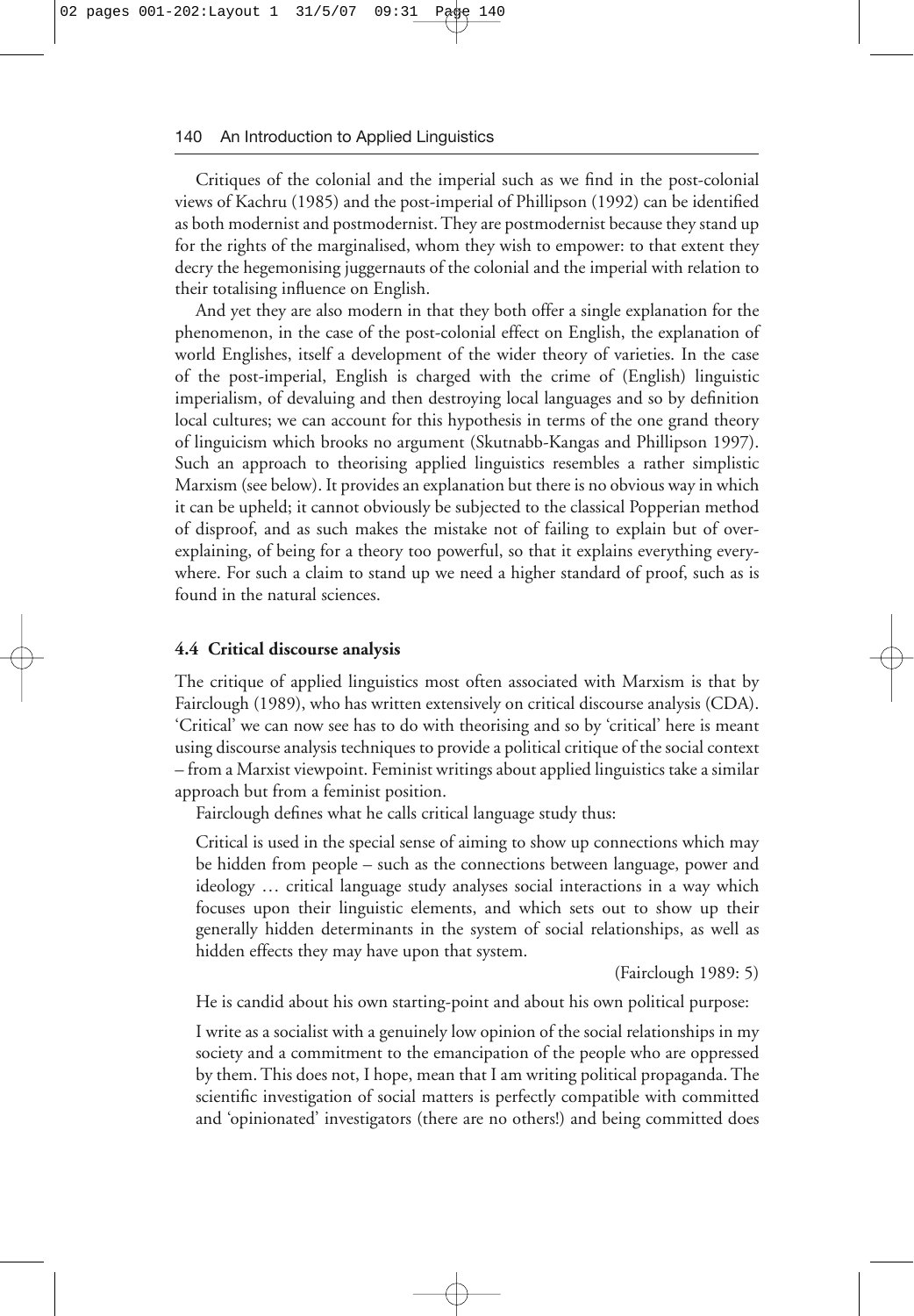not excuse you from arguing rationally or producing evidence for your statements.

(ibid: 5)

Stubbs (1997) is sharply critical of what he regards as the excess of politics and the lack of linguistics in approaches such as Fairclough's:

A repeated criticism [of CDA] is that the textual interpretations of critical linguists are politically rather than linguistically motivated, and that analysts find what they expect to find, whether absences or presences. Sharrock and Anderson (1981) are ironic with reference to critical linguists such as Kress and Fowler: 'One of the stock techniques employed by Kress and his colleagues is to look in the wrong place for something, then complain that they can't find it, and suggest that it is being concealed from them (p. 291).'

(Stubbs 1997: 102)

Stubbs also points out that the approach of CDA has a long pedigree; it was developed by, among others, literary critics such as I. A. Richards (1929), Leavis (1938) and more recently Fish (1980), by phenomenologists such as Schutz (1970) and so on.

The extent of a text's taken-for-grantedness confirms the overwhelming importance of context. It is this context dependence that is cleverly deployed by the hoax (Sokal 1996, Davies 2003b). Hoaxes are important in applied linguistics because the receivers' willingness to suspend disbelief, their readiness to be unthinking dupes and to accept the fabrication at face value demonstrates just how powerful are the pragmatics of the taken-for-grantedness that we employ in our normal spoken and written interactions. Our dependence on the expected in conversation explains the reactions Garfinkel's ethnomethodological students met in their well-known tic-tac-toe experiments which breach what Garfinkel calls 'the properties of common understandings' (Garfinkel 1967: 41). What Garfinkel takes advantage of in these experiments is the extent to which we rely on the unspoken assumptions of social life. This is what Firth meant in his discussion of the:

prescribed ritual of conversation. Once someone speaks to you, you are in a relatively determined context and you are not free just to say what you please … [M]uch of the give and-take of conversation in our everyday life is stereotyped and very narrowly conditioned by our particular type of culture.

(Firth 1957: 28–32)

Goffman (1974) reminds us of the reflexivity of the successful hoax, successful because having been revealed as a fabrication, it has made its moral point, reminding us how much we take for granted in our primary frameworks of spoken and written interaction: those frameworks permit the intricate patterning on which we rely in our encounters and at the same time allow the vulnerability which the keyings (such as drama) and the fabrications (such as the hoax) expose. As always, it is in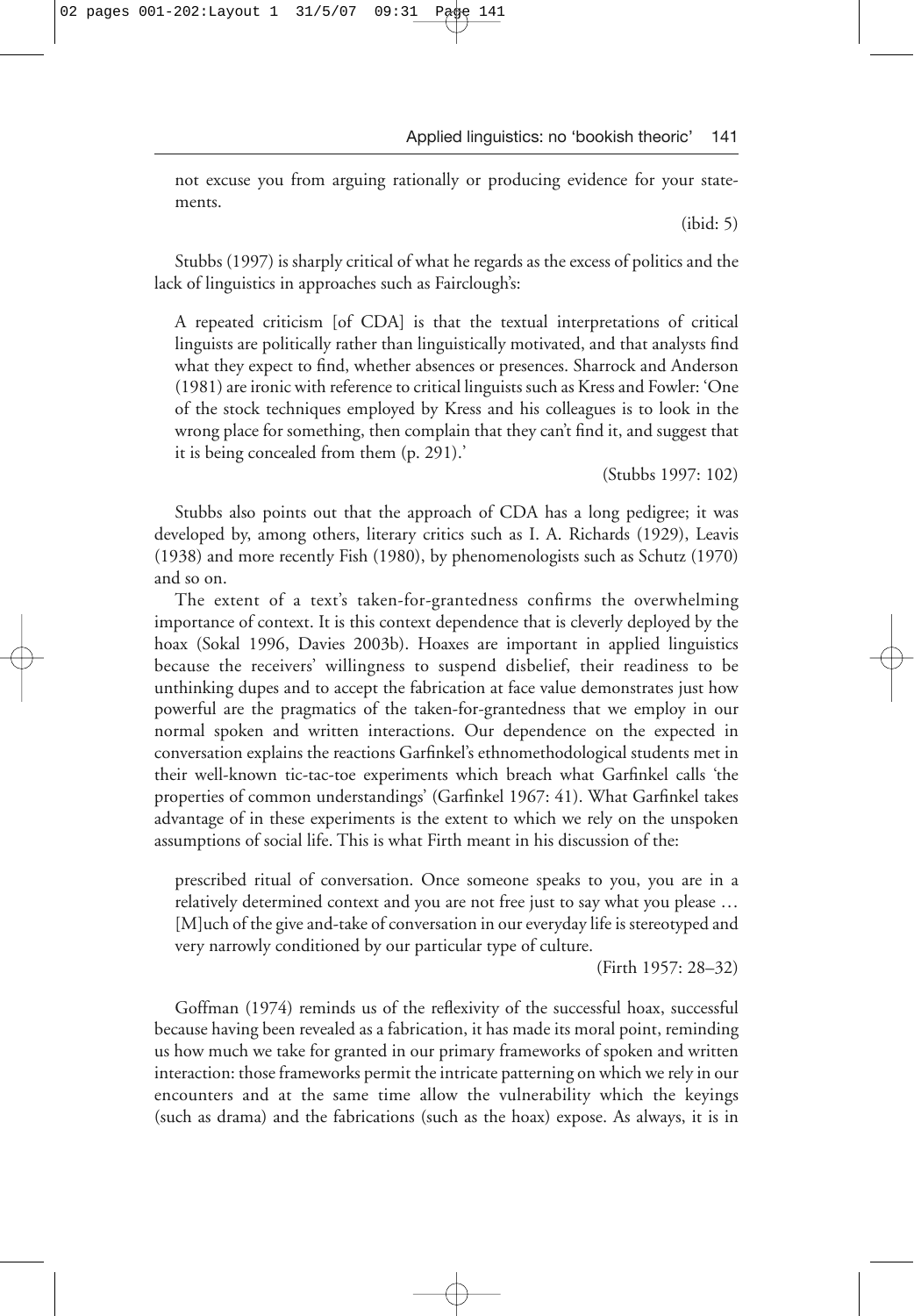the limiting cases that the underlying system of our taking-for-grantedness is best observed.

#### **4.5 Widdowson's critique**

It is possible that the theory espoused by Fairclough, whether modernist or postmodernist, is too powerful, in the sense we have already encountered, of being non-falsifiable. This is basically the criticism made by Widdowson in his critique of critical applied linguistics, more specifically critical discourse analysis (1998: 136–51).

In his critique Widdowson comments on three key texts all published in the 1990s. These are Caldas-Coulthard and Coulthard (1996), Fairclough (1995) and Hodge and Kress (1993). These texts all speak to the need to develop a socially responsible theory of language, committed to social justice. (Widdowson is aware of the difficulty that so praiseworthy a cause presents to those seeking to evaluate it: they render themselves easy targets as enemies of goodness, truth, justice and so on.) He points out that theory, however embryonic, is therefore crucial to the validity of the social justice project. 'It is rightly recognized in all of these books that without such theoretical support, the particular analyses (no matter how ingenious and wellintentioned) reduce to random comment of an impressionistic kind' (Widdowson 1998: 137). Yet in spite of the recognition of the need for an explanatory theory which is open to falsification, 'Fairclough and his critical colleagues', as Widdowson sees it, 'expose how language is exploited in the covert insinuation of ideological influence' to their satisfaction 'by the careful selection and partial interpretation of whatever linguistic features suit their own ideological position and disregarding the rest' (Widdowson: 146).

Widdowson's attack adds force to our own conclusion that what critical discourse analysis (and indeed critical applied linguistics) represents is an offshoot of postmodernism, masquerading as modernity. After all, as we have already noted, the boundaries between the two movements are vague and ill-defined. Widdowson takes Roger Fowler (1981) to task for his cavalier attitude towards theory; for Fowler theory is 'only instrumental, a tool-kit for expedient use, a descriptive device' (Widdowson: 150) in the critical pursuit.

How, then, is 'critical' being used in critical discourse analysis, critical applied linguistics and so on? Hammersley explains the use as follows:

[I]t implies an abandonment of any constraint on the evaluation of the discourse and contexts that are studied. A central feature of both linguistics and much social science in the twentieth century has been a rejection of normative approaches in favour of an exclusive concern with factual inquiry … What the term 'critical' generally refers to … is forms of research which assume: that we can only understand society as a totality and that in producing knowledge of society critical research reveals what is obscured by ideology, such ideology being pervasive and playing an essential role in preserving the status quo.

 $(1996: 4–5)$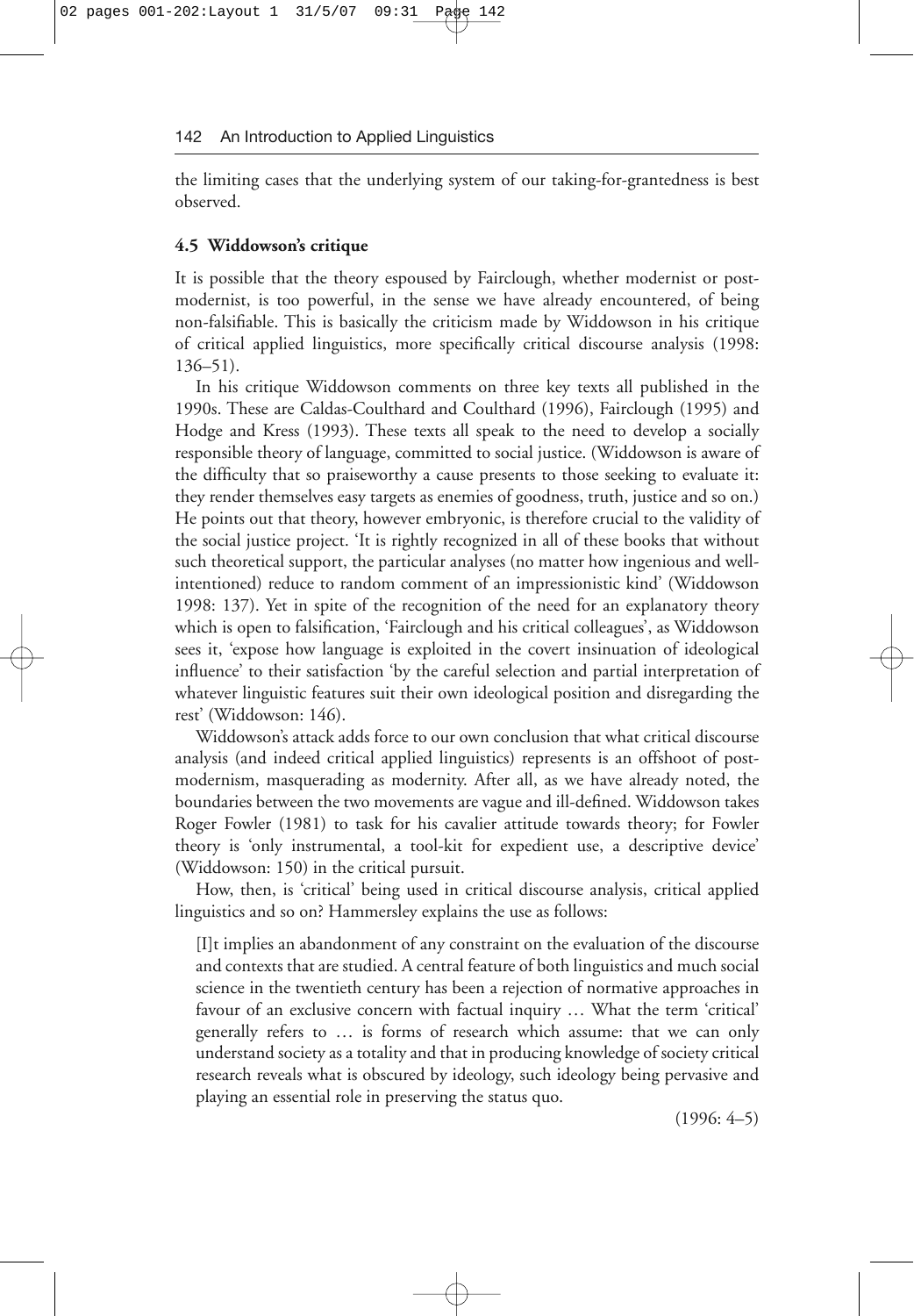It is not difficult to understand the appeal of such a model which unites theory and practice and at the same time is ameliorative in purpose, to an applied discipline such as applied linguistics. And in a later condemnation, Widdowson outs critical linguists for providing:

contexts of their own devising which then regulate the interpretation of textual features as appropriate. And an acceptance of this interpretation depends on the reader being co-operative on their terms. Thus one partial reading is replaced by another … It would seem more sensible to look at how different contextual and co-operative conditions give rise to alternative discourses devised for the same text.

(Widdowson 2000: 22)

## **4.6 Critical applied linguistics**

But there are further treatments of 'critical' which range more widely in applied linguistics. I shall consider here views expressed by Pennycook (1994a, 1994b) and Rampton (1997). First Pennycook, who approaches discourse analysis from a Foucauldian position, argues that the traditional applied linguistic approach (which Widdowson would represent) and the critical discourse analysis approach of Fairclough are incommensurable. As both are with the approach he advocates, which:

offers a number of possibilities for engaging critically with language and meaning without falling into some of the materialist or deterministic pitfalls that critical discourse analysis can present. Like critical discourse analysis, it locates the con text of language use, the speakers and their intention in a wider social, cultural and political context than the view common to discourse analysis in applied linguistics. This, I believe, is a crucial step in opposing the discourse of pragmatism in applied linguistics and in acknowledging the political in second language education.

(Pennycook 1994b: 133)

Such an approach, which turns on its head both the applied linguistics and the critical discourse analysis view of the relation between language and discourse by positing that discourses produce rather than reflect social reality, Pennycook locates within postmodernism. He explicitly advocates this admittedly relativist stance for applied linguistics on the grounds that it opens the way to a more effective involvement with the major stakeholders.

Writing of the teaching of English as an International Language (EIL) he claims that the approach he advocates can deal with issues seriously rather than following critical discourse analysis, which deals with 'serious issues' (such as crime, abortion and so on). And dealing with issues seriously enables him to make the link both with language being learnt and with the lives of his students (Pennycook 1994a: 132–3).

Pennycook's solution is clearly not directly ameliorative; but neither is it one of despair, unlike the extreme forms of postmodernism. His hope is that 'while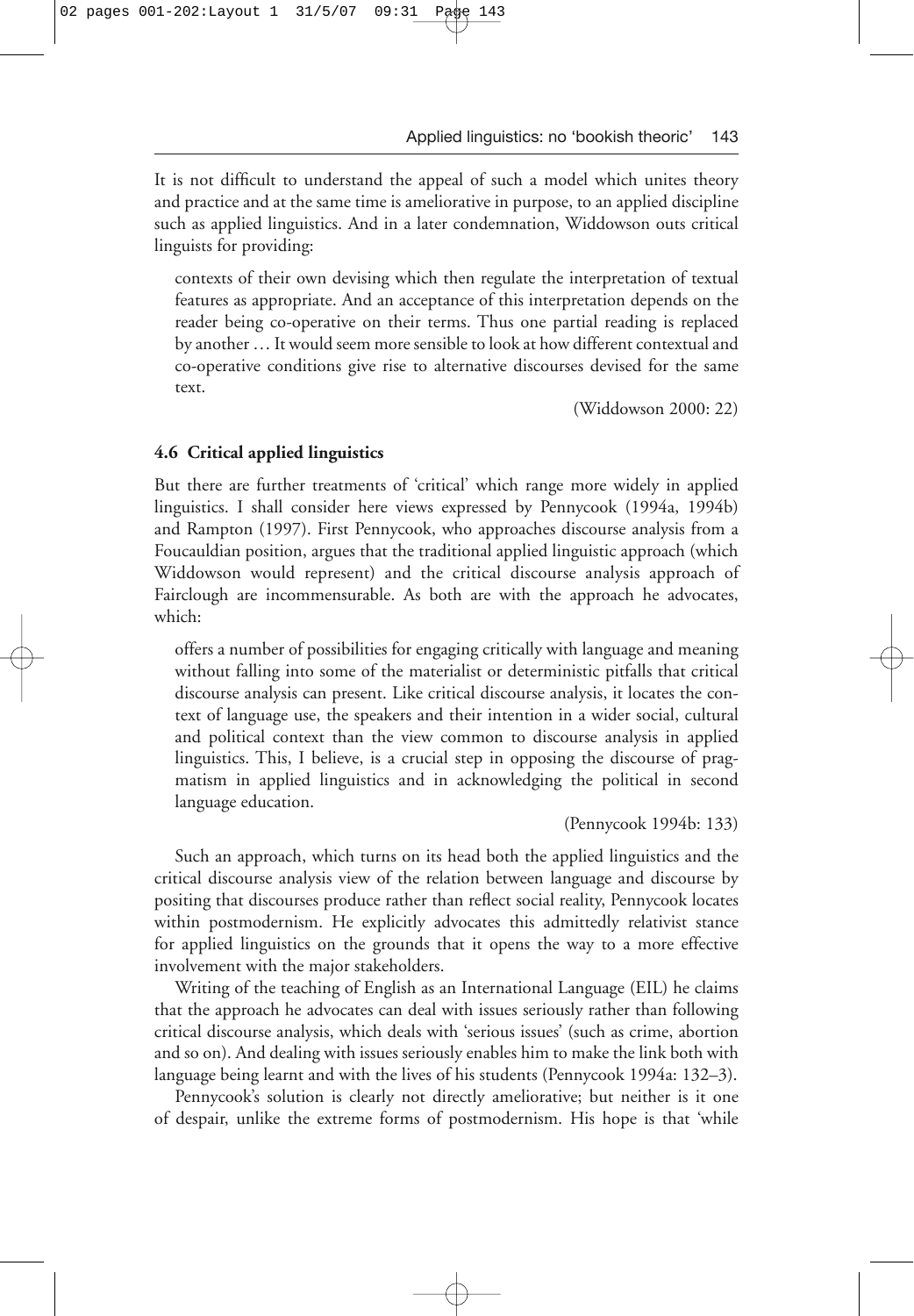we cannot know ourselves or the world around us in any objective fashion, we nevertheless need to ask how it is we come to think as we do' (ibid: 134).

However, Pennycook is unhappy about the hegemonic effect of applied linguistics on language teaching and in his book (1994a) he makes a case for what he terms 'critical pedagogy', which we have already discussed in Chapters 2 and 6:

To teach critically implies a particular understanding not only of education in general but also of the critical educator … In order to pursue critical pedagogies of English, then, we need a reconceptualisation of the role for teachers and applied linguists that does away with the theory-practice divide and views teacher/applied linguists as politically engaged critical educators.

(1994a: 303)

Not so very far from Fairclough after all, it would appear. And it is all very well to make common cause with the need to bring theory and practice together but what exactly does that mean for teaching (or indeed any other application) in the practice of institutions? It is almost as though the whole of applied linguistics was about theory making in some kind of vacuum where there is only virtual learning and teaching and where what the applied linguist does is to engage in debates, each one different from the next, with no point of commonality, all incommensurable, and lacking even the inadequate tool-kit of critical discourse analysis.

The influence of CAL is pervasive and can be unhelpful. In the following extract from a book review (Djité 1996) what becomes clear is that CAL leads the author under review to a kind of impotent inertia, critiquing the present and at a loss about the future. That is the danger inherent in modish CAL:

The epilogue to the book [Rubagumya 1994] takes the issue of 'critical language awareness' even further, into the realm of the prevailing ideology in language policy and language planning in Africa. In spite of the paradoxical language attitudes of African populations towards the languages of the former colonisers, the author questions the 'common sense', 'pragmatism' and 'wisdom' of the decision of independent African nations to retain these languages. He argues that, if English, French and, to a lesser extent, Portuguese are useful to a lucky few (the elite), they are neither relevant nor useful to the majority who are thus locked out of the democratic process, because they cannot fully participate in the political and economic life of their own country. He comes to the conclusion that the continued defence and promotion of this language policy in Africa can only benefit the political elite who, by so doing, aim to retain their political an economic power over the masses, and the former colonisers who want to maintain their influence over African countries through their language and technology. However, the author is not advocating a rejection of these international languages; rather, he would like to see their place and role re-assessed critically in order to empower the African people.

(Djité 1996: 77)

This is confusing. Is the reviewer agreeing or disagreeing with the author? And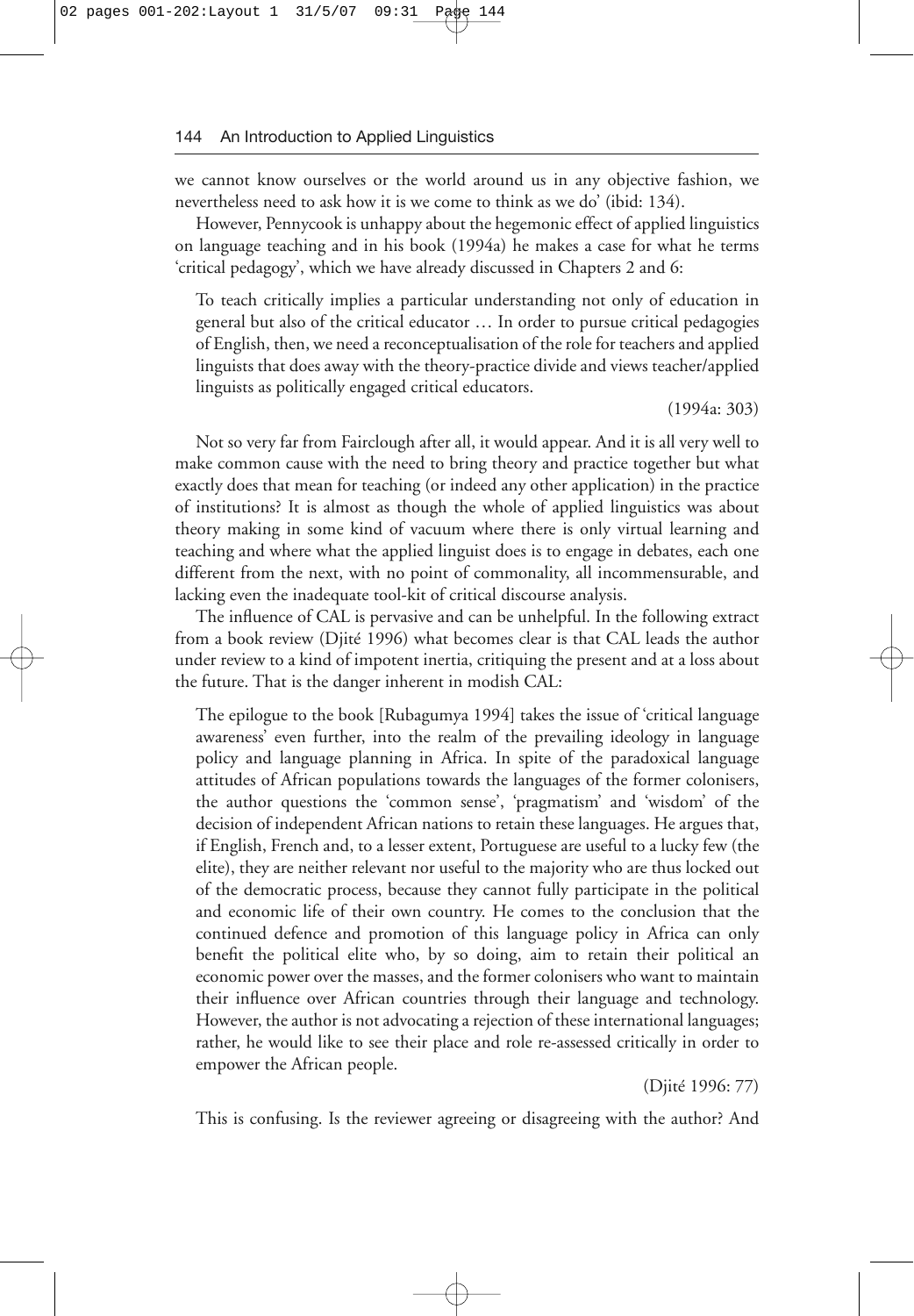what exactly is the author advocating for an African language policy? Are African languages to replace the former colonial ones? Apparently not. Then the language situation should remain as it is but people be made critical of it? Is that likely to improve their proficiency or indeed encourage them to become more literate, more proficient language users? The remedy seems muddled, though it certainly is critical.

#### **4.7 Rampton's 'open field'**

Finally in this discussion of the critical and the postmodern, I turn to Rampton (1997). Rampton points to the still-present fault line between the linguistics and the applied linguistics views of applied linguistics and argues that the attempt to develop an applied linguistics model (citing both Widdowson and Brumfit) has failed because it simply has not accounted adequately for the work in second-language acquisition research and English-language teaching that has been done under its aegis. If applied linguistics is not to slip back into a comfortable accom modation with the linguistics model (here he mentions Corder) then it needs to be repositioned. Citing the work of Hymes and Bernstein, Rampton argues for a model so different that it would seem to abandon completely any coherence to which applied linguistics might lay claim:

If in the past in applied linguistics there has been a tendency to attribute special privileges to the generalist, casting him or her as either the central character, sage or master of ceremonies, this now seems less relevant. Understood as an open field of interest in language, in which those inhabiting or passing through simply show a common commitment to the potential value of dialogue with people who are different, there is no knowing where, between whom or on what the most productive discussions will emerge.

(1997: 14)

It is hard not to see such a scenario as dismissive totally of the attempt since the 1950s to develop a coherent applied linguistics. The fact that the coherence is shaky and that the definitions are uncertain does not mean that the attempt should be abandoned. Rampton is in essence denying the value of a profession which seeks to address institutional problems of language in use. They are, he seems to be saying, open to all. Well indeed, of course they are; but the right of others to address them does not mean that we have to give up on the coherence of applied linguistics.

Brumfit is more resolute. Writing in the Rampton-edited issue of *The International Journal of Applied Linguistics*, which we have already quoted from, he argues:

[A] discipline that is solely the place of meeting of people who could equally well be psychologists, linguistics, cultural theorists – or indeed teachers, therapists or translators – will fragment into separate groupings for each of these practical activities and each of those disciplines, and will fail to address the complexity of language. What holds applied linguistics together is the concern to theorise and analyse social roles and institutions which address language problems, and thus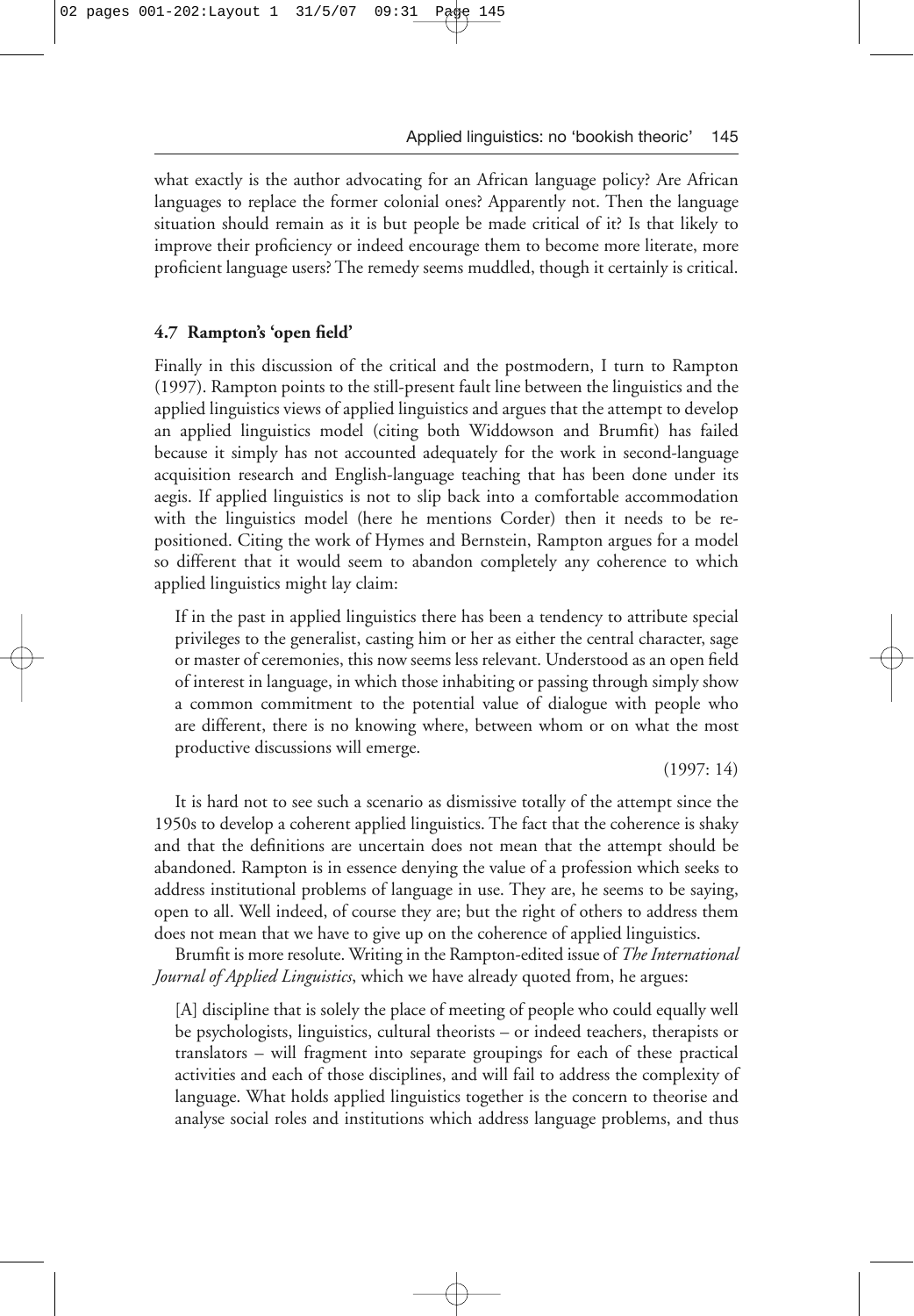the problems which non-researchers, sometimes unwittingly, confront … A working definition of applied linguistics will then be: the theoretical and empirical investigation of real-world problems in which language is a central issue.

(1997b: 91–3)

Rampton's recipe for applied linguistics takes us to the extreme of postmodernism, even if unintentionally, since what he proposes suggests that there is no vocation of applied linguist, just individuals working in some loose sense of collaboration. This would seem to fly in the face of all the efforts we have described in Chapter 6 towards the professionalising of applied linguistics and also, as Brumfit points out, to counter the normal condition of any science which is to exist in a permanent state of tension with overlapping disciplines. It is not clear that Rampton does himself take up a postmodern stance, but his advice to applied linguistics could certainly be construed in that way, in the sense that it denies the existence of applied linguists. All is practice: there is no theory except in the Lyotard sense of theories or, as he maintained, no unique reason, just reasons.

If Rampton take us to the edge of postmodernism in his proposals, then what Brumfit (1997b) does is to return us to a very Enlightenment view of applied linguistics. This view insists that there is a coherence to applied linguistics – its blurrings at the edges are no different from those of any other discipline. And while properly dismissing the chaos to which Peim (1993) invites us, he also avoids the attractive relativism to which Block (1996) beckons.

## **4.8 A theorising approach**

Modernist approaches (such as CDA) and postmodernist critiques (such as CAL) of applied linguistics are, as we have seen, seductive. They provide a useful debate on the nature of the discipline, they need to be taken into account. But they must not be allowed to take over, cuckoo-like. Because their interest at the end of the day is not primarily in what Brumfit calls 'real-world problems in which language is a central issue'. And since this is what applied linguistics is about, it is difficult to consider critical approaches as other than marginal to the applied-linguistics enterprise.

In his critique of critical discourse analysis, Widdowson makes the following comment: 'It would appear that what the theory presented here really amounts to is the reaffirmation of the familiar Whorfian notion of linguistic determinism, but applied not only to cognition in respect of the language code, but in respect to its use in communication as well' (Widdowson 1998: 139).

Whorfianism, the notion of linguistic determinism (or linguistic relativity), asserts that thinking and language are so closely connected that our view of the world is determined by the structure of our first language or mother tongue.

Is Widdowson correct about the influence of Whorfianism in CDA? Surely the proponents of critical discourse analysis and of the Foucauldian approach of critical applied linguistics cannot be quite so naive as to fall for the functional fallacy? And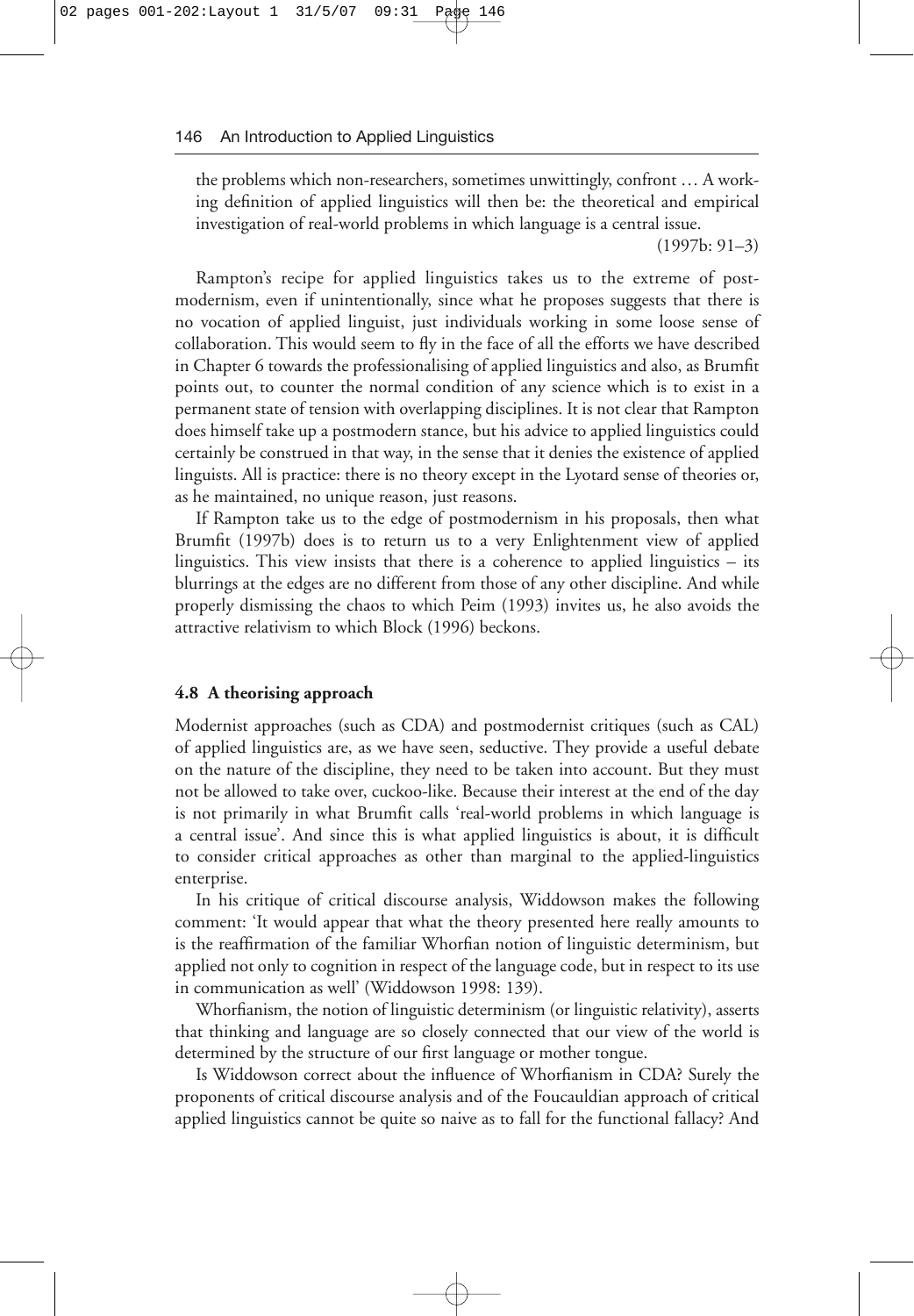yet, perhaps that is the case. Certainly there is a trace of strong Whorfianism running through the certainties of both CDA and CAL which seems to take for granted that language is a direct reflection of meaning. Such a restricted view reflects a meagre view of the resources available to language.

But perhaps at bottom this is a philosophical disagreement between those traditional views of reality, realism and nominalism, realism meaning that universals exist in reality independently of our consciousness and nominalism the opposite.

For the nominalist there is no one-to-one relationship between language and concept: language is a code for referring to meaning but is not of itself that meaning. That must mean that only the very weakest Whorfian position is tenable; it must also mean that the critical approach to discourse analysis or to applied linguistics is vitiated by its own attachment to a realist (and Whorfian) view of language, cognition and meaning. Postmodernist approaches simply take the realist position to its extreme: there is indeed no truth (reason) to be discovered, only truths (reasons). But there is still the fixation on truth. The nominalist, the empiricist and the applied linguist are not concerned with truth but with a theorising explanation. They place themselves in a compromise position between the grand theory of the modernist and the relativity of the postmodernist. Theory, yes but not grand theory. Explanation for the time being – not truth for all time. The search for a theory of applied linguistics is surely misconceived, rather like the hunting of the snark in Lewis Carroll's poem. Applied linguistics does not need a unitary theory; what it requires is an openness to influences and theories from elsewhere, so that professional applied linguists can adopt a theorising approach to language problems.

#### **5 THEORISING PRACTISE**

The need for a world-wide expansion in English at the end of the Second World War and the resources found for that expansion permitted the rise of an independent applied linguistics. It was probably fortunate that the 'primary object' of teacher education in English as a Foreign Language (see Chapter 6) was dominant for much of that time since it made for the coherent development in applied linguistics as a theorising discipline. Over the forty or so years of its existence applied linguistics has grown and spread. The question I address is whether that growth must lead to fragmentation and shatter all coherence in the discipline.

There are three possible directions for fragmentation: theory, ideology and practice. The first is towards a powerful theory, as we see in current second-language acquisition (SLA) research, attracted at present by the explanatory power of Univer sal Grammar. That is the micro view but there is a macro view also, which would draw all applied linguistics towards linguistics, the view that applied linguistics is 'really' the application of linguistics.

The second fragmentation is that applied linguistics is taken over by the ideology of one or other political variety, the CDA practised by Fairclough, or the more radical, if also more nebulous CAL promoted by Pennycook. There are other ideological possibilities which point away from a political or postmodern outcome: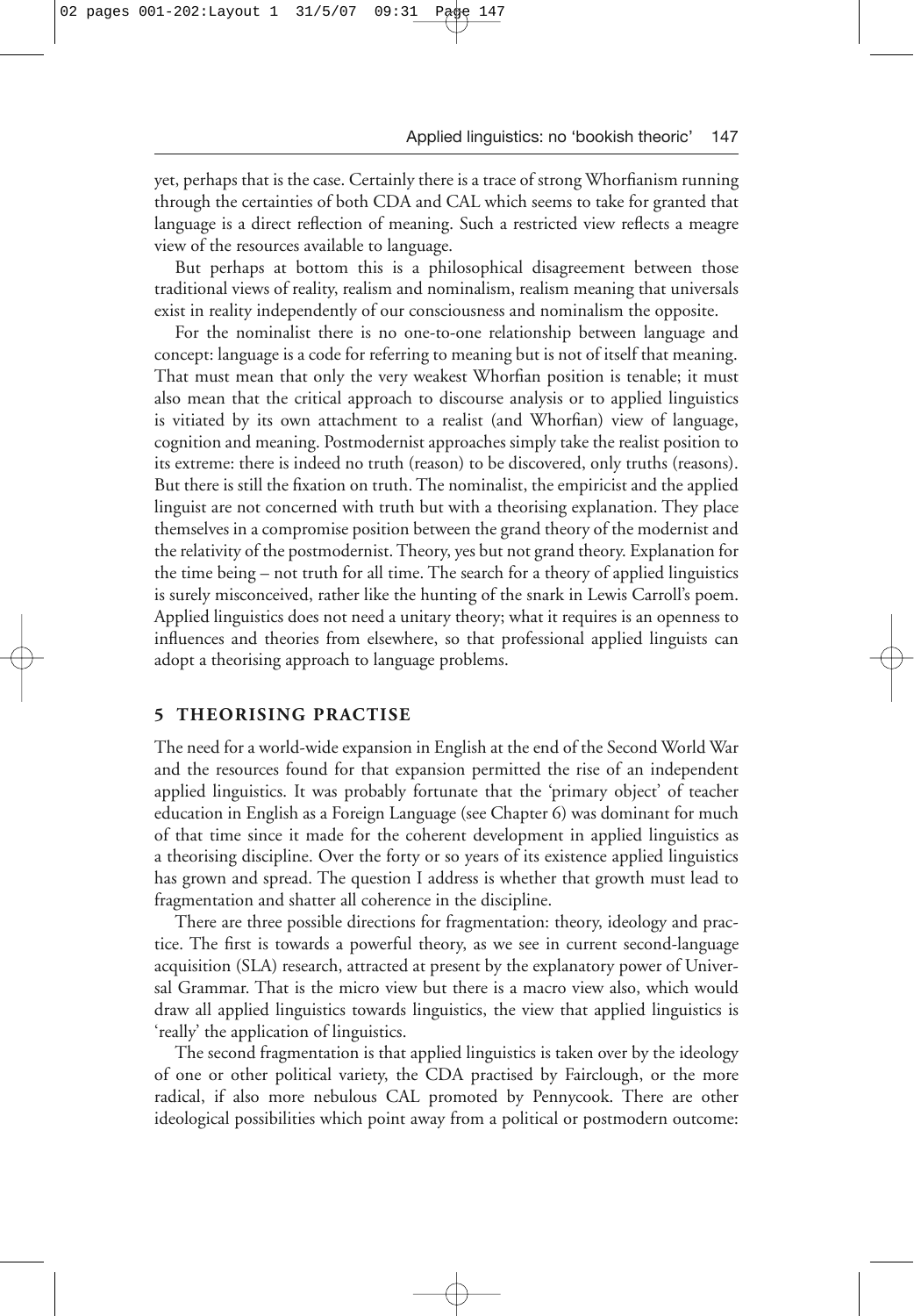one such alternative would be the linguistics of Harris's language-in-use project.

Finally, there is the practice emphasis which would shift applied linguistics to a future largely within teacher education. Such an outcome has precedents, not only in its attention to the primary object of language-teacher education discussed in Chapter 6 but also in the concerns of those applied linguists whose careers have been spent working in applied linguistics within Faculties of Education.

In addition, there is a fourth scenario, the 'open field of interest in language' put forward by Rampton and discussed above. Such a proposal could, as we saw, lead to a situation in which language problems would be approached by a diverse group who would lack the common experience, understanding and shared language of applied linguistics. They would be unable to frame the relevant questions and propose ways forward. Rampton's solution of an open field does not seem attractive. Is there an alternative?

I think there is. Rampton's analysis of the present state of applied linguistics may make sense but his solution does not. Perfect coherence in applied linguistics is no more to be expected, or, indeed, desired, than in any other academic area. The three sources of fragmentation we have mentioned, the pull towards the application of linguistics, the lure of ideology and the concern for practice, these are all signs of a flourishing and creative and concerned profession. What applied linguists need to do is to encourage these developments, rejoicing in them as signs of vitality, while making sure that the primary emphasis on constant re-engagement with the experience of language in use continues. This requires asking the right questions about institutional language problems and then generalising to other contexts where similar problems can be shown after analysis to exist. Such an approach, which theorises practice, will be explanatory and at the same time provide a set of options for action.

## **6 CONCLUSION**

In this chapter I have queried how far current developments in the humanities and the social sciences have affected applied linguistics, with particular reference to the various 'critical' stances. I suggested that what Critical Discourse Analysis (and Critical Applied Linguistics) represent is an offshoot of postmodernism, masquerading as modernity. Such approaches, I concluded, are marginal to the applied linguistics enterprise.

In Chapter 8, I consider where we are now with that central applied linguistic token, the native speaker, offer a brief critique of socio-cultural theory and of the current state of applied linguistics thinking and research. The chapter ends with an overview of the whole volume.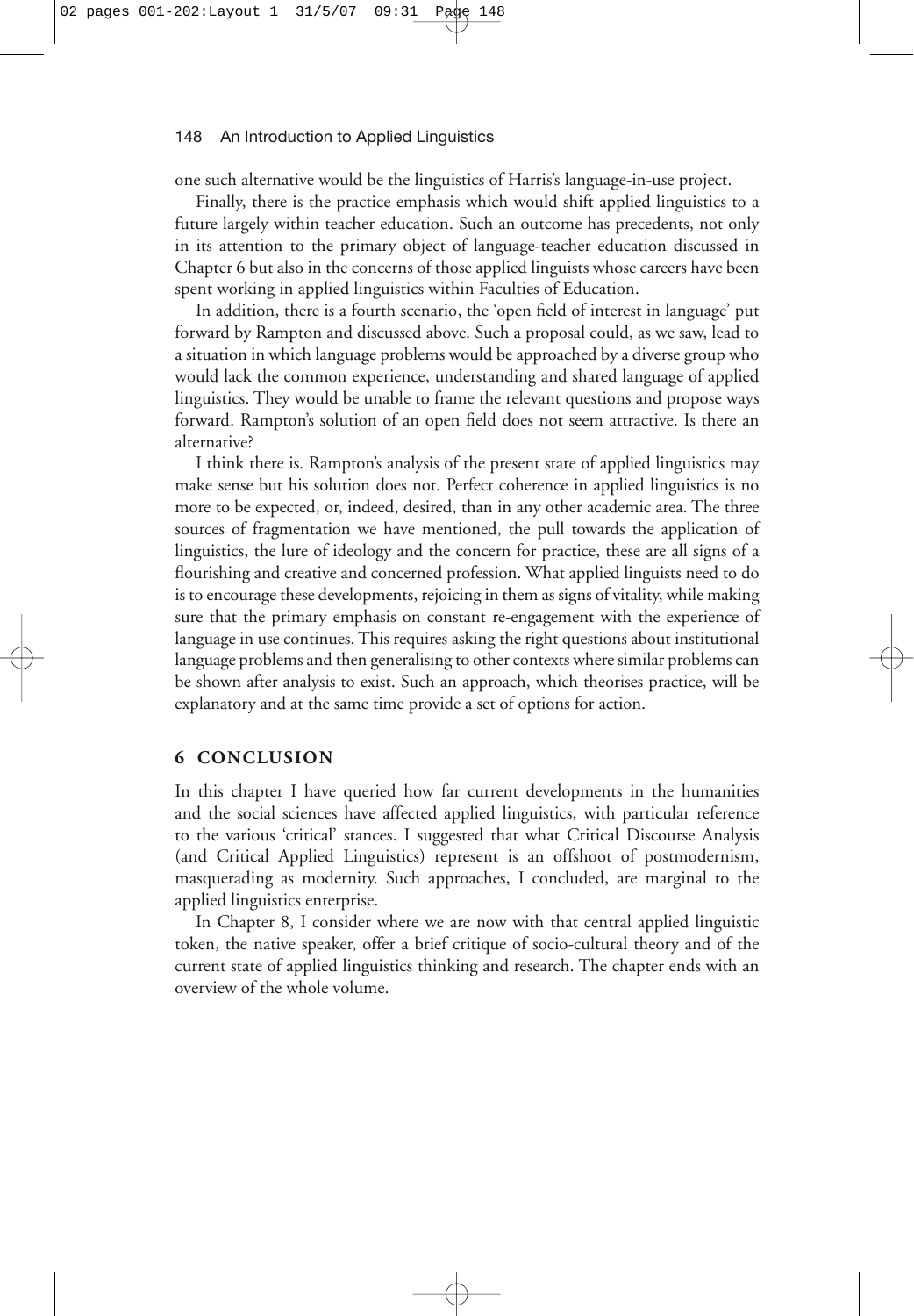# The applied linguistics challenge

'die Philosophen haben die Welt nur verschieden interpretiert; es kommt aber darauf an, sie zu verandern.'

('Philosophers have only interpreted the world in various ways, but now it is a matter of changing it.')

(Karl Marx, *Theses on Feuerbach*, 1888)

## **1 THE NATIVE SPEAKER AND THE STANDARD LANGUAGE**

In this chapter, I consider current issues in applied linguistics, suggest connections between them and look ahead to future developments. My survey will range widely but I begin with the central – and contentious – issue of the native speaker (Davies 2003a). Preston remarks that 'nativeness is almost the entire question of SLA' (Preston 1989: 78). Central to second language acquisition (SLA), central too to applied linguistics. But definitions of the native speaker are difficult to agree on.

Being and doing definitions appear to be incommensurate. Being definitions (psycholinguistic, cognitive, ascribed) insist on first language (L1) childhood acquisition. Doing definitions (sociolinguistic, behavioural, attained) argue that 'being' definitions are uncertain and that language identities are not fixed. The cognitive 'being' approach must emphasise the individual, but individual variation is such that for representative purposes an idealised social model is needed. Cognitive research investigates 'the native speaker', paying no attention to variation among native speakers. What that means is that the cognitive view is still that of the Chomskian idealised native speaker. Sociolinguistics, on the other hand, places variation at the heart of its investigations, but when it needs to describe 'the native speaker' (rather than native speakers), it too must idealise. Paradoxically, therefore, the cognitive and the social meet in an idealisation which operationalises itself as the standard language. It is, after all the standard language, uncertain and fugitive though it may be, that is the model for language learners: the native speaker as social fact is the standard language.

## **2 TWO NATIVE SPEAKERS**

The novel *Native Speaker* by Chang-Rae Lee (1995) has the classic theme of the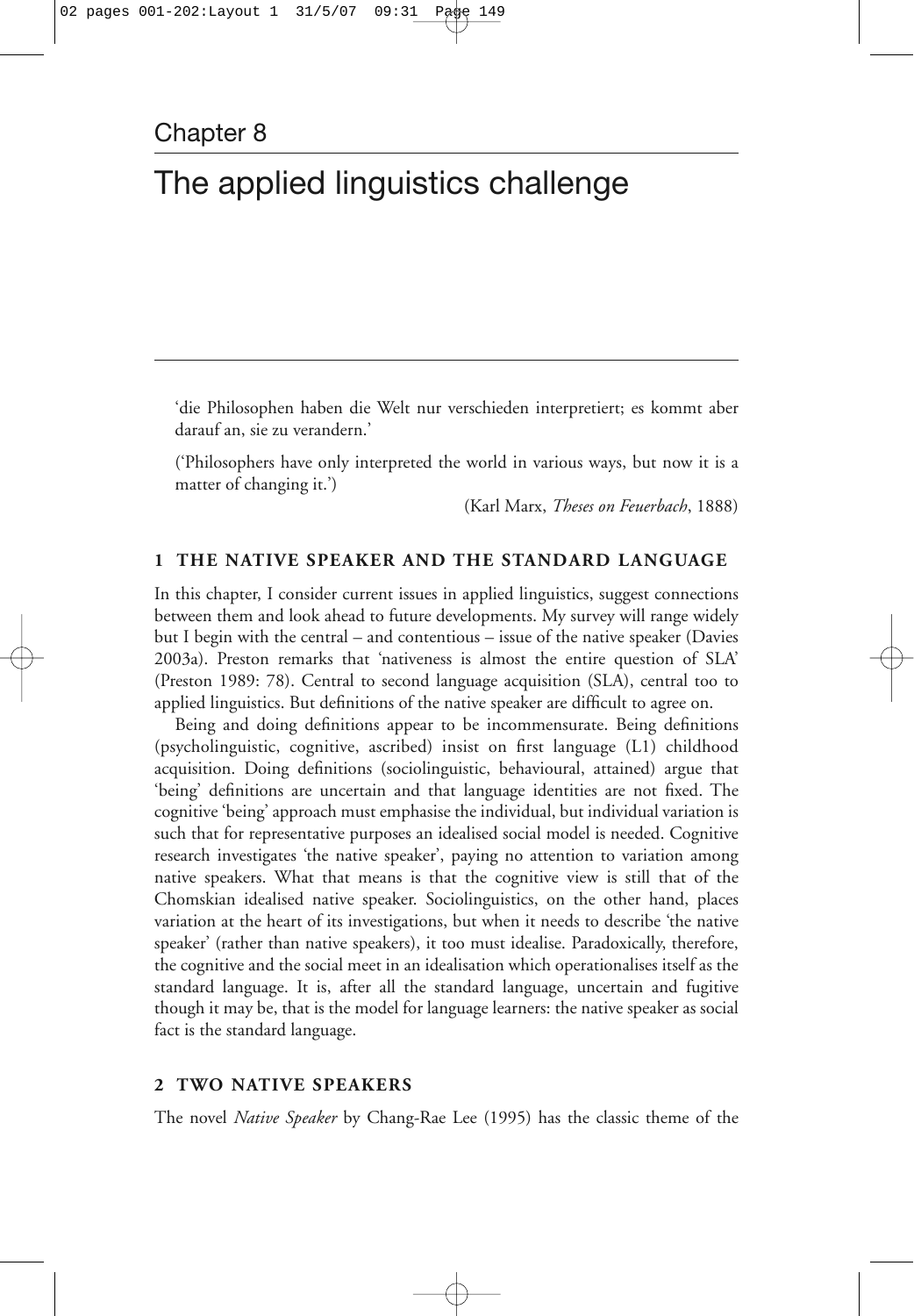individual caught between two worlds, the immigrant insider-outsider. Lee himself was born in Korea in 1965 and emigrated to the USA at age three. Like him the protagonist of the novel, Henry Park, is a Korean American, equally proficient in English and Korean. When Park first meets the American woman who becomes his wife, he tells her:

'People like me are always thinking about still having an accent.'

'I can tell' she said.

I asked her how.

'You speak perfectly, of course. I mean if we were talking on the phone I wouldn't think twice.'

'You mean it's my face.'

'No, it's not that' she answered … 'Your face is part of the equation, but not in the way you're talking. You look like someone listening to himself. You pay attention to what you're doing. If I had to guess, you're not a native speaker. Say something.

'What should I say?'

'Say my name.'

'Lelia' I said, 'Lelia.'

'See? You said Leel-ya so deliberately. You tried not to but you were taking in the sound of the syllables. You're very careful.'

(Lee 1995: 11)

Let's assume that Henry Park is a native speaker of English. He is also, it appears, a native speaker of Korean. As such he inhabits this in-between world, interpreting the one to the other and spying on both. No wonder, then, that he works in his day-job as a spy:

We casually spoke of ourselves as business people [but] in a phrase we were spies … each of us engaged our own kind, more or less. Foreign workers, immigrants, first generationals, neo-Americans. I worked with Koreans … there were no other firms with any ethnic coverage to speak of. The same reason the CIA had such shoddy intelligence in non-white countries … typically, the subject was a well-todo immigrant supporting some political insurgency in his old land … we worked by continuing intricate and open-ended emotional conspiracies. We became acquaintances, casual friends. Sometimes lovers … Then we wrote the tract of their lives, remote unauthorised biographies.

(ibid: 15, 16)

Henry Park, then, is a bilingual native speaker: while the saliency of his appearance may cause some initial doubts as to his being a native speaker of English, on the telephone there is no such uncertainty. Remember what his wife says: 'if we were talking on the phone, I wouldn't think twice' (ibid 11).

John Banville, the Irish novelist, is a different kind of native speaker, marked by absence rather than presence. When he spoke in 2005 at the Edinburgh Book Festival, he made reference to the language used by Irish writers. 'Of course,' he said,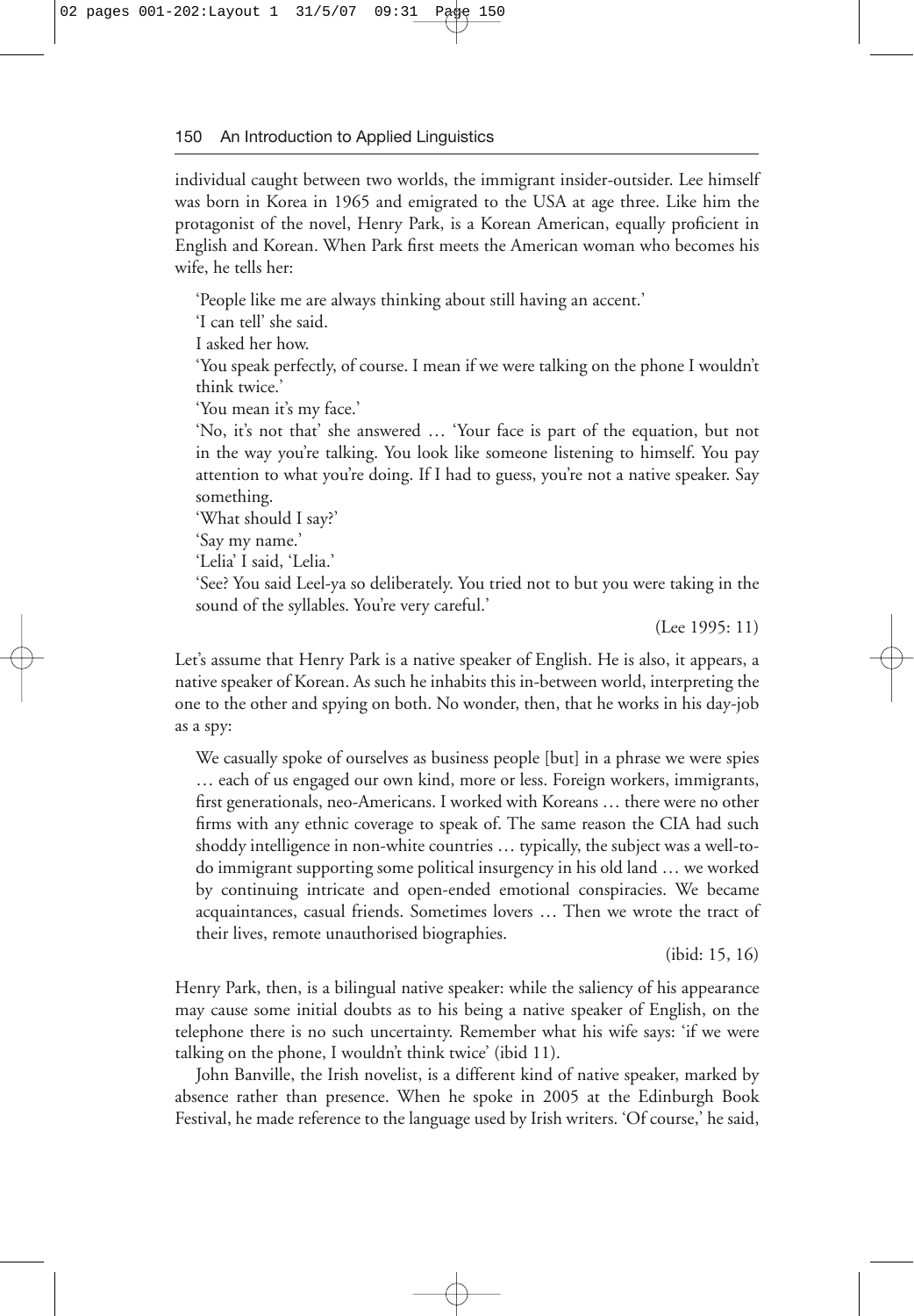'we are not writing in our own language.' What he meant was that the true language of the Irish is Irish Gaelic and when Irish writers write in English (even though they may have no Gaelic themselves) somehow what they are doing is writing a Gaelicised English where the thought patterns are not English but 'really' Irish. Now while I accept that the English of Ireland is marked and no doubt influenced by features of Irish Gaelic, the idea that English is not the language of the Irish seems to me perverse. Indeed, I asked Banville whether he would make a similar claim for Americans, Australians, New Zealanders, Canadians, South Africans, the Scots, the Welsh, not to mention Indians, Singaporeans etc. He prevaricated. Of course he had not meant to be taken so literally and indeed part of his prevarication was the Irish delight in their English use of ambiguity. He meant that the English of Ireland (and especially the spoken English) has been influenced by Irish Gaelic. That seems to me indisputable. He could also be interpreted as alluding to the question of what is meant by English and would, had he been engaged in more than an aside, perhaps have reminded himself and us that variation within England has, at its extremes, lects as different as Irish – but different from what? For that indeed is the subject I address.

Alternatively what Banville could very properly have meant was that there is a Standard Written Irish English which is different from Standard Written British English, different in the sense that Standard Australian, Standard American etc. English are different. Again, this seems to me incontestable. But if he meant that, then he could not possibly have also meant that English is not Irish; that Irish English is not British English is true, but that Irish English is Irish is also true.

## **3 PROTOTYPE THEORY**

On the face of it, these two extreme views, the Lee and the Banville, of what it means to be a native speaker, support the prototype theory which the psychologist Eleanor Rosch developed. Escudero and Sharwood Smith (2001) consider that her theory has relevance for second language acquisition (SLA); they suggest it is 'the best way of introducing the necessary precision' to the concept of native speaker. 'We argue,' they write:

that reformulating the concept along the lines first suggested by Eleanor Rosch, that is using prototype theory, should provide the best way of introducing the necessary precision. This has the consequence that native-speakerhood becomes a gradient term with, respectively, core (prototypical) and peripheral features. This allows researchers to be more precise about what they, or the particular theoretical approach they adopt, claim to be the essential and non-essential feautures of nativeness and the necessary rigour is thereby achieved.

(Escudero and Sharwood Smith 2001: 275)

Prototype theory, then, is an approach to categorisation. Instead of saying of a phenomenon: 'Yes, this is an instance of category X' or 'No, this is not an instance' we can say: 'This instance does satisfy criteria a, b and c for membership but it does not satisfy criteria d and e.' The canonical example for the theory is, apparently, the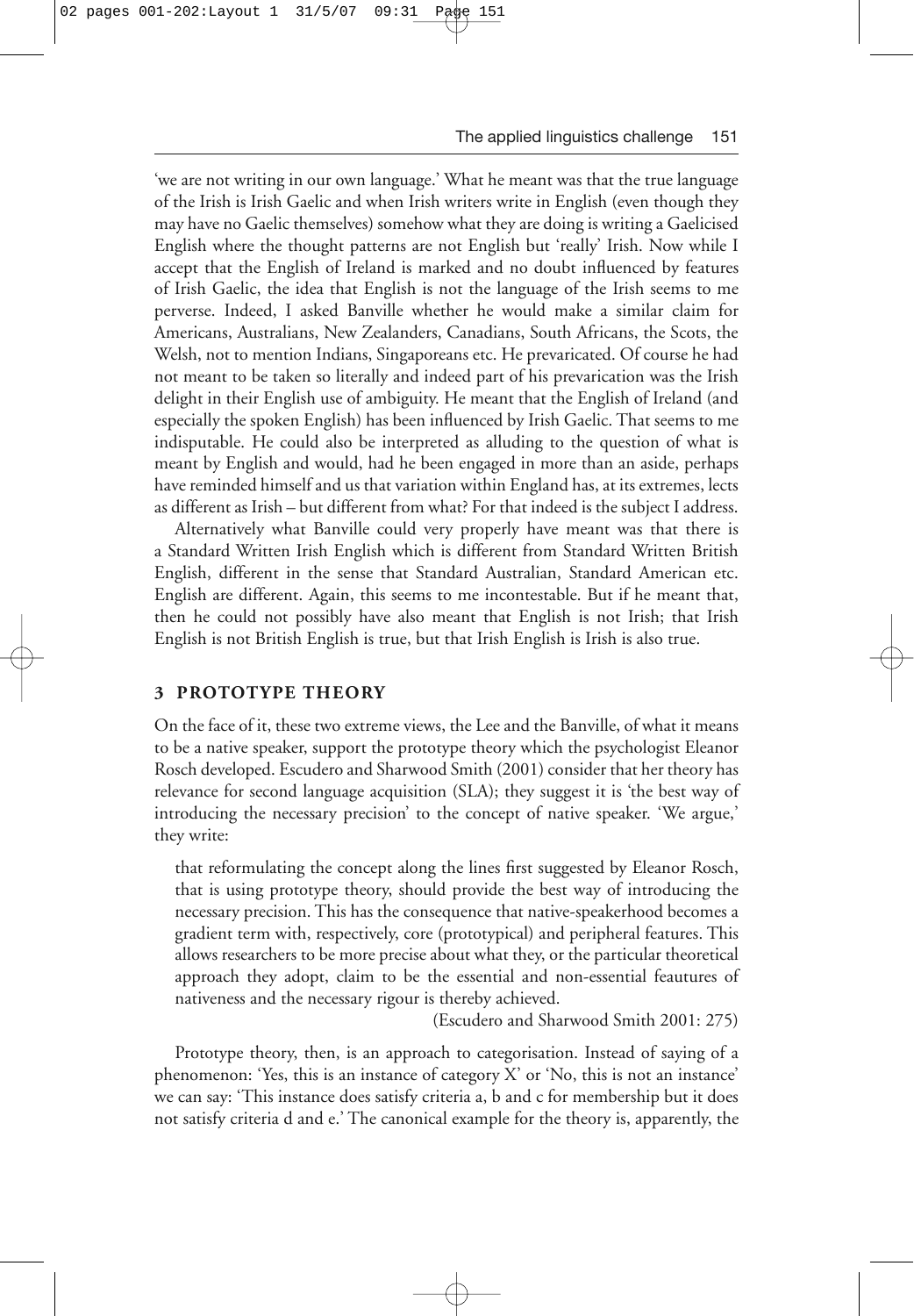category 'bird'. So when shown an instance of something bird-like, you run through the criteria for 'bird' and you say: 'it's small, has feathers, two legs, two wings and a beak/bill, lays eggs.' But if the instance in view cannot fly (for example a barnyard fowl) then you compute: 'less bird-like' than, say, a sparrow, while an ostrich is even less bird-like because it is not small and it cannot fly. This sounds like a neat idea. But hold on! While it may work for birds, will it work for native speakers? After all, Escudero and Sharwood-Smith have themselves recognised the problem they face in achieving 'the best way of introducing the necessary precision'. It is, as they say, that 'precise definition of the term "native speaker" is extremely difficult and therefore usually avoided even though the concept is vital in SLA as in many other domains dealing with language ability'. Most researchers they continue, 'rely on the assumption that there is a common understanding of what a native speaker is' (2001: 275). Precisely, there is their problem. The assumption Escudero and Sharwood Smith seem to be making is that we already know what is meant by core features of native speaker. But we don't. No doubt what they are proposing is reaching towards some consensus as to what the criteria for the core might be. But native speakers are not birds – we could offer the headline: *Words Not Birds*. The term 'native speaker' is used in different ways which may in part explain why definition is difficult.

## **4 MAGNITUDE ESTIMATION**

A way round the definition problem may be to acknowledge that we can at least agree on who is a non-native speaker (NNS). This in essence is the approach Sorace takes in the experiments she has reported in a number of papers (Sorace 2003). What she does is to study advanced NNS (whom she terms near-natives) judgements of grammatical acceptability using magnitude estimation. This methodology, which she has pioneered with colleagues and students for interlanguage grammars, is a highly sensitive and reliable technique for the measurement of change and therefore for establishing stages in the development of an interlanguage grammar. Her conclusion, based on experiments with a number of languages, is that 'even learners who are capable of native-like performance often have knowledge representations that differ systematically from those of native speakers' (Sorace and Robertson 2001: 267). In other words, there is an absolute distinction between NSs and NNSs, a gap that can never be bridged (but see Birdsong 2004). Although I have suggested that Sorace's approach is unlike that proposed by Escudero and Sharwood-Smith, in fact they are not so different. Sorace's magnitude estimations are not a world away from prototypes; and although her study is of near-natives, she needs for all her experimental studies to obtain comparative judgements also for native speakers. She uses students drawn from secondary schools and universities. Now what Sorace, unlike Escudero and Sharwood-Smith, does is to take for granted that we know what/who a native speaker is. Does she therefore avoid the failure to define which Escudero and Sharwood-Smith grapple with? I think not: in the first place, her NNS studies provide results not unlike prototypes and in the second place her choice of educated NS subjects biases her claims for the knowledge representations of NSs.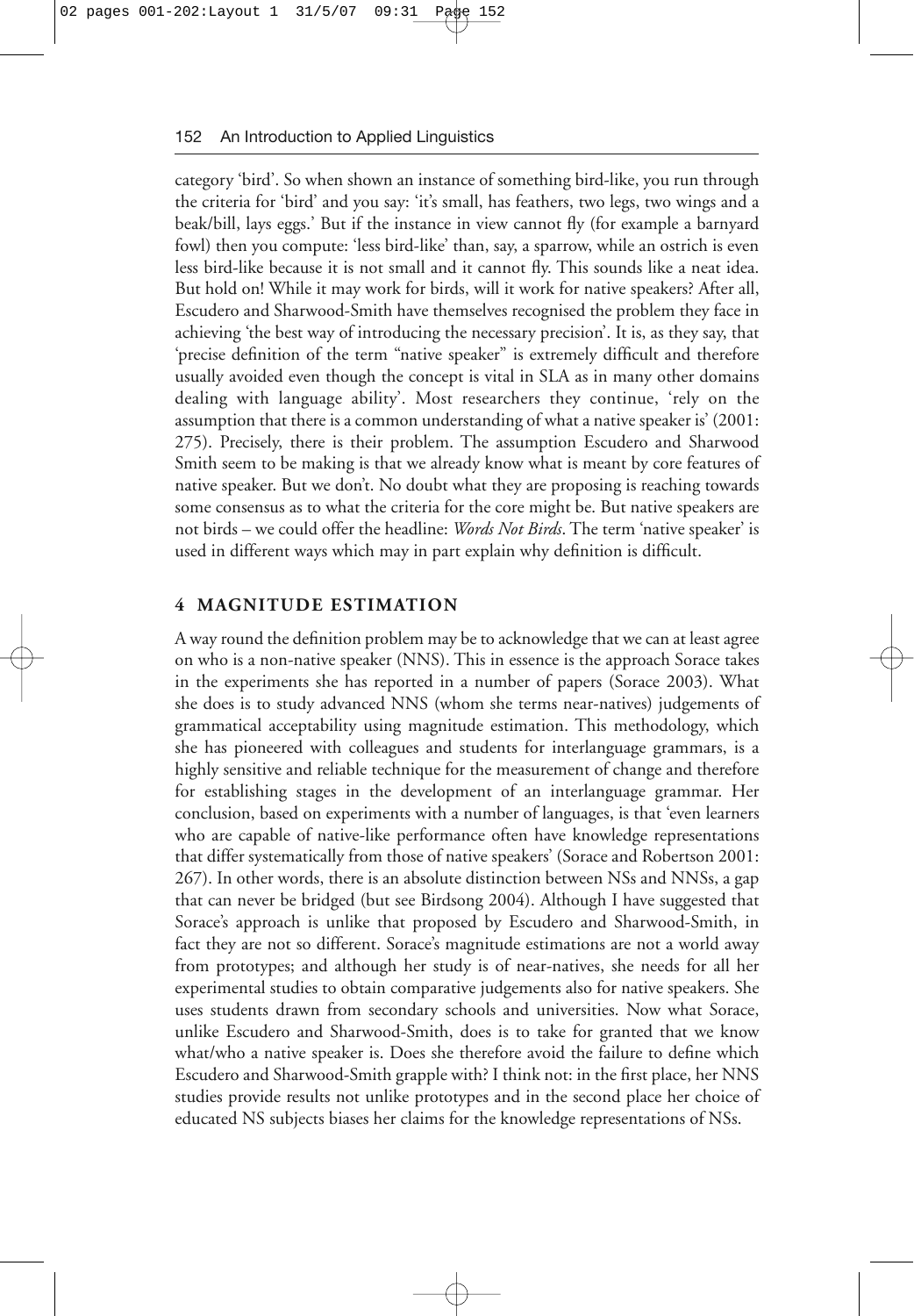## **5 BARTH ON BOUNDARIES**

Let me turn now to a very different approach to categorisation: the anthropological. Frederik Barth, discussing ethnic groups and boundaries, argues that:

Socially relevant factors alone become diagnostic for membership not the overt 'objective' differences which are generated by other factors. It makes no difference how dissimilar members may be in their overt behaviour – if they say they are A, in contrast to another cognate category B, they are willing to be treated and let their own behaviour be interpreted as A's and not as B's; in other words, they describe their allegiance to the shared culture of A's.

(Barth 1969: 15)

This, claims Barth, follows from what he regards as the primary criterion of ethnicity: self-ascription: 'ethnic groups are categories of ascription and identi fication by the actors themselves, and thus have the characteristics of organizing interaction between peoples' (ibid: 10).

No doubt this explains why public statements such as the following on a university notice-board are thought to be acceptable: 'Native Speakers of English wanted for an experiment in the Speech Laboratory. £5 fee offered.' Self-ascription then wins you  $\pounds$ 5. What Barth is saying is that social categories are defined by their boundaries, not by what they contain: 'socially relevant features alone become diagnostic for membership, not the overt "objective" differences which are generated by other factors' (ibid: 15). No prototype gradation here, then, no criteria to differentiate core and periphery membership. Now from a social point of view, such a challenge to our concern with the native speaker deserves close attention. After all, social membership, membership of groups is accepted, taken for granted. There are exceptions, but in general, boundaries are maintained and the assumed norms within them followed, national, gender and (less often perhaps) religious.

We take it for granted that we belong to communities within those boundaries, communities of whose members we have very little personal knowledge or contact. They are indeed, as Anderson (1991) remarked of the nation, an 'imagined community'. Can the same be said of the native speaker? When we say we are native speakers of X what exactly do we mean, other than our acceptance of a particular community membership? As Escudero and Sharwood-Smith ruefully remark, we are quite uncertain as to what we mean: we gloss over a definition, assuming that we know that we are all talking about the same thing. When Sorace investigates her near-natives it is noticeable that the NSs she uses as her controls are all educated and what their education has provided them with is a facility in Standard English. In other words, her experiments ignore NS variation.

#### **6 A SOCIOLINGUISTIC VIEW**

Second Language Acquisition (SLA), then, takes the NS as given, in spite of its consuming interest in what it means. As Preston remarks: 'from a psycholinguistic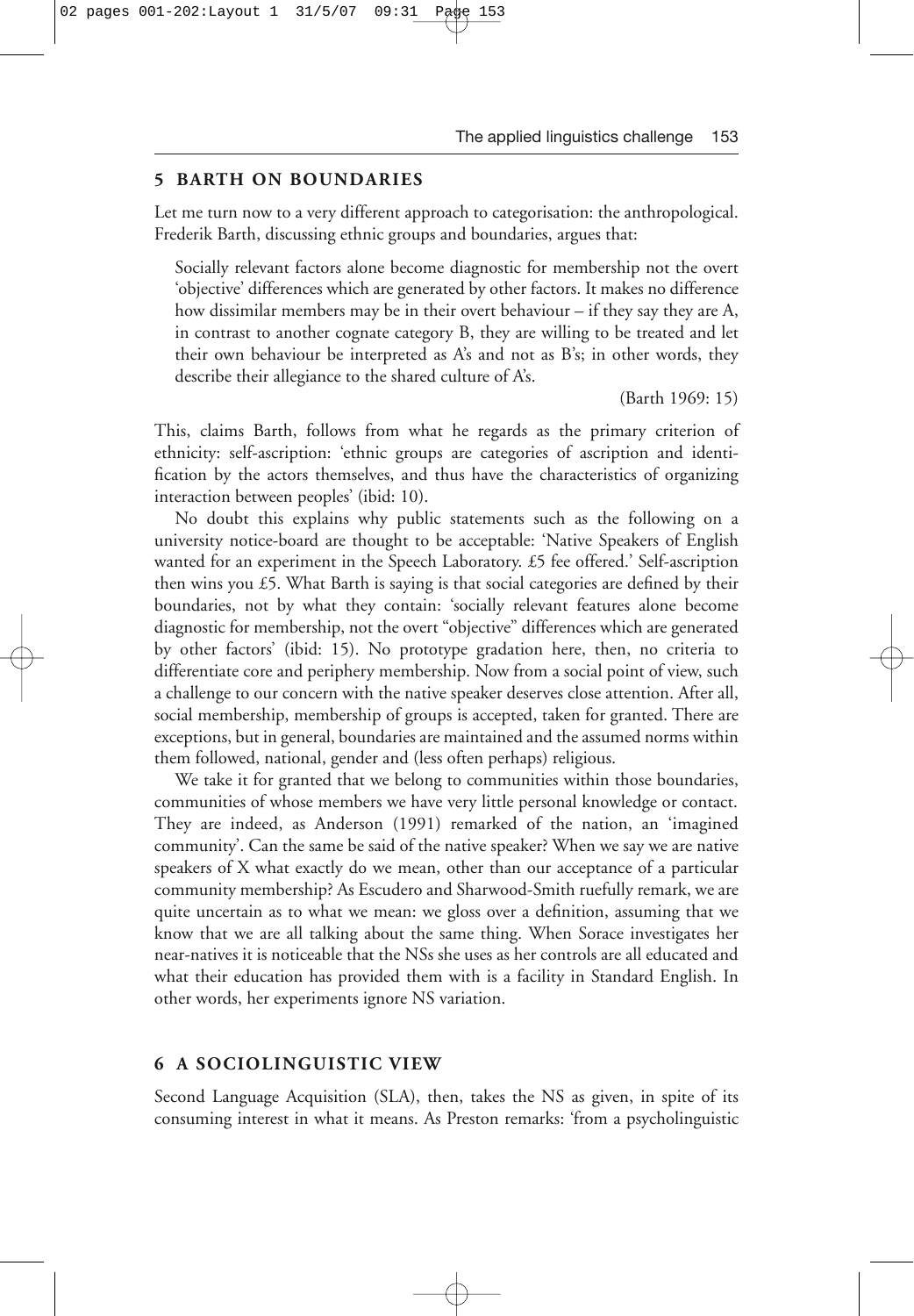point of view, nativeness is almost the entire question of SLA' (1989: 78). But what of sociolinguistics? There, it seems, variation is so central that there is no interest in pursuing or defining the NS: to do so would mean the study of every individual, since everyone is a NS of his/her own idiolect. This no doubt explains why Trudgill is happy (and cavalier) enough to define the native speaker thus: 'a speaker who has a language as their first language' (2003: 92). This is almost as dismissive as the famous Lyons-Wales index reference (1972): Competence: *see* Performance; Performance: *see* Competence.

## **7 THE STANDARD LANGUAGE**

Both the SLA/psycholinguistic/cognitive view and the sociolinguistic conceptualisation of the NS are in the end idealisations. Indeed, Trudgill's definition is not after all about an individual since no individual has a language as their first language; what we all have as our first language is an idiolect, our own identifying idiolect which distinguishes us from everyone else, even from our own siblings. It is in applied linguistics that real interest in the NS resides, applied linguistics because that is the field where judgements, goals and norms have a central place (Davies forthcoming) and where the standard language finds its home. For the standard language is itself an idealisation, the goal of education both for L1 and L2, taken for granted by SLA researchers, the prototype for sociolinguistics. We can equate the public persona of the NS with the standard language: that is what near-nativeness is compared with, that is the goal of the second-language learner.

As such we can adopt the Barthian position and settle for self-ascription, buttressed by Ernest Gellner's functional view of nationalism. Societies, Gellner argues, are to be explained 'in terms of the synchronic interaction of institutions rather than in terms of the past' (Gellner 1997: 92). For applied linguistics, then, we can explain the native speaker as the embodiment of the standard language, itself maintained and demonstrated by the synchronic interaction of institutions and available through education both to NNS and to NSs.

## **8 DIFFERING VIEWS**

It may be that we cannot distinguish NSs and NNSs because our premises are inherently flawed, as Hyltenstam and Abrahamsson (2000) point out, since there are different views of what being a native speaker means. They include:

- 1. native speaker by birth (that is by early childhood exposure)
- 2. native speaker by virtue of being a native user
- 3. native speaker (or native speaker-like) by being an exceptional learner
- 4. native speaker through education in the target language medium
- 5. native speaker through long residence in the adopted country.

What is at issue is whether claiming to be a native speaker, to 'own' the language, requires early childhood exposure.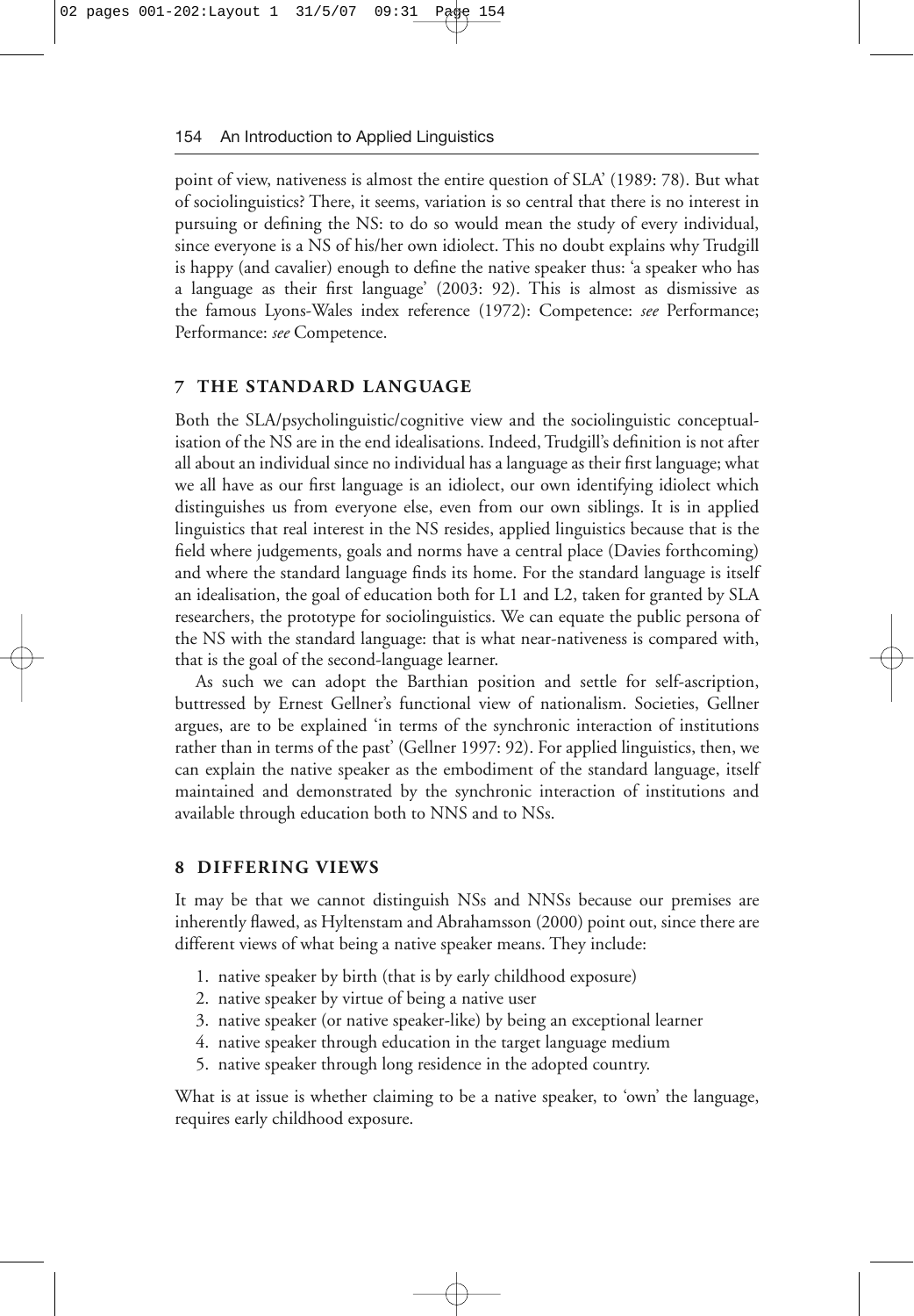Disputes and differences of opinion about the native speaker arise because the concept is interpreted differently. That is why is has been referred to as both myth and reality (Davies 2003a). Discussions of the native speaker concept get trapped in the very different ideas of what is being talked about. One main type of approach sees the native speaker as the repository and guardian of the true language – this is the linguistic view. The other, the social view, concerns the native speaker as the standard setter. The two views are related and merge into one another. But what they reflect is that different positions can be taken on the basis of interest in and concern for the same phenomenon, because what is at issue is the individual speaker in relation to his/her social group, and to its community norms, that is the standard language.

World Englishes scholars propose that 'native user' should replace 'native speaker' (Kandiah 1998). Although theoretically insubstantial, the concept 'native user' gains credibility by practical experience on the post-colonial and English-as-a-linguafranca ground. Evidence for this contradiction is said to be present in the bias against local varieties of English found in international tests of English Language proficiency, such as TOEFL and IELTS. In spite of claims of bias, the argument persists that native-speaker not native-user norms matter, both practically (for language learning) and theoretically (for grammaticality judgement tests). Ongoing research (Davies, Hamp-Lyons and Kemp 2003, Hamp-Lyons and Davies 2006) seeks to clarify the differences and attempt reconciliation between, on the one hand, the cognitive and the sociolinguistic approaches and, on the other, the differing views as to which norms are criterial for new varieties of English.

## **9 SOCIO-CULTURAL THEORY**

Block discusses a further approach to the native speaker issue in his account of sociocultural theory (Block 2003). As its name suggests, sociocultural theory attempts to link human/mental processes to their cultural, historical and institutional settings. Because it appears to bridge the psycholinguistic and the socio linguistic it has attracted increasing attention to combat the partial approach by one or the other. It also allows for the bringing together for language learning of the native speaker and the second-language learner and permits a unified model since in both cases what Vygotsky termed the zone of proximal development has to be negotiated. As such, it permits an explanation of the native speaker in terms of normal human development which includes the inter-relationship of language and thought. What education (or other intervention) needs to achieve is this linkage in second languages. The key contribution of sociocultural theory to discussions of and research in language learning generally is that of 'participation' (Pavlenko and Lantolf 2000) which combines the social context with individual acquisition. In other words, in terms of our discussion of the native speaker, you do not become an L1 native speaker on your own, you need other (especially adult) participation to negotiate through the zone of proximal development. The implications for this approach are probably most keenly felt in assessment, shown by the claim that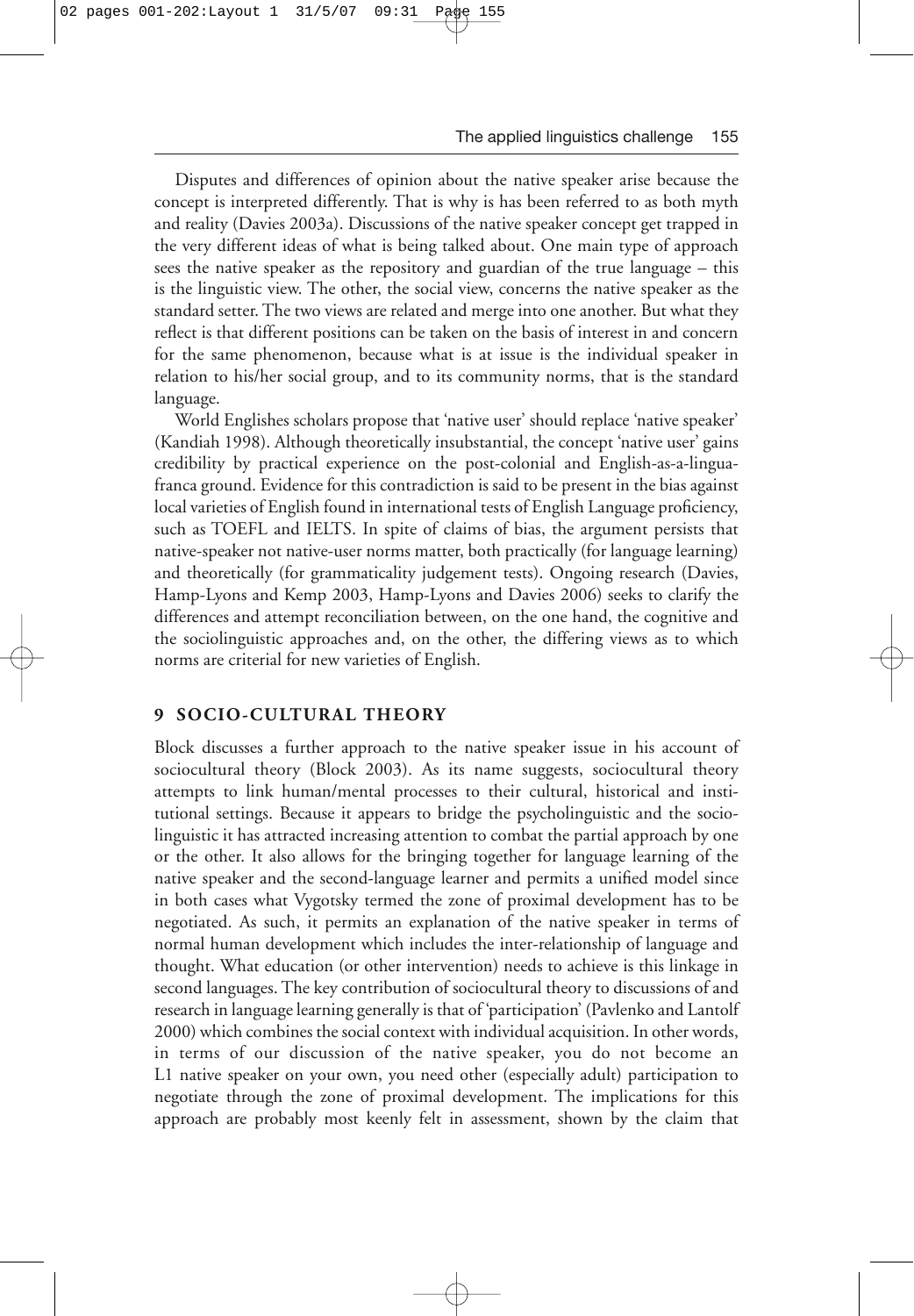all assessment must be participatory. There are, of course, practical problems to overcome; there is also the theoretical problem in that the insistence on participation ignores the potential in all learners (all humans) for imagination and simulation which suggests that virtual participation may be sufficient.

## **10 APPLIED LINGUISTICS AND RESPONSIBILITY**

Brumfit's definition of applied linguistics has been much quoted: 'The theoretical and empirical investigation of real-world problems in which language is a central issue' (Brumfit 1995: 27). In the last twenty or so years there has been considerable expansion of applied linguistics into new domains of real-world problems, as we see, for example, in the 2005 Special Issue of *Applied Linguistics*, where topics such as Gender and Sexuality, Asylum Seeker Cases and Institutions of Opinion were explored alongside analysis of the clash of knowledge and power in foreign languages and the dissection of the conflicting roles of the pragmatic and the generic in applied linguistics.

The expansion is one thing: what is new is the expectation that applied linguistics must take responsibility, essentially political responsibility. This was proclaimed by Pennycook (2001) and in language assessment by Shohamy (2001) and recently continued by McNamara and Roever (2006). No doubt this concern for taking responsibility, the acceptance of accountability, is one aspect of the professionalising of applied linguistics which I discussed in Chapter 6 and is therefore part of the push to ethicality. There is a difference, not always recognised, between two related questions: one, in doing this (assessment, CDA, asylum seeker language analysis etc.) are we behaving with ethical rigour; and two, should we be doing this anyway? The first question is entirely proper; the second is improper since what it may do is to make research subject to political judgement. This is most evident in the troubled debates on the role of assessment. Such debates raise the potential conflict between the rights of individual conscience on the one hand and the call of duty to one's professional responsibilities on the other. Codes of ethics and of practice exist to establish just what those responsibilities are after agreement by the community, academic or professional, to which one belongs. But all such codes need to allow individual researchers, individual members, to object to particular responsibilities on the grounds of conscience. What scholars such as Shohamy, Pennycook, McNamara and Roever attempt, quite properly, is to persuade colleagues of the need for reform, of just what are the responsibilities of applied linguists, just what role they should adopt and what limits to put on the research and development areas they should be involved in.

One very sensitive area with which English language teaching (ELT) has been involved over the past fifty or so years is that of globalisation. What Skutnabb-Kangas has termed linguicide (Skutnabb-Kangas, Phillipson and Rannut 1994) with particular reference to the Third World was first applied to colonial territories where English has, so it is claimed, a negative effect on local languages. But globalisation has also had an impact on countries not in the Third World, on countries where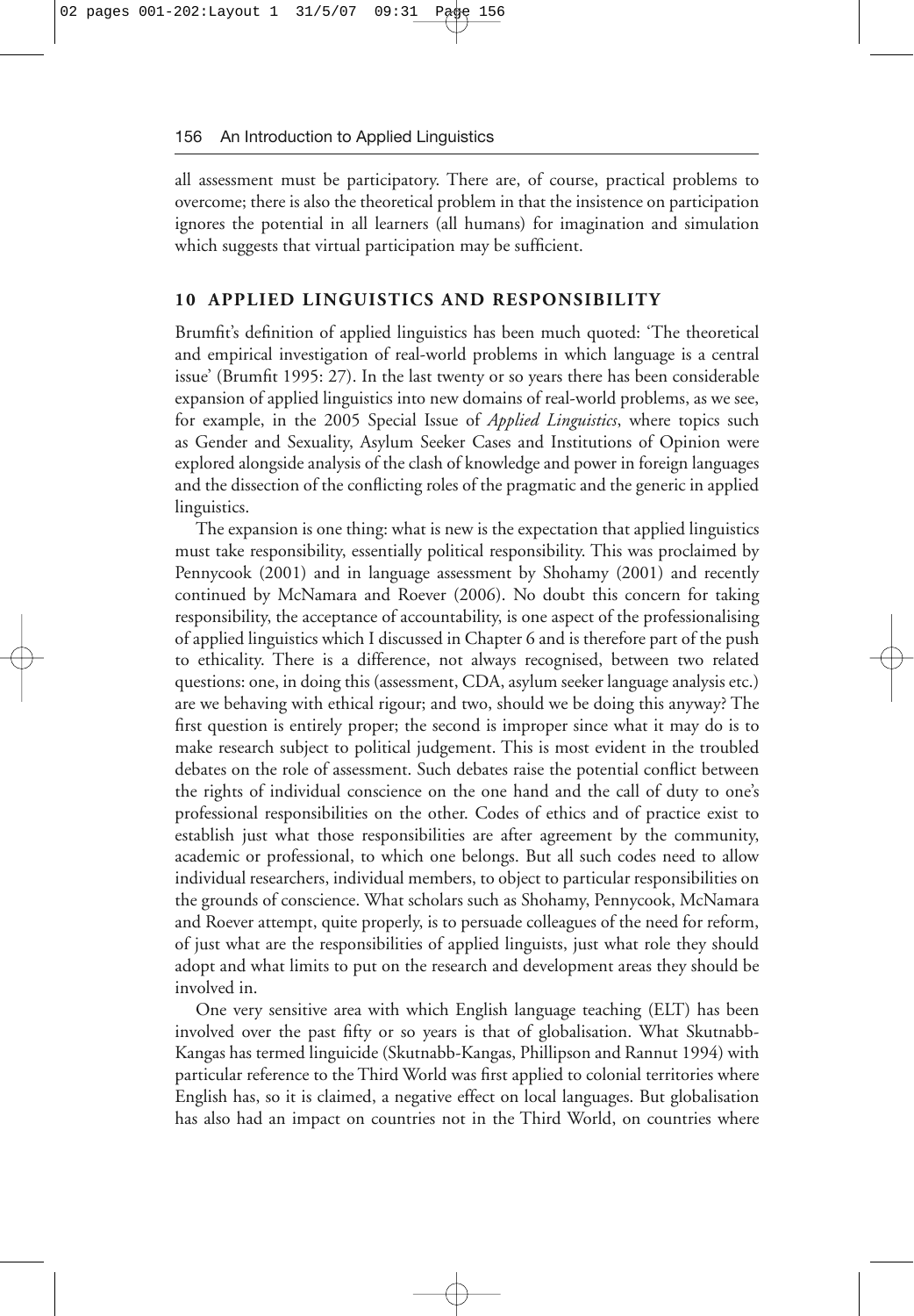English has taken more and more influential a role in public life. And this manifests itself today in the growing importance of English in the European Community (Phillipson 2003). The issue for applied linguistics is, again, what if any responsibility applied linguists have to prevent or slow down such huge take-over, which, it is claimed, hastens the decline and possibly death of other languages. Hence the growth of scholarly work on World Englishes, recording the development of new Englishes (Brutt-Griffler 2002) which may be seen as a reaction against the hegemony I have mentioned. Singaporean English, Indian English, Nigerian English etc. are ways of using English for local purposes and may therefore be seen as political statements.

There is a further aspect of globalisation which is, after all, a more neutral term for what is in effect the hegemony of the west (and above all of the USA). This runs through all professional domains and is keenly felt by non-western academics (Canagarajah 1999). A key text setting out this issue is Makoni et al. (2003) which establishes its lead credibility in its Foreword. It calls on:

Black scholars to take on the duty and the challenge of researching and expanding the possibilities inherent in African languages and the varieties of Black languages they have generated around the globe over the years … Remarkably, these languages have developed despite all the odds set against them by the historical experience of the plantation, the colony, and the neo-colony … This collection is one more step on the road toward the decolonization of Black languages and Black thought.

(wa Thiong'o 2003: xi, xii)

The editors argue that the purpose of the book is to challenge 'conventional constructs such as multilingualism, indigenous languages, linguistic human rights – and even the term "language" itself' (Makoni et al. 2003: 1).

Interestingly and to some extent ironically, the book is not written in a black language. This is what the editors say:

although this book is on Black languages, it has not been written in a Black language. As Black scholars from varying ethno-linguistic backgrounds, English is the language we have in common. The use of English in writing and communication between Black scholars is here a counter-hegemonic move: an attempt to challenge the hegemony of English by using English to create an intellectual counter-discourse in language studies.

(ibid: 1)

Kramsch's contribution to the Special Issue of *Applied Linguistics* mentioned above ends with a general comment on the responsibilities of applied linguists; and her comment has resonance for the black linguists I have quoted:

One of the main tools of power is the ability to frame the problems. It is the responsibility of applied linguists, as researchers and as language educators, to openly show the connection between language problems and the larger historical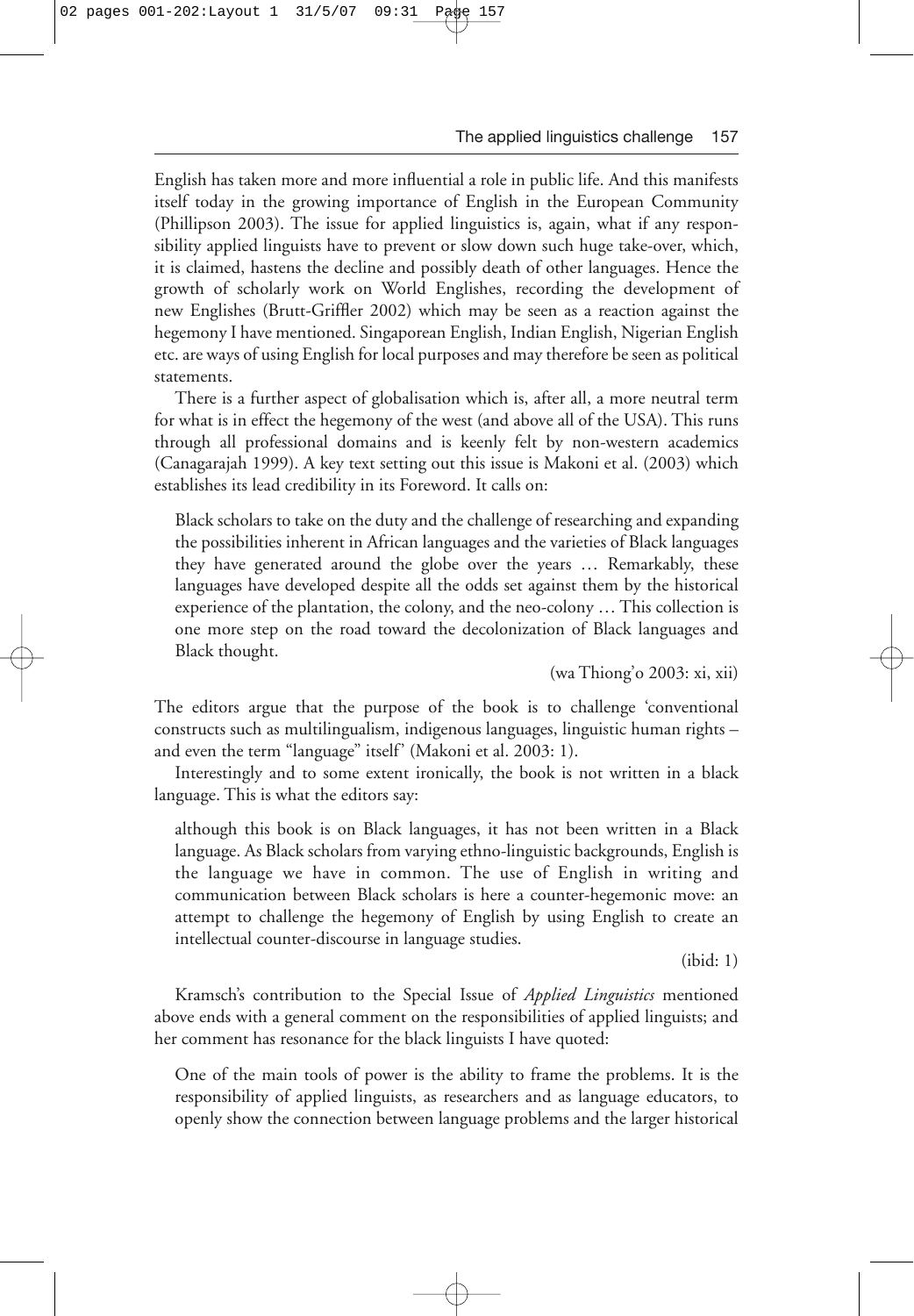and geopolitical conditions that have brought them about and to re-frame the problems accordingly.

(Kramsch 2005: 562)

This is, as they say, a big ask. What it does is to reveal the fault-line in applied linguistics that runs between teaching and research into language problems on the one hand and the political interventionism to relieve the underlying causes and remove the problems on the other. Whether both roles are possible is a major issue for applied linguists to argue about and investigate over the next period. I return briefly to this issue at the end of this chapter.

## **11 ETAL 1 OVERVIEW**

In this volume I have introduced the ETAL Series and attempted a definition of applied linguistics. That led to a discussion of the kinds of language problems that applied linguistics addresses which highlight the marriage of practical experience and theoretical understanding. I then examined research areas that are of interest both to general/theoretical linguistics and to applied linguistics in order to compare their approaches. Next I described a wide range of projects and areas that engage applied linguists, both in language learning and teaching and in other areas. The maturing of the discipline and its increasing professionalism is considered in addition to the influence on applied linguistics of philosophical developments in the humanities and social sciences (especially the various 'critical' stances). Finally, I brought together what I consider to be current and upcoming issues that absorb and will absorb applied linguistics over the next period. There are certain central issues that are always there. They may appear under different names and they may change their contexts but issues such as the native speaker (and ways of describing the native speaker through SLA and approximating through proficiency measures), text analysis (CDA) and variation (now including World Englishes, formerly perhaps Register) endure.

## **12 THE APPLIED LINGUISTICS DILEMMA**

What is the professional or scholarly duty of applied linguists? Surely it is to investigate, analyse, offer recommendations for amelioration and then report on the language problems they engage with. That seems undisputed. The argument to which I referred earlier in this chapter (the fault-line) is whether their responsibility continues into taking remedial/political action themselves as applied linguists rather than as individuals. Again there is little dispute that in their reporting they should, where appropriate, indicate remedies and interventions. But should they go further? As individuals, surely yes if they so wish. But as professionals, as scholars? To do so is to agree with one interpretation of the Marx quote with which I began this chapter: 'Philosophers have only interpreted the world in various ways, but now it is a matter of changing it.'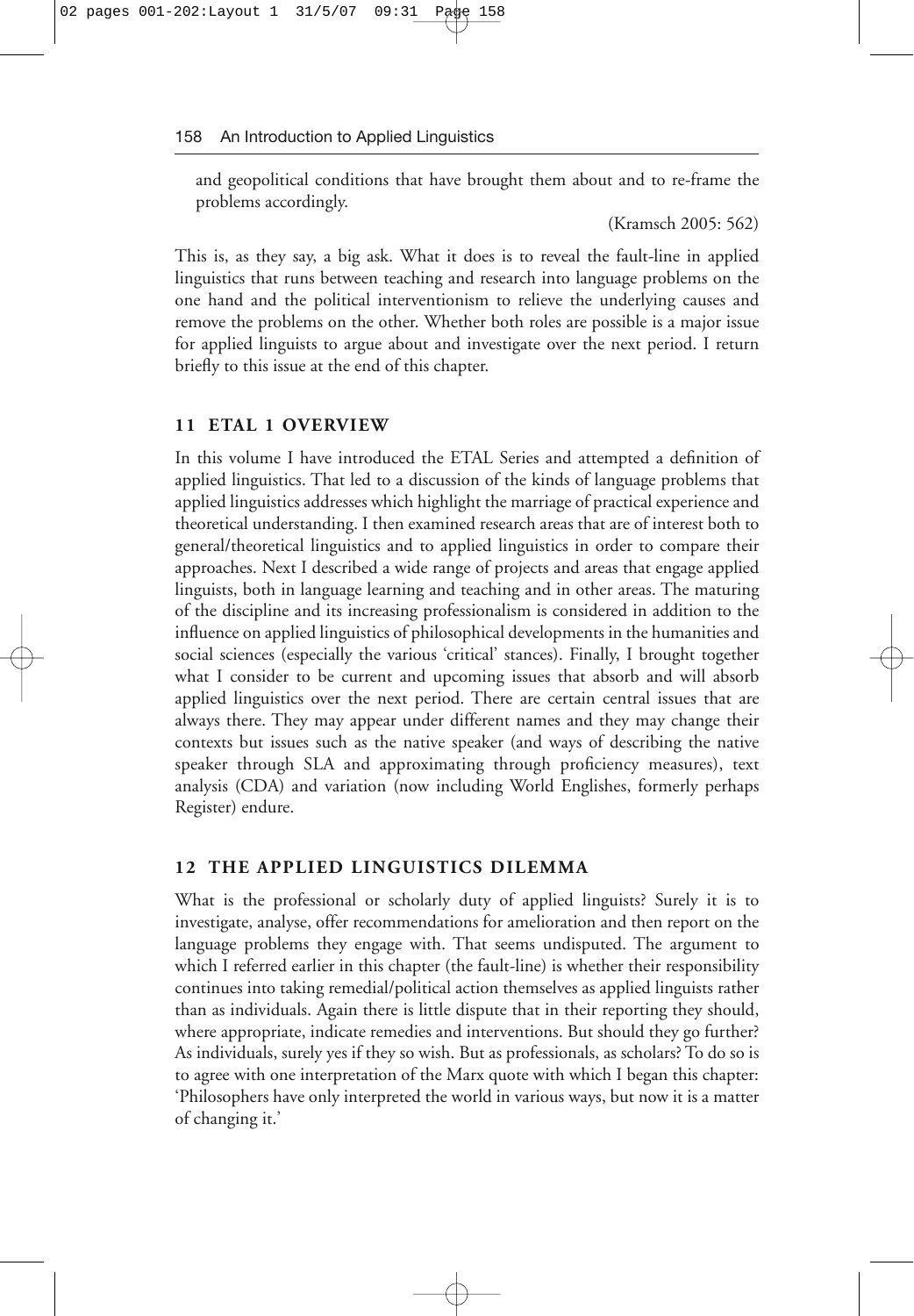The weak interpretation of this doctrine is that applied linguists should suggest ways of changing so as to overcome the language problem they have investigated; the strong interpretation is that applied linguists should themselves be directly involved in the changes they recommend. The weak view is that of advice, the strong view's that of action. The question for applied linguistics is whether the role of adviser is commensurate with the role of activist. Should we agree with the poet W. H. Auden, who wrote in 'Spain, 1937':

> Yesterday the classic lecture On the origin of Mankind. But to-day the struggle.

(Auden 1940: 103)

And if we agree, then does that mean we stop being applied linguists?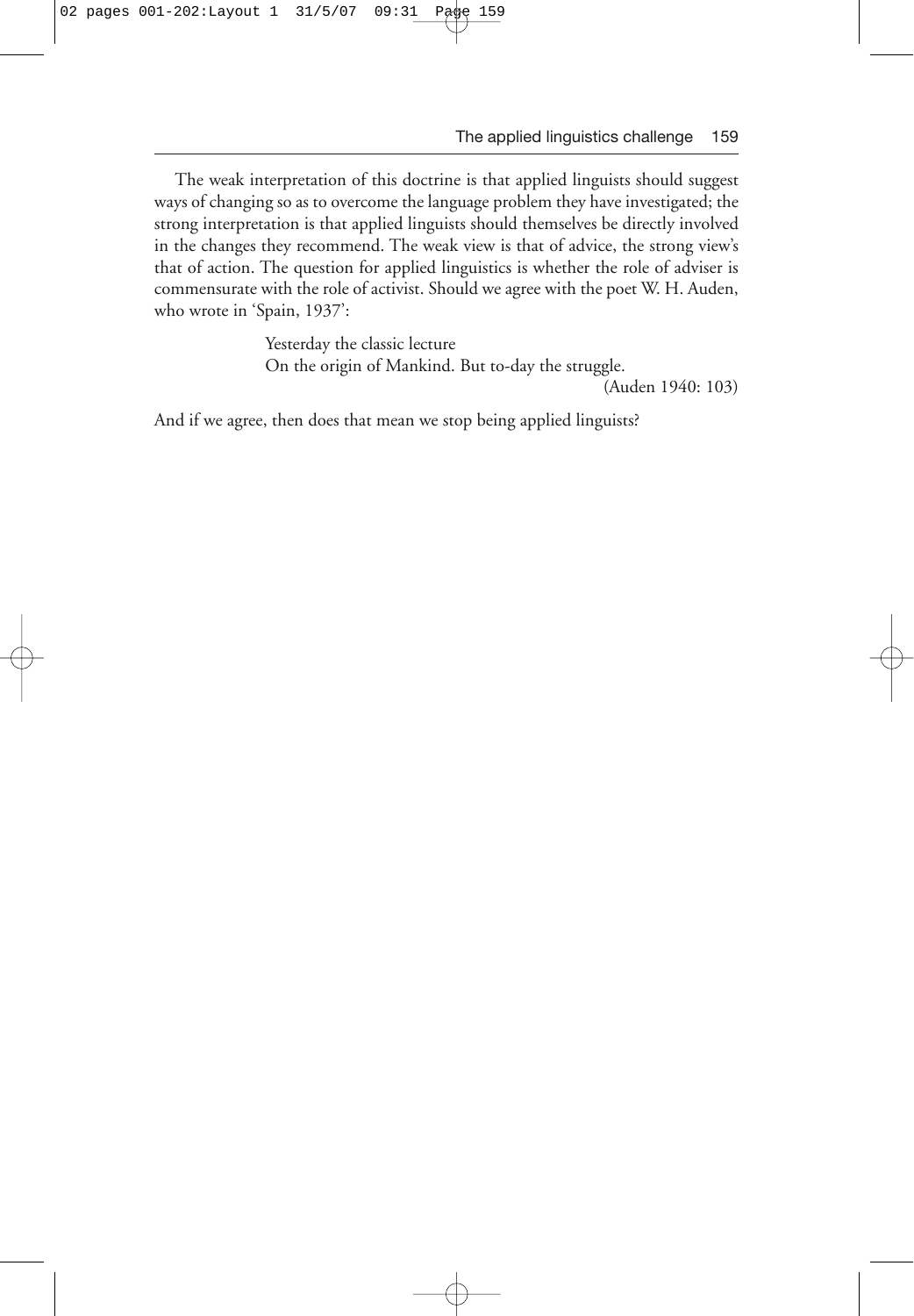# Glossary<sup>1</sup>

- *a posteriori:* an artificial language based on elements from one or more natural language.
- *a priori:* an artifical language composed entirely of invented elements.
- aboriginal: one indigenous to a country, whose ancestors have lived there during recorded history.
- accent: features of pronunciation that identify where a person is from, regionally or socially. Technically distinct from dialect since a standard dialect may be pronounced with a regional accent.
- acceptance: acknowledgement by an educated native speaker of a language that a sentence or other linguistic unit conforms to the norms of the language.
- achievement test: instrument designed to measure what a person has learned within a given period of time of a known syllabus or course of instruction.
- aphasia: loss of speech or of understanding of language, owing to brain damage.
- appropriacy: acknowledgement by an educated native speaker of a language that a sentence or other linguistic unit is suitable or possible in a given social situation. aptitude: innate language learning ability.
- artificial language: a language which has been invented to serve some particular purpose.
- authentic reading materials: genuine texts rather than those invented solely for language teaching purposes.

background speakers: home-users of a language that is not the official medium of the speech community.

1. The author is indebted to a number of reference works for the definitions in this glossary, in particular to the following:

Crystal, David (1997), *A Dictionary of Linguistics and Phonetics*, 4th edn, Oxford: Blackwell.

- Davies, Alan, Annie Brown, Cathie Elder, Kathryn Hill, Tom Lumley and Tim McNamara (1999), *Dictionary of Language Testing*, Cambridge: Cambridge University Press.
- Johnson, Keith and Helen Johnson (eds) (1998), *Encyclopedic Dictionary of Applied Linguistics*, Oxford: Blackwell.

Richards, Jack C., John Platt and Heidi Platt (1992), *Longman Dictionary of Language Teaching and Applied Linguistics*, London: Longman.

Davies, Alan (2005), *A Glossary of Applied Linguistics*, Edinburgh: Edinburgh University Press, and Mahwah, NJ: Lawrence Erlbaum Associates.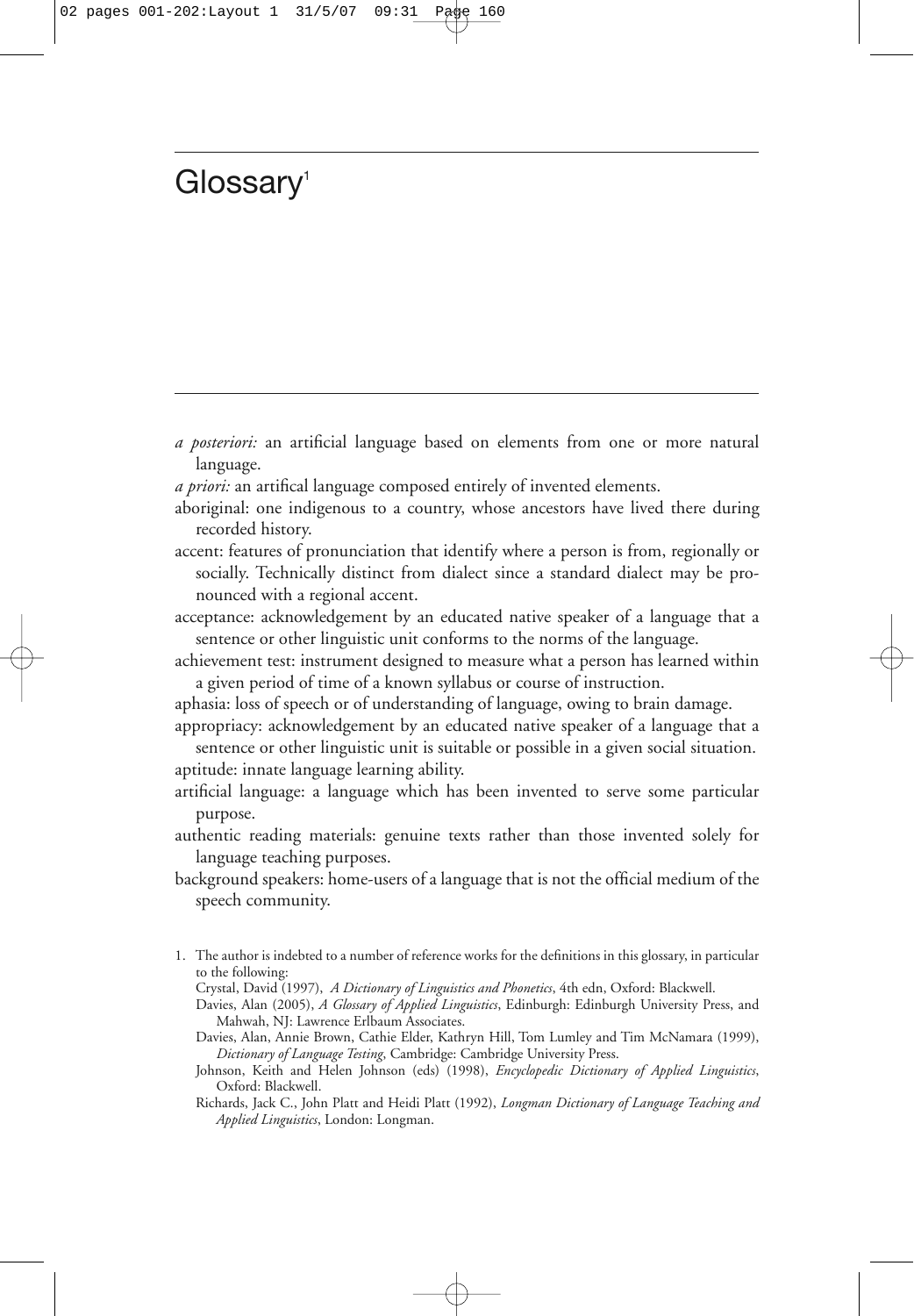- Basic English: a modified natural language (rather than an artificial language) promoted by C. K. Ogden in the early 1930s (BASIC being an acronym for British American Scientific International Commercial).
- Berlitz: the name associated with many language schools world-wide employing a particular method of language teaching in which the target language only is used in class and all the teachers are native speakers.
- British Council: a government-funded but independent organisation concerned to foster interest in British culture, including both English language and literature.
- case grammar: an approach to grammatical analysis devised by Charles Fillmore in the late 1960s within the generative grammar framework but emphasising certain semantic relationships.
- CDA: critical discourse analysis which analyses how linguistic choices in texts are used to maintain and create social inequalities.
- census: official numbering of a population and its characteristics, carried out in many countries every ten years.
- cleft palate: a birth malformation in which a gap exists in the middle or on either side of the roof of the mouth, causing problems in speech production.
- clinical linguistics: either the application of linguistics to a medical setting involving language disorders or the practice of professionals such as speech therapists working in those areas.
- codification: producing systematic statements of the rules and conventions of a language variety. The variety usually chosen for codification is the standard dialect and the act of codifying increases its acceptance as the standard.
- communicative competence: knowledge of how to use a language appropriately as well as the ability actually to do so.
- competence: the unconscious or implicit knowledge of language that the native speaker has, and which it is the object of linguistics to systematise in rules.
- construct: a theory of linguistic knowledge or ability that may be operationalised in a language test.
- context of situation: a term deriving from the work of the anthropologist Bronislaw Malinowski referring to the relationship between external world features such as place and participants and a language utterance.
- contrastive linguistics: a method of exploring structural similarities and differences between languages, important in historical linguistics and formerly influential in language teaching.
- corpus linguistics: a use of the computer to collect a large sample of language both spoken and written for purposes of description.

correctness: the strongly held notion that there are right and wrong language usages.

- critical applied linguistics: a judgemental approach by some applied linguists to 'normal' applied linguistics on the grounds that it is not concerned with the trans formation of society.
- critical discourse: an approach to language use as the manifestation of political ideology.
- critical pedagogy: an approach to teaching similar to that of critical applied linguistics.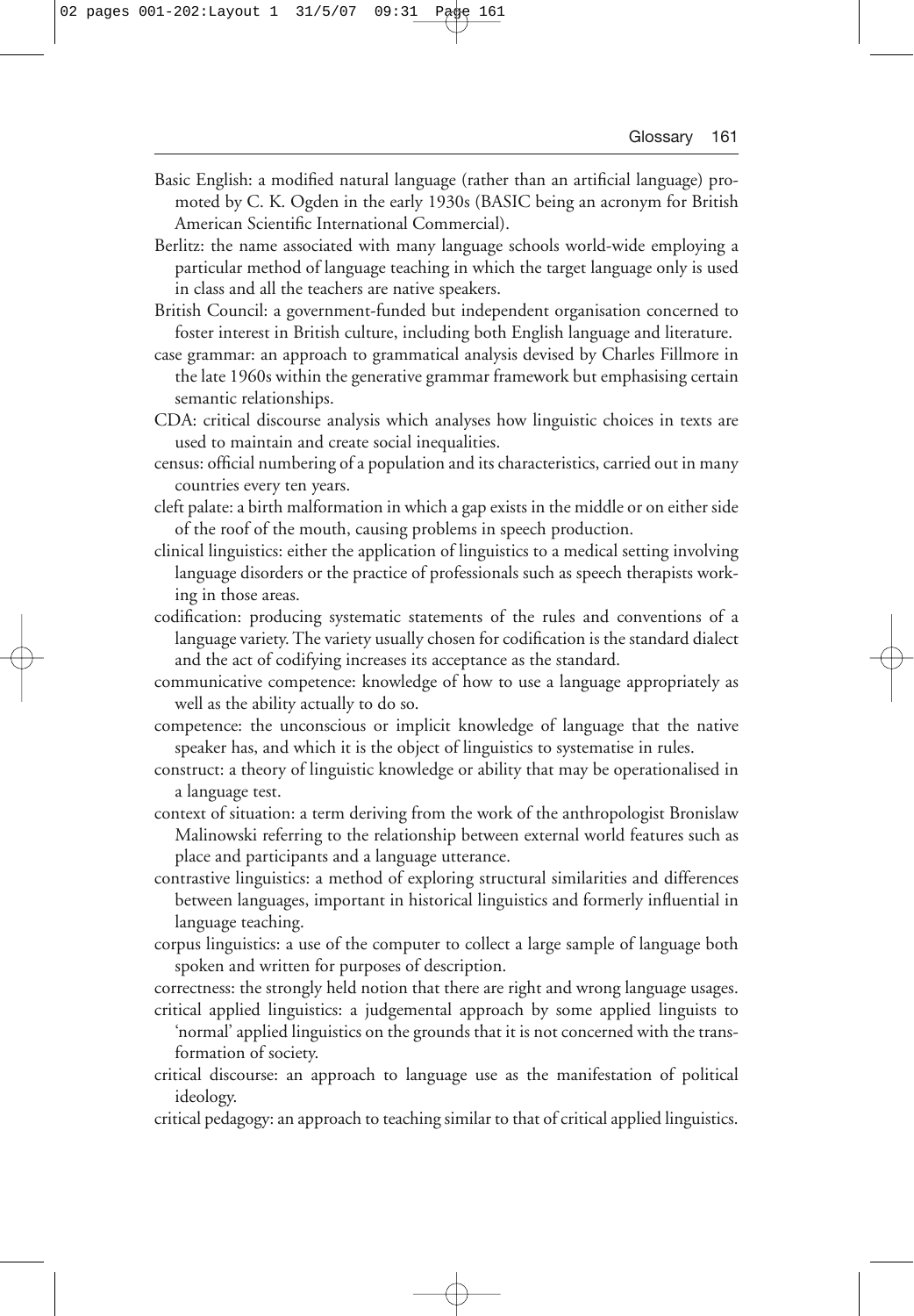- critical period: the claim that there is a stage in human development during which natural language acquisition is possible, usually placed before puberty. Also known as the sensitive period.
- cultural relativity: the view that the values and concepts of a culture are unique to that culture.
- curriculum: the total teaching programme of a school or educational system. Some times used synonymously with syllabus.

DAL: Department of Applied Linguistics, University of Edinburgh.

- declension: a traditional term for a class of nouns, adjectives or pronouns; the usual contemporary linguistic term is word-class.
- deficit grammar: the grammar of those whose language development is said to be incomplete. An unfavourable view today with regard to differences among social groups but relevant to the kinds of loss dealt with in clinical linguistics.
- descriptive linguistics: the approach which sets out to describe the facts of language usage as they are at a particular period of time.
- diachronic: the dimension of linguistic investigation which studies the historical development of languages.
- dialect: a regional or social variety of a language, frequently used to refer to any variety which is not the standard,
- diglossia: a situation in which two distinct varieties of a language are used in a speech community for quite distinct purposes, for example Classical and Standard Egyptian Arabic in Egypt.
- direct method: an approach to language teaching emphasising the spoken language. direct question: a question which may be answered without inferencing.

discourse: connected texts larger than a sentence.

- discriminatory language: racist, sexist etc. language which is hurtful to disem powered groups in society.
- Durkheim: Emile Durkheim (1858–1917), French sociologist, one of the founders of modern sociology.
- dysarthria: speech abnormalities caused by neuromuscular disorders.

dyslexia: partial inability to read, characterised by associative learning difficulty.

ebonics: a term used for the variety of English spoken by Afro-Americans, also known as Black (American) English.

ECAL 1–4: the *Edinburgh Course in Applied Linguistics*, volumes 1–4.

Educational linguistics: applied linguistics focusing on educational problems.

EFL: English as a Foreign Language.

- elaborated code: the term used by Basil Bernstein to refer to the variety of language used in schools and, by implication, by the middle classes.
- elaboration: that stage in language standardisation when the aspiring dialect is in the process of (deliberate) development, largely in terminology.
- English as a Lingua Franca: the use of English for business and professional purposes among non-native speakers of English.
- English comparative: a term used for the adjective or adverb used in comparison, for example 'nicer than', 'more lively than'.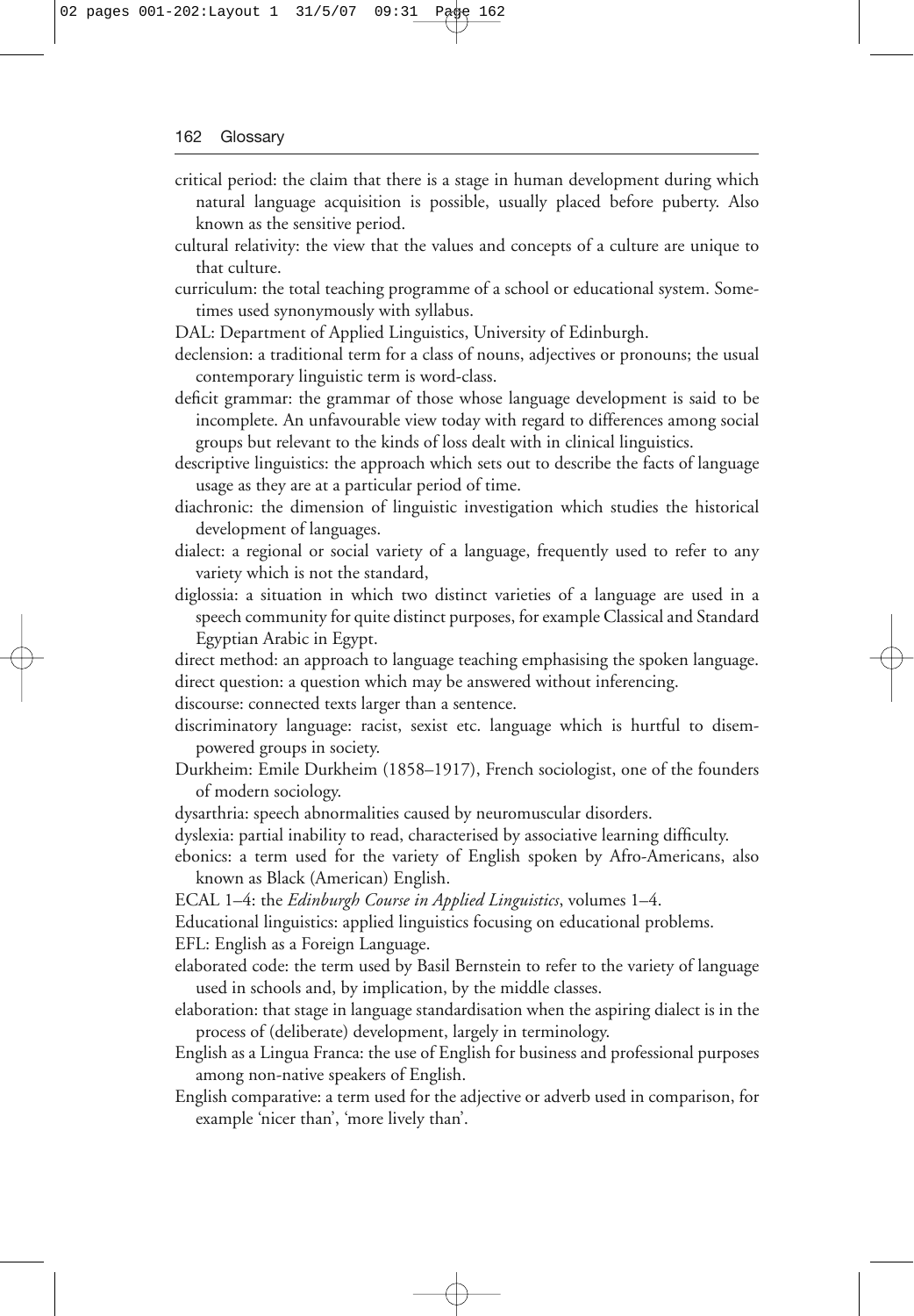Enlightenment: the wide-ranging European intellectual development in the eighteenth century, scientific, technical, philosophical etc.

epicene: a noun or pronoun which can relate to either sex without changing its form. epistemic relativism: the assumption that propositions are not interpreted in the same way by different groups.

epistemology: the theory or science of the methods or grounds of knowledge.

- error: a term used in second-language teaching to refer to a non-trivial deviation from the target language.
- error analysis: a procedure typically used in conjunction with contrastive analysis to determine the extent of transfer from the first to the target language.

ESP: English for Specific Purposes.

Esperanto: the most successful artificial auxiliary language, invented by Ludwig Zamenhoff in the late nineteenth century.

ethical milieu: the sense of right conduct shared by members of a profession.

ethics: the science of human duty, often synonymous with morality.

- ethnography: study of the forms and functions of communicative behaviour, both verbal and non-verbal, in particular social settings.
- ethnomethodology: the use of transcripts of conversations to develop descriptions of the interlocutors' knowledge, especially of the social situation in which they interact. The sociological partner to discourse analysis.
- experimentally: by experience, by means of experiment.
- factorial: referring to a method of analysis used to reduce a large number of variables to a smaller number known as 'factors'.
- false negative: a person classified as failing a test who would have gone on to succeed in the area for which the test is a predictor.
- false positive: a person classified as passing a test who would have gone on to fail in the area for which the test is a predictor.
- field professional: a specialist in the professional area which has its own specialist language usages, for example a vet.
- first-language acquisition: the normal development in a child of his or her first language.
- Firth: J. R. Firth (1890–1960), first Professor of Linguistics in the United Kingdom (at the University of London), an important influence on the development of systemic linguistics.
- Fish: Stanley Fish (1938– ), American stylistician.
- forensic linguistics: the use of linguistic techniques to investigate crimes in which language forms part of the evidence.
- Foucault: Michel Foucault (1926–1984), French philosopher.
- function: the use of a language form either in other parts of the system (a noun used as subject) or more generally in situations.
- functional linguistics: a linguistic theory taking account of verbal interaction and therefore less abstract than generative linguistics.
- genre: type of spoken or written discourse or text recognised as distinct by members of a speech community (for example lecture, shopping list, advertisement).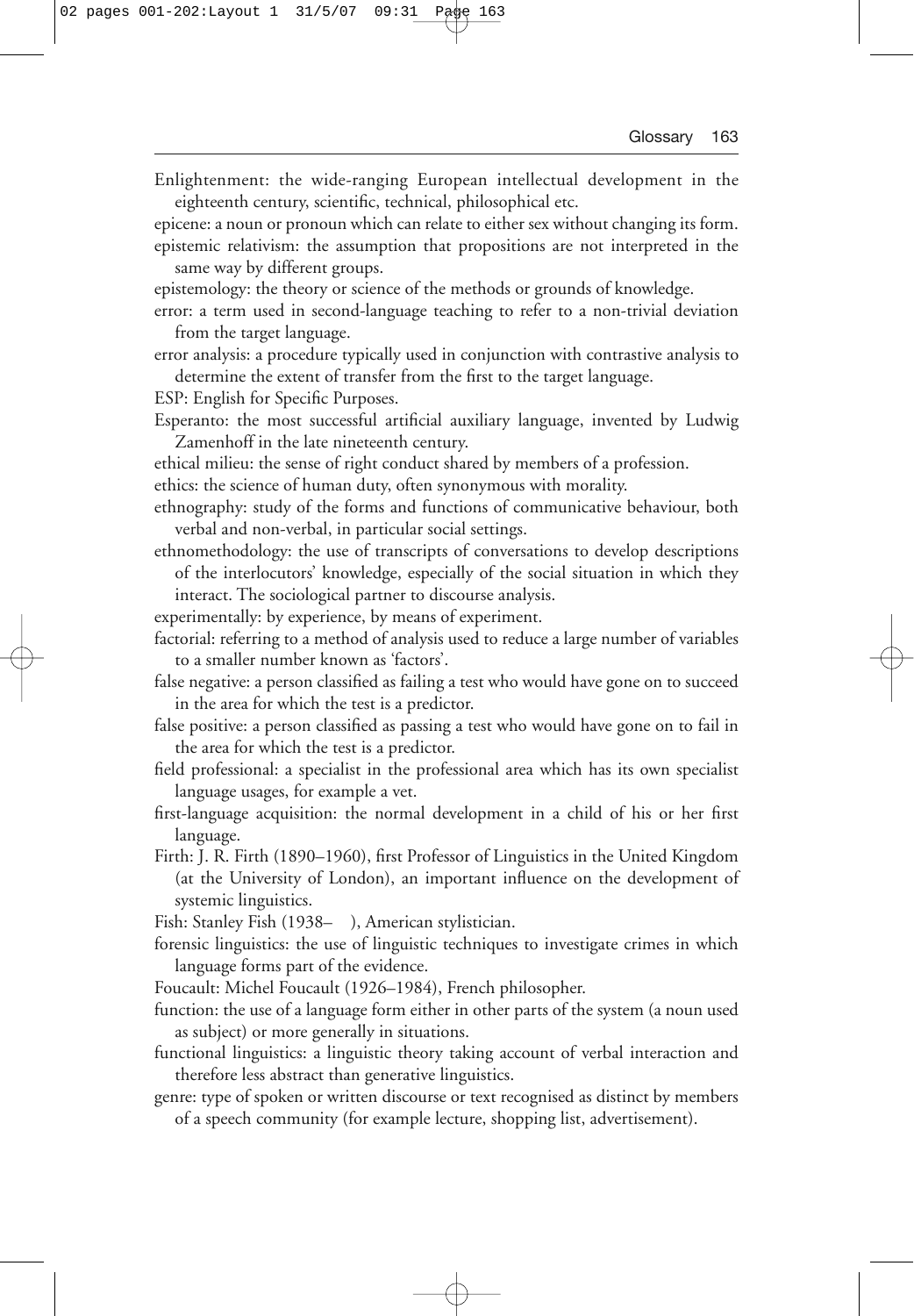grading: the staging or arranging of teaching material according to some predeter mined order, for example of difficulty.

grammatical model: a method of explaining a linguistic theory.

Halliday: Michael A. K. Halliday (1925– ), foremost contemporary theoretician of Firthian systemic linguistics.

hegemony: a term used by Antonio Gramsci (1891–1937) for the rule of a social or economic system which is exerted by persuading the disempowered to accept the system of beliefs, values etc. of the ruling class.

- hoax: a form of benign fabrication, the object being to ridicule a prevailing orthodoxy and frequently to make a moral point.
- HRT: high-rise tone, associated with a shift in English intonation patterns, observed recently among young people in New Zealand and Australia.

IALS: Institute for Applied Language Studies, University of Edinburgh.

idealisation: the degree to which linguists ignore the variability of their raw data.

immersion programmes: a form of bilingual education in which children who speak only one language enter school where a second language is the medium of instruction for all pupils. Originating in Canada (French immersion for Englishspeaking children) there are now several versions of immersion programmes, depending on the age at which learners begin and the extent of the immersion.

inclusive language: the attempt to revise public documents so as to make them refer to members of both sexes.

- informants: those whose knowledge (often as native speakers) is being accessed.
- instrumental policy: the political and administrative policy associated with ends rather than means.

interlanguage: the various stages of the learner's second-language development.

- Interlingua: like Esperanto, an *a posteriori* artificial language; it was developed by Giuseppe Peano in the early twentieth century.
- Labov-type markers: distinguishing social class etc. features, for example the glottal stop, prominent in the sociolinguistic methodology developed from the 1960s onwards by the American linguist, William Labov.

language assessment: measuring or evaluating language ability.

language awareness: the ambition to develop explicit linguistic understanding in the secondary school.

language death: the point at which there are no living speakers of a language.

- language decay: the early stages of language death when speakers stop using the dying language for certain functions, for example work.
- language planning: the systematic approach to developing language as a national or regional resource.
- language-programme evaluation: the process of judging a language programme.
- language shift: the process by which a community gives up a language completely in favour of another one.
- language treatment: the developing of a language for particular purposes, for example for modernisation, also known as language engineering.

Leavis: F. R. Leavis (1895–1978), British literary critic.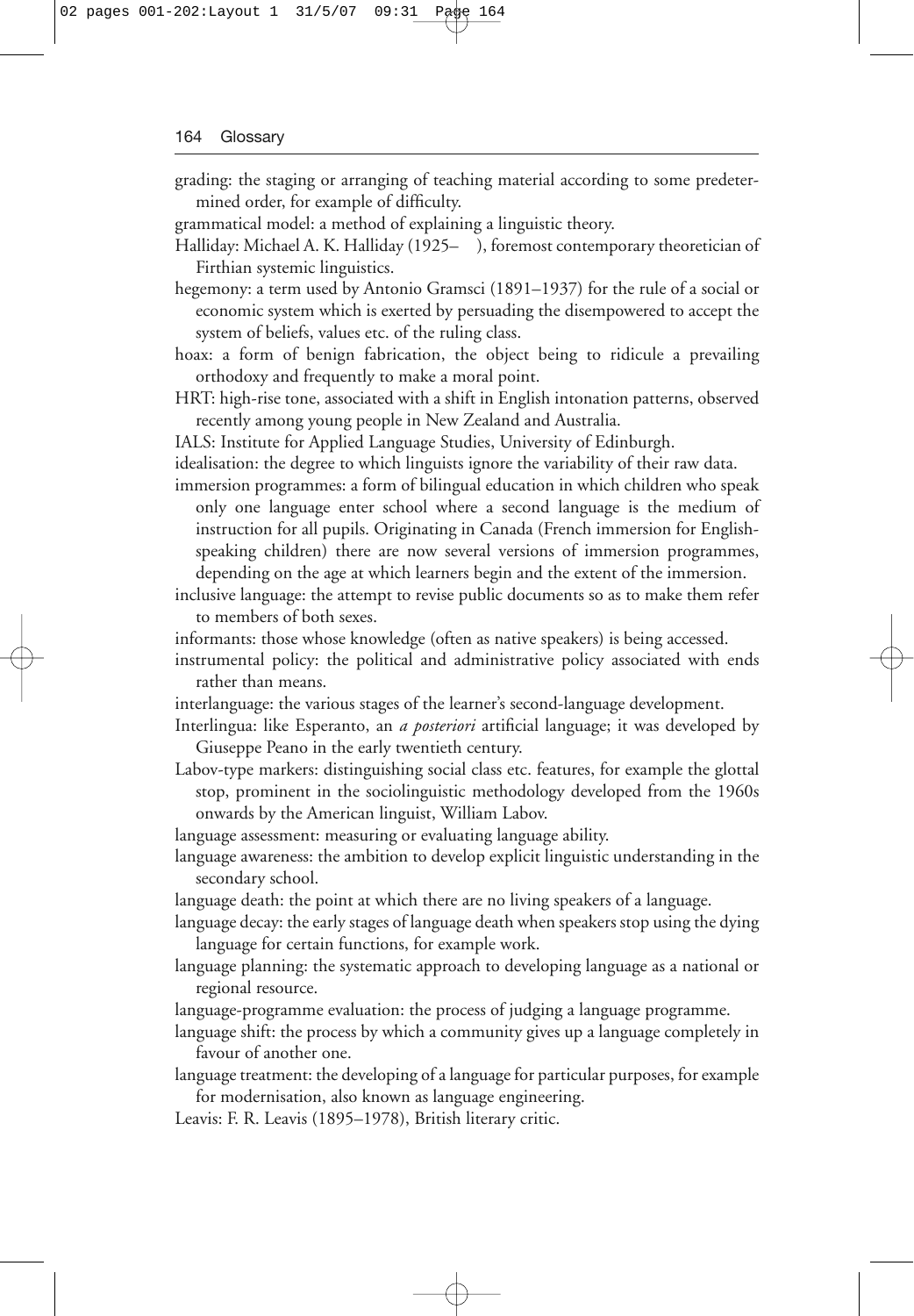- lexicogrammatical: the interconnection of vocabulary and grammar in systemic linguistics.
- lexicography: the art and craft of writing a dictionary.
- lexicology: the study of the vocabulary items of a language.
- linguicism: the destruction of a minority language by a more powerful one.
- linguistic determinism: *see* Whorf.
- linguistic ecology: the study of the interaction of language with its environment.
- LOTEs: languages other than English (Australian).
- LSP: languages for specific purposes.
- Malinowski: Bronislaw Malinowski (1884–1942), London-based anthropologist, in ventor of 'participant observation' and originator of the notion of the context of situation.
- medium of instruction: the language used for teaching subjects other than the language itself.
- meta narratives: large-scale all-embracing explanatory theories associated with the Enlightenment 'project', for example psychoanalysis, Marxism.
- methodics: an attempt to develop a science of language-teaching methodology.
- modernism: the whole era of grand meta narratives, that is the Enlightenment 'project'.
- module: a component of a course, degree or diploma.
- morphology: the grammar of the word.
- mother tongue: the language first learned (L1), the language of which one is a native speaker.
- MSc: Master of Science, first postgraduate degree.
- multilingual: one who is proficient in several languages.
- multiple literacies: literacies in different modalities, for example in books, television, advertising, computing.
- native speaker: *see* mother tongue.
- native user: a speaker of a World English, claimed to be a native speaker of English in all but name.
- nativist: the belief that normal development proceeds without external influence or intervention.
- neuroanatomy: the anatomy of the nervous system.
- neuropediatrics: the clinical study of children's nervous system.
- neuropsychology: relating to the psychology of the nervous system.
- nominalism: the view which regards universals or abstract concepts as mere names without corresponding realities.
- non-U: usages which are marks of social inferiority.
- norms: standards governing the choice of language code, what to say and when to say it.
- notions: semantico-grammatical categories common across languages, for example duration.
- overview questions: questions which require the use of inferencing.
- pedagogical grammar: a grammatical description of a language which is intended for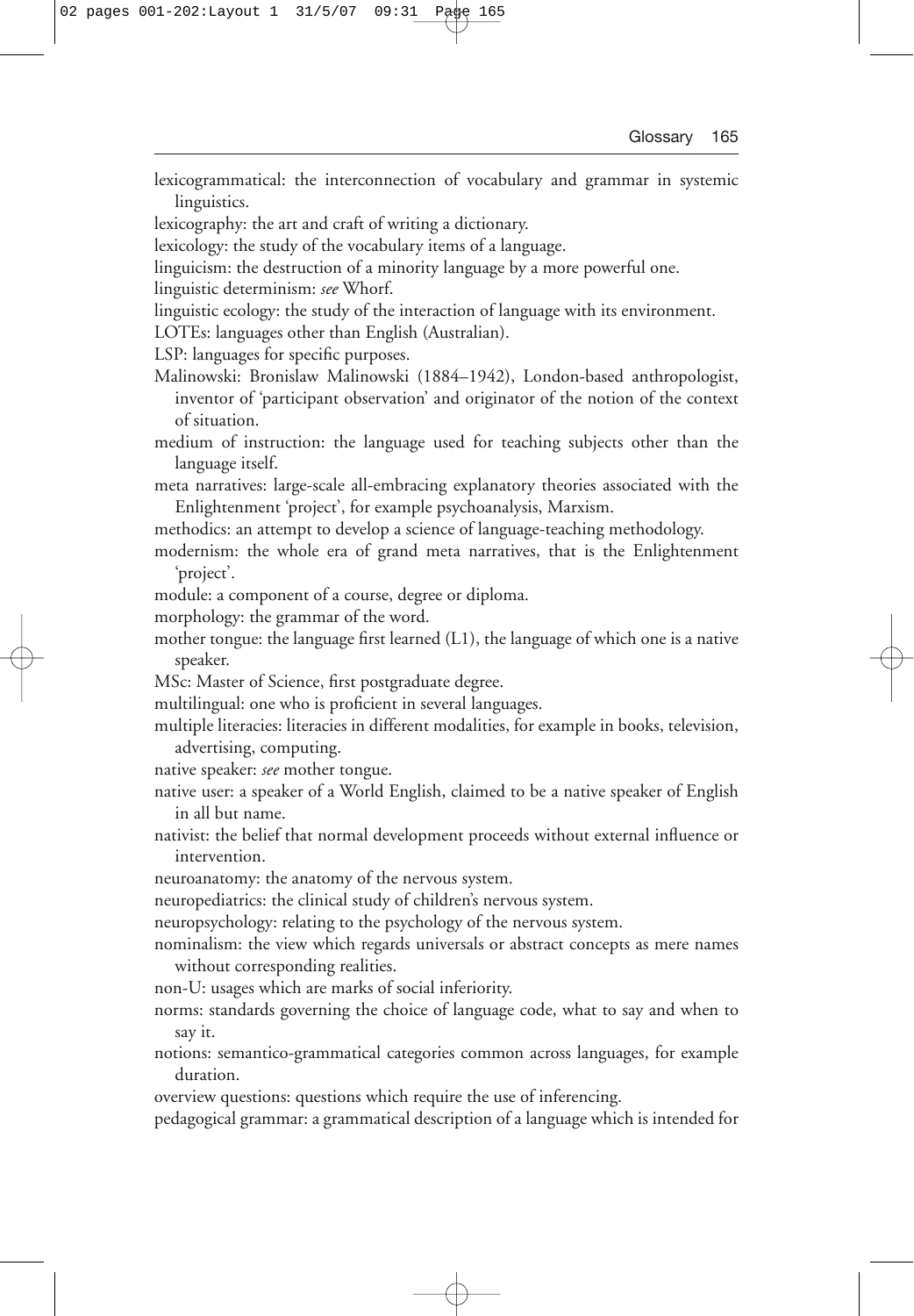teaching purposes

- personal chair: (in the United Kingdom) a professorship awarded to a university scholar by his or her own institution on the basis of international reputation.
- phenomenology: the philosophical study of abstract essences and their connections: the inspiration for ethnomethodology.
- phonic method: the method of teaching reading by sounding out each letter.
- Plain English Movement: an organisation dedicated to making the public use of English simpler.
- politically correct: a label attached to language use which is consciously non-discriminatory.
- Popper: Karl Popper (1902–1994), London-based philosopher, best known for his principle of scientific falsifiability.
- positivism: a movement associated with August Comte in the mid-nineteenth century, a development of the Enlightenment 'project', and linked to empiricism.
- post-colonial: cultural developments following and influenced by the Western powers' colonial period in Africa, Asia and the Americas.

post-imperial: *see* post-colonial.

postmodernism: an extended version of post-structuralism.

- post-structuralism: cultural movement, largely in the humanities, doubting the Enlighten ment 'project' and large explanatory meta narratives.
- pragmatics: the study of language from the point of view of its users and of the choices they make.
- prescriptivism: an approach to language which lays down rules of correctness.
- primary factor: the first and largest variable in a factor analysis, the dominating underlying ability.

proficiency: ability to use a language.

- proficiency test: instrument used to assess proficiency.
- profile scores: a method of providing an assessment of proficiency in different areas. proscriptive: the negative side of prescriptivism.
- psycholinguistics: the study of the relation between linguistics and psychological processes.

raising: in phonetics and phonology a process affecting tongue height.

- realism: the philosophy that studies truth independent of the human mind and therefore asserts that universals exist in the external world even when they are not perceived.
- register: a variety of language defined according to its social use.

reliability: consistency, often referring to test results,

- restricted code: the term used by Basil Bernstein to refer to the language used in closed settings, for example a prison, a code which is interpretable only in context and therefore not understandable in public settings.
- rhetoric: the study of effective and persuasive speaking and writing.

Richards: I. A. Richards (1893–1979), British literary critic and student of language. Romance: the term for languages deriving from Latin, for example Italian and

French.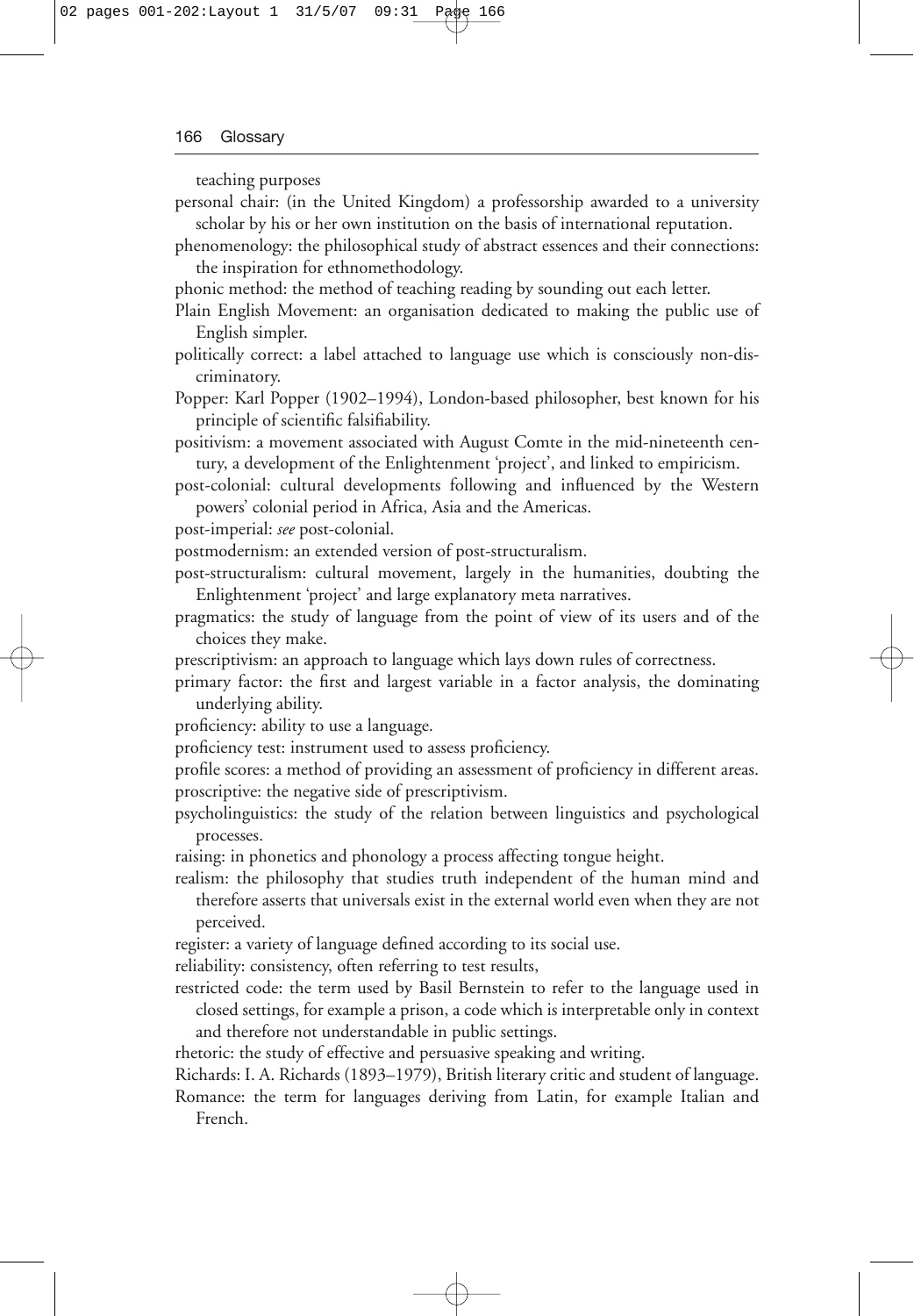SAL: School of Applied Linguistics, University of Edinburgh.

- school bilingual programme: a curriculum that permits students to study in more than one language.
- Schutz: Alfred Schutz (1899–1959), Austrian and American social philosopher, major influence on ethnomethodology.

second language: any language which is learnt formally or informally after the first, often synonymous with foreign language.

semantics: the branch of linguistics concerned with the study of meaning.

sensitive period: *see* critical period.

- sequencing: ordering a set of language teaching materials so that they follow some logical order.
- simplified reading materials: teaching materials such as books, papers, in which the grammar and vocabulary have been deliberately made easier for the reader, much used in second-language teaching.

SLA: second-language acquisition.

sociolinguistics: the study of the relation between linguistics and social processes.

- speech pathology: the study of abnormalities in the development and use of language in children and adults.
- speech therapy: the profession concerned with remedying speech pathologies.
- stakeholder: anyone who might be affected by an intervention such as a language test.
- standard language: the dialect selected and codified for official purposes, including education.
- stylistics: the study of varieties of language (for example register), including literary varieties.
- syllabus: the school curriculum for one subject, but *see* curriculum.
- symbolic policy: an official policy that is concerned with promoting favourable attitudes rather than language use.
- symptomatology: the study of symptoms.
- synchronic: the study of a language at one point in time.
- treatment: deliberate language development or invention, usually known by its French name, *traitement*. Similar to language engineering.
- turn: collective term for trends in twentieth century thought, all of which appeal to language as the furthest point philosophy can reach.
- U: the language usages of the socially powerful.
- UCH: unitary competence hypothesis, the view that there is one general factor underlying language ability.
- ultimate attainment: the level of proficiency characteristic of the educated native speaker.
- unit credit scheme: a language-learning system proposed by the Council of Europe in connection with the Threshold Levels.
- universal grammar: the view that the aim of linguistics is to specify the unique form of human grammar.
- Utopianism: an unrealistic ambition to achieve an ideal social world.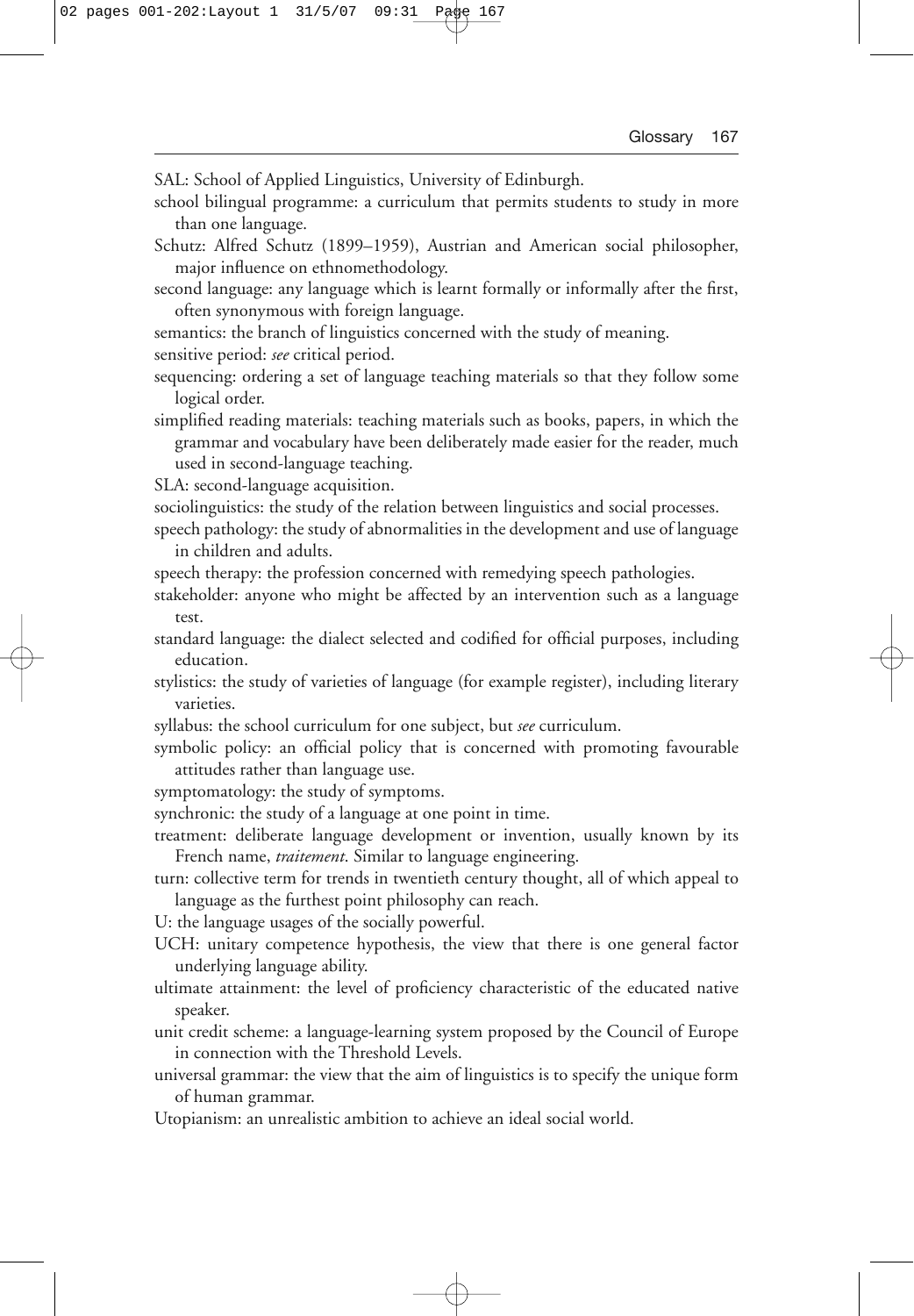validity: the truth value of a test, the quality that establishes whether it is measuring what it claims to measure.

variety: a neutral term for a language code, used for dialect, register etc.

vernacular: a language variety which is local rather than official or international.

Volapuk: the creation of Johann M. Schleyer in 1879, an artificial language combining features of both *a posteriori* and a *priori* languages.

washback: the influence of a language test on teaching and learning.

- whole-word method: a method for teaching children to read by recognising whole words.
- Whorf: Benjamin Lee Whorf (1897–1946), American linguist, associated with linguistic determinism or relativism, the idea that the language we speak dictates how we think.
- workplace communication: the use of language in work settings, important in a migrant situation where employment depends on language proficiency.
- World Englishes: the new Englishes found in the ex-British non-settler colonies, for example India, Nigeria, Singapore, the Caribbean.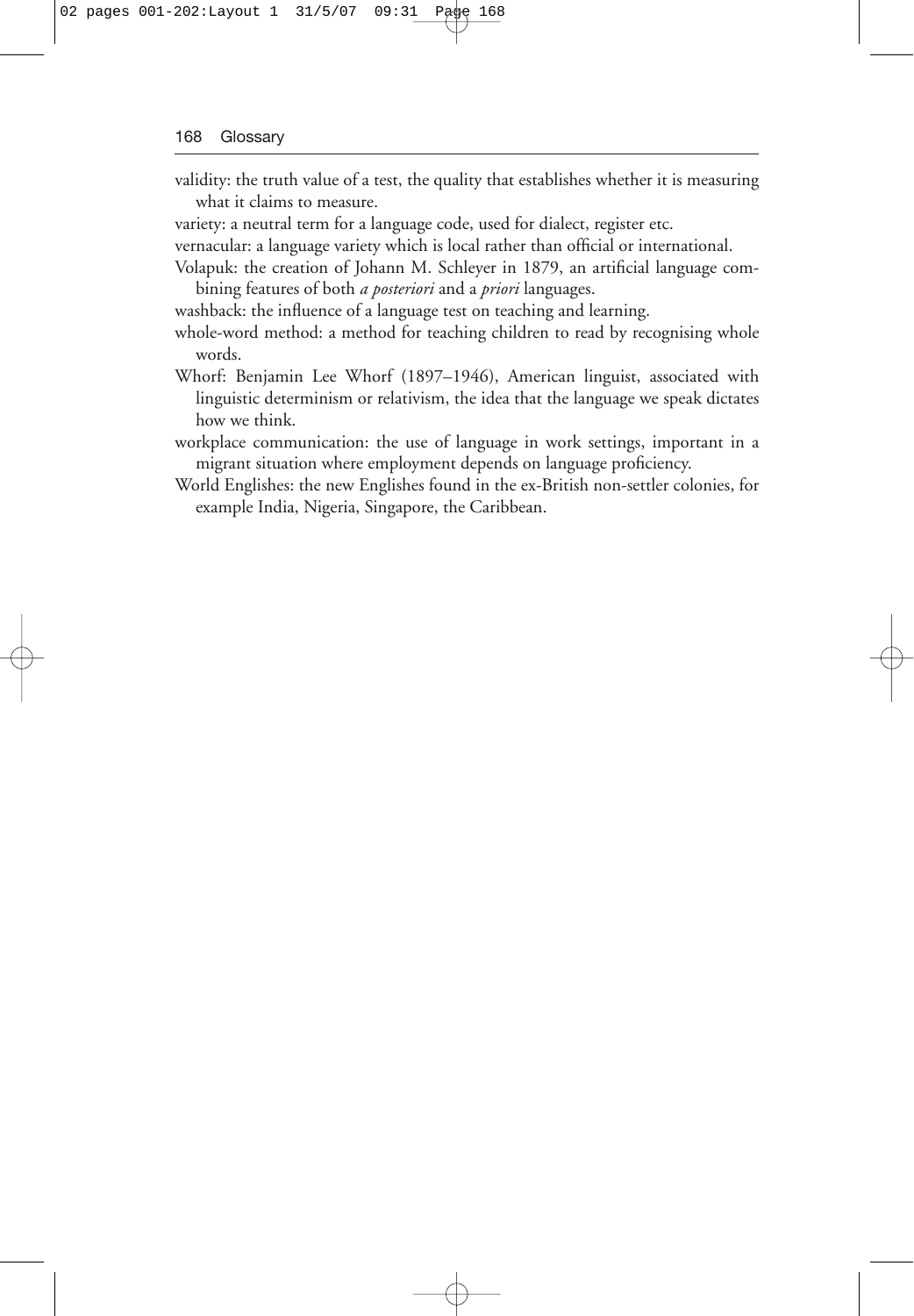# Exercises

#### **EXERCISE 1 (ON CHAPTER 1)**

J. Trim, 'Applied linguistics in society', in P. Grunwell (ed.), *Applied Linguistics in Society*, London: CILTR, 1988, p. 6.

The following text is taken from a keynote address given by John Trim, then Chair of the British Association of Applied Linguistics (BAAL), at the 1987 Annual Meet ing, which celebrated the twentieth anniversary of the Association's founding.

Trim recalls the events leading up to the founding of BAAL, including the earlier founding of the International Association of Applied Linguistics (usually known by its French title, Association Internationale de Linguistique Appliquée). In this excerpt, Trim remarks on the increasing need for applied-linguistic interventions and the lack of interest in such work by the dominant school of linguistics. The point is similar to that made by Dell Hymes (1971) in his discussion of communicative competence.

Unfortunately, Chomskyan linguistics … appears to have contributed little or nothing to the development of applied linguistics, that is to say, to our empirical understanding of the workings of language in the individual and society, and the application of that knowledge, in an interdisciplinary framework, to the treatment of problems of language acquisition, learning and use. Indeed, Chomsky foresaw clearly that this would be the case. The distinction of 'competence' and 'performance', initially helpful in creating space for an autonomous linguistics could be – and has been used to insulate linguistics from empirical accountability. As the earlier excitement of psychologists over its apparent implications for child language acquisition has faded, it seems probable that mainstream linguistics has never been so academically encapsulated, with so little interest in its social consequences and having so little to contribute to the understanding and solution of the many urgent language problems with which society and the individuals which compose it find themselves faced, at a time when communication, still predominantly through the medium of natural language, is becoming more comlex, more problematic, more central to organised society. It is surely a cause for deep regret and deep concern if professional academic linguists are so absorbed by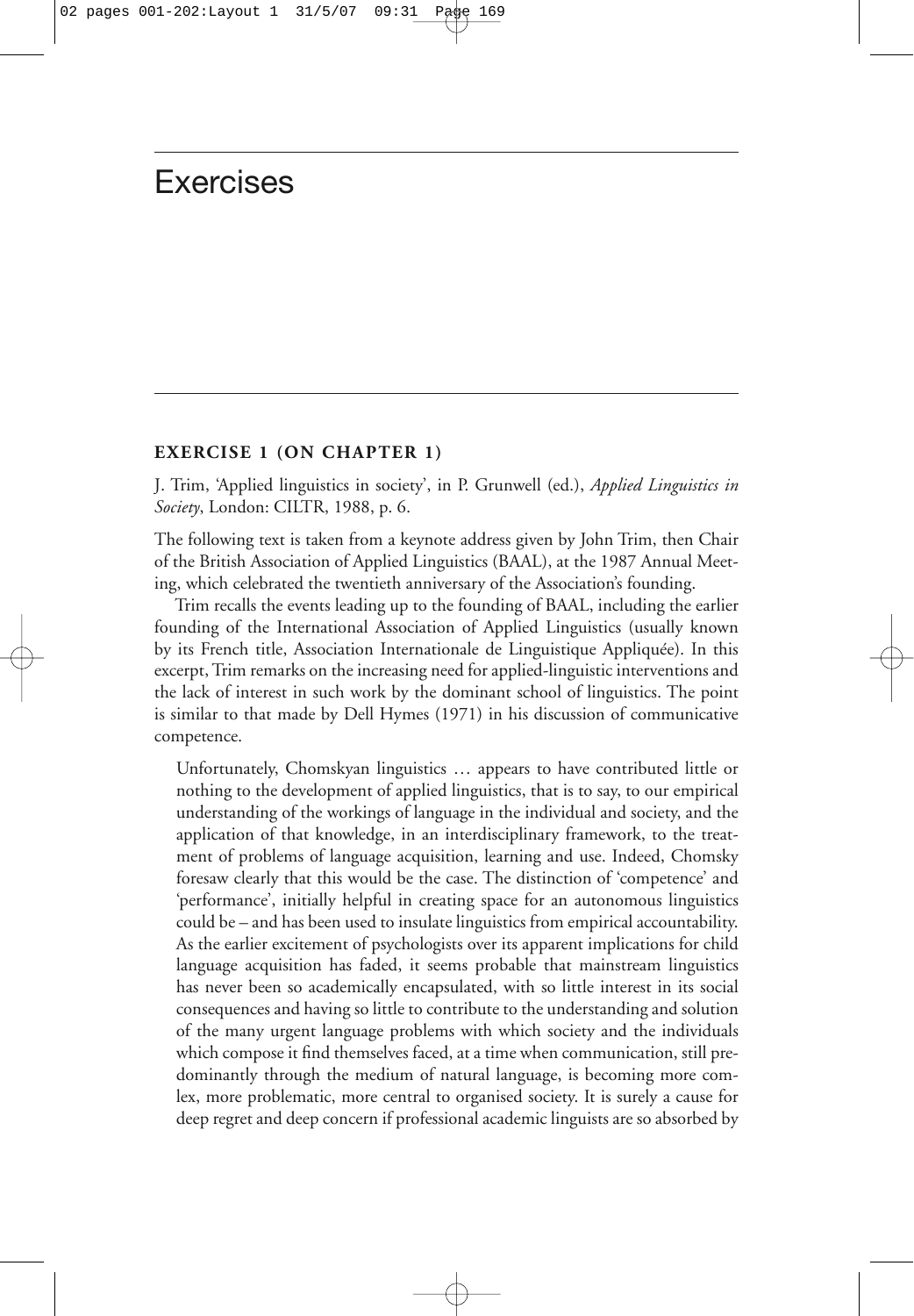problems of government and binding in syntax that communication engineers, information technologists, logopaedists and aphasiologists, language planners, translators and interpreters, educationists concerned with normal child language development and the language aspects of learning across the curriculum as well as all those concerned with the increasing internationalisation of life, from the management of multinational corporations, the conduct of international and supranational organisations and authorities to the impact on individual lives of personal mobility and the need for access to information, must all fend for themselves and develop, ad hoc, their particular linguistic expertise.

### **Questions**

1. The applied linguist, it is suggested, is interested more in performance than in competence. What is meant by this distinction and why is it important for applied linguistics?

2. List six of the areas that Trim considers require intervention by the applied linguist.

3. Give reasons for agreeing or disagreeing with the writer when he states that 'communication … is becoming more complex, more problematic, more central to organised society'.

# **EXERCISE 2A (ON CHAPTER 2)**

R. Harris, 'Communication and Language', Oxford: Oxford University Press, 1978, in N. Love (ed.), *Selected Writings of Roy Harris*, London: Routledge, 1990, pp. 139–40.

In the following text, the author, Roy Harris, considers how the nineteenth-century experimental chemist, Joseph Priestley (who was also an amateur linguist), would view current attitudes towards applied linguistic issues. Harris notes that for Priestley language could not be removed from other aspects of human life. Priestley, so Harris imagines, would be bewildered by linguists' lack of interest in the social role of language. Priestley saw language as given to man by God, just as the human body is, and as the doctor watches over the body and endeavours to keep it healthy, so the grammarian watches over the health of the language, generally taking care of it.

[Priestley] would be surprised to see what a great gap had opened up between theoretical linguistics, on the one hand, and practical linguistics on the other. He would find, for example, that many a modern phonologist would be extremely unsympathetic to the idea that phonologists have anything to learn from experimental investigation into the facts of phonetics. Similarly, he would find that remarkably few modern theories of grammar show any great inclination to discover for themselves to what extent the grammatical rules they posit are borne out by observable speech behaviour.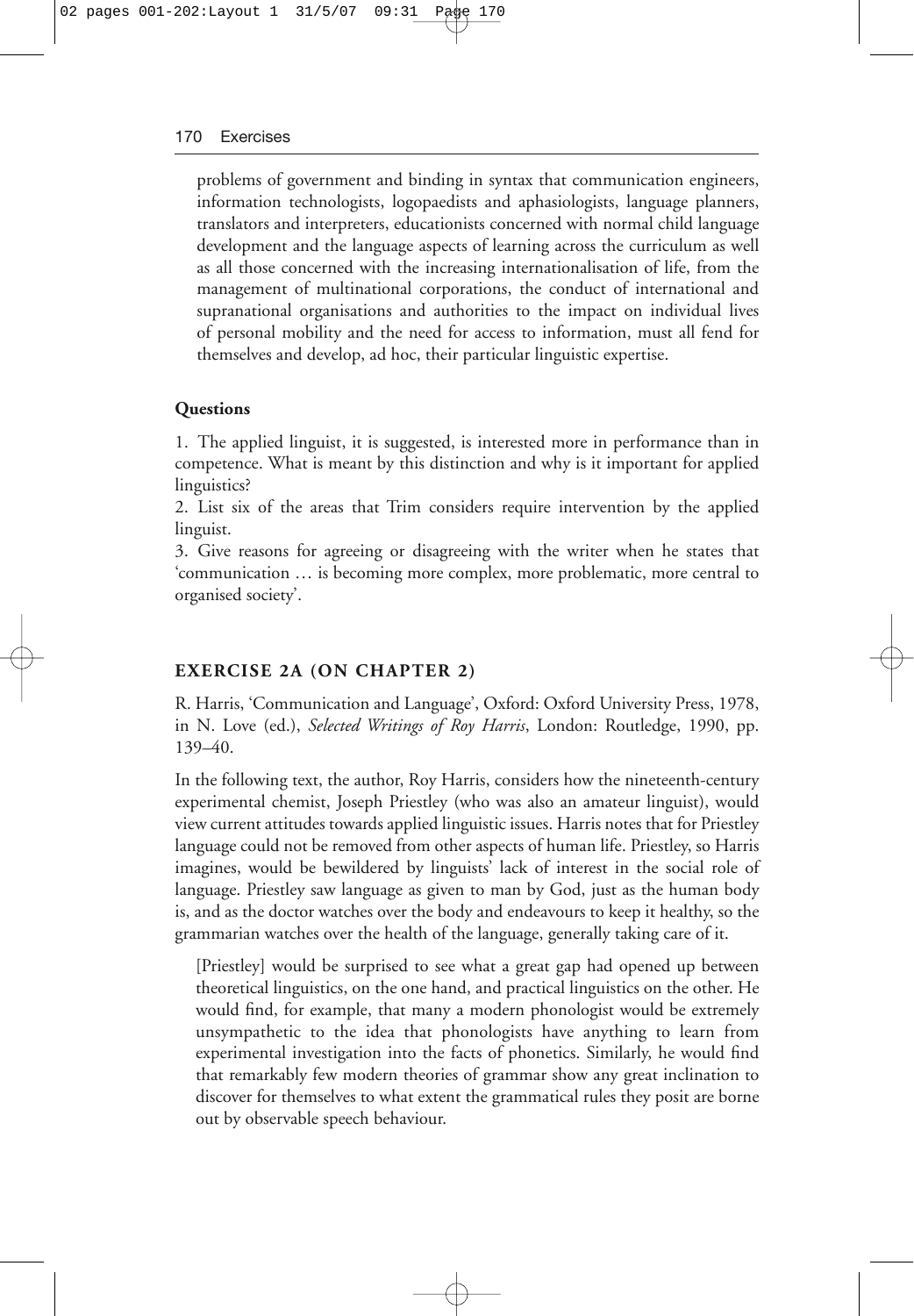What would strike him about much of modern linguistic theory would be its remoteness from practicalities, the very abstractness – one might almost say unreality – of its more prominent controversies, the degree of social irrelevance which it had achieved, and, in many ways, seemed only too pleased to have achieved. He might ask why linguistic matters of immediate importance to modern society were often rejected by linguistic theorists as being outside the area of their main concern. He might ask why, for example, it was still necessary in 1975 for the Bullock Report to state that 'all subject teachers need to be aware of the linguistic processes by which their pupils acquire information and under standing'. He might ask why, in an age of newspapers, radio and television, so little is known about the linguistics of the mass media (about how, for instance, a news bulletin should be structured in order to achieve maximum communicational effectiveness.) He would be struck by the fact that whereas we claim to have a theoretical linguistics, we have no linguistics of the living-room, or of the court room or of the class room, or of any other form of socially institutionalised linguistic exchange. He might ask why the theoretical linguistics of a civilisation which depends increasingly on language can apparently tell us so little about how the processes of linguistic communication are shaping the very form and content of that civilisation.

He might even go on to ask himself why the linguistic theorist does not apparently feel any social obligation to concern himself with such matters, but is content to pass the questions on to educationalists, sociologists, psychologists or whoever else happens to be standing by. For he surely would not fail to see how the very terms 'applied linguistics', 'sociolinguistics', 'psycholinguistics', and so on reflect the theoretical linguist's view of the subordinate status of those fields, and of his own central importance.

In short, something that would strike Joseph Priestley most forcibly, I suggest, is the extent to which modern theoretical linguistics had somehow managed to lose sight of the fact that language has to do, in the first and last resort, with communication between human beings, or managed at least to treat this central fact as if it were somehow a concern of subsidiary or peripheral importance.

### **Questions**

1. The writer clearly thinks that Priestley would be puzzled by the view expressed in the sentence quoted from the Bullock Report (*A Language for Life* 1975, a government report on the teaching of English in schools in England and Wales). Exactly what point is the writer making here about teachers and language? Give your reasons for agreeing or disagreeing with the writer's position.

2. The writer considers that linguistics should take an interest in language problems. In your view is this consideration made from an application of linguistics or from an applied linguistics point of view. Give your reasons for the view you take.

3. What form might a study of the 'linguistics of the living-room, or of the court room or of the class room' take? What would be the value of such a study?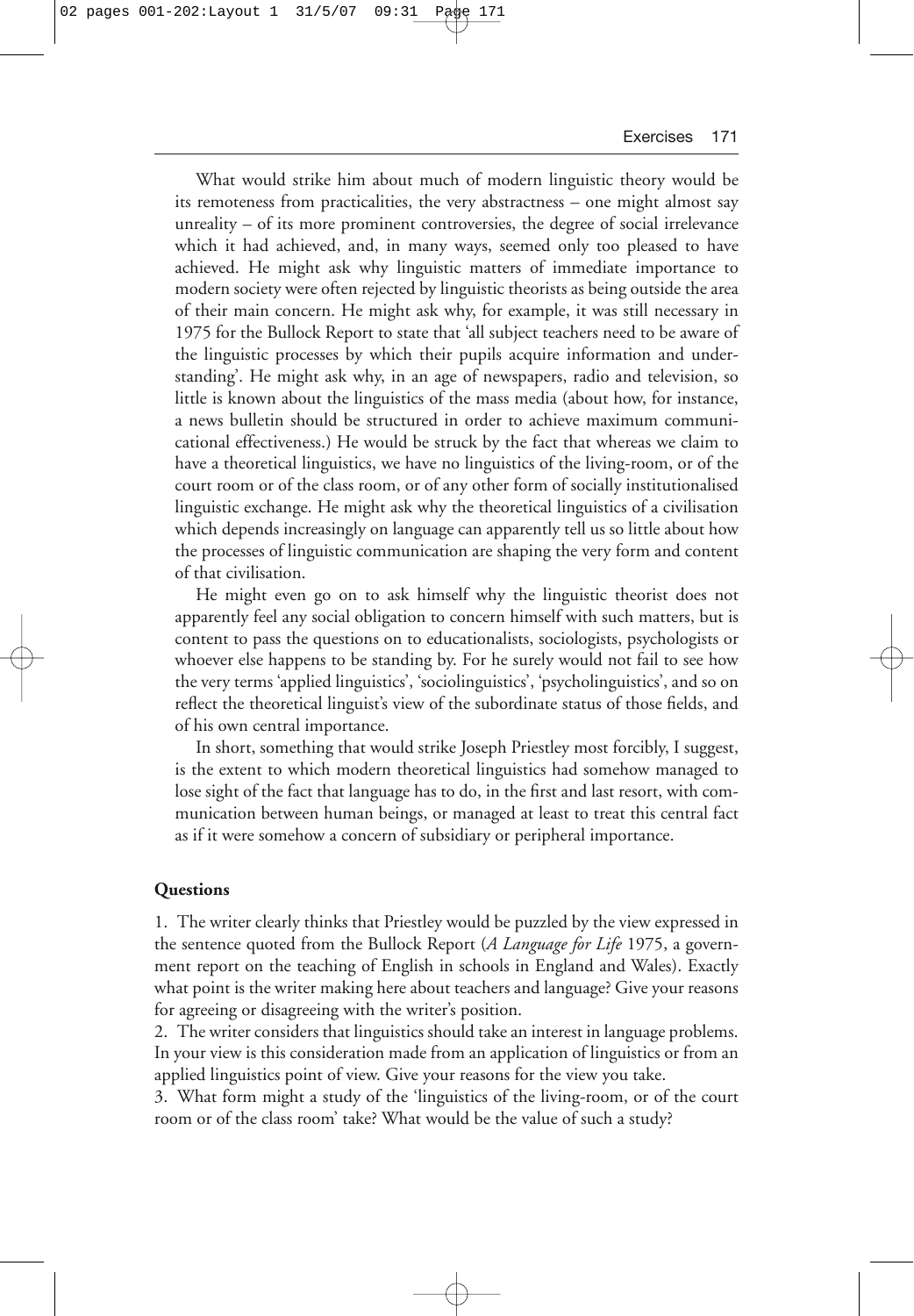4. Give three examples of 'socially institutionalised linguistic exchange' in which you have participated during the past week.

#### **EXERCISE 2B (ON CHAPTER 2)**

R. B. Kaplan, 'On the scope of linguistics, applied and non-', in R. B. Kaplan (ed.), *On the Scope of Applied Linguistics*, Rowley, MA: Newbury House, 1980, pp. 63–6.

The following text is taken from a 1980 collection of articles by different authors who present their views on the scope of applied linguistics. Robert Kaplan, who edits the collection, makes clear in this article his commitment to a mature and confident applied linguistics which is no longer subservient to linguistics. He considers that applied linguists have identified themselves too closely with language teaching and that it is now time for them to turn to the many areas of human activity that need their attention. To do this, Kaplan argues, they must develop a theory of applied linguistics.

I would contend that there is virtually no human activity in which the applied linguist cannot play a role. The analysis of literature, in which cultural traditions are stored over time, may be an appropriate area for the applied linguist to apply certain aspects of linguistics, leaving arguments over aesthetics to more traditional literary scholars. Indeed, the uses of language for the storage and retrieval of all sorts of information, including cultural and aesthetic information, whether the storage occurs in oral forms, traditional books, or computerized systems, is a proper sphere for the activities of applied linguists.

What I have been trying to argue is that applied linguists are the most humanistic among the breed of linguists who are most directly concerned with the solution of human problems stemming from various uses of language. Linguists, on the other hand, are specialists who solve language problems related to some of the sub-systems of the body of language. Because their study is scientific, they are limited to those sub-systems which can be made static and which can be isolated from the complex range of variables that affect human behavior. What they find is of the greatest use to applied linguists; and the problems that applied linguists discover in their attempts to deal with human problems ought to be the central concern of theoretical linguists. That has not, unfortunately, been the case; on the contrary, applied linguists have convulsed themselves trying to apply to some thing every new notion of the theoretical linguist, whether that notion has been demonstrated valid or useful, or not …

This paper is not a clarion call to the service of humanity. I do not mean to suggest that the world will go to hell in a handbasket if applied linguists do not get cracking. I do mean to suggest that the peculiar circumstances of the time … the enormous impetus in the developing world for equality of opportunity and improvement in the general standard of living through the instant attainment of modernity and technology, and the peculiar place of the languages of wider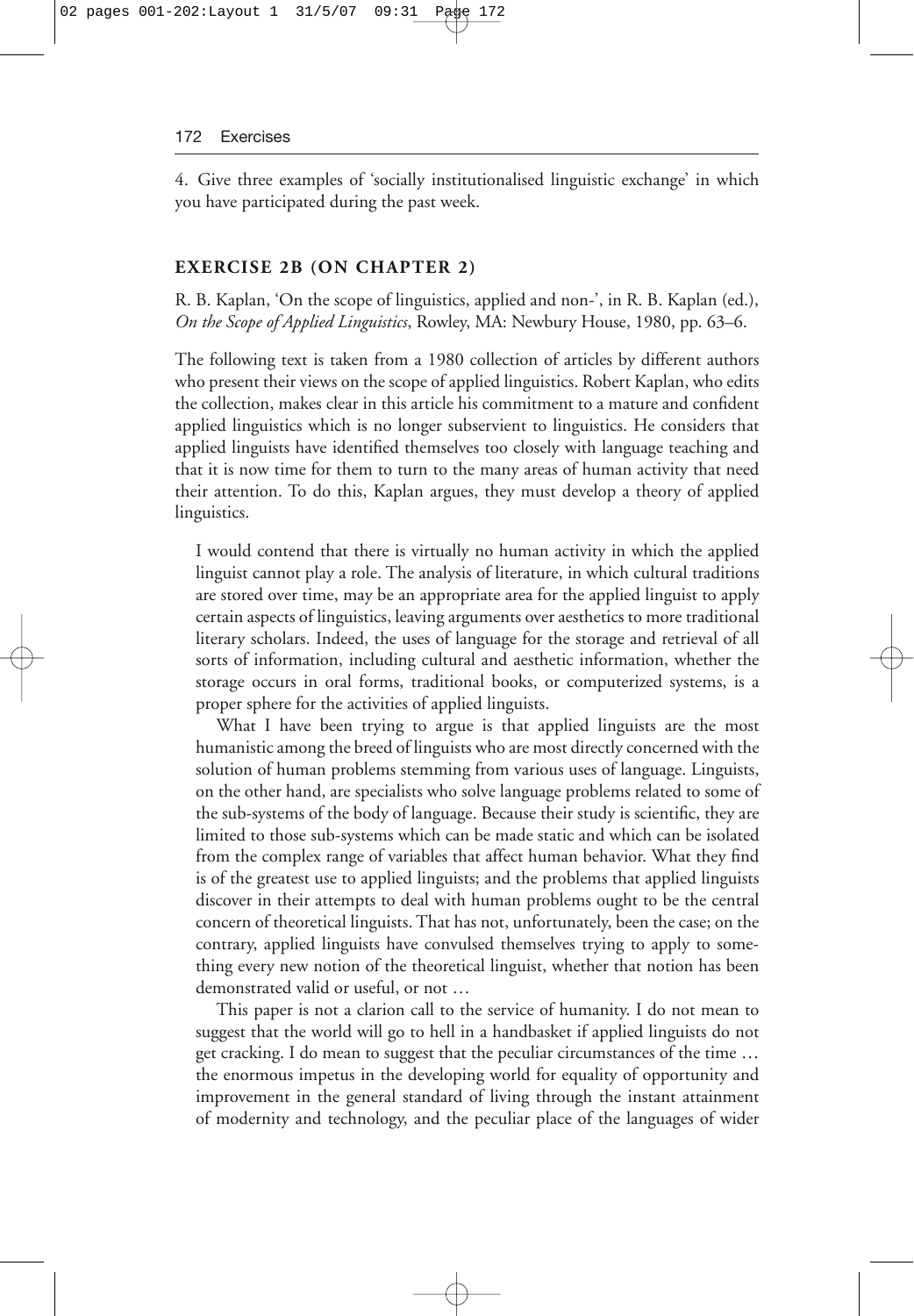communication in these global circumstances, have created a situation in which the services of the applied linguist are perhaps more necessary than they have been in the past. Those services are not yet more welcome, but I think the need will soon create the welcome. If applied linguists have become identified with language teaching, it is an identification they must work to overcome; if applied linguists are not seen as contributing members of society, it may be the result of their own lethargy and their acceptance of the identification with language teaching. If there is a polarity between applied and theoretical linguistics, it may result from a myopia on both sides. Thus, if applied linguists choose to assert the independence of their discipline, the time seems to be appropriate, but the assertion of that independence depends upon the willingness to do applied linguistics rather than merely to apply linguistics. The speculations raised in this paper as examples of possible spheres of activity for applied linguistics may be lunatic speculations; if they are, someone ought to demonstrate their lunacy. Even if they are, surely there are areas of activity both less lunatic and less abstract that applied linguists can busy themselves with. It seems to me unnecessary to expend more time in defining the scope of applied linguistics; rather, it seems to me time to develop a theory of applied linguistics which will permit the development of algorithms which in turn will permit applied linguists to deal systematically (rather than willy-nilly) with the kinds of human problems that obviously do concern them, a theory which will make it unnecessary to perpetuate the kind of intentional fallacy … which attempts to place applied linguistics at the center of the known universe. That is a clarion call.

# **Questions**

1. The writer contends that 'there is virtually no human activity in which the applied linguist cannot play a role'. How far do you agree? How does the writer reconcile this statement with his later comment that 'applied linguists have become identified with language teaching'?

2. The writer advocates the development of a theory of applied linguistics. To what extent do you think a theory of applied linguistics is (a) desirable and (b) possible?

3. 'The speculations raised in this paper as examples of possible spheres of activity for applied linguistics may be lunatic speculations.' Are they lunatic speculations? Make a case for or against regarding them as lunatic speculations.

# **EXERCISE 3 (ON CHAPTER 3)**

Here are four excerpts (Glossolalia, Welsh, Spoken American English and Manx). The origin of each text is given below. In each case try to determine whether the motivation for the work described can be regarded as the application of linguistics or as applied linguistics.

Glossolalia: extract from H. N. Malony and A. A. Lovekin (1985), *Glossolalia:*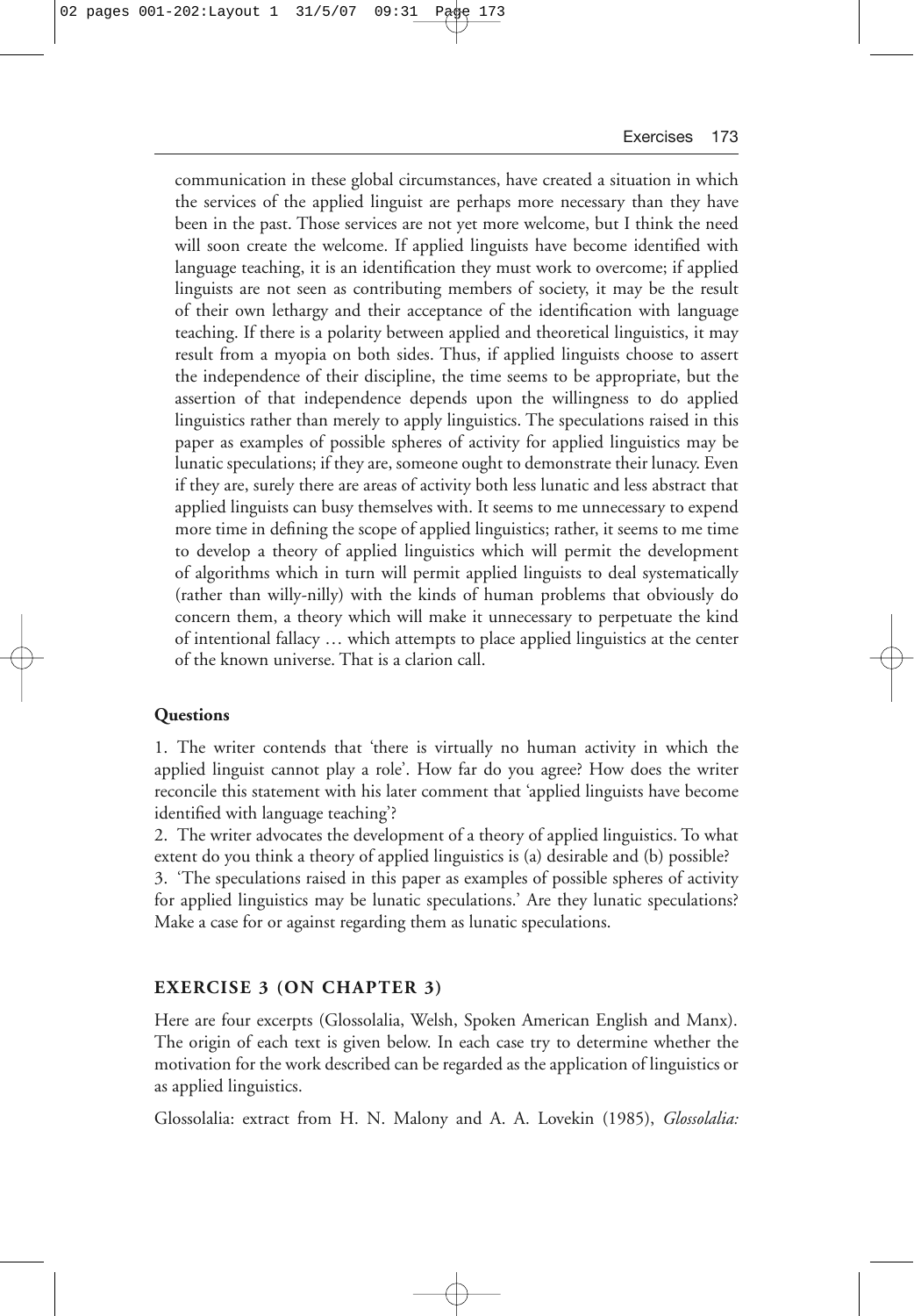*Behavioral Science Perspectives on Speaking in Tongues*, Oxford: Oxford University Press, p. 33.

Welsh: extract from M. Ball (1993), *The Celtic Languages*, London: Routledge, pp. 295–6.

Spoken American English: extract from K. Aijmer and B. Altenberg (1991), *English Corpus Linguistics: Studies in Honour of Jan Svartvik*, London and New York: Longman, p. 65.

Manx: extract from M. Ball (1993), *The Celtic Languages*, London and New York: Routledge, pp. 659–70.

#### **(a) Glossolalia**

For example, in analyzing the glossolalic speech of one of Wolfram's (1966) subjects, Samarin reaches the following conclusion:

Thus even a cursory examination of the sample text reveals that *siyanayasi* occurs only at the end of a macrosegment [a sentence] and is very often preceded by *kita* … In other words, glossic syllables are not simply spewed out in a haphazard sort of way …

(1968, p. 60)

Among the answers Samarin (1972) received when he asked, 'Why do you think glossolalia is a language?' were the following: 'It sounds too much like a language not to be.' … 'I don't feel the type to just rattle on making sounds.' … 'because I seem to learn it' (*passim* pp. 105–107).

More thoughtful answers included references to the same words appearing over and over, short words (like conjunctions or prepositions) connecting phrases, differ ent endings and prefixes being used, the rise and fall of voice tone, pauses for breath, rhythm cadence, and the seeming grouping of phrases into groups (Samarin, 1972c, pp. 106–107).

However, the word structure of a given utterance is not all that apparent nor is the dissecting of the material into phrases and sentences an easy task. For example, a prayer by Rev. d'Esprit (Samarin's prime subject studied over several days) began like this: 'kupoy shandre filé sundrukuma …' Yet, Samarin (1972c) concluded:

[Rev. d'Esprit] was undoubtedly influenced by the rhythm of the utterance, making each 'word' come out with a final accented syllable. But there was no good reason for not beginning as follows: 'Ku poyshandré fi lésundru.' Other linguistically trained persons have looked at this text, and none of them arrives at exactly the same results that are presented here.

(p. 81)

#### **(b) Welsh**

Sporadic attempts have been made from time to time to narrow the gap between the pronunciation of Literary Welsh and Colloquial Welsh. A late nineteenth-century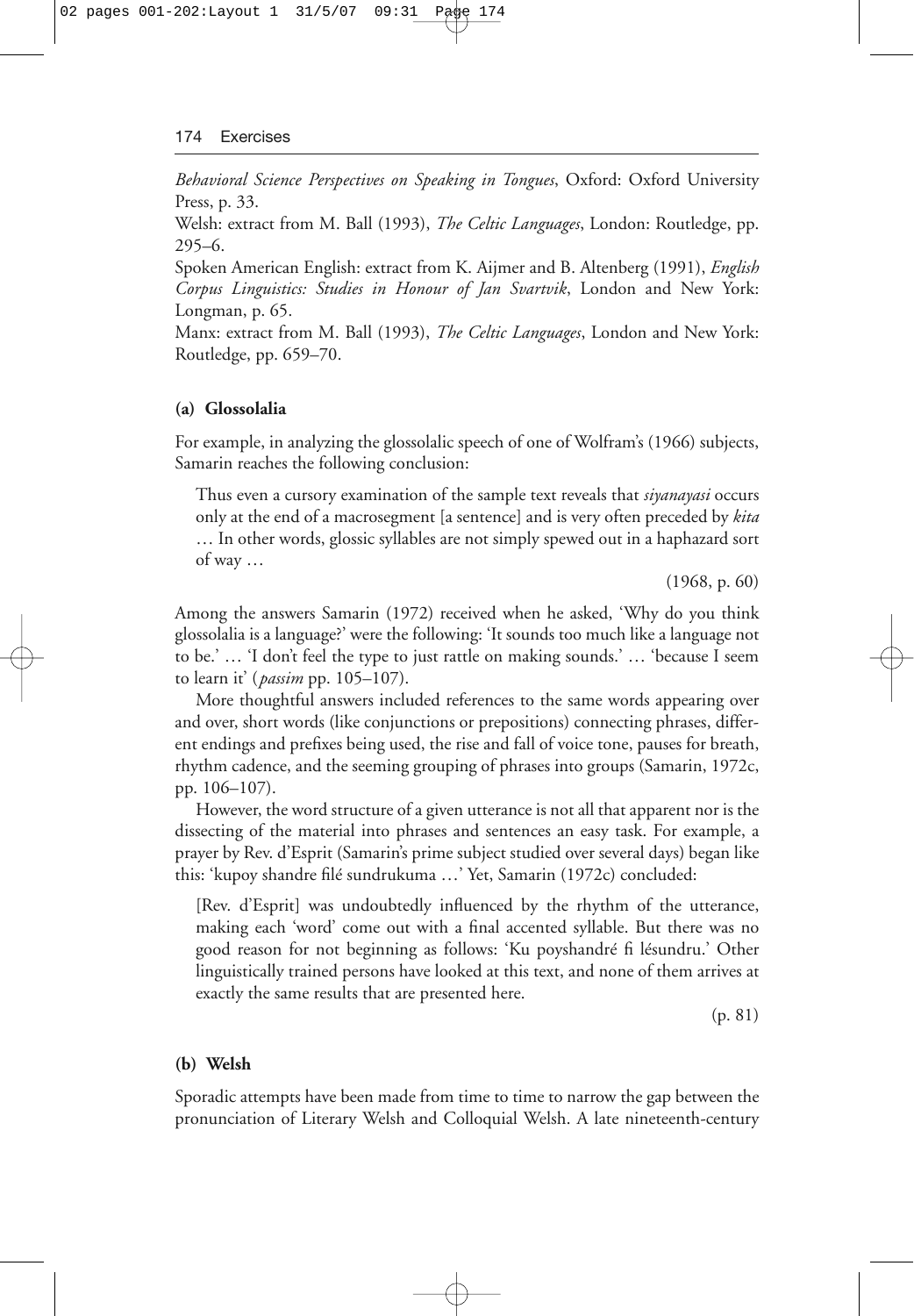grammarian sought to persuade Welsh people to read, for example, written *gwelant* as [gwelan], written *pethau* as [peøa] and written *carrai* as [kare] (Jones 1893). He argued that since major languages such as English and French were not pronounced as they were written there was no valid reason why Literary Welsh should be. More recent (but equally unsuccessful) ventures in this direction are those by Jones (1964: 53–6), and by the Welsh school examining authority in a booklet distributed to schools (Welsh Joint Education Committee 1967). These more recent attempts have been motivated largely by the perception of an increasing gap between the literary and non-literary registers, a gap which is thought, somewhat naively, to be a major contributory factor in the failure of second-language teaching programmes in schools, and in the widespread incompetence among Welsh speakers in reading and writing their native language.

Through the nineteenth century the orthography was a field of conflict as one committee or individual after another attempted to standardize practices. Standard ization was not finally achieved until a committee of the Board of Celtic Studies published a spelling manual (University of Wales Press 1928).

#### **(c) Spoken American English**

It is obvious to all concerned that there is a conspicuous gap in these materials: a comparably large computerized corpus of spoken American English as used by adults. Such a corpus would provide a rich source of data for all those interested in the nature of spoken American English and, more generally, of spoken language, whether their interests are descriptive, theoretical or pedagogical. For example, it has been suggested that the grammar of spoken language is still little understood (Halliday 1987); the Corpus of Spoken American English (CSAE) will provide materials for extensive studies of all aspects of spoken English grammar and lexicon. It will at the same time have an obvious value for studies of differences between speech and writing, and thus can contribute to an understanding of how the educational system can facilitate the child's transition from accomplished speaker to accomplished writer. It will be of obvious value to sociologists and linguists studying the structure of conversational interactions. It will constitute a basic source of infor mation for those engaged in teaching English as a second language, who will be able to draw on it in either a research or a classroom setting for examples of linguistic and interactional patterns that are characteristic of conversation. And, because the transcription into standard English orthography will be linked with sound, linguists and speech researchers will gain a useful tool for studying the relation of auditory phenomena to linguistic elements, which will ultimately contribute to the goal of enabling computers to recognize speech. In a larger time frame, this corpus will provide an invaluable source of information on the English language as it was spoken colloquially in America towards the end of the twentieth century.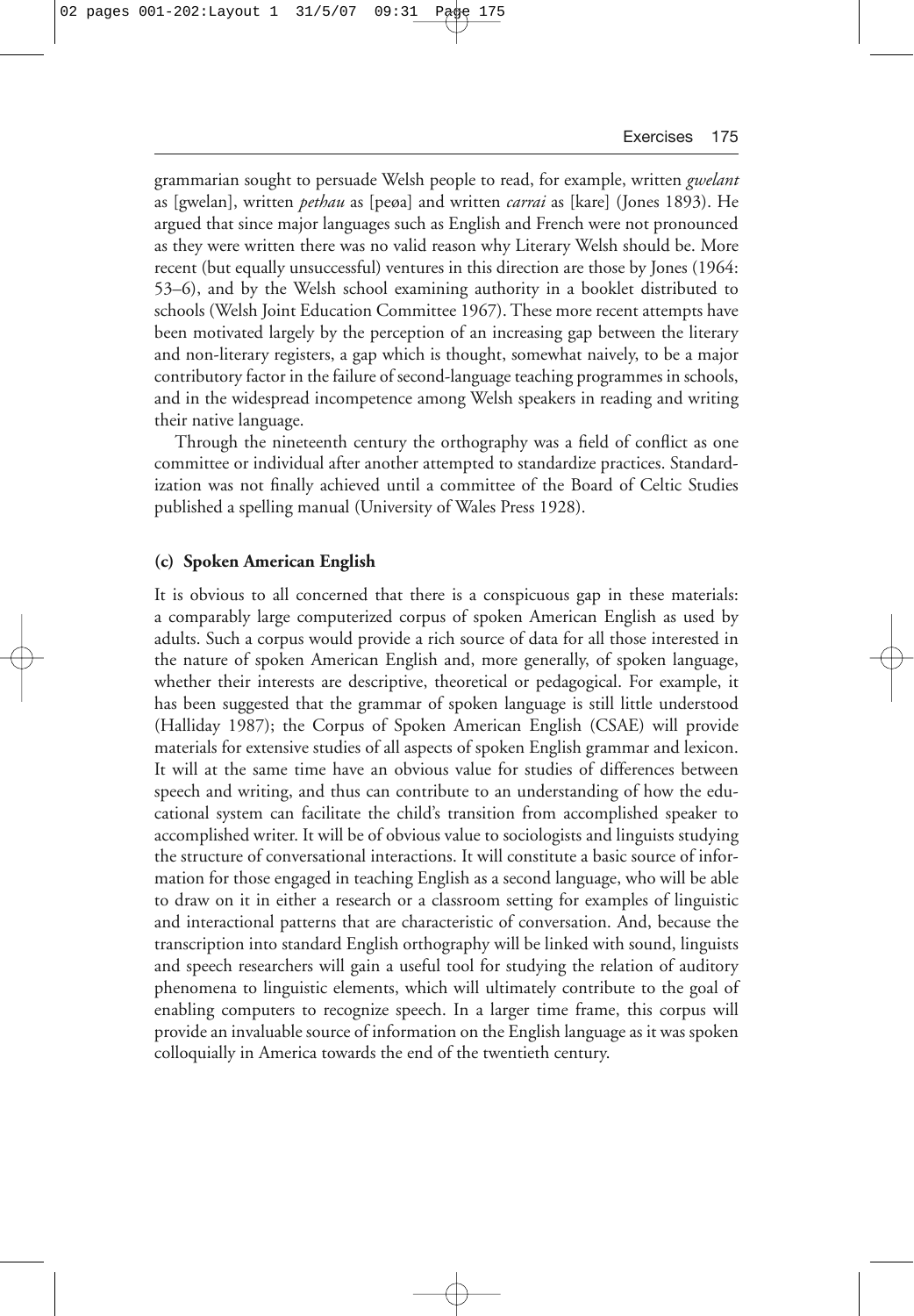#### **(d) Manx**

There has always been in Manx schools a recognition that, despite the use of the 'English code' from the 1872 Act […] in the Manx education system, there was a strong flavour of Manxness about the whole arrangement. Most of the pupils bore Manx names: (forenames) Juan, Finlo, Orry, Kiree, Joney, etc: (surnames) Cowle, Clague, Corlett, Kelly, Mylchreest, Quine, etc. – the list goes on. They spoke an Anglo-Manx dialect, lived in places bearing Manx names, and their teachers used the occasional greeting of *moghrey mai* (m r 'mai] 'good morning' or *fastyr mie* [fast 'mai] 'good afternoon/evening'. Efforts to have Manx taught in Island schools, which failed in the early years of the century, did not begin to bear fruit until 1974 when a new Director of Education, Mr Alun Davies, a native Welsh speaker, was appointed. He was sympathetic to the idea, provided that there were people capable of teaching Manx. The situation then was that there were a number of individuals, usually YCG members, competent in Manx, but not trained teachers, and a few trained teachers (about a dozen at the outside) both competent in Manx and able to teach it. The latter were mainly concentrated in the thirty-two primary schools and were given the opportunity of introducing Manx into the classroom when and where they saw fit. In the five secondary schools at that time there was no teacher on the staff able in Manx. To remedy this the Director of Education sanctioned the use of 'laymen/ laywomen' to teach Manx once a week during lunchtime break as a 'club' activity. The first of such clubs was set up in the Easter term of 1976 at Ballakermeen High School, Douglas. I was one of the teachers on that occasion.

In 1982 a GCE 'O' Level examination in Manx was instituted, preparation for which took place at evening classes initially for adults at the College of Further Education (now the Isle of Man College). The idea was that teachers with an 'O' Level qualification would be in a position to teach Manx formally in the schools. One or two secondary-school teachers took up this option. However, a lack of 'takers' for the examination caused it to be suspended four years later. Its replacement by a GCSE examination, with more emphasis on the spoken language, is now in preparation as part of the present (1992) scheme.

#### **EXERCISE 4 (ON CHAPTER 4)**

The following extract makes a connection between language and cultural values. To what extent are they connected? If you were involved with the selection of the new bishop would you be in favour of a Gaelic speaker or not. What would be your reasons?

#### **4.1 Gaelic-speaking Bishop?**

A row has broken out among parish priests in the Roman Catholic diocese of Argyll and the Isles over whether the successor to the disgraced bishop, Roderick Wright, should be required to speak Gaelic.

The diocese, which has been without a bishop for more than two years since Mr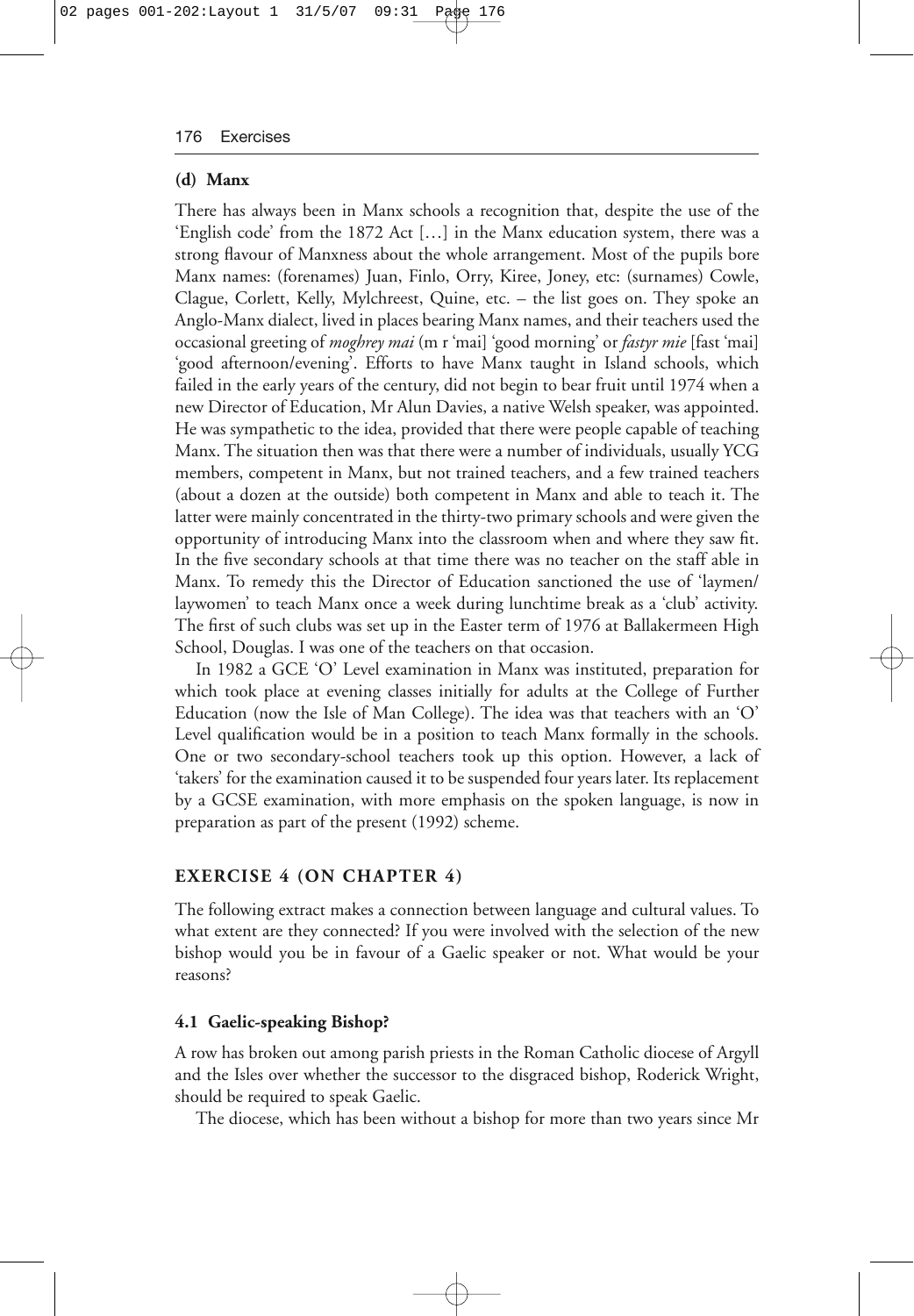Wright resigned and fled to England with a married woman, is split down language lines.

Many of the island priests believe the new bishop must be able to speak the language of the Gaels, but other parish priests are fundamentally opposed to making fluency in the language a requirement for the post.

Monsignor Roderick Macdonald of Glencoe is one of those who has spoken out against the move. He said yesterday: 'Gaelic just does not come into it at all.

'I know what some of the island priests are saying, but they are always saying that. Whenever Cardinal Winning says something, they suggest that it would have been better if he had said it in Gaelic.

'Of course all the islanders speak English, some of them don't speak Gaelic.' However, not everyone in the diocese is in agreement.

Father Joe Toal of Benbecula was adamant that the new bishop will speak Gaelic. He said: 'It was inappropriate for Right Rev Mgr Macdonald to express such an opinion as strongly as he did. It was a real kick in the teeth for island Catholics, people who pray and think in Gaelic every day of their lives.'

The campaign for a Gaelic-speaking bishop is connected to the renaissance of Gaelic in other areas.

Fr Toal said that the Church must not be left behind. He said: 'The way I and many others see it, Gaelic is becoming more and more important in the public life of Scotland. The language has a special place in the media, education and the arts. The Church needs a strong voice in the Gaelic world, someone who will give leader ship and is capable of putting the Church's message across convincingly.'

[…]

The press officer for the Roman Catholic Church in Scotland, Father Tom Connelly, said he believed a 'healing' message was more important than a 'Gaelic' one.

A former editor of the Scottish Catholic Observer, Hugh Farmer, said he thought the row was a local difficulty. He said: 'The best bishop of Argyll and the Isles there ever was spoke not a word of Gaelic and he did more for the Gaelic traditions and culture before him or since. Bishop Stephen McGill is retired now, but he was there between 1960 and 1968.'

He added: 'It is not a Gaelic-speaking bishop they need, it's a good holy pastor: Gaelic is not an issue.'

(Extract from A. O'Henley and A. Gray, 'Priests split on need for new bishop with Gaelic', *The Scotsman,* 9 March 1999, p. 4.)

#### **EXERCISE 5 (ON CHAPTER 5)**

The following passage refers to work on police communication. The author makes clear in the last paragraph quoted that he regards this as part of applied linguistics. How would you suggest applied linguistics rise to the challenge 'to contribute to increasing understanding of the linguistic aspects of communication'?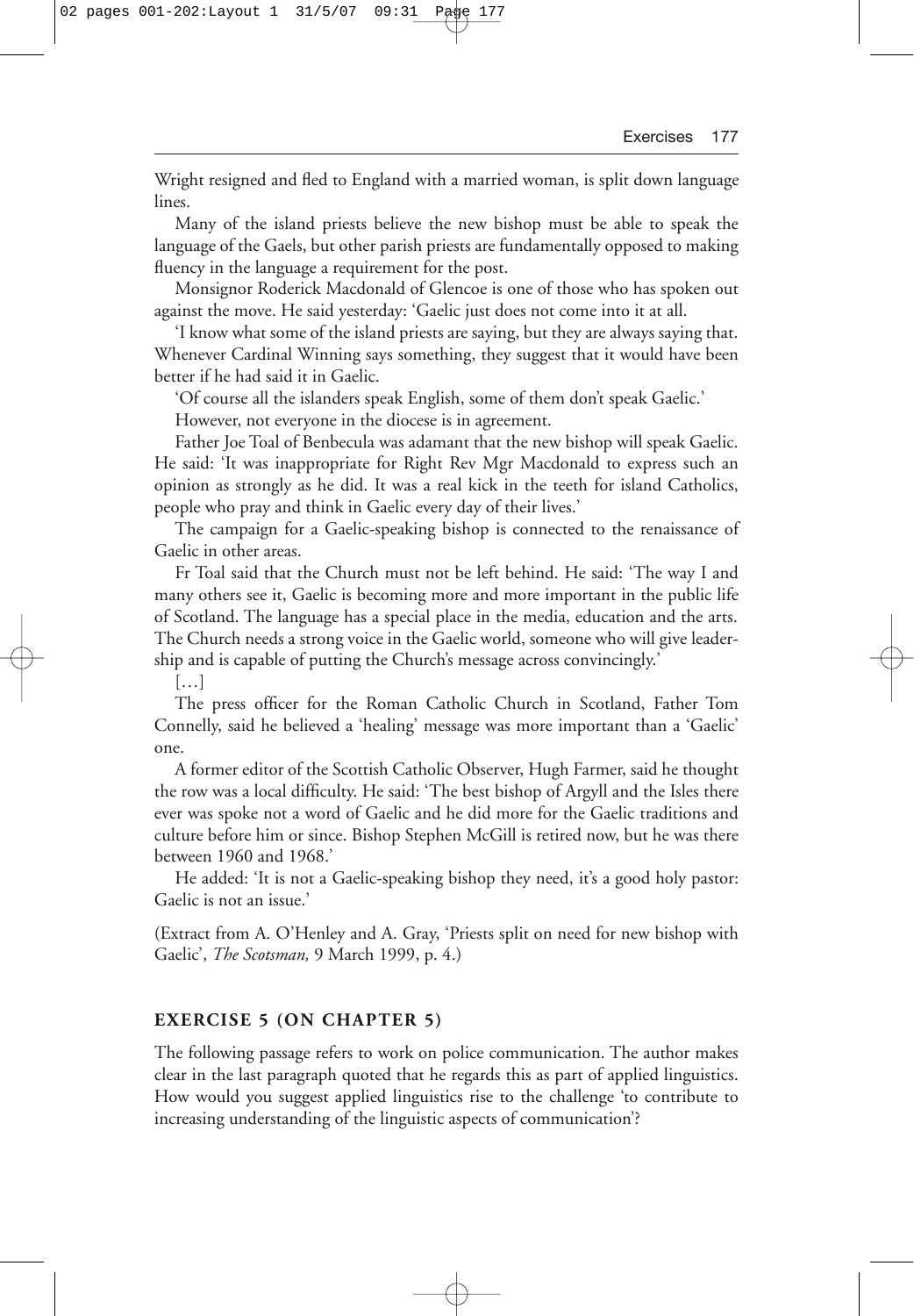#### **5.1 Police radio procedures**

Report after report into modern disasters tells the same story. Many are at least partly caused, and almost all are exacerbated, by poor communication procedures, such as misleading wording by the initiator, or failure by the recipient to check understanding. One writer refers to 'the deadly problem of communication under stress', and comments that 'too many lives have been lost as a result of confusion over words'.1

Fortunately, most faulty communication practice does not result in disasters, although the potential is always present. The cost in inefficiency, nonetheless, is incalculable, even at the most apparently trivial level. I was a member of a team which conducted extensive research into police radio procedures in the United Kingdom in the early 1990s. In one typical region, officers were making on average one communicative exchange every two minutes over a forty-eight hour period. More than 12% of these exchanges required two or more transmissions simply to establish the identity of the calling officer (which should be the first utterance in the exchange: 'This is Alpha Delta 1-0 calling control'). Air-time, which had an actual monetary value to the force, was being squandered because of an elementary failure in procedures. An example occurs in the following exchange, which was typical of many in our data. None of the three officers (A, B, D) calling control (C) has given any identification, although C appears to recognize one of them (204). The first three transmissions are simultaneous:

- A Somebody making off through the graveyard …
- B Yeah, we've got a van coming in with a few …
- D ... [name] please
- C Yeah, several callers there er caller saying [name]
- B Yes, control, we've got three coming in
- C Yes, 2-0-4, can you confirm three in custody?
- D Yes
- C 2-0-4 can you confirm three in custody?
- D Yes, yes

After nine transmissions, nothing has been achieved. Such confusion probably causes nothing worse than annoyance and inefficiency, but routine communication can at any time, without warning, have to deal with an emergency, with predictable results: 'in the crash of Air Florida into the Potomac River … more than ten com munication channels were used chaotically'.<sup>2</sup>

The challenge for applied linguists is to contribute to increasing understanding of the linguistic aspects of communication. Most of the limited amount of research and development in the area of operational communication is linguistically naive, with the result that procedures and guidelines are, at best, vague or, at worst, positively misleading.

2. Silverstein, p. 123.

<sup>1.</sup> Silverstein, Martin E., *Disasters: Your Right to Survive*, Washington DC 1992, p. 7.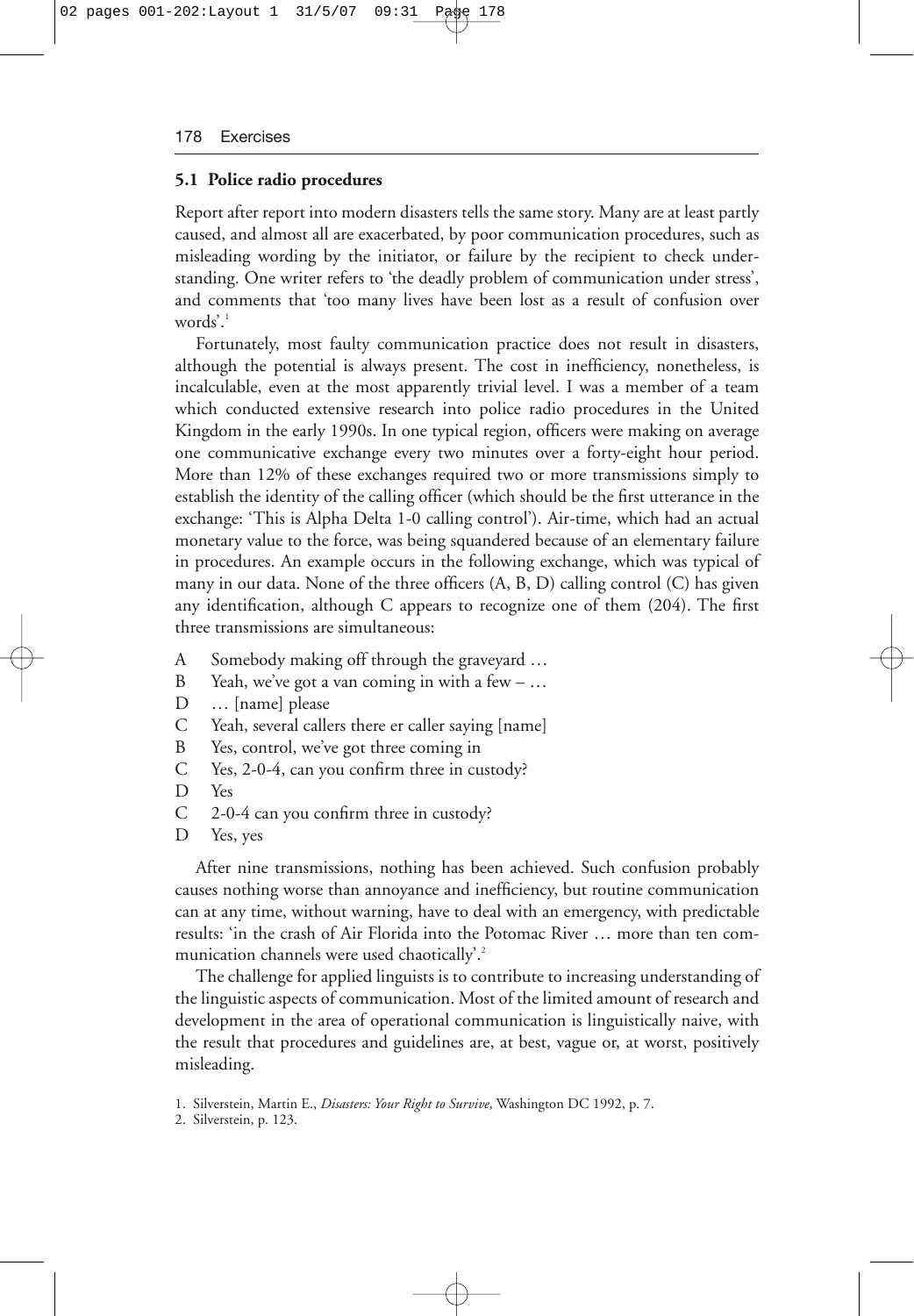(Extract from M. Garner, 'Tell them to mind their language', *Australian Language Matters* (Oct/Nov/Dec 1998), p. 13.)

### **EXERCISE 6 (ON CHAPTER 6)**

Here are two proposed principles which might be included in a Code of Ethics for applied linguists. Write eight further principles so as to cover all ethical responsibilities of applied linguists.

1. Applied linguists should not allow the misuse of their professional knowledge and skills.

2. Applied linguists should continue to develop their professional knowledge and share this knowledge with colleagues and other relevant professionals.

### **EXERCISE 7 (ON CHAPTER 7)**

List the skills and areas of knowledge that the professional applied linguist brings to a language problem. To what extent does such professional expertise justify the claim in this book that a coherent discipline of applied linguistics now exists?

#### **EXERCISE 8A (ON CHAPTER 8)**

Immigrants to the UK who wish to become citizens are now required to take a citizenship test. However, those whose English skills are not at a sufficient level to pass the citizenship test must first attain the qualification ESOL Entry 3. 'Put simply, ESOL Entry 3 demonstrates that you have the ability to hold a conversation on a straightforward topic, such as the weather (a preoccupation amongst the British), or a trip to the shops. You don't have to be word-perfect in your conversation or use exactly the right grammar. To attain ESOL Entry Three, you simply have to get your point across in an understandable way' (Knight 2006: 56).

Write a short test which, in your view, would allow successful candidates to demonstrate that their English skills are at a sufficient level.

#### **EXERCISE 8B (ON CHAPTER 8)**

How would you define the native speaker? How do you decide that someone you have just met is a native speaker? Is there, in your opinion, a case for insisting that applicants for certain jobs must be native speakers, thereby excluding all those who are not, even when their language proficiency is excellent?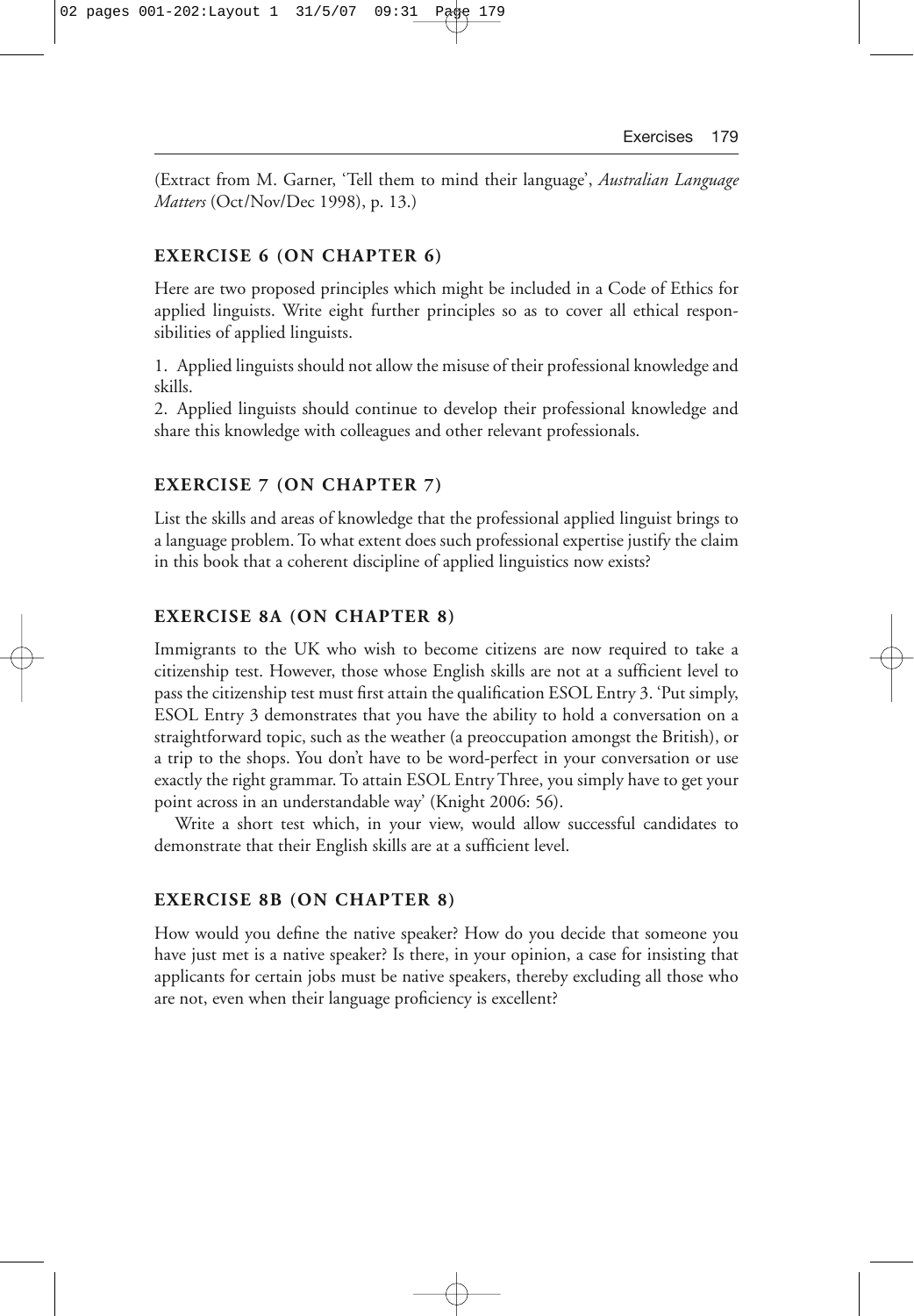# **References**

- Aijmer, K. and B. Altenberg (1991), *English Corpus Linguistics: Studies in Honour of Jan Svartvik*, London: Longman.
- AILA Statutes (1964), *Statutes*, Nancy: Association Internationale de Linguistique Appliquée.
- Alderson, J. Charles and Alexander H. Urquhart (1985), 'The effect of students' academic discipline on their performance on ESP reading tests', *Language Testing*, 2(2): 192–204.
- Alderson, J. Charles, Caroline Clapham and Diane Wall (1995), *Language Test Construction and Evaluation*, Cambridge: Cambridge University Press.
- Allen, J. Patrick B. and S. Pit Corder (eds) (1973–5), *The Edinburgh Course in Applied Linguistics*, vols 1–3. Vol. 1 (1973), *Readings for Applied Linguistics*; vol. 2 (1974), *Techniques in Applied Linguistics*; vol. 3 (1975), *Papers in Applied Linguistics*, London: Oxford University Press.
- Allen, J. Patrick B. and Alan Davies (eds) (1977), *The Edinburgh Course in Applied Linguistics*, vol. 4, *Testing and Experiment in Applied Linguistic*s, London: Oxford University Press.
- Anderson, B. (1991), *Imagined Communities: Reflections on the Origin and Spread of Nationalism*, New York: Verso.
- Angeles, Peter A. (1981), *Dictionary of Philosophy*, New York: Barnes and Noble.
- Annamalai, E. (1994), 'India: language situation', in Ronald E. Asher (ed.), *The Encyclopedia of Language and Linguistics*, vol. 3, Oxford: Pergamon Press, pp. 1651–3.
- Annamalai, E. (1998), 'Language planning in India', Paper given in Department of Linguistics, University of Melbourne, August 1998, unpublished.
- Anthony, Tony, D. Bogle, Tom T. S. Ingram and M. McIsaac (1971), *The Edinburgh Articu lation Test*, London: Longman.
- Asher, Ronald E. (ed.) (1994), *The Encyclopedia of Language and Linguistics*, vols 1–11, Oxford: Pergamon Press.
- Atkinson, Paul (1981), *The Clinical Experience*, Farnborough: Gower.
- Auden, W. H. (1940), 'Spain, 1937', in *Another Time*, London: Faber, 103.
- BAAL (1994), *Draft Recommendations on Good Practice in Applied Linguistics*, Lancaster, British Association for Applied Linguistics.
- BAAL (1994), *The British Association for Applied Linguistics: Recommendations on Good Practice in Applied Linguistics*. BAAL website: http://www.baal.org.uk/about\_goodpractice\_full.pdf
- Bailey, Richard W. (ed.) (1987), *Dictionaries of English: Prospects for the Record of our Language*, Cambridge: Cambridge University Press.
- Baker, R. and H. J. Chenery (1999), 'Editorial: Assessment in speech-language pathology', in R. Baker and H. J. Chenery (eds), Special Issue: the Assessment of Language and Speech Disorders *Language Testing*, 16/3: 243–7.
- Baldauf, Richard and Robert B. Kaplan (1998), *Language Planning: From Practice to Theory*, Clevedon: Multilingual Matters.
- Baldauf, Richard and Robert B. Kaplan (2005), 'Language-in-Education Policy and Planning', in E. Hinkel (ed.), *Handbook of Research in Second Language Teaching and*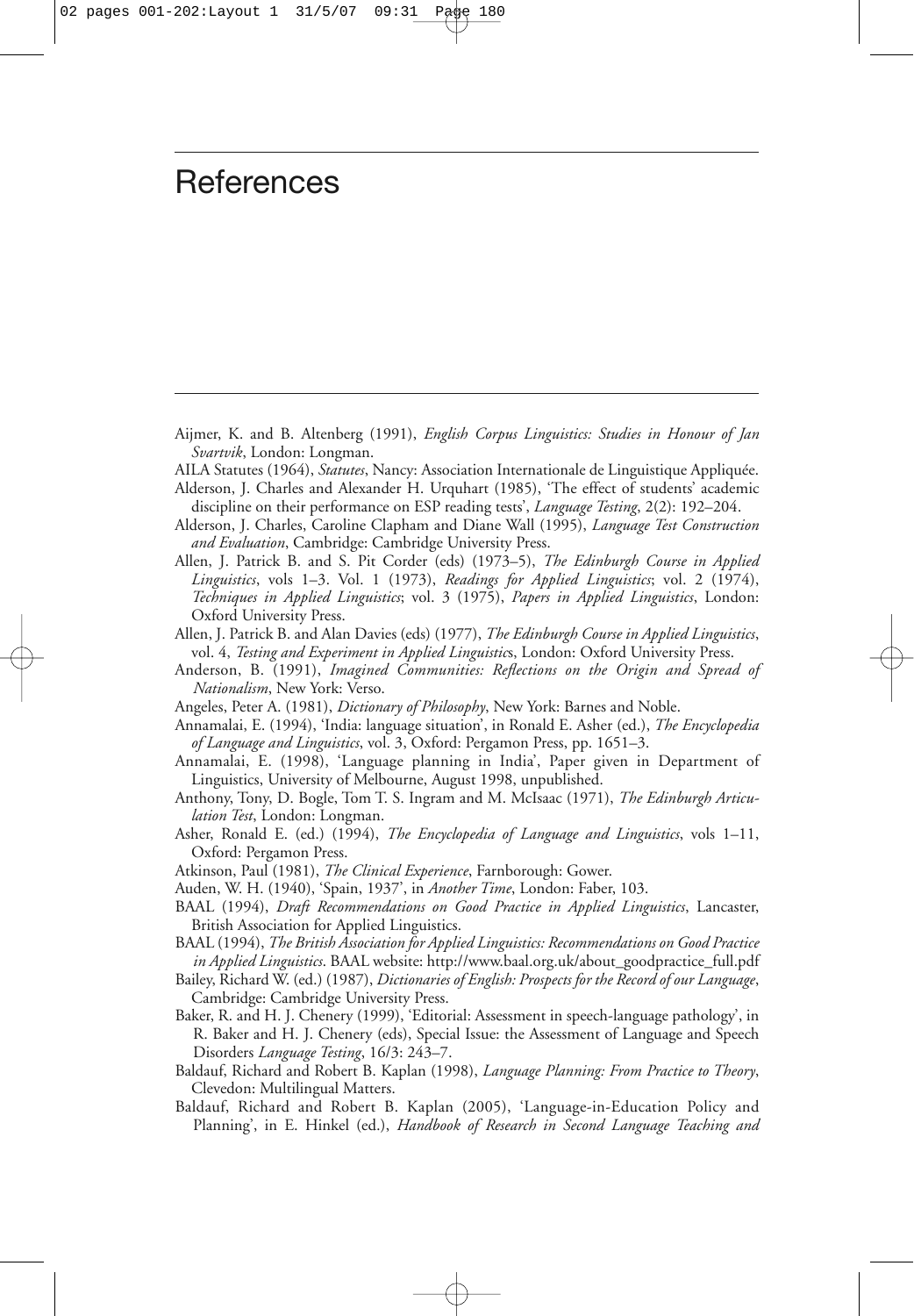*Learning*, Mahwah, NJ: Lawrence Erlbaum Associates Inc., pp. 1013–34.

- Ball, Martin (1993), *The Celtic Languages*, London: Routledge.
- Barnard, A. and J. Spencer (eds) (1996), *Encyclopedia of Social and Cultural Anthropology*, London: Routledge.
- Baron, Dennis (1981), 'The epicene pronoun: the word that failed', *American Speech* 56: 83–97.
- Barth, F. (1969), 'Introduction', in F. Barth (ed.), *Ethnic Groups and Boundaries: the social organisation of culture difference*, Bergen-Oslo: Universitets Forlaget and London: Allen and Unwin, pp. 9–38.
- Bartsch, R. (1988), *Norms of Language*, London: Longman.
- Baugh, J. (2002), *Beyond Ebonics: Linguistic Pride and Racial Prejudice*, New York: Oxford University Press.
- Baynham, M. (2001), Anniversary Newsletter of the Applied Linguistics Association of Australia.
- Beckett, Samuel (1959), *Molloy, Malone Dies, The Unnamable*, London: Calder Publications.
- Beech, John R., Leonora Harding, with Diana Hilton-Jones (eds) (1993), *Assessment in Speech and Language Therapy*, London: Routledge.
- Beretta, Alan (1990),'Theory construction in SLA: complementarity and opposition', *Studies in Second Language Acquisition*, 13(4): 493–511.
- Beretta, Alan and Graham Crookes (1993), 'Cognitive and social determinants of discovery in SLA', *Applied Linguistics*, 14 (3): 250–75.
- Bernstein, Basil (1971), *Class, Codes and Control 1*, London: Routledge and Kegan Paul.
- Bialystok, Ellen (1997), 'The structure of age: in search of barriers to second language acquisition', *Second Language Research*, 13(2): 116–37.
- Bibby, C. (1956), 'T. H. Huxley's Idea of a University', *Universities Quarterly*, 377–90.
- BIP (Penny Mckay, Alan Davies, Brian Devlin, Jean Clayton, Rhonda Oliver, Susan Zammit) (1997), *The Bilingual Interface Report: the relationship between first language development and second language acquisition as students begin learning English in the context of schooling*, Canberra: Commonwealth of Australia.
- Birdsong, David (1992), 'Ultimate attainment in second language acquisition', *Language*, 68: 706–55.
- Birdsong, D. (2004), 'Second language acquisition and ultimate attainment', in Alan Davies and Cathie Elder (eds), *The Handbook of Applied Linguistics*, Oxford: Blackwell, pp. 82–105.
- Black, Elizabeth (2006), *Pragmatic Stylistics*, Edinburgh: Edinburgh University Press.
- Block, David (1996), 'Not so fast: some thoughts on theory culling, relativism, accepted findings and the heart and soul of SLA', *Applied Linguistics*, 17(1): 63–83.
- Block, David (2003), *The Social Turn in Second Language Acquisition*, Edinburgh: Edinburgh University Press.
- Bloomfield, Leonard (1933), *Language*, London: Allen and Unwin.
- Bloomfield, Morton (1975), 'Introduction', in Einar Haugen and Morton Bloomfield (eds), *Language as a Human Problem*, Guildford: Lutterworth Press, pp. xi–xix.
- Bolton, K. (2004), 'World Englishes', in Alan Davies and Cathie Elder (eds), *The Handbook of Applied Linguistics*, Oxford: Blackwell, pp. 367–96.
- Brice Heath, Shirley (1983), *Ways with Words: Language, Life and Work in Communities and Classrooms*, Cambridge: Cambridge University Press.
- Bridges, R. (1919), *Society for Pure English Tract 1*, Oxford: Oxford University Press, <http://www.bookrags.com/ebooks/12358/1.html#1>
- Bright, William (ed.) (1992), *International Encyclopedia of Linguistics*, vol. 1, New York: Oxford University Press.
- Broadie, Alexander (ed.) (1997), *The Scottish Enlightenment: An Anthology*, Edinburgh: Canongate.
- Broadie, Alexander (1997), 'Introduction: what was the Scottish enlightenment?' in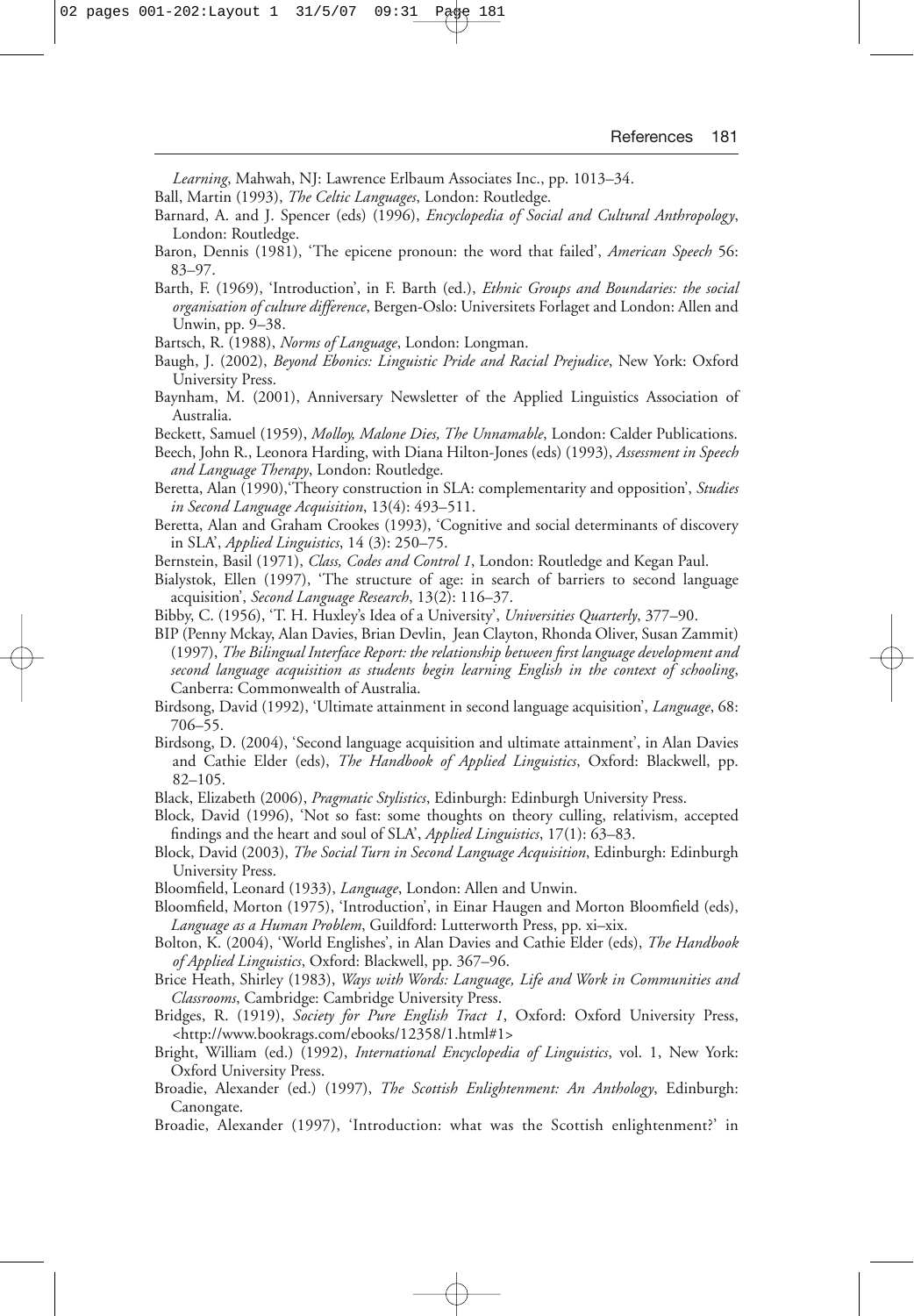Alexander Broadie (ed.), *The Scottish Enlightenment: An Anthology*, Edinburgh: Canongate, pp. 3–31.

- Broca, Paul (1865), 'Sur le siège de la faculté de langage articulé', *Bulletin de la Société d'Anthropologie*, 4: 200–8.
- Broderick, George (1993), 'Revived Manx', in Martin J. Ball (ed.), *The Celtic Languages*, London: Routledge, 654–63
- Brown, H. D. (1987), *Principles of Language Learning and Teaching*, Englewood Cliffs, NJ: Prentice-Hall.
- Brumfit, Christopher (1995), 'Teacher professionalism and research', in G. Cook and B. Seidlhofer (eds), *Principle and Practice in Applied Linguistics*, Oxford: Oxford University Press, pp. 27–41.
- Brumfit, Christopher (1997a), 'Theoretical practice: applied linguistics as pure and practical science', *AILA Review*, No. 12: 18–30.
- Brumfit, Christopher (1997b), 'How applied linguistics is the same as any other science', *International Journal of Applied Linguistics*, 7(1): 86–94.
- Brumfit, Christopher (ed.) (1983), *Language Teaching Projects for the Third World*, ELT Documents 116, Oxford: Pergamon Press in association with the British Council.
- Bruthiaux, P., D. Atkinson, W. G. Eggington, W. Grabe and V. Ramanathan (eds) (2005), *Directions in Applied Linguistics: Essays in Honor of Robert B. Kaplan*, Clevedon: Multilingual Matters.
- Brutt-Griffler, J. (2002), *World English: A Study of its Development*, Clevedon: Multilingual Matters.
- Buckle, Richard (ed.) (1978), *Debrett's U and Non-U Revisited*, London: Debrett's Peerage Ltd.
- Bugarski, Ranko (1987), 'Applied linguistics as linguistics applied', in Olga Miseka Tomic and Roger W. Shuy (eds), *The Relation of Theoretical and Applied Linguistics*, New York: Plenum Press, pp. 3–19.
- Bygate, M. (2005), Applied linguistics: a pragmatic discipline, a generic discipline?' *Applied Linguistics*, 26/4: 568–81.
- Byng, S. and Max Coltheart (1986), 'Aphasia theory research requirements', in E. Hjelmquist and L. Nilsson (eds), *Communication and Handicap*, Amsterdam: Elsevier.
- Cahoone, Lawrence (ed.) (1996), *From Modernism to Postmodernism: An Anthology*, Malden, MA: Blackwell.
- Cahoone, Lawrence (1996), 'Introduction', in Lawrence Cahoone (ed.), *From Modernism to Postmodernism: An Anthology*, Malden, MA: Blackwell, pp. 1–23.
- Caldas-Coulthard, C. R. and Malcolm Coulthard (eds) (1996), *The Theory and Practice of Critical Discourse Analysis*, London: Routledge.
- Cameron, Deborah (1985/1992), *Feminism and Linguistic Theory*, London: Macmillan.
- Cameron, Deborah (1995), *Verbal Hygiene*, London: Routledge.
- Cameron, Deborah (2005), 'Language, gender and sexuality: current issues and new directions', *Applied Linguistics*, 26/4: 482–502.
- Cameron, Deborah (2006), *On Language and Sexual Politics*, Abingdon: Routledge.
- Canagarajah, A. S. (1999), *Resisting Linguistic Imperialism in English Teaching*, Oxford: Oxford University Press.
- Canale, Michael and Merrill Swain (1980), 'Theoretical bases of communicative approaches to second language teaching and testing', *Applied Linguistics*, 1(1): 1–47.
- Carter, Ronald (1993). *Introducing Applied Linguistics: An ABC Guide*, London: Penguin.
- Catford, John (Ian) C. (1959), 'Applied Linguistics at Edinburgh', Edinburgh School of Applied Linguistics (unpublished).
- Catford, John (Ian) C. (1998), '*Language Learning* and applied linguistics: a historical sketch', *Language Learning*, 48(4) December: 465–96.
- Chambers, J. K. and M. F. Hardwick (1986), 'Comparative sociolinguistics of a sound change in Canadian English', *English World-Wide*, 7: 23–46.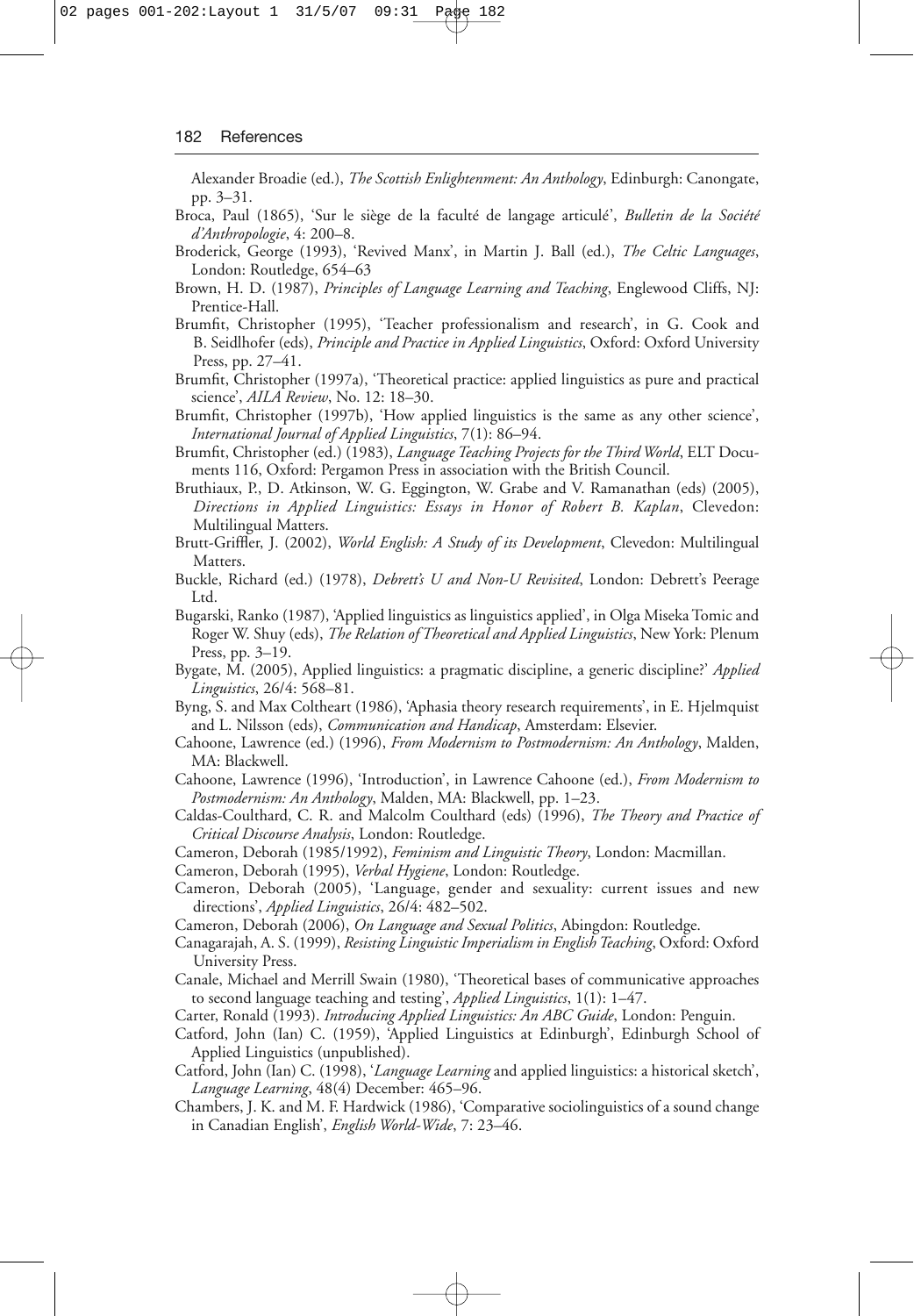Chomsky, Noam (1957), *Syntactic Structures*, The Hague: Mouton.

- Christophersen, Paul (1973), *Second-Language Learning: Myth and Reality*, Harmondsworth: Penguin.
- Clapham, Caroline, Charles J. Alderson and Diane Wall (1997), *Introduction to Language Testing and Evaluation*, Cambridge: Cambridge University Press.
- Clark, John L. (1987), *Curriculum Renewal in School Foreign Language Learning*, Oxford: Oxford University Press.
- Coady, Margaret and Sidney Bloch (1996), 'Introduction', in Margaret Coady and Sidney Bloch (eds), *Codes of Ethics and the Professions*, Melbourne: University of Melbourne Press, pp. 1–10.
- Coady, Margaret and Sidney Bloch (eds) (1996), *Codes of Ethics and the Professions*, Melbourne: University of Melbourne Press.
- Cook, Guy (1998), 'Linguistics and language teaching', in Keith Johnson and Helen Johnson (eds), *The Encyclopedic Dictionary of Applied Linguistic*s, Oxford: Blackwell, pp. 198–207.
- Cook, Guy (2003), *Applied Linguistics*, Oxford: Oxford University Press.
- Cook, Guy and Barbara Seidlhofer (eds) (1995), *Principle and Practice in Applied Linguistics: Studies in Honour of H. G. Widdowson*, Oxford: Oxford University Press.
- Cook, G. and G. Kasper (2005), 'Editorial', *Applied Linguistics*, 26/4: 479–81.
- Cook, V. (1999), 'Going beyond the native speaker in language teaching', *TESOL Quarterly*, 33/2: 185–209.
- Cook, Vivian (2006), 'What is applied linguistics?', in Vivian Cook: Obscure Writing. <http://homepage.ntlworld.com/vivian.c/Writings//index.htm> (accessed May 2006).
- Cooper, Robert L. (ed.) (1982), *Language Spread: Studies in Diffusion and Social Change*, Bloomington: Indiana: Indiana University Press.
- Corder, S. Pit (1973), *Introducing Applied Linguistics*, Harmondsworth: Penguin.
- Corder, S. Pit (1974) 'Teaching Linguistics, Edinburgh', Edinburgh: Department of Linguistics, unpublished.
- Corder, S. Pit (1981), *Error Analysis and Interlanguage*, Oxford: Oxford University Press.
- Craig, C. G. (1997), 'Language contact and language degeneration', in F. Coulmas (ed.), *The Handbook of Sociolinguistics*, Oxford: Blackwell, pp. 257–70.
- Criper, Clive and Alan Davies (1988), *ELTS Validation Project Report*, London: British Council.
- Crystal, David (1984), *Who Cares about English Usage?* Harmondsworth: Penguin.
- Crystal, David (1987), *The Cambridge Encyclopedia of Language*, Cambridge: Cambridge University Press.
- Crystal, David (1992), *An Encyclopedic Dictionary of Language and Linguistics*, Oxford: Blackwell.
- Crystal, David (1995), *The Cambridge Encyclopedia of the English Language*, Cambridge: Cambridge University Press.
- Crystal, David (2001), 'Clinical linguistics', in M. Aronoff and J. Rees-Miller (eds), *The Handbook of Linguistics*, Oxford: Blackwell, pp. 673–82.
- Crystal, David, Paul Fletcher and Michael Garman (1976), *The Grammatical Analysis of Language Disability*, London: Arnold.
- Culler, Jonathan (1981), *The Pursuit of Signs: Semiotics, Literature, Deconstruction*, London: Routledge.
- Culler, Jonathan (1982), *On Deconstruction: Theory and Criticism after Structuralism*, Ithaca: Cornell University Press.
- Cumming, Alister (1993), 'Editor's Preface', *Language Learning* 43(1): 1–2.
- Cummins, James (1984), *Bilingualism and Special Education: Issues on Assessment and Pedagogy*, Clevedon: Multilingual Matters.
- Davies, Alan (1965), *Proficiency in English as a Second Language*, Ph.D. thesis, University of Birmingham, unpublished.
- Davies, Alan (1967), 'The English proficiency of overseas students', *British Journal of*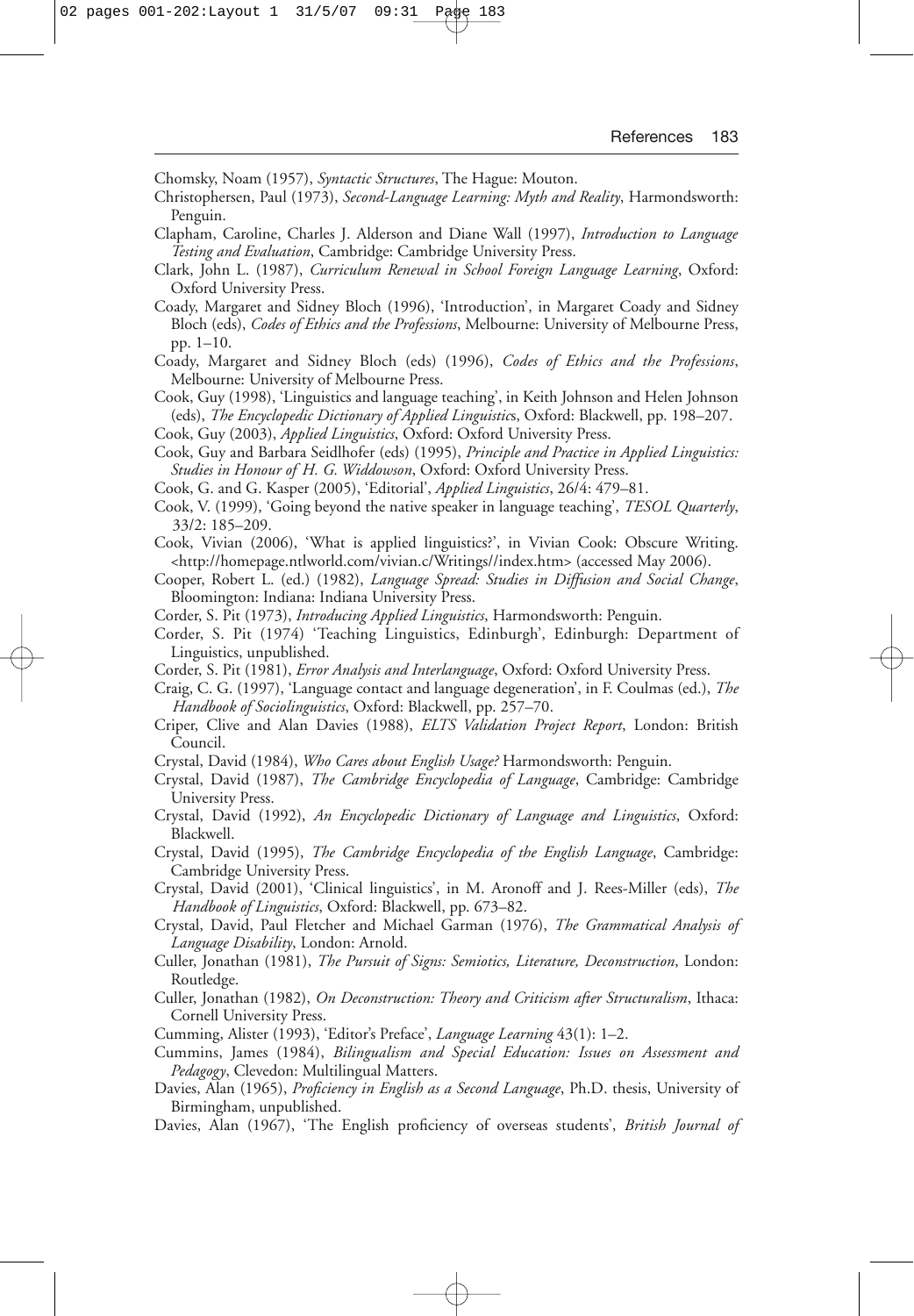*Educa tional Psychology*, 37(2): 107–22.

- Davies, Alan (1987), 'When professional advice and political constraints conflict: the case of Nepal', *Focus on English*, Madras: British Council.
- Davies, Alan (1990), *Principles of Language Testing*, Oxford: Blackwell.
- Davies, Alan (1991a), *The Native Speaker in Applied Linguistics*, Edinburgh: Edinburgh University Press.
- Davies, Alan (1991b), 'An evaluation model for English language teaching projects in South India: the policy of change', *Australian Review of Applied Linguistics*, 114(2): 73–86.
- Davies, Alan (1991c), 'British Applied Linguistics: the contribution of S. Pit Corder', in Robert Phillipson, Eric Kellerman, Larry Selinker, Michael Sharwood-Smith and Merrill Swain (eds), *Foreign/Second Language Pedagogy Research (A Commemorative Volume for Claus Faerch)*, Clevedon: Multilingual Matters, pp. 52–60.
- Davies, Alan (1996), 'Ironising the myth of linguicism', *Journal of Multilingual and Multi cultural Development*, 17(6): 485–96.
- Davies, Alan (1997a), 'Review' of Michael Clyne, A. Jenkins, I. Y. Chan, R. Tsokalidou and T. Wallner (1995), *Developing Second Language from Primary School (*1995), in *Australian Language Matters*, 5(1): 18–19.
- Davies, Alan (1997b), 'Demands of being professional in language testing', *Language Testing* 14(3): 328–39.
- Davies, Alan (1999), *An Introduction to Applied Linguistics: from practice to theory*, Edinburgh: Edinburgh University Press.
- Davies, Alan (2003a), *The Native Speaker: Myth and Reality*, Clevedon: Multilingual Matters.
- Davies. Alan (2003b), 'Textual hoaxes: questioning the taken-for-granted', *New Zealand Studies in Applied Linguistics*, 9(2): 91–118.
- Davies, Alan (2005a), *A Glossary of Applied Linguistics*, Edinburgh: Edinburgh University Press and Mahwah, NJ: Lawrence Erlbaum Associates Inc.
- Davies, Alan (2005b), 'Defining the native speaker: being and doing', paper given in *Colloquium on Native or Non-Native speaker? A question of language, culture or identity*. BAAL Annual Meeting, Bristol, September 2005.
- Davies, Alan (forthcoming), 'Accountability and standards', in B. Spolsky and F. Hult (eds), *Blackwell Handbook of Educational Linguistics*, Oxford: Blackwell.
- Davies, Alan, Annie Brown, Cathie Elder, Kathryn Hill, Tom Lumley and Tim McNamara (1999), *Dictionary of Language Testing*, Cambridge: Cambridge University Press and UCLES.
- Davies, A., L. Hamp-Lyons and C. Kemp (2003), 'Whose norms? International proficiency tests in English', *World Englishes*, 22/4: 571–84.
- Davies, Alan and Cathie Elder (eds) (2004), *The Handbook of Applied Linguistics*, Oxford: Blackwell.
- Djité, Paulin G. (1996), 'Review' of Casmir M. Rubagumya (ed.) (1994), *Teaching and Researching Language in African Classrooms*, Clevedon: Multilingual Matters, in *Journal of Multilingual and Multicultural Development*, 17(1): 75–8.
- Docherty, Thomas (ed.) (1993), *Postmodernism: A Reader*, Hemel Hempstead: Harvester Wheatsheaf.
- Docherty, Thomas (ed.) (1993), 'Postmodernism: An Introduction', in Thomas Docherty (ed.), *Postmodernism: A Reader*, Hemel Hempstead: Harvester Wheatsheaf, pp. 1–32.
- Donaldson, Margaret (1978), *Children's Minds*, London: Fontana/Collins.
- Doody, Margaret (1980), 'How shall we sing the Lord's song upon an alien soil? The new episcopalian liturgy', in Leonard Michaels and Christopher Ricks (eds), *The State of the Language*, Berkeley: University of California Press, pp. 108–24.
- Dorian, Nancy (1981), *Language Death: The Life Cycle of a Scottish Gaelic Dialect*, Philadelphia: University of Philadelphia Press.
- Eades, Diana (ed.) (1995), *Language in Evidence: Issues Confronting Aboriginal and Multi cultural Australia*, Sydney: University of New South Wales Press.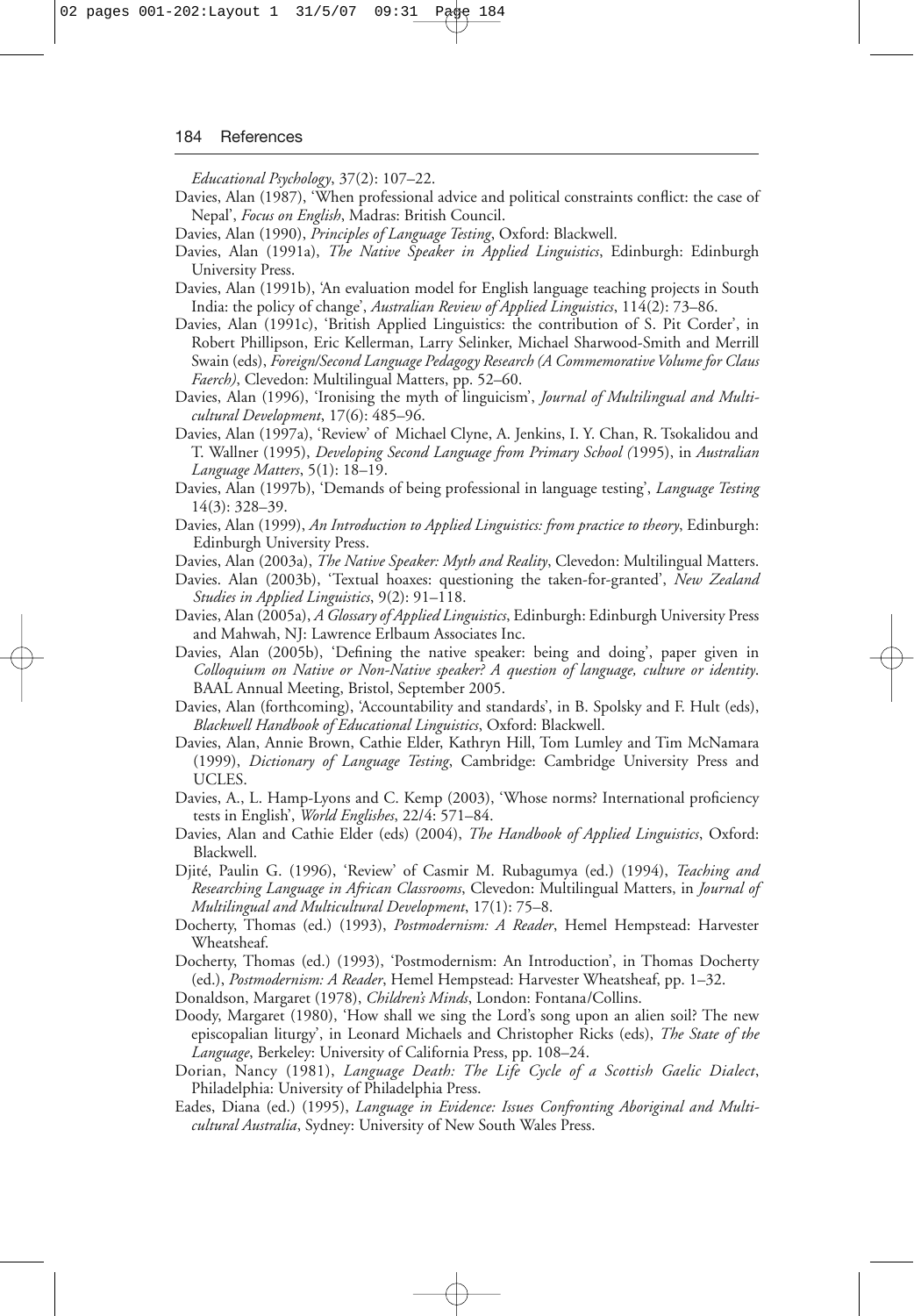- Ehrlich, S. (2004), 'Language and Gender', in Alan Davies and Cathie Elder (eds), *The Handbook of Applied Linguistics*, Oxford: Blackwell, pp. 304–27.
- Elder, Catherine (1997), 'What does test bias have to do with fairness?', *Language Testing*, 14(3): 261–77.
- Elder, Cathie and Alan Davies (2006), 'Assessing English as a lingua franca', in *Annual Review of Applied Linguistics*, 26: 282–301.
- Ellis, Rod (1990), 'A response to Gregg', *Applied Linguistics*, 11(4): 384–91.
- Enkvist, Nils Erik and Gun Leppiniemi (1990), 'Anticipation and disappointment: an experiment in protocolled reading of Auden's "Gare du Midi"', in Les Hickey (ed.), *The Pragmatics of Style*, London: Routledge, pp. 191–207.
- EOU (1998), *What Did I Say? Using Non Discriminatory Language*, The University of Melbourne, Parkville Victoria 3052, Australia: The Equal Opportunity Unit.
- Escudero, P. R. and M. Sharwood Smith (2001), 'Reinventing the native speaker: or "what you never wanted to know about the native speaker so never dared to ask"', in S. H. Foster-Cohen and A. Nizegorodcew (eds), *EUROSLA Yearbook*, Vol. 1: 275–86.
- Eysenck, Michael W. (ed.) (1990), *The Blackwell Dictionary of Cognitive Psychology*, Oxford: Blackwell.
- Fairclough, Norman (1989), *Language and Power,* London: Longman.
- Fairclough, Norman (1995), *Critical Discourse Analysis*, London: Longman.
- Ferguson, Charles (1959), 'Diglossia', *Word*, 15: 125–40.
- Ferguson, Gibson (2006), *Language Planning and Education*, Edinburgh: Edinburgh University Press.
- Fillmore, Charles J. (1997), 'A linguist looks at the ebonics debate', *Linguist List*, vols 8–49.
- Fillmore, Charles J., Daniel Kempler and William S-Y Wang (eds) (1979), *Individual Differences in Language Ability and Language Behavior*, New York: Academic Press.
- Firth, J. R. (1957), *Papers in Linguistics*, London: Oxford University Press.
- Fish, Stanley E. (1980), *Is There A Text In This Class? The Authority of Interpretive Communities*, Cambridge, MA: Harvard University Press.
- Fowler, Roger (1981), *Literature as Social Discourse: the Practice of Linguistic Criticism*, London: Batsford.
- Freeman, Donald C. (ed.) (1970), *Linguistics and Literary Style*, New York: Holt Rinehart and Winston Inc.
- Freeman, Donald C. (ed.) (1981), *Essays in Modern Stylistics*, London: Methuen.
- Frisby, J. P. (1990), 'Perception, computational theory of ', in M. W. Eysenck (ed.), *The Black well Dictionary of Cognitive Psychology*, Oxford: Blackwell.
- Garfinkel, H. (1967), *Studies in Ethnomethodology*, Englewood Cliffs, NJ: Prentice-Hall. Paperback edition (1984), Cambridge: Polity Press.
- Garner, Mark (1998), 'Tell them to mind their language', *Australian Language Matters*, Oct–Dec.
- Geerz, C. (1997), *Work and Lives: The Anthropologist as Author*, Palo Alto, CA: Stanford University Press.
- Gellner, Ernest (1983), *Nations and Nationalism*, Oxford: Blackwell.
- Gellner, Ernest (1997), *Nationalism*, London: Weidenfeld and Nicolson.
- Gibbons, John (1995), 'What got lost? The place of electronic recording and interpreters in police interviews', in Diana Eades (ed.), *Language in Evidence*, Sydney: University of New South Wales Press, pp. 175–86.
- Gibbons, John (2004), 'Language and the Law', in Alan Davies and Cathie Elder (eds), *The Handbook of Applied Linguistics*, Oxford: Blackwell, pp. 285–303.
- Giroux, Henry A. (1991/1996), 'Towards a postmodern pedagogy', in Lawrence Cahoone (ed.), *From Modernism to Postmodernism: An Anthology*, pp. 687–97.
- Goffman, E. (1974), *Frame Analysis*, New York: Harper and Row.
- Gould, Julius and William L. Kolb (ed.) (1964), *A Dictionary of the Social Sciences*, London: Tavistock.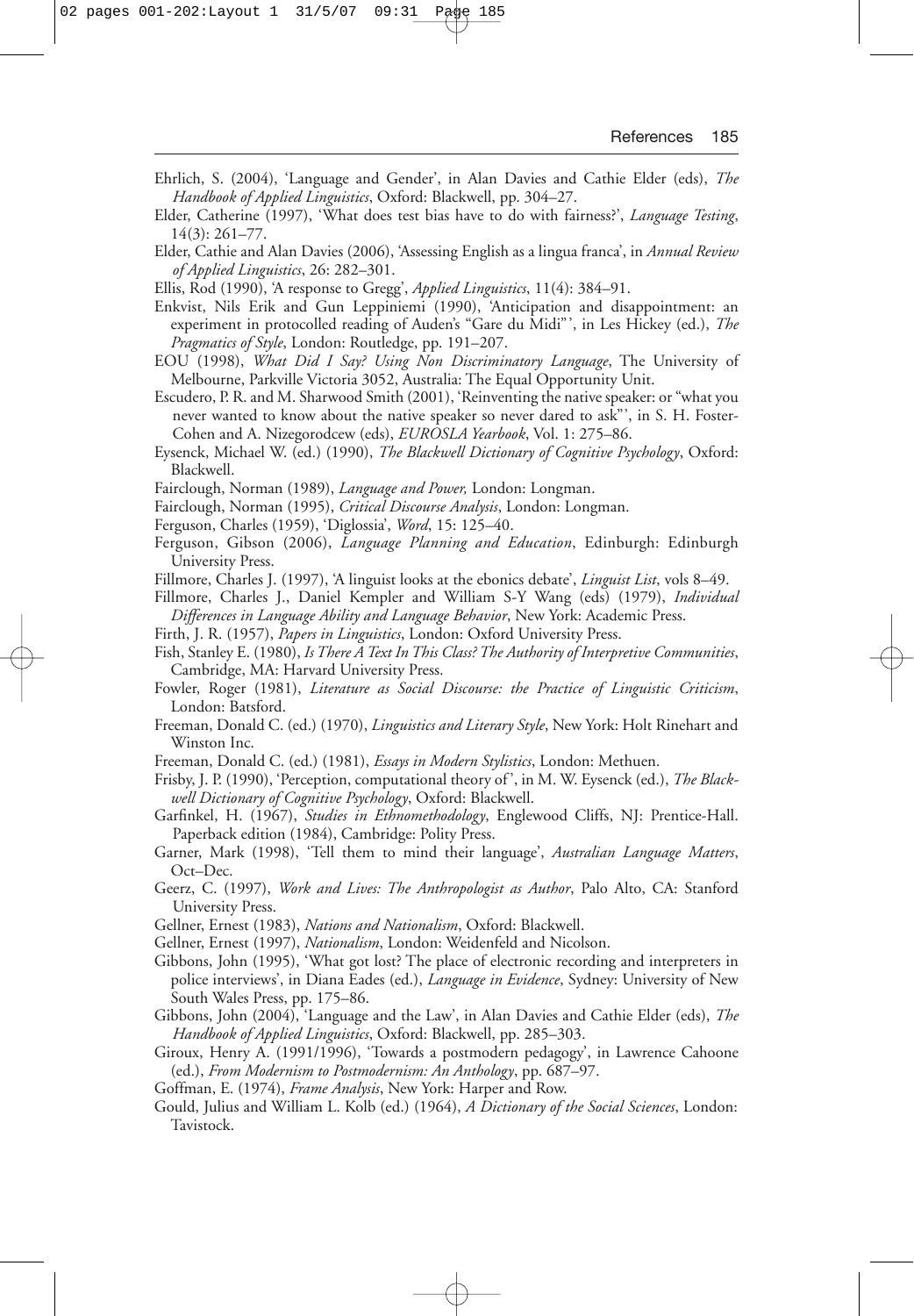- Grabe, William (2001), Anniversary Newsletter of the Applied Linguistics Association of Australia.
- Graves, Robert and Alan Hodge (1943), *The Reader over your Shoulder*, London: Jonathan Cape.
- Green, Jonathon (1996), *Chasing the Sun: Dictionary-Makers and the Dictionaries they Make*, London: Pimlico/Random House.
- Green, Lisa J. (2002), *African American English: a linguistic introduction*, Cambridge: Cambridge University Press.
- Gregg, Kevin R. (1990), 'The variable competence model of second language acquisition and why it isn't', *Applied Linguistics*, 11(4): 364–83.
- Grunwell, Pamela and Alan James (eds) (1989), *The Functional Evaluation of Language Disorders*, London: Croom Helm.
- Gumperz, John, Tom Jupp and Celia Roberts (1979), *Crosstalk*, Ealing: National Centre for Industrial Language Training.
- Halliday, Michael A. K., Angus McIntosh and Peter D. Strevens (1964), *The Linguistic Sciences and Language Teaching*, London: Longman.
- Hammersley, J. (1996), 'On the foundations of critical discourse analysis', Centre for Language in Education Occasional Papers, Southampton Centre for Language in Education.
- Hamp-Lyons, L. and A. Davies (2006), 'Test Bias Revisited', Spaan Fellowship report to English Language Institute, University of Michigan.
- Hare, R. M. (1952), *The Language of Morals*, Oxford: Clarendon Press.
- Harris, Roy (1978), *Communication and Language*, Oxford: Oxford University Press (also excerpted in Nigel Love (ed.), *Selected Writings of Roy Harris*, London: Routledge, pp. 136–50).
- Haugen, Einar (1966), 'Dialect, language and nation', *American Anthropologist*, 68(4): 41–61. (Also published in John B. Pride and Janet Homes (eds), *Sociolinguistics* (1972), Harmonds worth: Penguin, pp. 97–111.) All references to the 1972 edition.
- Hawkins, Peter (1989), 'Discourse aphasia', in Pamela Grunwell and Alan James (eds), *The Functional Evaluation of Language Disorders*, London: Croom Helm, pp. 183–99.
- Hays, D. G. (1971), 'Applied computational linguistics', in George E. Perren and John L. M. Trim (eds), *Applications of Linguistics*, Cambridge: Cambridge University Press, pp. 65–84.
- Hickey, Leo (ed.) (1990), *The Pragmatics of Style*, London: Routledge.
- Hill, Kathryn, Alan Davies, Jennie Oldfield and Nadine Watson (1997), 'Questioning an early start: the transition from primary to secondary foreign language learning', *Melbourne Papers in Language Testing*, 6(2): 1–20.
- Hill, K. M. (2002), 'Between the cracks: the transition from primary to secondary school foreign language study', paper presented in the symposium 'Assessment research and school-based language learning: the neglected interface', AILA, Singapore Dec.
- Hjelmquist, E. and L. Nilsson (eds) (1986), *Communication and Handicap*, Amsterdam: Elsevier.
- Hodge, Robert and Gunther Kress (1993), *Language as Ideology*, 2nd edn, London: Routedge.
- Holmes, Janet (1991), 'Language and gender', *Language Teaching*, 24(4): 207–20.
- Holmes, Janet (1992), *An Introduction to Sociolinguistics*, London: Longman.
- Homan, Roger (1991), *The Ethics of Social Research*, London: Longman.
- House, E. R. (1990), 'Ethics of evaluation studies', in H. J. Walburg and G. D. Haerte (eds), *The International Encyclopedia of Educational Evaluation*, Oxford: Pergamon, pp.  $91–4.$
- Howard, Ronald and Gillian Brown (1997a), 'Introduction', in Ronald Howard and Gillian Brown (eds), *Teacher Education for LSP*, Clevedon: Multilingual Matters.
- Howard, Ronald and Gillian Brown (eds) (1997), *Teacher Education for LSP*, Clevedon: Multilingual Matters.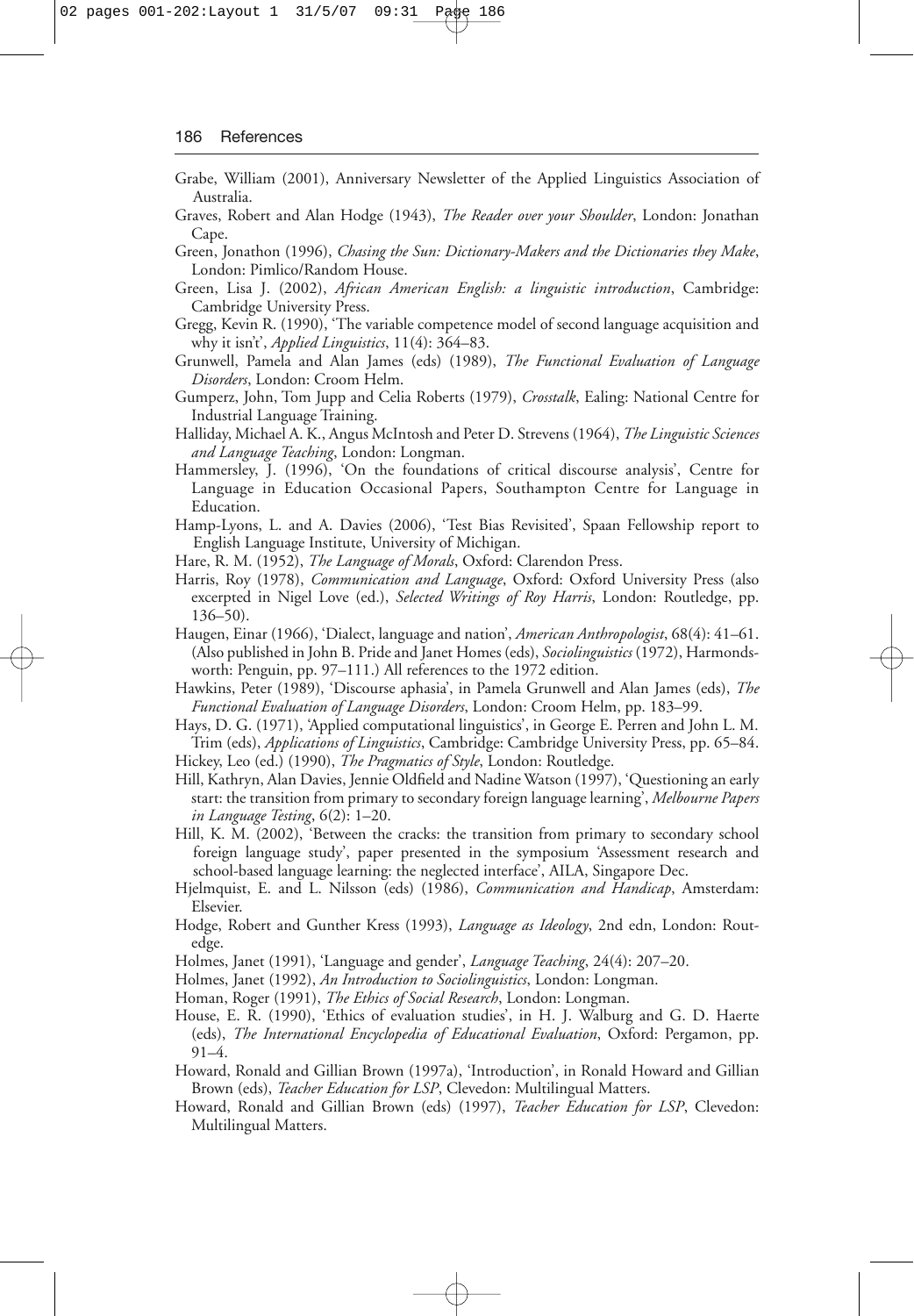- Howatt, Anthony P. R. (1984), *A History of English Language Teaching*, Oxford: Oxford University Press.
- Hudson, R. (1999), 'Applied linguistics: an attempt at a definition', <http://www.phon. ucl.ac.uk/home/dick/AL.html>
- Hyltenstam, K. and N. Abrahamsson (2000), 'Who can become native-like in a second language? All, some or none? On the maturational constraints controversy in second language acquisition', *Studia Linguistica*, 54/2: 150–66.
- Hymes, Dell H. (1971), *On Communicative Competence*, Philadelphia: University of Pennsylvania Press.
- Ilson, Robert (ed.) (1986), *Lexicography: An Emerging International Profession*, Manchester: Manchester University Press.
- Ingram, David (1980), 'Applied linguistics: a search for insight', in Robert B. Kaplan (ed.), *On the Scope of Applied Linguistics*, Rowley, MA: Newbury House, pp. 37–56.
- Jackson, J. (1996), *An Introduction to Business Ethics*, Oxford: Basil Blackwell.
- Jakobson, Roman (1960), 'Concluding statement: linguistics and poetics', in Thomas A Sebeok (ed.), *Style in Language*, Cambridge, MA: Technology Press, pp. 350–73.
- Jakobson, Roman (1987), *Language in Literature*, Cambridge, MA: Harvard University Press.
- Jensen, Marie-Therese (1991), 'Linguistic evidence accepted in the case of a non-native speaker of English', in Diana Eades (ed.), *Language in Evidence*, Sydney: University of New South Wales Press, pp. 127–46.
- Johnson, Keith and Helen Johnson (eds) (1998), *The Encyclopedic Dictionary of Applied Linguistic*s, Oxford: Blackwell.
- Johnson, R. K. and M. Swain (eds) (1997), *Immersion Education: International Perspectives*, Cambridge: Cambridge University Press.
- Joseph, John E. (2004a), *Language and Identity: National, Ethnic, Religious*, Basingstoke: Palgrave Macmillan.
- Joseph, John E. (2004b), 'Language and politics', in Alan Davies and Cathie Elder (eds), *The Handbook of Applied Linguistics*, Oxford: Blackwell, pp. 347–66.
- Joseph, John E. (2006), *Language and Politics*, Edinburgh: Edinburgh University Press.
- Joseph, John E. and Talbot J. Taylor (1990a), 'Introduction: ideology, science and language', in John E. Joseph and Talbot J. Taylor (eds), *Ideologies of Language*, London: Routledge, pp. 1–6.

Joseph, John E. and Talbot J. Taylor (eds) (1990b), *Ideologies of Language*, London: Routledge.

- Kachru, Braj B. (1981), 'Language policy in South Asia', *Annual Review of Applied Linguistics*, Rowley, MA: Newbury House, pp. 60–82.
- Kachru, Braj B. (1985), 'Standards, codification and sociolinguistic realism: the English language in the outer circle', in Randolph Quirk and Henry G. Widdowson (eds), *English in the World: Teaching and Learning the Language and Literatures*, Cambridge: Cambridge University Press in association with the British Council, pp. 11–30.
- Kachru, Braj B. and L. E. Smith (1985), 'Editorial', *World Englishes*, 4: 209–12.
- Kandiah, T. (1998), 'Epiphanies of the deathless native user's manifold avatars: a post-colonial perspective on the native speaker', in R. Singh (ed.), *The Native Speaker*: *multilingual perspectives*, New Delhi: Sage, pp. 79–110.
- Kaplan, Alice (1993), *French Lessons: A Memoir*, Chicago: University of Chicago Press.
- Kaplan, Robert B. (1980a), 'On the scope of linguistics, applied and non-', in Robert B. Kaplan (ed.), *On the Scope of Applied Linguistics*, Rowley, MA: Newbury House, pp. 57–66.
- Kaplan, Robert B. (ed.) (1980b), *On the Scope of Applied Linguistics*, Rowley, MA: Newbury House.
- Kaplan, Robert B. and Henry G. Widdowson (1992), 'Applied linguistics', in William Bright (ed.), *International Encyclopedia of Linguistics*, vol. 1, New York: Oxford University Press, pp. 76–80.
- Kaplan, Robert B. and Richard Baldauf (2005), 'Language-in-education policy and planning',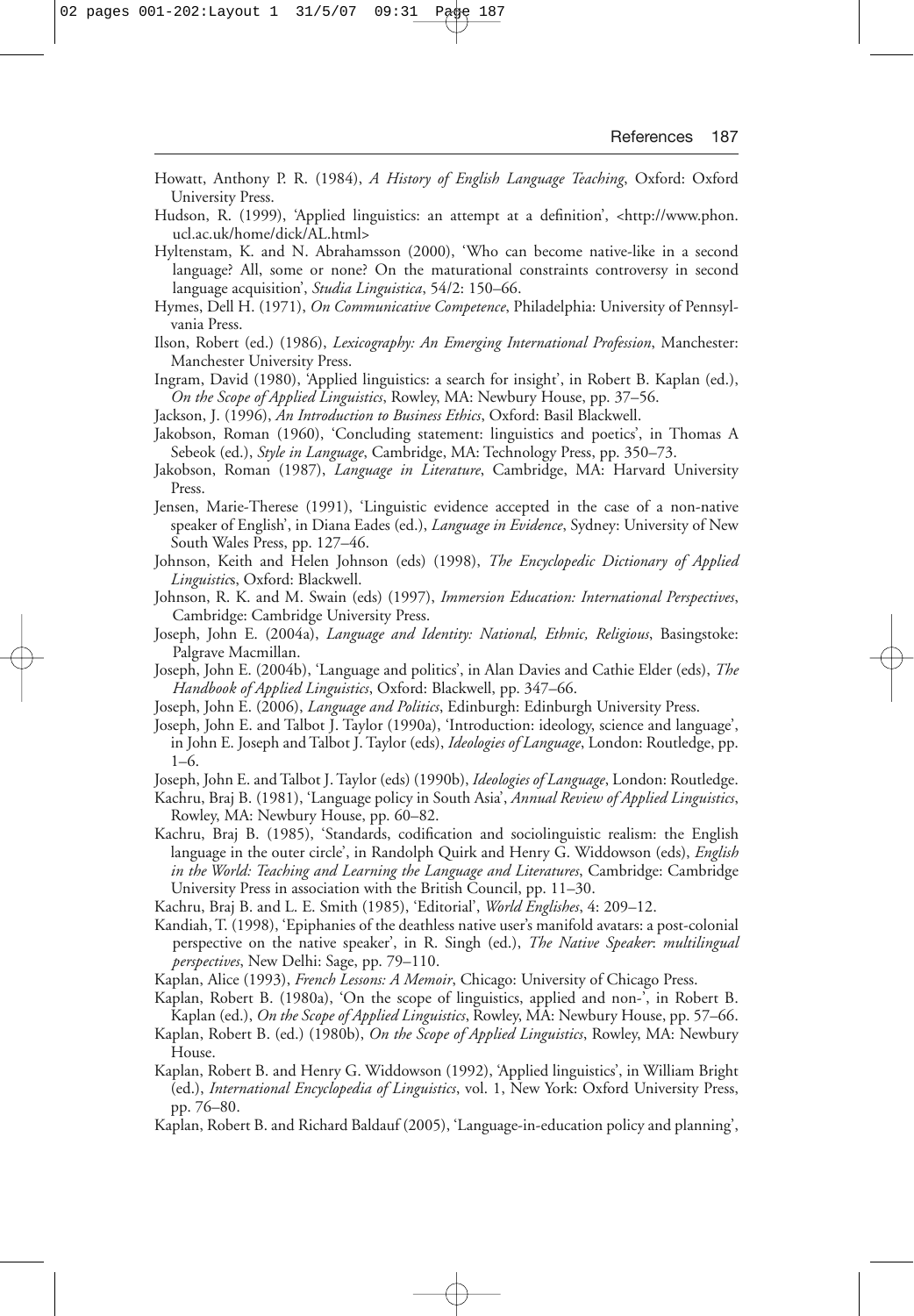in E. Hinkel (ed.), *Handbook of Research in Second Language Teaching and Learning*, Mahwah, NJ: Lawrence Erlbaum Associates Inc., pp. 1013–34.

- Kennedy, Chris (ed.) (1989), *Language Planning and English Language Teaching*, New York: Prentice Hall.
- Kerr, Jean (1993), 'Assessment of acquired language problems', in John R. Beech, Leonora Harding, with Diana Hilton-Jones (eds), *Assessment in Speech and Language Therapy*, London: Routledge, pp. 99–127.

Knight, J. (2006), *The British Citizenship for Dummies*, Chichester: John Wiley and Sons Ltd. Koehn, D. (1994), *The Ground of Professional Ethics*, London: Routledge.

- Kramsch, C. (2005), 'Post 9/11: foreign languages between knowledge and power', *Applied Linguistics*, 26/4: 545–67.
- Kuper, Adam (1973/1993), *Anthropology and Anthropologists: The Modern British School*, London: Routledge.
- Labov, William (1966), *The Social Stratification of English in New York City*, Washington, DC: Center for Applied Linguistics.

Labov, William (1994), *Principles of Linguistic Change: Internal Factors*, Oxford: Blackwell.

- *Language Learning* (1967), 'Editorial Note', 17: 1–2.
- Large, J. Andrew (1983), *The Foreign-Language Barrier: Problems in Scientific Communication*, London: André Deutsch.
- Laufer, Batia (2005), 'Lexical frequency profiles: from Monte Carlo to the real world', *Applied Linguistics* 26/4: 582–88.
- Laufer, Batia and Paul Nation (1995), 'Vocabulary size and use: lexical richness in L2 written production', *Applied Linguistics*, 16(3): 307–22.
- Laver, John, S. Wirz, J. Mackenzie and S. Hillier (1981), 'A perceptual protocol for the analysis of vocal profiles', Edinburgh University Linguistics Department: *Work in Progress*, 14.
- Leavis, Frank R. (1938), *New Bearings in English Poetry: A Study of the Contemporary Situation*, London: Chatto and Windus.
- Lee, Chang-Rae (1995), *Native Speaker*, London: Granta and Penguin.
- Lewis, P. (2001), Anniversary Newsletter of the Applied Linguistics Association of Australia.
- Lo Bianco, Joe (1987), *National Policy on Languages*, Canberra: Australian Government Publishing Service.
- Long, Michael (1990), 'The least a second language acquisition theory needs to explain', *TESOL Quarterly*, 24 (4): 649–66.
- Love, Nigel (1990), *Selected Writings of Roy Harris*, London: Routledge.
- Lynch, Brian K. (2003), *Language Assessment and Programme Evaluation*, Edinburgh: Edinburgh University Press.

Lyons, J. and R. Wales (eds) (1966), *Psycholinguistic Papers: The Proceedings of the Edinburgh Conference*, Edinburgh: Edinburgh University Press.

Lyotard, Jean-François (1984), *La Condition postmoderne*, Paris: Minuit (1979), trans. G. Bennington and Brian Massumi, *The Postmodern Condition: A Report on Knowledge*, Manchester: Manchester University Press.

Mackey, William F. (1965), *Language Teaching Analysis*, London: Longman.

Mackey, William F. (1966), 'Applied linguistics: its meaning and use', *English Language Teaching*, XX(1): 197–206.

*Macquarie Dictionary of Australian English* (1981), Sydney: Macquarie University.

- Makoni, S., G. Smitherman, A. F. Ball and A. K. Spears (eds) (2003), *Black Linguistics: Language, Society and Politics in Africa and the Americas*, London: Routledge.
- Malmkjaer, Kirsten (2005), *Linguistics and the Language of Translation*, Edinburgh: Edinburgh University Press.
- Malony, H. Newton and A. Adams Lovekin (1985), *Glossolalia: Behavioral Science Perspectives on Speaking in Tongues*, New York: Oxford University Press.
- Marshall, Gordon (1994), *The Concise Oxford Dictionary of Sociology*, Oxford: Oxford University Press.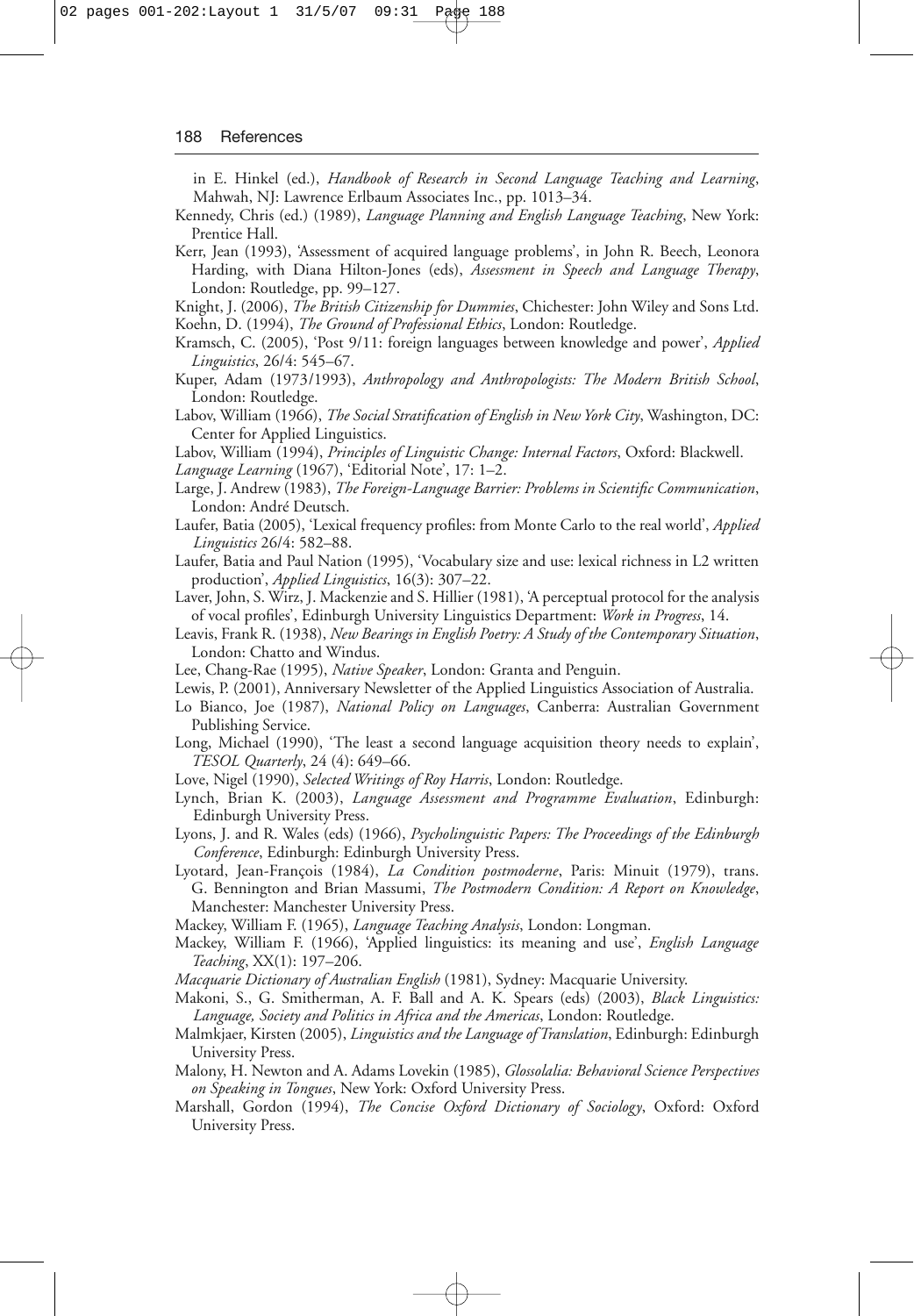- Marx, K. (1888), 'Theses on Feuerbach' (Written: Spring 1845. Source: *Marx/Engels Selected Works*, Vol. 1, pp. 13–15. Publisher: Progress Publishers, Moscow, USSR, 1969. First Published: Appendix to Engels, *Ludwig Feuerbach and the End of Classical German Philosophy*, 1888).
- Matthews, Eric (1996), *Twentieth Century French Philosophy*, Oxford: Oxford University Press.
- May, S. (2005), 'Language policy and minority language rights', in E. Hinkel (ed.), *Handbook of Research in Second Language Teaching and Learning*, Mahwah, NJ: Lawrence Erlbaum Associates Inc, pp. 1055–73.
- McGrath, Ian (2002), *Materials Evaluation and Design for Language Teaching*, Edinburgh: Edinburgh University Press.
- McNamara, T. and C. Roever (2006), *Language Testing: The Social Dimension*, Oxford: Blackwell.
- Mead, Margaret (1964), 'Applied anthropology', in Julius Gould and William.T. Kolb (eds), *A Dictionary of the Social Sciences*, London: Tavistock, p. 32.
- Mendus, S. (1992), 'Losing the faith: feminism and democracy', in R. M. Stewart (ed.) (1996), *Readings in Social and Political Philosophy*, Oxford: Oxford University Press, pp. 409–17.
- Milroy, Leslie (1987), *Language and Social Networks*, Oxford: Basil Blackwell.
- Mitchell, W. Keith (1990), 'On comparisons in a notional grammar', *Applied Linguistics*, 11(1): 52–72.
- Musgrave, Peter W. (1965), *The Sociology of Education*, London: Methuen.
- Nickalls, John L. (ed.) (1975), *Journal of George Fox*, London: Religious Society of Friends.
- Nunan, David (1990), 'Action research in the language classroom', in Jack C. Richards and David Nunan (eds), *Second Language Teacher Education*, Cambridge: Cambridge University Press, pp. 62–81.
- Ogden, C. K. (1937), *Basic English: A General Introduction with Rules and Grammar*, 6th edn, London: Kegan Paul, Trench, Trubner.
- O'Henley, A. and A. Gray (1999), 'Priests split on need for new bishop with Gaelic', *The Scotsman*, 9 March.
- Oller, John W. Jr (ed.) (1983), *Issues in Language Testing Research*, Rowley, MA: Newbury House.
- Oller, John W. Jr (1998), 'Language testing and cognitive learning', Plenary address, Language Testing Research Colloquium, Monterey, CA, unpublished.
- Olson, David R. (1994), *The World on Paper*, Cambridge: Cambridge University Press.
- Osborne, R. (1992), *Philosophy for Beginners*, New York: Writers and Readers Publishing Inc.
- Parkinson, Brian and Helen Reid Thomas (2000), *Teaching Literature in a Second Language*, Edinburgh: Edinburgh Unviersity Press.
- Pavlenko, A. and J. Lantolf (2000), 'Second language learning as participation and the (re)construction of selves', in J. Lantolf (ed.), *Sociocultural Theory and Second Language Learning*, Oxford: Oxford University Press, pp. 155–77.
- Peim, Nicholas (1993), *Critical Theory and the English Teacher*, London: Routledge.
- Penfield, W. G. and L. Roberts (1959), *Speech and Brain Mechanisms*, Princeton: Princeton University Press.
- Pennycook, Alistair (1994a), *The Cultural Politics of English as an International Language*, London: Longman.
- Pennycook, Alastair (1994b), 'Incommensurable discourses', *Applied Linguistics*, 15(2): 115–38.
- Pennycook, Alastair (2001), *Critical Applied Linguistics: A Critical Introduction*, Mahwah, NJ: Lawrence Erlbaum Associates Inc.
- Pennycook, Alastair (2004), 'Critical applied linguistics', in Alan Davies and Cathie Elder (eds), *The Handbook of Applied Linguistics*, Oxford: Blackwell, pp. 784–807.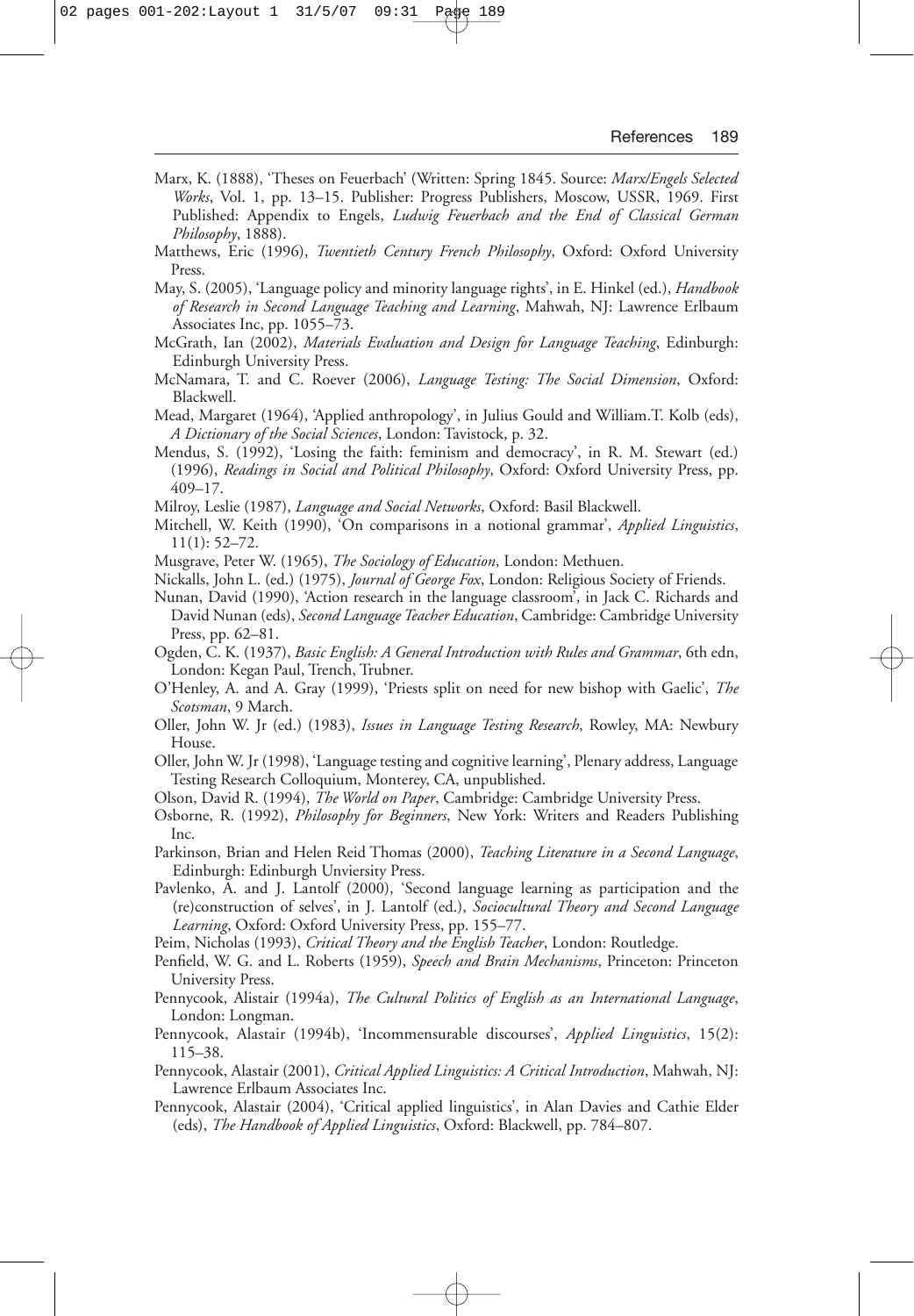- Perren, George E. and John L. M Trim (eds) (1971), *Applications of Linguistics*, Cambridge: Cambridge University Press.
- Peters, Pam (1995), *The Cambridge Australian English Style Guide*, Melbourne: Cambridge University Press.
- Phillipson, Robert (1992), *Linguistic Imperialism*, Oxford: Oxford University Press.
- Phillipson, Robert (2003), *English-Only Europe: Challenging Language Policy*, London: Routledge.
- Phillipson, Robert, Eric Kellerman, Larry Selinker, Michael Sharwood-Smith and Merrill Swain (eds) (1991), *Foreign/Second Language Pedagogy Research (A Commemorative Volume for Claus Faerch)*, Clevedon: Multilingual Matters.
- Phillipson, R. and T. Skutnabb-Kangas (1996), 'English only worldwide or language ecology?', *TESOL Quarterly*, 30/3: 429–542.
- Prabhu, N. S. (1987), *Second Language Pedagogy*, Oxford: Oxford University Press.
- Preston, D. (1989), *Sociolinguistics and Second Language Acquisition*, Oxford: Blackwell.
- Pride, John and Janet Holmes (eds) (1972), *Sociolinguistics*, Harmondsworth: Penguin.
- Quirk, Randolph (1961), *The Use of English*, London: Longman.
- Rampton, Ben (1995a), *Crossing: Language and Ethnicity among Adolescents*, London: Longman.
- Rampton, Ben (1995b), 'Politics and change in research in applied linguistics', *Applied Linguistics*, 16(2): 233–56.
- Rampton, Ben (1997), 'Retuning in applied linguistics', *International Journal of Applied Linguistics*, 7(1): 3–25.
- Rawls, J. (1967), 'Distributive justice', in Peter Laslett and W. G. Runciman (eds), *Philosophy*, *Politics and Society* (3rd series), Oxford: Basil Blackwell, pp. 219–34.
- Rey, Alain (1986), 'Training lexicographers: some problems', in Robert Ilson (eds), *Lexicography: An Emerging International Profession*, Manchester: Manchester University Press, pp. 93–100.
- Rey-Debove, J. (1971), *Etude linguistique et semiotique des dictionaires français contemporains* (quoted in Jonathon Green (1996) above.
- Richards, I. A. (1929), *Practical Criticism: A Study of Literary Judgement*, London: Kegan Paul, Trench, Trubner and Co. Ltd.
- Richards, Jack, John Platt and Heidi Platt (1985/1992), *Longman Dictionary of Language Teaching and Applied Linguistics*, Harlow: Longman.
- Richards, Jack C. and David Nunan (eds) (1990), *Second Language Teacher Education*, Cambridge: Cambridge University Press.
- Richards, Jack C. and Ted S. Rodgers (1986), *Approaches and Methods in Language Teaching*, Cambridge: Cambridge University Press.
- Richards, I. A. (1943), *Basic English and its Uses*, London: Kegan Paul.
- Roberts, Celia, Evelyn Davies and Tom Jupp (1997), *Language and Discrimination: A Study of Communication in Multi-Ethnic Workplaces*, London: Longman.
- Robins, R. H. (1971/1980), *General Linguistics: An Introductory Survey*, London: Longman.
- Rosch, E. (1973), 'Natural categories', *Cognitive Psychology*, 4: 328–50.
- Ross, Alan S. C. (1954), 'Linguistic class-indicators in present-day English', *Neuphilologische Mitteilungen*, 55.
- Ross, Alan S. C. (1978), 'Language: U and non-U. Double-U, E. and non-E', in Richard Buckle (ed.), *Debrett's U and Non-U Revisited*, London: Debrett's Peerage Ltd, pp. 28–48.
- Ross, John R. (1979), 'Where's English?', in Charles J. Fillmore, Daniel Kempler and William S-Y Wang, *Individual Differences in Language Ability*, New York: Academic Press, pp. 127–63.
- Rubagumya, Casmir M. (ed.) (1994), *Teaching and Researching Language in African Class rooms*, Clevedon: Multilingual Matters.
- Ryan, Ann and Alison Wray (eds) (1997), *Evolving Models of Language*, Clevedon: BAAL in assoc. with Multilingual Matters.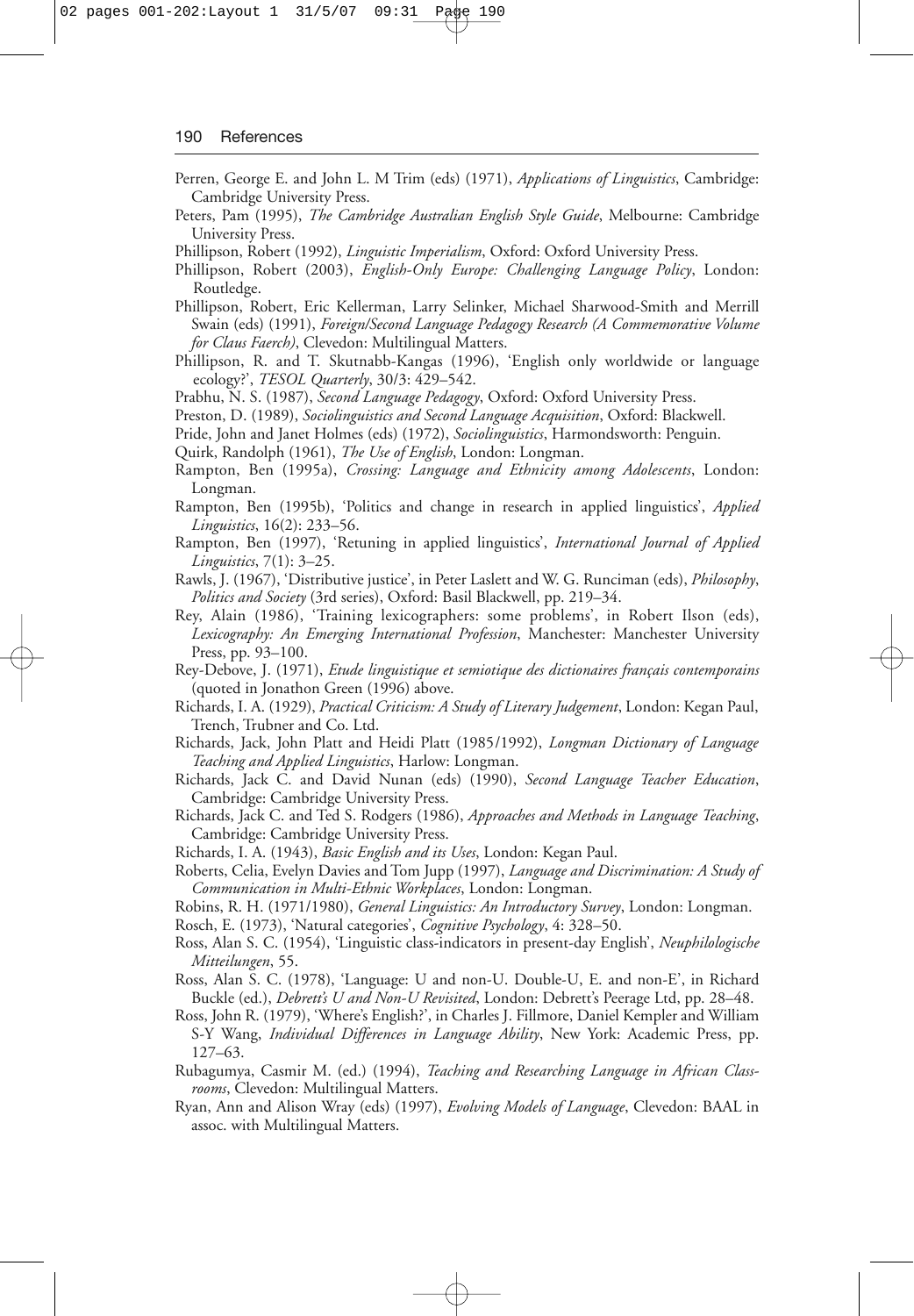- Samarin, W. J. (1972), *Tongues of Men and Angels: The Religious Language of Pentecostalism*, New York: Macmillan.
- Sampson, Geoffrey (1980), *Schools of Linguistics*, London: Hutchinson.
- Sarup, Madan (1993), *An Introductory Guide to Post-Structuralism and Postmodernism*, Hemel Hempstead: Harvester Wheatsheaf.
- Schmitt, Norbert (ed.) (2002), *An Introduction to Applied Linguistics*, New York: Oxford University Press.
- Schutz, Alfred (1970), *On Phenomenology and Social Relations: Selected Writings*, ed. by Helmut R. Wagner, Chicago: University of Chicago Press.
- Scriven M. (1991), *Evaluation Thesaurus*, 4th edn, Newbury Park: Sage.
- Sealey, A. and B. Carter (2004), *Applied Linguistics as a Social Science*, London and New York: Continuum.
- Searle, John R. (1995), *The Construction of Social Reality*, Harmondsworth: Penguin.
- Seidlhofer, Barbara (2001), 'Closing a conceptual gap: the case for a description of English as a lingua franca', *International Journal of Applied Linguistics*, 11/2:133–58.
- Selinker, Larry (1972), 'Interlanguage', *International Review of Applied Linguistics*, 10: 209–31.
- Selinker, Larry (1992), *Rediscovering Interlanguage*, London: Longman.
- Sharrock, W. W. and D. C. Anderson (1981), 'Language, thought and reality, again', *Sociology*, 15: 287–93.
- Shohamy, E. (2001), *The Power of Tests: A Critical Perspective on the Uses of Language Tests*, London: Pearson.
- Singer, Peter (1995), 'Applied ethics', in Ted Honderich (ed.), *The Oxford Companion to Philosophy*, Oxford: Oxford University Press, pp. 42–3.
- Skutnabb-Kangas, Tove, Robert Phillipson and Mart Rannut (eds) (1994), *Linguistic Human Rights: Overcoming Linguistic Discrimination*. Contributions to the Sociology of Language 67, Berlin: Mouton de Gruyter.
- Smith, L. P. (1919), *Society for Pure English*, Tract No. 1, Oxford: Clarendon Press (available at <www.gutenberg.net> 2004).
- Sokal, A. (1996), 'Transgressing the boundaries: toward a transformative hermeneutics of quantum gravity', *Social Text* 46/47, Spring/summer: 217–52.
- Sorace, A. (2003), 'Near-nativeness', in C. Doughty and M. H. Long (eds), *The Handbook of Second Language Acquisition*, Oxford: Blackwell, pp. 130–51.
- Sorace, A. and D. Robertson (2001), 'Measuring development and ultimate attainment in non-native grammars', in C. Elder, A. Brown, E. Grove, K. Hill, N. Iwashita, T. Lumley, T. McNamara and K. O'Loughlin (eds), *Experimenting with Uncertainty: Essays in Honour of Alan Davies*, Cambridge: Cambridge University Press and UCLES, pp. 264–74.
- Spolsky, Bernard (1978), *Educational Linguistics*, Rowley, MA: Newbury House.
- Spolsky, Bernard (1980), 'The scope of educational linguistics', in Robert B. Kaplan (ed.), *On the Scope of Applied Linguistics*, Rowley, MA: Newbury House, pp. 67–73.
- Spolsky, Bernard (1999), 'General Introduction: the field of educational linguistics', in Bernard Spolsky (ed.), *Concise Encyclopedia of Educational Linguistics*, Oxford: Pergamon Press, pp. 1–6.
- Spolsky, B. (2005), 'Is language policy applied linguistics?', in P. Bruthiaux, D. Atkinson, W. G. Egginton, W. Grabe and V. Ramanathan (eds), *Directions in Applied Linguistics*, Clevedon: Multilingual Matters.
- Spolsky, B. and F. M. Hult (eds) (in press), *The Handbook of Educational Linguistics*, Oxford: Blackwell.
- Stein, Gertrude (1988), 'If I told him (A completed portrait of Picasso)', in *The Caedmon Treasury of Modern Poets Reading Their Own Poetry* (CPN 2006), New York: Caedmon.
- Stenhouse, Lawrence (1975), *An Introduction to Curriculum Research and Development*, London: Heinemann Educational.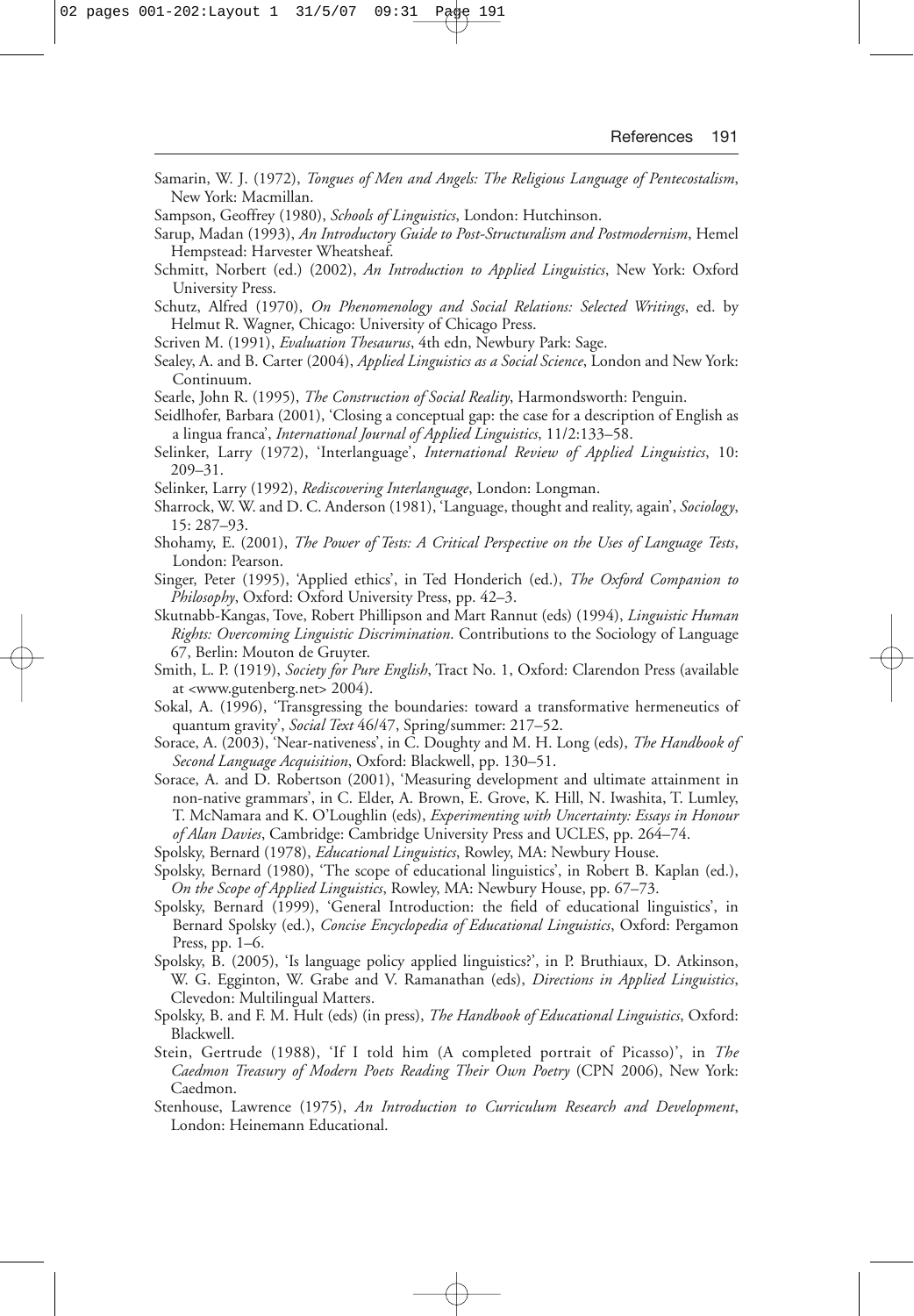- Stern, H. H. (1983), *Fundamental Concepts of Language Teaching*, Oxford: Oxford University Press.
- Stewart, R. M. (ed.) (1996), *Readings in Social and Political Philosophy*, Oxford: Oxford University Press, 1996.
- Stewart, William A. (1968), 'A sociolinguistic typology for describing national multilingualism', in Joshua A. Fishman (ed.), *Readings in the Sociology of Language*, The Hague: Mouton, pp. 531–45.
- Strevens, Peter D. (1975), 'Second language learning', in Einar Haugen and Morton Bloom field (eds), *Language as a Human Problem*, Guildford: Lutterworth Press, pp. 151–62.
- Strevens, Peter D. (1980), 'Who are applied linguists and what do they do? A British point of view, upon the establishment of the American Association of Applied Linguistics', in Robert B. Kaplan (ed.), *On the Scope of Applied Linguistics*, Rowley, MA: Newbury House, pp. 28– 36.
- Strevens, Peter D. (1992a), 'Applied linguistics: an overview', in William Grabe and Robert Kaplan (eds), *Introduction to Applied Linguistics*, Reading, MA: Addison-Wesley, pp. 13–31.
- Strevens, Peter D. (1992b), 'Applied linguistics: history of the field', in William Bright (ed.), *International Encyclopedia of Linguistics*, vol. 1, New York: Oxford University Press, pp. 80–4.
- Stubbs, Michael (1986), *Educational Linguistics*, Oxford: Blackwell.
- Stubbs, Michael (1997), 'Critical comments on Critical Discourse Analysis (CDA)', in Ann Ryan and Alison Wray (eds), *Evolving Models of Language*, Clevedon: BAAL in assoc. with Multilingual Matters Ltd, pp. 100–16.
- Swain, Merrill and Sharon Lapkin (1982), *Evaluating Bilingual Education: A Canadian Case Study*, Clevedon: Multilingual Matters.
- Swain, Merrill and Sharon Lapkin (1998), 'Interaction and second language learning: two adolescent French immersion students working together', *Modern Language Journal*, 83/3: 320–37.
- Tarone, Elaine E. (1990), 'On variation in interlanguage: a response to Gregg', *Applied Linguistics*, 11(4): 392–400.
- Taylor, Talbot J. (1990), 'Normativity and linguistic form', in Talbot J. Taylor and H. G. Davis (eds), *Redefining Linguistics*, London: Routledge, pp. 118–48.
- Taylor, Talbot J. and H. G. Davis (eds) (1990), *Redefining Linguistics*, London: Routledge.
- Tomic, Olga M. and Roger W. Shuy (eds) (1987), *The Relation of Theoretical and Applied Linguistic*s, New York: Plenum Press.
- Trim, John L. M. (1988a), 'Applied linguistics in society', in Pamela Grunwell (ed.), *Applied Linguistics in Society*, London: CILTR, pp. 3–15.
- Trim, John L. M. (1988b), *Consolidated Report of the Programme of International Workshops for Trainers of Teachers of Modern Languages 1984–1987*, Strasbourg: Council of Europe.
- Trudgill, Peter (1983), *On Dialect: Social and Geographical Perspectives*, Oxford: Blackwell.
- Trudgill, Peter (2003), *A Glossary of Sociolinguistics*, Edinburgh: Edinburgh University Press.
- Truss, Lynne (2003), *Eats, Shoots & Leaves: The Zero Tolerance Approach to Punctuation*, London: Profile.
- Van Els, Theo, Theo Bongaerts, Guus Extra, Charles van Os and Anne-Mieke Janssen-van Dieten (1977) (references to English translation, 1984), *Applied Linguistics and the Learning and Teaching of Foreign Languages*, London: Arnold.
- Vygotsky, L. (1986), *Thought and Language*, Cambridge, MA: Harvard University Press.
- wa Thiong'o, N. (2003), 'Foreword: decolonizing scholarship of black languages', in S. Makoni, G. Smitherman, A. F. Ball and A. K. Spears (eds), *Black Linguistics: Language*, *Society and Politics in Africa and the Americas*, London: Routledge, pp. xi–xii.
- Wallace, Michael J. (1991), *Training Foreign Language Teachers: A Reflective Approach*, Cambridge: Cambridge University Press.
- Wallace, Michael J. (1998), *Action Research for Language Teachers*, Cambridge: Cambridge University Press.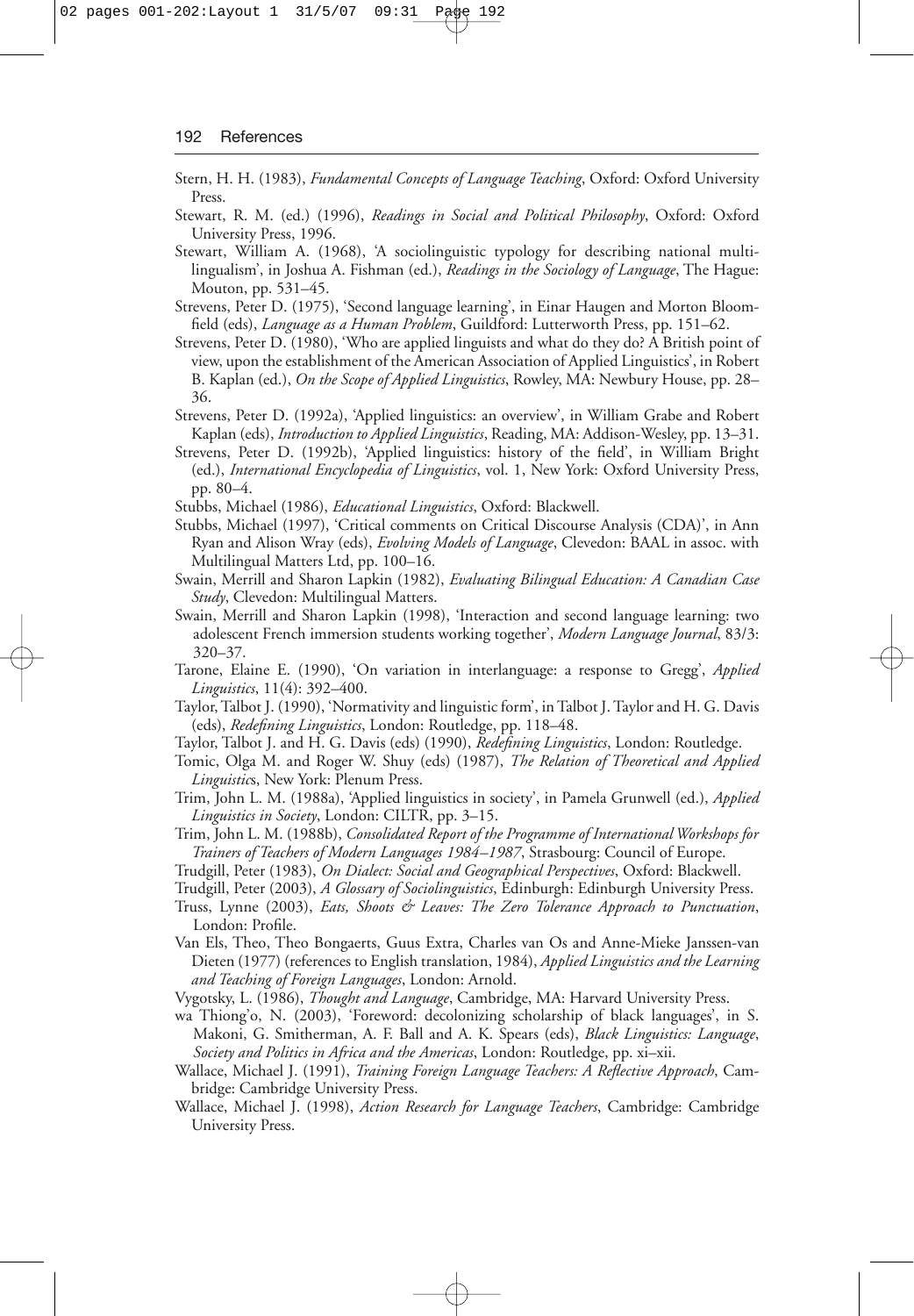Warburg, Jeremy (1966), *Verbal Values*, London: Arnold.

- Watkins, T. Arwyn (1993), 'Welsh', in Martin J. Ball (ed.), *The Celtic Languages*, London: Routledge, 289–348.
- Webster, Noah (1994), *Ninth New Collegiate Dictionary of the English Language*, New York: Black Dog and Leventhal.
- Weir, Cyril and Jon Roberts (1994), *Evaluation in ELT*, Oxford: Blackwell.
- Wells, Herbert G. (1940), *The Common Sense of War and of Peace*, London.
- Wernicke, Carl (1874), *Der aphasische symptomen complex. Eine psychologische Studie auf anatomischer Basis*, Breslau: Cohn und Weigert.
- Widdowson, Henry G. (1975), *Stylistics and the Teaching of Literature*, London: Longman.
- Widdowson, Henry G. (1980), 'Applied linguistics: the pursuit of relevance', in Robert B. Kaplan (ed.), *On the Scope of Applied Linguistics*, Rowley, MA: Newbury House, pp. 74–87.
- Widdowson, Henry G. (1995), 'Discourse analysis: a critical view', *Language and Literature*, 4(3): 157–72.
- Widdowson, Henry G. (1996), *Linguistics*, Oxford: Oxford University Press.
- Widdowson, Henry G. (1998), 'Review article: the theory and practice of critical discourse analysis', *Applied Linguistics*, 19 (1): 136–51.
- Widdowson, Henry G. (2000), 'On the limitations of linguistics applied', *Applied Linguistics*, 21/1: 3–25.
- Widdowson, H. G. (2005), 'Applied linguistics, interdisciplinarity and disparate realities', in P. Bruthiaux, D. Atkinson, W. G. Eggington, W. Grabe and V. Ramanathan (eds), *Directions in Applied Linguistics*, Clevedon: Multilingual Matters: 12–25.
- Wilensky, H. L. (1964), 'The professionalization of everyone?', *American Journal of Sociology*, 70(2): 137–58.
- Wilkins, David (1994), 'Applied linguistics', in Ronald E. Asher (ed.), *The Encyclopedia of Language and Linguistics*, vol. 1, Oxford: Pergamon Press, pp. 162–72.
- Wilkins, D. A. (1999), 'Applied linguistics', in Bernard Spolsky (ed.), *Concise Encyclopedia of Educational Linguistics*, Oxford: Pergamon Press, pp. 6–17.
- Wirz, Sheila L. (1993), 'Introduction: historical considerations in assessment', in John R. Beech and Leonora Harding with Diana Hilton-Jones (eds), *Assessment in Speech and Language Therapy*, London: Routledge, pp. 1–15.
- Wolf, G. and Nigel Love (eds) (1998), *Linguistics Inside Out: Roy Harris and his Critics*, Amsterdam and Philadelphia: Benjamins.
- Wolfram, Walt A. (1966), *The Sociolinguistics of Glossolalia*. Master's Thesis. Hartford Seminary.
- Woodward, T. (1991), *Models and Metaphors in Language Teacher Training*, Cambridge: Cambridge University Press.
- Young, Michael (1965), *Innovation and Research in Education*, London: Routledge and Kegan Paul.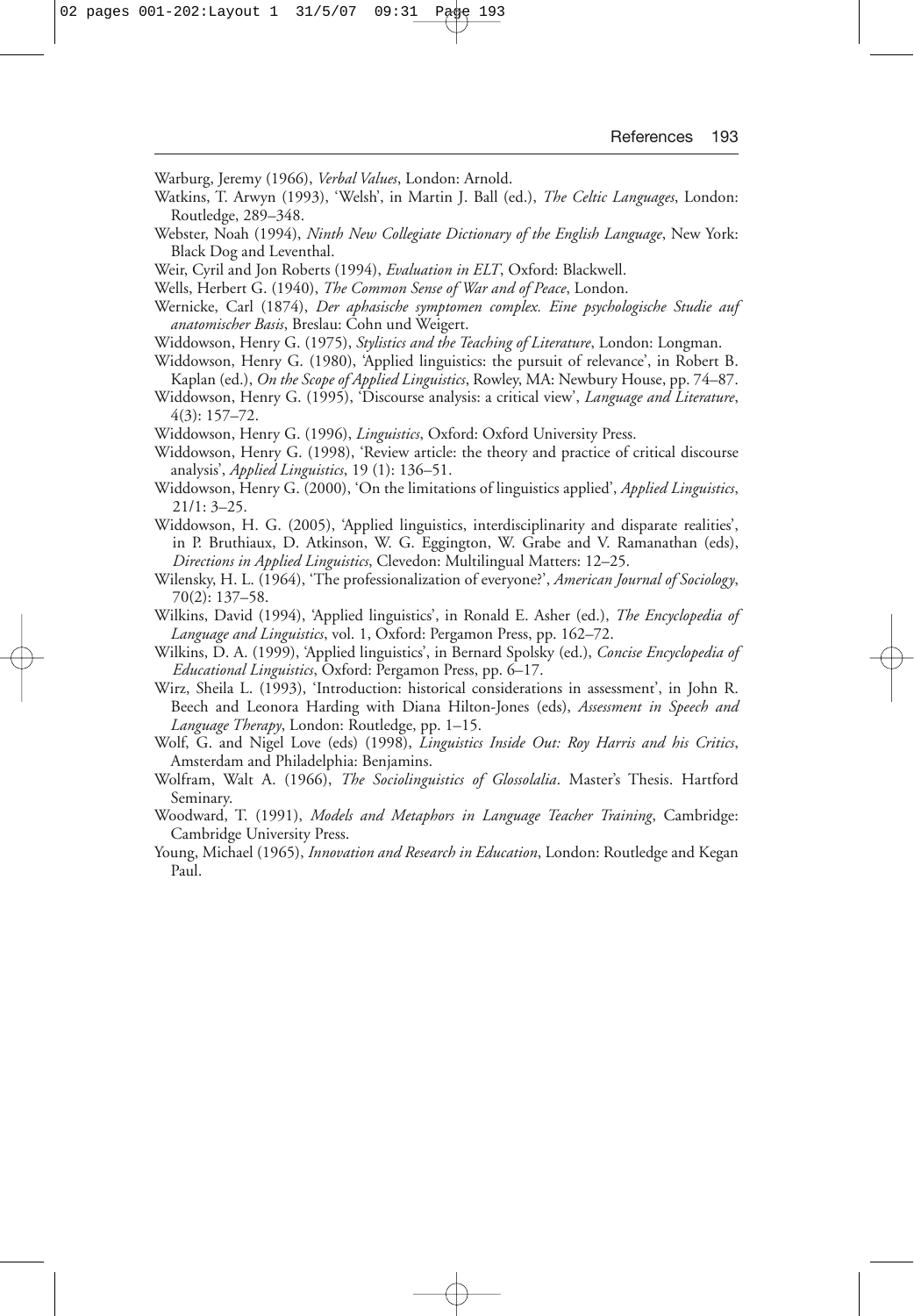# Index

*A posteriori* language, 111 *A priori* language, 111 AAAL, 120 Academie Française, 32 Accents, 93 Accuracy, 70 Achievement, 85 African language policy, 145 AILA, 16, 118 ALAA, 5 Alderson, 30, 31 Alderson and Urquhart, 76 American English, 110 Analytical grammar, 21 Anderson, 153 Angeles, 118 Annamalai, 43 Anthony et al., 54, 59 Anthropological, 79 Aphasia, 54, 58, 61 Applied fields, 9 *Applied Linguistics*, 120, 147, 157 Applied linguistics advice and action, 159 Applied linguistics as driver, 11 Applied linguistics curricula, 6, 9 Applied linguistics no answers, 10 Applied linguistics: source and target, 3 Applied linguists' duty, 158 Applied maths, 90 Arabic, 25 ARAL, 120 Arnold, B., 25 Artificial languages, 92, 110–14 Assessment, 137 Assessment group based, 132 Asylum seeker cases, 156 Atkinson, 125 Attrition, 60 Auden, 159

Australia, 28, 29, 81 Authentic, 93 BAAL, 120, 132 BAAL Recommendations, 124–5 Background knowledge, 31 Background speakers, 28 Baker and Chenery, 59 Banville, 150, 151 Barnard and Spencer, 9 Baron, 52 Barth, 153 Bartsch, 101 Basic English, 114 Baugh, 42 Baynham, 5 BBC, 32 Beckett, 124 bell hooks, 135 Beretta, 37 Beretta and Crookes, 139 Berg, 109 Bernstein, 38, 94, 145 Bialystok, 39, 69 Bias, 155 Bible, 52 Birdsong, 39, 152 Black, 8, 107 Black languages, 157 Block, 8, 139, 146, 155 Bloomfield, M., 6 Bolton, 138 Boys and girls, 50 Brice Heath, 94 Bridges, Robert, 101 British Council, 17, 75, 76, 80, 116, 129 Broadie, 117 Broca, 58 Brumfit, 3, 118, 145, 146, 156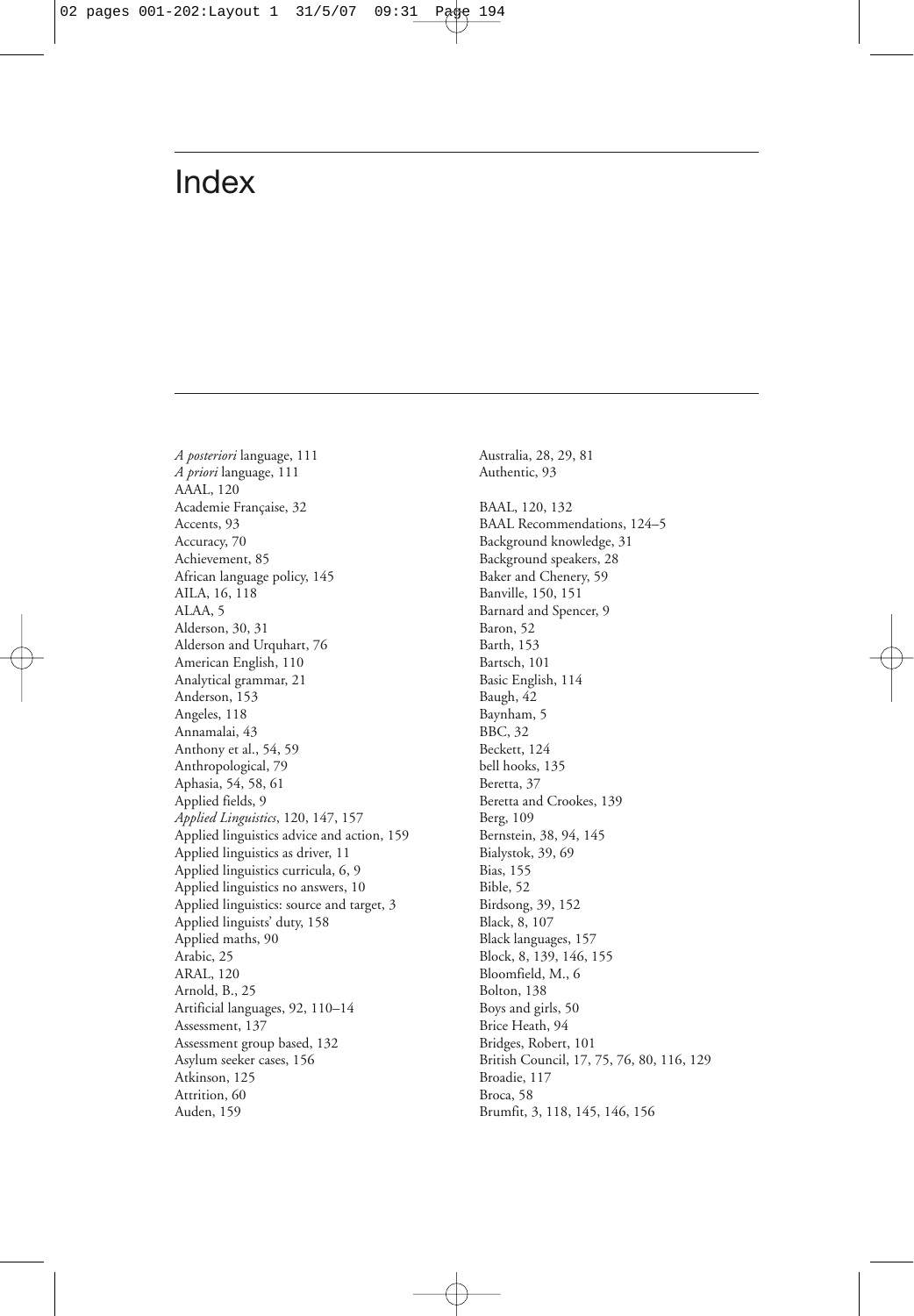Brutt-Griffler, 157

Cahoone, 134–5 CAL, 126, 128, 130, 131, 135, 144, 146 Caldas-Coulthard and Coulthard, 142 Cameron, 53 Canada, 71, 81 Canadian rising, 48 Canagarajah, 157 Canale and Swain, 37 Case Studies, 17–27 Catford, 116 CDA, 26, 133, 140, 142, 146, 158 Censorship, 69 Census data, 43 Chapelle, 88 Chomsky, 37 Chomsky's idealised native speaker, 149 Clapham, 85 Clark, 37 Cleft palate, 54 Coady and Bloch, 122, 125 Codes: doubts, 125 Codes of Ethics, 124 Codes of Practice, 124 Cognitive research, 149 Common core, 108 Communicational Teaching Project, 36 Communicative, 70, 75, 78 Communicative competence, 38, 137 Communicative language teaching materials, 22 Comparisons, 22 Content and concept, 119 Context, 137 Cook and Kasper, 64 Cook, G., 1, 2, 107 Cook, Vivian, 1 Corder, 1, 3, 5, 6, 38, 115, 135, 136, 138, 145 Correctness, 92, 93, 97–102 Counter-hegemonic, 157 Criper and Davies, 76 Criteria for success, 18 Critical pedagogy, 26–7 Critical period, 39, 128 Critical theory, 139 Critical turn, 134 Crosstalk, 23, 127 Crystal, 48, 49, 51, 54, 60, 64, 101, 114, 121 Culler, 106 Cultural conventions, 23 Cultural relativity, 133 Culture, 70 Cumming, 4 Cummins, 20 Curriculum change, 18

Curriculum studies, 137 DAL, 15 Darjeeling, 71 Davies, 6, 75, 76, 85, 127, 141, 149, 154, 155 Davies and Elder, 1 Davies et al., 1, 109, 138 Davies, Hamp-Lyons and Kemp, 78, 85, 155 Description, 110 Diachronic versus synchronic, 46 Dialect, 34 Dictionary, 109 Dictionary writing, 46–7 Different proficiencies, 31 Diglossia, 34 Direct and overview questions, 31 Discourse analysis, 117 Djite, 144 Docherty, 123, 133 Doctor-patient, 95 Donaldson, 134 Doody, 52 Douglas, 35, 88 Durkheim, 45 ECAL, 5 Eclecticism, 74 Education is political, 26 Educational code, 94 Educational linguistics, 6, 90–1 EEC, 157 Ehrlich, 53 EIL, 143 Elaborated code, 94 Elder, 25, 28 Elderly, 55, 56 ELF, 25, 26, 77, 128, 131, 132, 155 ELTS, 63 ELTS, 75–6, 81, 91 ELTS evaluation, 74 Emerson, 107 Empiricism, 118 English as an International Language, 26 English dictionaries, 110 English in China, 26–7 English language influence, 11 English proficiency, 103 English proficiency tests, 30 Enkvist and Coppiniemi, 107 Enlightenment, 117, 118, 133, 146 Epicene, 52 Equal Opportunity Unit, 100 Escudero and Sharwood Smith, 151, 152 ESP, 30, 35

Curriculum design, 63, 75, 83, 85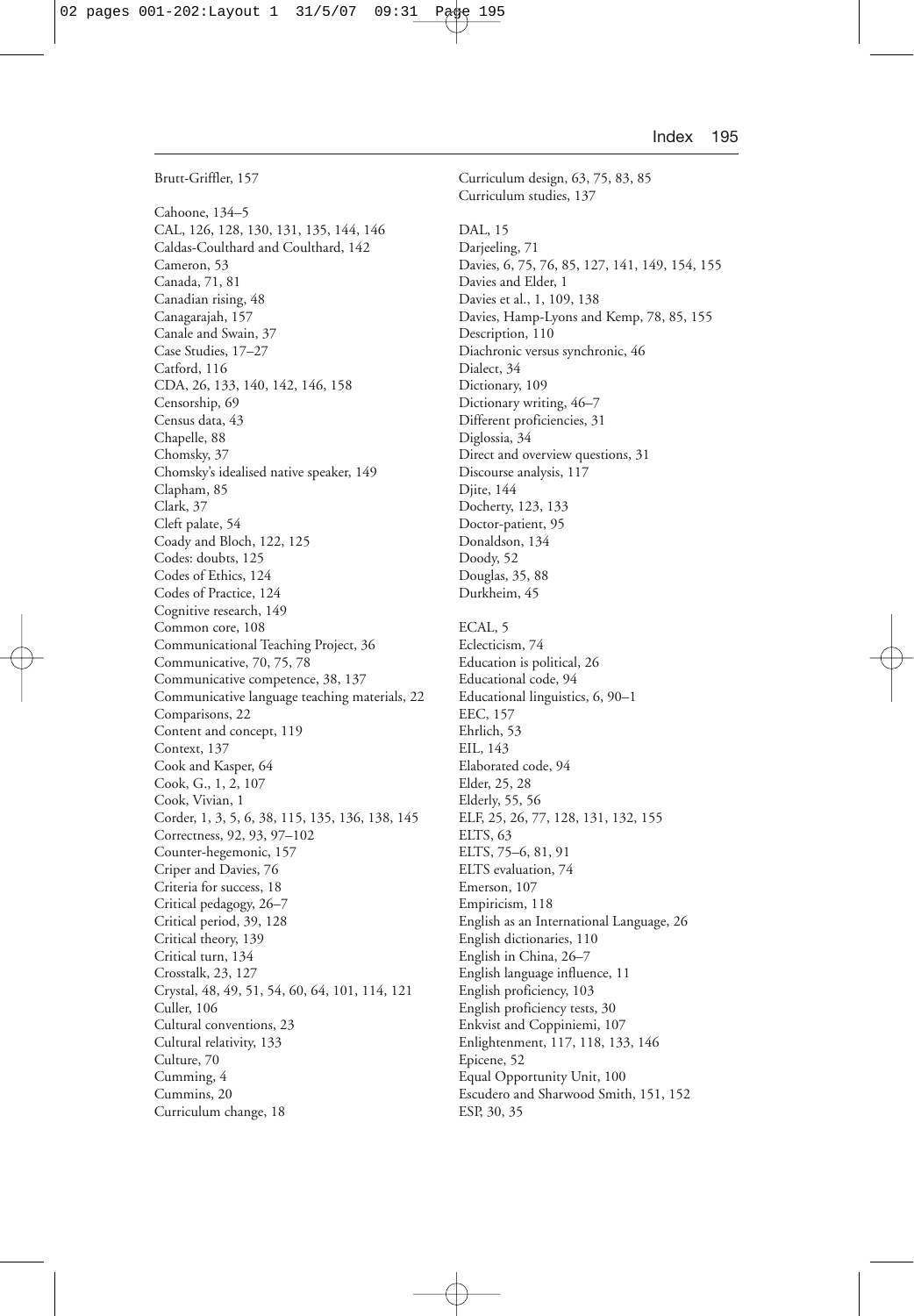Esperanto, 111 ETAL series, 6 Ethical milieu, 121, 122, 125 Ethicality, 156 Ethics, 81, 117, 122 ff Ethnomethodology, 118 Exceptional learners, 39 Experience, 135 Extendibility, 19 Factors in immersion, 72, 73, 74 Fairclough, 140, 142, 143, 147 fault-line, 158 Feminist, 140 Ferguson, 9, 89 Firth, 141 Fish, 106, 141 Forensic linguistics, 92, 95, 102 Form, 34–5 Foucauld, 143, 146 Fowler, 142 Freeman, 105 French, 24, 25 French, 53 Fries, 4 Function, 34–5 Functional language use, 34 Fundamentalism, 27 Geerz, 131 Gellner, 154 Gender and sexuality, 156 General and specific, 76 Generalisation, 134 German, 88 Gibbons, 104, 105 Giroux, 134–5 Globalisation, 156 Glossary, 3 Gode, 112 Goffman, 141 Good school, 20–1 Grabe, 5 Gradation, 136 Grammar, 112 Graves and Hodge, 99 Green, 110 Gumperz, 23, 127, 130 Halliday, 91 Halliday et al., 134 Halliday, McIntosh and Strevens, 4 Hammersley, 142 Hamp-Lyons and Davies, 155

Handbook of Applied Linguistics, 2

Hare, 122 Harris, 148 Haugen, E., 34 Hegemonic, 129 Hegemony, 157 Hickey, 106 High rise intonation, 48 Hill, 69 Hoax, 141 Hodge and Kress, 142 Holmes, 49, 50, 53 Homan, 119 Hong Kong, 24 House, 123 Howard and Brown, 88 Howatt, 5 Hudson, 1 Hume, 117 Hyltenstam and Abrahamsson, 154 Hymes, 37–8, 145 Hyphens, 94 IAAL, 64 Idealisations, 154 Identity, 127, 121 Ideology, 147–8 IELTS, 63, 81, 155 IJAL, 145 Imagined community, 25, 153 Immersion, 71, 72 Impairment, 60 Indian English, 78, 157 Indian language situation, 43–5 Individual and social loss, 60 Institutions of opinion, 156 Instructions, 94 Intelligibility, 82 Interlanguage, 84 International language, 113 Interpreter, 95, 96, 102, 104 IRAL, 119, 120 Irish, 151 Jackson, 123 Jensen, 102 'jew', 110 Johnson and Johnson, 120 Johnson and Swain, 761 Joseph, 8, 24, 25, 53, 128, 131 Judgements, 152, 154 Kachru, 138, 140, 155 Kaplan, 2, 6, 64 Kaplan and Baldauf, 1 Kaplan and Widdowson, 1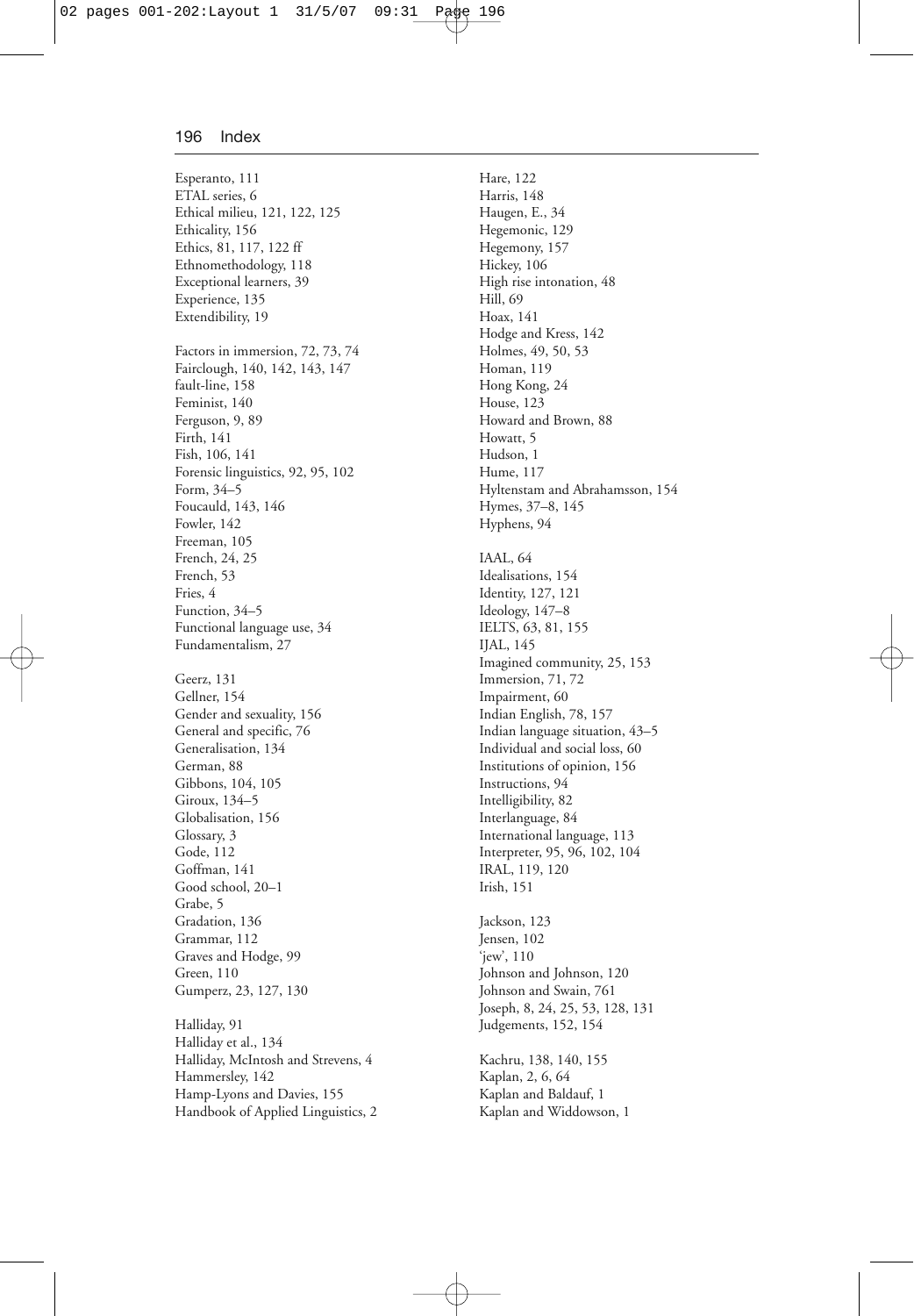Kaplan, A., 65, 66 Kenya, 14 Kerr, 58, 61 Keyings, 141 Koehn, 125 Kramsch, 157 Kress and Fowler, 141 Lado, 4 'language', 44 Language and gender, 47ff Language and identity, 24ff Language assessment, 28–31 Language choices, 101 Language engineering, 102 Language in situation, 41 Language in society, 47 *Language Learning*, 4, 117, 119 Language loss, 54–5 Language planning, 32–5 Language problems, 68, 93 Language proficiency testing, 117 Language programme evaluation, 17–19 Language shift, 60–1 Language teaching curriculum, 35–8 *Language Testing*, 120 Language treatment, 92, 110 Lapkin, 71 Large, 113 Latin, 111 Leavis, 141 Lebanon, 24 Lee, 65 Lee, Chang-Rae, 149, 150, 151 Levi-Strauss, 106, 134 Lexical frequency profile, 38 Lexicography, 3, 92, 107–10 Linguicism, 27, 140 Linguist and applied linguist, 56 Linguistic ecology, 33 Linguistics, 3, 45ff, 96 Linguistics, 3 Literacy, 94 Literacy acquisition, 19, 20, 21 Literature, 105 Lo Bianco, 32 Long, 139 LOTEs, 28, 29 LSP, 63, 75, 83, 86–7 Lynch, 8 Lyons-Wales, 154 Lyotard, 128, 133, 137, 146 McGrath, 7, 35, 89 Mackey, 126

McNamara and Roever, 156 Magnitude estimation, 152 Makoni, 158 Malaysian National Language Board, 32 Malmkjaer, 8 Mandarin, 29 Maronites, 25 Marshall, 122 Marx, 158 Marxism, 140 Materials writer, 22, 23 Mathews, 133 Mead, 6 Mendus, 123 Method, 66, 67 Methodics, 90 Milroy, 49 Missionaries, 27 Misunderstandings, 24 Mitchell, Keith, 22, 130 Modernity, 142 Multifactorial ability 30 Multiple literacies, 19 Musgrave, 121 Narrative knowledge, 133 Native speaker, 15, 39, 66, 84, 138, 149ff, 158 Native user, 155 Nativist, 36 Nepal, 70 New varieties of English, 155 Nigerian English, 157 'nigger', 110 NNS, 25, 152, 154 Nominalism, 134, 147 Nominalists, 117 Non discriminating language, 100, 102 Normal, 57 Norms, 57, 82, 97, 153, 154, 155 Nunan, 89 NZ, 79, 80 ODA, 17 OED, 110 Oller, 30 Olson, 20 Open field, 148 Optimum age, 39, 40, 63, 64, 69 Osborne, 123 Ostensive definition, 1, 2, 3 Parkinson and Reid Thomas, 7 Participation, 155 Pavlenko and Lantolf, 155 Pedagogical grammar, 21, 129, 130, 137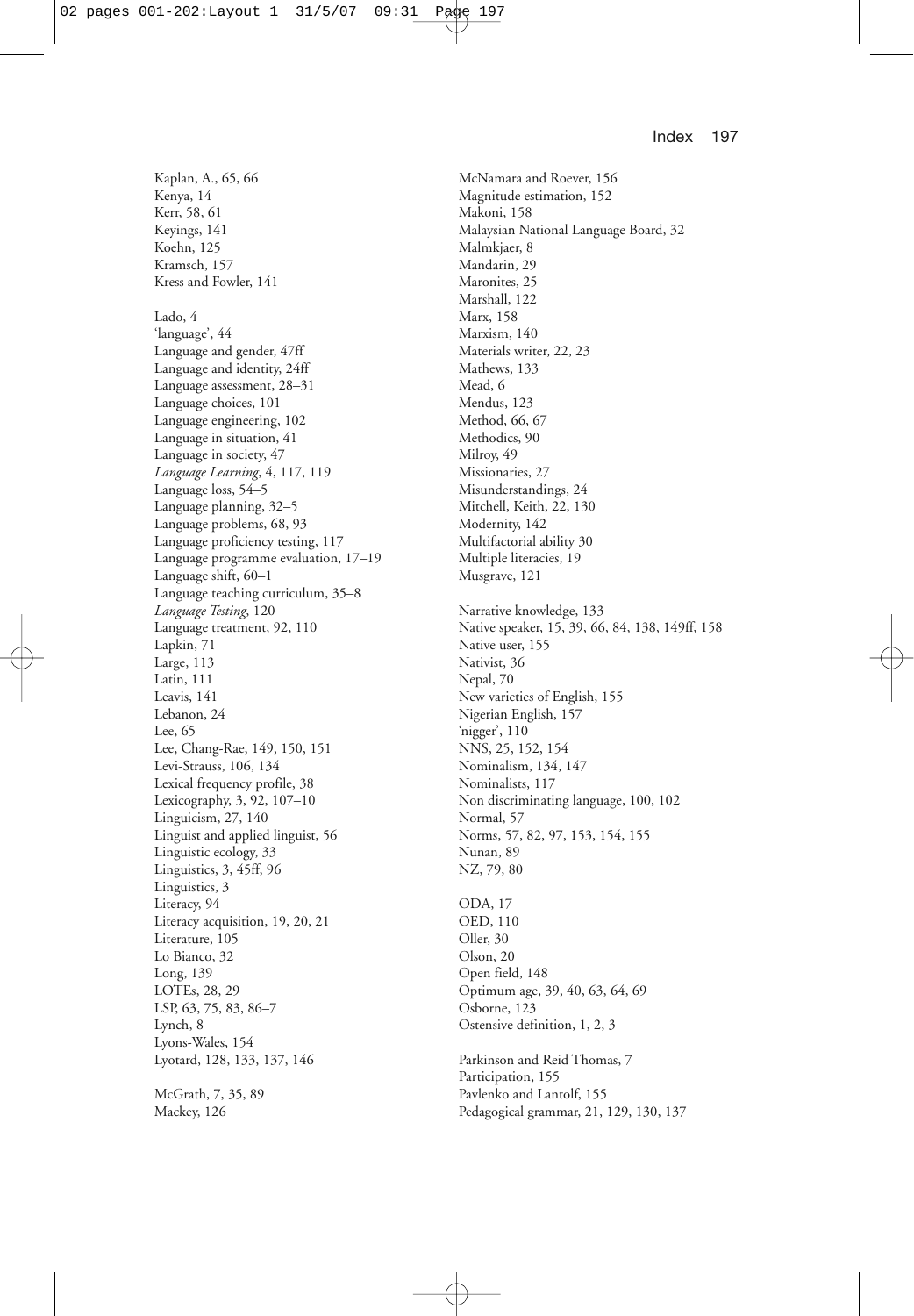Peim, 139, 146 Pennycook, 1, 2, 6, 26, 128–9, 130, 131, 143, 147, 144, 156 Peters, Pam, 97, 98 Phillipson, 27, 140, 157 Philosophy of common sense, 117 Phonics, 93 Plain English Movement, 95 PLC, 69 Police, 95, 104, 105 Police Record of Interview, 104 Politeness, 50 Political responsibility, 156 Political role of English, 71 Popper, 140 Post structuralism, 134 Post-colonial, 140, 155 Postmodern, 16, 146 Postmodernism, 125, 133, 142 Prabhu, 35–6 Practice, 147–8 Pragmatics, 106 Prejudices, 93 Prepositions, 98 Prescription, 110 Prescriptivists, 93, 97 Preston, 149, 153 Pride and Holmes, 38 Product, 18 Profession, 119 Profession of applied linguistics, 115 Professional and individual conflict, 156 Professional criterion, 121 Professionalising, 156 Proficiency, 15 Proficiency language testing, 63, 75, 83, 84, 85 Proficiency measures, 158 Proficiency tests, 155 Profile, 77 Project success, 18 Proscribing, 101 Prototype, 151, 153 Psychological, 78 Puberty, 69 Purist, 135 Quakers, 135 Quakerism, 14 Rampton, 1, 2, 128, 143, 145, 146, 148 Rationalism, 118 Rawls, 123 Reader's response, 106 Reading, 93 Real world, 2, 3

Realism, 134, 147 Realists, 117 Reflection, 121 Reid, 117 Relativism, 139 Remedial tuition, 76 Research, 85 Research and development, 27–40, 68 Restricted code, 94 Rey, 107–9 Rey-Debove, 109 Ribot, 56 Richards, 111, 141 Richards and Rodgers, 89 Richards, Platt and Platt, 85, 89 Roberts, Celia, 23 Role of L1, 21 Romance, 111 Rosch, 151 Ross, 39, 100 SAL, 116 Sampling, 82 Sanctions, 119, 121, 122 Saussure, 134 Schmitt, 1 Schutz, 141 Scope of applied linguistics, 5 Scriven, 122 Sealey and Carter, 1, 6 Second language literacy, 126–9 Seidlhofer, 25 Selection, 109, 110, 136 Sensitive age, 69 Sensitive period, 39 Sexism, 51 Shakespeare, 52 Sharrock and Anderson, 141 Shibboleths, 97 Shohamy, 156 Simplification, 81, 88 Simplified, 93 Singapore English, 157 Singer, 122 Skutnabb-Kangas, 140 Skutnabb-Kangas, Phillipson and Rannut, 156 SLA, 1, 38, 39, 40, 62, 67, 75, 83, 84, 117, 137, 149, 151, 152, 153, 158 Smith, L., 138 Smith, L. P., 101 Snark, 147 Social, 78 Social class, 94 Social class markers, 99 Society for Pure English, 100